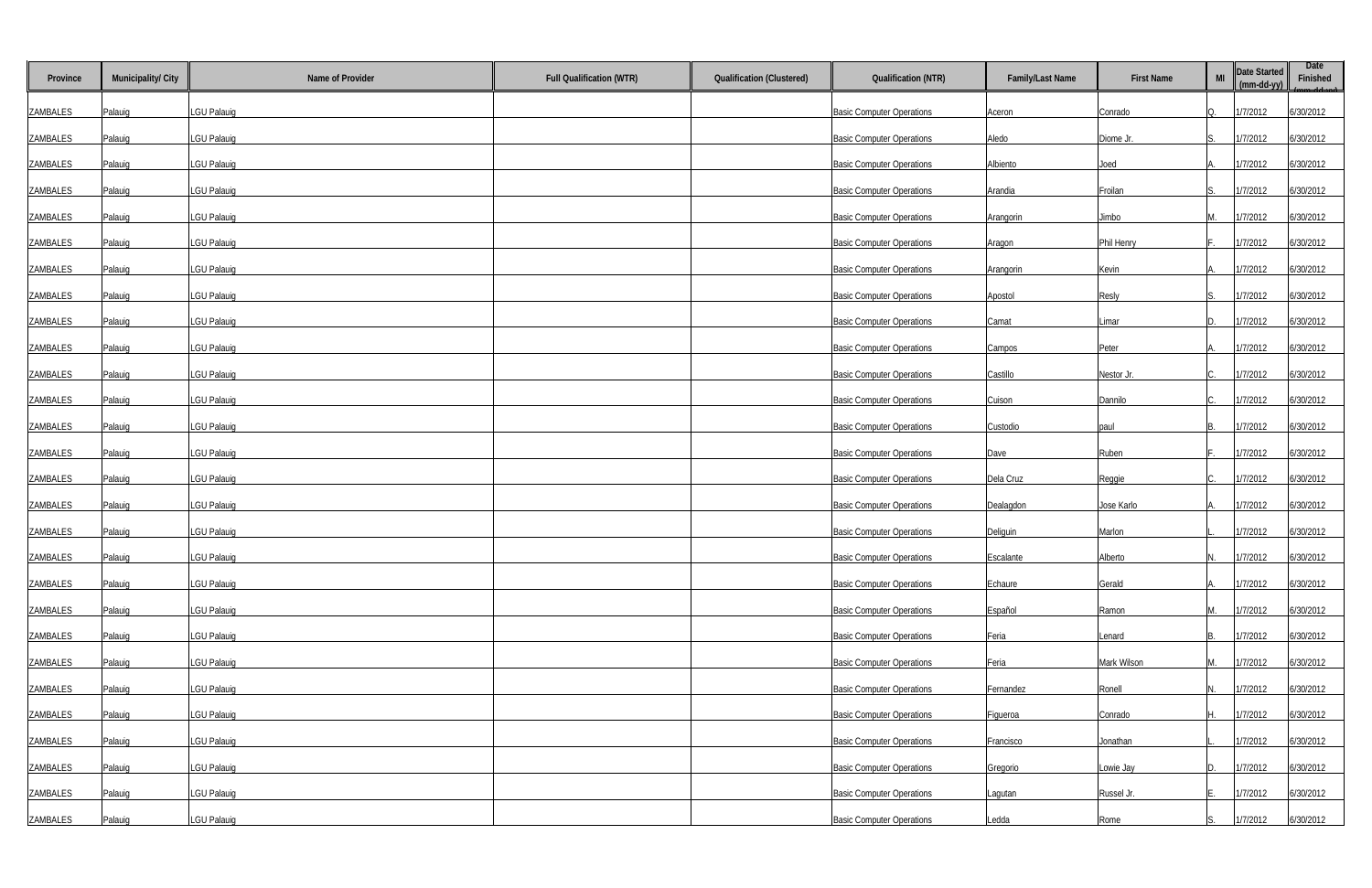| <b>ZAMBALES</b> | Palauig | LGU Palauig        | <b>Basic Computer Operations</b><br>Gerald<br>Lesaca               | <b>B</b> | 1/7/2012 | 6/30/2012 |
|-----------------|---------|--------------------|--------------------------------------------------------------------|----------|----------|-----------|
| <b>ZAMBALES</b> | Palauig | LGU Palauig        | <b>Basic Computer Operations</b><br>Maliberan<br>Arnold            | חו       | 1/7/2012 | 6/30/2012 |
| <b>ZAMBALES</b> | Palauig | LGU Palauig        | <b>Basic Computer Operations</b><br>Mark Joseph<br>Mecate          | P        | 1/7/2012 | 6/30/2012 |
| <b>ZAMBALES</b> | Palauig | LGU Palauig        | <b>Basic Computer Operations</b><br>Medez<br>Cresencio             | IP.      | 1/7/2012 | 6/30/2012 |
| <b>ZAMBALES</b> | Palauig | <b>LGU Palauig</b> | <b>Basic Computer Operations</b><br>John Eric<br>Mendaros          | IP.      | 1/7/2012 | 6/30/2012 |
| <b>ZAMBALES</b> | Palauig | <b>LGU Palauig</b> | <b>Basic Computer Operations</b><br>Mendaros<br>Mark Lawrence      |          | 1/7/2012 | 6/30/2012 |
| <b>ZAMBALES</b> | Palauig | LGU Palauig        | <b>Basic Computer Operations</b><br>Nacin<br>Franklin              |          | 1/7/2012 | 6/30/2012 |
| <b>ZAMBALES</b> | Palauig | LGU Palauig        | Noblado<br>John Rey<br><b>Basic Computer Operations</b>            | P        | 1/7/2012 | 6/30/2012 |
| <b>ZAMBALES</b> | Palauig | LGU Palauig        | <b>Basic Computer Operations</b><br>Orpiada<br>Tirso               | M.       | 1/7/2012 | 6/30/2012 |
| <b>ZAMBALES</b> | Palauig | LGU Palauig        | <b>Basic Computer Operations</b><br>Quijano<br>Jerald              |          | 1/7/2012 | 6/30/2012 |
| <b>ZAMBALES</b> | Palauig | LGU Palauig        | <b>Basic Computer Operations</b><br>Orlando<br>Roque               |          | 1/7/2012 | 6/30/2012 |
| <b>ZAMBALES</b> | Palauig | LGU Palauig        | <b>Basic Computer Operations</b><br>Roldan<br>Santos               |          | 1/7/2012 | 6/30/2012 |
| <b>ZAMBALES</b> | Palauig | LGU Palauig        | <b>Basic Computer Operations</b><br>Sison<br>Ryan                  | $\Omega$ | 1/7/2012 | 6/30/2012 |
| <b>ZAMBALES</b> | Palauig | LGU Palauig        | <b>Basic Computer Operations</b><br>Marvin<br>Villanueva           | C        | 1/7/2012 | 6/30/2012 |
| <b>ZAMBALES</b> | Palauig | LGU Palauig        | <b>Basic Computer Operations</b><br>Vicente<br>Janell              |          | 1/7/2012 | 6/30/2012 |
| <b>ZAMBALES</b> | Palauig | LGU Palauig        | Gio Dale<br><b>Basic Computer Operations</b><br>Yap                | ID.      | 1/7/2012 | 6/30/2012 |
| <b>ZAMBALES</b> | Palauig | LGU Palauig        | <b>Basic Computer Operations</b><br>Aceron<br>iza                  |          | 1/7/2012 | 6/30/2012 |
| <b>ZAMBALES</b> | Palauig | LGU Palauig        | <b>Basic Computer Operations</b><br>Kristine<br>Aceron             | S.       | 1/7/2012 | 6/30/2012 |
| <b>ZAMBALES</b> | Palauig | LGU Palauig        | <b>Basic Computer Operations</b><br>Samia Rhea<br>Acuña            |          | 1/7/2012 | 6/30/2012 |
| <b>ZAMBALES</b> | Palauig | LGU Palauig        | <b>Basic Computer Operations</b><br>Alba<br>Romina                 |          | 1/7/2012 | 6/30/2012 |
| <b>ZAMBALES</b> | Palauig | LGU Palauig        | <b>Basic Computer Operations</b><br>Almojuela<br>Rosalie           | IS.      | 1/7/2012 | 6/30/2012 |
| <b>ZAMBALES</b> | Palauig | LGU Palauig        | <b>Basic Computer Operations</b><br>Divine<br><b>Altares</b>       | R        | 1/7/2012 | 6/30/2012 |
| <b>ZAMBALES</b> | Palauig | LGU Palauig        | <b>Basic Computer Operations</b><br>Tiffany<br><b>Altares</b>      |          | 1/7/2012 | 6/30/2012 |
| <b>ZAMBALES</b> | Palauig | LGU Palauig        | <b>Basic Computer Operations</b><br>Katherine Kay<br>Amante        | IC.      | 1/7/2012 | 6/30/2012 |
| <b>ZAMBALES</b> | Palauig | LGU Palauig        | <b>Basic Computer Operations</b><br>Melody<br>Ambuyoc              | E        | 1/7/2012 | 6/30/2012 |
| <b>ZAMBALES</b> | Palauig | LGU Palauig        | <b>Basic Computer Operations</b><br>Amlog<br>Riva                  | $\cap$   | 1/7/2012 | 6/30/2012 |
| <b>ZAMBALES</b> | Palauig | LGU Palauig        | <b>Basic Computer Operations</b><br><b>Venus Angeles</b><br>Andaya | IG.      | 1/7/2012 | 6/30/2012 |
| <b>ZAMBALES</b> | Palauig | LGU Palauig        | <b>Basic Computer Operations</b><br>Karen monica<br><b>Andres</b>  |          | 1/7/2012 | 6/30/2012 |
| <b>ZAMBALES</b> | Palauig | LGU Palauig        | <b>Basic Computer Operations</b><br>Ancheta<br>Gemma               |          | 1/7/2012 | 6/30/2012 |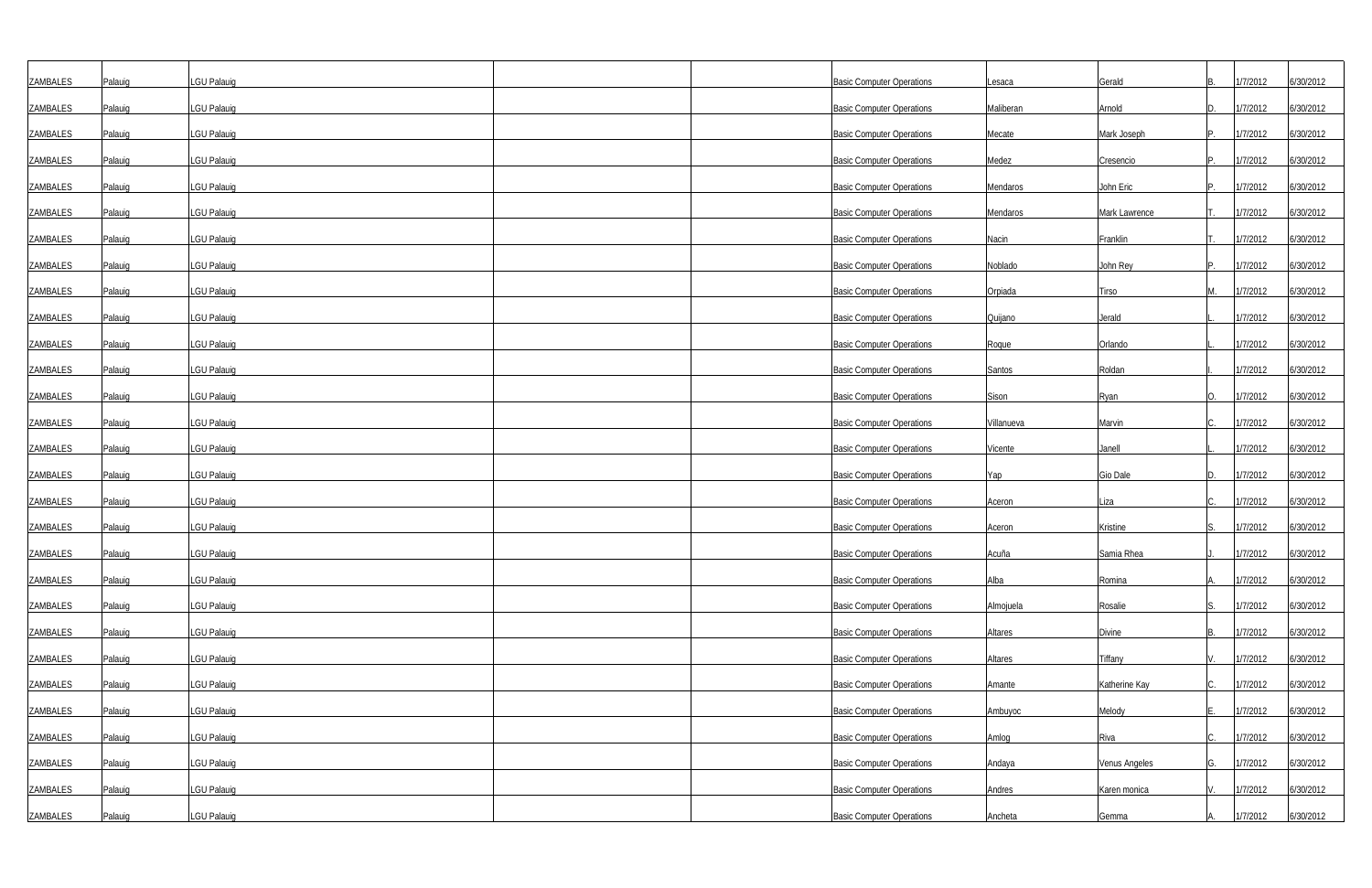| <b>ZAMBALES</b> | Palauig | LGU Palauig        | <b>Basic Computer Operations</b> | Angeles   | Eunice     | IG. | 1/7/2012 | 6/30/2012 |
|-----------------|---------|--------------------|----------------------------------|-----------|------------|-----|----------|-----------|
| <b>ZAMBALES</b> | Palauig | LGU Palauig        | <b>Basic Computer Operations</b> | Anilao    | Jocelyn    |     | 1/7/2012 | 6/30/2012 |
| <b>ZAMBALES</b> | Palauig | LGU Palauig        | <b>Basic Computer Operations</b> | Aninzo    | Melba      |     | 1/7/2012 | 6/30/2012 |
| <b>ZAMBALES</b> | Palauig | LGU Palauig        | <b>Basic Computer Operations</b> | Arenas    | Emma Flor  | M.  | 1/7/2012 | 6/30/2012 |
| <b>ZAMBALES</b> | Palauig | <b>LGU Palauig</b> | <b>Basic Computer Operations</b> | Bantolino | Joan       | E.  | 1/7/2012 | 6/30/2012 |
| <b>ZAMBALES</b> | Palauig | <b>LGU Palauig</b> | <b>Basic Computer Operations</b> | Basa      | Katrina    |     | 1/7/2012 | 6/30/2012 |
| <b>ZAMBALES</b> | Palauig | LGU Palauig        | <b>Basic Computer Operations</b> | Bernal    | ynne       |     | 1/7/2012 | 6/30/2012 |
| <b>ZAMBALES</b> | Palauig | LGU Palauig        | <b>Basic Computer Operations</b> | Blasé     | Katerhine  |     | 1/7/2012 | 6/30/2012 |
| <b>ZAMBALES</b> | Palauig | LGU Palauig        | <b>Basic Computer Operations</b> | Cabal     | Maricel    | F   | 1/7/2012 | 6/30/2012 |
| <b>ZAMBALES</b> | Palauig | LGU Palauig        | <b>Basic Computer Operations</b> | Dayo      | Mylene     | IB. | 1/7/2012 | 6/30/2012 |
| <b>ZAMBALES</b> | Palauig | LGU Palauig        | <b>Basic Computer Operations</b> | De Guzman | Esther     |     | 1/7/2012 | 6/30/2012 |
| <b>ZAMBALES</b> | Palauig | LGU Palauig        | <b>Basic Computer Operations</b> | Espino    | Liezl      |     | 1/7/2012 | 6/30/2012 |
| <b>ZAMBALES</b> | Palauig | LGU Palauig        | <b>Basic Computer Operations</b> | Fariñas   | Jessica    |     | 1/7/2012 | 6/30/2012 |
| <b>ZAMBALES</b> | Palauig | LGU Palauig        | <b>Basic Computer Operations</b> | Fortin    | Edenia     | A.  | 1/7/2012 | 6/30/2012 |
| <b>ZAMBALES</b> | Palauig | LGU Palauig        | <b>Basic Computer Operations</b> | Gabriel   | Eva        | IM. | 1/7/2012 | 6/30/2012 |
| <b>ZAMBALES</b> | Palauig | LGU Palauig        | <b>Basic Computer Operations</b> | Gallardo  | Pauline    | IS. | 1/7/2012 | 6/30/2012 |
| <b>ZAMBALES</b> | Palauig | LGU Palauig        | <b>Basic Computer Operations</b> | Herao     | Mae-Ann    | ID. | 1/7/2012 | 6/30/2012 |
| <b>ZAMBALES</b> | Palauig | LGU Palauig        | <b>Basic Computer Operations</b> | Laulita   | Rochelle   | IN. | 1/7/2012 | 6/30/2012 |
| <b>ZAMBALES</b> | Palauig | LGU Palauig        | <b>Basic Computer Operations</b> | Martinez  | Ligaya     | ID. | 1/7/2012 | 6/30/2012 |
| <b>ZAMBALES</b> | Palauig | LGU Palauig        | <b>Basic Computer Operations</b> | Matampac  | Apple      | lO. | 1/7/2012 | 6/30/2012 |
| <b>ZAMBALES</b> | Palauig | LGU Palauig        | <b>Basic Computer Operations</b> | Milano    | Beth Sheba | IN. | 1/7/2012 | 6/30/2012 |
| <b>ZAMBALES</b> | Palauig | LGU Palauig        | <b>Basic Computer Operations</b> | Nacin     | Fideliza   | IM. | 1/7/2012 | 6/30/2012 |
| <b>ZAMBALES</b> | Palauig | LGU Palauig        | <b>Basic Computer Operations</b> | Ordillas  | Charina    |     | 1/7/2012 | 6/30/2012 |
| <b>ZAMBALES</b> | Palauig | LGU Palauig        | <b>Basic Computer Operations</b> | Pastores  | Magdalena  | IN. | 1/7/2012 | 6/30/2012 |
| <b>ZAMBALES</b> | Palauig | LGU Palauig        | <b>Basic Computer Operations</b> | Sevilla   | Sharmaine  | ID. | 1/7/2012 | 6/30/2012 |
| <b>ZAMBALES</b> | Palauig | LGU Palauig        | <b>Basic Computer Operations</b> | Vicente   | Judy Ann   |     | 1/7/2012 | 6/30/2012 |
| <b>ZAMBALES</b> | Palauig | LGU Palauig        | <b>Basic Computer Operations</b> | Vicente   | Sarah Jane |     | 1/7/2012 | 6/30/2012 |
| <b>ZAMBALES</b> | Palauig | LGU Palauig        | <b>Basic Computer Operations</b> | Vicente   | Susan      |     | 1/7/2012 | 6/30/2012 |
| <b>ZAMBALES</b> | Palauig | LGU Palauig        | <b>Basic Computer Operations</b> | Quejada   | Gerlie     |     | 1/7/2012 | 6/30/2012 |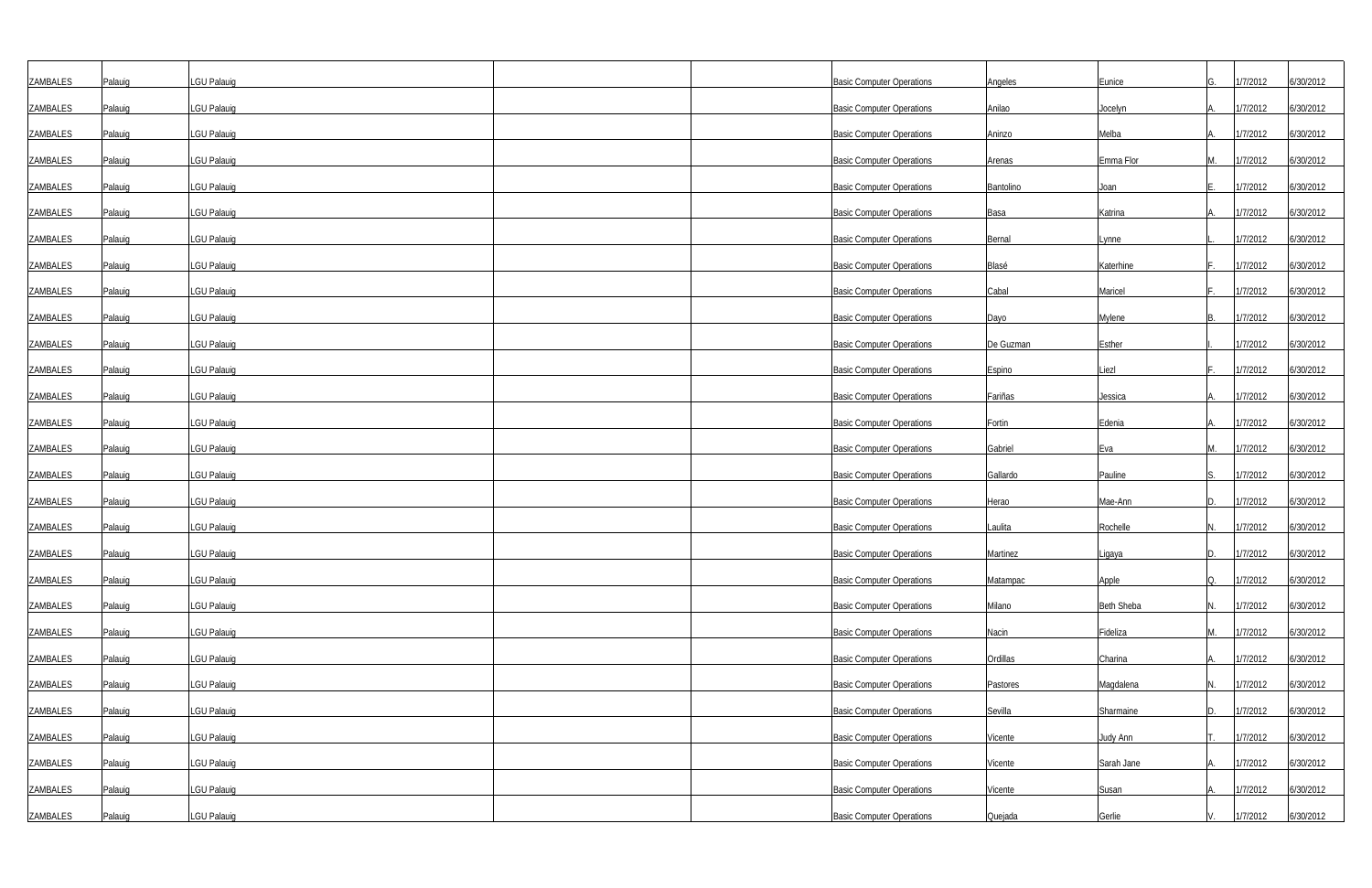| <b>ZAMBALES</b> | Palauig | LGU Palauig        | <b>Basic Computer Operations</b> | Acera     | Melan       | Q.          | 7/9/2012 | 12/18/2012 |
|-----------------|---------|--------------------|----------------------------------|-----------|-------------|-------------|----------|------------|
| <b>ZAMBALES</b> | Palauig | LGU Palauig        | <b>Basic Computer Operations</b> | Aceron    | Roel        | $\cap$      | 7/9/2012 | 12/18/2012 |
| <b>ZAMBALES</b> | Palauig | LGU Palauig        | <b>Basic Computer Operations</b> | Agabin    | Albert Jr.  | P           | 7/9/2012 | 12/18/2012 |
| <b>ZAMBALES</b> | Palauig | LGU Palauig        | <b>Basic Computer Operations</b> | Agueran   | Randy       | A.          | 7/9/2012 | 12/18/2012 |
| <b>ZAMBALES</b> | Palauig | LGU Palauig        | <b>Basic Computer Operations</b> | Alba      | Eric        | IS.         | 7/9/2012 | 12/18/2012 |
| <b>ZAMBALES</b> | Palauig | LGU Palauig        | <b>Basic Computer Operations</b> | Alba      | Fidel Sr.   | A.          | 7/9/2012 | 12/18/2012 |
| <b>ZAMBALES</b> | Palauig | LGU Palauig        | <b>Basic Computer Operations</b> | Alog      | John Clyde  | A.          | 7/9/2012 | 12/18/2012 |
| <b>ZAMBALES</b> | Palauig | LGU Palauig        | <b>Basic Computer Operations</b> | Alverade  | Arjay       | N.          | 7/9/2012 | 12/18/2012 |
| <b>ZAMBALES</b> | Palauig | LGU Palauig        | <b>Basic Computer Operations</b> | Anas      | Joel        | N.          | 7/9/2012 | 12/18/2012 |
| <b>ZAMBALES</b> | Palauig | <b>LGU Palauig</b> | <b>Basic Computer Operations</b> | Aratea    | John paul   | $M_{\cdot}$ | 7/9/2012 | 12/18/2012 |
| <b>ZAMBALES</b> | Palauig | LGU Palauig        | <b>Basic Computer Operations</b> | Arca      | Tedd        | İΕ.         | 7/9/2012 | 12/18/2012 |
| <b>ZAMBALES</b> | Palauig | LGU Palauig        | <b>Basic Computer Operations</b> | Arenas    | Marven Jeff | M.          | 7/9/2012 | 12/18/2012 |
| <b>ZAMBALES</b> | Palauig | LGU Palauig        | <b>Basic Computer Operations</b> | Arico     | Eufren      | IA.         | 7/9/2012 | 12/18/2012 |
| <b>ZAMBALES</b> | Palauig | LGU Palauig        | <b>Basic Computer Operations</b> | Carpio    | Nolan       | A.          | 7/9/2012 | 12/18/2012 |
| <b>ZAMBALES</b> | Palauig | LGU Palauig        | <b>Basic Computer Operations</b> | Dela Cruz | Gherom      |             | 7/9/2012 | 12/18/2012 |
| <b>ZAMBALES</b> | Palauig | LGU Palauig        | <b>Basic Computer Operations</b> | Dela Rosa | Andres Jr.  |             | 7/9/2012 | 12/18/2012 |
| <b>ZAMBALES</b> | Palauig | LGU Palauig        | <b>Basic Computer Operations</b> | Domingo   | Reynaldo    | E.          | 7/9/2012 | 12/18/2012 |
| <b>ZAMBALES</b> | Palauig | LGU Palauig        | <b>Basic Computer Operations</b> | Enriquez, | Raul        | IA.         | 7/9/2012 | 12/18/2012 |
| <b>ZAMBALES</b> | Palauig | LGU Palauig        | <b>Basic Computer Operations</b> | Lopez     | Luigi       |             | 7/9/2012 | 12/18/2012 |
| <b>ZAMBALES</b> | Palauig | <b>LGU Palauig</b> | Basic Computer Operations        | Mejala    | John Paul   | ID.         | 7/9/2012 | 12/18/2012 |
| <b>ZAMBALES</b> | Palauig | LGU Palauig        | <b>Basic Computer Operations</b> | Naceno    | Jessie      | M.          | 7/9/2012 | 12/18/2012 |
| <b>ZAMBALES</b> | Palauig | LGU Palauig        | <b>Basic Computer Operations</b> | Quejada   | Armando Jr. | B.          | 7/9/2012 | 12/18/2012 |
| <b>ZAMBALES</b> | Palauig | LGU Palauig        | <b>Basic Computer Operations</b> | Silao     | Jerico      | $\cap$      | 7/9/2012 | 12/18/2012 |
| <b>ZAMBALES</b> | Palauig | LGU Palauig        | <b>Basic Computer Operations</b> | Tilan     | Arjay       | IS.         | 7/9/2012 | 12/18/2012 |
| <b>ZAMBALES</b> | Palauig | LGU Palauig        | <b>Basic Computer Operations</b> | Valderama | Clio        |             | 7/9/2012 | 12/18/2012 |
|                 |         |                    |                                  |           |             |             |          |            |
| <b>ZAMBALES</b> | Palauig | LGU Palauig        | <b>Basic Computer Operations</b> | Ventura   | Gilbert Jr. | A.          | 7/9/2012 | 12/18/2012 |
| <b>ZAMBALES</b> | Palauig | LGU Palauig        | <b>Basic Computer Operations</b> | Vitor     | Waren       | M.          | 7/9/2012 | 12/18/2012 |
| <b>ZAMBALES</b> | Palauig | LGU Palauig        | <b>Basic Computer Operations</b> | Yap       | German      | IA.         | 7/9/2012 | 12/18/2012 |
| <b>ZAMBALES</b> | Palauig | <b>LGU Palauig</b> | <b>Basic Computer Operations</b> | Abad      | Yolanda     |             | 7/9/2012 | 12/18/2012 |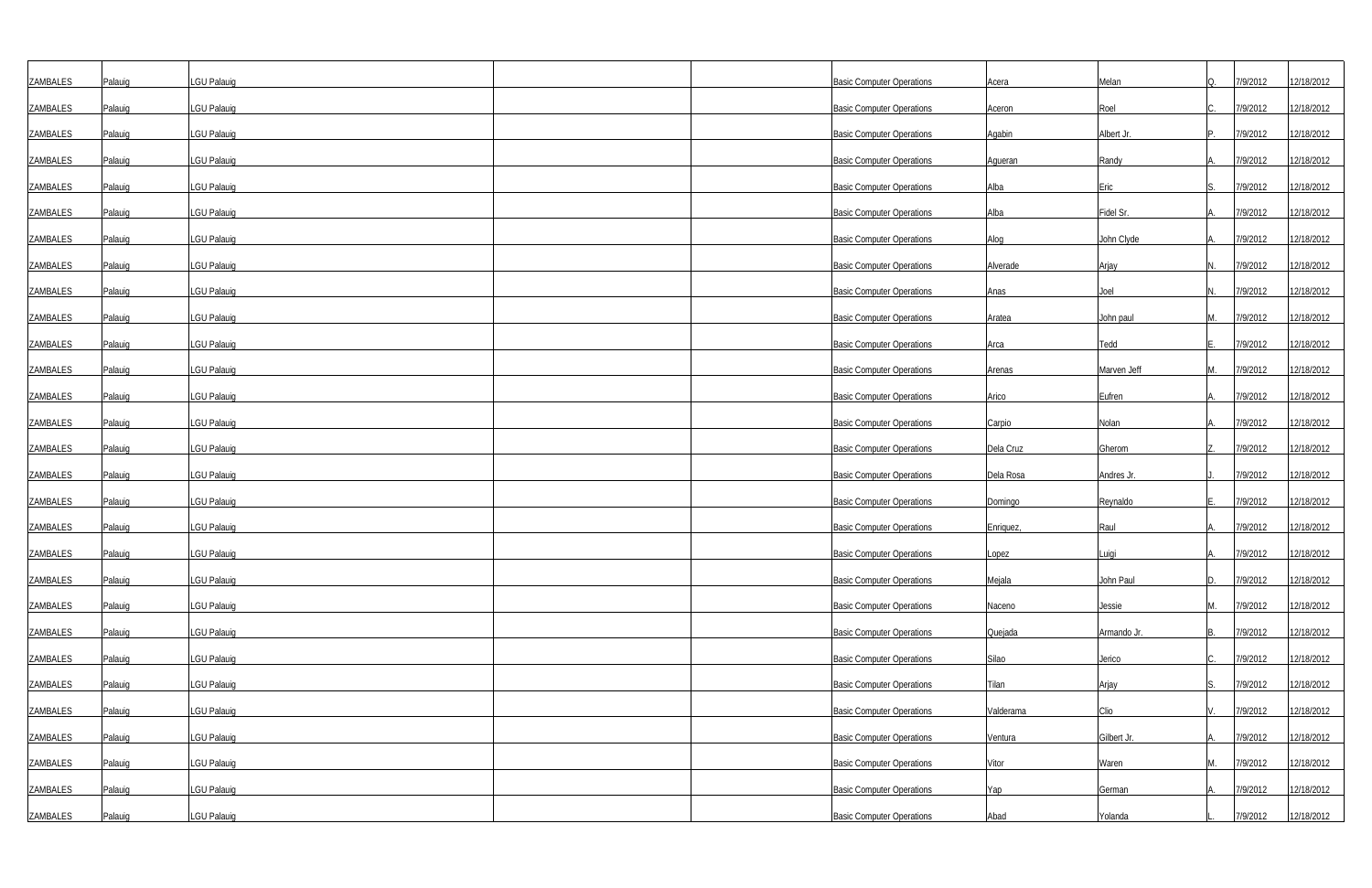| <b>ZAMBALES</b> | Palauig | LGU Palauig        | <b>Basic Computer Operations</b><br>Abad           | Jennelyn     | İΕ. | 7/9/2012 | 12/18/2012 |
|-----------------|---------|--------------------|----------------------------------------------------|--------------|-----|----------|------------|
| <b>ZAMBALES</b> | Palauig | LGU Palauig        | <b>Basic Computer Operations</b><br>Acuna          | Ana Rhea     | IF. | 7/9/2012 | 12/18/2012 |
| <b>ZAMBALES</b> | Palauig | LGU Palauig        | <b>Basic Computer Operations</b><br>Agustin        | Angelica     | IB. | 7/9/2012 | 12/18/2012 |
| <b>ZAMBALES</b> | Palauig | LGU Palauig        | <b>Basic Computer Operations</b><br>Alba           | Nora         | M.  | 7/9/2012 | 12/18/2012 |
| <b>ZAMBALES</b> | Palauig | LGU Palauig        | <b>Basic Computer Operations</b><br>Alog           | Christine    |     | 7/9/2012 | 12/18/2012 |
| <b>ZAMBALES</b> | Palauig | LGU Palauig        | <b>Basic Computer Operations</b><br>Alog           | Ebegail      | A.  | 7/9/2012 | 12/18/2012 |
| <b>ZAMBALES</b> | Palauig | LGU Palauig        | <b>Basic Computer Operations</b><br><b>Altares</b> | Rose Ann     |     | 7/9/2012 | 12/18/2012 |
| <b>ZAMBALES</b> | Palauig | LGU Palauig        | <b>Basic Computer Operations</b><br>Alvez          | Avhiegirl    | IO. | 7/9/2012 | 12/18/2012 |
| <b>ZAMBALES</b> | Palauig | LGU Palauig        | <b>Basic Computer Operations</b><br>Amanonce       | Lydia        | B.  | 7/9/2012 | 12/18/2012 |
| <b>ZAMBALES</b> | Palauig | <b>LGU Palauig</b> | <b>Basic Computer Operations</b><br>Amayo          | Levy         |     | 7/9/2012 | 12/18/2012 |
| <b>ZAMBALES</b> | Palauig | LGU Palauig        | <b>Basic Computer Operations</b><br>Ambuyoc        | Rizalyn      | R.  | 7/9/2012 | 12/18/2012 |
| <b>ZAMBALES</b> | Palauig | LGU Palauig        | <b>Basic Computer Operations</b><br>Amistad        | Maricar      | ls  | 7/9/2012 | 12/18/2012 |
| <b>ZAMBALES</b> | Palauig | LGU Palauig        | <b>Basic Computer Operations</b><br>Amoguis        | Maricris     | G.  | 7/9/2012 | 12/18/2012 |
| <b>ZAMBALES</b> | Palauig | LGU Palauig        | <b>Basic Computer Operations</b><br>Anular         | Mariz        | D.  | 7/9/2012 | 12/18/2012 |
| <b>ZAMBALES</b> | Palauig | LGU Palauig        | <b>Basic Computer Operations</b><br>Arizala        | Zorayda      | K.  | 7/9/2012 | 12/18/2012 |
| <b>ZAMBALES</b> | Palauig | LGU Palauig        | <b>Basic Computer Operations</b><br>Barrientos     | Michelle     | S.  | 7/9/2012 | 12/18/2012 |
| <b>ZAMBALES</b> | Palauig | LGU Palauig        | <b>Basic Computer Operations</b><br>Caguioa        | Jessica      |     | 7/9/2012 | 12/18/2012 |
| <b>ZAMBALES</b> | Palauig | LGU Palauig        | <b>Basic Computer Operations</b><br>Catolico       | Genevieve    | A.  | 7/9/2012 | 12/18/2012 |
| <b>ZAMBALES</b> | Palauig | LGU Palauig        | <b>Basic Computer Operations</b><br>Catolico       | Mary Shayne  | C.  | 7/9/2012 | 12/18/2012 |
| <b>ZAMBALES</b> | Palauig | LGU Palauig        | <b>Basic Computer Operations</b><br>Ebalane        | Marlyn       |     | 7/9/2012 | 12/18/2012 |
| <b>ZAMBALES</b> | Palauig | LGU Palauig        | <b>Basic Computer Operations</b><br>Ebelte         | Lysa         |     | 7/9/2012 | 12/18/2012 |
| <b>ZAMBALES</b> | Palauig | LGU Palauig        | <b>Basic Computer Operations</b><br>Edquid         | Juliana      | ID  | 7/9/2012 | 12/18/2012 |
| <b>ZAMBALES</b> | Palauig | LGU Palauig        | <b>Basic Computer Operations</b><br>Eson           | Nhaureen     | R.  | 7/9/2012 | 12/18/2012 |
| <b>ZAMBALES</b> | Palauig | LGU Palauig        | <b>Basic Computer Operations</b><br>Ferrer         | Rosa Ann     | A.  | 7/9/2012 | 12/18/2012 |
| <b>ZAMBALES</b> | Palauig | LGU Palauig        | <b>Basic Computer Operations</b><br>Ferrer         | Liberty      | IR. | 7/9/2012 | 12/18/2012 |
| <b>ZAMBALES</b> | Palauig | LGU Palauig        | <b>Basic Computer Operations</b><br>Gamboa         | Princess     | О.  | 7/9/2012 | 12/18/2012 |
| <b>ZAMBALES</b> | Palauig | LGU Palauig        | <b>Basic Computer Operations</b><br>Ibanez         | Olive        | O.  | 7/9/2012 | 12/18/2012 |
| <b>ZAMBALES</b> | Palauig | LGU Palauig        | <b>Basic Computer Operations</b><br>Lagarde        | Gelyn        | R.  | 7/9/2012 | 12/18/2012 |
| <b>ZAMBALES</b> | Palauig | LGU Palauig        | <b>Basic Computer Operations</b>                   |              |     | 7/9/2012 | 12/18/2012 |
|                 |         |                    | Lagarde                                            | <b>Agnes</b> | A.  |          |            |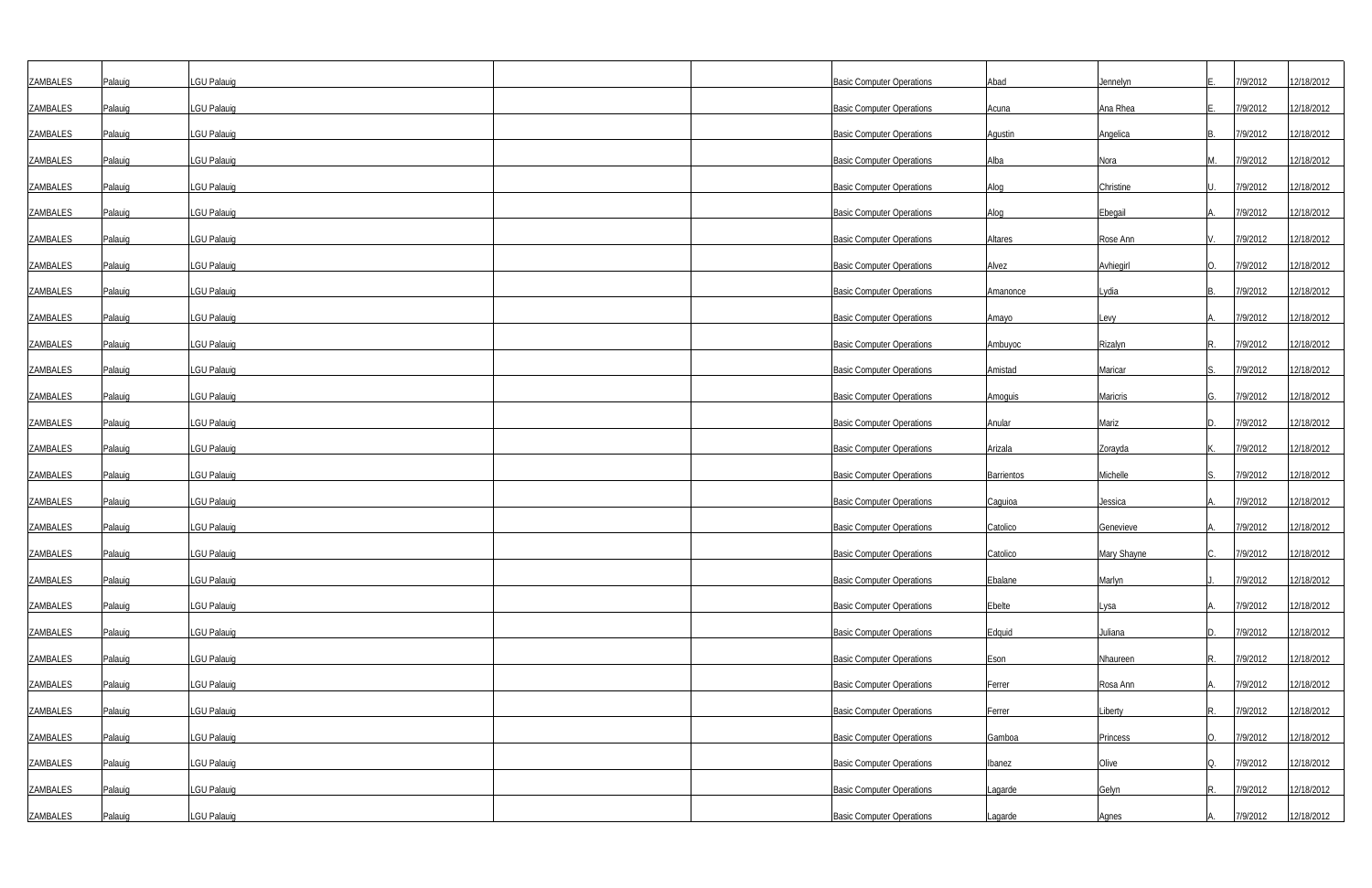| <b>ZAMBALES</b> | Palauig | <b>LGU Palauig</b>  |                                      | <b>Basic Computer Operations</b> | Laquatan             | Myma             | IF.           | 7/9/2012    | 12/18/2012 |
|-----------------|---------|---------------------|--------------------------------------|----------------------------------|----------------------|------------------|---------------|-------------|------------|
| <b>ZAMBALES</b> | Palauig | LGU Palauig         |                                      | <b>Basic Computer Operations</b> | Martinez             | Rosebelinda      |               | 7/9/2012    | 12/18/2012 |
| <b>ZAMBALES</b> | Palauig | <b>LGU Palauig</b>  |                                      | <b>Basic Computer Operations</b> | Martirez             | Carmina          | IS.           | 7/9/2012    | 12/18/2012 |
|                 | Palauig | LGU Palauig         |                                      | <b>Basic Computer Operations</b> | Matos                | Juliet           |               | 7/9/2012    | 12/18/2012 |
| <b>ZAMBALES</b> |         |                     |                                      |                                  |                      |                  | A.            |             |            |
| <b>ZAMBALES</b> | Palauig | <b>LGU Palauig</b>  |                                      | <b>Basic Computer Operations</b> | Matos                | Jennibeth        | E             | 7/9/2012    | 12/18/2012 |
| <b>ZAMBALES</b> | Palauig | <b>LGU Palauig</b>  |                                      | <b>Basic Computer Operations</b> | Maza                 | Mary Grace       | G.            | 7/9/2012    | 12/18/2012 |
| <b>ZAMBALES</b> | Palauig | LGU Palauig         |                                      | <b>Basic Computer Operations</b> | Mego                 | Catalina         |               | 7/9/2012    | 12/18/2012 |
| <b>ZAMBALES</b> | Palauig | LGU Palauig         |                                      | <b>Basic Computer Operations</b> | Millana              | Ruth Ann         | G.            | 7/9/2012    | 12/18/2012 |
| <b>ZAMBALES</b> | Palauig | LGU Palauig         |                                      | <b>Basic Computer Operations</b> | Notar                | Alvie            |               | 7/9/2012    | 12/18/2012 |
|                 |         |                     |                                      |                                  |                      |                  |               |             |            |
| <b>ZAMBALES</b> | Palauig | LGU Palauig         |                                      | <b>Basic Computer Operations</b> | Omli                 | Dessamyn         | IB.           | 7/9/2012    | 12/18/2012 |
| <b>ZAMBALES</b> | Palauig | <b>LGU Palauig</b>  |                                      | <b>Basic Computer Operations</b> | Padama               | Jhade            | N.            | 7/9/2012    | 12/18/2012 |
| <b>ZAMBALES</b> | Palauig | <b>LGU Palauig</b>  |                                      | <b>Basic Computer Operations</b> | Quias                | Lyka             | G.            | 7/9/2012    | 12/18/2012 |
| <b>ZAMBALES</b> | Palauig | <b>LGU Palauig</b>  |                                      | <b>Basic Computer Operations</b> | Saul                 | Cherry           | S.            | 7/9/2012    | 12/18/2012 |
|                 |         |                     |                                      |                                  |                      |                  |               |             |            |
| <b>ZAMBALES</b> | Palauig | <b>LGU Palauig</b>  |                                      | <b>Basic Computer Operations</b> | Silvosa              | Ledesma          | ID.           | 7/9/2012    | 12/18/2012 |
| <b>ZAMBALES</b> | Palauig | <b>LGU Palauig</b>  |                                      | <b>Basic Computer Operations</b> | Tejada               | Jennifer         |               | 7/9/2012    | 12/18/2012 |
| <b>ZAMBALES</b> | Palauig | <b>LGU Palauig</b>  |                                      | <b>Basic Computer Operations</b> | Testimio             | <b>Ana Marie</b> | E.            | 7/9/2012    | 12/18/2012 |
| <b>ZAMBALES</b> | Palauig | LGU Palauig         |                                      | <b>Basic Computer Operations</b> | Valdez               | Charity          | P             | 7/9/2012    | 12/18/2012 |
| <b>ZAMBALES</b> | Palauig | LGU Palauig         |                                      | <b>Basic Computer Operations</b> | Ventura              | Flordeliza       |               | 7/9/2012    | 12/18/2012 |
| <b>ZAMBALES</b> | Palauig | <b>LGU Palauig</b>  |                                      | <b>Basic Computer Operations</b> | <b>Tobias</b>        | Alice            |               |             |            |
| <b>ZAMBALES</b> | Iba     | <b>PTC-ZAMBALES</b> | Consumer Electronics Servicing NC II | 0703072124                       | Rolly                | Sadolo           | 09462         |             |            |
| <b>ZAMBALES</b> | Iba     | PTC-ZAMBALES        | Consumer Electronics Servicing NC II | 0703072124                       | John Lyndon          | Frieres          | 09465         |             |            |
| <b>ZAMBALES</b> | Iba     | PTC-ZAMBALES        | Consumer Electronics Servicing NC II | 0703072124                       | <b>Malvin Russel</b> | Espejo           |               | 0947723127  |            |
| <b>ZAMBALES</b> | Iba     | PTC-ZAMBALES        | Consumer Electronics Servicing NC II | 0703072124                       | Francis              | Traquiñia        |               | 09999913766 |            |
| <b>ZAMBALES</b> | Iba     | <b>PTC-ZAMBALES</b> | Consumer Electronics Servicing NC II | 0703072124                       | Amor Jr.             | Marañon          | 09107         |             |            |
| <b>ZAMBALES</b> | Iba     | PTC-ZAMBALES        | Consumer Electronics Servicing NC II | 0703072124                       | <b>Ulysses</b>       | Enriquez         |               | 09108725779 |            |
| <b>ZAMBALES</b> | Iba     | PTC-ZAMBALES        | Consumer Electronics Servicing NC II | 0703072124                       | Bryan                | Zeta             | 00485         |             |            |
| <b>ZAMBALES</b> | Iba     | PTC-ZAMBALES        | Consumer Electronics Servicing NC II | 0703072124                       | Niko                 | Medalla          | 09488         |             |            |
| <b>ZAMBALES</b> | Iba     | PTC-ZAMBALES        | Consumer Electronics Servicing NC II | 0703072124                       | Ahllian              | Dollosa          | <b>091991</b> |             |            |
| <b>ZAMBALES</b> | Iba     | PTC-ZAMBALES        | Consumer Electronics Servicing NC II | 0703072124                       | Christian            | Elemento         |               | 09089951406 |            |
| <b>ZAMBALES</b> | Iba     | PTC-ZAMBALES        | Consumer Electronics Servicing NC II | 0703072124                       | Gwynn nealcon Rae    | Sediarily        | 79131         |             |            |
| <b>ZAMBALES</b> | Iba     | PTC-ZAMBALES        | Consumer Electronics Servicing NC II | 0703072124                       | Rhea Celeene         | Rogayan          | 09399         |             |            |
| <b>ZAMBALES</b> | Iba     | PTC-ZAMBALES        | Consumer Electronics Servicing NC II | 0703072124                       | Rio                  | Lemque           |               | 09284372253 |            |
| <b>ZAMBALES</b> | Iba     | PTC-ZAMBALES        | Consumer Electronics Servicing NC II | 0703072124                       | Ramir                | Romero           | 09185         |             |            |
| <b>ZAMBALES</b> | Iba     | PTC-ZAMBALES        | Consumer Electronics Servicing NC II | 0703072124                       | Genesis              | Borja            | 09469         |             |            |
| <b>ZAMBALES</b> | Iba     | PTC-ZAMBALES        | Consumer Electronics Servicing NC II | 0703072124                       | Renalyn              | Pecaña           | 094691        |             |            |
| <b>ZAMBALES</b> | Iba     | PTC-ZAMBALES        | Consumer Electronics Servicing NC II | 0703072124                       | Judy Ann             | Famisan          |               | 09463605871 |            |
| <b>ZAMBALES</b> | Iba     | PTC-ZAMBALES        | Consumer Electronics Servicing NC II | 0703072124                       | Esmundo III          | Bagorio          |               | 09099708939 |            |
|                 |         |                     |                                      |                                  |                      |                  |               |             |            |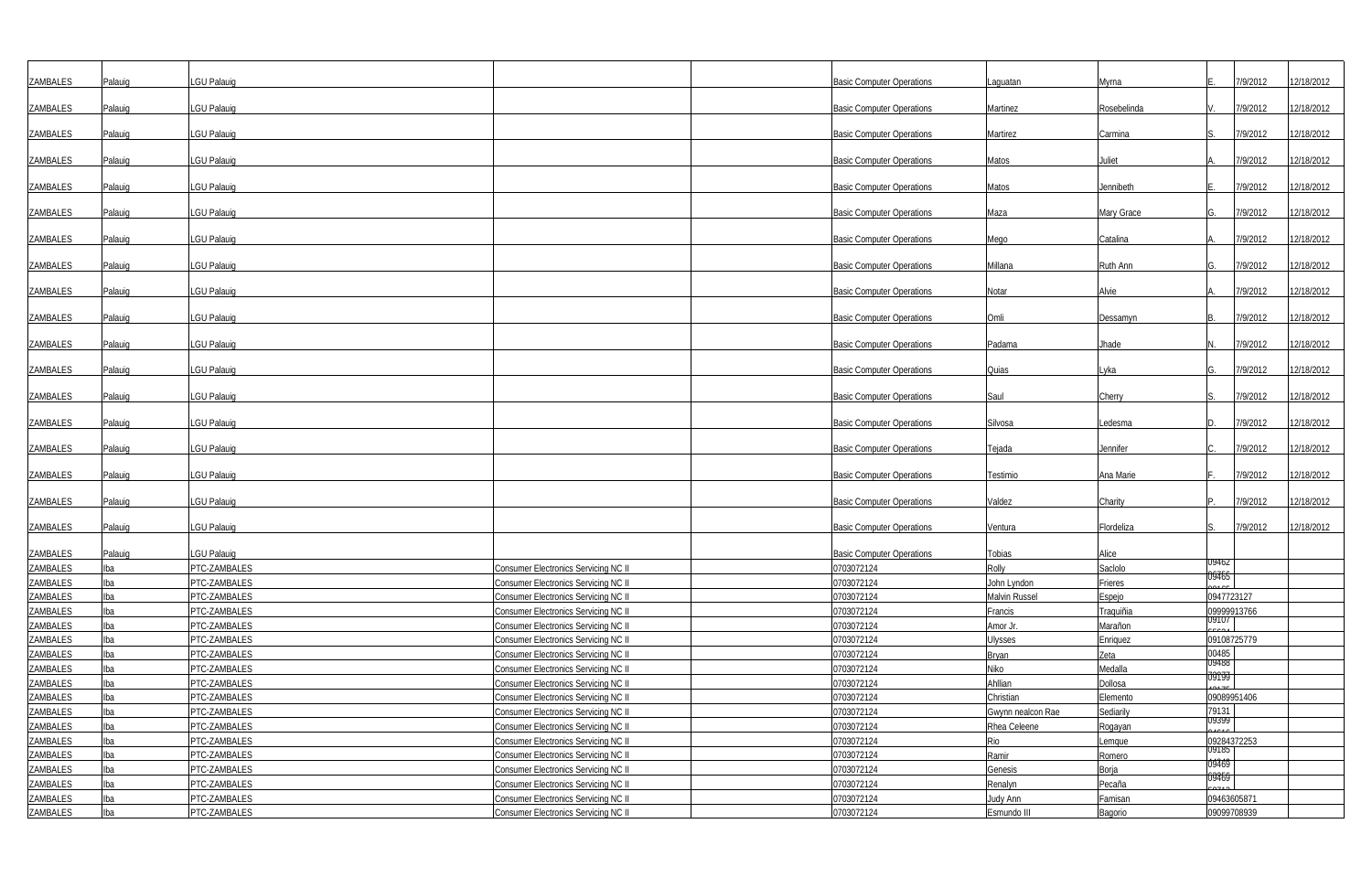| <b>ZAMBALES</b> | Iba  | <b>PTC-ZAMBALES</b> | Consumer Electronics Servicing NC II          | 0703072124 | Jeamart            | Deliguin     | 09488        |  |
|-----------------|------|---------------------|-----------------------------------------------|------------|--------------------|--------------|--------------|--|
| <b>ZAMBALES</b> | Iba  | PTC-ZAMBALES        | Consumer Electronics Servicing NC II          | 0703072124 | Julius             | Fernandez    | 09468        |  |
| <b>ZAMBALES</b> |      | PTC-ZAMBALES        | Consumer Electronics Servicing NC II          | 0703072124 | Mavin              | Deliquiña    | 09103449387  |  |
| <b>ZAMBALES</b> |      | <b>PTC-ZAMBALES</b> | Consumer Electronics Servicing NC II          | 0703072124 | Jomar              | Guyala       | 09473        |  |
| <b>ZAMBALES</b> | lba  | PTC-ZAMBALES        | Consumer Electronics Servicing NC II          | 0703072124 | _ino               | Quita        | 09465211844  |  |
| <b>ZAMBALES</b> | Iba  | <b>PTC-ZAMBALES</b> | Consumer Electronics Servicing NC II          | 0703072124 | <b>Bryan</b>       | Mahusay      | 09462225318  |  |
| <b>ZAMBALES</b> | Iba  | <b>PTC-ZAMBALES</b> | Consumer Electronics Servicing NC II          | 0703072124 | Aries              | Diñoso       | 09082561652  |  |
| <b>ZAMBALES</b> | lba  | PTC-ZAMBALES        | Consumer Electronics Servicing NC II          | 0703072124 | <b>Dilbert</b>     | Diesta       | 0929743807   |  |
| <b>ZAMBALES</b> | Iba  | PTC-ZAMBALES        | Consumer Electronics Servicing NC II          | 0703072124 | Patrick            | Bada         | 09485995424  |  |
| <b>ZAMBALES</b> | Ilba | <b>PTC-ZAMBALES</b> | Consumer Electronics Servicing NC II          | 0703072124 | Timmy Stephen      | Egalla       | 09126        |  |
| <b>ZAMBALES</b> | Iba  | PTC-ZAMBALES        | Consumer Electronics Servicing NC II          | 0703072124 | Harvy Jones        | Songson      | 09097434309  |  |
| <b>ZAMBALES</b> | lba  | PTC-ZAMBALES        | Consumer Electronics Servicing NC II          | 0703072124 | Gilbert            | Pagente      | 09077793892  |  |
| <b>ZAMBALES</b> | Iba  | <b>PTC-ZAMBALES</b> | Consumer Electronics Servicing NC II          | 0703072124 | Paul Michael       | Feria        | 09102        |  |
| <b>ZAMBALES</b> | Iba  | <b>PTC-ZAMBALES</b> | Consumer Electronics Servicing NC II          | 0703072124 | Edmar              | Fontillas    | 0926254800   |  |
| <b>ZAMBALES</b> | Iba  | PTC-ZAMBALES        | Consumer Electronics Servicing NC II          | 0703072124 | John-Jay           | Manangan     | 09084431321  |  |
| <b>ZAMBALES</b> | Ilba | PTC-ZAMBALES        | Consumer Electronics Servicing NC II          | 0703072124 | Eduardo            | Petil        | 09469        |  |
| <b>ZAMBALES</b> | Iba  | <b>PTC-ZAMBALES</b> | Consumer Electronics Servicing NC II          | 0703072124 | Marlon             |              | 09276        |  |
| <b>ZAMBALES</b> |      | PTC-ZAMBALES        | Consumer Electronics Servicing NC II          | 0703072124 | Love Noel          | Abutein      | 09096        |  |
| <b>ZAMBALES</b> | Iba  | <b>PTC-ZAMBALES</b> | Consumer Electronics Servicing NC II          | 0703072124 | Justin John        | Muyano       | 09079        |  |
| <b>ZAMBALES</b> | Iba  | PTC-ZAMBALES        | Consumer Electronics Servicing NC II          | 0703072124 | King Arjay         | Cabral       | 09461840159  |  |
| <b>ZAMBALES</b> | Iba  | <b>PTC-ZAMBALES</b> | Consumer Electronics Servicing NC II          | 0703072124 | Jera May           | Luna         | 09093        |  |
| <b>ZAMBALES</b> | Iba  | PTC-ZAMBALES        | Consumer Electronics Servicing NC II          | 0703072124 | Jade Ethel         | Edrolin      | 09491        |  |
| <b>ZAMBALES</b> | Iba  | PTC-ZAMBALES        | Consumer Electronics Servicing NC II          | 0703072124 | April Ann          | Velasco      | 09123274306  |  |
| <b>ZAMBALES</b> | Iba  | PTC-ZAMBALES        | Electrical Installation and Maintenance NC II | 1103073015 | arioson            | Ebalan       | 093921972733 |  |
| <b>ZAMBALES</b> | Iba  | PTC-ZAMBALES        | Electrical Installation and Maintenance NC II | 1103073015 | Eric               | Elamparo     | 09481545798  |  |
| <b>ZAMBALES</b> | Iba  | PTC-ZAMBALES        | Electrical Installation and Maintenance NC II | 1103073015 | Patrick John       | Dait         | 09108743605  |  |
| <b>ZAMBALES</b> | Iba  | PTC-ZAMBALES        | Electrical Installation and Maintenance NC II | 1103073015 | Edmon              | Madlangbayan | 09468144135  |  |
| <b>ZAMBALES</b> | Iba  | <b>PTC-ZAMBALES</b> | Electrical Installation and Maintenance NC II | 1103073015 | Aldus              | Torralda     | 09091253265  |  |
| <b>ZAMBALES</b> | Iba  | PTC-ZAMBALES        | Electrical Installation and Maintenance NC II | 1103073015 | Chrstian           | Alog         |              |  |
| <b>ZAMBALES</b> | Ilba | PTC-ZAMBALES        | Electrical Installation and Maintenance NC II | 1103073015 | <b>Trojan Ross</b> | Elaysa       | 09476901931  |  |
| <b>ZAMBALES</b> | Iba  | PTC-ZAMBALES        | Electrical Installation and Maintenance NC II | 1103073015 | Ronald             | Miraflor     | 09097164547  |  |
| <b>ZAMBALES</b> | Iba  | PTC-ZAMBALES        | Electrical Installation and Maintenance NC II | 1103073015 | Russel James       | Reguidin     | 09123705915  |  |
| <b>ZAMBALES</b> | Iba  | PTC-ZAMBALES        | Electrical Installation and Maintenance NC II | 1103073015 | Jeremy             | Quilopo      | 09485208533  |  |
| <b>ZAMBALES</b> | lba  | PTC-ZAMBALES        | Electrical Installation and Maintenance NC II | 1103073015 | Rev                | Pines        | 09461773546  |  |
| <b>ZAMBALES</b> | Iba  | <b>PTC-ZAMBALES</b> | Electrical Installation and Maintenance NC II | 1103073015 | Monsour            | Gambala      |              |  |
| <b>ZAMBALES</b> | Iba  | <b>PTC-ZAMBALES</b> | Electrical Installation and Maintenance NC II | 1103073015 | Roi-Robert         | Dela Cruz    | 09309337547  |  |
| <b>ZAMBALES</b> | lba  | PTC-ZAMBALES        | Electrical Installation and Maintenance NC II | 1103073015 | Ben Ivan           | Ednadino     | 09396224952  |  |
| <b>ZAMBALES</b> | Iba  | PTC-ZAMBALES        | Electrical Installation and Maintenance NC II | 1103073015 | Ryan               | Raz          | 09284371886  |  |
| <b>ZAMBALES</b> | Iba  | PTC-ZAMBALES        | Electrical Installation and Maintenance NC II | 1103073015 | Edward             | Archico      | 09301        |  |
| <b>ZAMBALES</b> | Iba  | <b>PTC-ZAMBALES</b> | Electrical Installation and Maintenance NC II | 1103073015 | Reydan             | Reyno        | 09184505927  |  |
| <b>ZAMBALES</b> | Iba  | PTC-ZAMBALES        | Electrical Installation and Maintenance NC II | 1103073015 | <b>Jeffrey</b>     | Baca         | 09102371901  |  |
| <b>ZAMBALES</b> | Iba  | <b>PTC-ZAMBALES</b> | Electrical Installation and Maintenance NC II | 1103073015 | Jaynno             | Acera        | 09994832405  |  |
| <b>ZAMBALES</b> | Iba  | <b>PTC-ZAMBALES</b> | Electrical Installation and Maintenance NC II | 1103073015 | Gerald             | Visaya       | 09092020819  |  |
| <b>ZAMBALES</b> | Iba  | PTC-ZAMBALES        | Electrical Installation and Maintenance NC II | 1103073015 | Ronel Gay          | Ebalan       | 09097517107  |  |
| <b>ZAMBALES</b> | lba  | <b>PTC-ZAMBALES</b> | Electrical Installation and Maintenance NC II | 1103073015 | Francis            | Ramos        | 09482405239  |  |
| <b>ZAMBALES</b> | Iba  | PTC-ZAMBALES        | Electrical Installation and Maintenance NC II | 1103073015 | Homer              | Encinares    | 09465036081  |  |
| <b>ZAMBALES</b> | Iba  | <b>PTC-ZAMBALES</b> | Electrical Installation and Maintenance NC II | 1103073015 | Michael John       |              | 09462649215  |  |
| <b>ZAMBALES</b> | Iba  | <b>PTC-ZAMBALES</b> | Electrical Installation and Maintenance NC II | 1103073015 | Gellard            | Fortin       | 09394848736  |  |
| <b>ZAMBALES</b> | Iba  | <b>PTC-ZAMBALES</b> | Electrical Installation and Maintenance NC II | 1103073015 | Carl Tovie         | Mista        | 09462227234  |  |
| <b>ZAMBALES</b> |      | PTC-ZAMBALES        | Electrical Installation and Maintenance NC II | 1103073015 | Michael John       | Mirador      | 09485791128  |  |
| <b>ZAMBALES</b> | lba  | PTC-ZAMBALES        | Electrical Installation and Maintenance NC II | 1103073015 | Andy               | Dacumos      | 09466459527  |  |
| <b>ZAMBALES</b> | lba  | PTC-ZAMBALES        | Electrical Installation and Maintenance NC II | 1103073015 | Armando            | Urbano       |              |  |
|                 |      | <b>PTC-ZAMBALES</b> | Electrical Installation and Maintenance NC II | 1103073015 | Mark Robert        | Costales     | 09469626378  |  |
| <b>ZAMBALES</b> | Iba  |                     |                                               |            |                    |              |              |  |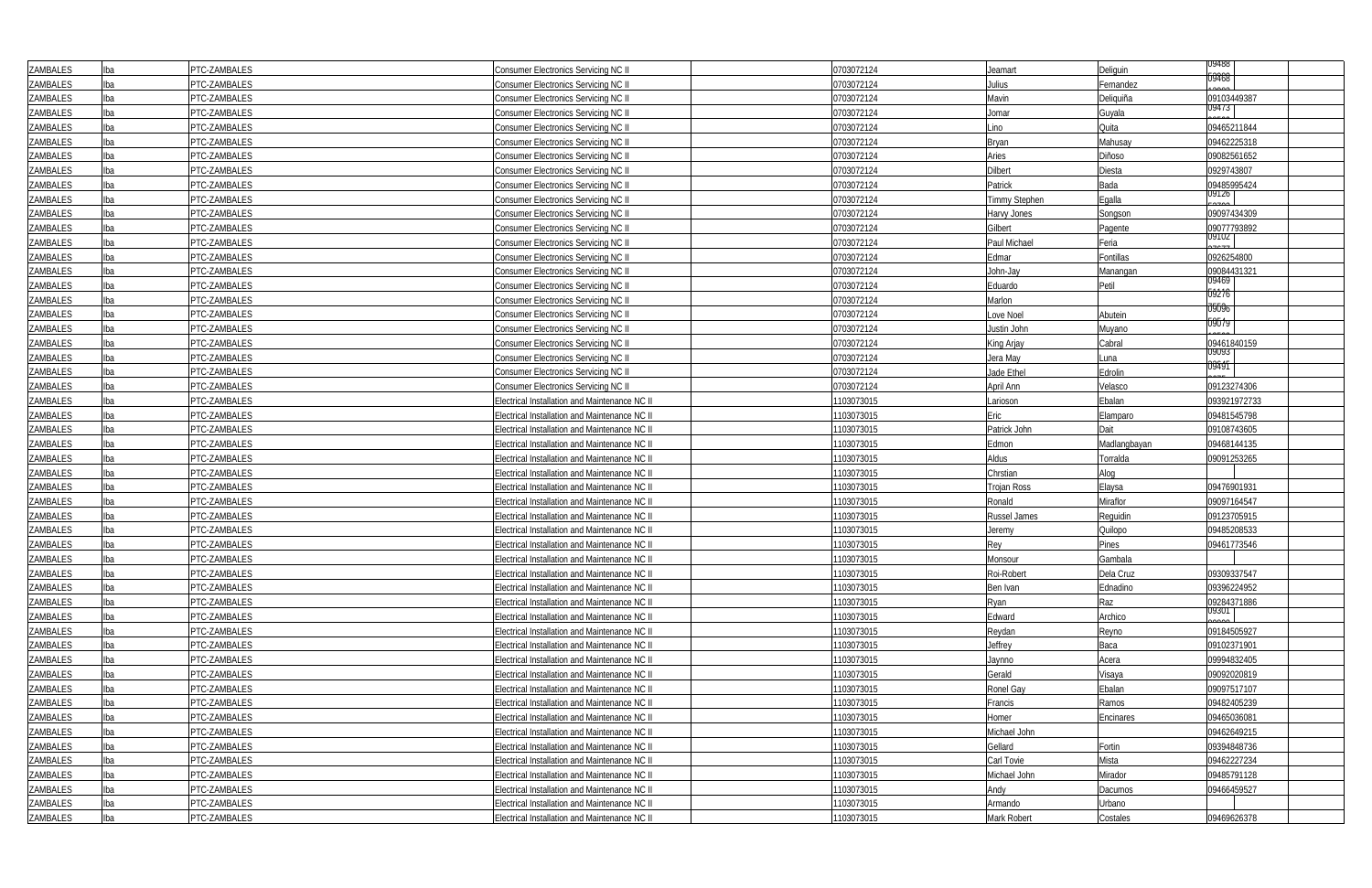| <b>ZAMBALES</b> | Iba        | PTC-ZAMBALES                | Electrical Installation and Maintenance NC II | 1103073015 | Jayrhyll         | Carias       | 09485793406  |           |           |
|-----------------|------------|-----------------------------|-----------------------------------------------|------------|------------------|--------------|--------------|-----------|-----------|
| <b>ZAMBALES</b> | Iba        | PTC-ZAMBALES                | Electrical Installation and Maintenance NC II | 1103073015 | Melteo           | Josafat      | 09489224434  |           |           |
| <b>ZAMBALES</b> | lba        | PTC-ZAMBALES                | Electrical Installation and Maintenance NC II | 1103073015 | <b>Jerick</b>    | Cariaso      | 09466466213  |           |           |
| <b>ZAMBALES</b> | lba        | PTC-ZAMBALES                | Electrical Installation and Maintenance NC II | 1103073015 | Daniel           | Madrogada    | 09387886475  |           |           |
| <b>ZAMBALES</b> | lba        | PTC-ZAMBALES                | Electrical Installation and Maintenance NC II | 1103073015 | Deo              | Danaytan     | 09295294778  |           |           |
| <b>ZAMBALES</b> | Iba        | <b>PTC-ZAMBALES</b>         | Electrical Installation and Maintenance NC II | 1103073015 | Ric Jayson       | Pantillon    | 09098990823  |           |           |
| <b>ZAMBALES</b> | lba        | PTC-ZAMBALES                | Electrical Installation and Maintenance NC II | 1103073015 | Dan Vhir         | Doblado      | 09482503684  |           |           |
| <b>ZAMBALES</b> | lba        | PTC-ZAMBALES                | Electrical Installation and Maintenance NC II | 1103073015 | Arnold           | Ammay        | 09093081735  |           |           |
| <b>ZAMBALES</b> | lba        | <b>PTC-ZAMBALES</b>         | Electrical Installation and Maintenance NC II | 1103073015 | Wilfred          | Quitoriano   | 09126233912  |           |           |
| <b>ZAMBALES</b> | Iba        | PTC-ZAMBALES                | Electrical Installation and Maintenance NC II | 1103073015 | Dennis Paul      | Apino        |              |           |           |
| <b>ZAMBALES</b> | lba        | <b>PTC-ZAMBALES</b>         | Electrical Installation and Maintenance NC II | 1103073015 | Joseph           | Aguilar      | 09187802252  |           |           |
| <b>ZAMBALES</b> | lba        | PTC-ZAMBALES                | Electrical Installation and Maintenance NC II | 103073015  | Ronald           | Aldea        | 09381536980  |           |           |
| <b>ZAMBALES</b> | lba        | PTC-ZAMBALES                | Electrical Installation and Maintenance NC II | 1103073015 | John Clyde       | Viola        | 09475477296  |           |           |
| <b>ZAMBALES</b> | Iba        | <b>PTC-ZAMBALES</b>         | Electrical Installation and Maintenance NC II | 1103073015 | Roy Harold       | Matias       | 09468282228  |           |           |
| <b>ZAMBALES</b> | Iba        | PTC-ZAMBALES                | Electrical Installation and Maintenance NC II | 1103073015 | Renato Jr.       | Dela Cruz    | 09082538554  |           |           |
| <b>ZAMBALES</b> | lba        | PTC-ZAMBALES                | Electrical Installation and Maintenance NC II | 1103073015 | Christopher      | Vitorio      | 09086934742  |           |           |
| <b>ZAMBALES</b> | lba        | PTC-ZAMBALES                | Gas Metal Arc Welding NC II                   | 0703072391 | Jerico           |              | 9E+09        |           |           |
| <b>ZAMBALES</b> | Iba        | PTC-ZAMBALES                | Gas Metal Arc Welding NC II                   | 0703072391 | Charlo           |              | 9E+09        |           |           |
| <b>ZAMBALES</b> | lba        | <b>PTC-ZAMBALES</b>         | Gas Metal Arc Welding NC II                   | 0703072391 | Florenio         | Mercurio Jr. | 09194300321  |           |           |
| <b>ZAMBALES</b> | lba        | <b>PTC-ZAMBALES</b>         | Gas Metal Arc Welding NC II                   | 0703072391 | Jonathan         | Godornes     | 09473706261  |           |           |
| <b>ZAMBALES</b> | Iba        | PTC-ZAMBALES                | Gas Metal Arc Welding NC II                   | 0703072391 | Jhon             | Trono        | 09468121997  |           |           |
| <b>ZAMBALES</b> | lba        | PTC-ZAMBALES                | Gas Metal Arc Welding NC II                   | 0703072391 | Jonathan         | Ramirez      | 09073462866  |           |           |
| <b>ZAMBALES</b> | lba        | PTC-ZAMBALES                | Gas Metal Arc Welding NC II                   | 0703072391 | <b>Rusty</b>     |              | 09284943592  |           |           |
| <b>ZAMBALES</b> | Iba        | PTC-ZAMBALES                | Gas Metal Arc Welding NC II                   | 0703072391 | Allen John       | Pompillo     | 09295986182  |           |           |
| <b>ZAMBALES</b> | lba        | PTC-ZAMBALES                | Gas Metal Arc Welding NC II                   | 0703072391 | <u>Arman</u>     |              | 9E+09        |           |           |
| <b>ZAMBALES</b> | lba        | PTC-ZAMBALES                | Gas Metal Arc Welding NC II                   | 0703072391 | <b>Ricky</b>     |              | 9E+09        |           |           |
| <b>ZAMBALES</b> | Iba        | PTC-ZAMBALES                | Gas Metal Arc Welding NC II                   | 0703072391 | Christian        | Migalang     | 09123705698  |           |           |
| <b>ZAMBALES</b> | lba        | PTC-ZAMBALES                | Gas Metal Arc Welding NC II                   | 0703072391 | Reynaldo         |              | 9E+09        |           |           |
| <b>ZAMBALES</b> | lba        | PTC-ZAMBALES                | Gas Metal Arc Welding NC II                   | 0703072391 | arry             | Rodriguez    | 09073383749  |           |           |
| <b>ZAMBALES</b> | lba        | PTC-ZAMBALES                | Gas Metal Arc Welding NC II                   | 0703072391 | Joliwin          | Dagsaan      | 09102626365  |           |           |
| <b>ZAMBALES</b> | lba        | PTC-ZAMBALES                | Gas Metal Arc Welding NC II                   | 0703072391 | Ttruminato       |              | 9E+09        |           |           |
| <b>ZAMBALES</b> | lba        | PTC-ZAMBALES                | Gas Metal Arc Welding NC II                   | 0703072391 | Dominic Malcolm  |              | 9E+09        |           |           |
| <b>ZAMBALES</b> | lba        | PTC-ZAMBALES                | Gas Metal Arc Welding NC II                   | 0703072391 | Richard          |              | 9E+09        |           |           |
| <b>ZAMBALES</b> | lba        | <b>TC-ZAMBALES</b>          | Gas Metal Arc Welding NC II                   | 0703072069 | Julios           | Marhomada    | 09168337558  |           |           |
| <b>ZAMBALES</b> |            | PTC-ZAMBALES                | Gas Metal Arc Welding NC II                   | 0703072391 | <b>Jectopher</b> | De Guia      | 09482456993  |           |           |
| <b>ZAMBALES</b> | Iba        | PTC-ZAMBALES                | Gas Metal Arc Welding NC II                   | 0703072391 | Dave Hardly      |              | 9E+09        |           |           |
| <b>ZAMBALES</b> |            | PTC-ZAMBALES                | <b>Gas Tungsten Arc Welding NC II</b>         | 0703072392 | Roy              | Quila        | 09305521464  |           |           |
| <b>ZAMBALES</b> | lba        | PTC-ZAMBALES                | Gas Tungsten Arc Welding NC II                | 0703072392 | Eddie            | Muegue       | 09491689919  |           |           |
| <b>ZAMBALES</b> | Iba        | <b>PTC-ZAMBALES</b>         | Gas Tungsten Arc Welding NC II                | 0703072392 | Aljon            |              | 09199482597  |           |           |
| <b>ZAMBALES</b> | Iba        | PTC-ZAMBALES                | Gas Tungsten Arc Welding NC II                | 0703072392 | Nornel           | Advincula    | 09287346377  |           |           |
| <b>ZAMBALES</b> | lba        | PTC-ZAMBALES                | Gas Tungsten Arc Welding NC II                | 0703072392 | <b>Jolises</b>   |              | 9E+09        |           |           |
| <b>ZAMBALES</b> | Iba        | PTC-ZAMBALES                | Gas Tungsten Arc Welding NC II                | 0703072391 | Danilo           | Dolosan      | 09154433637  |           |           |
| <b>ZAMBALES</b> | Iba        | PTC-ZAMBALES                | Gas Tungsten Arc Welding NC II                | 0703072392 | James Peter      | Dantay       | 09488724994  |           |           |
| <b>ZAMBALES</b> | Iba        | PTC-ZAMBALES                | Gas Tungsten Arc Welding NC II                | 0703072392 | Benjamin Jr.     |              | 9E+09        |           |           |
| <b>ZAMBALES</b> | lba        | PTC-ZAMBALES                | Gas Tungsten Arc Welding NC II                | 0703072392 | Raniel           | Fuerte       | 09482778374  |           |           |
| <b>ZAMBALES</b> | lba        | PTC-ZAMBALES                | Gas Tungsten Arc Welding NC II                | 0703072392 | Gary             | Abarabar     | 09292067480  |           |           |
| <b>ZAMBALES</b> | lba        | PTC-ZAMBALES                | Gas Tungsten Arc Welding NC II                | 0703072392 | Fronco           | Nebron       | 09461848983  |           |           |
| <b>ZAMBALES</b> | Iba        | PTC-ZAMBALES                | Gas Tungsten Arc Welding NC II                | 0703072392 | Emmanuel         | √ila         | 093952679521 |           |           |
| <b>ZAMBALES</b> |            | PTC-ZAMBALES                | Gas Tungsten Arc Welding NC II                | 0703072392 | Gilbert          | Diag         | 09186251553  |           |           |
| <b>ZAMBALES</b> | Iba<br>lba | PTC-ZAMBALES                | Gas Tungsten Arc Welding NC II                | 0703072392 | Teofilo          |              | 9E+09        |           |           |
| <b>ZAMBALES</b> |            | PTC-ZAMBALES                | Gas Tungsten Arc Welding NC II                | 0703072392 | Rommel           | М            | 09468069151  |           |           |
| <b>ZAMBALES</b> | Subic      | Keppel Subic Shipyard, Inc. | Shielded Metal Arc Welding NC II              |            | Acedera          | Reymart      |              | 1/24/2012 | 5/25/2012 |
| <b>ZAMBALES</b> | Subic      | Keppel Subic Shipyard, Inc. |                                               |            | Alano            | Edwin        |              | 1/24/2012 | 5/25/2012 |
|                 |            |                             | Shielded Metal Arc Welding NC II              |            |                  |              |              |           |           |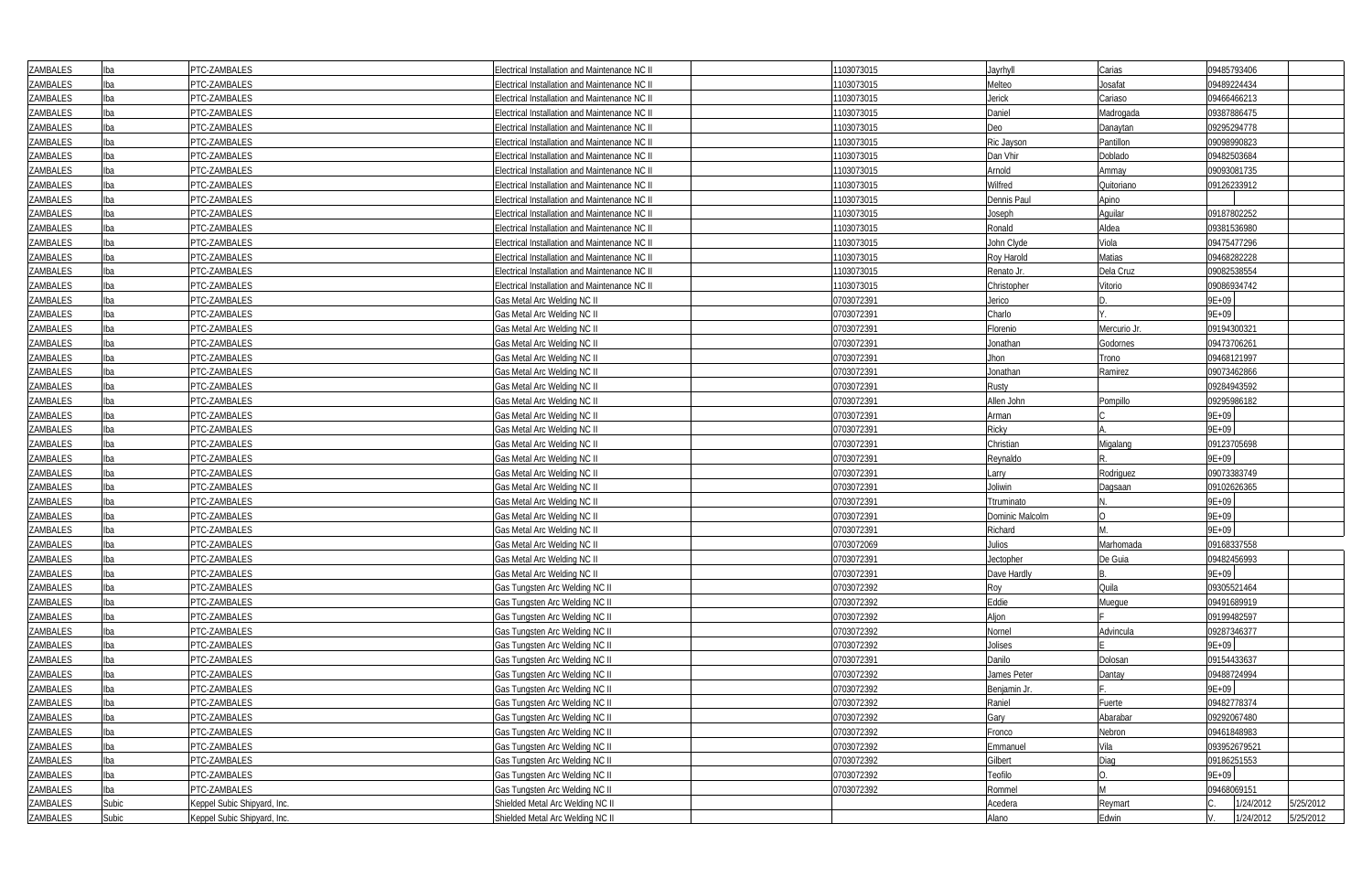| <b>ZAMBALES</b> | <b>Subic</b> | Keppel Subic Shipyard, Inc. | Shielded Metal Arc Welding NC II | Anoche           | James         |     | 1/24/2012 | 5/25/2012 |
|-----------------|--------------|-----------------------------|----------------------------------|------------------|---------------|-----|-----------|-----------|
| <b>ZAMBALES</b> | Subic        | Keppel Subic Shipyard, Inc. | Shielded Metal Arc Welding NC II | Bachicha         | Alexander     |     | 1/24/2012 | 5/25/2012 |
| <b>ZAMBALES</b> | <b>Subic</b> | Keppel Subic Shipyard, Inc. | Shielded Metal Arc Welding NC II | Baligad          | Joel          |     | 1/24/2012 | 5/25/2012 |
| <b>ZAMBALES</b> | <b>Subic</b> | Keppel Subic Shipyard, Inc. | Shielded Metal Arc Welding NC II | Bosito           | Jose Salvador |     | 1/24/2012 | 5/25/2012 |
| <b>ZAMBALES</b> | Subic        | Keppel Subic Shipyard, Inc. | Shielded Metal Arc Welding NC II | <b>Buenaflor</b> | Richard       |     | 1/24/2012 | 5/25/2012 |
| <b>ZAMBALES</b> | Subic        | Keppel Subic Shipyard, Inc. | Shielded Metal Arc Welding NC II | Callo            | Angelo        |     | 1/24/2012 | 5/25/2012 |
| <b>ZAMBALES</b> | Subic        | Keppel Subic Shipyard, Inc. | Shielded Metal Arc Welding NC II | Capangpangan     | Aprilon       |     | 1/24/2012 | 5/25/2012 |
| <b>ZAMBALES</b> | Subic        | Keppel Subic Shipyard, Inc. | Shielded Metal Arc Welding NC II | Carreon          | Reynald       | B.  | 1/24/2012 | 5/25/2012 |
| <b>ZAMBALES</b> | Subic        | Keppel Subic Shipyard, Inc. | Shielded Metal Arc Welding NC II | Castro           | Isasah John   |     | 1/24/2012 | 5/25/2012 |
| <b>ZAMBALES</b> | Subic        | Keppel Subic Shipyard, Inc. | Shielded Metal Arc Welding NC II | Clavecilla       | Ronald jr.    |     | 1/24/2012 | 5/25/2012 |
| <b>ZAMBALES</b> | Subic        | Keppel Subic Shipyard, Inc. | Shielded Metal Arc Welding NC II | Coloma           | Albert        |     | 1/24/2012 | 5/25/2012 |
| <b>ZAMBALES</b> | Subic        | Keppel Subic Shipyard, Inc. | Shielded Metal Arc Welding NC II | Coloma           | alvaro jr.    |     | 1/24/2012 | 5/25/2012 |
| <b>ZAMBALES</b> | <b>Subic</b> | Keppel Subic Shipyard, Inc. | Shielded Metal Arc Welding NC II | Coloma           | Rufercio jr.  |     | 1/24/2012 | 5/25/2012 |
| <b>ZAMBALES</b> | Subic        | Keppel Subic Shipyard, Inc. | Shielded Metal Arc Welding NC II | Cotino           | Crisanto      |     | 1/24/2012 | 5/25/2012 |
| <b>ZAMBALES</b> | Subic        | Keppel Subic Shipyard, Inc. | Shielded Metal Arc Welding NC II | Damaso           | Christian     |     | 1/24/2012 | 5/25/2012 |
| <b>ZAMBALES</b> | Subic        | Keppel Subic Shipyard, Inc. | Shielded Metal Arc Welding NC II | Dansico          | Rudvard       |     | 1/24/2012 | 5/25/2012 |
| <b>ZAMBALES</b> | <b>Subic</b> | Keppel Subic Shipyard, Inc. | Shielded Metal Arc Welding NC II | Dayap            | Rodolfo       |     | 1/24/2012 | 5/25/2012 |
| <b>ZAMBALES</b> | <b>Subic</b> | Keppel Subic Shipyard, Inc. | Shielded Metal Arc Welding NC II | Dollano          | Jason         | ID  | 1/24/2012 | 5/25/2012 |
| <b>ZAMBALES</b> | <b>Subic</b> | Keppel Subic Shipyard, Inc. | Shielded Metal Arc Welding NC II | Endaya           | Denver        |     | 1/24/2012 | 5/25/2012 |
| <b>ZAMBALES</b> | <b>Subic</b> | Keppel Subic Shipyard, Inc. | Shielded Metal Arc Welding NC II | Famularcano      | Edmundo ir.   |     | 1/24/2012 | 5/25/2012 |
| <b>ZAMBALES</b> | Subic        | Keppel Subic Shipyard, Inc. | Shielded Metal Arc Welding NC II | Famularcano      | Edmon         | ח   | 1/24/2012 | 5/25/2012 |
| <b>ZAMBALES</b> | Subic        | Keppel Subic Shipyard, Inc. | Shielded Metal Arc Welding NC II | Felicaino        | Mark Aivan    |     | 1/24/2012 | 5/25/2012 |
| <b>ZAMBALES</b> | Subic        | Keppel Subic Shipyard, Inc. | Shielded Metal Arc Welding NC II | Fonesto          | Sandy         | G   | 1/24/2012 | 5/25/2012 |
| <b>ZAMBALES</b> | Subic        |                             |                                  | Forcadilla       |               |     | 1/24/2012 | 5/25/2012 |
|                 | Subic        | Keppel Subic Shipyard, Inc. | Shielded Metal Arc Welding NC II |                  | Stephen       |     |           |           |
| <b>ZAMBALES</b> |              | Keppel Subic Shipyard, Inc. | Shielded Metal Arc Welding NC II | Franco           | Angelo        |     | 1/24/2012 | 5/25/2012 |
| <b>ZAMBALES</b> | <b>Subic</b> | Keppel Subic Shipyard, Inc. | Shielded Metal Arc Welding NC II | Gabo             | Frederick     |     | 1/24/2012 | 5/25/2012 |
| <b>ZAMBALES</b> | Subic        | Keppel Subic Shipyard, Inc. | Shielded Metal Arc Welding NC II | Garcia           | Rocky         |     | 1/24/2012 | 5/25/2012 |
| <b>ZAMBALES</b> | Subic        | Keppel Subic Shipyard, Inc. | Shielded Metal Arc Welding NC II | Gerunda          | Jim           |     | 1/24/2012 | 5/25/2012 |
| <b>ZAMBALES</b> | Subic        | Keppel Subic Shipyard, Inc. | Shielded Metal Arc Welding NC II | Laban            | Richard       |     | 1/24/2012 | 5/25/2012 |
| <b>ZAMBALES</b> | Subic        | Keppel Subic Shipyard, Inc. | Shielded Metal Arc Welding NC II | Ladringan        | Jonathan      |     | 1/24/2012 | 5/25/2012 |
| <b>ZAMBALES</b> | Subic        | Keppel Subic Shipyard, Inc. | Shielded Metal Arc Welding NC II | Lappay           | Felix         |     | 1/24/2012 | 5/25/2012 |
| <b>ZAMBALES</b> | <b>Subic</b> | Keppel Subic Shipyard, Inc. | Shielded Metal Arc Welding NC II | Medina           | wesley        |     | 1/24/2012 | 5/25/2012 |
| <b>ZAMBALES</b> | <b>Subic</b> | Keppel Subic Shipyard, Inc. | Shielded Metal Arc Welding NC II | Mendoza          | Michael       |     | 1/24/2012 | 5/25/2012 |
| <b>ZAMBALES</b> | Subic        | Keppel Subic Shipyard, Inc. | Shielded Metal Arc Welding NC II | Mendigorin       | Earwin        |     | 1/24/2012 | 5/25/2012 |
| <b>ZAMBALES</b> | <b>Subic</b> | Keppel Subic Shipyard, Inc. | Shielded Metal Arc Welding NC II | Miranda          | Andrew        |     | 1/24/2012 | 5/25/2012 |
| <b>ZAMBALES</b> | Subic        | Keppel Subic Shipyard, Inc. | Shielded Metal Arc Welding NC II | Molave           | Romeo jr.     |     | 1/24/2012 | 5/25/2012 |
| <b>ZAMBALES</b> | Subic        | Keppel Subic Shipyard, Inc. | Shielded Metal Arc Welding NC II | Naayao           | Jonathan      |     | 1/24/2012 | 5/25/2012 |
| <b>ZAMBALES</b> | Subic        | Keppel Subic Shipyard, Inc. | Shielded Metal Arc Welding NC II | Nadal            | Donnel        |     | 1/24/2012 | 5/25/2012 |
| <b>ZAMBALES</b> | Subic        | Keppel Subic Shipyard, Inc. | Shielded Metal Arc Welding NC II | Oamil            | Delmar        |     | 1/24/2012 | 5/25/2012 |
| <b>ZAMBALES</b> | Subic        | Keppel Subic Shipyard, Inc. | Shielded Metal Arc Welding NC II | Pabula           | Alan          |     | 1/24/2012 | 5/25/2012 |
| <b>ZAMBALES</b> | Subic        | Keppel Subic Shipyard, Inc. | Shielded Metal Arc Welding NC II | Palamos          | Romualdo jr.  |     | 1/24/2012 | 5/25/2012 |
| <b>ZAMBALES</b> | Subic        | Keppel Subic Shipyard, Inc. | Shielded Metal Arc Welding NC II | Palma            | Lester Jay    | ח   | 1/24/2012 | 5/25/2012 |
| <b>ZAMBALES</b> | Subic        | Keppel Subic Shipyard, Inc. | Shielded Metal Arc Welding NC II | Parcon           | Anadine       | R   | 1/24/2012 | 5/25/2012 |
| <b>ZAMBALES</b> | Subic        | Keppel Subic Shipyard, Inc. | Shielded Metal Arc Welding NC II | Pardines         | Leo           |     | 1/24/2012 | 5/25/2012 |
| <b>ZAMBALES</b> | Subic        | Keppel Subic Shipyard, Inc. | Shielded Metal Arc Welding NC II | Perea            | Jeremy        |     | 1/24/2012 | 5/25/2012 |
| <b>ZAMBALES</b> | Subic        | Keppel Subic Shipyard, Inc. | Shielded Metal Arc Welding NC II | Perpiñan         | Jonard        |     | 1/24/2012 | 5/25/2012 |
| <b>ZAMBALES</b> | Subic        | Keppel Subic Shipyard, Inc. | Shielded Metal Arc Welding NC II | <b>Reyes</b>     | Mhelven       |     | 1/24/2012 | 5/25/2012 |
| <b>ZAMBALES</b> | Subic        | Keppel Subic Shipyard, Inc. | Shielded Metal Arc Welding NC II | <b>Reyes</b>     | Randy         |     | 1/24/2012 | 5/25/2012 |
| <b>ZAMBALES</b> | Subic        | Keppel Subic Shipyard, Inc. | Shielded Metal Arc Welding NC II | Riazon           | Eudreb Ryan   | IB. | 1/24/2012 | 5/25/2012 |
| <b>ZAMBALES</b> | Subic        | Keppel Subic Shipyard, Inc. | Shielded Metal Arc Welding NC II | Rivera           | William       |     | 1/24/2012 | 5/25/2012 |
| <b>ZAMBALES</b> | Subic        | Keppel Subic Shipyard, Inc. | Shielded Metal Arc Welding NC II | Ruiz             | Eymardryan    |     | 1/24/2012 | 5/25/2012 |
| <b>ZAMBALES</b> | Subic        | Keppel Subic Shipyard, Inc. | Shielded Metal Arc Welding NC II | Saberdo          | Romeo         |     | 1/24/2012 | 5/25/2012 |
| <b>ZAMBALES</b> | Subic        | Keppel Subic Shipyard, Inc. | Shielded Metal Arc Welding NC II | Sangoy           | Seward        |     | 1/24/2012 | 5/25/2012 |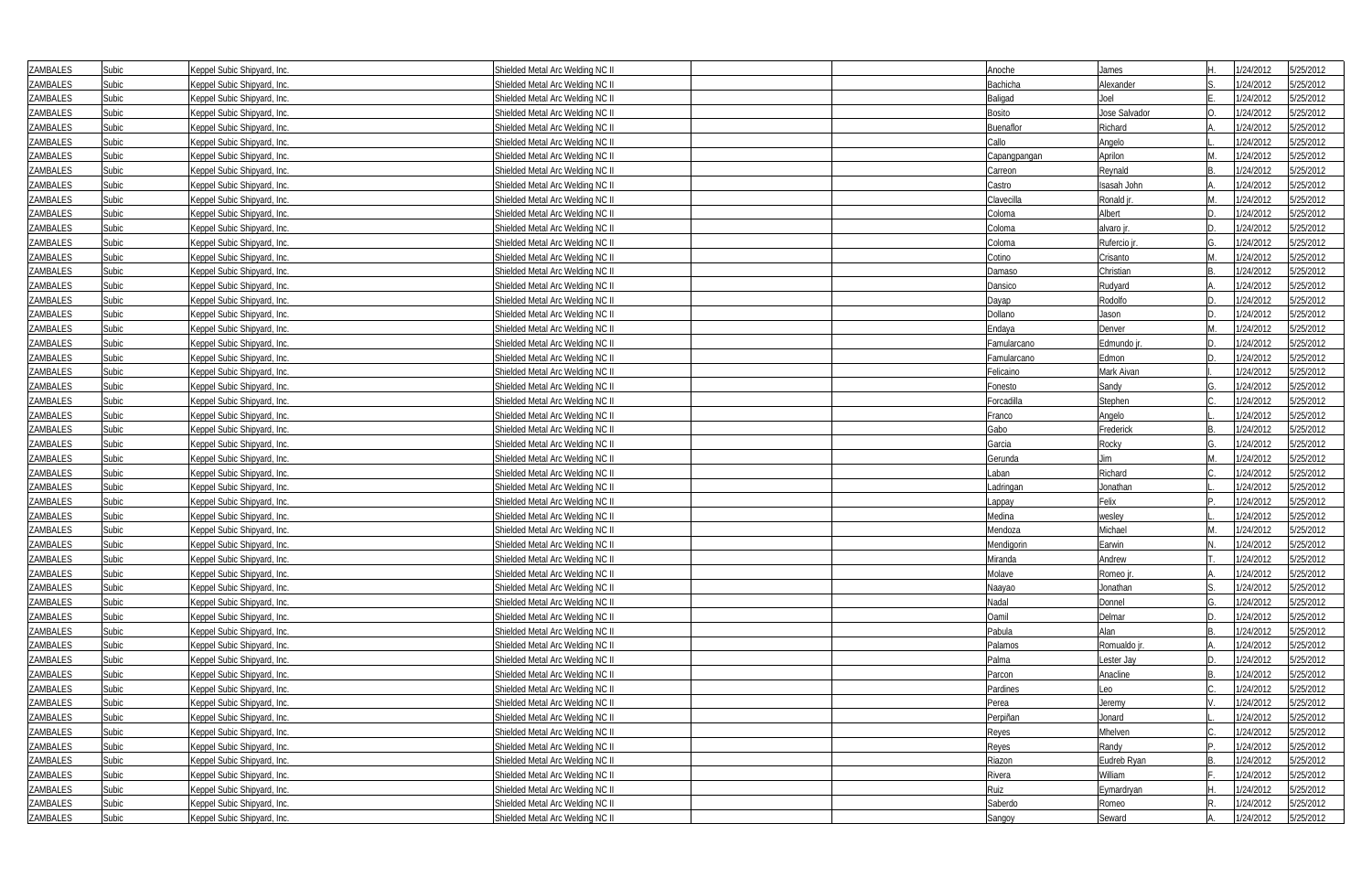| <b>ZAMBALES</b> | Subic        | Keppel Subic Shipyard, Inc.                    | Shielded Metal Arc Welding NC II |                        | San Juan         | Noel                 |                | 1/24/2012        | 5/25/2012 |
|-----------------|--------------|------------------------------------------------|----------------------------------|------------------------|------------------|----------------------|----------------|------------------|-----------|
| <b>ZAMBALES</b> | Subic        | Keppel Subic Shipyard, Inc.                    | Shielded Metal Arc Welding NC II |                        | Sollano          | Jemeno               |                | 1/24/2012        | 5/25/2012 |
| <b>ZAMBALES</b> | Subic        | Keppel Subic Shipyard, Inc.                    | Shielded Metal Arc Welding NC II |                        | Suing            | Helarion             |                | 1/24/2012        | 5/25/2012 |
| <b>ZAMBALES</b> | Subic        | Keppel Subic Shipyard, Inc.                    | Shielded Metal Arc Welding NC II |                        | Sunga            | Eric Jason           |                | 1/24/2012        | 5/25/2012 |
| <b>ZAMBALES</b> | <b>Subic</b> | Keppel Subic Shipyard, Inc.                    | Shielded Metal Arc Welding NC II |                        | Tannaagan        | Alberto jr           |                | 1/24/2012        | 5/25/2012 |
| <b>ZAMBALES</b> | Subic        | Keppel Subic Shipyard, Inc.                    | Shielded Metal Arc Welding NC II |                        | <b>Torbeles</b>  | Marpil               |                | 1/24/2012        | 5/25/2012 |
| <b>ZAMBALES</b> | Subic        | Keppel Subic Shipyard, Inc.                    | Shielded Metal Arc Welding NC II |                        | <b>Torres</b>    | <b>Justine Daryl</b> |                | 1/24/2012        | 5/25/2012 |
| <b>ZAMBALES</b> | Subic        | Keppel Subic Shipyard, Inc.                    | Shielded Metal Arc Welding NC II |                        | Valddez          | Orlando              |                | 1/24/2012        | 5/25/2012 |
| <b>ZAMBALES</b> | Subic        | Keppel Subic Shipyard, Inc.                    | Shielded Metal Arc Welding NC II |                        | Villalon         | Nesson               | Þ              | 1/24/2012        | 5/25/2012 |
| <b>ZAMBALES</b> | Subic        | Keppel Subic Shipyard, Inc.                    | Shielded Metal Arc Welding NC II |                        | Acbang           | Reymond              |                | 2/13/2012        | 7/2/2012  |
| <b>ZAMBALES</b> | Subic        | Keppel Subic Shipyard, Inc.                    | Shielded Metal Arc Welding NC II |                        | Aquisap          | Nomel                |                | 2/13/2012        | 7/2/2012  |
| <b>ZAMBALES</b> | Subic        | Keppel Subic Shipyard, Inc.                    | Shielded Metal Arc Welding NC II |                        | Baido            | Jodan                |                | 2/13/2012        | 7/2/2012  |
| <b>ZAMBALES</b> | Subic        | Keppel Subic Shipyard, Inc.                    | Shielded Metal Arc Welding NC II |                        | Balictar         | Arnel                |                | 2/13/2012        | 7/2/2012  |
| <b>ZAMBALES</b> | Subic        | Keppel Subic Shipyard, Inc.                    | Shielded Metal Arc Welding NC II |                        | Binoya           | Jimi Arthur          |                | 2/13/2012        | 7/2/2012  |
| <b>ZAMBALES</b> | Subic        | Keppel Subic Shipyard, Inc.                    | Shielded Metal Arc Welding NC II |                        | Bulosan          | Casamiro jr          |                | 2/13/2012        | 7/2/2012  |
| <b>ZAMBALES</b> | Subic        | Keppel Subic Shipyard, Inc.                    | Shielded Metal Arc Welding NC II |                        | Garcia           | Wilfred jr.          |                | 2/13/2012        | 7/2/2012  |
| <b>ZAMBALES</b> | Subic        | Keppel Subic Shipyard, Inc.                    | Shielded Metal Arc Welding NC II |                        | Labis            | Michael              |                | 2/13/2012        | 7/2/2012  |
| <b>ZAMBALES</b> | Subic        | Keppel Subic Shipyard, Inc.                    | Shielded Metal Arc Welding NC II |                        | Lopes            | Dave                 |                | 2/13/2012        | 7/2/2012  |
| <b>ZAMBALES</b> | <b>Subic</b> | Keppel Subic Shipyard, Inc.                    | Shielded Metal Arc Welding NC II |                        | Mapura           | Roel                 |                | 2/13/2012        | 7/2/2012  |
| <b>ZAMBALES</b> | Subic        | Keppel Subic Shipyard, Inc.                    | Shielded Metal Arc Welding NC II |                        | <b>Moulic</b>    | Marion               |                | 2/13/2012        | 7/2/2012  |
| <b>ZAMBALES</b> | <b>Subic</b> | Keppel Subic Shipyard, Inc.                    | Shielded Metal Arc Welding NC II |                        | Moyano           | Rodel                |                | 2/13/2012        | 7/2/2012  |
| <b>ZAMBALES</b> | Subic        | Keppel Subic Shipyard, Inc.                    | Shielded Metal Arc Welding NC II |                        | Pascua           | benjamen             | G.             | 2/13/2012        | 7/2/2012  |
| <b>ZAMBALES</b> | Subic        | Keppel Subic Shipyard, Inc.                    | Shielded Metal Arc Welding NC II |                        | Riñon            | Noli                 | <b>P</b>       | 2/13/2012        | 7/2/2012  |
| <b>ZAMBALES</b> | Subic        | Keppel Subic Shipyard, Inc.                    | Shielded Metal Arc Welding NC II |                        | Salaber          | Joseph               | M.             | 2/13/2012        | 7/2/2012  |
| <b>ZAMBALES</b> | Subic        | Keppel Subic Shipyard, Inc.                    | Shielded Metal Arc Welding NC II |                        | Santiago         | <b>Rex Rudolph</b>   | G.             | 2/13/2012        | 7/2/2012  |
| <b>ZAMBALES</b> | Subic        | Keppel Subic Shipyard, Inc.                    | Pipe Fitting                     |                        | Albo             | <b>Christian Rae</b> |                | 2/20/2012        | 6/7/2012  |
| <b>ZAMBALES</b> | Subic        | Keppel Subic Shipyard, Inc.                    | <b>Pipe Fitting</b>              |                        | Dayanan          | Reymart              | R              | 2/20/2012        | 6/7/2012  |
| <b>ZAMBALES</b> | Subic        | Keppel Subic Shipyard, Inc.                    | <b>Pipe Fitting</b>              |                        | Ebrada           | Alvin                |                | 2/20/2012        | 6/7/2012  |
| <b>ZAMBALES</b> | Subic        | Keppel Subic Shipyard, Inc.                    | Pipe Fitting                     |                        | Ecal             | Melvin               |                | 2/20/2012        | 6/7/2012  |
| <b>ZAMBALES</b> | Subic        | Keppel Subic Shipyard, Inc.                    | <b>Pipe Fitting</b>              |                        | Feliciano        | Marck Aivan          |                | 2/20/2012        | 6/7/2012  |
| <b>ZAMBALES</b> | Subic        | Keppel Subic Shipyard, Inc.                    | Pipe Fitting                     |                        | Jalasco          | <b>Bhob's Harold</b> |                | 2/20/2012        | 6/7/2012  |
| <b>ZAMBALES</b> | Subic        | Keppel Subic Shipyard, Inc.                    | Pipe Fitting                     |                        | Olegario         | Edwin                |                | 2/20/2012        | 6/7/2012  |
| <b>ZAMBALES</b> | <b>Subic</b> | Keppel Subic Shipyard, Inc.                    | <b>Pipe Fitting</b>              |                        | <b>Onos</b>      | Angelito jr.         |                | 2/20/2012        | 6/7/2012  |
| <b>ZAMBALES</b> | Subic        | Keppel Subic Shipyard, Inc.                    | <b>Pipe Fitting</b>              |                        | Padon            | Romeo ir.            |                | 2/20/2012        | 6/7/2012  |
| <b>ZAMBALES</b> | Subic        | Keppel Subic Shipyard, Inc.                    | Pipe Fitting                     |                        | Peres            | Carlo                |                | 2/20/2012        | 6/7/2012  |
| <b>ZAMBALES</b> | Subic        | Keppel Subic Shipyard, Inc.                    | <b>Pipe Fitting</b>              |                        | Rapacon          | Christian            | $\overline{A}$ | 2/20/2012        | 6/7/2012  |
| <b>ZAMBALES</b> | Subic        | Keppel Subic Shipyard, Inc.                    | <b>Pipe Fitting</b>              |                        | Salalila         | Cedrick              |                | 2/20/2012        | 6/7/2012  |
| <b>ZAMBALES</b> | Subic        | Keppel Subic Shipyard, Inc.                    | Pipe Fitting                     |                        | Villasis         | Michael              |                | 2/20/2012        | 6/7/2012  |
| <b>ZAMBALES</b> | Subic        | Keppel Subic Shipyard, Inc.                    | Pipe Fitting                     |                        | Riñon            | Noli                 | P              | 2/20/2012        | 6/7/2012  |
| <b>ZAMBALES</b> | Subic        | Keppel Subic Shipyard, Inc.                    | <b>Pipe Fitting</b>              |                        | Salaber          | Joseph               | M.             | 2/20/2012        | 6/7/2012  |
| <b>ZAMBALES</b> | Subic        | Keppel Subic Shipyard, Inc.                    | Pipe Fitting                     |                        | Santiago         | Rex Rudolp           |                | 2/20/2012        | 6/7/2012  |
| <b>ZAMBALES</b> | Iba          | Sand Valley Institute of Arts and Trades, Inc. | Food and Beverage Services NC II | Plan And Prepare Foods | <b>ALEJANDRO</b> | <b>BRENJHEREN</b>    |                | TABRA 11-Jun-12  | 17-Aug-12 |
| <b>ZAMBALES</b> | lba          | Sand Valley Institute of Arts and Trades, Inc. | Food and Beverage Services NC II | Plan And Prepare Foods | <b>BUGARIN</b>   | <b>JAMILLE</b>       |                | RECEL 11-Jun-12  | 17-Aug-12 |
| <b>ZAMBALES</b> | lba          | Sand Valley Institute of Arts and Trades, Inc. | Food and Beverage Services NC II | Plan And Prepare Foods | <b>CALLANTA</b>  | <b>CHRISTOPHER</b>   |                | FELIPE 11-Jun-12 | 17-Aug-12 |
| <b>ZAMBALES</b> | Iba          | Sand Valley Institute of Arts and Trades, Inc. | Food and Beverage Services NC II | Plan And Prepare Foods | <b>INOCENCIO</b> | <b>KIELVIN</b>       |                | VELAS 11-Jun-12  | 17-Aug-12 |
| <b>ZAMBALES</b> | Iba          | Sand Valley Institute of Arts and Trades, Inc. | Food and Beverage Services NC II | Plan And Prepare Foods | <b>GUTIERREZ</b> | <b>RHEA</b>          |                | MONTI 11-Jun-12  | 17-Aug-12 |
| <b>ZAMBALES</b> | Iba          | Sand Valley Institute of Arts and Trades, Inc. | Food and Beverage Services NC II | Plan And Prepare Foods | <b>LANZON</b>    | <b>EROLD</b>         |                | LIEGE 11-Jun-12  | 17-Aug-12 |
| <b>ZAMBALES</b> | Iba          | Sand Valley Institute of Arts and Trades, Inc. | Food and Beverage Services NC II | Plan And Prepare Foods | <b>QUINTO</b>    | <b>SARAH MAE</b>     |                | FISCO 11-Jun-12  | 17-Aug-12 |
| <b>ZAMBALES</b> |              | Sand Valley Institute of Arts and Trades, Inc. | Food and Beverage Services NC II | Plan And Prepare Foods | <b>SANTOS</b>    | <b>ROLDAN</b>        |                | INOCE 11-Jun-12  | 17-Aug-12 |
| <b>ZAMBALES</b> | Iba          | Sand Valley Institute of Arts and Trades, Inc. | Housekeeping NC II               | Perform Housekeeping   | <b>ALMANDREZ</b> | <b>ROCKY</b>         |                | MILLAI 11-Jun-12 | 17-Aug-12 |
|                 |              |                                                |                                  |                        |                  |                      |                |                  |           |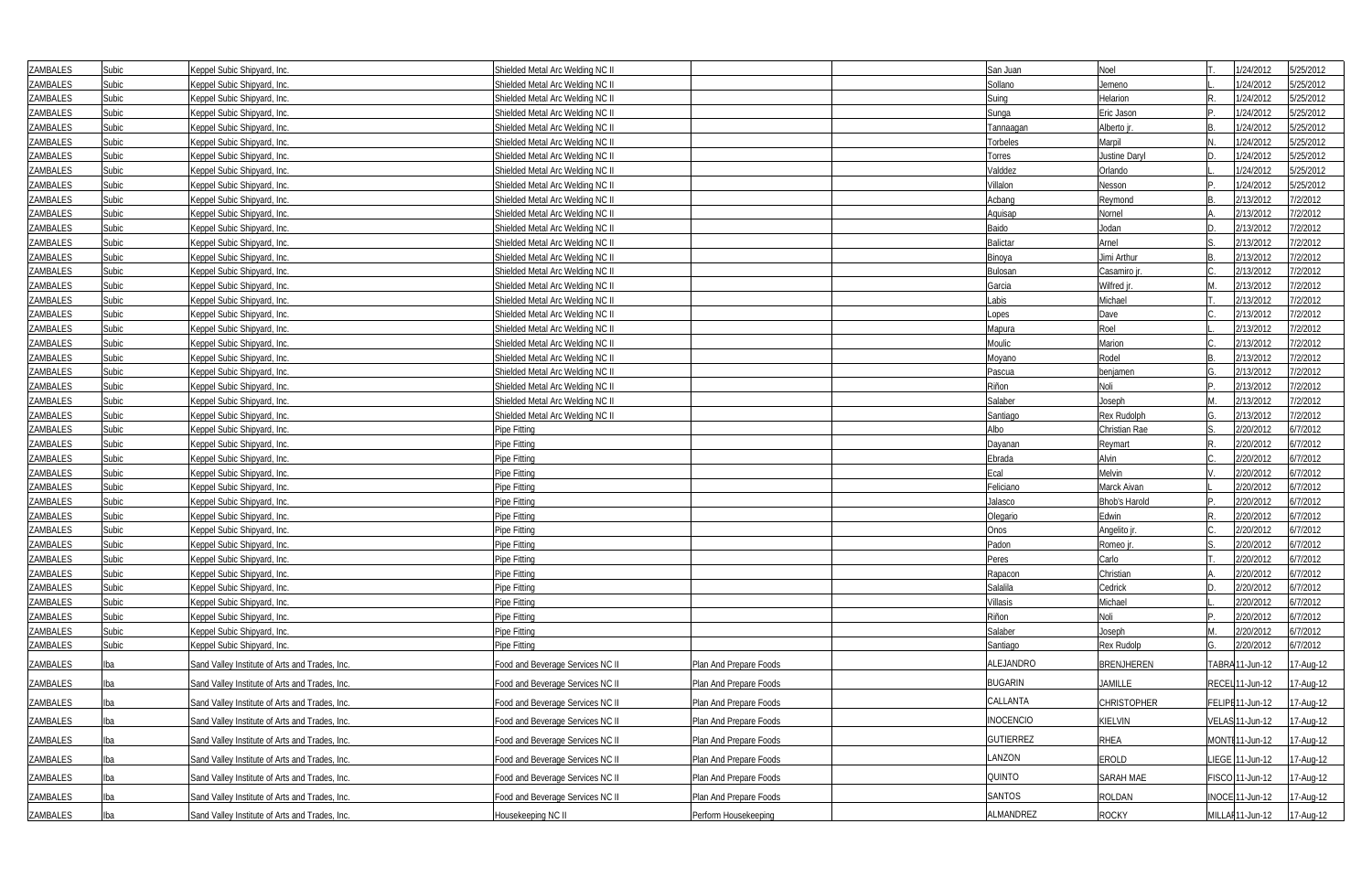| <b>ZAMBALES</b> | lba         | Sand Valley Institute of Arts and Trades, Inc. | Housekeeping NC II                | Perform Housekeeping | <b>AMANO</b>      | MMLES KEVIN                           |    | VAREL 11-Jun-12             | 17-Aug-12          |
|-----------------|-------------|------------------------------------------------|-----------------------------------|----------------------|-------------------|---------------------------------------|----|-----------------------------|--------------------|
| <b>ZAMBALES</b> | lba         | Sand Valley Institute of Arts and Trades, Inc. | Housekeeping NC II                | Perform Housekeeping | <b>DAWATIS</b>    | <b>CHARLES</b>                        |    | <b>TRAPS 11-Jun-12</b>      | 17-Aug-12          |
| <b>ZAMBALES</b> | lba         | Sand Valley Institute of Arts and Trades, Inc. | Housekeeping NC II                | Perform Housekeeping | <b>DAY</b>        | <b>JEAMARY</b>                        |    | DASIG 11-Jun-12             | 17-Aug-12          |
| <b>ZAMBALES</b> | lba         | Sand Valley Institute of Arts and Trades, Inc. | Housekeeping NC II                | Perform Housekeeping | <b>DAY</b>        | <b>NORA</b>                           |    | VILLAN <sub>11-Jun-12</sub> | 17-Aug-12          |
| <b>ZAMBALES</b> | Ilba        | Sand Valley Institute of Arts and Trades, Inc. | Housekeeping NC II                | Perform Housekeeping | <b>DEGUIDOY</b>   | <b>MARK</b>                           |    | AMOG 11-Jun-12              | 17-Aug-12          |
| <b>ZAMBALES</b> | Ilba        | Sand Valley Institute of Arts and Trades, Inc. | Housekeeping NC II                | Perform Housekeeping | <b>ECHON</b>      | <b>EMAILA</b>                         |    | DE LE(11-Jun-12             | 17-Aug-12          |
| <b>ZAMBALES</b> | lba         | Sand Valley Institute of Arts and Trades, Inc. | Housekeeping NC II                | Perform Housekeeping | <b>FUERTE</b>     | <b>JOVEN</b>                          |    | <b>EBUEN</b> 11-Jun-12      | 17-Aug-12          |
| <b>ZAMBALES</b> | Iba         | Sand Valley Institute of Arts and Trades, Inc. | Housekeeping NC II                | Perform Housekeeping | <b>MARCELO</b>    | CONCEPTION LOVELY JR. PONCE 11-Jun-12 |    |                             | 17-Aug-12          |
| <b>ZAMBALES</b> | lba         | Sand Valley Institute of Arts and Trades, Inc. | Housekeeping NC II                | Perform Housekeeping | <b>MEDRANO</b>    | ROBERT JR.                            |    | DISCA 11-Jun-12             | 17-Aug-12          |
| <b>ZAMBALES</b> | lba         | Sand Valley Institute of Arts and Trades, Inc. | Housekeeping NC II                | Perform Housekeeping | <b>MIGALANG</b>   | <b>ILYNN</b>                          |    | <b>BANG411-Jun-12</b>       | 17-Aug-12          |
| <b>ZAMBALES</b> | Iba         | Sand Valley Institute of Arts and Trades, Inc. | Housekeeping NC II                | Perform Housekeeping | <b>ORENCIA</b>    | <b>LOURDES</b>                        |    | GABAS 11-Jun-12             | 17-Aug-12          |
| <b>ZAMBALES</b> | lba         | Sand Valley Institute of Arts and Trades, Inc. | Housekeeping NC II                | Perform Housekeeping | <b>ORENCIA</b>    | VIRGILIOJR.                           |    | <b>GABAS 11-Jun-12</b>      | 17-Aug-12          |
| <b>ZAMBALES</b> | lba l       | Sand Valley Institute of Arts and Trades, Inc. | Housekeeping NC II                | Perform Housekeeping | <b>ORTIGUERRA</b> | QUINCY IAN                            |    | ALDAY 11-Jun-12             | 17-Aug-12          |
| <b>ZAMBALES</b> | lba         | Sand Valley Institute of Arts and Trades, Inc. | Housekeeping NC II                | Perform Housekeeping | <b>PONCE</b>      | <b>GENALYN</b>                        |    | ABER 11-Jun-12              | 17-Aug-12          |
| <b>ZAMBALES</b> | lba         | Sand Valley Institute of Arts and Trades, Inc. | Housekeeping NC II                | Perform Housekeeping | <b>PONCE</b>      | <b>JULIA PEARL</b>                    |    | TOLEN 11-Jun-12             | 17-Aug-12          |
| <b>ZAMBALES</b> | lba         | Sand Valley Institute of Arts and Trades, Inc. | Housekeeping NC II                | Perform Housekeeping | <b>REGUINDIN</b>  | <b>JONYL</b>                          |    | DICAG 11-Jun-12             | 17-Aug-12          |
| <b>ZAMBALES</b> | lba         | Sand Valley Institute of Arts and Trades, Inc. | Housekeeping NC II                | Perform Housekeeping | <b>SERGIO</b>     | <b>CHONA</b>                          |    | DULLA 11-Jun-12             | 17-Aug-12          |
| <b>ZAMBALES</b> | lba         | Sand Valley Institute of Arts and Trades, Inc. | Bartending NC II                  | Clean Bar Areas      | <b>ANULACION</b>  | <b>EXSUR</b>                          |    | FERIA 11-Jun-12             | 17-Aug-12          |
| <b>ZAMBALES</b> | lba         | Sand Valley Institute of Arts and Trades, Inc. | Bartending NC II                  | Clean Bar Areas      | <b>ESTRELLA</b>   | <b>EUGENIA</b>                        |    | LAZO 11-Jun-12              | 17-Aug-12          |
| <b>ZAMBALES</b> | lba         | Sand Valley Institute of Arts and Trades, Inc. | Bartending NC II                  | Clean Bar Areas      | <b>FABAY</b>      | <b>MARY SHANE</b>                     |    | DACPA 11-Jun-12             | 17-Aug-12          |
| <b>ZAMBALES</b> | lba         | Sand Valley Institute of Arts and Trades, Inc. | Bartending NC II                  | Clean Bar Areas      | <b>FERNANDEZ</b>  | EDWN JR.                              |    | ARRIO 11-Jun-12             | 17-Aug-12          |
| <b>ZAMBALES</b> | lba         | Sand Valley Institute of Arts and Trades, Inc. | Bartending NC II                  | Clean Bar Areas      | <b>GONZALES</b>   | <b>GERALD II</b>                      |    | <b>VILLAN 11-Jun-12</b>     | 17-Aug-12          |
| <b>ZAMBALES</b> | lba         | Sand Valley Institute of Arts and Trades, Inc. | Bartending NC II                  | Clean Bar Areas      | <b>RAGASA</b>     | <b>ELVIE</b>                          |    | MATA 11-Jun-12              | 17-Aug-12          |
| <b>ZAMBALES</b> | Castillejos | Colegio de Castilejos                          | Computer Hardware Servicing NC II |                      | Agabao            | Marc Joseph                           | Р. |                             |                    |
| <b>ZAMBALES</b> | Castillejos | Colegio de Castilejos                          | Computer Hardware Servicing NC II |                      | Agamata           | Emerson                               | М. | <del>'!!!!!!!!!!!</del>     | July 20, 2012      |
|                 |             |                                                |                                   |                      |                   |                                       |    |                             |                    |
| <b>ZAMBALES</b> | Castillejos | Colegio de Castilejos                          | Computer Hardware Servicing NC II |                      | Agoyaoy           | Alaiza                                |    |                             | July 20, 2012      |
| <b>ZAMBALES</b> | Castillejos | Colegio de Castilejos                          | Computer Hardware Servicing NC II |                      | Albino            | Carlito                               |    |                             |                    |
| <b>ZAMBALES</b> | Castillejos | Colegio de Castilejos                          | Computer Hardware Servicing NC II |                      | Bacani            | Jhan Louie                            |    | ########### July 20, 2012   |                    |
| <b>ZAMBALES</b> | Castillejos | Colegio de Castilejos                          | Computer Hardware Servicing NC II |                      | <b>Battad</b>     | Garmie                                |    |                             |                    |
| <b>ZAMBALES</b> | Castillejos | Colegio de Castilejos                          | Computer Hardware Servicing NC II |                      | <b>Bueno</b>      | Sharmaine                             |    |                             |                    |
| <b>ZAMBALES</b> | Castillejos | Colegio de Castilejos                          | Computer Hardware Servicing NC II |                      | Corpus            | Cyrus Raven                           |    |                             |                    |
|                 |             |                                                |                                   |                      |                   |                                       |    |                             |                    |
| <b>ZAMBALES</b> | Castillejos | Colegio de Castilejos                          | Computer Hardware Servicing NC II |                      | Crampatana        | Daisy Lou                             |    |                             |                    |
| <b>ZAMBALES</b> | Castillejos | Colegio de Castilejos                          | Computer Hardware Servicing NC II |                      | Defeo             | Joshua                                |    | ########### July 20, 2012   |                    |
| <b>ZAMBALES</b> | Castillejos | Colegio de Castilejos                          | Computer Hardware Servicing NC II |                      | Dela Rosa         | John Michael                          |    | ########### July 20, 2012   |                    |
| <b>ZAMBALES</b> | Castillejos | Colegio de Castilejos                          | Computer Hardware Servicing NC II |                      | Dela Rosa         | <b>Milagros</b>                       |    | ########### July 20, 2012   |                    |
| <b>ZAMBALES</b> | Castillejos | Colegio de Castilejos                          | Computer Hardware Servicing NC II |                      | Domingo           | Jeramie                               |    | HHHHHHHHH July 20, 2012     |                    |
|                 |             |                                                |                                   |                      |                   |                                       | P  |                             |                    |
| <b>ZAMBALES</b> | Castillejos | Colegio de Castilejos                          | Computer Hardware Servicing NC II |                      | Dungog            | John Carlo                            |    |                             |                    |
| <b>ZAMBALES</b> | Castillejos | Colegio de Castilejos                          | Computer Hardware Servicing NC II |                      | Francisco Jr.     | Emmanuel                              | P. |                             | #### July 20, 2012 |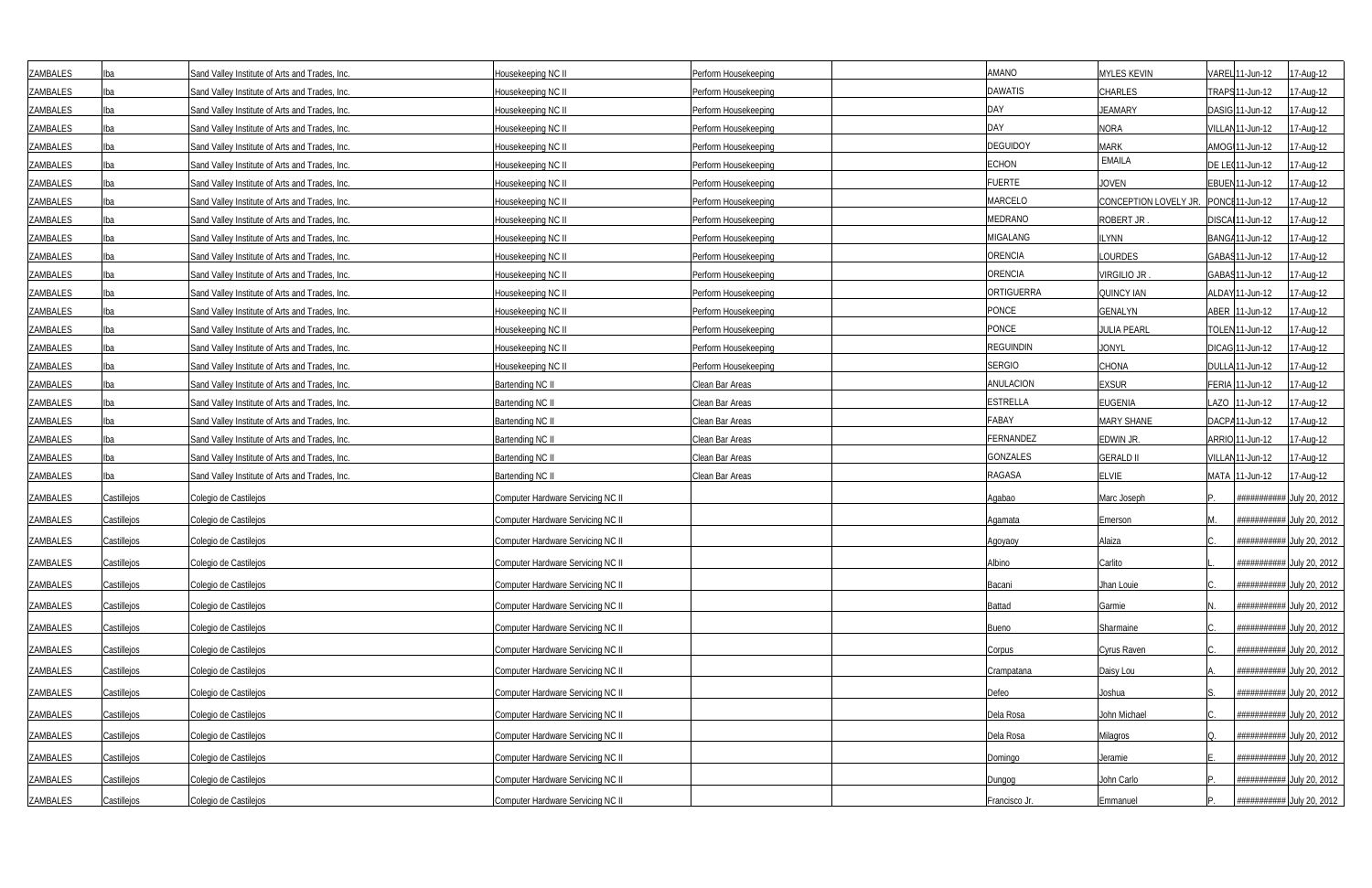| <b>ZAMBALES</b> | Castillejos | Colegio de Castilejos | Computer Hardware Servicing NC II       | Francisco     | Juan Carlo        |     | # July 20, 2012            |
|-----------------|-------------|-----------------------|-----------------------------------------|---------------|-------------------|-----|----------------------------|
| <b>ZAMBALES</b> | Castillejos | Colegio de Castilejos | Computer Hardware Servicing NC II       | Galbreath     | Donald            |     | # July 20, 2012            |
| <b>ZAMBALES</b> | Castillejos | Colegio de Castilejos | Computer Hardware Servicing NC II       | Giron         | Yves              |     | # July 20, 2012            |
| <b>ZAMBALES</b> | Castillejos | Colegio de Castilejos | Computer Hardware Servicing NC II       | Guiang        | <b>Mark Fred</b>  |     | Httl July 20, 2012         |
| <b>ZAMBALES</b> | Castillejos | Colegio de Castilejos | Computer Hardware Servicing NC II       | Jacinto       | Vanesa            |     | # July 20, 2012            |
| <b>ZAMBALES</b> | Castillejos | Colegio de Castilejos | Computer Hardware Servicing NC II       | Labalan       | Rudy Leo          |     | July 20, 2012              |
| <b>ZAMBALES</b> | Castillejos | Colegio de Castilejos | Computer Hardware Servicing NC II       | Lacse         | Evelyn            | IQ. | # July 20, 2012            |
| <b>ZAMBALES</b> | Castillejos | Colegio de Castilejos | Computer Hardware Servicing NC II       | <u>Llagas</u> | Rolly             |     | # July 20, 2012            |
| <b>ZAMBALES</b> | Castillejos | Colegio de Castilejos | Computer Hardware Servicing NC II       | Lubong        | Noel lan          |     | # July 20, 2012            |
| <b>ZAMBALES</b> | Castillejos | Colegio de Castilejos | Computer Hardware Servicing NC II       | Minola        | Genalyn           |     | # July 20, 2012            |
| <b>ZAMBALES</b> | Castillejos | Colegio de Castilejos | Computer Hardware Servicing NC II       | Morales       | Monaliza          |     | # July 20, 2012            |
| <b>ZAMBALES</b> | Castillejos | Colegio de Castilejos | Computer Hardware Servicing NC II       | Motita        | Bon Jovi          |     | # July 20, 2012            |
| <b>ZAMBALES</b> | Castillejos | Colegio de Castilejos | Computer Hardware Servicing NC II       | Paguio        | Mark Joseph       |     | ########## July 20, 2012   |
| <b>ZAMBALES</b> | Castillejos | Colegio de Castilejos | Computer Hardware Servicing NC II       | Puda          | Julieta           | IQ. | # July 20, 2012            |
| <b>ZAMBALES</b> | Castillejos | Colegio de Castilejos | Computer Hardware Servicing NC II       | Relente       | Mary Rose         |     | July 20, 2012              |
| <b>ZAMBALES</b> | Castillejos | Colegio de Castilejos | Computer Hardware Servicing NC II       | Santos        | Normalyn          |     | July 20, 2012              |
| <b>ZAMBALES</b> | Castillejos | Colegio de Castilejos | Computer Hardware Servicing NC II       | Sugui         | Angelito          |     | # July 20, 2012            |
| <b>ZAMBALES</b> | Castillejos | Colegio de Castilejos | Computer Hardware Servicing NC II       | Viloria       | Bebylyn           |     | # July 20, 2012            |
| <b>ZAMBALES</b> | Castillejos | Colegio de Castilejos | Computer Hardware Servicing NC II       | Viloria       | John Paul         |     | <sup>#</sup> July 20, 2012 |
| <b>ZAMBALES</b> | Castillejos | Colegio de Castilejos | Computer Hardware Servicing NC II       | Ybañez        | Ermenie           |     | # July 20, 2012            |
| <b>ZAMBALES</b> | Castillejos | Colegio de Castilejos | Shielded Metal Arc Welding (SMAW) NC II | Abaya Jr.     | Larry             |     |                            |
| <b>ZAMBALES</b> | Castillejos | Colegio de Castilejos | Shielded Metal Arc Welding (SMAW) NC II | Avenido       | Ariel             |     |                            |
| <b>ZAMBALES</b> | Castillejos | Colegio de Castilejos | Shielded Metal Arc Welding (SMAW) NC II | Bantalay      | Jimbo             |     |                            |
| <b>ZAMBALES</b> | Castillejos | Colegio de Castilejos | Shielded Metal Arc Welding (SMAW) NC II | <b>Basco</b>  | Roel              |     |                            |
| <b>ZAMBALES</b> | Castillejos | Colegio de Castilejos | Shielded Metal Arc Welding (SMAW) NC II | Bautista      | Gilbert           |     |                            |
| <b>ZAMBALES</b> | Castillejos | Colegio de Castilejos | Shielded Metal Arc Welding (SMAW) NC II | Carlit        | Dexter            |     |                            |
| <b>ZAMBALES</b> | Castillejos | Colegio de Castilejos | Shielded Metal Arc Welding (SMAW) NC II | Dalit         | William           |     |                            |
| <b>ZAMBALES</b> | Castillejos | Colegio de Castilejos | Shielded Metal Arc Welding (SMAW) NC II | Drapiza       | Leonard           |     |                            |
| <b>ZAMBALES</b> | Castillejos | Colegio de Castilejos | Shielded Metal Arc Welding (SMAW) NC II | Froma Jr.     | Ricardo           |     |                            |
| <b>ZAMBALES</b> | Castillejos | Colegio de Castilejos | Shielded Metal Arc Welding (SMAW) NC II | Fulgar        | Erick             |     |                            |
| <b>ZAMBALES</b> | Castillejos | Colegio de Castilejos | Shielded Metal Arc Welding (SMAW) NC II | Garay Jr.     | Rofu              |     |                            |
| <b>ZAMBALES</b> | Castillejos | Colegio de Castilejos | Shielded Metal Arc Welding (SMAW) NC II | Gonong        | Raynier           |     |                            |
| <b>ZAMBALES</b> | Castillejos | Colegio de Castilejos | Shielded Metal Arc Welding (SMAW) NC II | Gonzales      | <b>Alvin Dale</b> |     |                            |
| <b>ZAMBALES</b> | Castillejos | Colegio de Castilejos | Shielded Metal Arc Welding (SMAW) NC II | Hernandez     | Archie            |     |                            |
| <b>ZAMBALES</b> | Castillejos | Colegio de Castilejos | Shielded Metal Arc Welding (SMAW) NC II | Inocencio     | Orlan             |     |                            |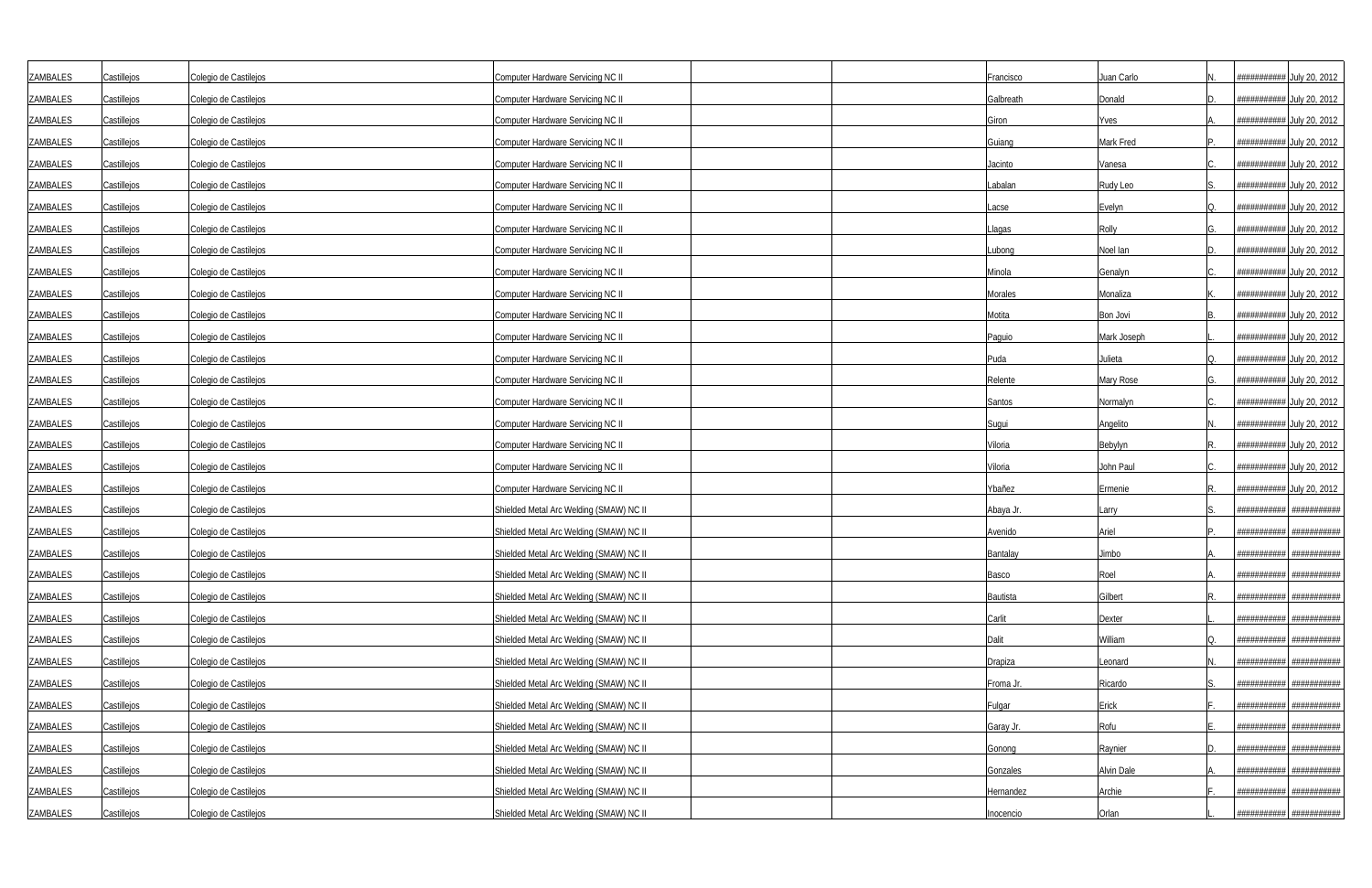| <b>ZAMBALES</b> | Castillejos | Colegio de Castilejos | Shielded Metal Arc Welding (SMAW) NC II       | Jimenez       | Joseph             |     |                                              |
|-----------------|-------------|-----------------------|-----------------------------------------------|---------------|--------------------|-----|----------------------------------------------|
| <b>ZAMBALES</b> | Castillejos | Colegio de Castilejos | Shielded Metal Arc Welding (SMAW) NC II       | Ladringan     | Jo Roberto         |     |                                              |
| <b>ZAMBALES</b> | Castillejos | Colegio de Castilejos | Shielded Metal Arc Welding (SMAW) NC II       | Lagrimas      | Christopher        |     |                                              |
| <b>ZAMBALES</b> | Castillejos | Colegio de Castilejos | Shielded Metal Arc Welding (SMAW) NC II       | Lavesores     | Roland             |     |                                              |
| <b>ZAMBALES</b> | Castillejos | Colegio de Castilejos | Shielded Metal Arc Welding (SMAW) NC II       | <b>Mapalo</b> | Almira             |     |                                              |
| <b>ZAMBALES</b> | Castillejos | Colegio de Castilejos | Shielded Metal Arc Welding (SMAW) NC II       | Mapalo        | Dennis             |     |                                              |
| <b>ZAMBALES</b> | Castillejos | Colegio de Castilejos | Shielded Metal Arc Welding (SMAW) NC II       | Morales Jr.   | <b>Nestor</b>      |     |                                              |
| <b>ZAMBALES</b> | Castillejos | Colegio de Castilejos | Shielded Metal Arc Welding (SMAW) NC II       | Navelgas      | Ronie              |     |                                              |
| <b>ZAMBALES</b> | Castillejos | Colegio de Castilejos | Shielded Metal Arc Welding (SMAW) NC II       | Noble         | Richard            |     |                                              |
| <b>ZAMBALES</b> | Castillejos | Colegio de Castilejos | Shielded Metal Arc Welding (SMAW) NC II       | Osden Jr.     | Bernard            |     |                                              |
| <b>ZAMBALES</b> | Castillejos | Colegio de Castilejos | Shielded Metal Arc Welding (SMAW) NC II       | Otiong        | Jerome             |     |                                              |
| <b>ZAMBALES</b> | Castillejos | Colegio de Castilejos | Shielded Metal Arc Welding (SMAW) NC II       | Pagdato       | Eric               |     |                                              |
| <b>ZAMBALES</b> | Castillejos | Colegio de Castilejos | Shielded Metal Arc Welding (SMAW) NC II       | Paragua       | Francis Domingo    |     |                                              |
| <b>ZAMBALES</b> | Castillejos | Colegio de Castilejos | Shielded Metal Arc Welding (SMAW) NC II       | Romualdo      | Marlon             |     |                                              |
| <b>ZAMBALES</b> | Castillejos | Colegio de Castilejos | Shielded Metal Arc Welding (SMAW) NC II       | <b>Sales</b>  | Marie              |     |                                              |
| <b>ZAMBALES</b> | Castillejos | Colegio de Castilejos | Shielded Metal Arc Welding (SMAW) NC II       | Singyee       | Marvin             |     |                                              |
| <b>ZAMBALES</b> | Castillejos | Colegio de Castilejos | Shielded Metal Arc Welding (SMAW) NC II       | Vanilla       | Jayson Paul        |     |                                              |
| <b>ZAMBALES</b> | Castillejos | Colegio de Castilejos | Shielded Metal Arc Welding (SMAW) NC II       | Velarde       | Rhejie             |     |                                              |
| <b>ZAMBALES</b> | Castillejos | Colegio de Castilejos | Shielded Metal Arc Welding (SMAW) NC II       | Velarde       | Benigno            |     |                                              |
| <b>ZAMBALES</b> | Castillejos | Colegio de Castilejos | Commercial Cooking NC II                      | Acejo         | Jonna              |     |                                              |
| <b>ZAMBALES</b> | Castillejos | Colegio de Castilejos | Commercial Cooking NC II                      | Adelan        | Juliet             |     | # June 30, 2012                              |
| <b>ZAMBALES</b> | Castillejos | Colegio de Castilejos | Commercial Cooking NC II                      | Cabal         | Mona Liza          |     | ## June 30, 2012<br><del>:::::::::::::</del> |
| <b>ZAMBALES</b> | Castillejos | Colegio de Castilejos | Commercial Cooking NC II                      | Combis        | <b>Rose Mariel</b> |     | ## June 30, 2012                             |
| <b>ZAMBALES</b> | Castillejos | Colegio de Castilejos | Commercial Cooking NC II                      | Depalubos     | Jennifer Ann       | IH. | ## June 30, 2012                             |
| <b>ZAMBALES</b> | Castillejos | Colegio de Castilejos | Commercial Cooking NC II                      | Freal         | Marlyn             |     | # June 30, 2012                              |
| <b>ZAMBALES</b> | Castillejos | Colegio de Castilejos | Commercial Cooking NC II                      | Gonzales      | Jacqueline         |     | #June 30, 2012                               |
| <b>ZAMBALES</b> | Castillejos | Colegio de Castilejos | Commercial Cooking NC II                      | Paguio        | Reyzen             |     | June 30, 2012                                |
| <b>ZAMBALES</b> | Castillejos | Colegio de Castilejos | Commercial Cooking NC II                      | Quijano       | Mary Joan          |     | #Uune 30, 2012                               |
| <b>ZAMBALES</b> | Castillejos | Colegio de Castilejos | Commercial Cooking NC II                      | Torres        | Kevin Dexter       |     |                                              |
| <b>ZAMBALES</b> | Castillejos | Colegio de Castilejos | Electrical Installation and Maintenance NC II | Abrera        | Marlon             |     | ## May 31, 2012<br><del>''''''''''</del>     |
| <b>ZAMBALES</b> | Castillejos | Colegio de Castilejos | Electrical Installation and Maintenance NC II | Andrada       | Paul Aaron         |     | ## May 31, 2012                              |
| <b>ZAMBALES</b> | Castillejos | Colegio de Castilejos | Electrical Installation and Maintenance NC II | Ballon        | Billy John         | IQ. | #May 31, 2012                                |
| <b>ZAMBALES</b> | Castillejos | Colegio de Castilejos | Electrical Installation and Maintenance NC II | Cabreros      | Patrick Jordan     |     | ## May 31, 2012                              |
| <b>ZAMBALES</b> | Castillejos | Colegio de Castilejos | Electrical Installation and Maintenance NC II | Cadavos       | Rafael             |     | # May 31, 2012                               |
| <b>ZAMBALES</b> | Castillejos | Colegio de Castilejos | Electrical Installation and Maintenance NC II | Corpus        | Marian             |     | # May 31, 2012                               |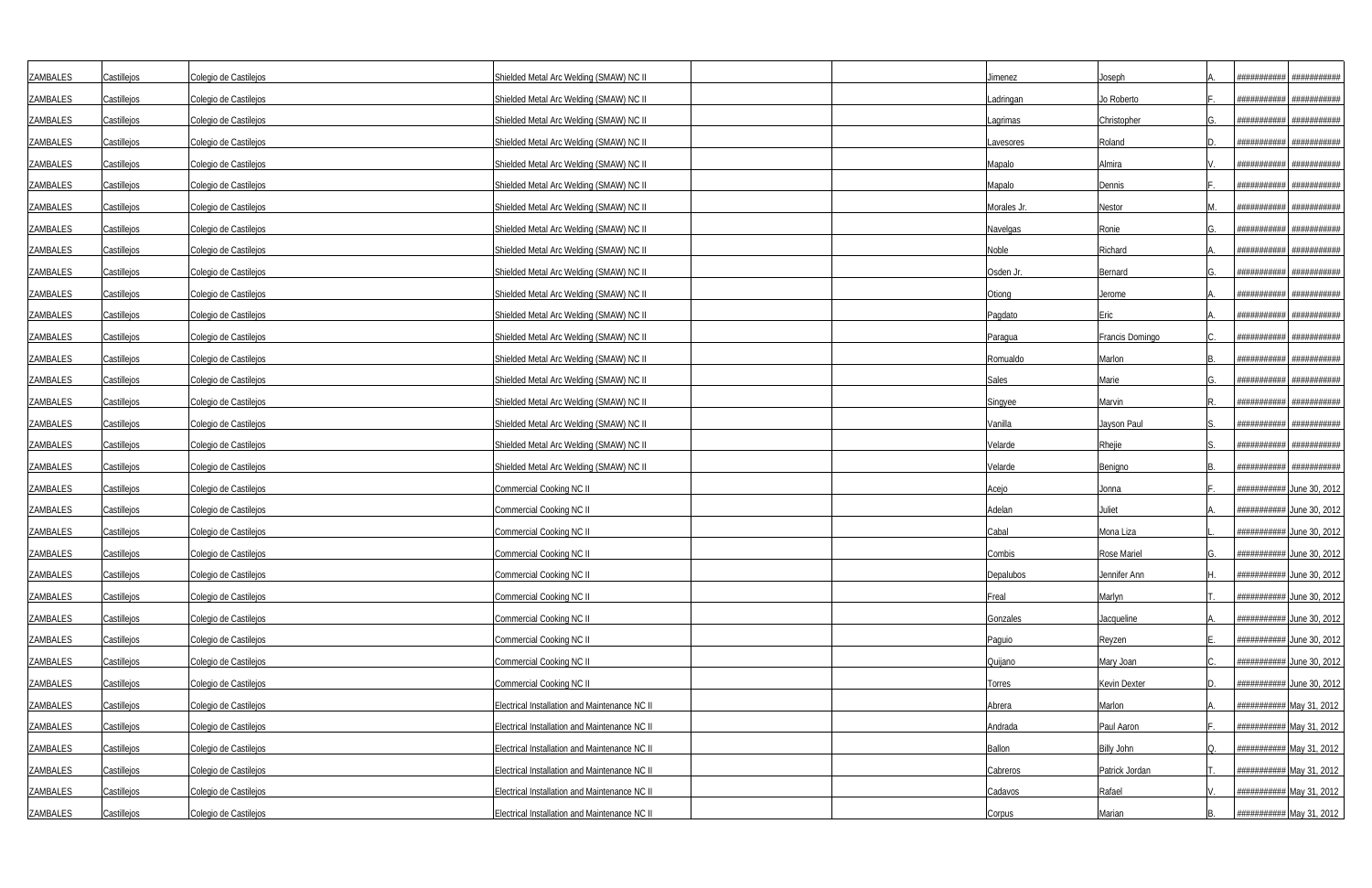| <b>ZAMBALES</b> | Castillejos        | Colegio de Castilejos                                        | Electrical Installation and Maintenance NC II |  | Ebido               | Gary                    |    |                                    | ## May 31, 2012                    |
|-----------------|--------------------|--------------------------------------------------------------|-----------------------------------------------|--|---------------------|-------------------------|----|------------------------------------|------------------------------------|
| <b>ZAMBALES</b> | Castillejos        | Colegio de Castilejos                                        | Electrical Installation and Maintenance NC II |  | Erazo               | Roberto                 |    |                                    | ########## May 31, 2012            |
| <b>ZAMBALES</b> | Castillejos        | Colegio de Castilejos                                        | Electrical Installation and Maintenance NC II |  | Garcia              | Allan                   |    |                                    | ########### May 31, 2012           |
| <b>ZAMBALES</b> | Castillejos        | Colegio de Castilejos                                        | Electrical Installation and Maintenance NC II |  | Kuns                | <b>James Daniel</b>     |    |                                    | ########## May 31, 2012            |
| <b>ZAMBALES</b> | Castillejos        | Colegio de Castilejos                                        | Electrical Installation and Maintenance NC II |  | _imen               | June                    |    |                                    | ########### May 31, 2012           |
| <b>ZAMBALES</b> | <b>Castillejos</b> | Colegio de Castilejos                                        | Electrical Installation and Maintenance NC II |  | Mabborang           | eonard                  |    |                                    | ########### May 31, 2012           |
| <b>ZAMBALES</b> | Castilleios        | Colegio de Castilejos                                        | Electrical Installation and Maintenance NC II |  | Madriaga            | Mark John               |    |                                    | ########### May 31, 2012           |
| <b>ZAMBALES</b> | Castilleios        | Colegio de Castilejos                                        | Electrical Installation and Maintenance NC II |  | <b>Mejos</b>        | Angelo Carl             | M. |                                    | ##### May 31, 2012                 |
| <b>ZAMBALES</b> | Castillejos        | Colegio de Castilejos                                        | Electrical Installation and Maintenance NC II |  | Mora                | <b>Jeffrey</b>          |    |                                    | ########## May 31, 2012            |
| <b>ZAMBALES</b> | Castillejos        | Colegio de Castilejos                                        | Electrical Installation and Maintenance NC II |  | Orolasa             | Reymundo                |    |                                    | ###########   May 31, 2012         |
| <b>ZAMBALES</b> | Castilleios        | Colegio de Castilejos                                        | Electrical Installation and Maintenance NC II |  | Padrique            | Rhoy                    |    |                                    | ########## May 31, 2012            |
| <b>ZAMBALES</b> | Castilleios        | Colegio de Castilejos                                        | Electrical Installation and Maintenance NC II |  | Reodique            | Roldan                  |    |                                    | ########### May 31, 2012           |
| <b>ZAMBALES</b> | Castillejos        | Colegio de Castilejos                                        | Electrical Installation and Maintenance NC II |  | Rieta Jr.           | Pascual                 |    |                                    | ########### May 31, 2012           |
| <b>ZAMBALES</b> | Castillejos        | Colegio de Castilejos                                        | Electrical Installation and Maintenance NC II |  | Roque               | Carl Edison             |    |                                    | #### May 31, 2012                  |
| <b>ZAMBALES</b> | Castilleios        | Colegio de Castilejos                                        | Electrical Installation and Maintenance NC II |  | Sarmiento           | Randy                   | M. |                                    | ########### May 31, 2012           |
| <b>ZAMBALES</b> | Castillejos        | Colegio de Castilejos                                        | Electrical Installation and Maintenance NC II |  | Torres              | Michael                 |    |                                    | ########### May 31, 2012           |
| <b>ZAMBALES</b> | Castillejos        | Colegio de Castilejos                                        | Electrical Installation and Maintenance NC II |  | Trimor              | Michael Angelo          |    | ########### May 31, 2012           |                                    |
| <b>ZAMBALES</b> | Castillejos        | Colegio de Castilejos                                        | Electrical Installation and Maintenance NC II |  | Yabao               | <b>Jeffrey</b>          |    | ########### May 31, 2012           |                                    |
| <b>ZAMBALES</b> | <b>STACRUZ</b>     | Micro Asia College of Science and Technology-Sta. Cruz, Inc. | Food and Beverage Services NC II              |  | <b>ALVARADO</b>     | <b>JOHN CHRISTOPHER</b> | M  | JUNE 16, 2012 OCT. 25, 2012        |                                    |
| <b>ZAMBALES</b> | <b>STACRUZ</b>     | Micro Asia College of Science and Technology-Sta. Cruz, Inc. | Food and Beverage Services NC II              |  | <b>ANCHETA</b>      | <b>ARISON</b>           | M  | JUNE 16, 2012 OCT. 25, 2012        |                                    |
| <b>ZAMBALES</b> | <b>STACRUZ</b>     | Micro Asia College of Science and Technology-Sta. Cruz, Inc. | Food and Beverage Services NC II              |  | <b>ANTONIO</b>      | <b>GINA JOY</b>         |    | JUNE 16, 2012 OCT. 25, 2012        |                                    |
| <b>ZAMBALES</b> | <b>STACRUZ</b>     | Micro Asia College of Science and Technology-Sta. Cruz, Inc. | Food and Beverage Services NC II              |  | <b>ASTRANDE</b>     | <b>DENVER</b>           |    | JUNE 16, 2012 OCT. 25, 2012        |                                    |
| <b>ZAMBALES</b> | <b>STACRUZ</b>     | Micro Asia College of Science and Technology-Sta. Cruz, Inc. | Food and Beverage Services NC II              |  | <b>BALLARTA</b>     | <b>JENNY</b>            |    | JUNE 16, 2012 OCT. 25, 2012        |                                    |
| <b>ZAMBALES</b> | <b>STACRUZ</b>     | Micro Asia College of Science and Technology-Sta. Cruz, Inc. | Food and Beverage Services NC II              |  | <b>BARNACHEA</b>    | <b>ELMER</b>            |    | MI JUNE 16, 2012 OCT. 25, 2012     |                                    |
| <b>ZAMBALES</b> | <b>STACRUZ</b>     | Micro Asia College of Science and Technology-Sta. Cruz, Inc. | Food and Beverage Services NC II              |  | <b>BERNAL</b>       | ANGELINE                |    | MI JUNE 16, 2012 OCT. 25, 2012     |                                    |
| <b>ZAMBALES</b> | <b>STACRUZ</b>     | Micro Asia College of Science and Technology-Sta. Cruz, Inc. | Food and Beverage Services NC II              |  | <b>BONILLA</b>      | <b>RHEA MAE</b>         |    | JUNE 16, 2012 OCT. 25, 2012        |                                    |
| <b>ZAMBALES</b> | <b>STACRUZ</b>     | Micro Asia College of Science and Technology-Sta. Cruz, Inc. | Food and Beverage Services NC II              |  | <b>CASTRO</b>       | NORILYN                 | M  | JUNE 16, 2012 OCT. 25, 2012        |                                    |
| <b>ZAMBALES</b> | <b>STACRUZ</b>     | Micro Asia College of Science and Technology-Sta. Cruz, Inc. | Food and Beverage Services NC II              |  | <b>CELESTE</b>      | <b>JOHN GLENN</b>       |    | JUNE 16, 2012 OCT. 25, 2012        |                                    |
| <b>ZAMBALES</b> | <b>STACRUZ</b>     | Micro Asia College of Science and Technology-Sta. Cruz, Inc. | Food and Beverage Services NC II              |  | <b>COMBES</b>       | <b>ANGELA</b>           |    | JUNE 16, 2012 OCT. 25, 2012        |                                    |
| <b>ZAMBALES</b> | <b>STACRUZ</b>     | Micro Asia College of Science and Technology-Sta. Cruz, Inc. | Food and Beverage Services NC II              |  | <b>DACARRA</b>      | JO ANNE                 |    | JUNE 16, 2012 OCT. 25, 2012        |                                    |
| <b>ZAMBALES</b> | <b>STACRUZ</b>     | Micro Asia College of Science and Technology-Sta. Cruz, Inc. | Food and Beverage Services NC II              |  | <b>DELOS SANTOS</b> | CHERRY MAE              |    | <u>JUNE 16, 2012 OCT. 25, 2012</u> |                                    |
| <b>ZAMBALES</b> | <b>STACRUZ</b>     | Micro Asia College of Science and Technology-Sta. Cruz, Inc. | Food and Beverage Services NC II              |  | <b>DELOS SANTOS</b> | <b>JASON</b>            |    |                                    | JUNE 16, 2012 OCT. 25, 2012        |
| <b>ZAMBALES</b> | <b>STACRUZ</b>     | Micro Asia College of Science and Technology-Sta. Cruz, Inc. | Food and Beverage Services NC II              |  | <b>EBIDAG</b>       | <b>DONNEL</b>           |    | MI JUNE 16, 2012 OCT. 25, 2012     |                                    |
| <b>ZAMBALES</b> | <b>STACRUZ</b>     | Micro Asia College of Science and Technology-Sta. Cruz, Inc. | Food and Beverage Services NC II              |  | <b>ECLARINAL</b>    | <b>MARYAN</b>           | M  | JUNE 16, 2012 OCT. 25, 2012        |                                    |
| <b>ZAMBALES</b> | <b>STACRUZ</b>     | Micro Asia College of Science and Technology-Sta. Cruz, Inc. | Food and Beverage Services NC II              |  | <b>EDNALAN</b>      | <b>JOVELYN</b>          | M  |                                    | <b>JUNE 16, 2012 OCT. 25, 2012</b> |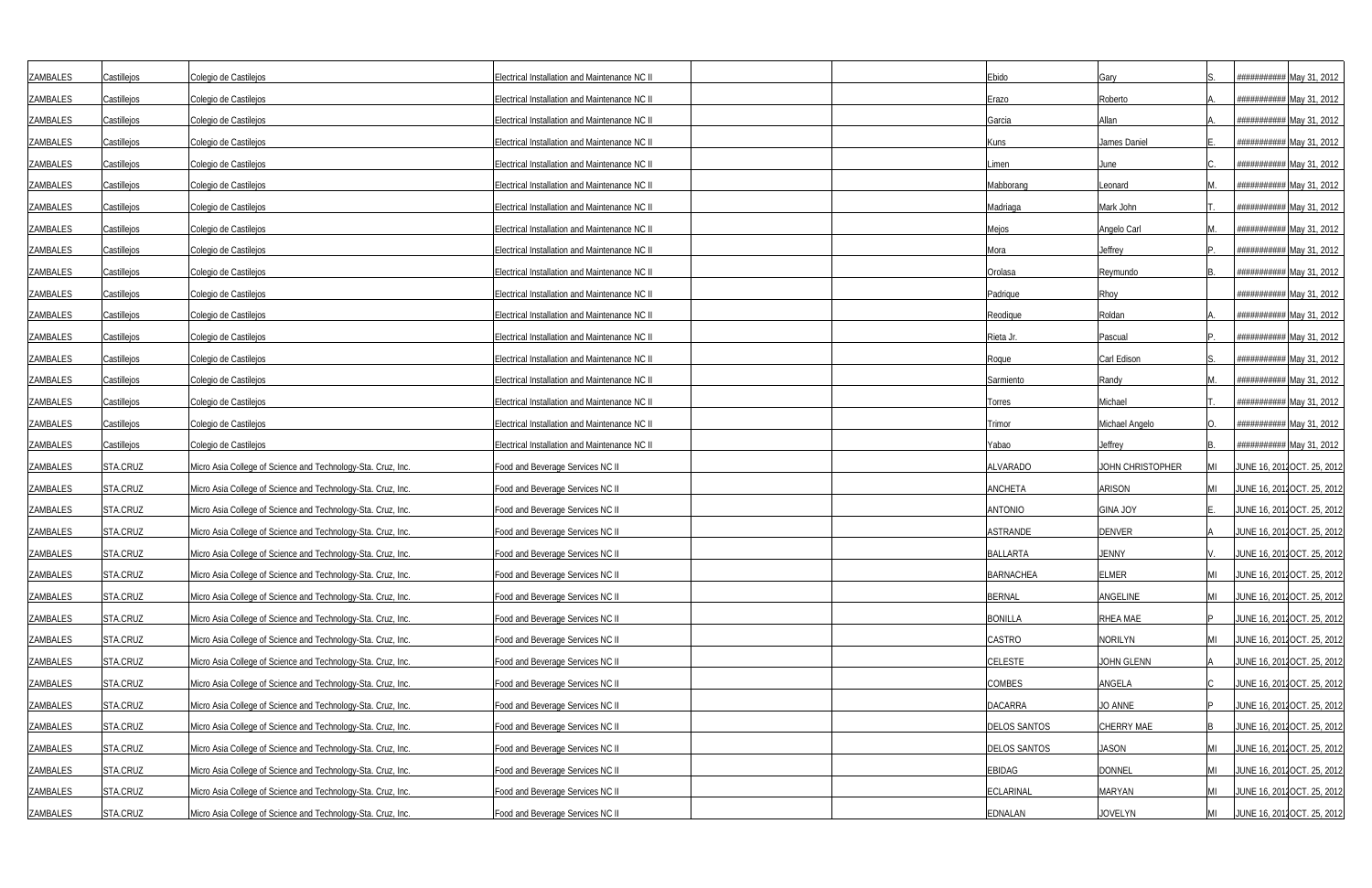| <b>ZAMBALES</b> | <b>STACRUZ</b> | Micro Asia College of Science and Technology-Sta. Cruz, Inc. | Food and Beverage Services NC II | <b>FLORES</b>       | <b>JOVEN</b>                    |                             | JUNE 16, 2012 OCT. 25, 2012        |
|-----------------|----------------|--------------------------------------------------------------|----------------------------------|---------------------|---------------------------------|-----------------------------|------------------------------------|
| <b>ZAMBALES</b> | <b>STACRUZ</b> | Micro Asia College of Science and Technology-Sta. Cruz, Inc. | Food and Beverage Services NC II | <b>FRANCO</b>       | <b>MARJORIE</b>                 |                             | JUNE 16, 2012 OCT. 25, 2012        |
| <b>ZAMBALES</b> | <b>STACRUZ</b> | Micro Asia College of Science and Technology-Sta. Cruz, Inc. | Food and Beverage Services NC II | <b>MANEJA</b>       | MAGDALENO JR.                   |                             | JUNE 16, 2012 OCT. 25, 2012        |
| <b>ZAMBALES</b> | <b>STACRUZ</b> | Micro Asia College of Science and Technology-Sta. Cruz, Inc. | Food and Beverage Services NC II | <b>MANILA</b>       | <b>JESSICA</b>                  |                             | JUNE 16, 2012 OCT. 25, 2012        |
| <b>ZAMBALES</b> | <b>STACRUZ</b> | Micro Asia College of Science and Technology-Sta. Cruz, Inc. | Food and Beverage Services NC II | <b>MANUEL</b>       | <b>REYNA</b>                    |                             | JUNE 16, 2012 OCT. 25, 2012        |
| <b>ZAMBALES</b> | <b>STACRUZ</b> | Micro Asia College of Science and Technology-Sta. Cruz, Inc. | Food and Beverage Services NC II | <b>MARAÑON</b>      | <b>JESTONY</b>                  |                             | JUNE 16, 2012 OCT. 25, 2012        |
| <b>ZAMBALES</b> | <b>STACRUZ</b> | Micro Asia College of Science and Technology-Sta. Cruz, Inc. | Food and Beverage Services NC II | <b>MARAVILLAS</b>   | <b>JERSON</b>                   |                             | JUNE 16, 2012 OCT. 25, 2012        |
| <b>ZAMBALES</b> | <b>STACRUZ</b> | Micro Asia College of Science and Technology-Sta. Cruz, Inc. | Food and Beverage Services NC II | <b>MAYA</b>         | RIC                             |                             | JUNE 16, 2012 OCT. 25, 2012        |
| <b>ZAMBALES</b> | <b>STACRUZ</b> | Micro Asia College of Science and Technology-Sta. Cruz, Inc. | Food and Beverage Services NC II | <b>MAYO</b>         | FERLAND                         |                             | JUNE 16, 2012 OCT. 25, 2012        |
| <b>ZAMBALES</b> | <b>STACRUZ</b> | Micro Asia College of Science and Technology-Sta. Cruz, Inc. | Food and Beverage Services NC II | <b>MAYO</b>         | <b>MA CRISTINA</b>              |                             | JUNE 16, 2012 OCT. 25, 2012        |
| <b>ZAMBALES</b> | <b>STACRUZ</b> | Micro Asia College of Science and Technology-Sta. Cruz, Inc. | Food and Beverage Services NC II | <b>MAYOR</b>        | <b>UHOL</b>                     |                             | JUNE 16, 2012 OCT. 25, 2012        |
| <b>ZAMBALES</b> | <b>STACRUZ</b> | Micro Asia College of Science and Technology-Sta. Cruz, Inc. | Food and Beverage Services NC II | <b>MENDIGORIN</b>   | <b>ELLYN</b>                    |                             | JUNE 16, 2012 OCT. 25, 2012        |
| <b>ZAMBALES</b> | <b>STACRUZ</b> | Micro Asia College of Science and Technology-Sta. Cruz, Inc. | Food and Beverage Services NC II | <b>MERCADO</b>      | <b>LARA JEAN</b>                |                             | JUNE 16, 2012 OCT. 25, 2012        |
| <b>ZAMBALES</b> | <b>STACRUZ</b> | Micro Asia College of Science and Technology-Sta. Cruz, Inc. | Food and Beverage Services NC II | <b>METRAN</b>       | <b>JHOMAR</b>                   |                             | JUNE 16, 2012 OCT. 25, 2012        |
| <b>ZAMBALES</b> | <b>STACRUZ</b> | Micro Asia College of Science and Technology-Sta. Cruz, Inc. | Food and Beverage Services NC II | <b>MINAS</b>        | SHIRLEY                         |                             | JUNE 16, 2012 OCT. 25, 2012        |
| <b>ZAMBALES</b> | <b>STACRUZ</b> | Micro Asia College of Science and Technology-Sta. Cruz, Inc. | Food and Beverage Services NC II | <b>MISTICA</b>      | <b>ANGELYN</b>                  |                             | JUNE 16, 2012 OCT. 25, 2012        |
| <b>ZAMBALES</b> | <b>STACRUZ</b> | Micro Asia College of Science and Technology-Sta. Cruz, Inc. | Food and Beverage Services NC II | MODELO              | <b>MARY ANN</b>                 |                             | JUNE 16, 2012 OCT. 25, 2012        |
| <b>ZAMBALES</b> | <b>STACRUZ</b> | Micro Asia College of Science and Technology-Sta. Cruz, Inc. | Food and Beverage Services NC II | MODELO              | <b>JOEY</b>                     |                             | JUNE 16, 2012 OCT. 25, 2012        |
| <b>ZAMBALES</b> | <b>STACRUZ</b> | Micro Asia College of Science and Technology-Sta. Cruz, Inc. | Food and Beverage Services NC II | <b>MONTEHERMOZO</b> | <b>MARK</b>                     |                             | JUNE 16, 2012 OCT. 25, 2012        |
| <b>ZAMBALES</b> | <b>STACRUZ</b> | Micro Asia College of Science and Technology-Sta. Cruz, Inc. | Food and Beverage Services NC II | <b>MONTEROLA</b>    | <b>JOHN GLENN</b>               |                             | JUNE 16, 2012 OCT. 25, 2012        |
| <b>ZAMBALES</b> | <b>STACRUZ</b> | Micro Asia College of Science and Technology-Sta. Cruz, Inc. | Food and Beverage Services NC II | <b>MORANO</b>       | <b>JEFFREY</b>                  |                             | JUNE 16, 2012 OCT. 25, 2012        |
| <b>ZAMBALES</b> | <b>STACRUZ</b> | Micro Asia College of Science and Technology-Sta. Cruz, Inc. | Food and Beverage Services NC II | <b>NACINO</b>       | <b>GLOWYN</b>                   |                             | JUNE 16, 2012 OCT. 25, 2012        |
| <b>ZAMBALES</b> | <b>STACRUZ</b> | Micro Asia College of Science and Technology-Sta. Cruz, Inc. | Food and Beverage Services NC II | <b>PERALTA</b>      | <b>BENNY</b>                    |                             | JUNE 16, 2012 OCT. 25, 2012        |
| <b>ZAMBALES</b> | <b>STACRUZ</b> | Micro Asia College of Science and Technology-Sta. Cruz, Inc. | Food and Beverage Services NC II | <b>PINES</b>        | <b>AMOR</b>                     |                             | JUNE 16, 2012 OCT. 25, 2012        |
| <b>ZAMBALES</b> | <b>STACRUZ</b> | Micro Asia College of Science and Technology-Sta. Cruz, Inc. | Food and Beverage Services NC II | <b>RIVERA</b>       | RIZZEL JANE                     |                             | JUNE 16, 2012 OCT. 25, 2012        |
| <b>ZAMBALES</b> | <b>STACRUZ</b> | Micro Asia College of Science and Technology-Sta. Cruz, Inc. | Food and Beverage Services NC II | <b>SARMIENTO</b>    | <b>RONNIE</b>                   |                             | JUNE 16, 2012 OCT. 25, 2012        |
| <b>ZAMBALES</b> | <b>STACRUZ</b> | Micro Asia College of Science and Technology-Sta. Cruz, Inc. | Food and Beverage Services NC II | <b>SERIDON</b>      | <b>KEVIN</b>                    |                             | JUNE 16, 2012 OCT. 25, 2012        |
| <b>ZAMBALES</b> | <b>STACRUZ</b> | Micro Asia College of Science and Technology-Sta. Cruz, Inc. | Food and Beverage Services NC II | <b>SEVERINO</b>     | <b>ZAISA</b>                    |                             | JUNE 16, 2012 OCT. 25, 2012        |
| <b>ZAMBALES</b> | <b>STACRUZ</b> | Micro Asia College of Science and Technology-Sta. Cruz, Inc. | Food and Beverage Services NC II | TORILLA             | RAMIL JR.                       |                             | JUNE 16, 2012 OCT. 25, 2012        |
| <b>ZAMBALES</b> | <b>STACRUZ</b> | Micro Asia College of Science and Technology-Sta. Cruz, Inc. | Food and Beverage Services NC II | <b>VALDEZ</b>       | <b>ROSELYN</b>                  |                             | JUNE 16, 2012 OCT. 25, 2012        |
| <b>ZAMBALES</b> | <b>STACRUZ</b> | Micro Asia College of Science and Technology-Sta. Cruz, Inc. | Food and Beverage Services NC II | <b>VENTUROZO</b>    | ANGELICA                        |                             | JUNE 16, 2012 OCT. 25, 2012        |
| <b>ZAMBALES</b> | <b>STACRUZ</b> | Micro Asia College of Science and Technology-Sta. Cruz, Inc. | Food and Beverage Services NC II | <b>VILLONES</b>     | JOANA MAE                       | JUNE 16, 2012 OCT. 25, 2012 |                                    |
| <b>ZAMBALES</b> | <b>STACRUZ</b> | Micro Asia College of Science and Technology-Sta. Cruz, Inc. | Housekeeping NC II               | <b>ALQUEZA</b>      | <b>IAN LEE</b>                  |                             | <u>JUNE 16, 2012 OCT. 25, 2012</u> |
| <b>ZAMBALES</b> | <b>STACRUZ</b> | Micro Asia College of Science and Technology-Sta. Cruz, Inc. | Housekeeping NC II               | <b>APAYA</b>        | <b>DIANE ANGELICA MICHAEL S</b> |                             | JUNE 16, 2012 OCT. 25, 2012        |
| <b>ZAMBALES</b> | <b>STACRUZ</b> | Micro Asia College of Science and Technology-Sta. Cruz, Inc. | Housekeeping NC II               | <b>ARCE</b>         | <b>MARK PHILIP</b>              |                             | JUNE 16, 2012 OCT. 25, 2012        |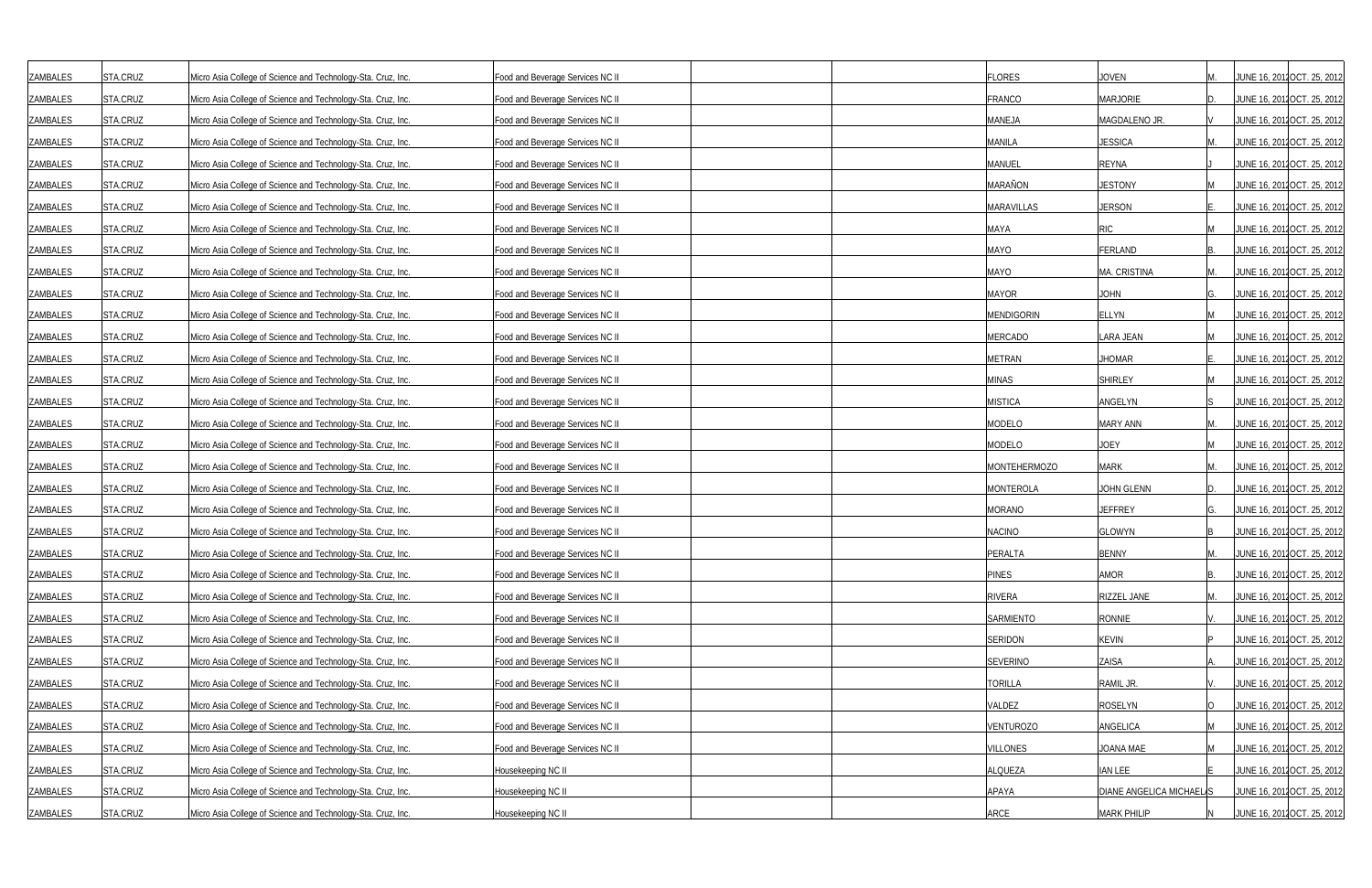| <b>ZAMBALES</b> | <b>STACRUZ</b> | Micro Asia College of Science and Technology-Sta. Cruz, Inc. | Housekeeping NC II       | <b>BEJAR</b>       | <b>DIANE</b>                    | JUNE 16, 2012 OCT. 25, 2012 |                                    |
|-----------------|----------------|--------------------------------------------------------------|--------------------------|--------------------|---------------------------------|-----------------------------|------------------------------------|
| <b>ZAMBALES</b> | <b>STACRUZ</b> | Micro Asia College of Science and Technology-Sta. Cruz, Inc. | Housekeeping NC II       | <b>DELOS REYES</b> | <b>VERONICA</b>                 |                             | JUNE 16, 2012 OCT. 25, 2012        |
| <b>ZAMBALES</b> | <b>STACRUZ</b> | Micro Asia College of Science and Technology-Sta. Cruz, Inc. | Housekeeping NC II       | <b>DUMANAT</b>     | MA ROXANNE                      |                             | JUNE 16, 2012 OCT. 25, 2012        |
| <b>ZAMBALES</b> | <b>STACRUZ</b> | Micro Asia College of Science and Technology-Sta. Cruz, Inc. | Housekeeping NC II       | <b>EDQUID</b>      | <b>CHRISTOFER</b>               |                             | JUNE 16, 2012 OCT. 25, 2012        |
| <b>ZAMBALES</b> | <b>STACRUZ</b> | Micro Asia College of Science and Technology-Sta. Cruz, Inc. | Housekeeping NC II       | <b>EDULAG</b>      | <b>DENMARK</b>                  |                             | JUNE 16, 2012 OCT. 25, 2012        |
| <b>ZAMBALES</b> | <b>STACRUZ</b> | Micro Asia College of Science and Technology-Sta. Cruz, Inc. | Housekeeping NC II       | <b>LABAMPA</b>     | <b>JHOMARIE</b>                 |                             | JUNE 16, 2012 OCT. 25, 2012        |
| <b>ZAMBALES</b> | <b>STACRUZ</b> | Micro Asia College of Science and Technology-Sta. Cruz, Inc. | Housekeeping NC II       | <b>LEONOR</b>      | CATHERINE MAE                   |                             | JUNE 16, 2012 OCT. 25, 2012        |
| <b>ZAMBALES</b> | <b>STACRUZ</b> | Micro Asia College of Science and Technology-Sta. Cruz, Inc. | Housekeeping NC II       | <b>MANA</b>        | MARIVIC FE                      |                             | JUNE 16, 2012 OCT. 25, 2012        |
| <b>ZAMBALES</b> | <b>STACRUZ</b> | Micro Asia College of Science and Technology-Sta. Cruz, Inc. | Housekeeping NC II       | <b>MANEJA</b>      | <b>FREDERICK</b>                |                             | JUNE 16, 2012 OCT. 25, 2012        |
| <b>ZAMBALES</b> | <b>STACRUZ</b> | Micro Asia College of Science and Technology-Sta. Cruz, Inc. | Housekeeping NC II       | <b>MARAVILLA</b>   | <b>AILEEN</b>                   |                             | JUNE 16, 2012 OCT. 25, 2012        |
| <b>ZAMBALES</b> | <b>STACRUZ</b> | Micro Asia College of Science and Technology-Sta. Cruz, Inc. | Housekeeping NC II       | <b>MAYO</b>        | <b>GREGORIO</b>                 |                             | JUNE 16, 2012 OCT. 25, 2012        |
| <b>ZAMBALES</b> | <b>STACRUZ</b> | Micro Asia College of Science and Technology-Sta. Cruz, Inc. | Housekeeping NC II       | <b>MELGAREJO</b>   | <b>RICHARD</b>                  |                             | JUNE 16, 2012 OCT. 25, 2012        |
| <b>ZAMBALES</b> | <b>STACRUZ</b> | Micro Asia College of Science and Technology-Sta. Cruz, Inc. | Housekeeping NC II       | <b>MENDIGORIN</b>  | <b>JHON</b>                     |                             | JUNE 16, 2012 OCT. 25, 2012        |
| <b>ZAMBALES</b> | <b>STACRUZ</b> | Micro Asia College of Science and Technology-Sta. Cruz, Inc. | Housekeeping NC II       | <b>MENORCA</b>     | <b>NOEL</b>                     |                             | JUNE 16, 2012 OCT. 25, 2012        |
| <b>ZAMBALES</b> | <b>STACRUZ</b> | Micro Asia College of Science and Technology-Sta. Cruz, Inc. | Housekeeping NC II       | <b>MERCURIO</b>    | <b>NOEL</b>                     |                             | <u>JUNE 16, 2012 OCT. 25, 2012</u> |
| <b>ZAMBALES</b> | <b>STACRUZ</b> | Micro Asia College of Science and Technology-Sta. Cruz, Inc. | Housekeeping NC II       | <b>MERZA</b>       | <b>JULIET</b>                   |                             | JUNE 16, 2011 OCT. 25, 2012        |
| <b>ZAMBALES</b> | <b>STACRUZ</b> | Micro Asia College of Science and Technology-Sta. Cruz, Inc. | Housekeeping NC II       | <b>MISA</b>        | <b>SHARMAINE</b>                |                             | JUNE 16, 2012 OCT. 25, 2012        |
| <b>ZAMBALES</b> | <b>STACRUZ</b> | Micro Asia College of Science and Technology-Sta. Cruz, Inc. | Housekeeping NC II       | <b>MONSALUD</b>    | <b>JANETTE</b>                  |                             | JUNE 16, 2012 OCT. 25, 2012        |
| <b>ZAMBALES</b> | <b>STACRUZ</b> | Micro Asia College of Science and Technology-Sta. Cruz, Inc. | Housekeeping NC II       | <b>MONTEROLA</b>   | <b>ANDRES</b>                   |                             | JUNE 16, 2012 OCT. 25, 2012        |
| <b>ZAMBALES</b> | <b>STACRUZ</b> | Micro Asia College of Science and Technology-Sta. Cruz, Inc. | Housekeeping NC II       | <b>MORALDE</b>     | <b>MONICA</b>                   |                             | JUNE 16, 2012 OCT. 25, 2012        |
| <b>ZAMBALES</b> | <b>STACRUZ</b> | Micro Asia College of Science and Technology-Sta. Cruz, Inc. | Housekeeping NC II       | <b>MORAÑA</b>      | <b>JOHN ANDREW</b>              |                             | JUNE 16, 2012 OCT. 25, 2012        |
| <b>ZAMBALES</b> | <b>STACRUZ</b> | Micro Asia College of Science and Technology-Sta. Cruz, Inc. | Housekeeping NC II       | <b>MORES</b>       | <b>JENILYN</b>                  |                             | JUNE 16, 2012 OCT. 25, 2012        |
| <b>ZAMBALES</b> | <b>STACRUZ</b> | Micro Asia College of Science and Technology-Sta. Cruz, Inc. | Housekeeping NC II       | <b>NALDA</b>       | <b>GLENDA</b>                   |                             | JUNE 16, 2012 OCT. 25, 2012        |
| <b>ZAMBALES</b> | <b>STACRUZ</b> | Micro Asia College of Science and Technology-Sta. Cruz, Inc. | Housekeeping NC II       | <b>TARUC</b>       | <b>VIEN JOHN</b>                |                             | JUNE 16, 2012 OCT. 25, 2012        |
| <b>ZAMBALES</b> | <b>STACRUZ</b> | Micro Asia College of Science and Technology-Sta. Cruz, Inc. | Housekeeping NC II       | <b>USON</b>        | <b>ARVIN</b>                    |                             | JUNE 16, 2012 OCT. 25, 2012        |
| <b>ZAMBALES</b> | <b>STACRUZ</b> | Micro Asia College of Science and Technology-Sta. Cruz, Inc. | Commercial Cooking NC II | <b>ALQUEZA</b>     | <b>IAN LEE</b>                  |                             | JUNE 16, 2012 OCT. 25, 2012        |
| <b>ZAMBALES</b> | <b>STACRUZ</b> | Micro Asia College of Science and Technology-Sta. Cruz, Inc. | Commercial Cooking NC II | <b>APAYA</b>       | <b>DIANE ANGELICA MICHAEL S</b> |                             | JUNE 16, 2012 OCT. 25, 2012        |
| <b>ZAMBALES</b> | <b>STACRUZ</b> | Micro Asia College of Science and Technology-Sta. Cruz, Inc. | Commercial Cooking NC II | <b>ARCE</b>        | <b>MARK PHILIP</b>              |                             | JUNE 16, 2012 OCT. 25, 2012        |
| <b>ZAMBALES</b> | <b>STACRUZ</b> | Micro Asia College of Science and Technology-Sta. Cruz, Inc. | Commercial Cooking NC II | <b>BEJAR</b>       | <b>DIANE</b><br>M               |                             | JUNE 16, 2012 OCT. 25, 2012        |
| <b>ZAMBALES</b> | <b>STACRUZ</b> | Micro Asia College of Science and Technology-Sta. Cruz, Inc. | Commercial Cooking NC II | <b>DELOS REYES</b> | <b>VERONICA</b>                 |                             | JUNE 16, 2012 OCT. 25, 2012        |
| <b>ZAMBALES</b> | STACRUZ        | Micro Asia College of Science and Technology-Sta. Cruz, Inc. | Commercial Cooking NC II | <b>DUMANAT</b>     | MA. ROXANNE                     |                             | JUNE 16, 2012 OCT. 25, 2012        |
| <b>ZAMBALES</b> | <b>STACRUZ</b> | Micro Asia College of Science and Technology-Sta. Cruz, Inc. | Commercial Cooking NC II | <b>EDQUID</b>      | <b>CHRISTOFER</b>               |                             | JUNE 16, 2012 OCT. 25, 2012        |
| <b>ZAMBALES</b> | <b>STACRUZ</b> | Micro Asia College of Science and Technology-Sta. Cruz, Inc. | Commercial Cooking NC II | <b>EDULAG</b>      | <b>DENMARK</b>                  |                             | JUNE 16, 2012 OCT. 25, 2012        |
| <b>ZAMBALES</b> | <b>STACRUZ</b> | Micro Asia College of Science and Technology-Sta. Cruz, Inc. | Commercial Cooking NC II | <b>LABAMPA</b>     | <b>JHOMARIE</b>                 |                             | JUNE 16, 2012 OCT. 25, 2012        |
| <b>ZAMBALES</b> | <b>STACRUZ</b> | Micro Asia College of Science and Technology-Sta. Cruz, Inc. | Commercial Cooking NC II | <b>LEONOR</b>      | CATHERINE MAE                   |                             | JUNE 16, 2012 OCT. 25, 2012        |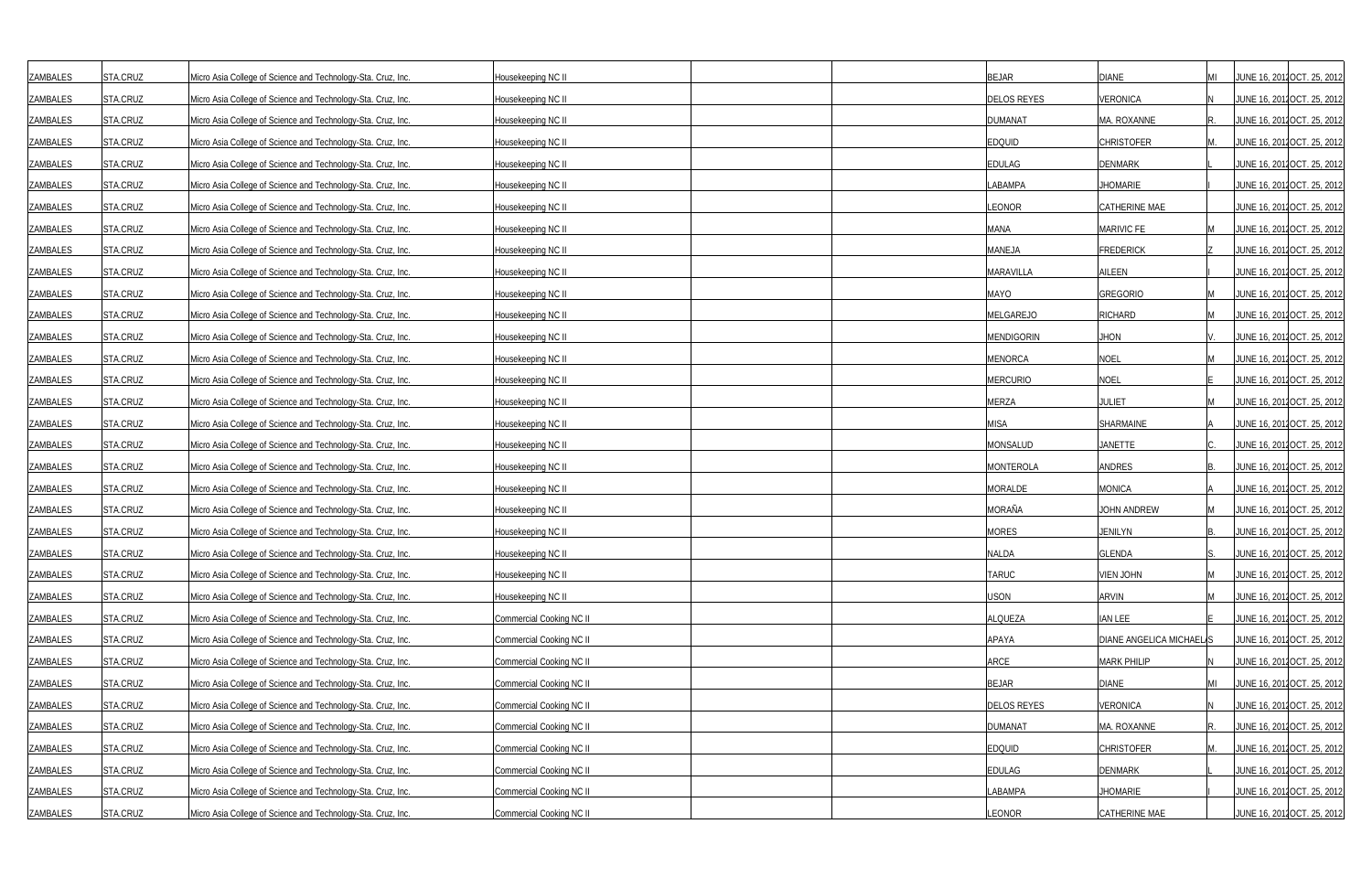| <b>ZAMBALES</b> | <b>STACRUZ</b> | Micro Asia College of Science and Technology-Sta. Cruz, Inc. | Commercial Cooking NC II   | <b>MANA</b>       | MARIVIC FE           |    | JUNE 16, 2012 OCT. 25, 2012        |                                    |
|-----------------|----------------|--------------------------------------------------------------|----------------------------|-------------------|----------------------|----|------------------------------------|------------------------------------|
| <b>ZAMBALES</b> | <b>STACRUZ</b> | Micro Asia College of Science and Technology-Sta. Cruz, Inc. | Commercial Cooking NC II   | <b>MANEJA</b>     | <b>FREDERICK</b>     |    | JUNE 16, 2012 OCT. 25, 2012        |                                    |
| <b>ZAMBALES</b> | <b>STACRUZ</b> | Micro Asia College of Science and Technology-Sta. Cruz, Inc. | Commercial Cooking NC II   | <b>MARAVILLA</b>  | <b>AILEEN</b>        |    | JUNE 16, 2012 OCT. 25, 2012        |                                    |
| <b>ZAMBALES</b> | <b>STACRUZ</b> | Micro Asia College of Science and Technology-Sta. Cruz, Inc. | Commercial Cooking NC II   | <b>MAYO</b>       | <b>GREGORIO</b>      |    | JUNE 16, 2012 OCT. 25, 2012        |                                    |
| <b>ZAMBALES</b> | <b>STACRUZ</b> | Micro Asia College of Science and Technology-Sta. Cruz, Inc. | Commercial Cooking NC II   | <b>MELGAREJO</b>  | <b>RICHARD</b>       |    |                                    | JUNE 16, 2012 OCT. 25, 2012        |
| <b>ZAMBALES</b> | <b>STACRUZ</b> | Micro Asia College of Science and Technology-Sta. Cruz, Inc. | Commercial Cooking NC II   | <b>MENDIGORIN</b> | <b>JHON</b>          |    | <u>JUNE 16, 2012 OCT. 25, 2012</u> |                                    |
| <b>ZAMBALES</b> | <b>STACRUZ</b> | Micro Asia College of Science and Technology-Sta. Cruz, Inc. | Commercial Cooking NC II   | <b>MENORCA</b>    | <b>NOEL</b>          |    | JUNE 16, 2011 OCT. 25, 2012        |                                    |
| <b>ZAMBALES</b> | <b>STACRUZ</b> | Micro Asia College of Science and Technology-Sta. Cruz, Inc. | Commercial Cooking NC II   | <b>MERCURIO</b>   | <b>NOEL</b>          |    |                                    | JUNE 16, 2012 OCT. 25, 2012        |
| <b>ZAMBALES</b> | <b>STACRUZ</b> | Micro Asia College of Science and Technology-Sta. Cruz, Inc. | Commercial Cooking NC II   | <b>MERZA</b>      | <b>JULIET</b>        |    | JUNE 16, 2012 OCT. 25, 2012        |                                    |
| <b>ZAMBALES</b> | <b>STACRUZ</b> | Micro Asia College of Science and Technology-Sta. Cruz, Inc. | Commercial Cooking NC II   | <b>MISA</b>       | <b>SHARMAINE</b>     |    | JUNE 16, 2012 OCT. 25, 2012        |                                    |
| <b>ZAMBALES</b> | <b>STACRUZ</b> | Micro Asia College of Science and Technology-Sta. Cruz, Inc. | Commercial Cooking NC II   | <b>MONSALUD</b>   | <b>JANETTE</b>       |    | JUNE 16, 2012 OCT. 25, 2012        |                                    |
| <b>ZAMBALES</b> | <b>STACRUZ</b> | Micro Asia College of Science and Technology-Sta. Cruz, Inc. | Commercial Cooking NC II   | <b>MONTEROLA</b>  | <b>ANDRES</b>        |    | JUNE 16, 2012 OCT. 25, 2012        |                                    |
| <b>ZAMBALES</b> | <b>STACRUZ</b> | Micro Asia College of Science and Technology-Sta. Cruz, Inc. | Commercial Cooking NC II   | <b>MORALDE</b>    | <b>MONICA</b>        |    | JUNE 16, 2012 OCT. 25, 2012        |                                    |
| <b>ZAMBALES</b> | <b>STACRUZ</b> | Micro Asia College of Science and Technology-Sta. Cruz, Inc. | Commercial Cooking NC II   | <b>MORAÑA</b>     | <b>JOHN ANDREW</b>   |    | JUNE 16, 2012 OCT. 25, 2012        |                                    |
| <b>ZAMBALES</b> | <b>STACRUZ</b> | Micro Asia College of Science and Technology-Sta. Cruz, Inc. | Commercial Cooking NC II   | <b>MORES</b>      | <b>JENILYN</b>       |    | JUNE 16, 2012 OCT. 25, 2012        |                                    |
| <b>ZAMBALES</b> | <b>STACRUZ</b> | Micro Asia College of Science and Technology-Sta. Cruz, Inc. | Commercial Cooking NC II   | <b>NALDA</b>      | <b>GLENDA</b>        |    | JUNE 16, 2012 OCT. 25, 2012        |                                    |
| <b>ZAMBALES</b> | <b>STACRUZ</b> | Micro Asia College of Science and Technology-Sta. Cruz, Inc. | Commercial Cooking NC II   | <b>TARUC</b>      | <b>VIEN JOHN</b>     |    | JUNE 16, 2012 OCT. 25, 2012        |                                    |
| <b>ZAMBALES</b> | <b>STACRUZ</b> | Micro Asia College of Science and Technology-Sta. Cruz, Inc. | Commercial Cooking NC II   | <b>USON</b>       | <b>ARVIN</b>         |    | JUNE 16, 2012 OCT. 25, 2012        |                                    |
| <b>ZAMBALES</b> | <b>STACRUZ</b> | Micro Asia College of Science and Technology-Sta. Cruz, Inc. | Computer Programming NC IV | <b>ACOSTA</b>     | ANNA LOU             | MI | JUNE 16, 2012 OCT. 25, 2012        |                                    |
| <b>ZAMBALES</b> | <b>STACRUZ</b> | Micro Asia College of Science and Technology-Sta. Cruz, Inc. | Computer Programming NC IV | <b>ACMAD</b>      | <b>HASANOR</b>       |    | JUNE 16, 2012 OCT. 25, 2012        |                                    |
| <b>ZAMBALES</b> | <b>STACRUZ</b> | Micro Asia College of Science and Technology-Sta. Cruz, Inc. | Computer Programming NC IV | <b>ADAMOS</b>     | <b>IBALYN</b>        |    | JUNE 16, 2012 OCT. 25, 2012        |                                    |
| <b>ZAMBALES</b> | <b>STACRUZ</b> | Micro Asia College of Science and Technology-Sta. Cruz, Inc. | Computer Programming NC IV | <b>ALIDO</b>      | <b>CAMILLE</b>       |    | JUNE 16, 2012 OCT. 25, 2012        |                                    |
| <b>ZAMBALES</b> | <b>STACRUZ</b> | Micro Asia College of Science and Technology-Sta. Cruz, Inc. | Computer Programming NC IV | <b>ALTARES</b>    | <b>ARIS</b>          |    |                                    | JUNE 16, 2012 OCT. 25, 2012        |
| <b>ZAMBALES</b> | <b>STACRUZ</b> | Micro Asia College of Science and Technology-Sta. Cruz, Inc. | Computer Programming NC IV | <b>ANAGARAN</b>   | <b>ALEXIS</b>        |    |                                    | JUNE 16, 2012 OCT. 25, 2012        |
| <b>ZAMBALES</b> | <b>STACRUZ</b> | Micro Asia College of Science and Technology-Sta. Cruz, Inc. | Computer Programming NC IV | ARCE              | <b>KRISTINE JOY</b>  |    |                                    | JUNE 16, 2012 OCT. 25, 2012        |
| <b>ZAMBALES</b> | <b>STACRUZ</b> | Micro Asia College of Science and Technology-Sta. Cruz, Inc. | Computer Programming NC IV | <b>ARCELAO</b>    | MARY JANE            |    |                                    | JUNE 16, 2012 OCT. 25, 2012        |
| <b>ZAMBALES</b> | <b>STACRUZ</b> | Micro Asia College of Science and Technology-Sta. Cruz, Inc. | Computer Programming NC IV | <b>ARGUELLES</b>  | <b>MAY SUNSHINE</b>  |    |                                    | <u>JUNE 16, 2012 OCT. 25, 2012</u> |
| <b>ZAMBALES</b> | <b>STACRUZ</b> | Micro Asia College of Science and Technology-Sta. Cruz, Inc. | Computer Programming NC IV | <b>ARIAS</b>      | <b>JOCELYN</b>       |    |                                    | JUNE 16, 2012 OCT. 25, 2012        |
| <b>ZAMBALES</b> | <b>STACRUZ</b> | Micro Asia College of Science and Technology-Sta. Cruz, Inc. | Computer Programming NC IV | <b>ARZADON</b>    | <b>ELAIZA</b>        | M  |                                    | JUNE 16, 2012 OCT. 25, 2012        |
| <b>ZAMBALES</b> | <b>STACRUZ</b> | Micro Asia College of Science and Technology-Sta. Cruz, Inc. | Computer Programming NC IV | <b>BACAN</b>      | <b>CHECHE</b>        |    |                                    | MI JUNE 16, 2012 OCT. 25, 2012     |
| <b>ZAMBALES</b> | <b>STACRUZ</b> | Micro Asia College of Science and Technology-Sta. Cruz, Inc. | Computer Programming NC IV | <b>BARNACHEA</b>  | <b>JASMIN</b>        |    | MI JUNE 16, 2012 OCT. 25, 2012     |                                    |
| <b>ZAMBALES</b> | <b>STACRUZ</b> | Micro Asia College of Science and Technology-Sta. Cruz, Inc. | Computer Programming NC IV | <b>BARNACHEA</b>  | <b>REALIE</b>        |    |                                    | JUNE 16, 2012 OCT. 25, 2012        |
| <b>ZAMBALES</b> | <b>STACRUZ</b> | Micro Asia College of Science and Technology-Sta. Cruz, Inc. | Computer Programming NC IV | <b>BERNAL</b>     | <b>CRISTINE JOY</b>  |    |                                    | MI JUNE 16, 2012 OCT. 25, 2012     |
| <b>ZAMBALES</b> | <b>STACRUZ</b> | Micro Asia College of Science and Technology-Sta. Cruz, Inc. | Computer Programming NC IV | <b>BERNAL</b>     | <b>MARY GRACE</b>    | M  |                                    | JUNE 16, 2012 OCT. 25, 2012        |
| <b>ZAMBALES</b> | <b>STACRUZ</b> | Micro Asia College of Science and Technology-Sta. Cruz, Inc. | Computer Programming NC IV | <b>BIAES</b>      | <b>PRINCESS LEAH</b> |    |                                    | JUNE 16, 2012 OCT. 25, 2012        |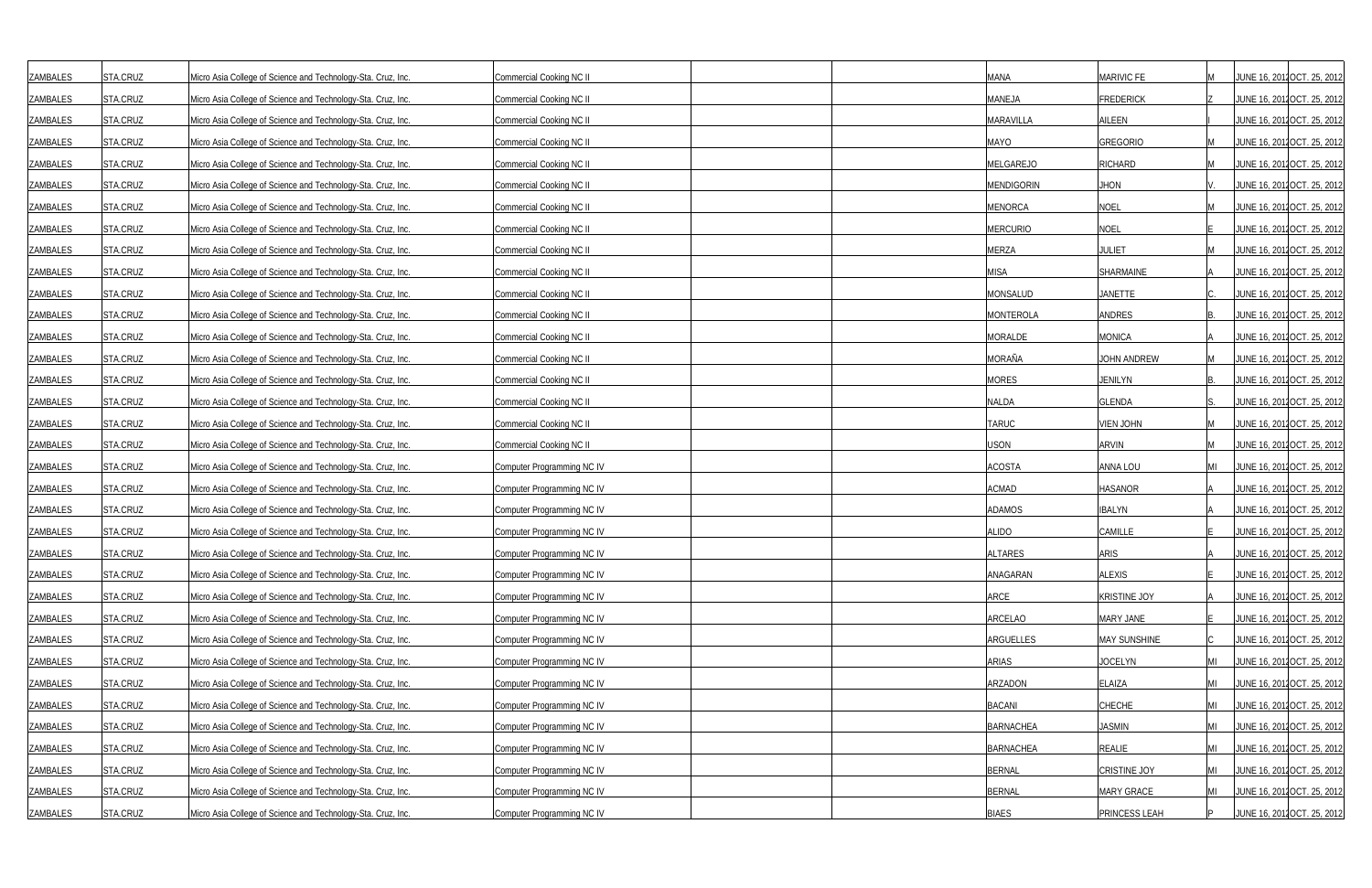| <b>ZAMBALES</b> | <b>STACRUZ</b> | Micro Asia College of Science and Technology-Sta. Cruz, Inc. | Computer Programming NC IV | <b>BUCAT</b>       | <b>RYAN</b>        | JUNE 16, 2012 OCT. 25, 2012        |                                    |
|-----------------|----------------|--------------------------------------------------------------|----------------------------|--------------------|--------------------|------------------------------------|------------------------------------|
| <b>ZAMBALES</b> | <b>STACRUZ</b> | Micro Asia College of Science and Technology-Sta. Cruz, Inc. | Computer Programming NC IV | <b>BUENVENIDA,</b> | <b>MARY ANN</b>    | JUNE 16, 2012 OCT. 25, 2012        |                                    |
| <b>ZAMBALES</b> | <b>STACRUZ</b> | Micro Asia College of Science and Technology-Sta. Cruz, Inc. | Computer Programming NC IV | <b>CALUBAN</b>     | <b>RAQUEL</b>      | JUNE 16, 2012 OCT. 25, 2012        |                                    |
| <b>ZAMBALES</b> | <b>STACRUZ</b> | Micro Asia College of Science and Technology-Sta. Cruz, Inc. | Computer Programming NC IV | <b>CRUZ</b>        | FERNANDO           | JUNE 16, 2012 OCT. 25, 2012        |                                    |
| <b>ZAMBALES</b> | <b>STACRUZ</b> | Micro Asia College of Science and Technology-Sta. Cruz, Inc. | Computer Programming NC IV | <b>DAHILIG</b>     | <b>RECHELL</b>     | JUNE 16, 2012 OCT. 25, 2012        |                                    |
| <b>ZAMBALES</b> | <b>STACRUZ</b> | Micro Asia College of Science and Technology-Sta. Cruz, Inc. | Computer Programming NC IV | <b>DE GUZMAN</b>   | <b>CHARAJANE</b>   |                                    | <u>JUNE 16, 2012 OCT. 25, 2012</u> |
| <b>ZAMBALES</b> | <b>STACRUZ</b> | Micro Asia College of Science and Technology-Sta. Cruz, Inc. | Computer Programming NC IV | <b>DELA CRUZ</b>   | <b>GRACE</b>       | JUNE 16, 2011 OCT. 25, 2012        |                                    |
| <b>ZAMBALES</b> | <b>STACRUZ</b> | Micro Asia College of Science and Technology-Sta. Cruz, Inc. | Computer Programming NC IV | <b>DELA CRUZ</b>   | LUIGI              | JUNE 16, 2012 OCT. 25, 2012        |                                    |
| <b>ZAMBALES</b> | <b>STACRUZ</b> | Micro Asia College of Science and Technology-Sta. Cruz, Inc. | Computer Programming NC IV | <b>DELA CRUZ</b>   | <b>MARIALYN</b>    | JUNE 16, 2012 OCT. 25, 2012        |                                    |
| <b>ZAMBALES</b> | <b>STACRUZ</b> | Micro Asia College of Science and Technology-Sta. Cruz, Inc. | Computer Programming NC IV | <b>DE VERA</b>     | HYLINE CLAIRE      | JUNE 16, 2012 OCT. 25, 2012        |                                    |
| <b>ZAMBALES</b> | <b>STACRUZ</b> | Micro Asia College of Science and Technology-Sta. Cruz, Inc. | Computer Programming NC IV | <b>DOMALANTA</b>   | <b>MARK WILREY</b> | JUNE 16, 2012 OCT. 25, 2012        |                                    |
| <b>ZAMBALES</b> | <b>STACRUZ</b> | Micro Asia College of Science and Technology-Sta. Cruz, Inc. | Computer Programming NC IV | <b>DIEGO</b>       | <b>JEFFREY</b>     | JUNE 16, 2012 OCT. 25, 2012        |                                    |
| <b>ZAMBALES</b> | <b>STACRUZ</b> | Micro Asia College of Science and Technology-Sta. Cruz, Inc. | Computer Programming NC IV | <b>EBILANE</b>     | LANI               | JUNE 16, 2012 OCT. 25, 2012        |                                    |
| <b>ZAMBALES</b> | <b>STACRUZ</b> | Micro Asia College of Science and Technology-Sta. Cruz, Inc. | Computer Programming NC IV | <b>EBUEN</b>       | <b>ELSIE</b>       | JUNE 16, 2012 OCT. 25, 2012        |                                    |
| <b>ZAMBALES</b> | <b>STACRUZ</b> | Micro Asia College of Science and Technology-Sta. Cruz, Inc. | Computer Programming NC IV | <b>EBUEN</b>       | <b>FEDELYN</b>     |                                    | <u>JUNE 16, 2012 OCT. 25, 2012</u> |
| <b>ZAMBALES</b> | <b>STACRUZ</b> | Micro Asia College of Science and Technology-Sta. Cruz, Inc. | Computer Programming NC IV | <b>EBUEN</b>       | <b>LYNDON</b>      | JUNE 16, 2012 OCT. 25, 2012        |                                    |
| <b>ZAMBALES</b> | <b>STACRUZ</b> | Micro Asia College of Science and Technology-Sta. Cruz, Inc. | Computer Programming NC IV | <b>EBUENGA</b>     | <b>EDUARD</b>      | JUNE 16, 2012 OCT. 25, 2012        |                                    |
| <b>ZAMBALES</b> | <b>STACRUZ</b> | Micro Asia College of Science and Technology-Sta. Cruz, Inc. | Computer Programming NC IV | <b>EDANGAL</b>     | <b>CLARISSA</b>    | JUNE 16, 2012 OCT. 25, 2012        |                                    |
| <b>ZAMBALES</b> | <b>STACRUZ</b> | Micro Asia College of Science and Technology-Sta. Cruz, Inc. | Computer Programming NC IV | <b>FRANCO</b>      | <b>JOHN MARK</b>   | JUNE 16, 2012 OCT. 25, 2012        |                                    |
| <b>ZAMBALES</b> | <b>STACRUZ</b> | Micro Asia College of Science and Technology-Sta. Cruz, Inc. | Computer Programming NC IV | <b>FONTELLERA</b>  | <b>JACQUELINE</b>  | JUNE 16, 2012 OCT. 25, 2012        |                                    |
| <b>ZAMBALES</b> | <b>STACRUZ</b> | Micro Asia College of Science and Technology-Sta. Cruz, Inc. | Computer Programming NC IV | <b>GALAPON</b>     | CATHY              | JUNE 16, 2012 OCT. 25, 2012        |                                    |
| <b>ZAMBALES</b> | <b>STACRUZ</b> | Micro Asia College of Science and Technology-Sta. Cruz, Inc. | Computer Programming NC IV | <b>GALAPON</b>     | <b>GEORGE</b>      | JUNE 16, 2012 OCT. 25, 2012        |                                    |
| <b>ZAMBALES</b> | <b>STACRUZ</b> | Micro Asia College of Science and Technology-Sta. Cruz, Inc. | Computer Programming NC IV | <b>GATON</b>       | <b>ANGELICA</b>    | JUNE 16, 2012 OCT. 25, 2012        |                                    |
| <b>ZAMBALES</b> | <b>STACRUZ</b> | Micro Asia College of Science and Technology-Sta. Cruz, Inc. | Computer Programming NC IV | <b>GERONIMO</b>    | <b>REJAY</b>       | JUNE 16, 2012 OCT. 25, 2012        |                                    |
| <b>ZAMBALES</b> | <b>STACRUZ</b> | Micro Asia College of Science and Technology-Sta. Cruz, Inc. | Computer Programming NC IV | <b>JOSE</b>        | <b>EDWN</b>        | JUNE 16, 2012 OCT. 25, 2012        |                                    |
| <b>ZAMBALES</b> | <b>STACRUZ</b> | Micro Asia College of Science and Technology-Sta. Cruz, Inc. | Computer Programming NC IV | <b>LAURON</b>      | <b>IRVIN JAIME</b> |                                    | JUNE 16, 2012 OCT. 25, 2012        |
| <b>ZAMBALES</b> | <b>STACRUZ</b> | Micro Asia College of Science and Technology-Sta. Cruz, Inc. | Computer Programming NC IV | <b>IGNACIO</b>     | <b>RONNIE</b>      | <u>JUNE 16, 2012 OCT. 25, 2012</u> |                                    |
| <b>ZAMBALES</b> | <b>STACRUZ</b> | Micro Asia College of Science and Technology-Sta. Cruz, Inc. | Computer Programming NC IV | LASAM              | <b>DONA</b>        |                                    | JUNE 16, 2012 OCT. 25, 2012        |
| <b>ZAMBALES</b> | <b>STACRUZ</b> | Micro Asia College of Science and Technology-Sta. Cruz, Inc. | Computer Programming NC IV | LESWE              | RONALD ORLY        |                                    | <u>JUNE 16, 2012 OCT. 25, 2012</u> |
| <b>ZAMBALES</b> | <b>STACRUZ</b> | Micro Asia College of Science and Technology-Sta. Cruz, Inc. | Computer Programming NC IV | <b>LOPEZ</b>       | <b>KIMPAOLO</b>    |                                    | JUNE 16, 2012 OCT. 25, 2012        |
| <b>ZAMBALES</b> | <b>STACRUZ</b> | Micro Asia College of Science and Technology-Sta. Cruz, Inc. | Computer Programming NC IV | <b>MADAMBA</b>     | <b>ROSELEE</b>     | JUNE 16, 2012 OCT. 25, 2012        |                                    |
| <b>ZAMBALES</b> | <b>STACRUZ</b> | Micro Asia College of Science and Technology-Sta. Cruz, Inc. | Computer Programming NC IV | <b>MALAPIT</b>     | <b>KIMBERLY</b>    | JUNE 16, 2012 OCT. 25, 2012        |                                    |
| <b>ZAMBALES</b> | STACRUZ        | Micro Asia College of Science and Technology-Sta. Cruz, Inc. | Computer Programming NC IV | <b>MANILA</b>      | <b>KRYSLER JED</b> |                                    | JUNE 16, 2012 OCT. 25, 2012        |
| <b>ZAMBALES</b> | <b>STACRUZ</b> | Micro Asia College of Science and Technology-Sta. Cruz, Inc. | Computer Programming NC IV | <b>MAPA</b>        | <b>CHRISTINE</b>   | JUNE 16, 2012 OCT. 25, 2012        |                                    |
| <b>ZAMBALES</b> | <b>STACRUZ</b> | Micro Asia College of Science and Technology-Sta. Cruz, Inc. | Computer Programming NC IV | <b>MARAVE</b>      | <b>CRISTINA</b>    |                                    | JUNE 16, 2012 OCT. 25, 2012        |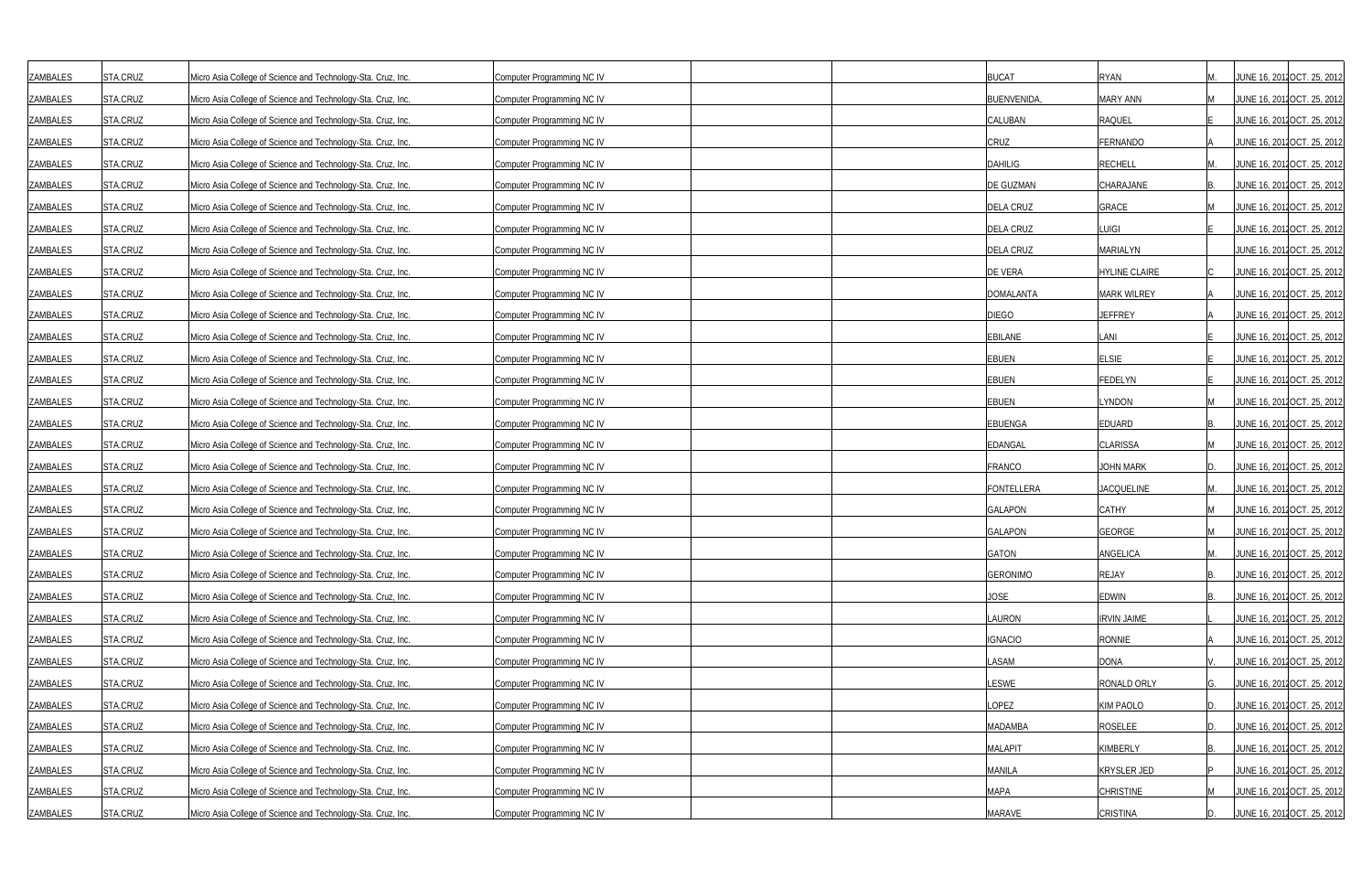| <b>ZAMBALES</b> | <b>STACRUZ</b> | Micro Asia College of Science and Technology-Sta. Cruz, Inc. | Computer Programming NC IV | <b>MARPA</b>        | <b>ROLDAN</b>         |   | JUNE 16, 2012 OCT. 25, 2012 |  |
|-----------------|----------------|--------------------------------------------------------------|----------------------------|---------------------|-----------------------|---|-----------------------------|--|
| <b>ZAMBALES</b> | <b>STACRUZ</b> | Micro Asia College of Science and Technology-Sta. Cruz, Inc. | Computer Programming NC IV | <b>MAS</b>          | <b>LENNARD JAY</b>    |   | JUNE 16, 2012 OCT. 25, 2012 |  |
| <b>ZAMBALES</b> | <b>STACRUZ</b> | Micro Asia College of Science and Technology-Sta. Cruz, Inc. | Computer Programming NC IV | <b>MAYO</b>         | <b>BELMAR</b>         |   | JUNE 16, 2012 OCT. 25, 2012 |  |
| <b>ZAMBALES</b> | <b>STACRUZ</b> | Micro Asia College of Science and Technology-Sta. Cruz, Inc. | Computer Programming NC IV | <b>MAYOR</b>        | <b>PHILIP CESAR</b>   |   | JUNE 16, 2012 OCT. 25, 2012 |  |
| <b>ZAMBALES</b> | <b>STACRUZ</b> | Micro Asia College of Science and Technology-Sta. Cruz, Inc. | Computer Programming NC IV | <b>MEJOS</b>        | <b>FLORDLYN</b>       |   | JUNE 16, 2012 OCT. 25, 2012 |  |
| <b>ZAMBALES</b> | <b>STACRUZ</b> | Micro Asia College of Science and Technology-Sta. Cruz, Inc. | Computer Programming NC IV | <b>MENDOZA</b>      | <b>ROSCHELLE</b>      |   | JUNE 16, 2012 OCT. 25, 2012 |  |
| <b>ZAMBALES</b> | <b>STACRUZ</b> | Micro Asia College of Science and Technology-Sta. Cruz, Inc. | Computer Programming NC IV | <b>MERTOLA</b>      | <b>JHON PHILLIP</b>   |   | JUNE 16, 2012 OCT. 25, 2012 |  |
| <b>ZAMBALES</b> | <b>STACRUZ</b> | Micro Asia College of Science and Technology-Sta. Cruz, Inc. | Computer Programming NC IV | <b>MERZA</b>        | <b>JOE HENSON</b>     |   | JUNE 16, 2012 OCT. 25, 2012 |  |
| <b>ZAMBALES</b> | <b>STACRUZ</b> | Micro Asia College of Science and Technology-Sta. Cruz, Inc. | Computer Programming NC IV | <b>MESTICA</b>      | <b>CANDICE</b>        |   | JUNE 16, 2012 OCT. 25, 2012 |  |
| <b>ZAMBALES</b> | <b>STACRUZ</b> | Micro Asia College of Science and Technology-Sta. Cruz, Inc. | Computer Programming NC IV | <b>MERTO</b>        | <b>NIEL ARMSTRONG</b> |   | JUNE 16, 2012 OCT. 25, 2012 |  |
| <b>ZAMBALES</b> | <b>STACRUZ</b> | Micro Asia College of Science and Technology-Sta. Cruz, Inc. | Computer Programming NC IV | <b>MILLORA</b>      | <b>JONALYN</b>        |   | JUNE 16, 2012 OCT. 25, 2012 |  |
| <b>ZAMBALES</b> | <b>STACRUZ</b> | Micro Asia College of Science and Technology-Sta. Cruz, Inc. | Computer Programming NC IV | <b>MISA</b>         | <b>RINA</b>           |   | JUNE 16, 2012 OCT. 25, 2012 |  |
| <b>ZAMBALES</b> | <b>STACRUZ</b> | Micro Asia College of Science and Technology-Sta. Cruz, Inc. | Computer Programming NC IV | <b>MISTICA</b>      | <b>DANIEL</b>         |   | JUNE 16, 2012 OCT. 25, 2012 |  |
| <b>ZAMBALES</b> | <b>STACRUZ</b> | Micro Asia College of Science and Technology-Sta. Cruz, Inc. | Computer Programming NC IV | <b>MODELO</b>       | JOHN EDCEL            |   | JUNE 16, 2012 OCT. 25, 2012 |  |
| <b>ZAMBALES</b> | <b>STACRUZ</b> | Micro Asia College of Science and Technology-Sta. Cruz, Inc. | Computer Programming NC IV | <b>MOJECA</b>       | <b>ROSIE</b>          |   | JUNE 16, 2012 OCT. 25, 2012 |  |
| <b>ZAMBALES</b> | <b>STACRUZ</b> | Micro Asia College of Science and Technology-Sta. Cruz, Inc. | Computer Programming NC IV | <b>MOJENO</b>       | <b>ROLLYN</b>         |   | JUNE 16, 2012 OCT. 25, 2012 |  |
| <b>ZAMBALES</b> | <b>STACRUZ</b> | Micro Asia College of Science and Technology-Sta. Cruz, Inc. | Computer Programming NC IV | <b>MOLINO</b>       | <b>IAN</b>            |   | JUNE 16, 2012 OCT. 25, 2012 |  |
| <b>ZAMBALES</b> | <b>STACRUZ</b> | Micro Asia College of Science and Technology-Sta. Cruz, Inc. | Computer Programming NC IV | <b>MONTEHERMOZO</b> | <b>JIECEL</b>         |   | JUNE 16, 2012 OCT. 25, 2012 |  |
| <b>ZAMBALES</b> | <b>STACRUZ</b> | Micro Asia College of Science and Technology-Sta. Cruz, Inc. | Computer Programming NC IV | <b>MORETE</b>       | <b>ROLLIE</b>         |   | JUNE 16, 2012 OCT. 25, 2012 |  |
| <b>ZAMBALES</b> | <b>STACRUZ</b> | Micro Asia College of Science and Technology-Sta. Cruz, Inc. | Computer Programming NC IV | <b>MORCILLO</b>     | <b>SAMMER</b>         |   | JUNE 16, 2012 OCT. 25, 2012 |  |
| <b>ZAMBALES</b> | <b>STACRUZ</b> | Micro Asia College of Science and Technology-Sta. Cruz, Inc. | Computer Programming NC IV | MORILLO             | ALVIN JONATHAN        |   | JUNE 16, 2012 OCT. 25, 2012 |  |
| <b>ZAMBALES</b> | <b>STACRUZ</b> | Micro Asia College of Science and Technology-Sta. Cruz, Inc. | Computer Programming NC IV | <b>MOSE</b>         | <b>SHERWIN</b>        |   | JUNE 16, 2011 OCT. 25, 2012 |  |
| <b>ZAMBALES</b> | <b>STACRUZ</b> | Micro Asia College of Science and Technology-Sta. Cruz, Inc. | Computer Programming NC IV | <b>MOVE</b>         | <b>CATHY</b>          |   | JUNE 16, 2014 OCT. 25, 2012 |  |
| <b>ZAMBALES</b> | <b>STACRUZ</b> | Micro Asia College of Science and Technology-Sta. Cruz, Inc. | Computer Programming NC IV | <b>NIEVERA</b>      | <b>MARY ROSE</b>      |   | JUNE 16, 2012 OCT. 25, 2012 |  |
| <b>ZAMBALES</b> | <b>STACRUZ</b> | Micro Asia College of Science and Technology-Sta. Cruz, Inc. | Computer Programming NC IV | <b>OROZCO</b>       | <b>ANN GRACIEL</b>    | M | JUNE 16, 2012 OCT. 25, 2012 |  |
| <b>ZAMBALES</b> | <b>STACRUZ</b> | Micro Asia College of Science and Technology-Sta. Cruz, Inc. | Computer Programming NC IV | <b>PALUAN</b>       | <b>JOHN PAOLO</b>     |   | JUNE 16, 2012 OCT. 25, 2012 |  |
| <b>ZAMBALES</b> | <b>STACRUZ</b> | Micro Asia College of Science and Technology-Sta. Cruz, Inc. | Computer Programming NC IV | <b>NOVERA</b>       | <b>ELEXIR</b>         |   | JUNE 16, 2012 OCT. 25, 2012 |  |
| <b>ZAMBALES</b> | <b>STACRUZ</b> | Micro Asia College of Science and Technology-Sta. Cruz, Inc. | Computer Programming NC IV | <b>REBALDE</b>      | <b>RICHARD</b>        |   | JUNE 16, 2012 OCT. 25, 2012 |  |
| <b>ZAMBALES</b> | <b>STACRUZ</b> | Micro Asia College of Science and Technology-Sta. Cruz, Inc. | Computer Programming NC IV | <b>REYES</b>        | <b>AMELYN</b>         |   | JUNE 16, 2012 OCT. 25, 2012 |  |
| <b>ZAMBALES</b> | <b>STACRUZ</b> | Micro Asia College of Science and Technology-Sta. Cruz, Inc. | Computer Programming NC IV | <b>ROSETE</b>       | <b>CLEOFE</b>         |   | JUNE 16, 2012 OCT. 25, 2012 |  |
| <b>ZAMBALES</b> | <b>STACRUZ</b> | Micro Asia College of Science and Technology-Sta. Cruz, Inc. | Computer Programming NC IV | SAN JOSE            | RODOLFO JR.           |   | JUNE 16, 2012 OCT. 25, 2012 |  |
| <b>ZAMBALES</b> | <b>STACRUZ</b> | Micro Asia College of Science and Technology-Sta. Cruz, Inc. | Computer Programming NC IV | <b>SOLANO</b>       | LESLIE                |   | JUNE 16, 2012 OCT. 25, 2012 |  |
| <b>ZAMBALES</b> | <b>STACRUZ</b> | Micro Asia College of Science and Technology-Sta. Cruz, Inc. | Computer Programming NC IV | <b>TONGSON</b>      | <b>DEXTER</b>         |   | JUNE 16, 2012 OCT. 25, 2012 |  |
| <b>ZAMBALES</b> | <b>STACRUZ</b> | Micro Asia College of Science and Technology-Sta. Cruz, Inc. | Computer Programming NC IV | VIDAL               | <b>CRIS</b>           | M | JUNE 16, 2012 OCT. 25, 2012 |  |
| <b>ZAMBALES</b> | <b>STACRUZ</b> | Micro Asia College of Science and Technology-Sta. Cruz, Inc. | Computer Programming NC IV | <b>VILLERA</b>      | <b>EUGENE</b>         | M | JUNE 16, 2012 OCT. 25, 2012 |  |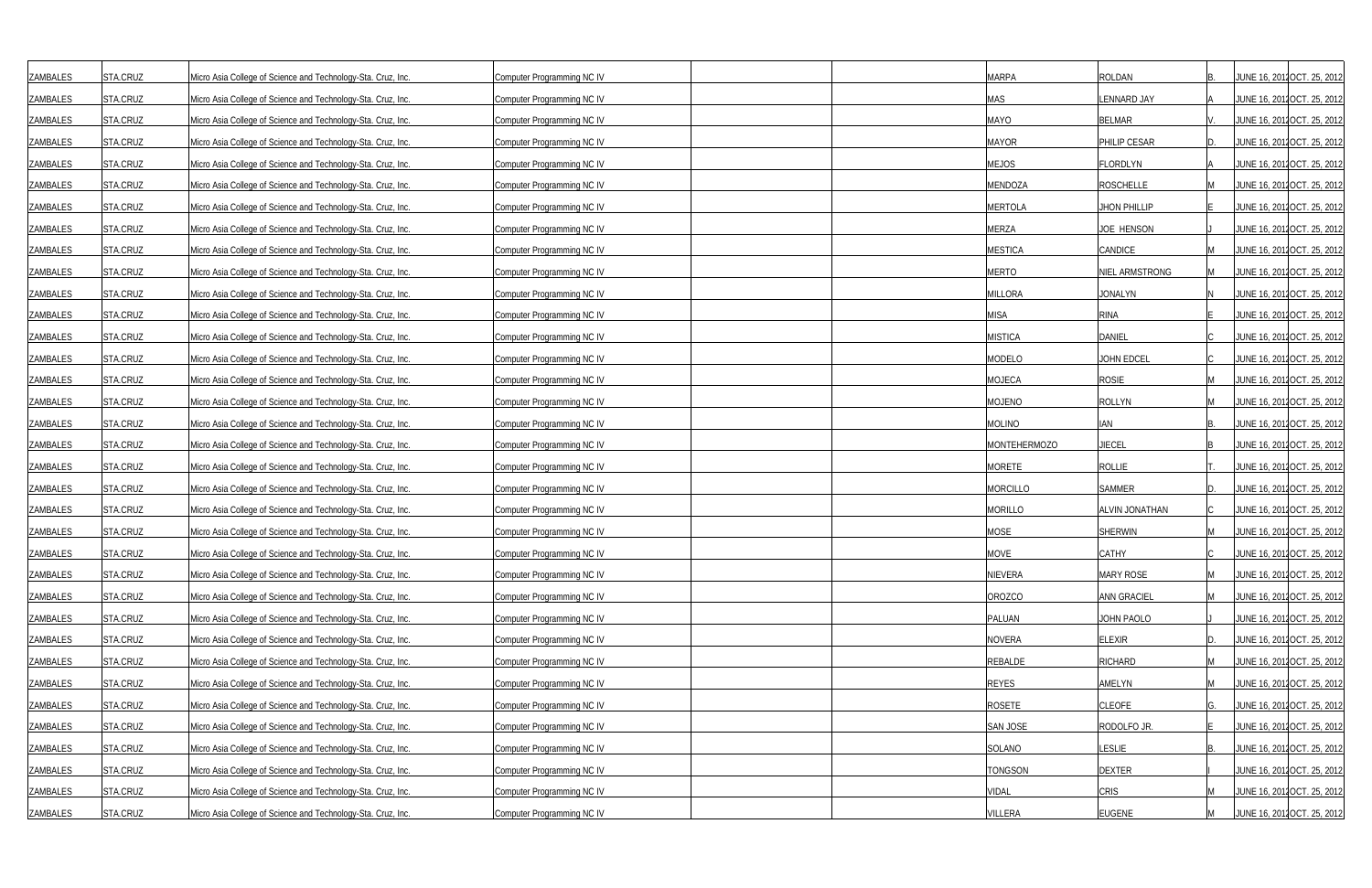| <b>ZAMBALES</b> | <b>STACRUZ</b> | Micro Asia College of Science and Technology-Sta. Cruz, Inc. | Computer Programming NC IV        | <b>VINLUAN</b>    | <b>JOSIE</b>          | JUNE 16, 2012 OCT. 25, 2012 |  |
|-----------------|----------------|--------------------------------------------------------------|-----------------------------------|-------------------|-----------------------|-----------------------------|--|
| <b>ZAMBALES</b> | <b>STACRUZ</b> | Micro Asia College of Science and Technology-Sta. Cruz, Inc. | Computer Programming NC IV        | <b>AGYAPAS</b>    | <b>CRISTY</b>         | JUNE 16, 2012 OCT. 25, 2012 |  |
| <b>ZAMBALES</b> | <b>STACRUZ</b> | Micro Asia College of Science and Technology-Sta. Cruz, Inc. | Computer Programming NC IV        | <b>ALMANDRES</b>  | <b>JOEPRE</b>         | JUNE 16, 2012 OCT. 25, 2012 |  |
| <b>ZAMBALES</b> | <b>STACRUZ</b> | Micro Asia College of Science and Technology-Sta. Cruz, Inc. | Computer Programming NC IV        | <b>BACSAL</b>     | <b>VIVIAN</b>         | JUNE 16, 2012 OCT. 25, 2012 |  |
| <b>ZAMBALES</b> | <b>STACRUZ</b> | Micro Asia College of Science and Technology-Sta. Cruz, Inc. | Computer Programming NC IV        | <b>BALANGON</b>   | <b>SARAH LEE</b>      | JUNE 16, 2012 OCT. 25, 2012 |  |
| <b>ZAMBALES</b> | <b>STACRUZ</b> | Micro Asia College of Science and Technology-Sta. Cruz, Inc. | Computer Programming NC IV        | <b>BANTOLINO</b>  | <b>JAYPEE</b>         | JUNE 16, 2012 OCT. 25, 2012 |  |
| <b>ZAMBALES</b> | <b>STACRUZ</b> | Micro Asia College of Science and Technology-Sta. Cruz, Inc. | Computer Programming NC IV        | <b>BAUTISTA</b>   | JOHN REY              | JUNE 16, 2012 OCT. 25, 2012 |  |
| <b>ZAMBALES</b> | <b>STACRUZ</b> | Micro Asia College of Science and Technology-Sta. Cruz, Inc. | Computer Programming NC IV        | <b>BELDAD</b>     | ALVIN JONATHAN        | JUNE 16, 2012 OCT. 25, 2012 |  |
| <b>ZAMBALES</b> | <b>STACRUZ</b> | Micro Asia College of Science and Technology-Sta. Cruz, Inc. | Computer Programming NC IV        | <b>CONCEPCION</b> | <b>GIAN CARLO</b>     | JUNE 16, 2012 OCT. 25, 2012 |  |
| <b>ZAMBALES</b> | <b>STACRUZ</b> | Micro Asia College of Science and Technology-Sta. Cruz, Inc. | Computer Programming NC IV        | <b>DELA RAMA</b>  | <b>JOHN GEO</b>       | JUNE 16, 2012 OCT. 25, 2012 |  |
| <b>ZAMBALES</b> | <b>STACRUZ</b> | Micro Asia College of Science and Technology-Sta. Cruz, Inc. | Computer Programming NC IV        | <b>DULAY</b>      | <b>APRIL ROSE</b>     | JUNE 16, 2012 OCT. 25, 2012 |  |
| <b>ZAMBALES</b> | <b>STACRUZ</b> | Micro Asia College of Science and Technology-Sta. Cruz, Inc. | Computer Programming NC IV        | <b>ELACION</b>    | ARNOLD JR.            | JUNE 16, 2012 OCT. 25, 2012 |  |
| <b>ZAMBALES</b> | <b>STACRUZ</b> | Micro Asia College of Science and Technology-Sta. Cruz, Inc. | Computer Programming NC IV        | <b>EUGENIO</b>    | <b>CHRISTIAN PAUL</b> | JUNE 16, 2012 OCT. 25, 2012 |  |
| <b>ZAMBALES</b> | <b>STACRUZ</b> | Micro Asia College of Science and Technology-Sta. Cruz, Inc. | Computer Programming NC IV        | <b>ELIGINO</b>    | <b>JOHN REYSON</b>    | JUNE 16, 2012 OCT. 25, 2012 |  |
| <b>ZAMBALES</b> | <b>STACRUZ</b> | Micro Asia College of Science and Technology-Sta. Cruz, Inc. | Computer Programming NC IV        | <b>GAGUA</b>      | <b>HANNAH MAE</b>     | JUNE 16, 2012 OCT. 25, 2012 |  |
| <b>ZAMBALES</b> | <b>STACRUZ</b> | Micro Asia College of Science and Technology-Sta. Cruz, Inc. | Computer Programming NC IV        | <b>GAMBOA</b>     | <b>BENEDICK</b>       | JUNE 16, 2012 OCT. 25, 2012 |  |
| <b>ZAMBALES</b> | <b>STACRUZ</b> | Micro Asia College of Science and Technology-Sta. Cruz, Inc. | Computer Programming NC IV        | <b>LAZARO</b>     | <b>MELVIN</b>         | JUNE 16, 2012 OCT. 25, 2012 |  |
| <b>ZAMBALES</b> | <b>STACRUZ</b> | Micro Asia College of Science and Technology-Sta. Cruz, Inc. | Computer Programming NC IV        | <b>MANIAGO</b>    | <b>ALMIRA</b>         | JUNE 16, 2012 OCT. 25, 2012 |  |
| <b>ZAMBALES</b> | <b>STACRUZ</b> | Micro Asia College of Science and Technology-Sta. Cruz, Inc. | Computer Programming NC IV        | <b>MAYO</b>       | FERLAN                | JUNE 16, 2012 OCT. 25, 2012 |  |
| <b>ZAMBALES</b> | <b>STACRUZ</b> | Micro Asia College of Science and Technology-Sta. Cruz, Inc. | Computer Programming NC IV        | <b>MEDALLA</b>    | <b>JANNETTE</b>       | JUNE 16, 2012 OCT. 25, 2012 |  |
| <b>ZAMBALES</b> | <b>STACRUZ</b> | Micro Asia College of Science and Technology-Sta. Cruz, Inc. | Computer Programming NC IV        | <b>MEDRANA</b>    | <b>CHRISTIAN</b>      | JUNE 16, 2012 OCT. 25, 2012 |  |
| <b>ZAMBALES</b> | <b>STACRUZ</b> | Micro Asia College of Science and Technology-Sta. Cruz, Inc. | Computer Programming NC IV        | <b>MERTO</b>      | SHERWIN               | JUNE 16, 2012 OCT. 25, 2012 |  |
| <b>ZAMBALES</b> | <b>STACRUZ</b> | Micro Asia College of Science and Technology-Sta. Cruz, Inc. | Computer Programming NC IV        | <b>MERZA</b>      | <b>MHIL FRANC</b>     | JUNE 16, 2012 OCT. 25, 2012 |  |
| <b>ZAMBALES</b> | <b>STACRUZ</b> | Micro Asia College of Science and Technology-Sta. Cruz, Inc. | Computer Programming NC IV        | <b>MIRADOR</b>    | KENNETH               | JUNE 16, 2012 OCT. 25, 2012 |  |
| <b>ZAMBALES</b> | <b>STACRUZ</b> | Micro Asia College of Science and Technology-Sta. Cruz, Inc. | Computer Programming NC IV        | <b>MONSALUD</b>   | <b>RHAJIE</b>         | JUNE 16, 2012 OCT. 25, 2012 |  |
| <b>ZAMBALES</b> | <b>STACRUZ</b> | Micro Asia College of Science and Technology-Sta. Cruz, Inc. | Computer Programming NC IV        | <b>MOVILLA</b>    | <b>GELLIE</b>         | JUNE 16, 2012 OCT. 25, 2012 |  |
| <b>ZAMBALES</b> | <b>STACRUZ</b> | Micro Asia College of Science and Technology-Sta. Cruz, Inc. | Computer Programming NC IV        | <b>RABAYA</b>     | <b>REYSEN</b>         | JUNE 16, 2012 OCT. 25, 2012 |  |
| <b>ZAMBALES</b> | <b>STACRUZ</b> | Micro Asia College of Science and Technology-Sta. Cruz, Inc. | Computer Programming NC IV        | <b>RAVANA</b>     | <b>MARY ROSE</b>      | JUNE 16, 2012 OCT. 25, 2012 |  |
| <b>ZAMBALES</b> | <b>STACRUZ</b> | Micro Asia College of Science and Technology-Sta. Cruz, Inc. | Computer Programming NC IV        | <b>ROSALES</b>    | <b>ALJON</b>          | JUNE 16, 2012 OCT. 25, 2012 |  |
| <b>ZAMBALES</b> | <b>STACRUZ</b> | Micro Asia College of Science and Technology-Sta. Cruz, Inc. | Computer Programming NC IV        | <b>TAMAYO</b>     | <b>JOSEPH</b>         | JUNE 16, 2012 OCT. 25, 2012 |  |
| <b>ZAMBALES</b> | <b>STACRUZ</b> | Micro Asia College of Science and Technology-Sta. Cruz, Inc. | Computer Programming NC IV        | <b>TIMILLAR</b>   | KAREEN                | JUNE 16, 2012 OCT. 25, 2012 |  |
| <b>ZAMBALES</b> | <b>STACRUZ</b> | Micro Asia College of Science and Technology-Sta. Cruz, Inc. | Computer Programming NC IV        | <b>VILLERA</b>    | <b>JOMAR</b>          | JUNE 16, 2012 OCT. 25, 2012 |  |
| <b>ZAMBALES</b> | <b>STACRUZ</b> | Micro Asia College of Science and Technology-Sta. Cruz, Inc. | Computer Hardware Servicing NC II | <b>ANDRES</b>     | <b>JOHN REY</b>       | JUNE 16, 2012 OCT. 25, 2012 |  |
| <b>ZAMBALES</b> | <b>STACRUZ</b> | Micro Asia College of Science and Technology-Sta. Cruz, Inc. | Computer Hardware Servicing NC II | <b>BAOYA</b>      | JOE LOISE             | JUNE 16, 2012 OCT. 25, 2012 |  |
| <b>ZAMBALES</b> | <b>STACRUZ</b> | Micro Asia College of Science and Technology-Sta. Cruz, Inc. | Computer Hardware Servicing NC II | <b>EDQUILA</b>    | <b>KEVIN</b>          | JUNE 16, 2012 OCT. 25, 2012 |  |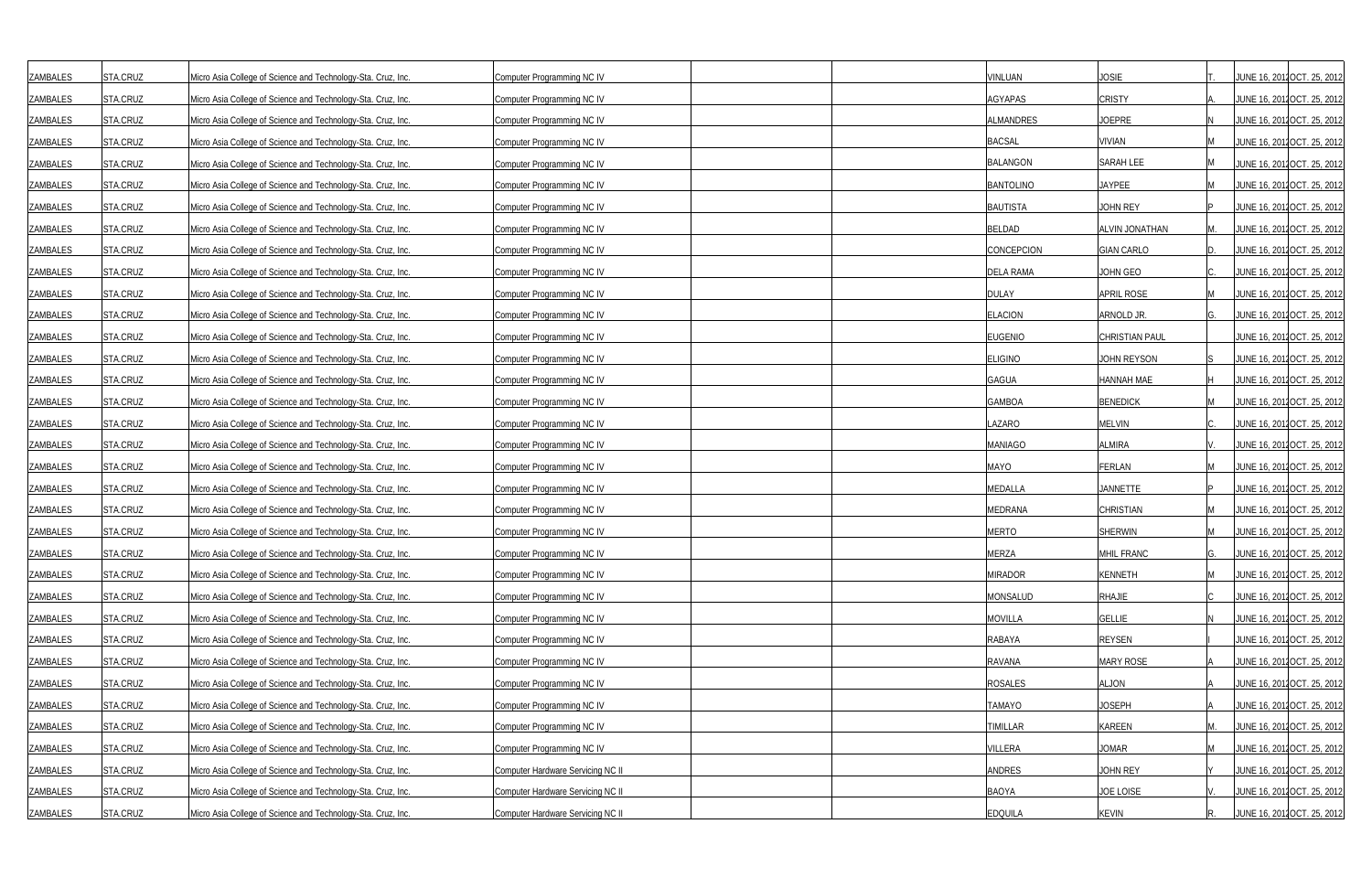| <b>ZAMBALES</b> | <b>STACRUZ</b> | Micro Asia College of Science and Technology-Sta. Cruz, Inc. | Computer Hardware Servicing NC II |                      | <b>MACOMPANG</b>    | <b>GERALD</b>         |    | JUNE 16, 2012 OCT. 25, 2012        |  |
|-----------------|----------------|--------------------------------------------------------------|-----------------------------------|----------------------|---------------------|-----------------------|----|------------------------------------|--|
| <b>ZAMBALES</b> | <b>STACRUZ</b> | Micro Asia College of Science and Technology-Sta. Cruz, Inc. | Computer Hardware Servicing NC II |                      | <b>MAGNO</b>        | <b>MICHAEL ANGELO</b> | M. | JUNE 16, 2012 OCT. 25, 2012        |  |
| <b>ZAMBALES</b> | <b>STACRUZ</b> | Micro Asia College of Science and Technology-Sta. Cruz, Inc. | Computer Hardware Servicing NC II |                      | <b>MAPA</b>         | <b>ZHACK</b>          |    | JUNE 16, 2012 OCT. 25, 2012        |  |
| <b>ZAMBALES</b> | <b>STACRUZ</b> | Micro Asia College of Science and Technology-Sta. Cruz, Inc. | Computer Hardware Servicing NC II |                      | <b>MAYOR</b>        | <b>JENESIS</b>        |    | JUNE 16, 2012 OCT. 25, 2012        |  |
| <b>ZAMBALES</b> | <b>STACRUZ</b> | Micro Asia College of Science and Technology-Sta. Cruz, Inc. | Computer Hardware Servicing NC II |                      | <b>MONTEHERMOZO</b> | <b>NIKKO</b>          |    | JUNE 16, 2012 OCT. 25, 2012        |  |
| <b>ZAMBALES</b> | <b>STACRUZ</b> | Micro Asia College of Science and Technology-Sta. Cruz, Inc. | Computer Hardware Servicing NC II |                      | <b>OYANDO</b>       | <b>LEONARD</b>        |    | JUNE 16, 2012 OCT. 25, 2012        |  |
| <b>ZAMBALES</b> | <b>STACRUZ</b> | Micro Asia College of Science and Technology-Sta. Cruz, Inc. | Computer Hardware Servicing NC II |                      | <b>SATIOQUIA</b>    | <b>ANDY</b>           |    | JUNE 16, 2011 OCT. 25, 2012        |  |
| <b>ZAMBALES</b> | <b>STACRUZ</b> | Micro Asia College of Science and Technology-Sta. Cruz, Inc. | Computer Hardware Servicing NC II |                      | <b>SARMIENTO</b>    | <b>ROBERT</b>         |    | JUNE 16, 2012 OCT. 25, 2012        |  |
| <b>ZAMBALES</b> | <b>STACRUZ</b> | Micro Asia College of Science and Technology-Sta. Cruz, Inc. | Computer Hardware Servicing NC II |                      | <b>STA MARIA</b>    | <b>ROSALYN</b>        |    | JUNE 16, 2012 OCT. 25, 2012        |  |
| <b>ZAMBALES</b> | <b>STACRUZ</b> | Micro Asia College of Science and Technology-Sta. Cruz, Inc. | Computer Hardware Servicing NC II |                      | <b>SUIAZO</b>       | <b>LEONARD</b>        |    | JUNE 16, 2012 OCT. 25, 2012        |  |
| <b>ZAMBALES</b> | <b>STACRUZ</b> | Micro Asia College of Science and Technology-Sta. Cruz, Inc. |                                   | Secretarial Services | <b>ABUBO</b>        | <b>HISA</b>           |    | JUNE 16, 2012 OCT. 25, 2012        |  |
| <b>ZAMBALES</b> | <b>STACRUZ</b> | Micro Asia College of Science and Technology-Sta. Cruz, Inc. |                                   | Secretarial Services | ABELONG             | <b>CHARLYN</b>        |    | <u>JUNE 16, 2012 OCT. 25, 2012</u> |  |
| <b>ZAMBALES</b> | <b>STACRUZ</b> | Micro Asia College of Science and Technology-Sta. Cruz, Inc. |                                   | Secretarial Services | <b>ARAÑES</b>       | <b>BRIANNE ELY</b>    |    | JUNE 16, 2012 OCT. 25, 2012        |  |
| <b>ZAMBALES</b> | <b>STACRUZ</b> | Micro Asia College of Science and Technology-Sta. Cruz, Inc. |                                   | Secretarial Services | <b>ARELLANO</b>     | KRISTINE              |    | JUNE 16, 2012 OCT. 25, 2012        |  |
| <b>ZAMBALES</b> | <b>STACRUZ</b> | Micro Asia College of Science and Technology-Sta. Cruz, Inc. |                                   | Secretarial Services | <b>APOLINAR</b>     | <b>JENILYN</b>        |    | <u>JUNE 16, 2012 OCT. 25, 2012</u> |  |
| <b>ZAMBALES</b> | <b>STACRUZ</b> | Micro Asia College of Science and Technology-Sta. Cruz, Inc. |                                   | Secretarial Services | <b>BUCAT</b>        | <b>LORENA</b>         |    | JUNE 16, 2011 OCT. 25, 2012        |  |
| <b>ZAMBALES</b> | <b>STACRUZ</b> | Micro Asia College of Science and Technology-Sta. Cruz, Inc. |                                   | Secretarial Services | <b>CASTILLO</b>     | <b>MARIA CELINA</b>   |    | JUNE 16, 2012 OCT. 25, 2012        |  |
| <b>ZAMBALES</b> | <b>STACRUZ</b> | Micro Asia College of Science and Technology-Sta. Cruz, Inc. |                                   | Secretarial Services | <b>DELA CRUZ</b>    | <b>JESUSA</b>         |    | JUNE 16, 2012 OCT. 25, 2012        |  |
| <b>ZAMBALES</b> | <b>STACRUZ</b> | Micro Asia College of Science and Technology-Sta. Cruz, Inc. |                                   | Secretarial Services | <b>EBUEN</b>        | <b>GENELYN</b>        |    | JUNE 16, 2012 OCT. 25, 2012        |  |
| <b>ZAMBALES</b> | <b>STACRUZ</b> | Micro Asia College of Science and Technology-Sta. Cruz, Inc. |                                   | Secretarial Services | <b>ECHAURE</b>      | <b>CHARLENE</b>       |    | JUNE 16, 2012 OCT. 25, 2012        |  |
| <b>ZAMBALES</b> | <b>STACRUZ</b> | Micro Asia College of Science and Technology-Sta. Cruz, Inc. |                                   | Secretarial Services | <b>EDQUILA</b>      | <b>JENNYLYN</b>       |    | JUNE 16, 2012 OCT. 25, 2012        |  |
| <b>ZAMBALES</b> | <b>STACRUZ</b> | Micro Asia College of Science and Technology-Sta. Cruz, Inc. |                                   | Secretarial Services | <b>EDQUILA</b>      | <b>LUISA</b>          |    | JUNE 16, 2012 OCT. 25, 2012        |  |
| <b>ZAMBALES</b> | <b>STACRUZ</b> | Micro Asia College of Science and Technology-Sta. Cruz, Inc. |                                   | Secretarial Services | <b>EVANGELISTA</b>  | <b>RONNIE</b>         |    | JUNE 16, 2012 OCT. 25, 2012        |  |
| <b>ZAMBALES</b> | <b>STACRUZ</b> | Micro Asia College of Science and Technology-Sta. Cruz, Inc. |                                   | Secretarial Services | <b>FLORES</b>       | <b>ANGEIL</b>         |    | JUNE 16, 2012 OCT. 25, 2012        |  |
| <b>ZAMBALES</b> | <b>STACRUZ</b> | Micro Asia College of Science and Technology-Sta. Cruz, Inc. |                                   | Secretarial Services | <b>GERONGA</b>      | EMIE APPLE BIE        |    | JUNE 16, 2012 OCT. 25, 2012        |  |
| <b>ZAMBALES</b> | <b>STACRUZ</b> | Micro Asia College of Science and Technology-Sta. Cruz, Inc. |                                   | Secretarial Services | <b>GONZALES</b>     | <b>ROSEWYN</b>        |    | JUNE 16, 2012 OCT. 25, 2012        |  |
| <b>ZAMBALES</b> | <b>STACRUZ</b> | Micro Asia College of Science and Technology-Sta. Cruz, Inc. |                                   | Secretarial Services | <b>KAMISAKA</b>     | <b>MARRIELE</b>       |    | JUNE 16, 2012 OCT. 25, 2012        |  |
| <b>ZAMBALES</b> | <b>STACRUZ</b> | Micro Asia College of Science and Technology-Sta. Cruz, Inc. |                                   | Secretarial Services | <b>LEMON</b>        | <b>DONNA</b>          |    | JUNE 16, 2012 OCT. 25, 2012        |  |
| <b>ZAMBALES</b> | <b>STACRUZ</b> | Micro Asia College of Science and Technology-Sta. Cruz, Inc. |                                   | Secretarial Services | <b>MANALO</b>       | <b>JENNILY</b>        |    | <u>JUNE 16, 2012 OCT. 25, 2012</u> |  |
| <b>ZAMBALES</b> | <b>STACRUZ</b> | Micro Asia College of Science and Technology-Sta. Cruz, Inc. |                                   | Secretarial Services | <b>MANTOLINO</b>    | CARISSA MAE           |    | JUNE 16, 2012 OCT. 25, 2012        |  |
| <b>ZAMBALES</b> | STACRUZ        | Micro Asia College of Science and Technology-Sta. Cruz, Inc. |                                   | Secretarial Services | <b>MARAMBA</b>      | <b>ROSE</b>           |    | JUNE 16, 2012 OCT. 25, 2012        |  |
| <b>ZAMBALES</b> | <b>STACRUZ</b> | Micro Asia College of Science and Technology-Sta. Cruz, Inc. |                                   | Secretarial Services | <b>MAYO</b>         | <b>JORDEN</b>         |    | JUNE 16, 2012 OCT. 25, 2012        |  |
| <b>ZAMBALES</b> | <b>STACRUZ</b> | Micro Asia College of Science and Technology-Sta. Cruz, Inc. |                                   | Secretarial Services | <b>MEBA</b>         | <b>DIANA</b>          |    | JUNE 16, 2012 OCT. 25, 2012        |  |
| <b>ZAMBALES</b> | <b>STACRUZ</b> | Micro Asia College of Science and Technology-Sta. Cruz, Inc. |                                   | Secretarial Services | <b>MENDOZA</b>      | <b>ROSALY</b>         |    | JUNE 16, 2012 OCT. 25, 2012        |  |
| <b>ZAMBALES</b> | <b>STACRUZ</b> | Micro Asia College of Science and Technology-Sta. Cruz, Inc. |                                   | Secretarial Services | <b>MENES</b>        | <b>JOCELLE ANNE</b>   |    | JUNE 16, 2012 OCT. 25, 2012        |  |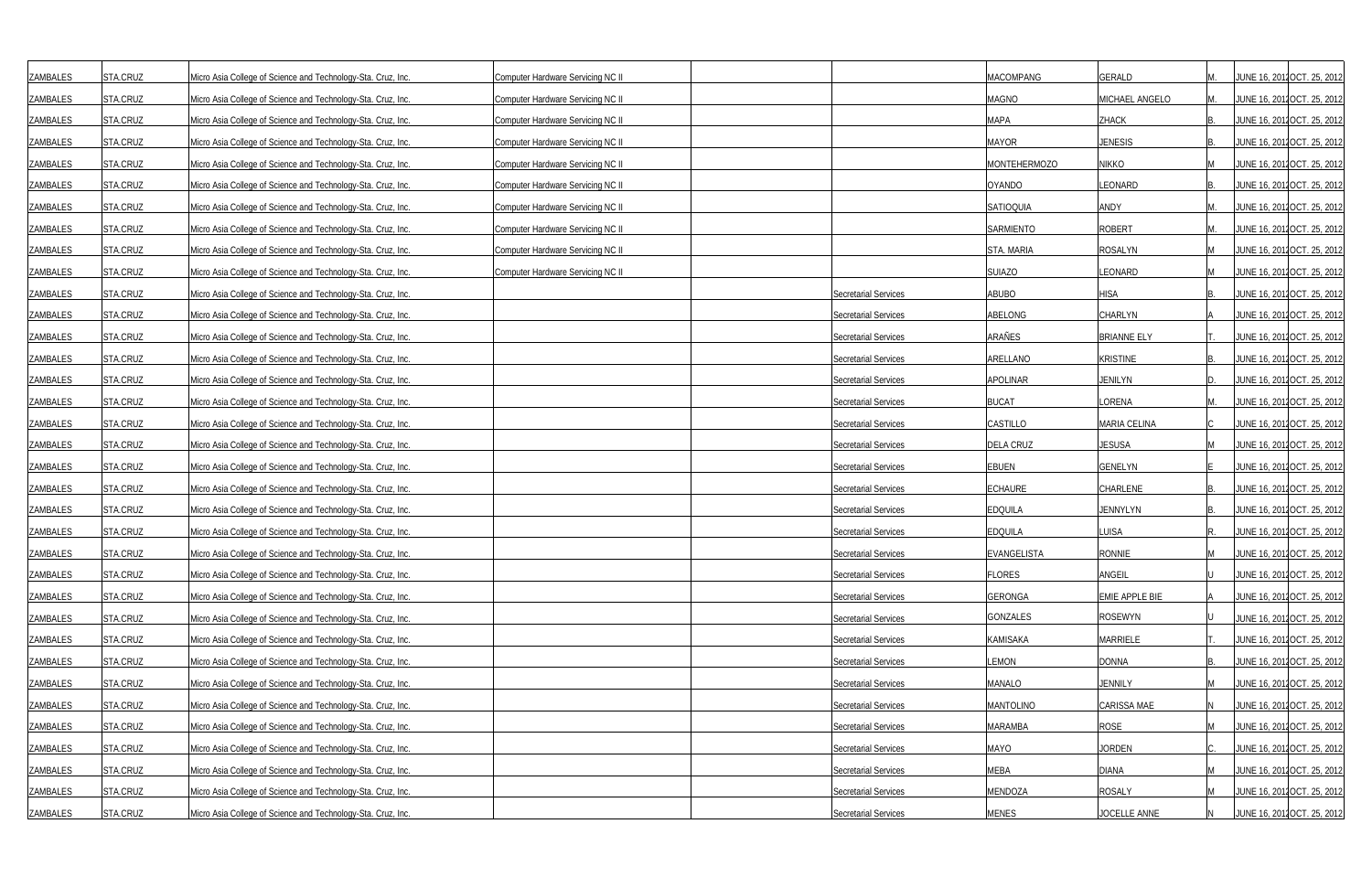| <b>ZAMBALES</b> | <b>STACRUZ</b> | Micro Asia College of Science and Technology-Sta. Cruz, Inc. |                                   | Secretarial Services | <b>MERA</b>        | <b>MARLYN</b>            |                             | JUNE 16, 2012 OCT. 25, 2012        |
|-----------------|----------------|--------------------------------------------------------------|-----------------------------------|----------------------|--------------------|--------------------------|-----------------------------|------------------------------------|
| <b>ZAMBALES</b> | <b>STACRUZ</b> | Micro Asia College of Science and Technology-Sta. Cruz, Inc. |                                   | Secretarial Services | <b>METRAN</b>      | <b>EILEEN</b>            |                             | JUNE 16, 2012 OCT. 25, 2012        |
| <b>ZAMBALES</b> | <b>STACRUZ</b> | Micro Asia College of Science and Technology-Sta. Cruz, Inc. |                                   | Secretarial Services | <b>MILANIO</b>     | <b>FERMIN</b>            |                             | JUNE 16, 2012 OCT. 25, 2012        |
| <b>ZAMBALES</b> | <b>STACRUZ</b> | Micro Asia College of Science and Technology-Sta. Cruz, Inc. |                                   | Secretarial Services | <b>MILLAN</b>      | <b>IRENE</b>             |                             | JUNE 16, 2012 OCT. 25, 2012        |
| <b>ZAMBALES</b> | <b>STACRUZ</b> | Micro Asia College of Science and Technology-Sta. Cruz, Inc. |                                   | Secretarial Services | <b>MNAS</b>        | <b>EVALYN</b>            |                             | JUNE 16, 2012 OCT. 25, 2012        |
| <b>ZAMBALES</b> | <b>STACRUZ</b> | Micro Asia College of Science and Technology-Sta. Cruz, Inc. |                                   | Secretarial Services | <b>MIRADOR</b>     | <b>JENNEL</b>            |                             | JUNE 16, 2012 OCT. 25, 2012        |
| <b>ZAMBALES</b> | <b>STACRUZ</b> | Micro Asia College of Science and Technology-Sta. Cruz, Inc. |                                   | Secretarial Services | <b>MISTA</b>       | <b>EVELYN</b>            |                             | JUNE 16, 2012 OCT. 25, 2012        |
| <b>ZAMBALES</b> | <b>STACRUZ</b> | Micro Asia College of Science and Technology-Sta. Cruz, Inc. |                                   | Secretarial Services | <b>MOJECA</b>      | <b>LOVELY</b>            |                             | JUNE 16, 2012 OCT. 25, 2012        |
| <b>ZAMBALES</b> | <b>STACRUZ</b> | Micro Asia College of Science and Technology-Sta. Cruz, Inc. |                                   | Secretarial Services | <b>MONTEROLA</b>   | <b>ESTER FE</b>          |                             | JUNE 16, 2012 OCT. 25, 2012        |
| <b>ZAMBALES</b> | <b>STACRUZ</b> | Micro Asia College of Science and Technology-Sta. Cruz, Inc. |                                   | Secretarial Services | <b>MONTEVIRGEN</b> | <b>ELIZA</b>             |                             | JUNE 16, 2012 OCT. 25, 2012        |
| <b>ZAMBALES</b> | <b>STACRUZ</b> | Micro Asia College of Science and Technology-Sta. Cruz, Inc. |                                   | Secretarial Services | <b>MONSANTO</b>    | <b>ROSANNA</b>           |                             | JUNE 16, 2012 OCT. 25, 2012        |
| <b>ZAMBALES</b> | <b>STACRUZ</b> | Micro Asia College of Science and Technology-Sta. Cruz, Inc. |                                   | Secretarial Services | <b>MONSALVE</b>    | <b>CAREN</b>             |                             | JUNE 16, 2012 OCT. 25, 2012        |
| <b>ZAMBALES</b> | <b>STACRUZ</b> | Micro Asia College of Science and Technology-Sta. Cruz, Inc. |                                   | Secretarial Services | <b>MUNDO</b>       | <b>JOSSIE</b>            |                             | JUNE 16, 2012 OCT. 25, 2012        |
| <b>ZAMBALES</b> | <b>STACRUZ</b> | Micro Asia College of Science and Technology-Sta. Cruz, Inc. |                                   | Secretarial Services | <b>PADUA</b>       | <b>GIE ANN</b>           |                             | JUNE 16, 2012 OCT. 25, 2012        |
| <b>ZAMBALES</b> | <b>STACRUZ</b> | Micro Asia College of Science and Technology-Sta. Cruz, Inc. |                                   | Secretarial Services | <b>PULIDO</b>      | ANNE GOLDARLENE          |                             | <u>JUNE 16, 2012 OCT. 25, 2012</u> |
| <b>ZAMBALES</b> | <b>STACRUZ</b> | Micro Asia College of Science and Technology-Sta. Cruz, Inc. |                                   | Secretarial Services | <b>PERALTA</b>     | <b>MARIA ODEIA</b>       | JUNE 16, 2012 OCT. 25, 2012 |                                    |
| <b>ZAMBALES</b> | <b>STACRUZ</b> | Micro Asia College of Science and Technology-Sta. Cruz, Inc. | Computer Hardware Servicing NC II |                      | <b>SAINE</b>       | <b>ELSA</b>              |                             | JUNE 16, 2012 OCT. 25, 2012        |
| <b>ZAMBALES</b> | <b>STACRUZ</b> | Micro Asia College of Science and Technology-Sta. Cruz, Inc. | Computer Hardware Servicing NC II |                      | <b>VALDEZ</b>      | <b>MARJORIE</b>          |                             | JUNE 16, 2012 OCT. 25, 2012        |
| <b>ZAMBALES</b> | <b>STACRUZ</b> | Micro Asia College of Science and Technology-Sta. Cruz, Inc. | Computer Hardware Servicing NC II |                      | VALENTINO          | <b>RENALYN</b>           |                             | JUNE 16, 2012 OCT. 25, 2012        |
| <b>ZAMBALES</b> | <b>STACRUZ</b> | Micro Asia College of Science and Technology-Sta. Cruz, Inc. | Computer Hardware Servicing NC II |                      | <b>VERGARA</b>     | <b>FILROSE MAE</b>       |                             | JUNE 16, 2012 OCT. 25, 2012        |
| <b>ZAMBALES</b> | <b>STACRUZ</b> | Micro Asia College of Science and Technology-Sta. Cruz, Inc. | Computer Hardware Servicing NC II |                      | <b>VILLANUEVA</b>  | <b>MARC</b>              |                             | JUNE 16, 2012 OCT. 25, 2012        |
| <b>ZAMBALES</b> | San Narciso    | Magsaysay Memorial College                                   | Housekeeping NC II                |                      | <b>AGASA</b>       | <b>ANNE RHEA</b>         | 21-Sep-12 30-Mar-13         |                                    |
| <b>ZAMBALES</b> | San Narciso    | Magsaysay Memorial College                                   | Housekeeping NC II                |                      | <b>ARIZO</b>       | <b>VINCENT MAR</b>       | 21-Sep-12 30-Mar-13         |                                    |
| <b>ZAMBALES</b> | San Narciso    | Magsaysay Memorial College                                   | Housekeeping NC II                |                      | <b>BALDELOMAR</b>  | <b>LORNELYN</b>          | 21-Sep-12 30-Mar-13         |                                    |
| <b>ZAMBALES</b> | San Narciso    | Magsaysay Memorial College                                   | Housekeeping NC II                |                      | BIE                | JULIE ANDREA MARIE       | 21-Sep-12 30-Mar-13         |                                    |
| <b>ZAMBALES</b> | San Narciso    | Magsaysay Memorial College                                   | Housekeeping NC II                |                      | <b>ESPINA</b>      | <b>REI ALEXIS</b>        | 21-Sep-12 30-Mar-13         |                                    |
| <b>ZAMBALES</b> | San Narciso    | Magsaysay Memorial College                                   | Housekeeping NC II                |                      | <b>FABILEÑA</b>    | <b>PATRICK</b>           | 21-Sep-12 30-Mar-13         |                                    |
| <b>ZAMBALES</b> | San Narciso    | Magsaysay Memorial College                                   | Housekeeping NC II                |                      | <b>FERIA</b>       | <b>PATRICIA MAECAELA</b> | 21-Sep-12 30-Mar-13         |                                    |
| <b>ZAMBALES</b> | San Narciso    | Magsaysay Memorial College                                   | Housekeeping NC II                |                      | <b>FERNANDEZ</b>   | <b>ETHEL</b>             | 21-Sep-12 30-Mar-13         |                                    |
| <b>ZAMBALES</b> | San Narciso    | Magsaysay Memorial College                                   | Housekeeping NC II                |                      | <b>JACO</b>        | <b>JOVIT</b>             | 21-Sep-12 30-Mar-13         |                                    |
| <b>ZAMBALES</b> | San Narciso    | Magsaysay Memorial College                                   | Housekeeping NC II                |                      | <b>JOSE</b>        | <b>ERNA</b>              | 21-Sep-12 30-Mar-13         |                                    |
| <b>ZAMBALES</b> | San Narciso    | Magsaysay Memorial College                                   | Housekeeping NC II                |                      | <b>HERMIAS</b>     | <b>MERCY</b>             | 21-Sep-12 30-Mar-13         |                                    |
| <b>ZAMBALES</b> | San Narciso    | Magsaysay Memorial College                                   | Housekeeping NC II                |                      | <b>SANTIAGO</b>    | EARL JOHN                | 21-Sep-12 30-Mar-13         |                                    |
| <b>ZAMBALES</b> | San Narciso    | Magsaysay Memorial College                                   | Housekeeping NC II                |                      | <b>TORRES</b>      | <b>ANNIE LYN</b>         | 21-Sep-12 30-Mar-13         |                                    |
| <b>ZAMBALES</b> | San Narciso    | Magsaysay Memorial College                                   | Housekeeping NC II                |                      | <b>TORRES</b>      | <b>TRACY LAINNE</b>      | 21-Sep-12 30-Mar-13         |                                    |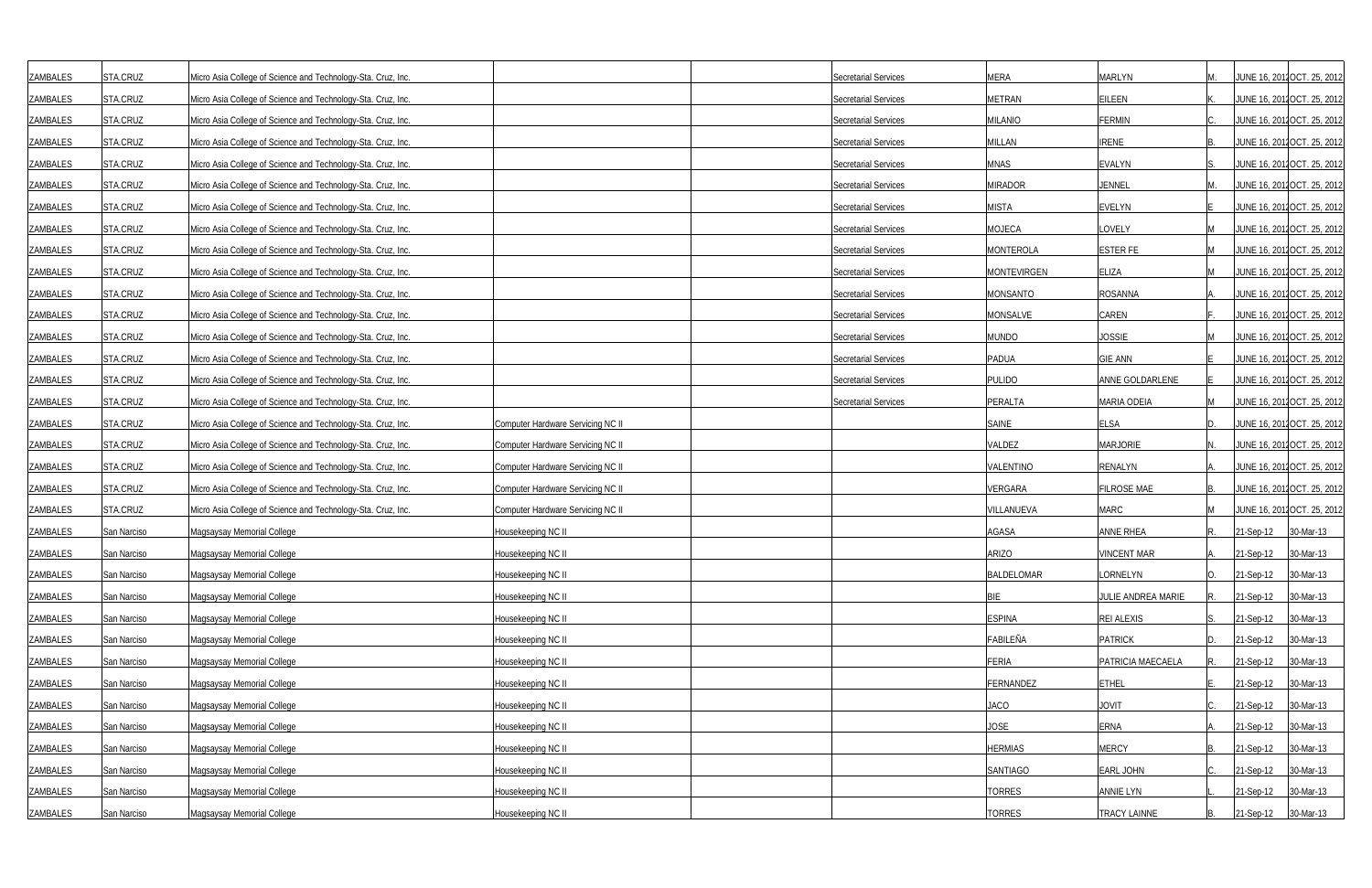| <b>ZAMBALES</b> | <b>MASINLOC</b>      | NORTHERN ZAMBALES COLLEGE, INC.             | Food and Beverage Services NC II | <b>ACIERTO</b>   | <b>TINA</b>         |     | 9/15/2012          | 02/30/13  |
|-----------------|----------------------|---------------------------------------------|----------------------------------|------------------|---------------------|-----|--------------------|-----------|
| <b>ZAMBALES</b> | <b>MASINLOC</b>      | NORTHERN ZAMBALES COLLEGE, INC.             | Food and Beverage Services NC II | <b>AQUINO</b>    | <b>JENNIFER</b>     |     | 9/15/2012          | 02/30/13  |
| <b>ZAMBALES</b> | <b>MASINLOC</b>      | NORTHERN ZAMBALES COLLEGE, INC.             | Food and Beverage Services NC II | <b>CABOLES</b>   | <b>MARK ANTHONY</b> |     | 9/15/2012          | 02/30/13  |
| <b>ZAMBALES</b> | <b>MASINLOC</b>      | NORTHERN ZAMBALES COLLEGE, INC.             | Food and Beverage Services NC II | <b>EDJAN</b>     | <b>CHRISTIAN</b>    |     | 9/15/2012          | 02/30/13  |
| <b>ZAMBALES</b> | <b>MASINLOC</b>      | NORTHERN ZAMBALES COLLEGE, INC.             | Food and Beverage Services NC II | <b>EDJAN</b>     | <b>JOHN PAUL</b>    |     | 9/15/2012          | 02/30/13  |
| <b>ZAMBALES</b> | <b>MASINLOC</b>      | NORTHERN ZAMBALES COLLEGE, INC.             | Food and Beverage Services NC II | <b>EDNALAGA</b>  | SYRA JOY            |     | 9/15/2012          | 02/30/13  |
| <b>ZAMBALES</b> | <b>MASINLOC</b>      | NORTHERN ZAMBALES COLLEGE, INC.             | Food and Beverage Services NC II | <b>JULIO</b>     | <b>LEMUEL</b>       |     | 9/15/2012          | 02/30/13  |
| <b>ZAMBALES</b> | <b>MASINLOC</b>      | NORTHERN ZAMBALES COLLEGE, INC.             | Food and Beverage Services NC II | PALADAN          | DARIO JR.           |     | 9/15/2012          | 02/30/13  |
| <b>ZAMBALES</b> | <b>MASINLOC</b>      | NORTHERN ZAMBALES COLLEGE, INC.             | Food and Beverage Services NC II | PALMARIN         | <b>JOHN KRIS</b>    |     | 9/15/2012          | 02/30/13  |
| <b>ZAMBALES</b> | <b>MASINLOC</b>      | NORTHERN ZAMBALES COLLEGE, INC.             | Food and Beverage Services NC II | <b>QUITELES</b>  | <b>JAN PAUL</b>     |     | 9/15/2012          | 02/30/13  |
| <b>ZAMBALES</b> | <b>MASINLOC</b>      | NORTHERN ZAMBALES COLLEGE, INC.             | Food and Beverage Services NC II | <b>QUITELES</b>  | <b>JENNY MAE</b>    |     | 9/15/2012          | 02/30/13  |
| <b>ZAMBALES</b> | <b>MASINLOC</b>      | NORTHERN ZAMBALES COLLEGE, INC.             | Food and Beverage Services NC II | <b>RODRIGUEZ</b> | <b>MARK KEVIN</b>   |     | 9/15/2012          | 02/30/13  |
| <b>ZAMBALES</b> | <b>MASINLOC</b>      | NORTHERN ZAMBALES COLLEGE, INC.             | Food and Beverage Services NC II | <b>SUMALINOG</b> | <b>IMEE</b>         | IM. | 9/15/2012          | 02/30/13  |
| <b>ZAMBALES</b> | <b>MASINLOC</b>      | NORTHERN ZAMBALES COLLEGE, INC.             | Food and Beverage Services NC II | <b>TAMPOS</b>    | <b>LEO</b>          |     | 9/15/2012          | 02/30/13  |
| <b>ZAMBALES</b> | <b>MASINLOC</b>      | NORTHERN ZAMBALES COLLEGE, INC.             | Food and Beverage Services NC II | ПA               | <b>JOHN JAY</b>     |     | 9/15/2012          | 02/30/13  |
| <b>ZAMBALES</b> | <b>Olongapo City</b> | GP CORPORATE PERSONALITY ENHANCEMENT CENTER | <b>HOUSEKEEPING NC II</b>        | Castor           | Lewelyn             |     | July 16, 2012      |           |
| <b>ZAMBALES</b> | <b>Olongapo City</b> | GP CORPORATE PERSONALITY ENHANCEMENT CENTER | <b>HOUSEKEEPING NC II</b>        | Danan            | Mary Ann            |     | July 16, 2012      |           |
| <b>ZAMBALES</b> | Olongapo City        | GP CORPORATE PERSONALITY ENHANCEMENT CENTER | <b>HOUSEKEEPING NC II</b>        | Derit            | Adela               |     | July 16, 2012      |           |
| <b>ZAMBALES</b> | <b>Clongapo City</b> | GP CORPORATE PERSONALITY ENHANCEMENT CENTER | <b>HOUSEKEEPING NC II</b>        | Gonzales         | Michael Dan         |     | July 16, 2012      |           |
| <b>ZAMBALES</b> | Olongapo City        | GP CORPORATE PERSONALITY ENHANCEMENT CENTER | <b>HOUSEKEEPING NC II</b>        | Jorge            | Jonas Antonio       |     | July 16, 2012      |           |
| <b>ZAMBALES</b> | Olongapo City        | GP CORPORATE PERSONALITY ENHANCEMENT CENTER | <b>HOUSEKEEPING NC II</b>        | Perez            | Jerome              |     | July 16, 2012      |           |
| <b>ZAMBALES</b> | <b>Olongapo City</b> | GP CORPORATE PERSONALITY ENHANCEMENT CENTER | <b>HOUSEKEEPING NC II</b>        | Trayfalgar       | Imelda              |     | July 16, 2012      |           |
| <b>ZAMBALES</b> | <b>Olongapo City</b> | GP CORPORATE PERSONALITY ENHANCEMENT CENTER | <b>HOUSEKEEPING NC II</b>        | Zamar            | Emely               | DT. | July 16, 2012 #### |           |
| <b>ZAMBALES</b> | <b>Clongapo City</b> | GP CORPORATE PERSONALITY ENHANCEMENT CENTER | FINISHING COURSE FOR CALL CENTER | Casalan          | Angeline            |     |                    |           |
| <b>ZAMBALES</b> | <b>Olongapo City</b> | GP CORPORATE PERSONALITY ENHANCEMENT CENTER | FINISHING COURSE FOR CALL CENTER | Dula             | Irene Guen          | R.  |                    |           |
| <b>ZAMBALES</b> | <b>Clongapo City</b> | GP CORPORATE PERSONALITY ENHANCEMENT CENTER | FINISHING COURSE FOR CALL CENTER | Esteban          | Jessa Mae           |     |                    |           |
| <b>Zambales</b> | Masinloc             | Renaissance Healthcare Institute, Inc.      | Massage Therapy NC II            | Alcantara        | Lissa               |     | 6/13/2012          | 9/14/2012 |
| Zambales        | Masinloc             | Renaissance Healthcare Institute, Inc.      | Massage Therapy NC II            | Amores           | <b>Brigette</b>     |     | 6/13/2012          | 9/14/2012 |
| <b>Zambales</b> | Masinloc             | Renaissance Healthcare Institute, Inc.      | Massage Therapy NC II            | Arga             | Ariane              |     | 6/13/2012          | 9/14/2012 |
| Zambales        | Masinloc             | Renaissance Healthcare Institute, Inc.      | Massage Therapy NC II            | Barrera          | Alma                |     | 6/13/2012          | 9/14/2012 |
| <b>Zambales</b> | <b>Masinloc</b>      | Renaissance Healthcare Institute, Inc.      | Massage Therapy NC II            | Barrera          | Mara                |     | 6/13/2012          | 9/14/2012 |
| Zambales        | Masinloc             | Renaissance Healthcare Institute, Inc.      | Massage Therapy NC II            | Batin            | Alma                |     | 6/13/2012          | 9/14/2012 |
| <b>Zambales</b> | Masinloc             | Renaissance Healthcare Institute, Inc.      | Massage Therapy NC II            | Echague          | Cecilia             |     | 6/13/2012          | 9/14/2012 |
| <b>Zambales</b> | Masinloc             | Renaissance Healthcare Institute, Inc.      | Massage Therapy NC II            | Edevia           | Ruby                |     | 6/13/2012          | 9/14/2012 |
| Zambales        | Masinloc             | Renaissance Healthcare Institute, Inc.      | Massage Therapy NC II            | Ecijan           | Mirriam             |     | 6/13/2012          | 9/14/2012 |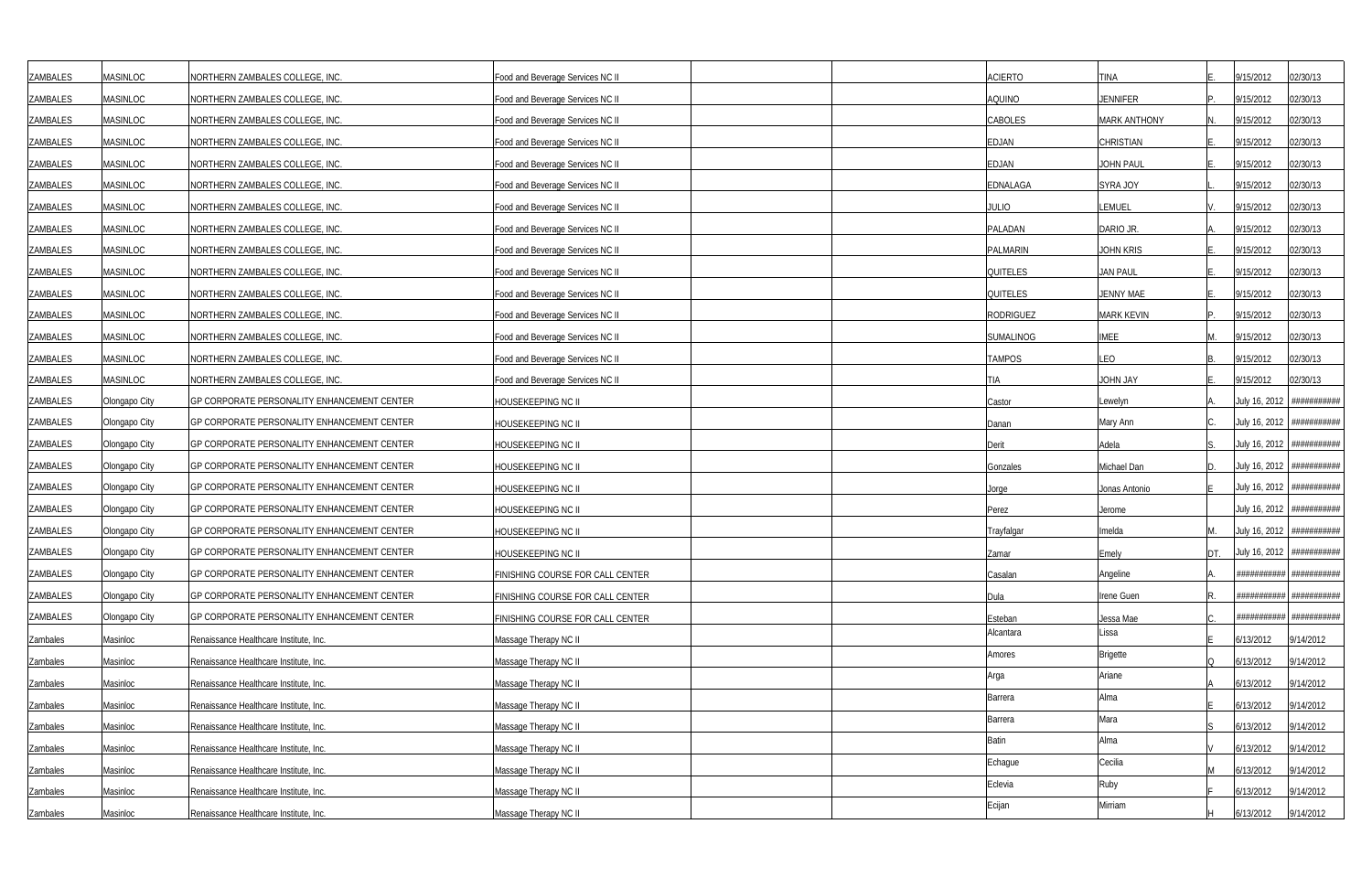| Zambales        | Masinloc | Renaissance Healthcare Institute, Inc.         | Massage Therapy NC II            |                        | Edquilang         | Emily             | М  | 6/13/2012              | 9/14/2012 |
|-----------------|----------|------------------------------------------------|----------------------------------|------------------------|-------------------|-------------------|----|------------------------|-----------|
| <b>Zambales</b> | Masinloc | Renaissance Healthcare Institute, Inc.         | Massage Therapy NC II            |                        | Isidro            | Ronri             |    | 6/13/2012              | 9/14/2012 |
| Zambales        | Masinloc | Renaissance Healthcare Institute, Inc.         | Massage Therapy NC II            |                        | Ignacio           | Jinky             |    | 6/13/2012              | 9/14/2012 |
| <b>Zambales</b> | Masinloc | Renaissance Healthcare Institute, Inc.         | Massage Therapy NC II            |                        | Lumbre            | Margie            |    | 6/13/2012              | 9/14/2012 |
| <b>Zambales</b> | Masinloc | Renaissance Healthcare Institute, Inc.         | Massage Therapy NC II            |                        | $L$ eyco          | Rowena            | М  | 6/13/2012              | 9/14/2012 |
| <b>Zambales</b> | Masinloc | Renaissance Healthcare Institute, Inc.         | Massage Therapy NC II            |                        | Mangulabnan       | Salve             |    | 6/13/2012              | 9/14/2012 |
| <b>Zambales</b> | Masinloc | Renaissance Healthcare Institute, Inc.         | Massage Therapy NC II            |                        | Mayo              | Jocelyn           | G  | 6/13/2012              | 9/14/2012 |
| <b>Zambales</b> | Masinloc | Renaissance Healthcare Institute, Inc.         | Massage Therapy NC II            |                        | Merza             | Beverly Keem      |    | 6/13/2012              | 9/14/2012 |
| Zambales        | Masinloc | Renaissance Healthcare Institute, Inc.         | Massage Therapy NC II            |                        | Mendones          | James             |    | 6/13/2012              | 9/14/2012 |
| <b>Zambales</b> | Masinloc | Renaissance Healthcare Institute, Inc.         | Massage Therapy NC II            |                        | Menor             | Daisy             |    | 6/13/2012              | 9/14/2012 |
| <b>Zambales</b> | Masinloc | Renaissance Healthcare Institute, Inc.         | Massage Therapy NC II            |                        | Nagayos           | Rhea              | N  | 6/13/2012              | 9/14/2012 |
| <b>Zambales</b> | Masinloc | Renaissance Healthcare Institute, Inc.         | Massage Therapy NC II            |                        | Nalzaro           | Cristy            | D  | 6/13/2012              | 9/14/2012 |
| <b>Zambales</b> | Masinloc | Renaissance Healthcare Institute, Inc.         | Massage Therapy NC II            |                        | Paz               | Joyce Bernadette  | м  | 6/13/2012              | 9/14/2012 |
| Zambales        | Masinloc | Renaissance Healthcare Institute, Inc.         | Massage Therapy NC II            |                        | Perdigon          | Jenny-Lyn         |    | 6/13/2012              | 9/14/2012 |
| <b>Zambales</b> | Masinloc | Renaissance Healthcare Institute, Inc.         | Massage Therapy NC II            |                        | Pineda            | John Carlo        | м  | 6/13/2012              | 9/14/2012 |
| <b>Zambales</b> | Masinloc | Renaissance Healthcare Institute, Inc.         | Massage Therapy NC II            |                        | Quilon            | Ma. Victoria      |    | 6/13/2012              | 9/14/2012 |
| <b>Zambales</b> | Masinloc | Renaissance Healthcare Institute, Inc.         | Massage Therapy NC II            |                        | Ramos             | Rose Marie        |    | 6/13/2012              | 9/14/2012 |
| Zambales        | Masinloc | Renaissance Healthcare Institute, Inc.         | Massage Therapy NC II            |                        | Refumanta         | Marcelino         |    | 6/13/2012              | 9/14/2012 |
| <b>Zambales</b> | Masinloc | Renaissance Healthcare Institute, Inc.         | Massage Therapy NC II            |                        | <b>Reyes</b>      | Genelyn           |    | 6/13/2012              | 9/14/2012 |
| Zambales        | Masinloc | Renaissance Healthcare Institute, Inc.         | Massage Therapy NC II            |                        | Salvador          | Racquel           |    | 6/13/2012              | 9/14/2012 |
| <b>Zambales</b> | Masinloc | Renaissance Healthcare Institute, Inc.         | Massage Therapy NC II            |                        | Samulde           | Gemma             |    | 6/13/2012              | 9/14/2012 |
| <b>Zambales</b> | Masinloc | Renaissance Healthcare Institute, Inc.         | Massage Therapy NC II            |                        | San Jose          | Lolita            |    | 6/13/2012              | 9/14/2012 |
| <b>Zambales</b> | Masinloc | Renaissance Healthcare Institute, Inc.         | Massage Therapy NC II            |                        | Simongo           | Julius            |    | 6/13/2012              | 9/14/2012 |
| Zambales        | Masinloc | Renaissance Healthcare Institute, Inc.         | Massage Therapy NC II            |                        | Tua-ok            | Maureen           | M  | 6/13/2012              | 9/14/2012 |
| Zambales        | Masinloc | Renaissance Healthcare Institute, Inc.         | Massage Therapy NC II            |                        | Vizcarra          | Shiela Marie      | M  | 6/13/2012              | 9/14/2012 |
| <b>Zambales</b> | Masinloc | Renaissance Healthcare Institute, Inc.         | Caregiving NC II (786 Hours)     |                        | Mangahas          | Tomas Jr.         |    | 5/14/2012              | 3/25/2013 |
| Zambales        | Masinloc | Renaissance Healthcare Institute, Inc.         | Caregiving NC II (786 Hours)     |                        | Urbano            | <b>Mitos</b>      | M. | 5/14/2012              |           |
| <b>ZAMBALES</b> | Iba      | Sand Valley Institute of Arts and Trades, Inc. | Food and Beverage Services NC II | Plan And Prepare Foods | <b>ABAD</b>       | <b>GERLIE</b>     |    | LABRA 11-Jun-12        | 17-Aug-12 |
| <b>ZAMBALES</b> | Iba      | Sand Valley Institute of Arts and Trades, Inc. | Food and Beverage Services NC II | Plan And Prepare Foods | <b>AGUIMATANG</b> | <b>CHRISTINE</b>  |    | BORDI 11-Jun-12        | 17-Aug-12 |
| <b>ZAMBALES</b> | Iba      | Sand Valley Institute of Arts and Trades, Inc. | Food and Beverage Services NC II | Plan And Prepare Foods | <b>ALEJANDRO</b>  | <b>BRENJHEREN</b> |    | <b>TABRA 11-Jun-12</b> | 17-Aug-12 |
| <b>ZAMBALES</b> | Iba      | Sand Valley Institute of Arts and Trades, Inc. | Food and Beverage Services NC II | Plan And Prepare Foods | <b>AMUYOT</b>     | <b>GRACE ANN</b>  |    | BARRE 11-Jun-12        | 17-Aug-12 |
| <b>ZAMBALES</b> | lba      | Sand Valley Institute of Arts and Trades, Inc. | Food and Beverage Services NC II | Plan And Prepare Foods | <b>ANGELES</b>    | PETER-JAN         |    | <b>FIRMA 11-Jun-12</b> | 17-Aug-12 |
| <b>ZAMBALES</b> | Iba      | Sand Valley Institute of Arts and Trades, Inc. | Food and Beverage Services NC II | Plan And Prepare Foods | <b>ARRIOLA</b>    | REY JOHN          |    | <b>TUAGN 11-Jun-12</b> | 17-Aug-12 |
| <b>ZAMBALES</b> | lba      | Sand Valley Institute of Arts and Trades, Inc. | Food and Beverage Services NC II | Plan And Prepare Foods | <b>BACTAD</b>     | <b>WESLY</b>      |    | REYES 11-Jun-12        | 17-Aug-12 |
| <b>ZAMBALES</b> |          | Sand Valley Institute of Arts and Trades, Inc. | Food and Beverage Services NC II | Plan And Prepare Foods | <b>BANGIT</b>     | <b>JETHRO</b>     |    | CHUA 11-Jun-12         | 17-Aug-12 |
|                 |          |                                                |                                  |                        |                   |                   |    |                        |           |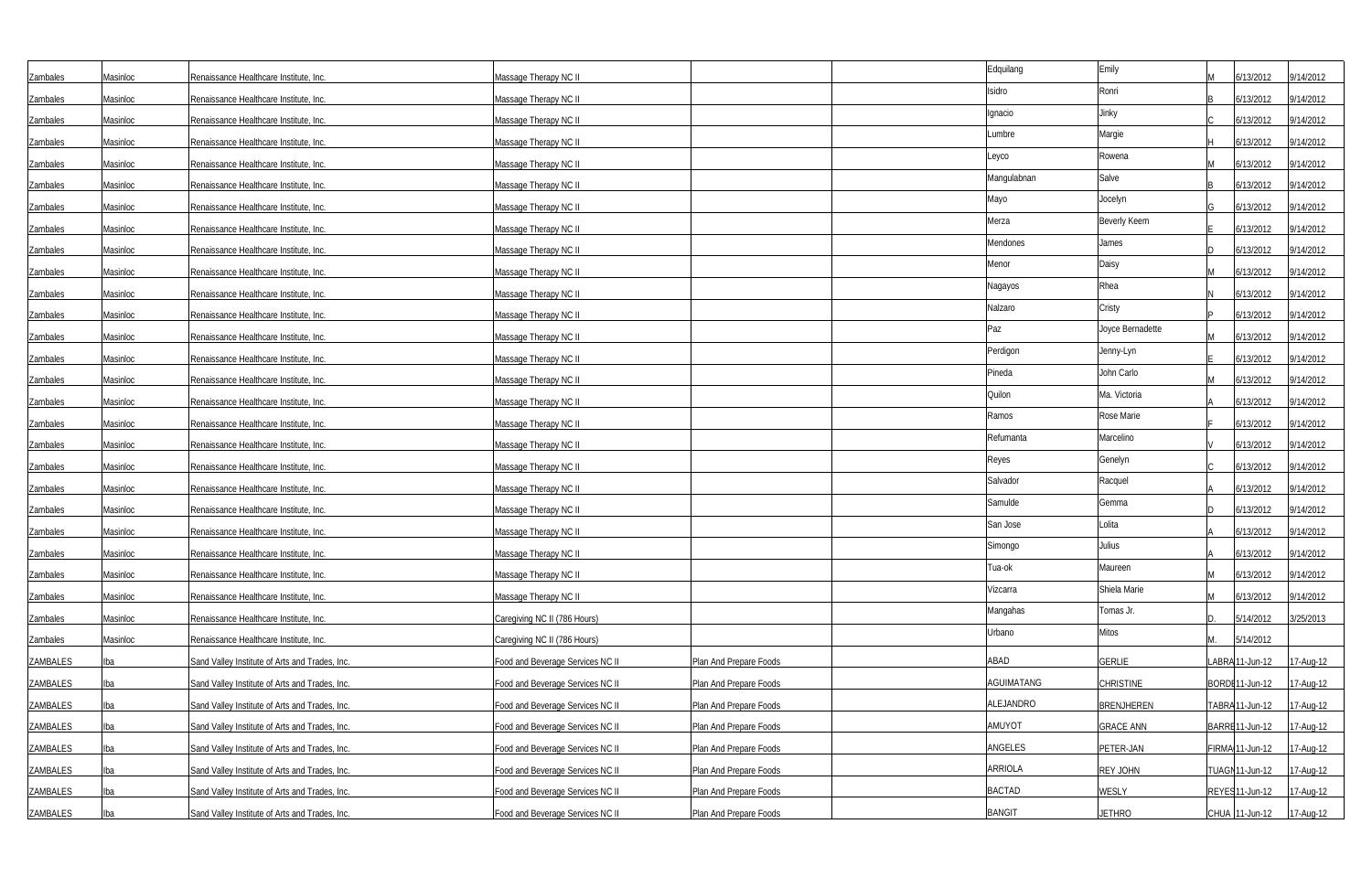| <b>ZAMBALES</b> | Iba | Sand Valley Institute of Arts and Trades, Inc. | Food and Beverage Services NC II | Plan And Prepare Foods | <b>BANGIT</b>      | <b>TIMOTHY</b>         | CARB(11-Jun-12              | 17-Aug-12   |
|-----------------|-----|------------------------------------------------|----------------------------------|------------------------|--------------------|------------------------|-----------------------------|-------------|
| <b>ZAMBALES</b> | lba | Sand Valley Institute of Arts and Trades, Inc. | Food and Beverage Services NC II | Plan And Prepare Foods | <b>BARRERA</b>     | <b>MARY</b>            | AGALC 11-Jun-12             | 17-Aug-12   |
| <b>ZAMBALES</b> | Iba | Sand Valley Institute of Arts and Trades, Inc. | Food and Beverage Services NC II | Plan And Prepare Foods | <b>BENCITO</b>     | <b>MARK ANTHONY</b>    | PONCI 11-Jun-12             | 17-Aug-12   |
| <b>ZAMBALES</b> | lba | Sand Valley Institute of Arts and Trades, Inc. | Food and Beverage Services NC II | Plan And Prepare Foods | <b>BENITO</b>      | <b>JOVELYN</b>         | AGUIM 11-Jun-12             | 17-Aug-12   |
| <b>ZAMBALES</b> | Iba | Sand Valley Institute of Arts and Trades, Inc. | Food and Beverage Services NC II | Plan And Prepare Foods | <b>BUGARIN</b>     | <b>JAMILLE</b>         | RECEL 11-Jun-12             | 17-Aug-12   |
| <b>ZAMBALES</b> | Iba | Sand Valley Institute of Arts and Trades, Inc. | Food and Beverage Services NC II | Plan And Prepare Foods | <b>CALLANTA</b>    | CHRISTOPHER GEORGE     | FELIPE 11-Jun-12            | 17-Aug-12   |
| <b>ZAMBALES</b> | Iba | Sand Valley Institute of Arts and Trades, Inc. | Food and Beverage Services NC II | Plan And Prepare Foods | <b>CASTRENCE</b>   | <b>FERDINAND</b>       | MANG 11-Jun-12              | 17-Aug-12   |
| <b>ZAMBALES</b> | lba | Sand Valley Institute of Arts and Trades, Inc. | Food and Beverage Services NC II | Plan And Prepare Foods | <b>CRUZ</b>        | <b>JONALYN</b>         | RETAN 11-Jun-12             | 17-Aug-12   |
| <b>ZAMBALES</b> | lba | Sand Valley Institute of Arts and Trades, Inc. | Food and Beverage Services NC II | Plan And Prepare Foods | <b>DALUPO</b>      | ROSE ANN               | <b>BALAN 11-Jun-12</b>      | 17-Aug-12   |
| <b>ZAMBALES</b> | lba | Sand Valley Institute of Arts and Trades, Inc. | Food and Beverage Services NC II | Plan And Prepare Foods | <b>DELA CRUZ</b>   | <b>JONALEN</b>         | MENDI 11-Jun-12             | 17-Aug-12   |
| <b>ZAMBALES</b> | lba | Sand Valley Institute of Arts and Trades, Inc. | Food and Beverage Services NC II | Plan And Prepare Foods | <b>DIAL</b>        | <b>MARY GRACE</b>      | DELA (11-Jun-12             | 17-Aug-12   |
| <b>ZAMBALES</b> | lba | Sand Valley Institute of Arts and Trades, Inc. | Food and Beverage Services NC II | Plan And Prepare Foods | <b>DIMALANTA</b>   | <b>MICHELLE</b>        | BARRE 11-Jun-12             | 17-Aug-12   |
| <b>ZAMBALES</b> | lba | Sand Valley Institute of Arts and Trades, Inc. | Food and Beverage Services NC II | Plan And Prepare Foods | <b>DUMAGUIN</b>    | <b>LEDEYLN</b>         | CHAVE 11-Jun-12             | 17-Aug-12   |
| <b>ZAMBALES</b> | Iba | Sand Valley Institute of Arts and Trades, Inc. | Food and Beverage Services NC II | Plan And Prepare Foods | <b>ENCARNACION</b> | <b>BERNADIE</b>        | <b>DILAG 11-Jun-12</b>      | 17-Aug-12   |
| <b>ZAMBALES</b> | Iba | Sand Valley Institute of Arts and Trades, Inc. | Food and Beverage Services NC II | Plan And Prepare Foods | <b>FERIA</b>       | <b>JEROMA ROSE ANN</b> | $11$ -Jun-12                | 17-Aug-12   |
| <b>ZAMBALES</b> | Iba | Sand Valley Institute of Arts and Trades, Inc. | Food and Beverage Services NC II | Plan And Prepare Foods | <b>FERIA</b>       | <b>NOWIL</b>           | <b>BUNA(11-Jun-12</b>       | 17-Aug-12   |
| <b>ZAMBALES</b> | Iba | Sand Valley Institute of Arts and Trades, Inc. | Food and Beverage Services NC II | Plan And Prepare Foods | <b>FRONDARINA</b>  | <b>JOHN ALFRED</b>     | <b>BANGI</b> 11-Jun-12      | 17-Aug-12   |
| <b>ZAMBALES</b> | lba | Sand Valley Institute of Arts and Trades, Inc. | Food and Beverage Services NC II | Plan And Prepare Foods | <b>GONZALES</b>    | <b>JOHN NELSON</b>     | FISCO 11-Jun-12             | 17-Aug-12   |
| <b>ZAMBALES</b> | lba | Sand Valley Institute of Arts and Trades, Inc. | Food and Beverage Services NC II | Plan And Prepare Foods | <b>INOCENCIO</b>   | KIELVIN                | <b>VELAS 11-Jun-12</b>      | 17-Aug-12   |
| <b>ZAMBALES</b> | Iba | Sand Valley Institute of Arts and Trades, Inc. | Food and Beverage Services NC II | Plan And Prepare Foods | <b>GUTIERREZ</b>   | <b>RHEA</b>            | MONTI 11-Jun-12             | 17-Aug-12   |
| <b>ZAMBALES</b> | lba | Sand Valley Institute of Arts and Trades, Inc. | Food and Beverage Services NC II | Plan And Prepare Foods | <b>LABRADOR</b>    | <b>CHERRY LIEKA</b>    | <b>TUAGN 11-Jun-12</b>      | 17-Aug-12   |
| <b>ZAMBALES</b> | Iba | Sand Valley Institute of Arts and Trades, Inc. | Food and Beverage Services NC II | Plan And Prepare Foods | <b>LANZON</b>      | <b>EROLD</b>           | LIEGE 11-Jun-12             | 17-Aug-12   |
| <b>ZAMBALES</b> |     | Sand Valley Institute of Arts and Trades, Inc. | Food and Beverage Services NC II | Plan And Prepare Foods | <b>LAPLANA</b>     | <b>MARK FRANCIS</b>    | MADAI 11-Jun-12             | 17-Aug-12   |
| <b>ZAMBALES</b> | Iba | Sand Valley Institute of Arts and Trades, Inc. | Food and Beverage Services NC II | Plan And Prepare Foods | <b>MACALINAO</b>   | <b>ISRAH JANZEN</b>    | MATUM 11-Jun-12             | 17-Aug-12   |
| <b>ZAMBALES</b> | lba | Sand Valley Institute of Arts and Trades, Inc. | Food and Beverage Services NC II | Plan And Prepare Foods | <b>MARGALLO</b>    | <b>FRANCIS</b>         | PADILI <sub>11-Jun-12</sub> | 17-Aug-12   |
| <b>ZAMBALES</b> | Iba | Sand Valley Institute of Arts and Trades, Inc. | Food and Beverage Services NC II | Plan And Prepare Foods | <b>MENDONES</b>    | VIAMARI FLORESTELLE    | MILLEM 11-Jun-12            | 17-Aug-12   |
| <b>ZAMBALES</b> | lba | Sand Valley Institute of Arts and Trades, Inc. | Food and Beverage Services NC II | Plan And Prepare Foods | ORQUIZA            | <b>ROSHELE</b>         | IPAC 11-Jun-12              | 17-Aug-12   |
| <b>ZAMBALES</b> | Iba | Sand Valley Institute of Arts and Trades, Inc. | Food and Beverage Services NC II | Plan And Prepare Foods | <b>PADILLA</b>     | <b>MAJONALIZ</b>       | 11-Jun-12                   | 17-Aug-12   |
| <b>ZAMBALES</b> | Iba | Sand Valley Institute of Arts and Trades, Inc. | Food and Beverage Services NC II | Plan And Prepare Foods | <b>QUINTO</b>      | SARAH MAY              | FISCO 11-Jun-12             | $17-Auq-12$ |
| <b>ZAMBALES</b> | Iba | Sand Valley Institute of Arts and Trades, Inc. | Food and Beverage Services NC II | Plan And Prepare Foods | <b>REYES</b>       | <b>REYNA</b>           | <b>ENRIQ 11-Jun-12</b>      | 17-Aug-12   |
| <b>ZAMBALES</b> | Iba | Sand Valley Institute of Arts and Trades, Inc. | Food and Beverage Services NC II | Plan And Prepare Foods | <b>ROSTRATA</b>    | JAKE                   | <b>FRONI</b> 11-Jun-12      | 17-Aug-12   |
| <b>ZAMBALES</b> |     | Sand Valley Institute of Arts and Trades, Inc. | Food and Beverage Services NC II | Plan And Prepare Foods | <b>SANTOS</b>      | <b>ROLDAN</b>          | INOCE 11-Jun-12             | 17-Aug-12   |
| <b>ZAMBALES</b> | Iba | Sand Valley Institute of Arts and Trades, Inc. | Food and Beverage Services NC II | Plan And Prepare Foods | SARMIENTO,         | <b>NECESITA</b>        | ALMAF 11-Jun-12             | 17-Aug-12   |
| <b>ZAMBALES</b> | lba | Sand Valley Institute of Arts and Trades, Inc. | Food and Beverage Services NC II | Plan And Prepare Foods | <b>TING</b>        | <b>MARY ANN</b>        | BORQI 11-Jun-12             | 17-Aug-12   |
| <b>ZAMBALES</b> |     | Sand Valley Institute of Arts and Trades, Inc. | Food and Beverage Services NC II | Plan And Prepare Foods | <b>VILLANUEVA</b>  | <b>TRISTAN LANCE</b>   | UY 11-Jun-12                | 17-Aug-12   |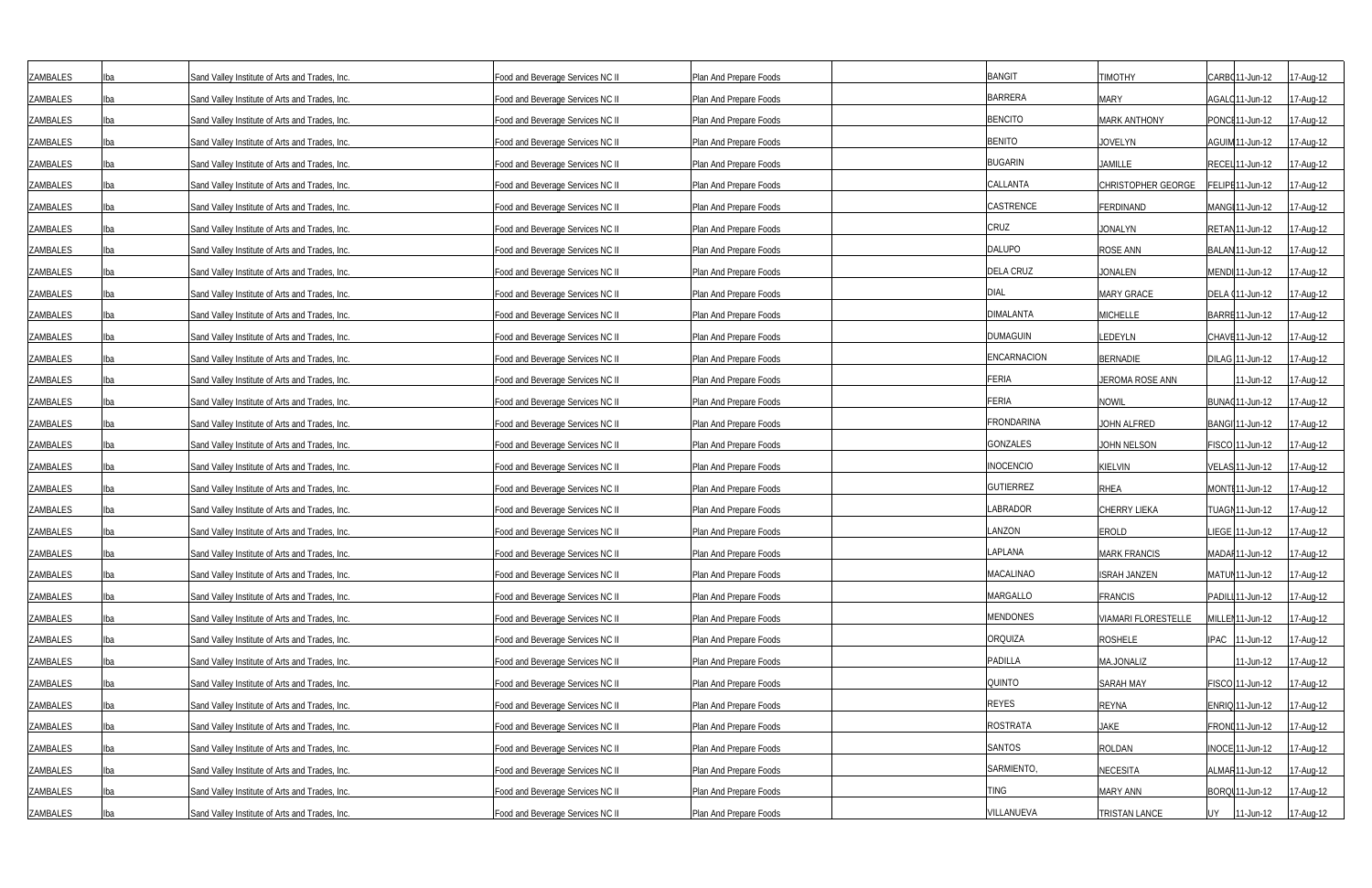| <b>ZAMBALES</b> | lba | Sand Valley Institute of Arts and Trades, Inc. | Housekeeping NC II | Perform Housekeeping | ABUSO,            | <b>GERALD</b>                         | M. | $11$ -Jun-12                 | 17-Aug-12 |
|-----------------|-----|------------------------------------------------|--------------------|----------------------|-------------------|---------------------------------------|----|------------------------------|-----------|
| <b>ZAMBALES</b> | lba | Sand Valley Institute of Arts and Trades, Inc. | Housekeeping NC II | Perform Housekeeping | ABRIGO,           | <b>JEFFREY</b>                        | R  | $11$ -Jun-12                 | 17-Aug-12 |
| <b>ZAMBALES</b> | lba | Sand Valley Institute of Arts and Trades, Inc. | Housekeeping NC II | Perform Housekeeping | <b>ALMANDREZ</b>  | <b>ROCKY</b>                          |    | MILLAI 11-Jun-12             | 17-Aug-12 |
| <b>ZAMBALES</b> | lba | Sand Valley Institute of Arts and Trades, Inc. | Housekeeping NC II | Perform Housekeeping | <b>AMANO</b>      | MLES KEVIN                            |    | VAREL 11-Jun-12              | 17-Aug-12 |
| <b>ZAMBALES</b> | Iba | Sand Valley Institute of Arts and Trades, Inc. | Housekeeping NC II | Perform Housekeeping | <b>DAWATIS</b>    | <b>CHARLES</b>                        |    | TRAPS 11-Jun-12              | 17-Aug-12 |
| <b>ZAMBALES</b> | lba | Sand Valley Institute of Arts and Trades, Inc. | Housekeeping NC II | Perform Housekeeping | <b>DAY</b>        | <b>JEAMARY</b>                        |    | DASIG 11-Jun-12              | 17-Aug-12 |
| <b>ZAMBALES</b> | Iba | Sand Valley Institute of Arts and Trades, Inc. | Housekeeping NC II | Perform Housekeeping | <b>DAY</b>        | <b>NORA</b>                           |    | VILLAN <sub>11</sub> -Jun-12 | 17-Aug-12 |
| <b>ZAMBALES</b> | lba | Sand Valley Institute of Arts and Trades, Inc. | Housekeeping NC II | Perform Housekeeping | <b>DEGUIDOY</b>   | <b>MARK</b>                           |    | AMOG 11-Jun-12               | 17-Aug-12 |
| <b>ZAMBALES</b> | Iba | Sand Valley Institute of Arts and Trades, Inc. | Housekeeping NC II | Perform Housekeeping | <b>ECHON</b>      | <b>EMAILA</b>                         |    | DE LE(11-Jun-12              | 17-Aug-12 |
| <b>ZAMBALES</b> | lba | Sand Valley Institute of Arts and Trades, Inc. | Housekeeping NC II | Perform Housekeeping | FERMIL,           | JAMES, JR.                            | M. | $11$ -Jun-12                 | 17-Aug-12 |
| <b>ZAMBALES</b> | Iba | Sand Valley Institute of Arts and Trades, Inc. | Housekeeping NC II | Perform Housekeeping | <b>FUERTE</b>     | <b>JOVEN</b>                          |    | <b>EBUEN</b> 11-Jun-12       | 17-Aug-12 |
| <b>ZAMBALES</b> | lba | Sand Valley Institute of Arts and Trades, Inc. | Housekeeping NC II | Perform Housekeeping | <b>MARCELO</b>    | CONCEPTION LOVELY JR. PONCE 11-Jun-12 |    |                              | 17-Aug-12 |
| <b>ZAMBALES</b> | lba | Sand Valley Institute of Arts and Trades, Inc. | Housekeeping NC II | Perform Housekeeping | <b>MEDRANO</b>    | <b>ROBERT JR</b>                      |    | DISCA 11-Jun-12              | 17-Aug-12 |
| <b>ZAMBALES</b> | Iba | Sand Valley Institute of Arts and Trades, Inc. | Housekeeping NC II | Perform Housekeeping | <b>MIGALANG</b>   | <b>ILYNN</b>                          |    | <b>BANG/11-Jun-12</b>        | 17-Aug-12 |
| <b>ZAMBALES</b> | Iba | Sand Valley Institute of Arts and Trades, Inc. | Housekeeping NC II | Perform Housekeeping | MIRADOR,          | <b>GERRY MARK</b>                     | M. | $11$ -Jun-12                 | 17-Aug-12 |
| <b>ZAMBALES</b> | Iba | Sand Valley Institute of Arts and Trades, Inc. | Housekeeping NC II | Perform Housekeeping | MIRADOR,          | <b>JOSHUA</b>                         | M. | $11$ -Jun-12                 | 17-Aug-12 |
| <b>ZAMBALES</b> | lba | Sand Valley Institute of Arts and Trades, Inc. | Housekeeping NC II | Perform Housekeeping | <b>ORENCIA</b>    | <b>LOURDES</b>                        |    | GABAS 11-Jun-12              | 17-Aug-12 |
| <b>ZAMBALES</b> | Iba | Sand Valley Institute of Arts and Trades, Inc. | Housekeeping NC II | Perform Housekeeping | <b>ORENCIA</b>    | VIRGILIOJR.                           |    | GABAS 11-Jun-12              | 17-Aug-12 |
| <b>ZAMBALES</b> | lba | Sand Valley Institute of Arts and Trades, Inc. | Housekeeping NC II | Perform Housekeeping | <b>ORTIGUERRA</b> | <b>QUINCY IAN</b>                     |    | ALDAY 11-Jun-12              | 17-Aug-12 |
| <b>ZAMBALES</b> | Iba | Sand Valley Institute of Arts and Trades, Inc. | Housekeeping NC II | Perform Housekeeping | <b>PONCE</b>      | <b>GENALYN</b>                        |    | ABER 11-Jun-12               | 17-Aug-12 |
| <b>ZAMBALES</b> | lba | Sand Valley Institute of Arts and Trades, Inc. | Housekeeping NC II | Perform Housekeeping | <b>PONCE</b>      | <b>JULIA PEARL</b>                    |    | TOLEN 11-Jun-12              | 17-Aug-12 |
| <b>ZAMBALES</b> | lba | Sand Valley Institute of Arts and Trades, Inc. | Housekeeping NC II | Perform Housekeeping | <b>REGUINDIN</b>  | <b>JONYL</b>                          |    | DICAG 11-Jun-12              | 17-Aug-12 |
| <b>ZAMBALES</b> | lba | Sand Valley Institute of Arts and Trades, Inc. | Housekeeping NC II | Perform Housekeeping | <b>SERGIO</b>     | <b>CHONA</b>                          |    | DULLA 11-Jun-12              | 17-Aug-12 |
| <b>ZAMBALES</b> | Iba | Sand Valley Institute of Arts and Trades, Inc. | Housekeeping NC II | Perform Housekeeping | TERRADO,          | <b>WENDALE</b>                        | M. | $11$ -Jun-12                 | 17-Aug-12 |
| <b>ZAMBALES</b> | Iba | Sand Valley Institute of Arts and Trades, Inc. | Housekeeping NC II | Perform Housekeeping | TRINIDAD,         | <b>NOE</b>                            |    | VILLAN <sub>11</sub> -Jun-12 | 17-Aug-12 |
| <b>ZAMBALES</b> | lba | Sand Valley Institute of Arts and Trades, Inc. | Housekeeping NC II | Perform Housekeeping | VILLAR,           | JHOB MICHAEL                          | S. | $11$ -Jun-12                 | 17-Aug-12 |
| <b>ZAMBALES</b> | Iba | Sand Valley Institute of Arts and Trades, Inc. | Bartending NC II   | Clean Bar Areas      | <b>ABADAM</b>     | <b>MELANIO II</b>                     |    | DE GU 11-Jun-12              | 17-Aug-12 |
| <b>ZAMBALES</b> | Iba | Sand Valley Institute of Arts and Trades, Inc. | Bartending NC II   | Clean Bar Areas      | <b>ABAN</b>       | ARLENE                                |    | SIMITA 11-Jun-12             | 17-Aug-12 |
| <b>ZAMBALES</b> | Iba | Sand Valley Institute of Arts and Trades, Inc. | Bartending NC II   | Clean Bar Areas      | <b>ABAN</b>       | LEONARDO JR.                          |    | SIMITA 11-Jun-12             | 17-Aug-12 |
| <b>ZAMBALES</b> | Iba | Sand Valley Institute of Arts and Trades, Inc. | Bartending NC II   | Clean Bar Areas      | ANULACION         | <b>EXSUR</b>                          |    | <b>FERIA</b> 11-Jun-12       | 17-Aug-12 |
| <b>ZAMBALES</b> | Iba | Sand Valley Institute of Arts and Trades, Inc. | Bartending NC II   | Clean Bar Areas      | <b>BUENO</b>      | <b>JHANN</b>                          |    | MERCI 11-Jun-12              | 17-Aug-12 |
| <b>ZAMBALES</b> | Iba | Sand Valley Institute of Arts and Trades, Inc. | Bartending NC II   | Clean Bar Areas      | <b>BUNDANG</b>    | PAUL HENRY                            |    | ALBER 11-Jun-12              | 17-Aug-12 |
| <b>ZAMBALES</b> | Iba | Sand Valley Institute of Arts and Trades, Inc. | Bartending NC II   | Clean Bar Areas      | <b>BUGARIN</b>    | JAY-AR                                |    | BALAG 11-Jun-12              | 17-Aug-12 |
| <b>ZAMBALES</b> | Iba | Sand Valley Institute of Arts and Trades, Inc. | Bartending NC II   | Clean Bar Areas      | <b>CEBU</b>       | <b>REG RAINER</b>                     |    | <b>DUPLC</b> 11-Jun-12       | 17-Aug-12 |
| <b>ZAMBALES</b> | lba | Sand Valley Institute of Arts and Trades, Inc. | Bartending NC II   | Clean Bar Areas      | <b>DIAG</b>       | <b>DEXTER</b>                         |    | SABAD 11-Jun-12              | 17-Aug-12 |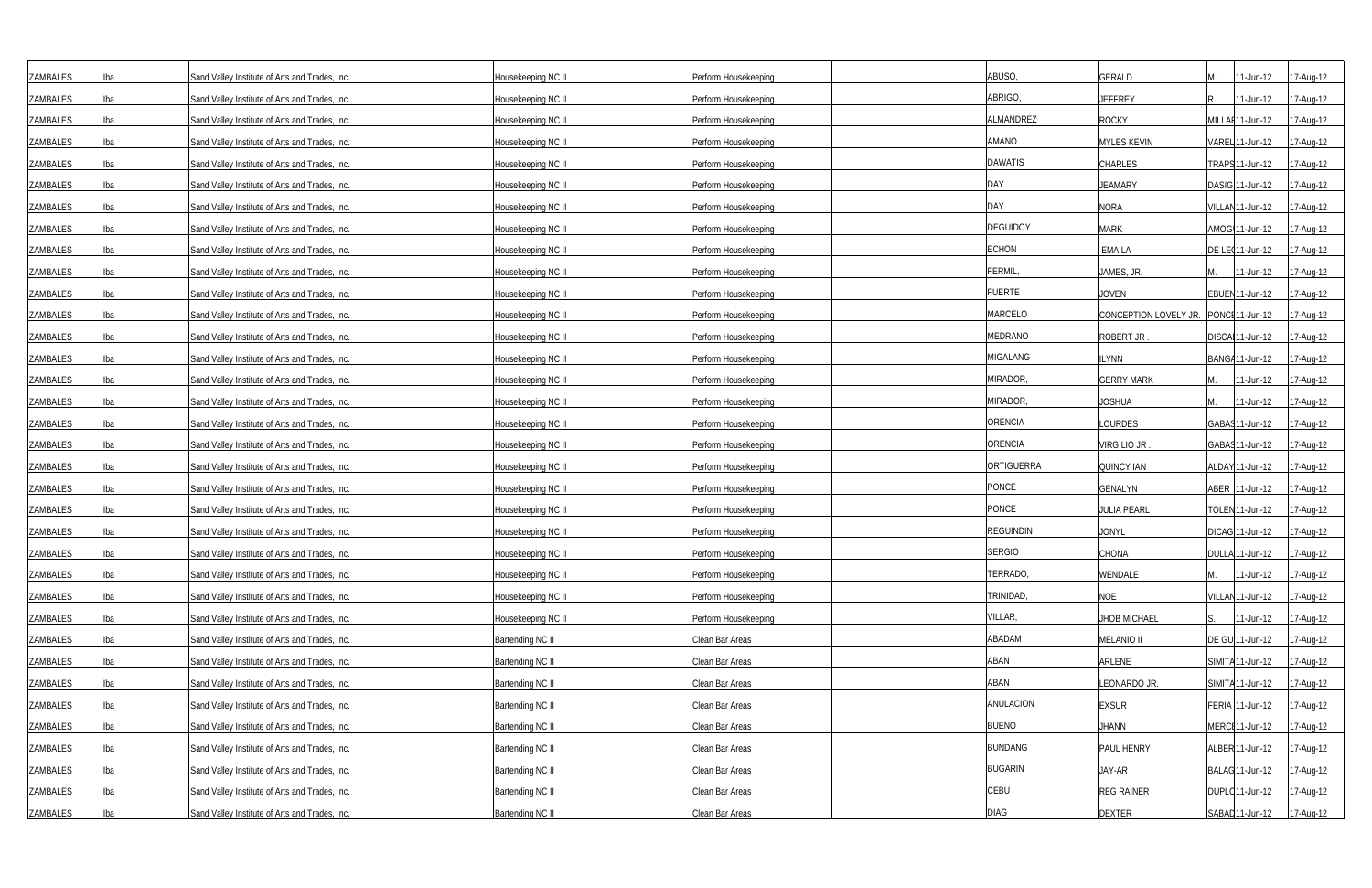| <b>ZAMBALES</b> | lba | Sand Valley Institute of Arts and Trades, Inc. | Bartending NC II                        | Clean Bar Areas        | <b>DIAG</b>        | <b>HENRY</b>         | CONCI 11-Jun-12             | 17-Aug-12   |
|-----------------|-----|------------------------------------------------|-----------------------------------------|------------------------|--------------------|----------------------|-----------------------------|-------------|
| <b>ZAMBALES</b> | lba | Sand Valley Institute of Arts and Trades, Inc. | Bartending NC II                        | Clean Bar Areas        | <b>ESCALA</b>      | <b>KEITH WENDELL</b> | VALEN <sub>11</sub> -Jun-12 | 17-Aug-12   |
| <b>ZAMBALES</b> | Iba | Sand Valley Institute of Arts and Trades. Inc. | Bartending NC II                        | Clean Bar Areas        | <b>ESTELLA</b>     | <b>JOHN LEE</b>      | ESPIRI 11-Jun-12            | 17-Aug-12   |
| <b>ZAMBALES</b> | lba | Sand Valley Institute of Arts and Trades, Inc. | Bartending NC II                        | Clean Bar Areas        | <b>ESTRELLA</b>    | <b>EUGENIA</b>       | LAZO 11-Jun-12              | 17-Aug-12   |
| <b>ZAMBALES</b> | Iba | Sand Valley Institute of Arts and Trades, Inc. | Bartending NC II                        | Clean Bar Areas        | <b>FABAY</b>       | MARY SHANE           | DACP4 11-Jun-12             | 17-Aug-12   |
| <b>ZAMBALES</b> | lba | Sand Valley Institute of Arts and Trades, Inc. | Bartending NC II                        | Clean Bar Areas        | <b>FAJELAGUTAN</b> | <b>NEIL JOHN</b>     | <b>ABAN 11-Jun-12</b>       | 17-Aug-12   |
| <b>ZAMBALES</b> | Iba | Sand Valley Institute of Arts and Trades, Inc. | Bartending NC II                        | Clean Bar Areas        | <b>FELICANO</b>    | <b>DARYL</b>         | DE GU 11-Jun-12             | 17-Aug-12   |
| <b>ZAMBALES</b> | lba | Sand Valley Institute of Arts and Trades, Inc. | Bartending NC II                        | Clean Bar Areas        | <b>FERNANDEZ</b>   | EDWIN JR.            | <b>ARRIO 11-Jun-12</b>      | 17-Aug-12   |
| <b>ZAMBALES</b> | Iba | Sand Valley Institute of Arts and Trades, Inc. | Bartending NC II                        | Clean Bar Areas        | <b>FLORDELIZ</b>   | <b>BERNIE</b>        | RELLA 11-Jun-12             | 17-Aug-12   |
| <b>ZAMBALES</b> | lba | Sand Valley Institute of Arts and Trades, Inc. | Bartending NC II                        | Clean Bar Areas        | <b>GARCIA</b>      | <b>DIANNA ROSE</b>   | <b>FRANC11-Jun-12</b>       | 17-Aug-12   |
| <b>ZAMBALES</b> | Iba | Sand Valley Institute of Arts and Trades, Inc. | Bartending NC II                        | Clean Bar Areas        | <b>GIRON</b>       | <b>JANICE</b>        | SAMAM <sub>11</sub> -Jun-12 | 17-Aug-12   |
| <b>ZAMBALES</b> | lba | Sand Valley Institute of Arts and Trades, Inc. | Bartending NC II                        | Clean Bar Areas        | <b>GONZALES</b>    | <b>GERARDO II</b>    | VILLAN <sub>11-Jun-12</sub> | 17-Aug-12   |
| <b>ZAMBALES</b> |     | Sand Valley Institute of Arts and Trades, Inc. | Bartending NC II                        | Clean Bar Areas        | <b>MALALA</b>      | <b>MAUREEN</b>       | CABAS 11-Jun-12             | 17-Aug-12   |
| <b>ZAMBALES</b> | Iba | Sand Valley Institute of Arts and Trades, Inc. | Bartending NC II                        | Clean Bar Areas        | <b>JOSE</b>        | <b>JESUS</b>         | ACAYA 11-Jun-12             | 17-Aug-12   |
| <b>ZAMBALES</b> | lba | Sand Valley Institute of Arts and Trades, Inc. | Bartending NC II                        | Clean Bar Areas        | <b>MOYO</b>        | <b>ELAINE PAULYN</b> | <b>PINED</b> 11-Jun-12      | 17-Aug-12   |
| <b>ZAMBALES</b> | lba | Sand Valley Institute of Arts and Trades, Inc. | Bartending NC II                        | Clean Bar Areas        | <b>PAULAR</b>      | <b>MAY AND</b>       | <b>FAMIS</b> 11-Jun-12      | $17-Auq-12$ |
| <b>ZAMBALES</b> | lba | Sand Valley Institute of Arts and Trades, Inc. | Bartending NC II                        | Clean Bar Areas        | <b>RAGASA</b>      | <b>ELVIE</b>         | MATA 11-Jun-12              | 17-Aug-12   |
| <b>ZAMBALES</b> | Iba | Sand Valley Institute of Arts and Trades, Inc. | Bartending NC II                        | Clean Bar Areas        | <b>SALAZAR</b>     | SIR DON              | <b>PALAF 11-Jun-12</b>      | 17-Aug-12   |
| <b>ZAMBALES</b> | Iba | Sand Valley Institute of Arts and Trades, Inc. | Bartending NC II                        | Clean Bar Areas        | <b>SANTOS</b>      | REMYROSE CLAIRE      | MORAI 11-Jun-12             | 17-Aug-12   |
| <b>ZAMBALES</b> | Iba | Sand Valley Institute of Arts and Trades, Inc. | Bartending NC II                        | Clean Bar Areas        | SELDA,             | <b>MICHAEL</b>       | CONV(11-Jun-12              | 17-Aug-12   |
| <b>ZAMBALES</b> | lba | Sand Valley Institute of Arts and Trades, Inc. | Bartending NC II                        | Clean Bar Areas        | SELDA,             | SIXTO JR.            | $11$ -Jun-12                | 17-Aug-12   |
| <b>ZAMBALES</b> | lba | Sand Valley Institute of Arts and Trades, Inc. | Bartending NC II                        | Clean Bar Areas        | <b>TUMANG</b>      | <b>EDLINE</b>        | SANTO 11-Jun-12             | 17-Aug-12   |
| <b>ZAMBALES</b> |     | Sand Valley Institute of Arts and Trades, Inc. | Bartending NC II                        | Clean Bar Areas        | <b>UMAYAM,</b>     | <b>ATISTOTLE</b>     | CACAY 11-Jun-12             | $17-Auq-12$ |
| <b>ZAMBALES</b> | Iba | Sand Valley Institute of Arts and Trades, Inc. | Bartending NC II                        | Clean Bar Areas        | UY                 | <b>JAN BRYAN</b>     | DEVER 11-Jun-12             | 17-Aug-12   |
| <b>ZAMBALES</b> | Iba | Sand Valley Institute of Arts and Trades, Inc. | Bartending NC II                        | Clean Bar Areas        | <b>VILLANUEVA</b>  | <b>JASON</b>         | RODRI 11-Jun-12             | 17-Aug-12   |
| <b>ZAMBALES</b> | Iba | Sand Valley Institute of Arts and Trades, Inc. | Food and Beverage Services NC II        | Plan And Prepare Foods | <b>ACUAVERA</b>    | LORNA                | LAGUA Sep-3-12              | 03/30/13    |
| <b>ZAMBALES</b> |     | Sand Valley Institute of Arts and Trades, Inc. | Food and Beverage Services NC II        | Plan And Prepare Foods | <b>ADOREMOS</b>    | <b>APRIL</b>         | ARAM Sep-3-12               | 03/30/13    |
| <b>ZAMBALES</b> | Iba | Sand Valley Institute of Arts and Trades, Inc. | Food and Beverage Services NC II        | Plan And Prepare Foods | <b>ALBANO</b>      | ARLENE               | MOJE(Sep-3-12               | 03/30/13    |
| <b>ZAMBALES</b> | lba | Sand Valley Institute of Arts and Trades, Inc. | Food and Beverage Services NC II        | Plan And Prepare Foods | <b>ARABE</b>       | <b>ELSA</b>          | MANIA Sep-3-12              | 03/30/13    |
| <b>ZAMBALES</b> | Iba | Sand Valley Institute of Arts and Trades, Inc. | Food and Beverage Services NC II        | Plan And Prepare Foods | <b>BACHO</b>       | SHELLY ANN           | PALME Sep-3-12              | 03/30/13    |
| <b>ZAMBALES</b> |     | Sand Valley Institute of Arts and Trades, Inc. | Food and Beverage Services NC II        | Plan And Prepare Foods | <b>BERAÑA</b>      | <b>DOMINIC</b>       | JOSAFSep-3-12               | 03/30/13    |
| <b>ZAMBALES</b> | Iba | Sand Valley Institute of Arts and Trades, Inc. | Food and Beverage Services NC II        | Plan And Prepare Foods | <b>BERNAL</b>      | <b>ADOLFO</b>        | MONS Sep-3-12               | 03/30/13    |
| <b>ZAMBALES</b> | Iba | Sand Valley Institute of Arts and Trades, Inc. | Food and Beverage Services NC II        | Plan And Prepare Foods | <b>BONDE</b>       | <b>VANESSA</b>       | BAYSA Sep-3-12              | 03/30/13    |
| <b>ZAMBALES</b> | Iba | Sand Valley Institute of Arts and Trades, Inc. | Food and Beverage Services NC II        | Plan And Prepare Foods | <b>CORPUZ</b>      | CHARLENE JOY         | RITUA Sep-3-12              | 03/30/13    |
| <b>ZAMBALES</b> |     | Sand Valley Institute of Arts and Trades, Inc. | <b>Food and Beverage Services NC II</b> | Plan And Prepare Foods | <b>DIMAANO</b>     | ALYSSA AMOR          | DELOS Sep-3-12              | 03/30/13    |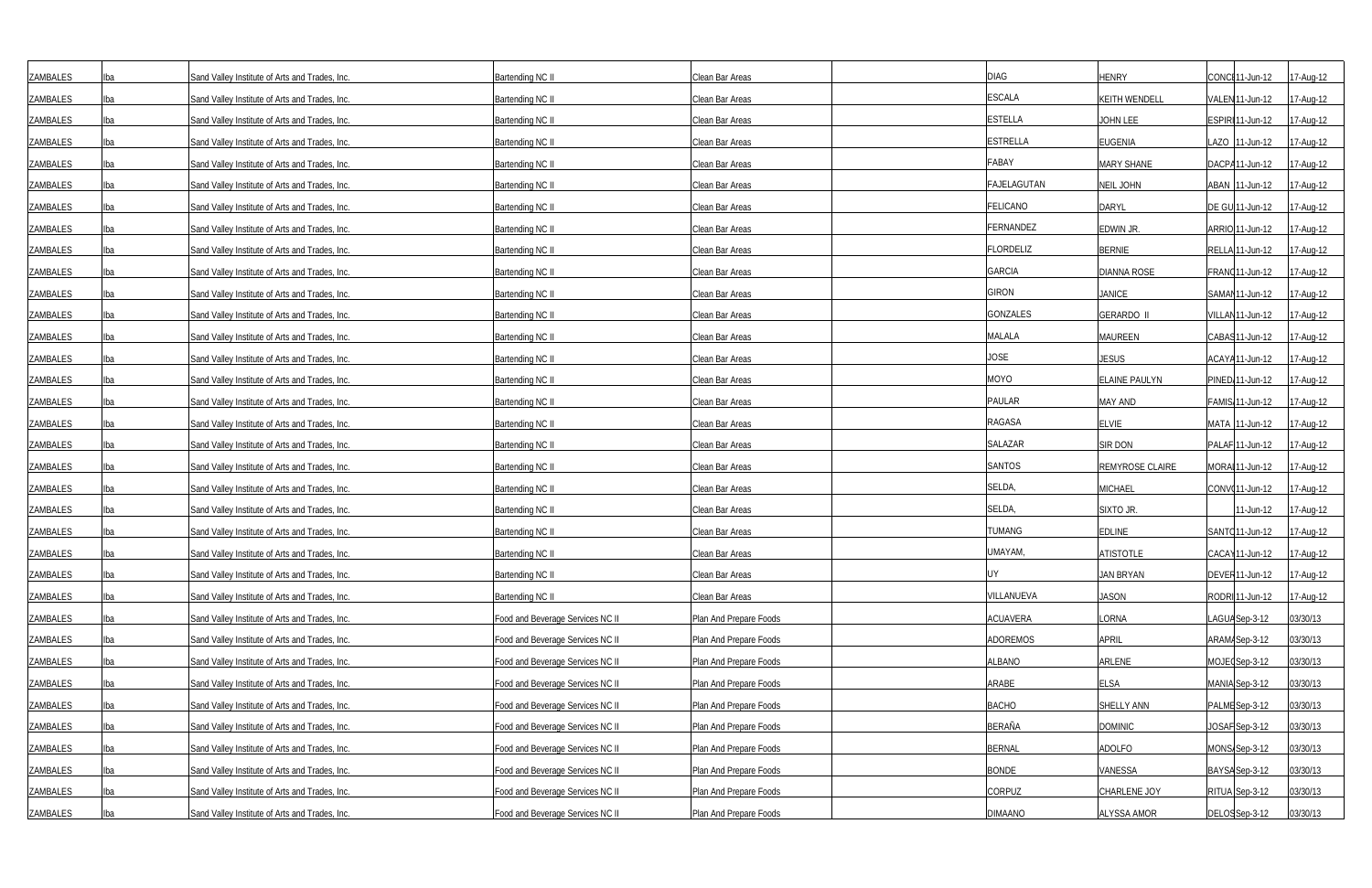| <b>ZAMBALES</b> | Iba | Sand Valley Institute of Arts and Trades, Inc. | Food and Beverage Services NC II | Plan And Prepare Foods | <b>DIZON</b>      | <b>MARIZ</b>        | Sep-3-12        | 03/30/13 |
|-----------------|-----|------------------------------------------------|----------------------------------|------------------------|-------------------|---------------------|-----------------|----------|
| <b>ZAMBALES</b> | lba | Sand Valley Institute of Arts and Trades, Inc. | Food and Beverage Services NC II | Plan And Prepare Foods | <b>DULLAS</b>     | <b>ARGIE</b>        | DIAL Sep-3-12   | 03/30/13 |
| <b>ZAMBALES</b> | Iba | Sand Valley Institute of Arts and Trades, Inc. | Food and Beverage Services NC II | Plan And Prepare Foods | <b>EFE</b>        | <b>SANTA</b>        | FONTISep-3-12   | 03/30/13 |
| <b>ZAMBALES</b> | lba | Sand Valley Institute of Arts and Trades, Inc. | Food and Beverage Services NC II | Plan And Prepare Foods | <b>ELICO</b>      | CHRISTIAN DY        | EBUEN Sep-3-12  | 03/30/13 |
| <b>ZAMBALES</b> | Iba | Sand Valley Institute of Arts and Trades, Inc. | Food and Beverage Services NC II | Plan And Prepare Foods | <b>FALLORIN</b>   | <b>BIEN</b>         | DEL RISep-3-12  | 03/30/13 |
| <b>ZAMBALES</b> | lba | Sand Valley Institute of Arts and Trades, Inc. | Food and Beverage Services NC II | Plan And Prepare Foods | <b>FERRER</b>     | <b>JEFFREY</b>      | LIMBA Sep-3-12  | 03/30/13 |
| <b>ZAMBALES</b> | Iba | Sand Valley Institute of Arts and Trades, Inc. | Food and Beverage Services NC II | Plan And Prepare Foods | <b>FRANCISA</b>   | <b>CATHLYN</b>      | EBALC Sep-3-12  | 03/30/13 |
| <b>ZAMBALES</b> | lba | Sand Valley Institute of Arts and Trades, Inc. | Food and Beverage Services NC II | Plan And Prepare Foods | <b>FULGENCIO</b>  | <b>SHIELA MARIE</b> | RICO Sep-3-12   | 03/30/13 |
| <b>ZAMBALES</b> | lba | Sand Valley Institute of Arts and Trades, Inc. | Food and Beverage Services NC II | Plan And Prepare Foods | <b>GARCIA</b>     | <b>JONELL</b>       | RAMO Sep-3-12   | 03/30/13 |
| <b>ZAMBALES</b> | lba | Sand Valley Institute of Arts and Trades, Inc. | Food and Beverage Services NC II | Plan And Prepare Foods | <b>GARCIA</b>     | MA. STEPHANY        | EDWAISep-3-12   | 03/30/13 |
| <b>ZAMBALES</b> | lba | Sand Valley Institute of Arts and Trades, Inc. | Food and Beverage Services NC II | Plan And Prepare Foods | <b>IMPERIAL</b>   | <b>ADETH</b>        | BARRI Sep-3-12  | 03/30/13 |
| <b>ZAMBALES</b> | lba | Sand Valley Institute of Arts and Trades, Inc. | Food and Beverage Services NC II | Plan And Prepare Foods | <b>LERIOS</b>     | <b>CHEZKA MARIE</b> | SILAPASep-3-12  | 03/30/13 |
| <b>ZAMBALES</b> | lba | Sand Valley Institute of Arts and Trades, Inc. | Food and Beverage Services NC II | Plan And Prepare Foods | <b>JGGAYU</b>     | <b>BELINDA JOY</b>  | MANG Sep-3-12   | 03/30/13 |
| <b>ZAMBALES</b> | Iba | Sand Valley Institute of Arts and Trades, Inc. | Food and Beverage Services NC II | Plan And Prepare Foods | <b>MANALO</b>     | <b>ANITA</b>        | NERO Sep-3-12   | 03/30/13 |
| <b>ZAMBALES</b> | lba | Sand Valley Institute of Arts and Trades, Inc. | Food and Beverage Services NC II | Plan And Prepare Foods | <b>MARILA</b>     | <b>MARY JANE</b>    | AGAC Sep-3-12   | 03/30/13 |
| <b>ZAMBALES</b> | Iba | Sand Valley Institute of Arts and Trades, Inc. | Food and Beverage Services NC II | Plan And Prepare Foods | <b>MIRANDA</b>    | <b>ROSALIE</b>      | BESAN Sep-3-12  | 03/30/13 |
| <b>ZAMBALES</b> | lba | Sand Valley Institute of Arts and Trades, Inc. | Food and Beverage Services NC II | Plan And Prepare Foods | <b>OTAION</b>     | <b>AILEEN</b>       | FERN4Sep-3-12   | 03/30/13 |
| <b>ZAMBALES</b> | lba | Sand Valley Institute of Arts and Trades, Inc. | Food and Beverage Services NC II | Plan And Prepare Foods | <b>NEPOMUCENO</b> | <b>BENZON</b>       | TOBIA Sep-3-12  | 03/30/13 |
| <b>ZAMBALES</b> | lba | Sand Valley Institute of Arts and Trades, Inc. | Food and Beverage Services NC II | Plan And Prepare Foods | <b>ORTIGUERRA</b> | <b>QUINCY IAN</b>   | ALDAYSep-3-12   | 03/30/13 |
| <b>ZAMBALES</b> | Iba | Sand Valley Institute of Arts and Trades, Inc. | Food and Beverage Services NC II | Plan And Prepare Foods | <b>POBLETE</b>    | <b>YOLANDA</b>      | DAMASSep-3-12   | 03/30/13 |
| <b>ZAMBALES</b> | lba | Sand Valley Institute of Arts and Trades, Inc. | Food and Beverage Services NC II | Plan And Prepare Foods | <b>POBLETE</b>    | DAISY MAE           | DUYAN Sep-3-12  | 03/30/13 |
| <b>ZAMBALES</b> | Iba | Sand Valley Institute of Arts and Trades, Inc. | Food and Beverage Services NC II | Plan And Prepare Foods | QUIJANO           | <b>ARMIE</b>        | DAYRISep-3-12   | 03/30/13 |
| <b>ZAMBALES</b> |     | Sand Valley Institute of Arts and Trades, Inc. | Food and Beverage Services NC II | Plan And Prepare Foods | <b>SALES</b>      | ALLEN DAVE          | COSTA Sep-3-12  | 03/30/13 |
| <b>ZAMBALES</b> | Iba | Sand Valley Institute of Arts and Trades, Inc. | Food and Beverage Services NC II | Plan And Prepare Foods | <b>SERGIO</b>     | <b>CHONA</b>        | DULLA Sep-3-12  | 03/30/13 |
| <b>ZAMBALES</b> | lba | Sand Valley Institute of Arts and Trades, Inc. | Food and Beverage Services NC II | Plan And Prepare Foods | <b>SUSA</b>       | SHIELA MARIE        | MORAl Sep-3-12  | 03/30/13 |
| <b>ZAMBALES</b> | Iba | Sand Valley Institute of Arts and Trades, Inc. | Food and Beverage Services NC II | Plan And Prepare Foods | <b>TEJADA</b>     | KIMVEE              | Sep-3-12<br>G.  | 03/30/13 |
| <b>ZAMBALES</b> |     | Sand Valley Institute of Arts and Trades, Inc. | Food and Beverage Services NC II | Plan And Prepare Foods | <b>RADONA</b>     | MARY JOYCE          | ABDON Sep-3-12  | 03/30/13 |
| <b>ZAMBALES</b> | Iba | Sand Valley Institute of Arts and Trades, Inc. | Housekeeping NC II               | Perform Housekeeping   | ABAD              | ANGELO JAMES        | FALLO Sep-3-12  | 03/30/13 |
| <b>ZAMBALES</b> | lba | Sand Valley Institute of Arts and Trades, Inc. | Housekeeping NC II               | Perform Housekeeping   | ABAN              | ARLENE              | SIMITA Sep-3-12 | 03/30/13 |
| <b>ZAMBALES</b> | Iba | Sand Valley Institute of Arts and Trades, Inc. | Housekeeping NC II               | Perform Housekeeping   | <b>ACEBUQUE</b>   | ROLANDO JR.         | EDJAN Sep-3-12  | 03/30/13 |
| <b>ZAMBALES</b> | Iba | Sand Valley Institute of Arts and Trades, Inc. | Housekeeping NC II               | Perform Housekeeping   | <b>ACERON</b>     | <b>JAN MICHAEL</b>  | PERG Sep-3-12   | 03/30/13 |
| <b>ZAMBALES</b> | Iba | Sand Valley Institute of Arts and Trades, Inc. | Housekeeping NC II               | Perform Housekeeping   | <b>ALADAD</b>     | <b>HERMOGENES</b>   | DEJES Sep-3-12  | 03/30/13 |
| <b>ZAMBALES</b> | Iba | Sand Valley Institute of Arts and Trades, Inc. | Housekeeping NC II               | Perform Housekeeping   | ANGELES           | PETER JAN           | FIRMA Sep-3-12  | 03/30/13 |
| <b>ZAMBALES</b> | lba | Sand Valley Institute of Arts and Trades, Inc. | Housekeeping NC II               | Perform Housekeeping   | ARAGON            | <b>CINDY</b>        | PASTOSep-3-12   | 03/30/13 |
| <b>ZAMBALES</b> |     | Sand Valley Institute of Arts and Trades, Inc. | Housekeeping NC II               | Perform Housekeeping   | <b>BARRIENTOS</b> | <b>AMABELLE</b>     | OYANI Sep-3-12  | 03/30/13 |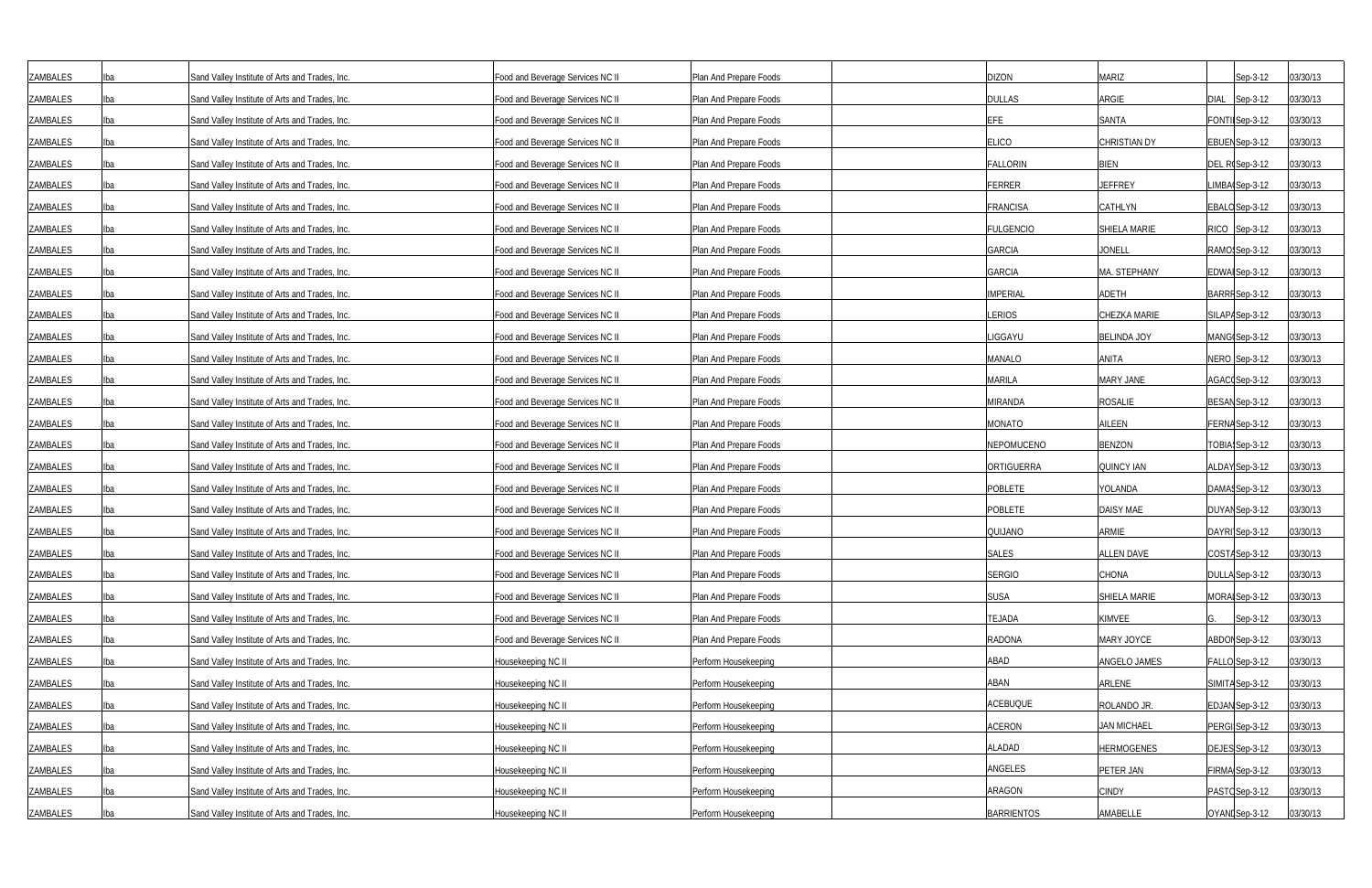| <b>ZAMBALES</b> | Iba | Sand Valley Institute of Arts and Trades, Inc. | Housekeeping NC II | Perform Housekeeping | <b>BUNDANG</b>    | <b>PAUL HENRY</b>      | ALBER Sep-3-12  | 03/30/13 |
|-----------------|-----|------------------------------------------------|--------------------|----------------------|-------------------|------------------------|-----------------|----------|
| <b>ZAMBALES</b> | lba | Sand Valley Institute of Arts and Trades, Inc. | Housekeeping NC II | Perform Housekeeping | <b>CASTRO</b>     | <b>ZENAIDA</b>         | DIONIS Sep-3-12 | 03/30/13 |
| <b>ZAMBALES</b> | Iba | Sand Valley Institute of Arts and Trades, Inc. | Housekeeping NC II | Perform Housekeeping | <b>CASTRENCE</b>  | <b>FERDINAND</b>       | MANGI Sep-3-12  | 03/30/13 |
| <b>ZAMBALES</b> | lba | Sand Valley Institute of Arts and Trades, Inc. | Housekeeping NC II | Perform Housekeeping | <b>DAVID</b>      | <b>MIKAELA</b>         | Sep-3-12        | 03/30/13 |
| <b>ZAMBALES</b> | lba | Sand Valley Institute of Arts and Trades, Inc. | Housekeeping NC II | Perform Housekeeping | <b>DETUBIO</b>    | <b>HYREL</b>           | DETUESep-3-12   | 03/30/13 |
| <b>ZAMBALES</b> | lba | Sand Valley Institute of Arts and Trades, Inc. | Housekeeping NC II | Perform Housekeeping | <b>DIAG</b>       | <b>HENRY</b>           | CONCI Sep-3-12  | 03/30/13 |
| <b>ZAMBALES</b> | Iba | Sand Valley Institute of Arts and Trades, Inc. | Housekeeping NC II | Perform Housekeeping | <b>DIAG</b>       | <b>KRISNA GAIL</b>     | SABAL Sep-3-12  | 03/30/13 |
| <b>ZAMBALES</b> | lba | Sand Valley Institute of Arts and Trades, Inc. | Housekeeping NC II | Perform Housekeeping | <b>DIMALANTA</b>  | MICHELLE               | BARRESep-3-12   | 03/30/13 |
| <b>ZAMBALES</b> | Iba | Sand Valley Institute of Arts and Trades, Inc. | Housekeeping NC II | Perform Housekeeping | <b>EBALOBOR</b>   | <b>RHONEL</b>          | BARRESep-3-12   | 03/30/13 |
| <b>ZAMBALES</b> | lba | Sand Valley Institute of Arts and Trades, Inc. | Housekeeping NC II | Perform Housekeeping | <b>ESCALA</b>     | <b>KEITH WENDELL</b>   | VALEN Sep-3-12  | 03/30/13 |
| <b>ZAMBALES</b> | Iba | Sand Valley Institute of Arts and Trades, Inc. | Housekeeping NC II | Perform Housekeeping | <b>FELICANO</b>   | <b>DARYL</b>           | DE GU Sep-3-12  | 03/30/13 |
| <b>ZAMBALES</b> | Iba | Sand Valley Institute of Arts and Trades, Inc. | Housekeeping NC II | Perform Housekeeping | <b>FERNANDEZ</b>  | <b>HARROLD</b>         | FERRESep-3-12   | 03/30/13 |
| <b>ZAMBALES</b> | lba | Sand Valley Institute of Arts and Trades, Inc. | Housekeeping NC II | Perform Housekeeping | <b>FERNANDEZ</b>  | <b>RAMEL</b>           | FERRE Sep-3-12  | 03/30/13 |
| <b>ZAMBALES</b> | lba | Sand Valley Institute of Arts and Trades, Inc. | Housekeeping NC II | Perform Housekeeping | <b>FLORDELIZ</b>  | <b>BERNIE</b>          | RELLA Sep-3-12  | 03/30/13 |
| <b>ZAMBALES</b> | lba | Sand Valley Institute of Arts and Trades, Inc. | Housekeeping NC II | Perform Housekeeping | <b>FLORES</b>     | <b>MARK RYAN</b>       | REYES Sep-3-12  | 03/30/13 |
| <b>ZAMBALES</b> | Iba | Sand Valley Institute of Arts and Trades, Inc. | Housekeeping NC II | Perform Housekeeping | <b>FRONDARINA</b> | <b>JOHN ALFRED</b>     | BANG Sep-3-12   | 03/30/13 |
| <b>ZAMBALES</b> | lba | Sand Valley Institute of Arts and Trades, Inc. | Housekeeping NC II | Perform Housekeeping | <b>INOCENCIO</b>  | <b>KIELVIN</b>         | VELAS Sep-3-12  | 03/30/13 |
| <b>ZAMBALES</b> | Iba | Sand Valley Institute of Arts and Trades, Inc. | Housekeeping NC II | Perform Housekeeping | LEOMO             | <b>LORENZ GUILLER</b>  | ROSTFSep-3-12   | 03/30/13 |
| <b>ZAMBALES</b> | lba | Sand Valley Institute of Arts and Trades, Inc. | Housekeeping NC II | Perform Housekeeping | <b>LICAYAN</b>    | <b>ARIEL</b>           | BUNDA Sep-3-12  | 03/30/13 |
| <b>ZAMBALES</b> | Iba | Sand Valley Institute of Arts and Trades, Inc. | Housekeeping NC II | Perform Housekeeping | LOTERO            | <b>EMALYN</b>          | ARON Sep-3-12   | 03/30/13 |
| <b>ZAMBALES</b> | Iba | Sand Valley Institute of Arts and Trades, Inc. | Housekeeping NC II | Perform Housekeeping | <b>MABULAC</b>    | <b>NHERLEAN</b>        | GABILI Sep-3-12 | 03/30/13 |
| <b>ZAMBALES</b> | lba | Sand Valley Institute of Arts and Trades, Inc. | Housekeeping NC II | Perform Housekeeping | <b>MACALINAO</b>  | ELYON ROI              | MATUISep-3-12   | 03/30/13 |
| <b>ZAMBALES</b> |     | Sand Valley Institute of Arts and Trades, Inc. | Housekeeping NC II | Perform Housekeeping | <b>MACALINAO</b>  | <b>ISAHR JANZEN</b>    | MATURSep-3-12   | 03/30/13 |
| <b>ZAMBALES</b> | Iba | Sand Valley Institute of Arts and Trades, Inc. | Housekeeping NC II | Perform Housekeeping | <b>MALALA</b>     | <b>MAUREEN</b>         | CASAE Sep-3-12  | 03/30/13 |
| <b>ZAMBALES</b> | Iba | Sand Valley Institute of Arts and Trades, Inc. | Housekeeping NC II | Perform Housekeeping | <b>MAMAED</b>     | <b>KENNETH</b>         | SANTO Sep-3-12  | 03/30/13 |
| <b>ZAMBALES</b> | Iba | Sand Valley Institute of Arts and Trades, Inc. | Housekeeping NC II | Perform Housekeeping | <b>MARGALLO</b>   | <b>FRANCIS</b>         | PADILI Sep-3-12 | 03/30/13 |
| <b>ZAMBALES</b> | Iba | Sand Valley Institute of Arts and Trades, Inc. | Housekeeping NC II | Perform Housekeeping | <b>MARTICIO</b>   | <b>ALLAN</b>           | Sep-3-12        | 03/30/13 |
| <b>ZAMBALES</b> | Iba | Sand Valley Institute of Arts and Trades, Inc. | Housekeeping NC II | Perform Housekeeping | <b>MICLAT</b>     | <b>APRIL</b>           | CANOI Sep-3-12  | 03/30/13 |
| <b>ZAMBALES</b> | Iba | Sand Valley Institute of Arts and Trades, Inc. | Housekeeping NC II | Perform Housekeeping | <b>NETTO</b>      | <b>ROSEMARIE</b>       | ROSAL Sep-3-12  | 03/30/13 |
| <b>ZAMBALES</b> | Iba | Sand Valley Institute of Arts and Trades, Inc. | Housekeeping NC II | Perform Housekeeping | <b>OSALVO</b>     | <b>VINCENT FELLIPO</b> | FERIA Sep-3-12  | 03/30/13 |
| <b>ZAMBALES</b> | lba | Sand Valley Institute of Arts and Trades, Inc. | Housekeeping NC II | Perform Housekeeping | <b>PADILLA</b>    | <b>NA JONALIZ</b>      | Sep-3-12        | 03/30/13 |
| <b>ZAMBALES</b> | Iba | Sand Valley Institute of Arts and Trades, Inc. | Housekeeping NC II | Perform Housekeeping | <b>PADRIGO</b>    | <b>ILYN</b>            | REYES Sep-3-12  | 03/30/13 |
| <b>ZAMBALES</b> | Iba | Sand Valley Institute of Arts and Trades, Inc. | Housekeeping NC II | Perform Housekeeping | <b>PAREL</b>      | <b>FIMA</b>            | DAGN Sep-3-12   | 03/30/13 |
| <b>ZAMBALES</b> | Iba | Sand Valley Institute of Arts and Trades, Inc. | Housekeeping NC II | Perform Housekeeping | QUINTO            | <b>SARAH MAE</b>       | FISCO Sep-3-12  | 03/30/13 |
| <b>ZAMBALES</b> | lba | Sand Valley Institute of Arts and Trades, Inc. | Housekeeping NC II | Perform Housekeeping | <b>SOBREO</b>     | <b>JESSICA</b>         | MICLA Sep-3-12  | 03/30/13 |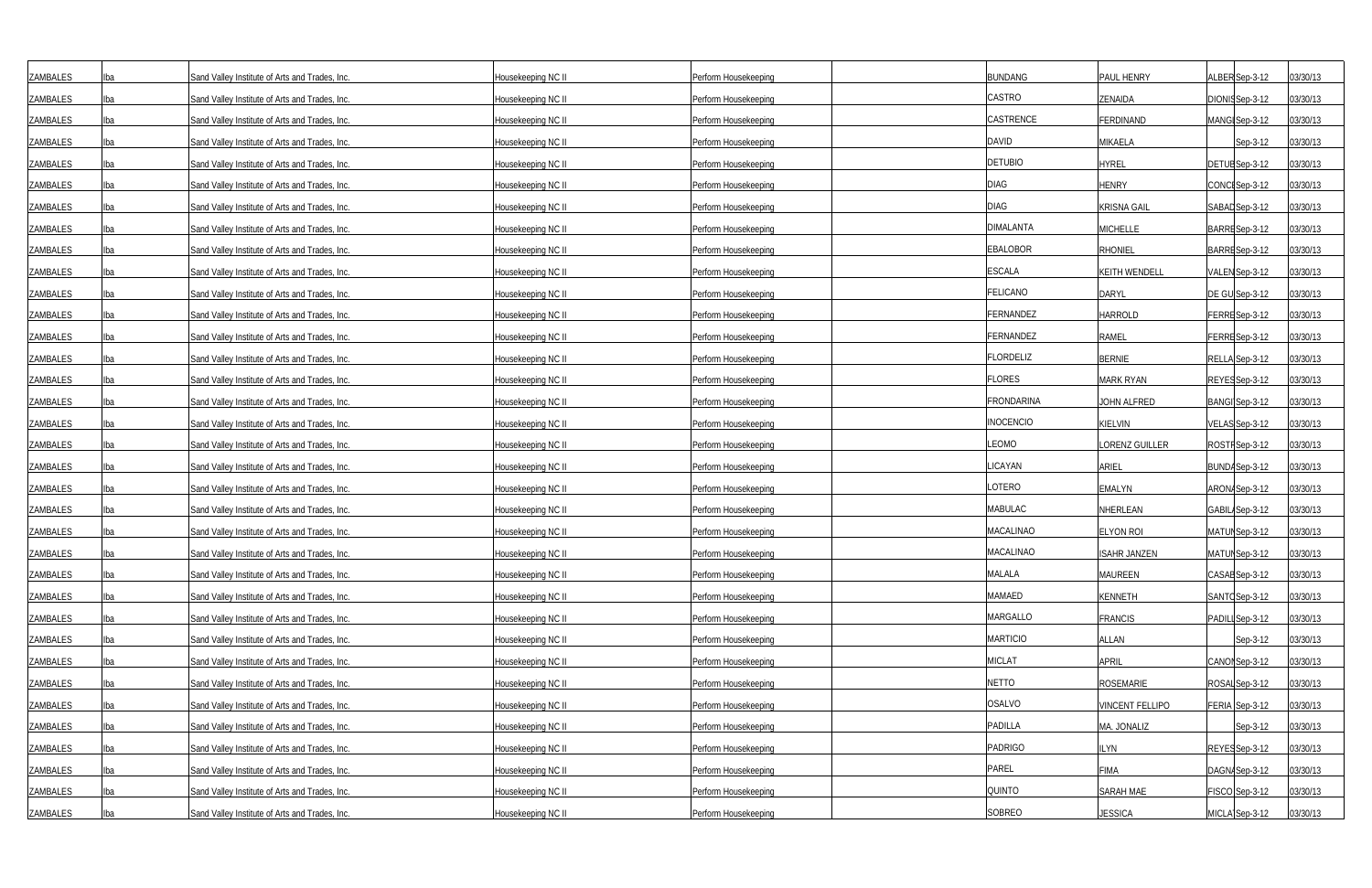| <b>ZAMBALES</b> | Iba | Sand Valley Institute of Arts and Trades, Inc. | Housekeeping NC II               | Perform Housekeeping   | SOBREO             | KHAEDINE             | MICLA Sep-3-12  | 03/30/13  |
|-----------------|-----|------------------------------------------------|----------------------------------|------------------------|--------------------|----------------------|-----------------|-----------|
| <b>ZAMBALES</b> | Iba | Sand Valley Institute of Arts and Trades, Inc. | Housekeeping NC II               | Perform Housekeeping   | <b>SUBTINIENTE</b> | <b>ROSOLIETO</b>     | LAGAR Sep-3-12  | 03/30/13  |
| <b>ZAMBALES</b> | Iba | Sand Valley Institute of Arts and Trades, Inc. | Housekeeping NC II               | Perform Housekeeping   | <b>UMAYAM</b>      | ARISTOTLE            | CACA\Sep-3-12   | 03/30/13  |
| <b>ZAMBALES</b> | lba | Sand Valley Institute of Arts and Trades, Inc. | Housekeeping NC II               | Perform Housekeeping   | UY                 | <b>JAN BRYAN</b>     | DEVERSep-3-12   | 03/30/13  |
| <b>ZAMBALES</b> | lba | Sand Valley Institute of Arts and Trades, Inc. | Housekeeping NC II               | Perform Housekeeping   | <b>VILLANUEVA</b>  | <b>TRISTAN LANCE</b> | $UV$ Sep-3-12   | 03/30/13  |
| <b>ZAMBALES</b> | lba | Sand Valley Institute of Arts and Trades, Inc. | Housekeeping NC II               | Perform Housekeeping   | <b>VILLANUEVA</b>  | LEO                  | FERRESep-3-12   | 03/30/13  |
| <b>ZAMBALES</b> | lba | Sand Valley Institute of Arts and Trades, Inc. | Bartending NC II                 | Clean Bar Areas        | <b>ALIGAN</b>      | <b>JAY RUPERT</b>    | BAGOI Sep-3-12  | 03/30/13  |
| <b>ZAMBALES</b> | lba | Sand Valley Institute of Arts and Trades, Inc. | Bartending NC II                 | Clean Bar Areas        | <b>AMOGUIS</b>     | <b>SARAH JANE</b>    | SARM Sep-3-12   | 03/30/13  |
| <b>ZAMBALES</b> | lba | Sand Valley Institute of Arts and Trades, Inc. | Bartending NC II                 | Clean Bar Areas        | <b>BALANA</b>      | <b>ISMAEL</b>        | Sep-3-12        | 03/30/13  |
| <b>ZAMBALES</b> | lba | Sand Valley Institute of Arts and Trades, Inc. | Bartending NC II                 | Clean Bar Areas        | <b>CINCO</b>       | <b>JOHMAR ALLEN</b>  | LACERSep-3-12   | 03/30/13  |
| <b>ZAMBALES</b> | Iba | Sand Valley Institute of Arts and Trades, Inc. | Bartending NC II                 | Clean Bar Areas        | <b>CORUM</b>       | <b>MICHELLE</b>      | SARMI Sep-3-12  | 03/30/13  |
| <b>ZAMBALES</b> | lba | Sand Valley Institute of Arts and Trades, Inc. | Bartending NC II                 | Clean Bar Areas        | <b>DEL PILAR</b>   | ANGELICA MARIE       | STERNSep-3-12   | 03/30/13  |
| <b>ZAMBALES</b> | lba | Sand Valley Institute of Arts and Trades, Inc. | Bartending NC II                 | Clean Bar Areas        | <b>DIAG</b>        | KEITH                | Sep-3-12        | 03/30/13  |
| <b>ZAMBALES</b> | Iba | Sand Valley Institute of Arts and Trades, Inc. | <b>Bartending NC II</b>          | Clean Bar Areas        | <b>DOLFO</b>       | <b>GODYSON</b>       | BORJA Sep-3-12  | 03/30/13  |
| <b>ZAMBALES</b> | lba | Sand Valley Institute of Arts and Trades, Inc. | Bartending NC II                 | Clean Bar Areas        | <b>EBUENG</b>      | <b>SHERWIN</b>       | EDNALSep-3-12   | 03/30/13  |
| <b>ZAMBALES</b> | Iba | Sand Valley Institute of Arts and Trades, Inc. | Bartending NC II                 | Clean Bar Areas        | <b>ELAMPARO</b>    | <b>MARLYN</b>        | GOA-A Sep-3-12  | 03/30/13  |
| <b>ZAMBALES</b> | lba | Sand Valley Institute of Arts and Trades, Inc. | Bartending NC II                 | Clean Bar Areas        | <b>ESCOBAR</b>     | <b>MARICEL</b>       | $EDIP$ Sep-3-12 | 03/30/13  |
| <b>ZAMBALES</b> | lba | Sand Valley Institute of Arts and Trades, Inc. | Bartending NC II                 | Clean Bar Areas        | <b>MAGSANOP</b>    | <b>MARK FRANCIS</b>  | DOPLOSep-3-12   | 03/30/13  |
| <b>ZAMBALES</b> | lba | Sand Valley Institute of Arts and Trades, Inc. | Bartending NC II                 | Clean Bar Areas        | <b>MALALA</b>      | <b>RICHARD BENZ</b>  | VILLAN Sep-3-12 | 03/30/13  |
| <b>ZAMBALES</b> | Iba | Sand Valley Institute of Arts and Trades, Inc. | Bartending NC II                 | Clean Bar Areas        | <b>MAYORMITA</b>   | <b>THEA</b>          | ALMAZ Sep-3-12  | 03/30/13  |
| <b>ZAMBALES</b> | lba | Sand Valley Institute of Arts and Trades, Inc. | Bartending NC II                 | Clean Bar Areas        | <b>MENDOZA</b>     | <b>GRACE</b>         | AMO Sep-3-12    | 03/30/13  |
| <b>ZAMBALES</b> | lba | Sand Valley Institute of Arts and Trades, Inc. | Bartending NC II                 | Clean Bar Areas        | <b>MONTEVIRGEN</b> | <b>ABNER BRIGHT</b>  | ABAD Sep-3-12   | 03/30/13  |
| <b>ZAMBALES</b> | lba | Sand Valley Institute of Arts and Trades, Inc. | Bartending NC II                 | Clean Bar Areas        | <b>ORQUIZA</b>     | <b>ROSHELE</b>       | IPAC Sep-3-12   | 03/30/13  |
| <b>ZAMBALES</b> | Iba | Sand Valley Institute of Arts and Trades, Inc. | Bartending NC II                 | Clean Bar Areas        | <b>OXONIAN</b>     | <b>RAYMART</b>       | Sep-3-12        | 03/30/13  |
| <b>ZAMBALES</b> | lba | Sand Valley Institute of Arts and Trades, Inc. | Bartending NC II                 | Clean Bar Areas        | <b>RAMOS</b>       | <b>MARY ANN</b>      | RAQUISep-3-12   | 03/30/13  |
| <b>ZAMBALES</b> | Iba | Sand Valley Institute of Arts and Trades, Inc. | Bartending NC II                 | Clean Bar Areas        | <b>SANTOS</b>      | <b>JOMAR</b>         | RAQUISep-3-12   | 03/30/13  |
| <b>ZAMBALES</b> | lba | Sand Valley Institute of Arts and Trades, Inc. | Bartending NC II                 | Clean Bar Areas        | <b>SARMENTO</b>    | <b>NOEL</b>          | BACTA Sep-3-12  | 03/30/13  |
| <b>ZAMBALES</b> | Iba | Sand Valley Institute of Arts and Trades, Inc. | Bartending NC II                 | Clean Bar Areas        | SENENSE            | <b>JOANNA</b>        | ELANE Sep-3-12  | 03/30/13  |
| <b>ZAMBALES</b> | lba | Sand Valley Institute of Arts and Trades, Inc. | Bartending NC II                 | Clean Bar Areas        | SORIANO            | <b>MARK CAESAR</b>   | PECSCSep-3-12   | 03/30/13  |
| <b>ZAMBALES</b> | Iba | Sand Valley Institute of Arts and Trades, Inc. | Bartending NC II                 | Clean Bar Areas        | <b>URBANO</b>      | <b>DARREN</b>        | CALIM Sep-3-12  | 03/30/13  |
| <b>ZAMBALES</b> | lba | Sand Valley Institute of Arts and Trades, Inc. | Food and Beverage Services NC II | Plan And Prepare Foods | <b>ABAD</b>        | <b>GERLIE</b>        | ABRA 11-Jun-12  | 17-Aug-12 |
| <b>ZAMBALES</b> | lba | Sand Valley Institute of Arts and Trades, Inc. | Food and Beverage Services NC II | Plan And Prepare Foods | <b>AGUIMATANG</b>  | <b>CHRISTINE</b>     | BORDI 11-Jun-12 | 17-Aug-12 |
| <b>ZAMBALES</b> | lba | Sand Valley Institute of Arts and Trades, Inc. | Food and Beverage Services NC II | Plan And Prepare Foods | <b>ALEJANDRO</b>   | <b>BRENJHEREN</b>    | TABRA 11-Jun-12 | 17-Aug-12 |
| <b>ZAMBALES</b> | lba | Sand Valley Institute of Arts and Trades, Inc. | Food and Beverage Services NC II | Plan And Prepare Foods | <b>AMUYOT</b>      | <b>GRACE ANN</b>     | BARRE 11-Jun-12 | 17-Aug-12 |
| <b>ZAMBALES</b> | lba | Sand Valley Institute of Arts and Trades, Inc. | Food and Beverage Services NC II | Plan And Prepare Foods | ANGELES            | PETER-JAN            | FIRMA 11-Jun-12 | 17-Aug-12 |
|                 |     |                                                |                                  |                        |                    |                      |                 |           |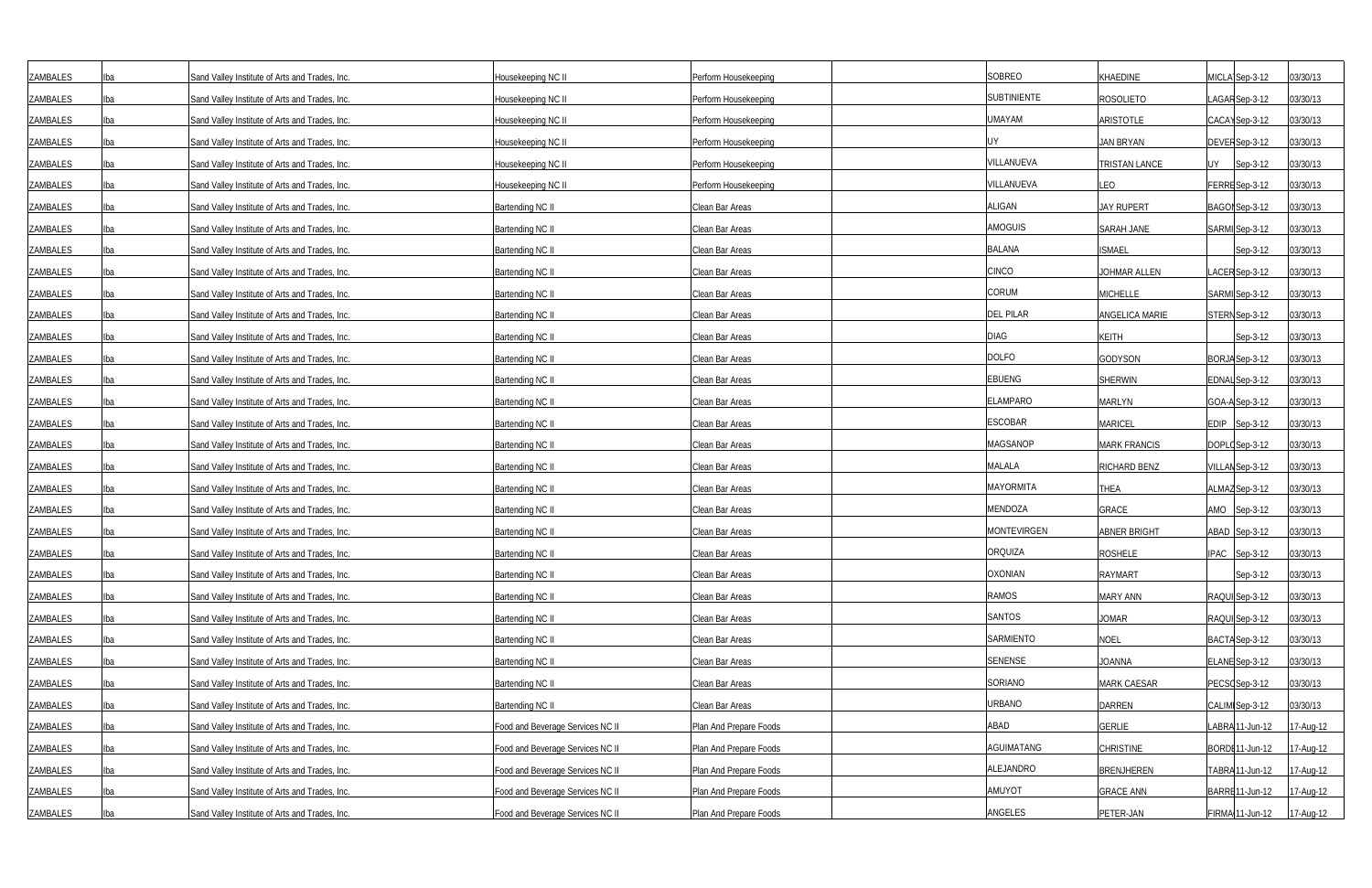| <b>ZAMBALES</b> | Iba | Sand Valley Institute of Arts and Trades, Inc. | Food and Beverage Services NC II | Plan And Prepare Foods | <b>ARRIOLA</b>     | <b>REY JOHN</b>            | <b>TUAGN 11-Jun-12</b>      | 17-Aug-12 |
|-----------------|-----|------------------------------------------------|----------------------------------|------------------------|--------------------|----------------------------|-----------------------------|-----------|
| <b>ZAMBALES</b> | Iba | Sand Valley Institute of Arts and Trades, Inc. | Food and Beverage Services NC II | Plan And Prepare Foods | <b>BACTAD</b>      | <b>WESLY</b>               | REYES 11-Jun-12             | 17-Aug-12 |
| <b>ZAMBALES</b> | Iba | Sand Valley Institute of Arts and Trades, Inc. | Food and Beverage Services NC II | Plan And Prepare Foods | <b>BANGIT</b>      | <b>JETHRO</b>              | CHUA 11-Jun-12              | 17-Aug-12 |
| <b>ZAMBALES</b> | lba | Sand Valley Institute of Arts and Trades, Inc. | Food and Beverage Services NC II | Plan And Prepare Foods | <b>BANGIT</b>      | <b>TIMOTHY</b>             | CARB (11-Jun-12             | 17-Aug-12 |
| <b>ZAMBALES</b> | lba | Sand Valley Institute of Arts and Trades, Inc. | Food and Beverage Services NC II | Plan And Prepare Foods | <b>BARRERA</b>     | <b>MARY</b>                | AGALC 11-Jun-12             | 17-Aug-12 |
| <b>ZAMBALES</b> | lba | Sand Valley Institute of Arts and Trades, Inc. | Food and Beverage Services NC II | Plan And Prepare Foods | <b>BENCITO</b>     | <b>MARK ANTHONY</b>        | <b>PONCI 11-Jun-12</b>      | 17-Aug-12 |
| <b>ZAMBALES</b> | Iba | Sand Valley Institute of Arts and Trades, Inc. | Food and Beverage Services NC II | Plan And Prepare Foods | <b>BENITO</b>      | <b>JOVELYN</b>             | AGUIM 11-Jun-12             | 17-Aug-12 |
| <b>ZAMBALES</b> | lba | Sand Valley Institute of Arts and Trades, Inc. | Food and Beverage Services NC II | Plan And Prepare Foods | <b>BUGARIN</b>     | <b>JAMILLE</b>             | RECEL 11-Jun-12             | 17-Aug-12 |
| <b>ZAMBALES</b> | lba | Sand Valley Institute of Arts and Trades, Inc. | Food and Beverage Services NC II | Plan And Prepare Foods | <b>CALLANTA</b>    | CHRISTOPHER GEORGE         | FELIPE 11-Jun-12            | 17-Aug-12 |
| <b>ZAMBALES</b> | lba | Sand Valley Institute of Arts and Trades, Inc. | Food and Beverage Services NC II | Plan And Prepare Foods | <b>CASTRENCE</b>   | <b>FERDINAND</b>           | MANG 11-Jun-12              | 17-Aug-12 |
| <b>ZAMBALES</b> | Iba | Sand Valley Institute of Arts and Trades, Inc. | Food and Beverage Services NC II | Plan And Prepare Foods | <b>CRUZ</b>        | <b>JONALYN</b>             | RETAN 11-Jun-12             | 17-Aug-12 |
| <b>ZAMBALES</b> | Iba | Sand Valley Institute of Arts and Trades, Inc. | Food and Beverage Services NC II | Plan And Prepare Foods | DALUPO             | <b>ROSE ANN</b>            | BALAN 11-Jun-12             | 17-Aug-12 |
| <b>ZAMBALES</b> | lba | Sand Valley Institute of Arts and Trades, Inc. | Food and Beverage Services NC II | Plan And Prepare Foods | <b>DELA CRUZ</b>   | <b>JONALEN</b>             | MENDI 11-Jun-12             | 17-Aug-12 |
| <b>ZAMBALES</b> | Iba | Sand Valley Institute of Arts and Trades, Inc. | Food and Beverage Services NC II | Plan And Prepare Foods | <b>DIAL</b>        | <b>MARY GRACE</b>          | DELA (11-Jun-12             | 17-Aug-12 |
| <b>ZAMBALES</b> | lba | Sand Valley Institute of Arts and Trades, Inc. | Food and Beverage Services NC II | Plan And Prepare Foods | <b>DIMALANTA</b>   | <b>MICHELLE</b>            | BARRE 11-Jun-12             | 17-Aug-12 |
| <b>ZAMBALES</b> | Iba | Sand Valley Institute of Arts and Trades, Inc. | Food and Beverage Services NC II | Plan And Prepare Foods | <b>DUMAGUIN</b>    | <b>LEDEYLN</b>             | CHAVE 11-Jun-12             | 17-Aug-12 |
| <b>ZAMBALES</b> | lba | Sand Valley Institute of Arts and Trades, Inc. | Food and Beverage Services NC II | Plan And Prepare Foods | <b>ENCARNACION</b> | <b>BERNADIE</b>            | <b>DILAG 11-Jun-12</b>      | 17-Aug-12 |
| <b>ZAMBALES</b> | lba | Sand Valley Institute of Arts and Trades, Inc. | Food and Beverage Services NC II | Plan And Prepare Foods | <b>FERIA</b>       | <b>JEROMA ROSE ANN</b>     | $11$ -Jun-12                | 17-Aug-12 |
| <b>ZAMBALES</b> | lba | Sand Valley Institute of Arts and Trades, Inc. | Food and Beverage Services NC II | Plan And Prepare Foods | <b>FERIA</b>       | <b>NOWIL</b>               | <b>BUNA(11-Jun-12</b>       | 17-Aug-12 |
| <b>ZAMBALES</b> | Iba | Sand Valley Institute of Arts and Trades, Inc. | Food and Beverage Services NC II | Plan And Prepare Foods | <b>FRONDARINA</b>  | <b>JOHN ALFRED</b>         | BANGI 11-Jun-12             | 17-Aug-12 |
| <b>ZAMBALES</b> | Iba | Sand Valley Institute of Arts and Trades, Inc. | Food and Beverage Services NC II | Plan And Prepare Foods | <b>GONZALES</b>    | <b>JOHN NELSON</b>         | FISCO 11-Jun-12             | 17-Aug-12 |
| <b>ZAMBALES</b> | Iba | Sand Valley Institute of Arts and Trades, Inc. | Food and Beverage Services NC II | Plan And Prepare Foods | <b>INOCENCIO</b>   | KIELVIN                    | VELAS 11-Jun-12             | 17-Aug-12 |
| <b>ZAMBALES</b> |     | Sand Valley Institute of Arts and Trades, Inc. | Food and Beverage Services NC II | Plan And Prepare Foods | <b>GUTIERREZ</b>   | <b>RHEA</b>                | MONTI 11-Jun-12             | 17-Aug-12 |
| <b>ZAMBALES</b> | Iba | Sand Valley Institute of Arts and Trades, Inc. | Food and Beverage Services NC II | Plan And Prepare Foods | <b>LABRADOR</b>    | <b>CHERRY LIEKA</b>        | <b>TUAGN 11-Jun-12</b>      | 17-Aug-12 |
| <b>ZAMBALES</b> | lba | Sand Valley Institute of Arts and Trades, Inc. | Food and Beverage Services NC II | Plan And Prepare Foods | <b>LANZON</b>      | <b>EROLD</b>               | LIEGE 11-Jun-12             | 17-Aug-12 |
| <b>ZAMBALES</b> | Iba | Sand Valley Institute of Arts and Trades, Inc. | Food and Beverage Services NC II | Plan And Prepare Foods | <b>LAPLANA</b>     | <b>MARK FRANCIS</b>        | MADAI 11-Jun-12             | 17-Aug-12 |
| <b>ZAMBALES</b> |     | Sand Valley Institute of Arts and Trades, Inc. | Food and Beverage Services NC II | Plan And Prepare Foods | <b>MACALINAO</b>   | <b>ISRAH JANZEN</b>        | MATUM 11-Jun-12             | 17-Aug-12 |
| <b>ZAMBALES</b> | Iba | Sand Valley Institute of Arts and Trades, Inc. | Food and Beverage Services NC II | Plan And Prepare Foods | <b>MARGALLO</b>    | <b>FRANCIS</b>             | PADILI <sub>11-Jun-12</sub> | 17-Aug-12 |
| <b>ZAMBALES</b> | Iba | Sand Valley Institute of Arts and Trades, Inc. | Food and Beverage Services NC II | Plan And Prepare Foods | <b>MENDONES</b>    | <b>VIAMARI FLORESTELLE</b> | MILLEM 11-Jun-12            | 17-Aug-12 |
| <b>ZAMBALES</b> | lba | Sand Valley Institute of Arts and Trades, Inc. | Food and Beverage Services NC II | Plan And Prepare Foods | <b>ORQUIZA</b>     | <b>ROSHELE</b>             | <b>IPAC</b> 11-Jun-12       | 17-Aug-12 |
| <b>ZAMBALES</b> | lba | Sand Valley Institute of Arts and Trades, Inc. | Food and Beverage Services NC II | Plan And Prepare Foods | PADILLA            | <b>MAJONALIZ</b>           | $11$ -Jun-12                | 17-Aug-12 |
| <b>ZAMBALES</b> |     | Sand Valley Institute of Arts and Trades, Inc. | Food and Beverage Services NC II | Plan And Prepare Foods | <b>QUINTO</b>      | <b>SARAH MAY</b>           | FISCO 11-Jun-12             | 17-Aug-12 |
| <b>ZAMBALES</b> |     | Sand Valley Institute of Arts and Trades, Inc. | Food and Beverage Services NC II | Plan And Prepare Foods | <b>REYES</b>       | <b>REYNA</b>               | <b>ENRIQ 11-Jun-12</b>      | 17-Aug-12 |
| <b>ZAMBALES</b> |     | Sand Valley Institute of Arts and Trades, Inc. | Food and Beverage Services NC II | Plan And Prepare Foods | <b>ROSTRATA</b>    | JAKE                       | <b>FRONI</b> 11-Jun-12      | 17-Aug-12 |
| <b>ZAMBALES</b> |     | Sand Valley Institute of Arts and Trades, Inc. | Food and Beverage Services NC II | Plan And Prepare Foods | <b>SANTOS</b>      | <b>ROLDAN</b>              | <b>INOCE 11-Jun-12</b>      | 17-Aug-12 |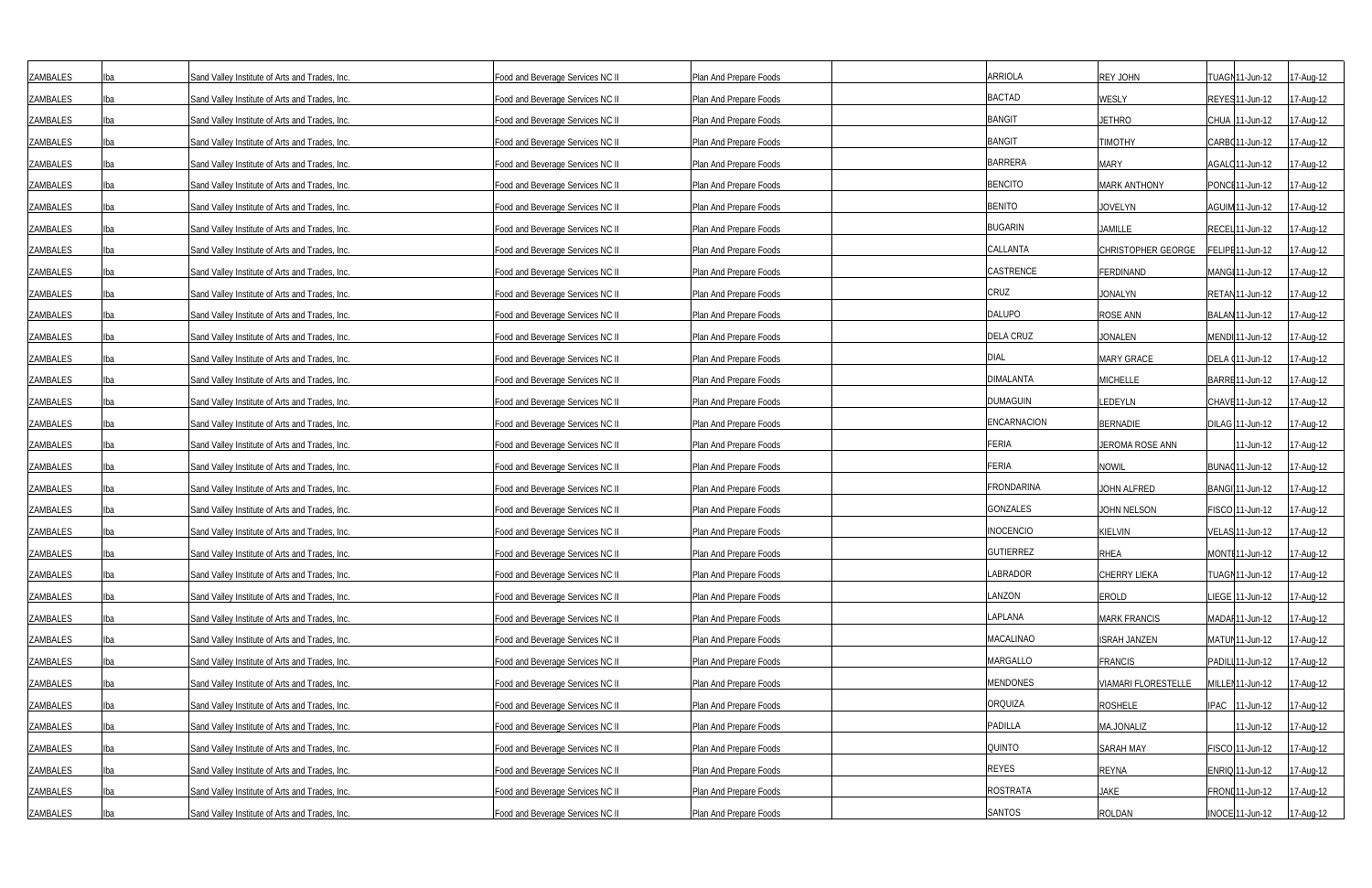| <b>ZAMBALES</b> | Iba | Sand Valley Institute of Arts and Trades, Inc. | Food and Beverage Services NC II | Plan And Prepare Foods | <b>SARMIENTO</b>  | <b>NECESITA</b>                       |    | ALMAF 11-Jun-12              | 17-Aug-12 |
|-----------------|-----|------------------------------------------------|----------------------------------|------------------------|-------------------|---------------------------------------|----|------------------------------|-----------|
| <b>ZAMBALES</b> | lba | Sand Valley Institute of Arts and Trades, Inc. | Food and Beverage Services NC II | Plan And Prepare Foods | <b>TING</b>       | <b>MARY ANN</b>                       |    | BORQI 11-Jun-12              | 17-Aug-12 |
| <b>ZAMBALES</b> | Iba | Sand Valley Institute of Arts and Trades, Inc. | Food and Beverage Services NC II | Plan And Prepare Foods | <b>VILLANUEVA</b> | <b>TRISTAN LANCE</b>                  | UY | 11-Jun-12                    | 17-Aug-12 |
| <b>ZAMBALES</b> | lba | Sand Valley Institute of Arts and Trades, Inc. | Housekeeping NC II               | Perform Housekeeping   | <b>ABUSO</b>      | <b>GERALD</b>                         | M. | $11$ -Jun-12                 | 17-Aug-12 |
| <b>ZAMBALES</b> | lba | Sand Valley Institute of Arts and Trades, Inc. | Housekeeping NC II               | Perform Housekeeping   | <b>ABRIGO</b>     | <b>JEFFREY</b>                        | R. | $11$ -Jun-12                 | 17-Aug-12 |
| <b>ZAMBALES</b> | lba | Sand Valley Institute of Arts and Trades, Inc. | Housekeeping NC II               | Perform Housekeeping   | <b>ALMANDREZ</b>  | <b>ROCKY</b>                          |    | MILLAI 11-Jun-12             | 17-Aug-12 |
| <b>ZAMBALES</b> | lba | Sand Valley Institute of Arts and Trades, Inc. | Housekeeping NC II               | Perform Housekeeping   | <b>AMANO</b>      | MMLES KEVIN                           |    | <b>VAREL</b> 11-Jun-12       | 17-Aug-12 |
| <b>ZAMBALES</b> | lba | Sand Valley Institute of Arts and Trades, Inc. | Housekeeping NC II               | Perform Housekeeping   | <b>DAWATIS</b>    | <b>CHARLES</b>                        |    | TRAPS 11-Jun-12              | 17-Aug-12 |
| <b>ZAMBALES</b> | lba | Sand Valley Institute of Arts and Trades, Inc. | Housekeeping NC II               | Perform Housekeeping   | <b>DAY</b>        | <b>JEAMARY</b>                        |    | DASIG 11-Jun-12              | 17-Aug-12 |
| <b>ZAMBALES</b> | lba | Sand Valley Institute of Arts and Trades, Inc. | Housekeeping NC II               | Perform Housekeeping   | <b>DAY</b>        | <b>NORA</b>                           |    | VILLAN <sub>11</sub> -Jun-12 | 17-Aug-12 |
| <b>ZAMBALES</b> | lba | Sand Valley Institute of Arts and Trades, Inc. | Housekeeping NC II               | Perform Housekeeping   | <b>DEGUIDOY</b>   | <b>MARK</b>                           |    | AMOG 11-Jun-12               | 17-Aug-12 |
| <b>ZAMBALES</b> | lba | Sand Valley Institute of Arts and Trades, Inc. | Housekeeping NC II               | Perform Housekeeping   | <b>ECHON</b>      | <b>EMAILA</b>                         |    | DE LEC11-Jun-12              | 17-Aug-12 |
| <b>ZAMBALES</b> | lba | Sand Valley Institute of Arts and Trades, Inc. | Housekeeping NC II               | Perform Housekeeping   | <b>ELAYBA</b>     | <b>PATRICK</b>                        |    | $11$ -Jun-12                 | 17-Aug-12 |
| <b>ZAMBALES</b> | Iba | Sand Valley Institute of Arts and Trades, Inc. | Housekeeping NC II               | Perform Housekeeping   | FERMIL,           | JAMES, JR.                            | M. | $11$ -Jun-12                 | 17-Aug-12 |
| <b>ZAMBALES</b> | lba | Sand Valley Institute of Arts and Trades, Inc. | Housekeeping NC II               | Perform Housekeeping   | <b>FUERTE</b>     | <b>JOVEN</b>                          |    | <b>EBUEN 11-Jun-12</b>       | 17-Aug-12 |
| <b>ZAMBALES</b> | lba | Sand Valley Institute of Arts and Trades, Inc. | Housekeeping NC II               | Perform Housekeeping   | <b>GALAPON</b>    | <b>EDILYN</b>                         |    | ELEVA 11-Jun-12              | 17-Aug-12 |
| <b>ZAMBALES</b> | lba | Sand Valley Institute of Arts and Trades, Inc. | Housekeeping NC II               | Perform Housekeeping   | <b>MARCELO</b>    | CONCEPTION LOVELY JR. PONCE 11-Jun-12 |    |                              | 17-Aug-12 |
| <b>ZAMBALES</b> | lba | Sand Valley Institute of Arts and Trades, Inc. | Housekeeping NC II               | Perform Housekeeping   | <b>MEDRANO</b>    | ROBERT JR.                            |    | DISCA 11-Jun-12              | 17-Aug-12 |
| <b>ZAMBALES</b> | lba | Sand Valley Institute of Arts and Trades, Inc. | Housekeeping NC II               | Perform Housekeeping   | <b>MIGALANG</b>   | <b>ILYNN</b>                          |    | <b>BANG411-Jun-12</b>        | 17-Aug-12 |
| <b>ZAMBALES</b> | Iba | Sand Valley Institute of Arts and Trades, Inc. | Housekeeping NC II               | Perform Housekeeping   | <b>MIRADOR</b>    | <b>GERRY MARK</b>                     | M. | $11$ -Jun-12                 | 17-Aug-12 |
| <b>ZAMBALES</b> | lba | Sand Valley Institute of Arts and Trades, Inc. | Housekeeping NC II               | Perform Housekeeping   | <b>MIRADOR</b>    | <b>JOSHUA</b>                         | M. | $11$ -Jun-12                 | 17-Aug-12 |
| <b>ZAMBALES</b> | Iba | Sand Valley Institute of Arts and Trades, Inc. | Housekeeping NC II               | Perform Housekeeping   | <b>ORENCIA</b>    | LOURDES                               |    | GABAS 11-Jun-12              | 17-Aug-12 |
| <b>ZAMBALES</b> |     | Sand Valley Institute of Arts and Trades, Inc. | Housekeeping NC II               | Perform Housekeeping   | <b>ORENCIA</b>    | VIRGILIOJR.                           |    | GABAS 11-Jun-12              | 17-Aug-12 |
| <b>ZAMBALES</b> | Iba | Sand Valley Institute of Arts and Trades, Inc. | Housekeeping NC II               | Perform Housekeeping   | <b>ORTIGUERRA</b> | <b>QUINCY IAN</b>                     |    | ALDAY 11-Jun-12              | 17-Aug-12 |
| <b>ZAMBALES</b> | lba | Sand Valley Institute of Arts and Trades, Inc. | Housekeeping NC II               | Perform Housekeeping   | <b>PONCE</b>      | <b>GENALYN</b>                        |    | ABER 11-Jun-12               | 17-Aug-12 |
| <b>ZAMBALES</b> | Iba | Sand Valley Institute of Arts and Trades, Inc. | Housekeeping NC II               | Perform Housekeeping   | <b>PONCE</b>      | <b>JULIA PEARL</b>                    |    | <b>TOLEN</b> 11-Jun-12       | 17-Aug-12 |
| <b>ZAMBALES</b> | lba | Sand Valley Institute of Arts and Trades, Inc. | Housekeeping NC II               | Perform Housekeeping   | <b>REGUINDIN</b>  | <b>JONYL</b>                          |    | DICAG 11-Jun-12              | 17-Aug-12 |
| <b>ZAMBALES</b> | Iba | Sand Valley Institute of Arts and Trades, Inc. | Housekeeping NC II               | Perform Housekeeping   | <b>SERGIO</b>     | <b>CHONA</b>                          |    | DULLA 11-Jun-12              | 17-Aug-12 |
| <b>ZAMBALES</b> | Iba | Sand Valley Institute of Arts and Trades, Inc. | Housekeeping NC II               | Perform Housekeeping   | <b>TERRADO</b>    | <b>WENDALE</b>                        | M. | $11$ -Jun-12                 | 17-Aug-12 |
| <b>ZAMBALES</b> | Iba | Sand Valley Institute of Arts and Trades, Inc. | Housekeeping NC II               | Perform Housekeeping   | <b>TRINIDAD</b>   | <b>NOE</b>                            |    | VILLAN <sub>11</sub> -Jun-12 | 17-Aug-12 |
| <b>ZAMBALES</b> | lba | Sand Valley Institute of Arts and Trades, Inc. | Housekeeping NC II               | Perform Housekeeping   | VILLAR            | <b>JHOB MICHAEL</b>                   |    | $11$ -Jun-12                 | 17-Aug-12 |
| <b>ZAMBALES</b> | lba | Sand Valley Institute of Arts and Trades, Inc. | Bartending NC II                 | Clean Bar Areas        | <b>ABADAM</b>     | <b>MELANIO II</b>                     |    | DE GU 11-Jun-12              | 17-Aug-12 |
| <b>ZAMBALES</b> | lba | Sand Valley Institute of Arts and Trades, Inc. | Bartending NC II                 | Clean Bar Areas        | <b>ABAN</b>       | ARLENE                                |    | <b>SIMITA 11-Jun-12</b>      | 17-Aug-12 |
| <b>ZAMBALES</b> | lba | Sand Valley Institute of Arts and Trades, Inc. | Bartending NC II                 | Clean Bar Areas        | <b>ABAN</b>       | LEONARDO JR.                          |    | SIMITA 11-Jun-12             | 17-Aug-12 |
| <b>ZAMBALES</b> |     | Sand Valley Institute of Arts and Trades, Inc. | Bartending NC II                 | Clean Bar Areas        | <b>ANULACION</b>  | <b>EXSUR</b>                          |    | FERIA 11-Jun-12              | 17-Aug-12 |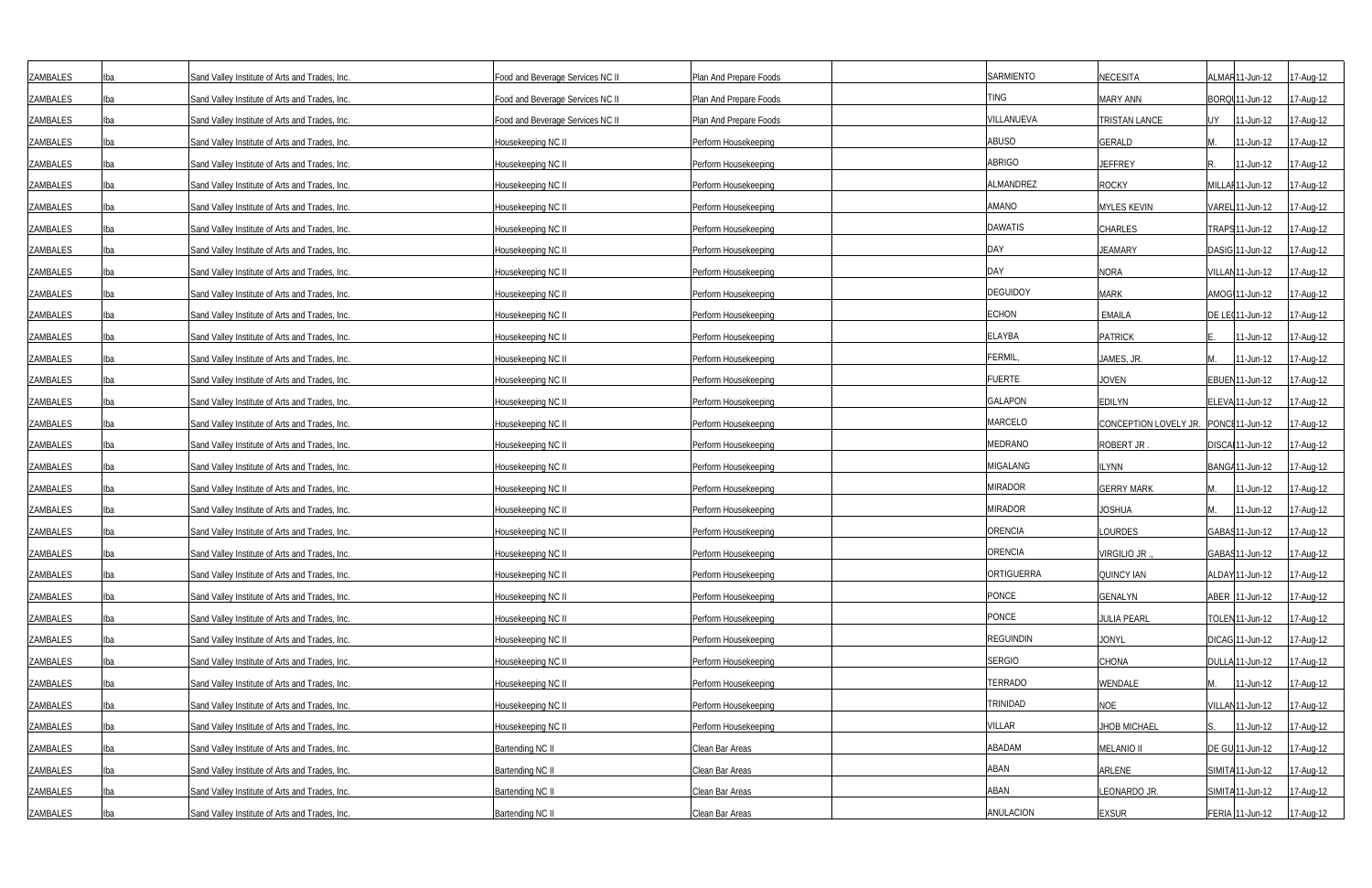| <b>ZAMBALES</b> | lba | Sand Valley Institute of Arts and Trades, Inc. | Bartending NC II                 | Clean Bar Areas        | <b>BUENO</b>       | <b>JHANN</b>           | MERCI 11-Jun-12             | 17-Aug-12 |
|-----------------|-----|------------------------------------------------|----------------------------------|------------------------|--------------------|------------------------|-----------------------------|-----------|
| <b>ZAMBALES</b> | lba | Sand Valley Institute of Arts and Trades, Inc. | Bartending NC II                 | Clean Bar Areas        | <b>BUNDANG</b>     | <b>PAUL HENRY</b>      | ALBER 11-Jun-12             | 17-Aug-12 |
| <b>ZAMBALES</b> | Iba | Sand Valley Institute of Arts and Trades, Inc. | <b>Bartending NC II</b>          | Clean Bar Areas        | <b>BUGARIN</b>     | JAY-AR                 | BALAG 11-Jun-12             | 17-Aug-12 |
| <b>ZAMBALES</b> | lba | Sand Valley Institute of Arts and Trades, Inc. | Bartending NC II                 | Clean Bar Areas        | <b>CEBU</b>        | <b>REG RAINER</b>      | DUPLO <sub>11</sub> -Jun-12 | 17-Aug-12 |
| <b>ZAMBALES</b> | Iba | Sand Valley Institute of Arts and Trades, Inc. | Bartending NC II                 | Clean Bar Areas        | <b>DIAG</b>        | <b>DEXTER</b>          | SABAD 11-Jun-12             | 17-Aug-12 |
| <b>ZAMBALES</b> | Iba | Sand Valley Institute of Arts and Trades, Inc. | Bartending NC II                 | Clean Bar Areas        | <b>DIAG</b>        | <b>HENRY</b>           | <b>CONCI 11-Jun-12</b>      | 17-Aug-12 |
| <b>ZAMBALES</b> | Iba | Sand Valley Institute of Arts and Trades, Inc. | Bartending NC II                 | Clean Bar Areas        | <b>ESCALA</b>      | KEITH WENDELL          | VALEN <sub>11-Jun-12</sub>  | 17-Aug-12 |
| <b>ZAMBALES</b> | lba | Sand Valley Institute of Arts and Trades, Inc. | Bartending NC II                 | Clean Bar Areas        | <b>ESTELLA</b>     | <b>JOHN LEE</b>        | ESPIRI 11-Jun-12            | 17-Aug-12 |
| <b>ZAMBALES</b> | Iba | Sand Valley Institute of Arts and Trades, Inc. | Bartending NC II                 | Clean Bar Areas        | <b>ESTRELLA</b>    | <b>EUGENIA</b>         | LAZO 11-Jun-12              | 17-Aug-12 |
| <b>ZAMBALES</b> | lba | Sand Valley Institute of Arts and Trades, Inc. | Bartending NC II                 | Clean Bar Areas        | <b>FABAY</b>       | MARY SHANE             | DACP/ 11-Jun-12             | 17-Aug-12 |
| <b>ZAMBALES</b> | Iba | Sand Valley Institute of Arts and Trades, Inc. | Bartending NC II                 | Clean Bar Areas        | <b>FAJELAGUTAN</b> | NEIL JOHN              | ABAN 11-Jun-12              | 17-Aug-12 |
| <b>ZAMBALES</b> | lba | Sand Valley Institute of Arts and Trades, Inc. | Bartending NC II                 | Clean Bar Areas        | <b>FELICANO</b>    | <b>DARYL</b>           | DE GU 11-Jun-12             | 17-Aug-12 |
| <b>ZAMBALES</b> | lba | Sand Valley Institute of Arts and Trades, Inc. | Bartending NC II                 | Clean Bar Areas        | <b>FERNANDEZ</b>   | EDWN JR.               | <b>ARRIO 11-Jun-12</b>      | 17-Aug-12 |
| <b>ZAMBALES</b> | Iba | Sand Valley Institute of Arts and Trades, Inc. | Bartending NC II                 | Clean Bar Areas        | <b>FLORDELIZ</b>   | <b>BERNIE</b>          | RELLA 11-Jun-12             | 17-Aug-12 |
| <b>ZAMBALES</b> | Iba | Sand Valley Institute of Arts and Trades, Inc. | Bartending NC II                 | Clean Bar Areas        | <b>GARCIA</b>      | <b>DIANNA ROSE</b>     | <b>FRANC</b> 11-Jun-12      | 17-Aug-12 |
| <b>ZAMBALES</b> | Iba | Sand Valley Institute of Arts and Trades, Inc. | Bartending NC II                 | Clean Bar Areas        | <b>GIRON</b>       | <b>JANICE</b>          | SAMAM 11-Jun-12             | 17-Aug-12 |
| <b>ZAMBALES</b> | lba | Sand Valley Institute of Arts and Trades, Inc. | Bartending NC II                 | Clean Bar Areas        | <b>GONZALES</b>    | <b>GERARDO II</b>      | <b>VILLAN 11-Jun-12</b>     | 17-Aug-12 |
| <b>ZAMBALES</b> | Iba | Sand Valley Institute of Arts and Trades, Inc. | Bartending NC II                 | Clean Bar Areas        | <b>MALALA</b>      | <b>MAUREEN</b>         | CABAS 11-Jun-12             | 17-Aug-12 |
| <b>ZAMBALES</b> | lba | Sand Valley Institute of Arts and Trades, Inc. | Bartending NC II                 | Clean Bar Areas        | <b>JOSE</b>        | <b>JESUS</b>           | ACAYA 11-Jun-12             | 17-Aug-12 |
| <b>ZAMBALES</b> | Iba | Sand Valley Institute of Arts and Trades, Inc. | Bartending NC II                 | Clean Bar Areas        | <b>MOYO</b>        | <b>ELAINE PAULYN</b>   | PINED 11-Jun-12             | 17-Aug-12 |
| <b>ZAMBALES</b> | lba | Sand Valley Institute of Arts and Trades, Inc. | Bartending NC II                 | Clean Bar Areas        | <b>PAULAR</b>      | <b>MAY AND</b>         | <b>FAMIS</b> 11-Jun-12      | 17-Aug-12 |
| <b>ZAMBALES</b> | lba | Sand Valley Institute of Arts and Trades, Inc. | Bartending NC II                 | Clean Bar Areas        | <b>RAGASA</b>      | <b>ELVIE</b>           | MATA 11-Jun-12              | 17-Aug-12 |
| <b>ZAMBALES</b> | lba | Sand Valley Institute of Arts and Trades, Inc. | Bartending NC II                 | Clean Bar Areas        | <b>SALAZAR</b>     | SIR DON                | <b>PALAF 11-Jun-12</b>      | 17-Aug-12 |
| <b>ZAMBALES</b> | Iba | Sand Valley Institute of Arts and Trades, Inc. | Bartending NC II                 | Clean Bar Areas        | <b>SANTOS</b>      | <b>REMYROSE CLAIRE</b> | MORAI 11-Jun-12             | 17-Aug-12 |
| <b>ZAMBALES</b> | Iba | Sand Valley Institute of Arts and Trades, Inc. | Bartending NC II                 | Clean Bar Areas        | <b>SELDA</b>       | <b>MICHAEL</b>         | CONV(11-Jun-12              | 17-Aug-12 |
| <b>ZAMBALES</b> | lba | Sand Valley Institute of Arts and Trades, Inc. | Bartending NC II                 | Clean Bar Areas        | <b>SELDA</b>       | SIXTO JR.              | $11$ -Jun- $12$             | 17-Aug-12 |
| <b>ZAMBALES</b> | lba | Sand Valley Institute of Arts and Trades, Inc. | Bartending NC II                 | Clean Bar Areas        | <b>TUMANG</b>      | <b>EDLINE</b>          | SANTO 11-Jun-12             | 17-Aug-12 |
| <b>ZAMBALES</b> | Iba | Sand Valley Institute of Arts and Trades, Inc. | Bartending NC II                 | Clean Bar Areas        | <b>UMAYAM</b>      | <b>ATISTOTLE</b>       | CACA\11-Jun-12              | 17-Aug-12 |
| <b>ZAMBALES</b> | Iba | Sand Valley Institute of Arts and Trades, Inc. | Bartending NC II                 | Clean Bar Areas        | UY                 | <b>JAN BRYAN</b>       | DEVER 11-Jun-12             | 17-Aug-12 |
| <b>ZAMBALES</b> | Iba | Sand Valley Institute of Arts and Trades, Inc. | Bartending NC II                 | Clean Bar Areas        | <b>VILLANUEVA</b>  | <b>JASON</b>           | RODRI 11-Jun-12             | 17-Aug-12 |
| <b>ZAMBALES</b> | Iba | Sand Valley Institute of Arts and Trades, Inc. | Food and Beverage Services NC II | Plan And Prepare Foods | <b>ACUAVERA</b>    | LORNA                  | LAGUASep-3-12               | 03/30/13  |
| <b>ZAMBALES</b> | lba | Sand Valley Institute of Arts and Trades, Inc. | Food and Beverage Services NC II | Plan And Prepare Foods | <b>ADOREMOS</b>    | <b>APRIL</b>           | ARAM Sep-3-12               | 03/30/13  |
| <b>ZAMBALES</b> | Iba | Sand Valley Institute of Arts and Trades, Inc. | Food and Beverage Services NC II | Plan And Prepare Foods | <b>ALBANO</b>      | <b>ARLENE</b>          | MOJE(Sep-3-12               | 03/30/13  |
| <b>ZAMBALES</b> | Iba | Sand Valley Institute of Arts and Trades, Inc. | Food and Beverage Services NC II | Plan And Prepare Foods | <b>ARABE</b>       | <b>ELSA</b>            | MANIA Sep-3-12              | 03/30/13  |
| <b>ZAMBALES</b> | lba | Sand Valley Institute of Arts and Trades, Inc. | Food and Beverage Services NC II | Plan And Prepare Foods | <b>BACHO</b>       | <b>SHELLY ANN</b>      | PALMESep-3-12               | 03/30/13  |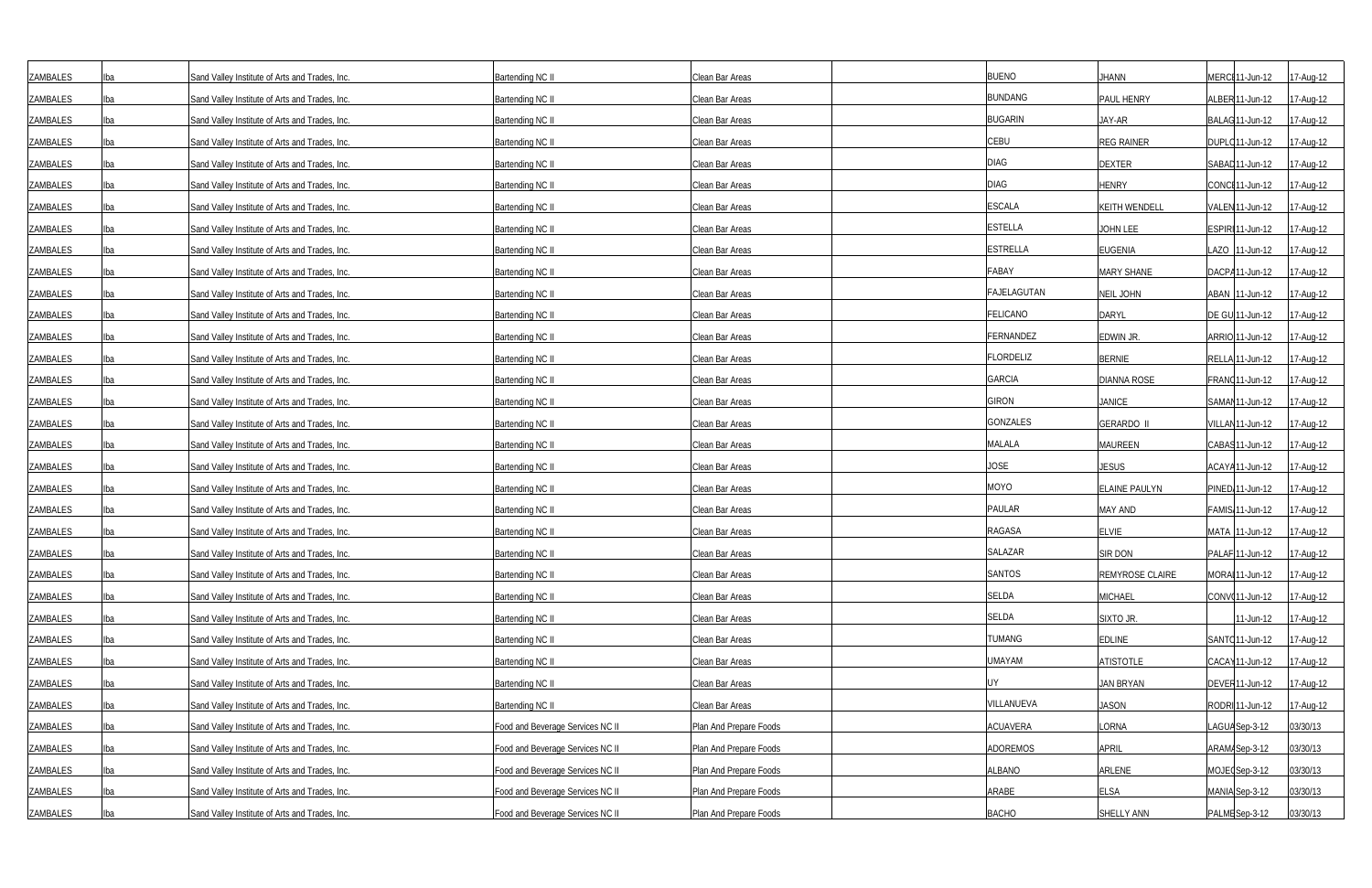| <b>ZAMBALES</b> | lba | Sand Valley Institute of Arts and Trades, Inc. | Food and Beverage Services NC II        | Plan And Prepare Foods | <b>BERAÑA</b>     | <b>DOMINIC</b>      | JOSAFSep-3-12   | 03/30/13 |
|-----------------|-----|------------------------------------------------|-----------------------------------------|------------------------|-------------------|---------------------|-----------------|----------|
| <b>ZAMBALES</b> | lba | Sand Valley Institute of Arts and Trades, Inc. | Food and Beverage Services NC II        | Plan And Prepare Foods | <b>BERNAL</b>     | <b>ADOLFO</b>       | MONS Sep-3-12   | 03/30/13 |
| <b>ZAMBALES</b> | lba | Sand Valley Institute of Arts and Trades, Inc. | Food and Beverage Services NC II        | Plan And Prepare Foods | <b>BONDE</b>      | <b>VANESSA</b>      | BAYSA Sep-3-12  | 03/30/13 |
| <b>ZAMBALES</b> | lba | Sand Valley Institute of Arts and Trades, Inc. | Food and Beverage Services NC II        | Plan And Prepare Foods | <b>CORPUZ</b>     | CHARLENE JOY        | RITUA Sep-3-12  | 03/30/13 |
| <b>ZAMBALES</b> | Iba | Sand Valley Institute of Arts and Trades, Inc. | Food and Beverage Services NC II        | Plan And Prepare Foods | <b>DIMAANO</b>    | ALYSSA AMOR         | DELOS Sep-3-12  | 03/30/13 |
| <b>ZAMBALES</b> | lba | Sand Valley Institute of Arts and Trades, Inc. | Food and Beverage Services NC II        | Plan And Prepare Foods | <b>DIZON</b>      | <b>MARIZ</b>        | Sep-3-12        | 03/30/13 |
| <b>ZAMBALES</b> | lba | Sand Valley Institute of Arts and Trades, Inc. | Food and Beverage Services NC II        | Plan And Prepare Foods | <b>DULLAS</b>     | <b>ARGIE</b>        | DIAL Sep-3-12   | 03/30/13 |
| <b>ZAMBALES</b> | lba | Sand Valley Institute of Arts and Trades, Inc. | Food and Beverage Services NC II        | Plan And Prepare Foods | EFE               | <b>SANTA</b>        | FONTI Sep-3-12  | 03/30/13 |
| <b>ZAMBALES</b> | lba | Sand Valley Institute of Arts and Trades, Inc. | <b>Food and Beverage Services NC II</b> | Plan And Prepare Foods | <b>ELICO</b>      | CHRISTIAN DY        | EBUEN Sep-3-12  | 03/30/13 |
| <b>ZAMBALES</b> | lba | Sand Valley Institute of Arts and Trades, Inc. | Food and Beverage Services NC II        | Plan And Prepare Foods | <b>FALLORIN</b>   | <b>BIEN</b>         | DEL RISep-3-12  | 03/30/13 |
| <b>ZAMBALES</b> | lba | Sand Valley Institute of Arts and Trades, Inc. | Food and Beverage Services NC II        | Plan And Prepare Foods | <b>FERRER</b>     | <b>JEFFREY</b>      | LIMBAISep-3-12  | 03/30/13 |
| <b>ZAMBALES</b> | lba | Sand Valley Institute of Arts and Trades, Inc. | Food and Beverage Services NC II        | Plan And Prepare Foods | <b>FRANCISA</b>   | <b>CATHLYN</b>      | EBALC Sep-3-12  | 03/30/13 |
| <b>ZAMBALES</b> | lba | Sand Valley Institute of Arts and Trades, Inc. | Food and Beverage Services NC II        | Plan And Prepare Foods | <b>FULGENCIO</b>  | <b>SHIELA MARIE</b> | RICO Sep-3-12   | 03/30/13 |
| <b>ZAMBALES</b> | Iba | Sand Valley Institute of Arts and Trades, Inc. | Food and Beverage Services NC II        | Plan And Prepare Foods | <b>GARCIA</b>     | <b>JONELL</b>       | RAMO Sep-3-12   | 03/30/13 |
| <b>ZAMBALES</b> | Iba | Sand Valley Institute of Arts and Trades, Inc. | Food and Beverage Services NC II        | Plan And Prepare Foods | <b>GARCIA</b>     | MA STEPHANY         | EDWAISep-3-12   | 03/30/13 |
| <b>ZAMBALES</b> | Iba | Sand Valley Institute of Arts and Trades, Inc. | Food and Beverage Services NC II        | Plan And Prepare Foods | <b>IMPERIAL</b>   | <b>ADETH</b>        | BARRI Sep-3-12  | 03/30/13 |
| <b>ZAMBALES</b> | lba | Sand Valley Institute of Arts and Trades, Inc. | Food and Beverage Services NC II        | Plan And Prepare Foods | <b>LERIOS</b>     | <b>CHEZKA MARIE</b> | SILAPA Sep-3-12 | 03/30/13 |
| <b>ZAMBALES</b> | lba | Sand Valley Institute of Arts and Trades, Inc. | Food and Beverage Services NC II        | Plan And Prepare Foods | <b>LIGGAYU</b>    | <b>BELINDA JOY</b>  | MANG Sep-3-12   | 03/30/13 |
| <b>ZAMBALES</b> | lba | Sand Valley Institute of Arts and Trades, Inc. | Food and Beverage Services NC II        | Plan And Prepare Foods | <b>MANALO</b>     | <b>ANITA</b>        | NERO Sep-3-12   | 03/30/13 |
| <b>ZAMBALES</b> | Iba | Sand Valley Institute of Arts and Trades, Inc. | Food and Beverage Services NC II        | Plan And Prepare Foods | <b>MARILA</b>     | <b>MARY JANE</b>    | AGAC Sep-3-12   | 03/30/13 |
| <b>ZAMBALES</b> | lba | Sand Valley Institute of Arts and Trades, Inc. | Food and Beverage Services NC II        | Plan And Prepare Foods | <b>MIRANDA</b>    | <b>ROSALIE</b>      | BESAN Sep-3-12  | 03/30/13 |
| <b>ZAMBALES</b> | Iba | Sand Valley Institute of Arts and Trades, Inc. | Food and Beverage Services NC II        | Plan And Prepare Foods | <b>MONATO</b>     | <b>AILEEN</b>       | FERN4Sep-3-12   | 03/30/13 |
| <b>ZAMBALES</b> |     | Sand Valley Institute of Arts and Trades, Inc. | Food and Beverage Services NC II        | Plan And Prepare Foods | <b>NEPOMUCENO</b> | <b>BENZON</b>       | TOBIA Sep-3-12  | 03/30/13 |
| <b>ZAMBALES</b> | Iba | Sand Valley Institute of Arts and Trades, Inc. | Food and Beverage Services NC II        | Plan And Prepare Foods | <b>ORTIGUERRA</b> | <b>QUINCY IAN</b>   | ALDAY Sep-3-12  | 03/30/13 |
| <b>ZAMBALES</b> | lba | Sand Valley Institute of Arts and Trades, Inc. | Food and Beverage Services NC II        | Plan And Prepare Foods | <b>POBLETE</b>    | <b>YOLANDA</b>      | DAMASSep-3-12   | 03/30/13 |
| <b>ZAMBALES</b> | Iba | Sand Valley Institute of Arts and Trades, Inc. | Food and Beverage Services NC II        | Plan And Prepare Foods | <b>POBLETE</b>    | DAISY MAE           | DUYAN Sep-3-12  | 03/30/13 |
| <b>ZAMBALES</b> |     | Sand Valley Institute of Arts and Trades, Inc. | Food and Beverage Services NC II        | Plan And Prepare Foods | QUIJANO           | <b>ARMIE</b>        | DAYRISep-3-12   | 03/30/13 |
| <b>ZAMBALES</b> | lba | Sand Valley Institute of Arts and Trades, Inc. | Food and Beverage Services NC II        | Plan And Prepare Foods | <b>SALES</b>      | ALLEN DAVE          | COST/Sep-3-12   | 03/30/13 |
| <b>ZAMBALES</b> | lba | Sand Valley Institute of Arts and Trades, Inc. | Food and Beverage Services NC II        | Plan And Prepare Foods | <b>SERGIO</b>     | <b>CHONA</b>        | DULLA Sep-3-12  | 03/30/13 |
| <b>ZAMBALES</b> | Iba | Sand Valley Institute of Arts and Trades, Inc. | Food and Beverage Services NC II        | Plan And Prepare Foods | <b>SUSA</b>       | <b>SHIELA MARIE</b> | MORAl Sep-3-12  | 03/30/13 |
| <b>ZAMBALES</b> | Iba | Sand Valley Institute of Arts and Trades, Inc. | Food and Beverage Services NC II        | Plan And Prepare Foods | <b>TEJADA</b>     | <b>KIMVEE</b>       | GAMB Sep-3-12   | 03/30/13 |
| <b>ZAMBALES</b> | lba | Sand Valley Institute of Arts and Trades, Inc. | Food and Beverage Services NC II        | Plan And Prepare Foods | <b>RADONA</b>     | MARY JOYCE          | ABDON Sep-3-12  | 03/30/13 |
| <b>ZAMBALES</b> | Iba | Sand Valley Institute of Arts and Trades, Inc. | Housekeeping NC II                      | Perform Housekeeping   | ABAD              | ANGELO JAMES        | FALLO Sep-3-12  | 03/30/13 |
| <b>ZAMBALES</b> | lba | Sand Valley Institute of Arts and Trades, Inc. | Housekeeping NC II                      | Perform Housekeeping   | <b>ABAN</b>       | <b>ARLENE</b>       | SIMITA Sep-3-12 | 03/30/13 |
| <b>ZAMBALES</b> | lba | Sand Valley Institute of Arts and Trades, Inc. | Housekeeping NC II                      | Perform Housekeeping   | <b>ACEBUQUE</b>   | ROLANDO JR.         | EDJAN Sep-3-12  | 03/30/13 |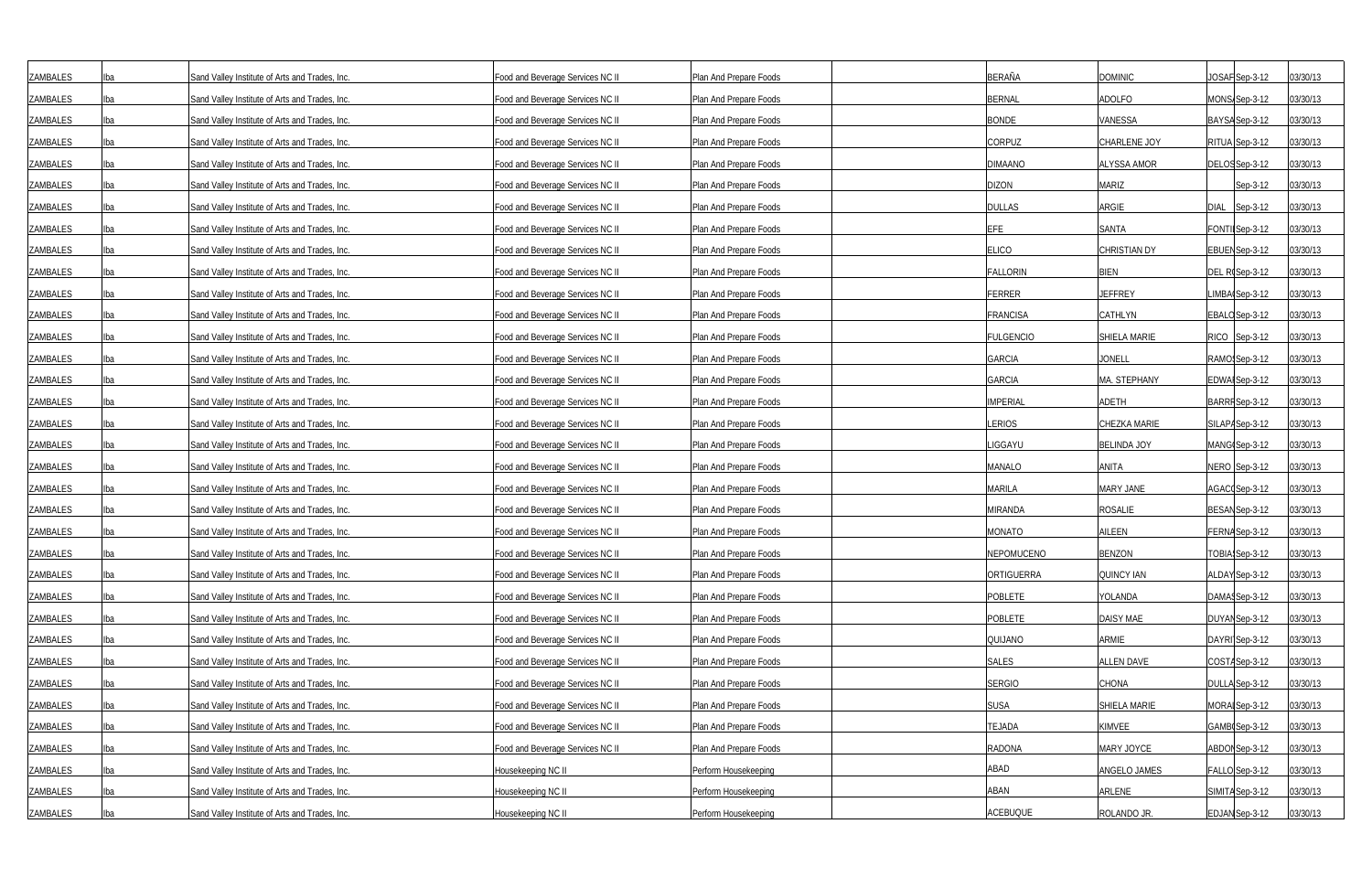| <b>ZAMBALES</b> | lba | Sand Valley Institute of Arts and Trades, Inc. | Housekeeping NC II | Perform Housekeeping | <b>ACERON</b>     | <b>JAN MICHAEL</b>     | PERG Sep-3-12   | 03/30/13 |
|-----------------|-----|------------------------------------------------|--------------------|----------------------|-------------------|------------------------|-----------------|----------|
| <b>ZAMBALES</b> | lba | Sand Valley Institute of Arts and Trades, Inc. | Housekeeping NC II | Perform Housekeeping | <b>ALADAD</b>     | <b>HERMOGENES</b>      | DEJES Sep-3-12  | 03/30/13 |
| <b>ZAMBALES</b> | Iba | Sand Valley Institute of Arts and Trades, Inc. | Housekeeping NC II | Perform Housekeeping | <b>ANGELES</b>    | PETER JAN              | FIRMA Sep-3-12  | 03/30/13 |
| <b>ZAMBALES</b> | Iba | Sand Valley Institute of Arts and Trades, Inc. | Housekeeping NC II | Perform Housekeeping | ARAGON            | <b>CINDY</b>           | PASTO Sep-3-12  | 03/30/13 |
| <b>ZAMBALES</b> | Iba | Sand Valley Institute of Arts and Trades, Inc. | Housekeeping NC II | Perform Housekeeping | <b>BARRIENTOS</b> | <b>AMABELLE</b>        | OYANI Sep-3-12  | 03/30/13 |
| <b>ZAMBALES</b> | Iba | Sand Valley Institute of Arts and Trades, Inc. | Housekeeping NC II | Perform Housekeeping | <b>BUNDANG</b>    | <b>PAUL HENRY</b>      | ALBER Sep-3-12  | 03/30/13 |
| <b>ZAMBALES</b> | Iba | Sand Valley Institute of Arts and Trades, Inc. | Housekeeping NC II | Perform Housekeeping | <b>CASTRO</b>     | <b>ZENAIDA</b>         | DIONISSep-3-12  | 03/30/13 |
| <b>ZAMBALES</b> | lba | Sand Valley Institute of Arts and Trades, Inc. | Housekeeping NC II | Perform Housekeeping | <b>CASTRENCE</b>  | <b>FERDINAND</b>       | MANGI Sep-3-12  | 03/30/13 |
| <b>ZAMBALES</b> | Iba | Sand Valley Institute of Arts and Trades, Inc. | Housekeeping NC II | Perform Housekeeping | <b>DAVID</b>      | <b>MIKAELA</b>         | Sep-3-12        | 03/30/13 |
| <b>ZAMBALES</b> | lba | Sand Valley Institute of Arts and Trades, Inc. | Housekeeping NC II | Perform Housekeeping | <b>DETUBIO</b>    | <b>HYREL</b>           | DETUESep-3-12   | 03/30/13 |
| <b>ZAMBALES</b> | lba | Sand Valley Institute of Arts and Trades, Inc. | Housekeeping NC II | Perform Housekeeping | <b>DIAG</b>       | <b>HENRY</b>           | CONCI Sep-3-12  | 03/30/13 |
| <b>ZAMBALES</b> | Iba | Sand Valley Institute of Arts and Trades, Inc. | Housekeeping NC II | Perform Housekeeping | <b>DIAG</b>       | <b>KRISNA GAIL</b>     | SABAL Sep-3-12  | 03/30/13 |
| <b>ZAMBALES</b> | Iba | Sand Valley Institute of Arts and Trades, Inc. | Housekeeping NC II | Perform Housekeeping | <b>DIMALANTA</b>  | <b>MICHELLE</b>        | BARRESep-3-12   | 03/30/13 |
| <b>ZAMBALES</b> | Iba | Sand Valley Institute of Arts and Trades, Inc. | Housekeeping NC II | Perform Housekeeping | <b>EBALOBOR</b>   | <b>RHONEL</b>          | BARRESep-3-12   | 03/30/13 |
| <b>ZAMBALES</b> | Iba | Sand Valley Institute of Arts and Trades, Inc. | Housekeeping NC II | Perform Housekeeping | <b>ESCALA</b>     | <b>KEITH WENDELL</b>   | VALEN Sep-3-12  | 03/30/13 |
| <b>ZAMBALES</b> | Iba | Sand Valley Institute of Arts and Trades, Inc. | Housekeeping NC II | Perform Housekeeping | <b>FELICANO</b>   | <b>DARYL</b>           | DE GUSep-3-12   | 03/30/13 |
| <b>ZAMBALES</b> | lba | Sand Valley Institute of Arts and Trades, Inc. | Housekeeping NC II | Perform Housekeeping | <b>FERNANDEZ</b>  | <b>HARROLD</b>         | FERRESep-3-12   | 03/30/13 |
| <b>ZAMBALES</b> | Iba | Sand Valley Institute of Arts and Trades, Inc. | Housekeeping NC II | Perform Housekeeping | <b>FERNANDEZ</b>  | <b>RAMEL</b>           | FERRESep-3-12   | 03/30/13 |
| <b>ZAMBALES</b> | Iba | Sand Valley Institute of Arts and Trades, Inc. | Housekeeping NC II | Perform Housekeeping | <b>FLORDELIZ</b>  | <b>BERNIE</b>          | RELLA Sep-3-12  | 03/30/13 |
| <b>ZAMBALES</b> | Iba | Sand Valley Institute of Arts and Trades, Inc. | Housekeeping NC II | Perform Housekeeping | <b>FLORES</b>     | <b>MARK RYAN</b>       | REYES Sep-3-12  | 03/30/13 |
| <b>ZAMBALES</b> | Iba | Sand Valley Institute of Arts and Trades, Inc. | Housekeeping NC II | Perform Housekeeping | <b>FRONDARINA</b> | <b>JOHN ALFRED</b>     | BANGISep-3-12   | 03/30/13 |
| <b>ZAMBALES</b> | Iba | Sand Valley Institute of Arts and Trades, Inc. | Housekeeping NC II | Perform Housekeeping | <b>INOCENCIO</b>  | <b>KIELVIN</b>         | VELAS Sep-3-12  | 03/30/13 |
| <b>ZAMBALES</b> | lba | Sand Valley Institute of Arts and Trades, Inc. | Housekeeping NC II | Perform Housekeeping | <b>LEOMO</b>      | <b>LORENZ GUILLER</b>  | ROSTFSep-3-12   | 03/30/13 |
| <b>ZAMBALES</b> | Iba | Sand Valley Institute of Arts and Trades, Inc. | Housekeeping NC II | Perform Housekeeping | <b>LICAYAN</b>    | <b>ARIEL</b>           | BUNDASep-3-12   | 03/30/13 |
| <b>ZAMBALES</b> | lba | Sand Valley Institute of Arts and Trades, Inc. | Housekeeping NC II | Perform Housekeeping | <b>LOTERO</b>     | <b>EMALYN</b>          | ARON Sep-3-12   | 03/30/13 |
| <b>ZAMBALES</b> | Iba | Sand Valley Institute of Arts and Trades, Inc. | Housekeeping NC II | Perform Housekeeping | <b>MABULAC</b>    | <b>NHERLEAN</b>        | GABILI Sep-3-12 | 03/30/13 |
| <b>ZAMBALES</b> | lba | Sand Valley Institute of Arts and Trades, Inc. | Housekeeping NC II | Perform Housekeeping | <b>MACALINAO</b>  | <b>ELYON ROI</b>       | MATUISep-3-12   | 03/30/13 |
| <b>ZAMBALES</b> | Iba | Sand Valley Institute of Arts and Trades, Inc. | Housekeeping NC II | Perform Housekeeping | <b>MACALINAO</b>  | <b>ISAHR JANZEN</b>    | MATUISep-3-12   | 03/30/13 |
| <b>ZAMBALES</b> | lba | Sand Valley Institute of Arts and Trades, Inc. | Housekeeping NC II | Perform Housekeeping | <b>MALALA</b>     | <b>MAUREEN</b>         | CASAE Sep-3-12  | 03/30/13 |
| <b>ZAMBALES</b> | Iba | Sand Valley Institute of Arts and Trades, Inc. | Housekeeping NC II | Perform Housekeeping | <b>MAMAED</b>     | <b>KENNETH</b>         | SANTO Sep-3-12  | 03/30/13 |
| <b>ZAMBALES</b> | lba | Sand Valley Institute of Arts and Trades, Inc. | Housekeeping NC II | Perform Housekeeping | <b>MARGALLO</b>   | <b>FRANCIS</b>         | PADILI Sep-3-12 | 03/30/13 |
| <b>ZAMBALES</b> | lba | Sand Valley Institute of Arts and Trades, Inc. | Housekeeping NC II | Perform Housekeeping | <b>MARTICIO</b>   | <b>ALLAN</b>           | Sep-3-12        | 03/30/13 |
| <b>ZAMBALES</b> | lba | Sand Valley Institute of Arts and Trades, Inc. | Housekeeping NC II | Perform Housekeeping | <b>MICLAT</b>     | <b>APRIL</b>           | CANOI Sep-3-12  | 03/30/13 |
| <b>ZAMBALES</b> | lba | Sand Valley Institute of Arts and Trades, Inc. | Housekeeping NC II | Perform Housekeeping | <b>NETTO</b>      | <b>ROSEMARIE</b>       | ROSAL Sep-3-12  | 03/30/13 |
| <b>ZAMBALES</b> |     | Sand Valley Institute of Arts and Trades, Inc. | Housekeeping NC II | Perform Housekeeping | <b>OSALVO</b>     | <b>VINCENT FELLIPO</b> | FERIA Sep-3-12  | 03/30/13 |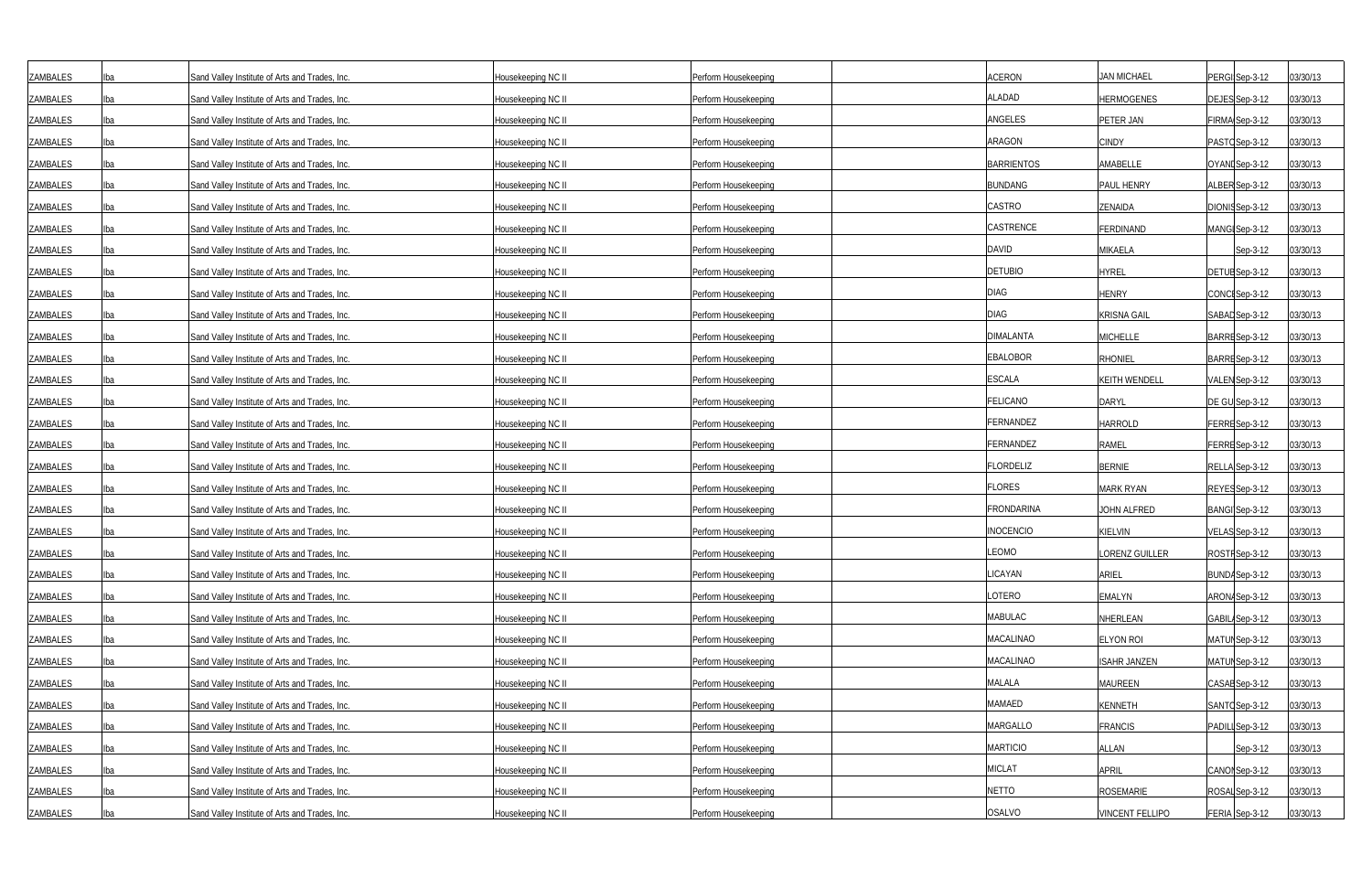| <b>ZAMBALES</b> | Iba | Sand Valley Institute of Arts and Trades, Inc. | Housekeeping NC II      | Perform Housekeeping | <b>PADILLA</b>     | MA. JONALIZ          | Sep-3-12        | 03/30/13 |
|-----------------|-----|------------------------------------------------|-------------------------|----------------------|--------------------|----------------------|-----------------|----------|
| <b>ZAMBALES</b> | Iba | Sand Valley Institute of Arts and Trades, Inc. | Housekeeping NC II      | Perform Housekeeping | <b>PADRIGO</b>     | LYN                  | REYES Sep-3-12  | 03/30/13 |
| <b>ZAMBALES</b> | lba | Sand Valley Institute of Arts and Trades, Inc. | Housekeeping NC II      | Perform Housekeeping | <b>PAREL</b>       | <b>FIMA</b>          | DAGN Sep-3-12   | 03/30/13 |
| <b>ZAMBALES</b> | Iba | Sand Valley Institute of Arts and Trades, Inc. | Housekeeping NC II      | Perform Housekeeping | <b>QUINTO</b>      | SARAH MAE            | FISCO Sep-3-12  | 03/30/13 |
| <b>ZAMBALES</b> | lba | Sand Valley Institute of Arts and Trades, Inc. | Housekeeping NC II      | Perform Housekeeping | <b>SOBREO</b>      | <b>JESSICA</b>       | MICLA Sep-3-12  | 03/30/13 |
| <b>ZAMBALES</b> | Iba | Sand Valley Institute of Arts and Trades, Inc. | Housekeeping NC II      | Perform Housekeeping | <b>SOBREO</b>      | KHAEDINE             | MICLA Sep-3-12  | 03/30/13 |
| <b>ZAMBALES</b> | Iba | Sand Valley Institute of Arts and Trades, Inc. | Housekeeping NC II      | Perform Housekeeping | <b>SUBTINIENTE</b> | <b>ROSOLIETO</b>     | LAGAR Sep-3-12  | 03/30/13 |
| <b>ZAMBALES</b> | Iba | Sand Valley Institute of Arts and Trades, Inc. | Housekeeping NC II      | Perform Housekeeping | <b>UMAYAM</b>      | ARISTOTLE            | CACA\Sep-3-12   | 03/30/13 |
| <b>ZAMBALES</b> | Iba | Sand Valley Institute of Arts and Trades, Inc. | Housekeeping NC II      | Perform Housekeeping | JY                 | <b>JAN BRYAN</b>     | DEVERSep-3-12   | 03/30/13 |
| <b>ZAMBALES</b> | Iba | Sand Valley Institute of Arts and Trades, Inc. | Housekeeping NC II      | Perform Housekeeping | <b>VILLANUEVA</b>  | <b>TRISTAN LANCE</b> | UY<br>Sep-3-12  | 03/30/13 |
| <b>ZAMBALES</b> | Iba | Sand Valley Institute of Arts and Trades, Inc. | Housekeeping NC II      | Perform Housekeeping | <b>VILLANUEVA</b>  | LEO                  | FERRESep-3-12   | 03/30/13 |
| <b>ZAMBALES</b> | Iba | Sand Valley Institute of Arts and Trades, Inc. | Bartending NC II        | Clean Bar Areas      | <b>ALIGAN</b>      | <b>JAY RUPERT</b>    | BAGOI Sep-3-12  | 03/30/13 |
| <b>ZAMBALES</b> | Iba | Sand Valley Institute of Arts and Trades, Inc. | Bartending NC II        | Clean Bar Areas      | <b>AMOGUIS</b>     | SARAH JANE           | SARMI Sep-3-12  | 03/30/13 |
| <b>ZAMBALES</b> | Iba | Sand Valley Institute of Arts and Trades, Inc. | <b>Bartending NC II</b> | Clean Bar Areas      | <b>BALANA</b>      | <b>ISMAEL</b>        | MIMIC Sep-3-12  | 03/30/13 |
| <b>ZAMBALES</b> | Iba | Sand Valley Institute of Arts and Trades, Inc. | Bartending NC II        | Clean Bar Areas      | <b>CINCO</b>       | <b>JOHMAR ALLEN</b>  | LACER Sep-3-12  | 03/30/13 |
| <b>ZAMBALES</b> | lba | Sand Valley Institute of Arts and Trades, Inc. | Bartending NC II        | Clean Bar Areas      | <b>CORUM</b>       | <b>MICHELLE</b>      | SARM Sep-3-12   | 03/30/13 |
| <b>ZAMBALES</b> | lba | Sand Valley Institute of Arts and Trades, Inc. | Bartending NC II        | Clean Bar Areas      | <b>DEL PILAR</b>   | ANGELICA MARIE       | STERN Sep-3-12  | 03/30/13 |
| <b>ZAMBALES</b> | Iba | Sand Valley Institute of Arts and Trades, Inc. | Bartending NC II        | Clean Bar Areas      | <b>DIAG</b>        | KEITH                | Sep-3-12        | 03/30/13 |
| <b>ZAMBALES</b> | Iba | Sand Valley Institute of Arts and Trades, Inc. | Bartending NC II        | Clean Bar Areas      | <b>DOLFO</b>       | <b>GODYSON</b>       | BORJA Sep-3-12  | 03/30/13 |
| <b>ZAMBALES</b> | Iba | Sand Valley Institute of Arts and Trades, Inc. | Bartending NC II        | Clean Bar Areas      | <b>EBUENG</b>      | <b>SHERWIN</b>       | EDNAL Sep-3-12  | 03/30/13 |
| <b>ZAMBALES</b> | Iba | Sand Valley Institute of Arts and Trades, Inc. | Bartending NC II        | Clean Bar Areas      | <b>ELAMPARO</b>    | <b>MARLYN</b>        | GOA-A Sep-3-12  | 03/30/13 |
| <b>ZAMBALES</b> | Iba | Sand Valley Institute of Arts and Trades, Inc. | <b>Bartending NC II</b> | Clean Bar Areas      | <b>ESCOBAR</b>     | <b>MARICEL</b>       | $EDIP$ Sep-3-12 | 03/30/13 |
| <b>ZAMBALES</b> |     | Sand Valley Institute of Arts and Trades, Inc. | Bartending NC II        | Clean Bar Areas      | <b>MAGSANOP</b>    | <b>MARK FRANCIS</b>  | DOPLOSep-3-12   | 03/30/13 |
| <b>ZAMBALES</b> | Iba | Sand Valley Institute of Arts and Trades, Inc. | Bartending NC II        | Clean Bar Areas      | <b>MALALA</b>      | RICHARD BENZ         | VILLAN Sep-3-12 | 03/30/13 |
| <b>ZAMBALES</b> | lba | Sand Valley Institute of Arts and Trades, Inc. | Bartending NC II        | Clean Bar Areas      | <b>MAYORMITA</b>   | <b>THEA</b>          | ALMAZ Sep-3-12  | 03/30/13 |
| <b>ZAMBALES</b> | lba | Sand Valley Institute of Arts and Trades, Inc. | Bartending NC II        | Clean Bar Areas      | <b>MENDOZA</b>     | <b>GRACE</b>         | AMO Sep-3-12    | 03/30/13 |
| <b>ZAMBALES</b> | Iba | Sand Valley Institute of Arts and Trades, Inc. | Bartending NC II        | Clean Bar Areas      | <b>MONTEVIRGEN</b> | <b>ABNER BRIGHT</b>  | ABAD Sep-3-12   | 03/30/13 |
| <b>ZAMBALES</b> | Iba | Sand Valley Institute of Arts and Trades, Inc. | Bartending NC II        | Clean Bar Areas      | <b>ORQUIZA</b>     | <b>ROSHELE</b>       | IPAC Sep-3-12   | 03/30/13 |
| <b>ZAMBALES</b> | lba | Sand Valley Institute of Arts and Trades, Inc. | Bartending NC II        | Clean Bar Areas      | <b>OXONIAN</b>     | <b>RAYMART</b>       | Sep-3-12        | 03/30/13 |
| <b>ZAMBALES</b> | lba | Sand Valley Institute of Arts and Trades, Inc. | Bartending NC II        | Clean Bar Areas      | <b>RAMOS</b>       | <b>MARY ANN</b>      | RAQUISep-3-12   | 03/30/13 |
| <b>ZAMBALES</b> | lba | Sand Valley Institute of Arts and Trades, Inc. | Bartending NC II        | Clean Bar Areas      | <b>SANTOS</b>      | <b>JOMAR</b>         | RAQUISep-3-12   | 03/30/13 |
| <b>ZAMBALES</b> |     | Sand Valley Institute of Arts and Trades, Inc. | Bartending NC II        | Clean Bar Areas      | <b>SARMIENTO</b>   | <b>NOEL</b>          | BACTA Sep-3-12  | 03/30/13 |
| <b>ZAMBALES</b> | Iba | Sand Valley Institute of Arts and Trades, Inc. | Bartending NC II        | Clean Bar Areas      | <b>SENENSE</b>     | <b>JOANNA</b>        | ELANE Sep-3-12  | 03/30/13 |
| <b>ZAMBALES</b> | lba | Sand Valley Institute of Arts and Trades, Inc. | Bartending NC II        | Clean Bar Areas      | <b>SORIANO</b>     | <b>MARK CAESAR</b>   | PECS (Sep-3-12  | 03/30/13 |
| <b>ZAMBALES</b> |     | Sand Valley Institute of Arts and Trades, Inc. | Bartending NC II        | Clean Bar Areas      | <b>URBANO</b>      | <b>DARREN</b>        | CALIM Sep-3-12  | 03/30/13 |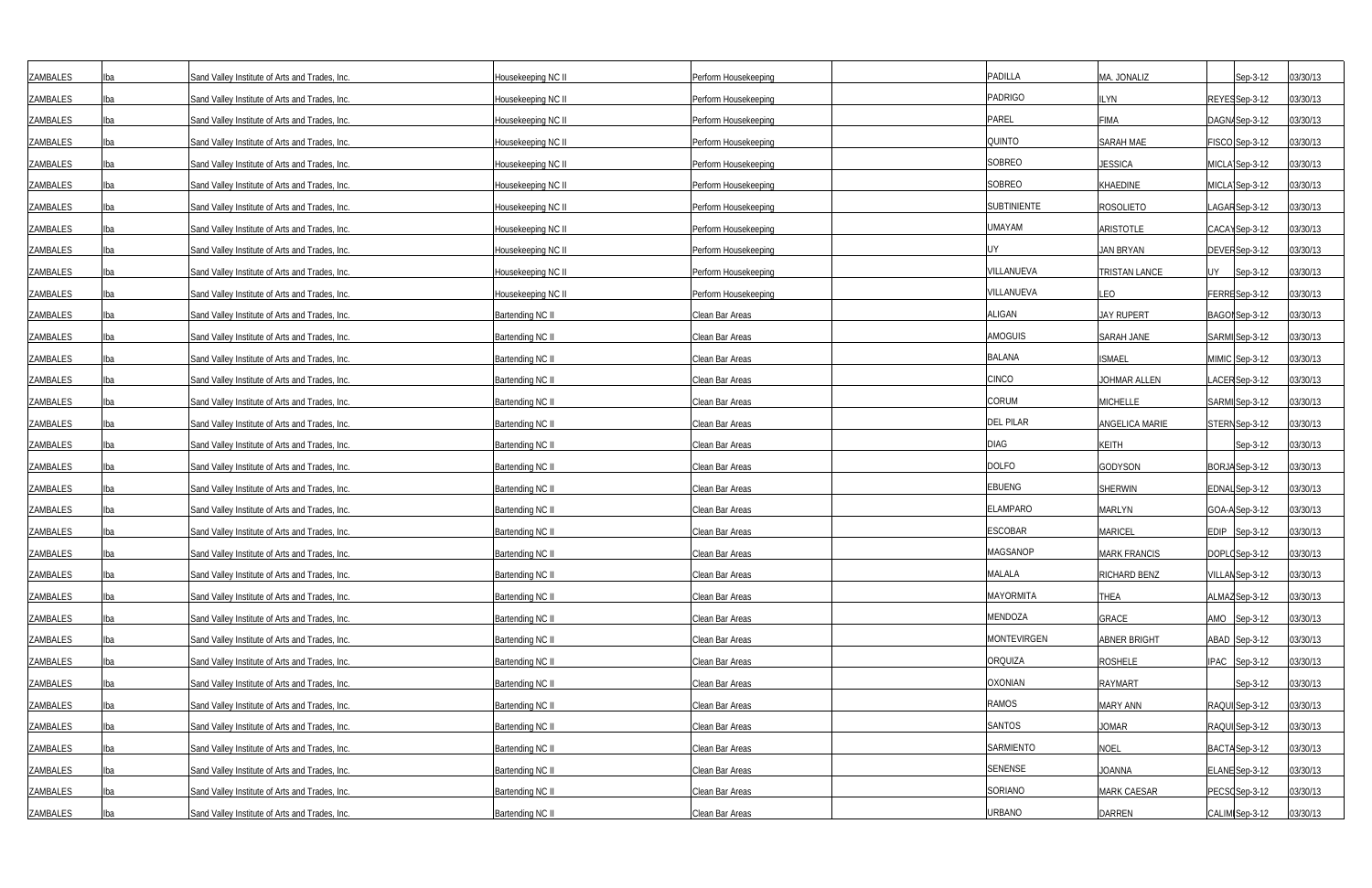| <b>ZAMBALES</b> | San Marcelino | GIS Institute of Technology Phils., Inc. | Contact Center Services NC II |  | Manija           | Ercela             |    | 11/13/2011 | 2/3/2012 |
|-----------------|---------------|------------------------------------------|-------------------------------|--|------------------|--------------------|----|------------|----------|
| <b>ZAMBALES</b> | San Marcelino | GIS Institute of Technology Phils., Inc. | Contact Center Services NC II |  | <b>Nechaldas</b> | Irene Claire       |    | 11/13/2011 | 2/3/2012 |
| <b>ZAMBALES</b> | San Marcelino | GIS Institute of Technology Phils., Inc. | Contact Center Services NC II |  | Bacerdo          | Virgilio, Jr.      |    | 11/13/2011 | 2/3/2012 |
| <b>ZAMBALES</b> | San Marcelino | GIS Institute of Technology Phils., Inc. | Contact Center Services NC II |  | Farin            | Diana Rose         |    | 11/13/2011 | 2/3/2012 |
| <b>ZAMBALES</b> | San Marcelino | GIS Institute of Technology Phils., Inc. | Contact Center Services NC II |  | Ladiero          | Ana                |    | 11/13/2011 | 2/3/2012 |
| <b>ZAMBALES</b> | San Marcelino | GIS Institute of Technology Phils., Inc. | Contact Center Services NC II |  | Banquil          | Danilo Jr.         |    | 11/13/2011 | 2/3/2012 |
| <b>ZAMBALES</b> | San Marcelino | GIS Institute of Technology Phils., Inc. | Contact Center Services NC II |  | Corpus           | lan Jay            |    | 11/13/2011 | 2/3/2012 |
| <b>ZAMBALES</b> | San Marcelino | GIS Institute of Technology Phils., Inc. | Contact Center Services NC II |  | <b>Batacon</b>   | Guillermo, Jr.     |    | 11/13/2011 | 2/3/2012 |
| <b>ZAMBALES</b> | San Marcelino | GIS Institute of Technology Phils., Inc. | Contact Center Services NC II |  | Cacpal           | Allan Jeromy       |    | 11/13/2011 | 2/3/2012 |
| <b>ZAMBALES</b> | San Marcelino | GIS Institute of Technology Phils., Inc. | Contact Center Services NC II |  | Aquilo           | Jacob              |    | 11/13/2011 | 2/3/2012 |
| <b>ZAMBALES</b> | San Marcelino | GIS Institute of Technology Phils., Inc. | Contact Center Services NC II |  | Remigio          | Rosie              |    | 11/13/2011 | 2/3/2012 |
| <b>ZAMBALES</b> | San Marcelino | GIS Institute of Technology Phils., Inc. | Contact Center Services NC II |  | Mellijor         | Leah Leilanie      |    | 11/13/2011 | 2/3/2012 |
| <b>ZAMBALES</b> | San Marcelino | GIS Institute of Technology Phils., Inc. | Contact Center Services NC II |  | Pagalaran        | Ma. Caridad        |    | 11/13/2011 | 2/3/2012 |
| <b>ZAMBALES</b> | San Marcelino | GIS Institute of Technology Phils., Inc. | Contact Center Services NC II |  | Oliva            | Evalyn             |    | 11/13/2011 | 2/3/2012 |
| <b>ZAMBALES</b> | San Marcelino | GIS Institute of Technology Phils., Inc. | Contact Center Services NC II |  | Alegado          | Ma. Lourdes        |    | 11/13/2011 | 2/3/2012 |
| <b>ZAMBALES</b> | San Marcelino | GIS Institute of Technology Phils., Inc. | Contact Center Services NC II |  | Alterado         | Vanessa            |    | 11/13/2011 | 2/3/2012 |
| <b>ZAMBALES</b> | San Marcelino | GIS Institute of Technology Phils., Inc. | Contact Center Services NC II |  | Resumadero       | Marriane           |    | 11/13/2011 | 2/3/2012 |
| <b>ZAMBALES</b> | San Marcelino | GIS Institute of Technology Phils., Inc. | Contact Center Services NC II |  | De La Cruz       | Shena              |    | 11/13/2011 | 2/3/2012 |
| <b>ZAMBALES</b> | San Marcelino | GIS Institute of Technology Phils., Inc. | Contact Center Services NC II |  | Viloria          | <b>Henry Dave</b>  |    | 11/13/2011 | 2/3/2012 |
| <b>ZAMBALES</b> | San Marcelino | GIS Institute of Technology Phils., Inc. | Contact Center Services NC II |  | Young            | Marie Hazel        |    | 11/13/2011 | 2/3/2012 |
| <b>ZAMBALES</b> | San Marcelino | GIS Institute of Technology Phils., Inc. | Contact Center Services NC II |  | Advincula        | Raynaldo Jr.       |    | 11/13/2011 | 2/3/2012 |
| <b>ZAMBALES</b> | San Marcelino | GIS Institute of Technology Phils., Inc. | Contact Center Services NC II |  | Agpalo           | Alex Gene          |    | 11/13/2011 | 2/3/2012 |
| <b>ZAMBALES</b> | San Marcelino | GIS Institute of Technology Phils., Inc. | Contact Center Services NC II |  | Alinan           | Charis Sophia      |    | 11/13/2011 | 2/3/2012 |
| <b>ZAMBALES</b> | San Marcelino | GIS Institute of Technology Phils., Inc. | Contact Center Services NC II |  | Almero           | Mary Rose          |    | 11/13/2011 | 2/3/2012 |
| <b>ZAMBALES</b> | San Marcelino | GIS Institute of Technology Phils., Inc. | Contact Center Services NC II |  | <b>Balagbis</b>  | Donald             |    | 11/13/2011 | 2/3/2012 |
| <b>ZAMBALES</b> | San Marcelino | GIS Institute of Technology Phils., Inc. | Contact Center Services NC II |  | Calansanan       | Joseph             |    | 11/13/2011 | 2/3/2012 |
| <b>ZAMBALES</b> | San Marcelino | GIS Institute of Technology Phils., Inc. | Contact Center Services NC II |  | Cortez           | Marissa            |    | 11/13/2011 | 2/3/2012 |
| <b>ZAMBALES</b> | San Marcelino | GIS Institute of Technology Phils., Inc. | Contact Center Services NC II |  | de Asis          | Christine          |    | 11/13/2011 | 2/3/2012 |
| <b>ZAMBALES</b> | San Marcelino | GIS Institute of Technology Phils., Inc. | Contact Center Services NC II |  | De Los Reyes     | Mary Jhoilyn       |    | 11/13/2011 | 2/3/2012 |
| <b>ZAMBALES</b> | San Marcelino | GIS Institute of Technology Phils., Inc. | Contact Center Services NC II |  | Ebuenga          | Michael            | G. | 11/13/2011 | 2/3/2012 |
| <b>ZAMBALES</b> | San Marcelino | GIS Institute of Technology Phils., Inc. | Contact Center Services NC II |  | Fabay            | Juan Miguel Angelo |    | 11/13/2011 | 2/3/2012 |
| <b>ZAMBALES</b> | San Marcelino | GIS Institute of Technology Phils., Inc. | Contact Center Services NC II |  | Factura          | Mary Alken         |    | 11/13/2011 | 2/3/2012 |
| <b>ZAMBALES</b> | San Marcelino | GIS Institute of Technology Phils., Inc. | Contact Center Services NC II |  | <b>Firmacion</b> | Hannah Sabina      |    | 11/13/2011 | 2/3/2012 |
| <b>ZAMBALES</b> | San Marcelino | GIS Institute of Technology Phils., Inc. | Contact Center Services NC II |  | Galpo            | Katherine          |    | 11/13/2011 | 2/3/2012 |
| <b>ZAMBALES</b> | San Marcelino | GIS Institute of Technology Phils., Inc. | Contact Center Services NC II |  | Gallaron         | Charmaine Rose     |    | 11/13/2011 | 2/3/2012 |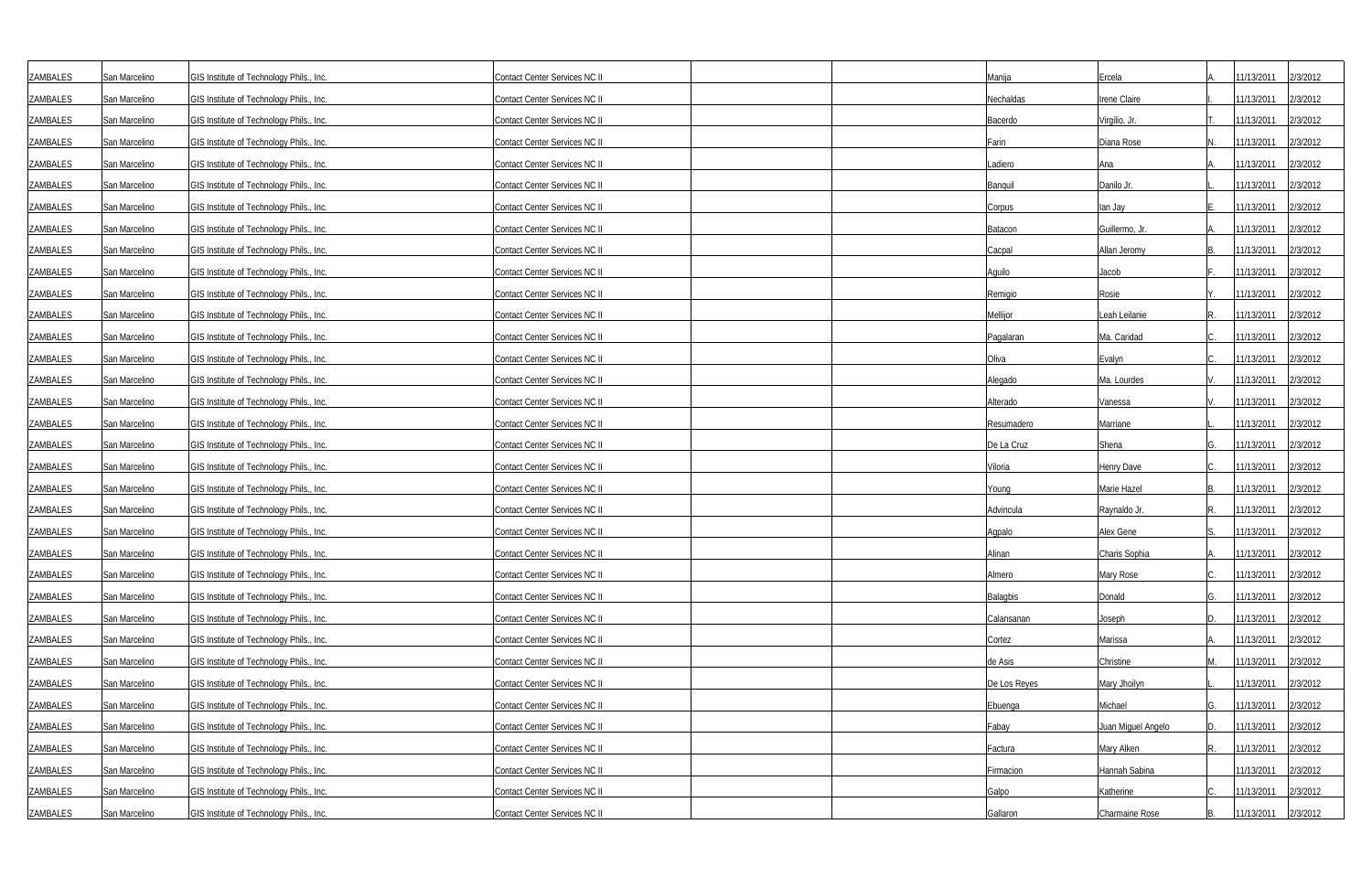| <b>ZAMBALES</b> | San Marcelino | GIS Institute of Technology Phils., Inc. | Contact Center Services NC II | una            | Andrew              |          | 11/13/2011 | 2/3/2012  |
|-----------------|---------------|------------------------------------------|-------------------------------|----------------|---------------------|----------|------------|-----------|
| <b>ZAMBALES</b> | San Marcelino | GIS Institute of Technology Phils., Inc. | Contact Center Services NC II | Madriaga       | Manilyn             |          | 11/13/2011 | 2/3/2012  |
| <b>ZAMBALES</b> | San Marcelino | GIS Institute of Technology Phils., Inc. | Contact Center Services NC II | Nacar          | Aliza               |          | 11/13/2011 | 2/3/2012  |
| <b>ZAMBALES</b> | San Marcelino | GIS Institute of Technology Phils., Inc. | Contact Center Services NC II | Parreño        | Erma Mae            |          | 11/13/2011 | 2/3/2012  |
| <b>ZAMBALES</b> | San Marcelino | GIS Institute of Technology Phils., Inc. | Contact Center Services NC II | Pascua         | Marc Robin          | G.       | 11/13/2011 | 2/3/2012  |
| <b>ZAMBALES</b> | San Marcelino | GIS Institute of Technology Phils., Inc. | Contact Center Services NC II | <b>Baleros</b> | Joshua Jones        | ID       | 4/2/2012   | 5/31/2012 |
| <b>ZAMBALES</b> | San Marcelino | GIS Institute of Technology Phils., Inc. | Contact Center Services NC II | Campaner       | Peachy              | R        | 4/2/2012   | 5/3/2012  |
| <b>ZAMBALES</b> | San Marcelino | GIS Institute of Technology Phils., Inc. | Contact Center Services NC II | Catriz         | Joanna              | P        | 4/2/2012   | 5/3/2012  |
| <b>ZAMBALES</b> | San Marcelino | GIS Institute of Technology Phils., Inc. | Contact Center Services NC II | Casanova       | Robbie Ann          | S        | 4/2/2012   | 5/31/2012 |
| <b>ZAMBALES</b> | San Marcelino | GIS Institute of Technology Phils., Inc. | Contact Center Services NC II | Dacaymat       | Judylane            |          | 4/2/2012   | 5/31/2012 |
| <b>ZAMBALES</b> | San Marcelino | GIS Institute of Technology Phils., Inc. | Contact Center Services NC II | <b>Evallez</b> | Daniel Carlo        | <b>B</b> | 4/2/2012   | 5/31/2012 |
| <b>ZAMBALES</b> | San Marcelino | GIS Institute of Technology Phils., Inc. | Contact Center Services NC II | Evangelista    | Jhan Marten         |          | 4/2/2012   | 5/31/2012 |
| <b>ZAMBALES</b> | San Marcelino | GIS Institute of Technology Phils., Inc. | Contact Center Services NC II | Evangelista    | Joel, Jr.           | D        | 4/2/2012   | 5/31/2012 |
| <b>ZAMBALES</b> | San Marcelino | GIS Institute of Technology Phils., Inc. | Contact Center Services NC II | Falsario       | Mark Louie          |          | 4/2/2012   | 5/31/2012 |
| <b>ZAMBALES</b> | San Marcelino | GIS Institute of Technology Phils., Inc. | Contact Center Services NC II | Fastidio       | Christopher         | G        | 4/2/2012   | 5/31/2012 |
| <b>ZAMBALES</b> | San Marcelino | GIS Institute of Technology Phils., Inc. | Contact Center Services NC II | Fernandez      | Jenny               |          | 4/2/2012   | 5/31/2012 |
| <b>ZAMBALES</b> | San Marcelino | GIS Institute of Technology Phils., Inc. | Contact Center Services NC II | Jayma          | Crissa Joyce        |          | 4/2/2012   | 5/31/2012 |
| <b>ZAMBALES</b> | San Marcelino | GIS Institute of Technology Phils., Inc. | Contact Center Services NC II | Lising         | Rhea                | M        | 4/2/2012   | 5/31/2012 |
| <b>ZAMBALES</b> | San Marcelino | GIS Institute of Technology Phils., Inc. | Contact Center Services NC II | Lubong         | Ravelle             |          | 4/2/2012   | 5/31/2012 |
| <b>ZAMBALES</b> | San Marcelino | GIS Institute of Technology Phils., Inc. | Contact Center Services NC II | Mañozo         | Marilou             |          | 4/2/2012   | 5/31/2012 |
| <b>ZAMBALES</b> | San Marcelino | GIS Institute of Technology Phils., Inc. | Contact Center Services NC II | Palmarin       | Julieta             |          | 4/2/2012   | 5/31/2012 |
| <b>ZAMBALES</b> | San Marcelino | GIS Institute of Technology Phils., Inc. | Contact Center Services NC II | Pascua         | Carolyn Claire      |          | 4/2/2012   | 5/31/2012 |
| <b>ZAMBALES</b> | San Marcelino | GIS Institute of Technology Phils., Inc. | Contact Center Services NC II | Peñascosas     | Jeremy              |          | 4/2/2012   | 5/31/2012 |
| <b>ZAMBALES</b> | San Marcelino | GIS Institute of Technology Phils., Inc. | Contact Center Services NC II | Pereza         | Noel                |          | 4/2/2012   | 5/31/2012 |
| <b>ZAMBALES</b> | San Marcelino | GIS Institute of Technology Phils., Inc. | Contact Center Services NC II | Rinchon        | Karen               |          | 4/2/2012   | 5/31/2012 |
| <b>ZAMBALES</b> | San Marcelino | GIS Institute of Technology Phils., Inc. | Contact Center Services NC II | Arocha         | Glenda              | חו       | 6/13/2012  | 8/3/2012  |
| <b>ZAMBALES</b> | San Marcelino | GIS Institute of Technology Phils., Inc. | Contact Center Services NC II | Antonio        | Scherraine Oldrae   |          | 6/13/2012  | 8/3/2012  |
| <b>ZAMBALES</b> | San Marcelino | GIS Institute of Technology Phils., Inc. | Contact Center Services NC II | Asencio        | <b>Rizaline</b>     | R        | 6/13/2012  | 8/3/2012  |
| <b>ZAMBALES</b> | San Marcelino | GIS Institute of Technology Phils., Inc. | Contact Center Services NC II | Asuncion       | Joe Aldeen          |          | 6/13/2012  | 8/3/2012  |
| <b>ZAMBALES</b> | San Marcelino | GIS Institute of Technology Phils., Inc. | Contact Center Services NC II | Aquino         | Kristy Anne         | P        | 6/13/2012  | 8/3/2012  |
| <b>ZAMBALES</b> | San Marcelino | GIS Institute of Technology Phils., Inc. | Contact Center Services NC II | Adajar         | Janice Joyce Kilmer |          | 6/13/2012  | 8/3/2012  |
| <b>ZAMBALES</b> | San Marcelino | GIS Institute of Technology Phils., Inc. | Contact Center Services NC II | Bernardo       | Zalbe               |          | 6/13/2012  | 8/3/2012  |
| <b>ZAMBALES</b> | San Marcelino | GIS Institute of Technology Phils., Inc. | Contact Center Services NC II | Cababaro       | Rochelle            |          | 6/13/2012  | 8/3/2012  |
| <b>ZAMBALES</b> | San Marcelino | GIS Institute of Technology Phils., Inc. | Contact Center Services NC II | Cabalquinto    | Roxanne             |          | 6/13/2012  | 8/3/2012  |
| <b>ZAMBALES</b> | San Marcelino | GIS Institute of Technology Phils., Inc. | Contact Center Services NC II | Carpio         | Gladyce Joy         |          | 6/13/2012  | 8/3/2012  |
|                 |               |                                          |                               |                |                     |          |            |           |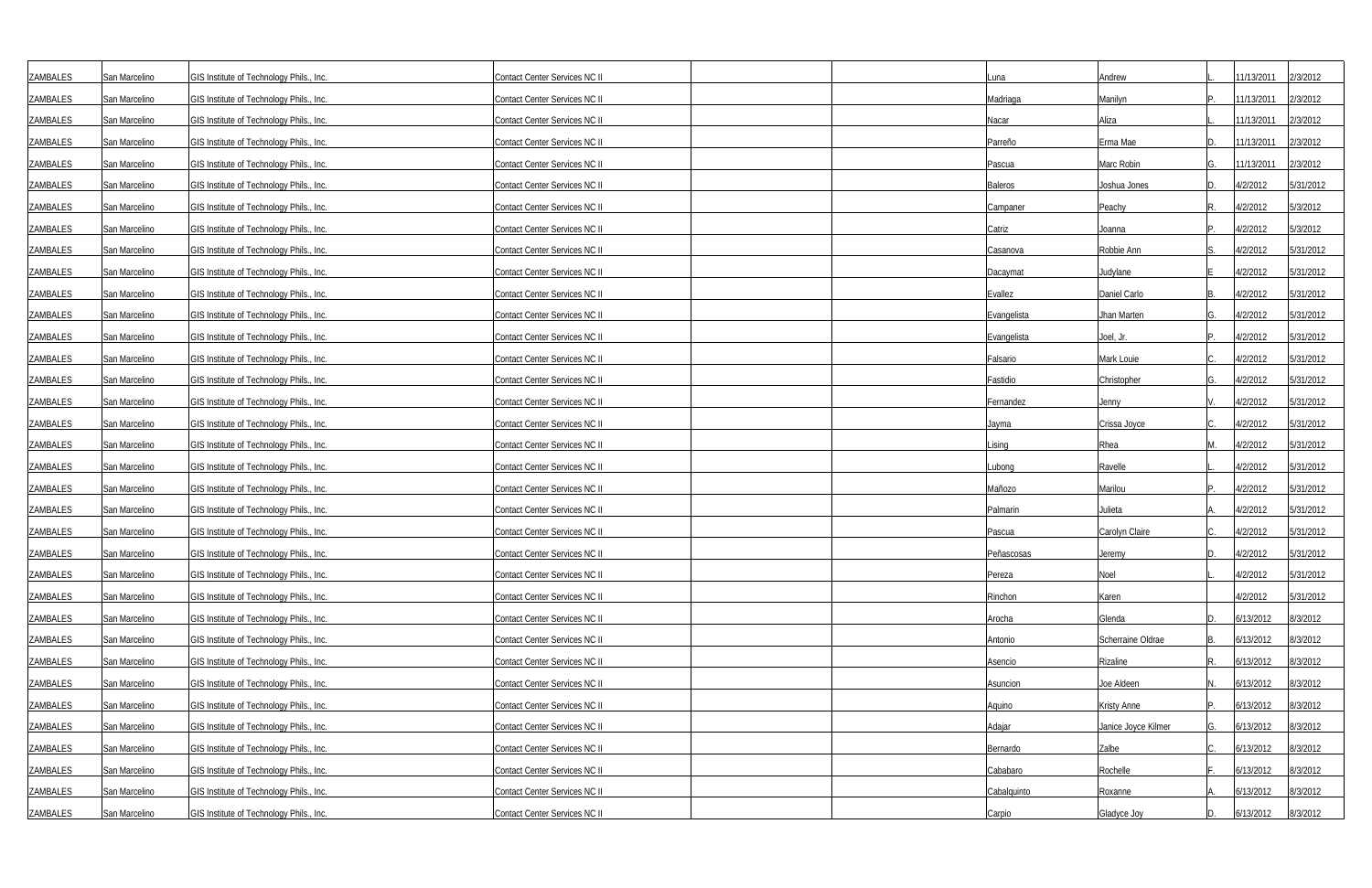| <b>ZAMBALES</b> | San Marcelino | GIS Institute of Technology Phils., Inc. | Contact Center Services NC II | Compio        | Erick                |          | 6/13/2012 | 8/3/2012  |
|-----------------|---------------|------------------------------------------|-------------------------------|---------------|----------------------|----------|-----------|-----------|
| <b>ZAMBALES</b> | San Marcelino | GIS Institute of Technology Phils., Inc. | Contact Center Services NC II | Data          | Julia Mae            |          | 6/13/2012 | 8/3/2012  |
| <b>ZAMBALES</b> | San Marcelino | GIS Institute of Technology Phils., Inc. | Contact Center Services NC II | <b>Estoce</b> | Nelson               | IS.      | 6/13/2012 | 8/3/2012  |
| <b>ZAMBALES</b> | San Marcelino | GIS Institute of Technology Phils., Inc. | Contact Center Services NC II | Fababier      | Ma. Xena             |          | 6/13/2012 | 8/3/2012  |
| <b>ZAMBALES</b> | San Marcelino | GIS Institute of Technology Phils., Inc. | Contact Center Services NC II | Fernandez     | Rowena               |          | 6/13/2012 | 8/3/2012  |
| <b>ZAMBALES</b> | San Marcelino | GIS Institute of Technology Phils., Inc. | Contact Center Services NC II | Ferrer        | Angelique Carla      | <b>B</b> | 6/13/2012 | 8/3/2012  |
| <b>ZAMBALES</b> | San Marcelino | GIS Institute of Technology Phils., Inc. | Contact Center Services NC II | Ferrer        | Mymalyn              |          | 6/13/2012 | 8/3/2012  |
| <b>ZAMBALES</b> | San Marcelino | GIS Institute of Technology Phils., Inc. | Contact Center Services NC II | Geisler       | Josephine            | חו       | 6/13/2012 | 8/3/2012  |
| <b>ZAMBALES</b> | San Marcelino | GIS Institute of Technology Phils., Inc. | Contact Center Services NC II | Guerrero      | Karla Mae            | ID.      | 6/13/2012 | 8/3/2012  |
| <b>ZAMBALES</b> | San Marcelino | GIS Institute of Technology Phils., Inc. | Contact Center Services NC II | Guerrero      | Rizalyn              |          | 6/13/2012 | 8/3/2012  |
| <b>ZAMBALES</b> | San Marcelino | GIS Institute of Technology Phils., Inc. | Contact Center Services NC II | Guiling       | Abbegail             | IN.      | 6/13/2012 | 8/3/2012  |
| <b>ZAMBALES</b> | San Marcelino | GIS Institute of Technology Phils., Inc. | Contact Center Services NC II | Horario       | Emily                |          | 6/13/2012 | 8/3/2012  |
| <b>ZAMBALES</b> | San Marcelino | GIS Institute of Technology Phils., Inc. | Contact Center Services NC II | Ignacio       | <b>Anna Marie</b>    | P        | 6/13/2012 | 8/3/2012  |
| <b>ZAMBALES</b> | San Marcelino | GIS Institute of Technology Phils., Inc. | Contact Center Services NC II | Lerio         | Apolonio             |          | 6/13/2012 | 8/3/2012  |
| <b>ZAMBALES</b> | San Marcelino | GIS Institute of Technology Phils., Inc. | Contact Center Services NC II | Langas        | May Ann              |          | 6/13/2012 | 8/3/2012  |
| <b>ZAMBALES</b> | San Marcelino | GIS Institute of Technology Phils., Inc. | Contact Center Services NC II | La Torre      | Vonna May            |          | 6/13/2012 | 8/3/2012  |
| <b>ZAMBALES</b> | San Marcelino | GIS Institute of Technology Phils., Inc. | Contact Center Services NC II | ucero         | Sherilyn             | $\Omega$ | 6/13/2012 | 8/3/2012  |
| <b>ZAMBALES</b> | San Marcelino | GIS Institute of Technology Phils., Inc. | Contact Center Services NC II | Maqueso       | <b>Bruce Anthony</b> |          | 6/13/2012 | 8/3/2012  |
| <b>ZAMBALES</b> | San Marcelino | GIS Institute of Technology Phils., Inc. | Contact Center Services NC II | Maruzzo       | Mary Jhoy            |          | 6/13/2012 | 8/3/2012  |
| <b>ZAMBALES</b> | San Marcelino | GIS Institute of Technology Phils., Inc. | Contact Center Services NC II | Miña          | Nora                 |          | 6/13/2012 | 8/3/2012  |
| <b>ZAMBALES</b> | San Marcelino | GIS Institute of Technology Phils., Inc. | Contact Center Services NC II | Muyrong       | Nieva                |          | 6/13/2012 | 8/3/2012  |
| <b>ZAMBALES</b> | San Marcelino | GIS Institute of Technology Phils., Inc. | Contact Center Services NC II | Ortiz         | Mae Anne             | IN.      | 6/13/2012 | 8/3/2012  |
| <b>ZAMBALES</b> | San Marcelino | GIS Institute of Technology Phils., Inc. | Contact Center Services NC II | Quintos       | Mary Rose            |          | 6/13/2012 | 8/3/2012  |
| <b>ZAMBALES</b> | San Marcelino | GIS Institute of Technology Phils., Inc. | Contact Center Services NC II | Raguindin     | John Raven           | P        | 6/13/2012 | 8/3/2012  |
| <b>ZAMBALES</b> | San Marcelino | GIS Institute of Technology Phils., Inc. | Contact Center Services NC II | Ruiz          | Jessica              |          | 6/13/2012 | 8/3/2012  |
| <b>ZAMBALES</b> | San Marcelino | GIS Institute of Technology Phils., Inc. | Contact Center Services NC II | Sahagun       | Ludelyn              | D        | 6/13/2012 | 8/3/2012  |
| <b>ZAMBALES</b> | San Marcelino | GIS Institute of Technology Phils., Inc. | Contact Center Services NC II | Saralde       | Josephine            |          | 6/13/2012 | 8/3/2012  |
| <b>ZAMBALES</b> | San Marcelino | GIS Institute of Technology Phils., Inc. | Contact Center Services NC II | Velonza       | Christian            |          | 6/13/2012 | 8/3/2012  |
| <b>ZAMBALES</b> | San Marcelino | GIS Institute of Technology Phils., Inc. | Contact Center Services NC II | Villa         | Deminique April      |          | 6/13/2012 | 8/3/2012  |
| <b>ZAMBALES</b> | San Marcelino | GIS Institute of Technology Phils., Inc. | Contact Center Services NC II | Zabala        | Jesus                | D.       | 6/13/2012 | 8/3/2012  |
| <b>Zambales</b> | San Marcelino | GIS Institute of Technology Phils., Inc. | Massage Therapy NC II         | Aguilo        | Rachel               |          | 4/2/2012  | 6/15/2012 |
| Zambales        | San Marcelino | GIS Institute of Technology Phils., Inc. | Massage Therapy NC II         | Aparel        | Mercedes             |          | 4/2/2012  | 6/15/2012 |
| <b>Zambales</b> | San Marcelino | GIS Institute of Technology Phils., Inc. | Massage Therapy NC II         | Asencio       | Rizaline             | IR       | 4/2/2012  | 6/15/2012 |
| Zambales        | San Marcelino | GIS Institute of Technology Phils., Inc. | Massage Therapy NC II         | <b>Balaba</b> | Wennie               |          | 4/2/2012  | 6/15/2012 |
| <b>Zambales</b> | San Marcelino | GIS Institute of Technology Phils., Inc. | Massage Therapy NC II         | Copiado       | April                |          | 4/2/2012  | 6/15/2012 |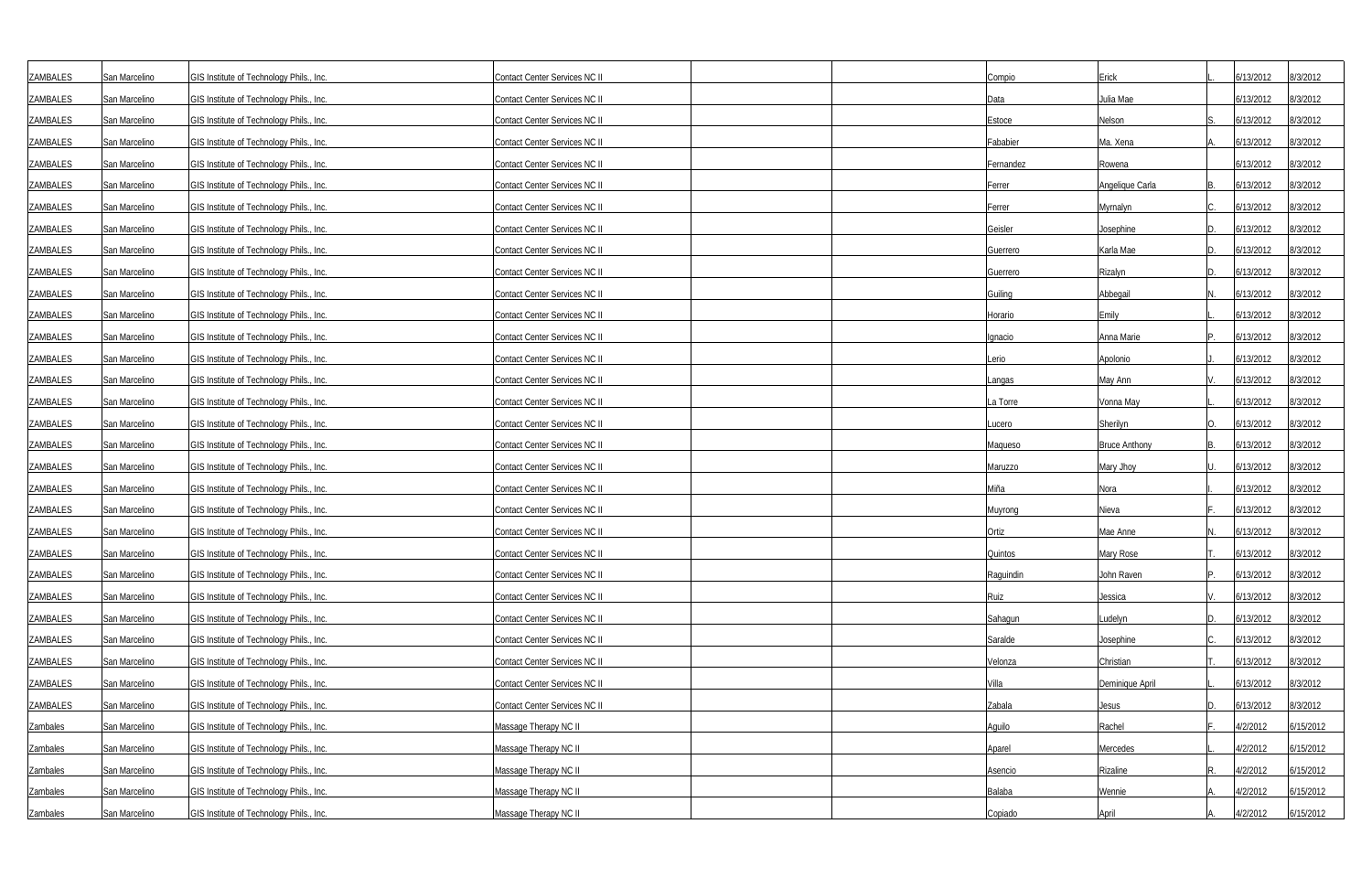| <b>Zambales</b> | San Marcelino   | GIS Institute of Technology Phils., Inc. | Massage Therapy NC II | Evangelista   | Norayda       | $\cap$   | 4/2/2012 | 6/15/2012 |
|-----------------|-----------------|------------------------------------------|-----------------------|---------------|---------------|----------|----------|-----------|
| <b>Zambales</b> | San Marcelino   | GIS Institute of Technology Phils., Inc. | Massage Therapy NC II | Fadino        | Filipina      | ID.      | 4/2/2012 | 6/15/2012 |
| Zambales        | San Marcelino   | GIS Institute of Technology Phils., Inc. | Massage Therapy NC II | Horario       | Emily         |          | 4/2/2012 | 6/15/2012 |
| <b>Zambales</b> | San Marcelino   | GIS Institute of Technology Phils., Inc. | Massage Therapy NC II | Ladringan     | Marcelina     |          | 4/2/2012 | 6/15/2012 |
| Zambales        | San Marcelino   | GIS Institute of Technology Phils., Inc. | Massage Therapy NC II | Lubong        | Elizabeth     | P        | 4/2/2012 | 6/15/2012 |
| <b>Zambales</b> | San Marcelino   | GIS Institute of Technology Phils., Inc. | Massage Therapy NC II | Maceda        | Maria Corazon | IM.      | 4/2/2012 | 6/15/2012 |
| Zambales        | San Marcelino   | GIS Institute of Technology Phils., Inc. | Massage Therapy NC II | Maybituin     | Venus         | B.       | 4/2/2012 | 6/15/2012 |
| <b>Zambales</b> | San Marcelino   | GIS Institute of Technology Phils., Inc. | Massage Therapy NC II | Mña           | Norayda       |          | 4/2/2012 | 6/15/2012 |
| Zambales        | San Marcelino   | GIS Institute of Technology Phils., Inc. | Massage Therapy NC II | Pulido        | Gennevie      |          | 4/2/2012 | 6/15/2012 |
| <b>Zambales</b> | San Marcelino   | GIS Institute of Technology Phils., Inc. | Massage Therapy NC II | <b>Reyes</b>  | Realyn        | G.       | 4/2/2012 | 6/15/2012 |
| <b>Zambales</b> | San Marcelino   | GIS Institute of Technology Phils., Inc. | Massage Therapy NC II | Rodriguez     | Jamie         | н        | 4/2/2012 | 6/15/2012 |
| <b>Zambales</b> | San Marcelino   | GIS Institute of Technology Phils., Inc. | Massage Therapy NC II | Salacsacan    | Merian        |          | 4/2/2012 | 6/15/2012 |
| <b>Zambales</b> | San Marcelino   | GIS Institute of Technology Phils., Inc. | Massage Therapy NC II | Tayag         | Jemmielyn     | P        | 4/2/2012 | 6/15/2012 |
| Zambales        | San Marcelino   | GIS Institute of Technology Phils., Inc. | Massage Therapy NC II | Woolery       | Nerissa       | Þ        | 4/2/2012 | 6/15/2012 |
| <b>Zambales</b> | San Marcelino   | GIS Institute of Technology Phils., Inc. | Massage Therapy NC II | Young         | Marie Hazel   | R        | 4/2/2012 | 6/15/2012 |
| Zambales        | Zambales        | GIS Institute of Technology Phils., Inc. | Massage Therapy NC II | Aguilo        | Jacob         | F        | 7/2/2012 | 9/29/2012 |
| <b>Zambales</b> | <b>Zambales</b> | GIS Institute of Technology Phils., Inc. | Massage Therapy NC II | Alcantara     | Irene         | R        | 7/2/2012 | 9/29/2012 |
| <b>Zambales</b> | Zambales        | GIS Institute of Technology Phils., Inc. | Massage Therapy NC II | Alegado       | Arce Roy      | lS.      | 7/2/2012 | 9/29/2012 |
| Zambales        | <b>Zambales</b> | GIS Institute of Technology Phils., Inc. | Massage Therapy NC II | Allejos       | Mary Ann      | R.       | 7/2/2012 | 9/29/2012 |
| <b>Zambales</b> | Zambales        | GIS Institute of Technology Phils., Inc. | Massage Therapy NC II | Alvez         | Brenda Joy    |          | 7/2/2012 | 9/29/2012 |
| Zambales        | <b>Zambales</b> | GIS Institute of Technology Phils., Inc. | Massage Therapy NC II | Araniego      | Joshua Lee    | l.S      | 7/2/2012 | 9/29/2012 |
| Zambales        | Zambales        | GIS Institute of Technology Phils., Inc. | Massage Therapy NC II | Bejec         | Merry Joy     | חו       | 7/2/2012 | 9/29/2012 |
| Zambales        | <b>Zambales</b> | GIS Institute of Technology Phils., Inc. | Massage Therapy NC II | Butalon       | Daisy         |          | 7/2/2012 | 9/29/2012 |
| Zambales        | Zambales        | GIS Institute of Technology Phils., Inc. | Massage Therapy NC II | Dela Cruz     | Aida          | IN.      | 7/2/2012 | 9/29/2012 |
| <b>Zambales</b> | <b>Zambales</b> | GIS Institute of Technology Phils., Inc. | Massage Therapy NC II | Domingo       | Jamie         |          | 7/2/2012 | 9/29/2012 |
| Zambales        | <b>Zambales</b> | GIS Institute of Technology Phils., Inc. | Massage Therapy NC II | Estoce        | Nelson        | IS.      | 7/2/2012 | 9/29/2012 |
| <b>Zambales</b> | <b>Zambales</b> | GIS Institute of Technology Phils., Inc. | Massage Therapy NC II | Evangelista   | Aira          |          | 7/2/2012 | 9/29/2012 |
| Zambales        | Zambales        | GIS Institute of Technology Phils., Inc. | Massage Therapy NC II | <b>Flores</b> | Charita       | P        | 7/2/2012 | 9/29/2012 |
| <b>Zambales</b> | <b>Zambales</b> | GIS Institute of Technology Phils., Inc. | Massage Therapy NC II | Geisler       | Josephine     | ID.      | 7/2/2012 | 9/29/2012 |
| Zambales        | <b>Zambales</b> | GIS Institute of Technology Phils., Inc. | Massage Therapy NC II | Gelicame      | Rowena        |          | 7/2/2012 | 9/29/2012 |
| <b>Zambales</b> | <b>Zambales</b> | GIS Institute of Technology Phils., Inc. | Massage Therapy NC II | Gonzales      | Heidee        |          | 7/2/2012 | 9/29/2012 |
| Zambales        | Zambales        | GIS Institute of Technology Phils., Inc. | Massage Therapy NC II | Laza          | Belenda       | ID       | 7/2/2012 | 9/29/2012 |
| <b>Zambales</b> | Zambales        | GIS Institute of Technology Phils., Inc. | Massage Therapy NC II | Muyrong       | Nieva         |          | 7/2/2012 | 9/29/2012 |
| Zambales        | <b>Zambales</b> | GIS Institute of Technology Phils., Inc. | Massage Therapy NC II | Olila         | Ma. Olivia    | <b>B</b> | 7/2/2012 | 9/29/2012 |
| <b>Zambales</b> | Zambales        | GIS Institute of Technology Phils., Inc. | Massage Therapy NC II | Ocson         | Donna Fe      |          | 7/2/2012 | 9/29/2012 |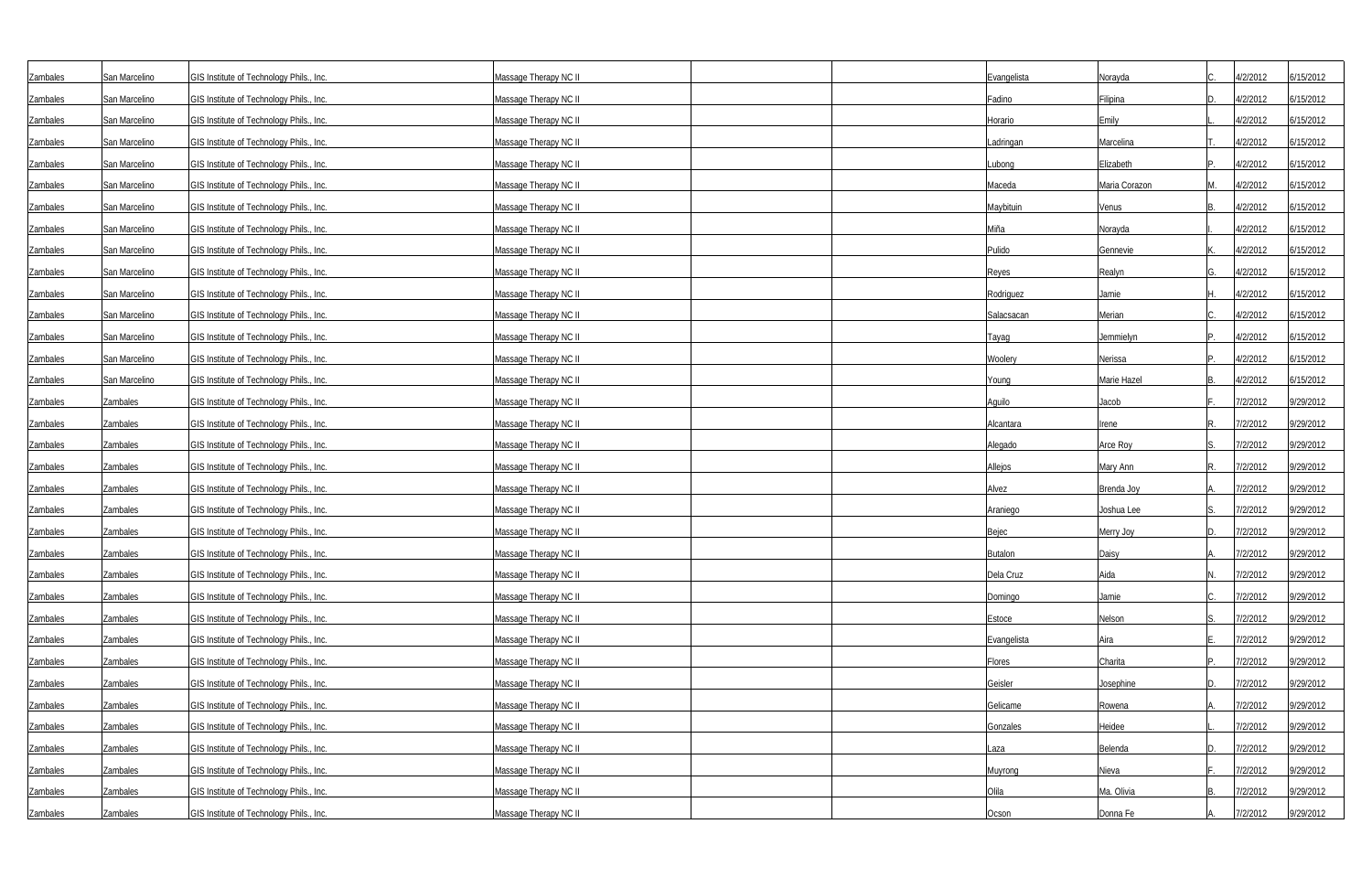| Zambales        | <b>Zambales</b> | GIS Institute of Technology Phils., Inc. | Massage Therapy NC II                         | Asuncion    | Ofelia         | О. | 7/2/2012 | 9/29/2012         |
|-----------------|-----------------|------------------------------------------|-----------------------------------------------|-------------|----------------|----|----------|-------------------|
| <b>Zambales</b> | <b>Zambales</b> | GIS Institute of Technology Phils., Inc. | Massage Therapy NC II                         | Bada        | Carwen         |    | 7/2/2012 | 9/29/2012         |
| Zambales        | <b>Zambales</b> | GIS Institute of Technology Phils., Inc. | Massage Therapy NC II                         | Canonizado  | Aiah Katrina   |    | 7/2/2012 | 9/29/2012         |
| Zambales        | <b>Zambales</b> | GIS Institute of Technology Phils., Inc. | Massage Therapy NC II                         | Carpio      | Gladyce Joy    |    | 7/2/2012 | 9/29/2012         |
| Zambales        | <b>Zambales</b> | GIS Institute of Technology Phils., Inc. | Massage Therapy NC II                         | Famularcano | Verne Kate     | F  | 7/2/2012 | 9/29/2012         |
|                 |                 |                                          |                                               |             |                |    |          |                   |
| <b>Zambales</b> | Zambales        | GIS Institute of Technology Phils., Inc. | Massage Therapy NC II                         | Ladringan   | Jorhil         |    | 7/2/2012 | 9/29/2012         |
| <b>Zambales</b> | <b>Zambales</b> | GIS Institute of Technology Phils., Inc. | Massage Therapy NC II                         | Macaya      | Wenifreda      | M. | 7/2/2012 | 9/29/2012         |
| <b>Zambales</b> | Zambales        | GIS Institute of Technology Phils., Inc. | Massage Therapy NC II                         | Ofunda      | Ruth           |    | 7/2/2012 | 9/29/2012         |
| Zambales        | <b>Zambales</b> | GIS Institute of Technology Phils., Inc. | Massage Therapy NC II                         | Orteo       | Eva            | B. | 7/2/2012 | 9/29/2012         |
| <b>Zambales</b> | <b>Zambales</b> | GIS Institute of Technology Phils., Inc. | Massage Therapy NC II                         | Paje        | Rosemarie      | R. | 7/2/2012 | 9/29/2012         |
| <b>Zambales</b> | Zambales        | GIS Institute of Technology Phils., Inc. | Massage Therapy NC II                         | Pelayo      | Lorimar        |    | 7/2/2012 | 9/29/2012         |
| <b>Zambales</b> | <b>Zambales</b> | GIS Institute of Technology Phils., Inc. | Massage Therapy NC II                         | Petilo      | <b>Dolores</b> |    | 7/2/2012 | 9/29/2012         |
| <b>Zambales</b> | Zambales        | GIS Institute of Technology Phils., Inc. | Massage Therapy NC II                         | Pura        | Analiza        |    | 7/2/2012 | 9/29/2012         |
|                 |                 |                                          |                                               |             |                |    | 7/2/2012 | 9/29/2012         |
| Zambales        | Zambales        | GIS Institute of Technology Phils., Inc. | Massage Therapy NC II                         | Rabanal     | Michael Angelo |    |          |                   |
| <b>Zambales</b> | <b>Zambales</b> | GIS Institute of Technology Phils., Inc. | Massage Therapy NC II                         | Renojo      | Sheena         |    | 7/2/2012 | 9/29/2012         |
| <b>Zambales</b> | <b>Zambales</b> | GIS Institute of Technology Phils., Inc. | Massage Therapy NC II                         | Senense     | Angelica       | M. | 7/2/2012 | 9/29/2012         |
| <b>Zambales</b> | <b>Zambales</b> | GIS Institute of Technology Phils., Inc. | Massage Therapy NC II                         | Tabuga      | Manilyn        |    | 7/2/2012 | 9/29/2012         |
| Zambales        | <b>Zambales</b> | GIS Institute of Technology Phils., Inc. | Massage Therapy NC II                         | Tala        | Glenda         |    | 7/2/2012 | 9/29/2012         |
| <b>Zambales</b> | Zambales        | GIS Institute of Technology Phils., Inc. | Massage Therapy NC II                         | Valdeviezo  | Vina           |    | 7/2/2012 | 9/29/2012         |
| Zambales        | <b>Zambales</b> | GIS Institute of Technology Phils., Inc. | Massage Therapy NC II                         | Villanueva  | Michael        |    | 7/2/2012 | 9/29/2012         |
| <b>ZAMBALES</b> | Iba             | PTC-ZAMBALES                             | Electrical Installation and Maintenance NC II |             |                |    |          | <b>Unemployed</b> |
| <b>ZAMBALES</b> |                 | PTC-ZAMBALES                             | Electrical Installation and Maintenance NC II |             |                |    |          | <b>Unemployed</b> |
| <b>ZAMBALES</b> | lba             | PTC-ZAMBALES                             | Electrical Installation and Maintenance NC II |             |                |    |          | Unemployed        |
| <b>ZAMBALES</b> | lba             | PTC-ZAMBALES                             | Electrical Installation and Maintenance NC II |             |                |    |          | <b>Unemployed</b> |
| <b>ZAMBALES</b> | <b>IVA</b>      | PTC-ZAMBALES                             | Electrical Installation and Maintenance NC II |             |                |    |          | <b>Unemployed</b> |
| <b>ZAMBALES</b> | Iba             | <b>PTC-ZAMBALES</b>                      | Electrical Installation and Maintenance NC II |             |                |    |          | <b>Unemployed</b> |
| <b>ZAMBALES</b> | lba             | PTC-ZAMBALES                             | Electrical Installation and Maintenance NC II |             |                |    |          | <b>Unemployed</b> |
| <b>ZAMBALES</b> | Iba             | <b>PTC-ZAMBALES</b>                      | Electrical Installation and Maintenance NC II |             |                |    |          | <b>Unemployed</b> |
| <b>ZAMBALES</b> | lba             | PTC-ZAMBALES                             | Electrical Installation and Maintenance NC II |             |                |    |          | Unemployed        |
| <b>ZAMBALES</b> | Iba             | PTC-ZAMBALES                             | Electrical Installation and Maintenance NC II |             |                |    |          | <b>Unemployed</b> |
| <b>ZAMBALES</b> | Iba             | PTC-ZAMBALES                             | Electrical Installation and Maintenance NC II |             |                |    |          | <b>Unemployed</b> |
| <b>ZAMBALES</b> | Iba             | <b>PTC-ZAMBALES</b>                      | Electrical Installation and Maintenance NC II |             |                |    |          | <b>Unemployed</b> |
| <b>ZAMBALES</b> | Iba             | <b>PTC-ZAMBALES</b>                      | Electrical Installation and Maintenance NC II |             |                |    |          | <b>Unemployed</b> |
| <b>ZAMBALES</b> | Iba             | <b>PTC-ZAMBALES</b>                      | Electrical Installation and Maintenance NC II |             |                |    |          | <b>Unemployed</b> |
| <b>ZAMBALES</b> | Iba             | <b>PTC-ZAMBALES</b>                      | Electrical Installation and Maintenance NC II |             |                |    |          | Unemployed        |
| <b>ZAMBALES</b> | Iba             | PTC-ZAMBALES                             | Electrical Installation and Maintenance NC II |             |                |    |          | <b>Unemployed</b> |
| <b>ZAMBALES</b> | Iba             | PTC-ZAMBALES                             | Electrical Installation and Maintenance NC II |             |                |    |          | <b>Unemployed</b> |
| <b>ZAMBALES</b> | Iba             | <b>PTC-ZAMBALES</b>                      | Electrical Installation and Maintenance NC II |             |                |    |          | Unemployed        |
| <b>ZAMBALES</b> | Iba             | PTC-ZAMBALES                             | Electrical Installation and Maintenance NC II |             |                |    |          | <b>Unemployed</b> |
| <b>ZAMBALES</b> | lba             | PTC-ZAMBALES                             | Electrical Installation and Maintenance NC II |             |                |    |          | Unemployed        |
| <b>ZAMBALES</b> | Iba             | <b>PTC-ZAMBALES</b>                      | Electrical Installation and Maintenance NC II |             |                |    |          | Unemployed        |
| <b>ZAMBALES</b> | lba             | <b>PTC-ZAMBALES</b>                      | Electrical Installation and Maintenance NC II |             |                |    |          | <b>Unemployed</b> |
| <b>ZAMBALES</b> | lba             | <b>PTC-ZAMBALES</b>                      | Electrical Installation and Maintenance NC II |             |                |    |          | <b>Unemployed</b> |
|                 |                 |                                          |                                               |             |                |    |          |                   |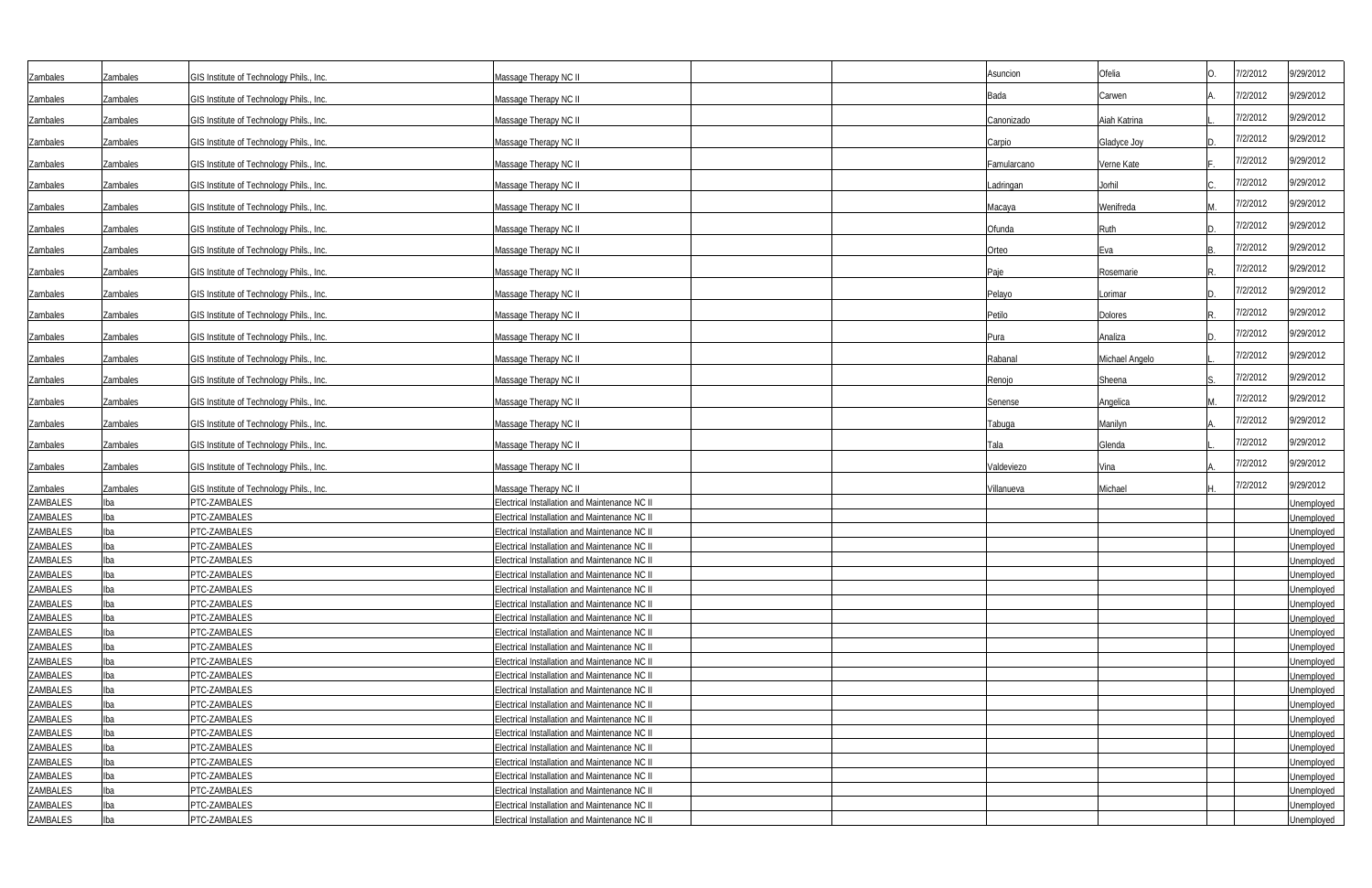| <b>ZAMBALES</b> | Iba | <b>PTC-ZAMBALES</b> | Electrical Installation and Maintenance NC II        |  | <b>Unemployed</b> |
|-----------------|-----|---------------------|------------------------------------------------------|--|-------------------|
| <b>ZAMBALES</b> | Iba | PTC-ZAMBALES        | Electrical Installation and Maintenance NC II        |  | <b>Unemployed</b> |
| <b>ZAMBALES</b> | Iba | <b>PTC-ZAMBALES</b> | <b>Electrical Installation and Maintenance NC II</b> |  | <b>Unemployed</b> |
| <b>ZAMBALES</b> | lba | PTC-ZAMBALES        | Electrical Installation and Maintenance NC II        |  | <b>Unemployed</b> |
| <b>ZAMBALES</b> | lba | PTC-ZAMBALES        | Electrical Installation and Maintenance NC II        |  | <b>Jnemployed</b> |
| <b>ZAMBALES</b> | Iba | PTC-ZAMBALES        | Electrical Installation and Maintenance NC II        |  | <b>Unemployed</b> |
| <b>ZAMBALES</b> | Iba | PTC-ZAMBALES        | Electrical Installation and Maintenance NC II        |  | <b>Unemployed</b> |
| <b>ZAMBALES</b> | Iba | <b>PTC-ZAMBALES</b> | Electrical Installation and Maintenance NC II        |  | <b>Unemployed</b> |
| <b>ZAMBALES</b> | Iba | <b>PTC-ZAMBALES</b> | Electrical Installation and Maintenance NC II        |  | <b>Unemployed</b> |
| <b>ZAMBALES</b> | Iba | <b>PTC-ZAMBALES</b> | Electrical Installation and Maintenance NC II        |  | <b>Unemployed</b> |
| <b>ZAMBALES</b> | Iba | PTC-ZAMBALES        | Gas Metal Arc Welding NC II                          |  | <b>Unemployed</b> |
| <b>ZAMBALES</b> | lba | PTC-ZAMBALES        | Shielded Metal Arc Welding NC II                     |  | <b>Unemployed</b> |
| <b>ZAMBALES</b> | Iba | PTC-ZAMBALES        | Shielded Metal Arc Welding NC II                     |  | <b>Unemployed</b> |
| <b>ZAMBALES</b> | Iba | PTC-ZAMBALES        | Shielded Metal Arc Welding NC II                     |  | <b>Unemployed</b> |
| <b>ZAMBALES</b> | Iba | PTC-ZAMBALES        | Shielded Metal Arc Welding NC II                     |  | <b>Unemployed</b> |
| <b>ZAMBALES</b> | lba | <b>PTC-ZAMBALES</b> | Shielded Metal Arc Welding NC II                     |  | <b>Unemployed</b> |
| <b>ZAMBALES</b> | lba | <b>PTC-ZAMBALES</b> | Shielded Metal Arc Welding NC II                     |  | <b>Unemployed</b> |
| <b>ZAMBALES</b> | Iba | PTC-ZAMBALES        | Shielded Metal Arc Welding NC II                     |  | <b>Unemployed</b> |
| <b>ZAMBALES</b> | Iba | PTC-ZAMBALES        | Shielded Metal Arc Welding NC II                     |  | <b>Unemployed</b> |
| <b>ZAMBALES</b> |     | PTC-ZAMBALES        |                                                      |  |                   |
| <b>ZAMBALES</b> | Iba | PTC-ZAMBALES        | Shielded Metal Arc Welding NC II                     |  | <b>Unemployed</b> |
|                 | Iba |                     | Shielded Metal Arc Welding NC II                     |  | <b>Unemployed</b> |
| <b>ZAMBALES</b> | Iba | PTC-ZAMBALES        | Shielded Metal Arc Welding NC II                     |  | <b>Unemployed</b> |
| <b>ZAMBALES</b> | Iba | PTC-ZAMBALES        | Shielded Metal Arc Welding NC II                     |  | <b>Unemployed</b> |
| <b>ZAMBALES</b> | lba | <b>PTC-ZAMBALES</b> | Shielded Metal Arc Welding NC II                     |  | <b>Unemployed</b> |
| <b>ZAMBALES</b> | Iba | <b>PTC-ZAMBALES</b> | Shielded Metal Arc Welding NC II                     |  | <b>Unemployed</b> |
| <b>ZAMBALES</b> | Iba | PTC-ZAMBALES        | Shielded Metal Arc Welding NC II                     |  | <b>Jnemployed</b> |
| <b>ZAMBALES</b> | Iba | PTC-ZAMBALES        | Shielded Metal Arc Welding NC II                     |  | <b>Unemployed</b> |
| <b>ZAMBALES</b> | Iba | <b>PTC-ZAMBALES</b> | Shielded Metal Arc Welding NC II                     |  | <b>Unemployed</b> |
| <b>ZAMBALES</b> | Iba | <b>PTC-ZAMBALES</b> | Shielded Metal Arc Welding NC II                     |  | <b>Unemployed</b> |
| <b>ZAMBALES</b> | lba | PTC-ZAMBALES        | Shielded Metal Arc Welding NC II                     |  | <b>Unemployed</b> |
| <b>ZAMBALES</b> | Iba | PTC-ZAMBALES        | Shielded Metal Arc Welding NC II                     |  | <b>Unemployed</b> |
| <b>ZAMBALES</b> | Iba | <b>PTC-ZAMBALES</b> | Shielded Metal Arc Welding NC II                     |  | <b>Unemployed</b> |
| <b>ZAMBALES</b> | lba | PTC-ZAMBALES        | Shielded Metal Arc Welding NC II                     |  | <u>Unemployed</u> |
| <b>ZAMBALES</b> | lba | PTC-ZAMBALES        | Shielded Metal Arc Welding NC II                     |  | <u>Jnemployed</u> |
| <b>ZAMBALES</b> |     | <b>PTC-ZAMBALES</b> | Shielded Metal Arc Welding NC II                     |  | <b>Jnemployed</b> |
| <b>ZAMBALES</b> | Iba | <b>PTC-ZAMBALES</b> | Shielded Metal Arc Welding NC II                     |  | <b>Unemployed</b> |
| <b>ZAMBALES</b> | Iba | <b>PTC-ZAMBALES</b> | Shielded Metal Arc Welding NC II                     |  | <b>Unemployed</b> |
| <b>ZAMBALES</b> | Iba | <b>PTC-ZAMBALES</b> | Shielded Metal Arc Welding NC II                     |  | <b>Unemployed</b> |
| <b>ZAMBALES</b> | Iba | <b>PTC-ZAMBALES</b> | Shielded Metal Arc Welding NC II                     |  | <b>Unemployed</b> |
| <b>ZAMBALES</b> | Iba | <b>PTC-ZAMBALES</b> | Shielded Metal Arc Welding NC II                     |  | <b>Unemployed</b> |
| <b>ZAMBALES</b> | Iba | PTC-ZAMBALES        | Shielded Metal Arc Welding NC II                     |  | <b>Unemployed</b> |
| <b>ZAMBALES</b> | Iba | PTC-ZAMBALES        | Shielded Metal Arc Welding NC II                     |  | <b>Unemployed</b> |
| <b>ZAMBALES</b> | Iba | PTC-ZAMBALES        | Shielded Metal Arc Welding NC II                     |  | <b>Unemployed</b> |
| <b>ZAMBALES</b> | Iba | <b>PTC-ZAMBALES</b> | Shielded Metal Arc Welding NC II                     |  | <b>Unemployed</b> |
| <b>ZAMBALES</b> | Iba | PTC-ZAMBALES        | Shielded Metal Arc Welding NC II                     |  | <b>Unemployed</b> |
| <b>ZAMBALES</b> | Iba | <b>PTC-ZAMBALES</b> | Shielded Metal Arc Welding NC II                     |  | <b>Unemployed</b> |
| <b>ZAMBALES</b> | Iba | <b>PTC-ZAMBALES</b> | Shielded Metal Arc Welding NC II                     |  | <b>Unemployed</b> |
| <b>ZAMBALES</b> | Iba | PTC-ZAMBALES        | Shielded Metal Arc Welding NC II                     |  | <b>Unemployed</b> |
| <b>ZAMBALES</b> | Iba | <b>PTC-ZAMBALES</b> | Shielded Metal Arc Welding NC II                     |  | Unemployed        |
| <b>ZAMBALES</b> | Iba | <b>PTC-ZAMBALES</b> | Shielded Metal Arc Welding NC II                     |  | <b>Unemployed</b> |
| <b>ZAMBALES</b> | Iba | PTC-ZAMBALES        | Shielded Metal Arc Welding NC II                     |  | <b>Unemployed</b> |
| <b>ZAMBALES</b> | Iba | <b>PTC-ZAMBALES</b> | Shielded Metal Arc Welding NC II                     |  | <b>Unemployed</b> |
| <b>ZAMBALES</b> | Iba | <b>PTC-ZAMBALES</b> | Shielded Metal Arc Welding NC II                     |  | <b>Unemployed</b> |
|                 |     |                     |                                                      |  |                   |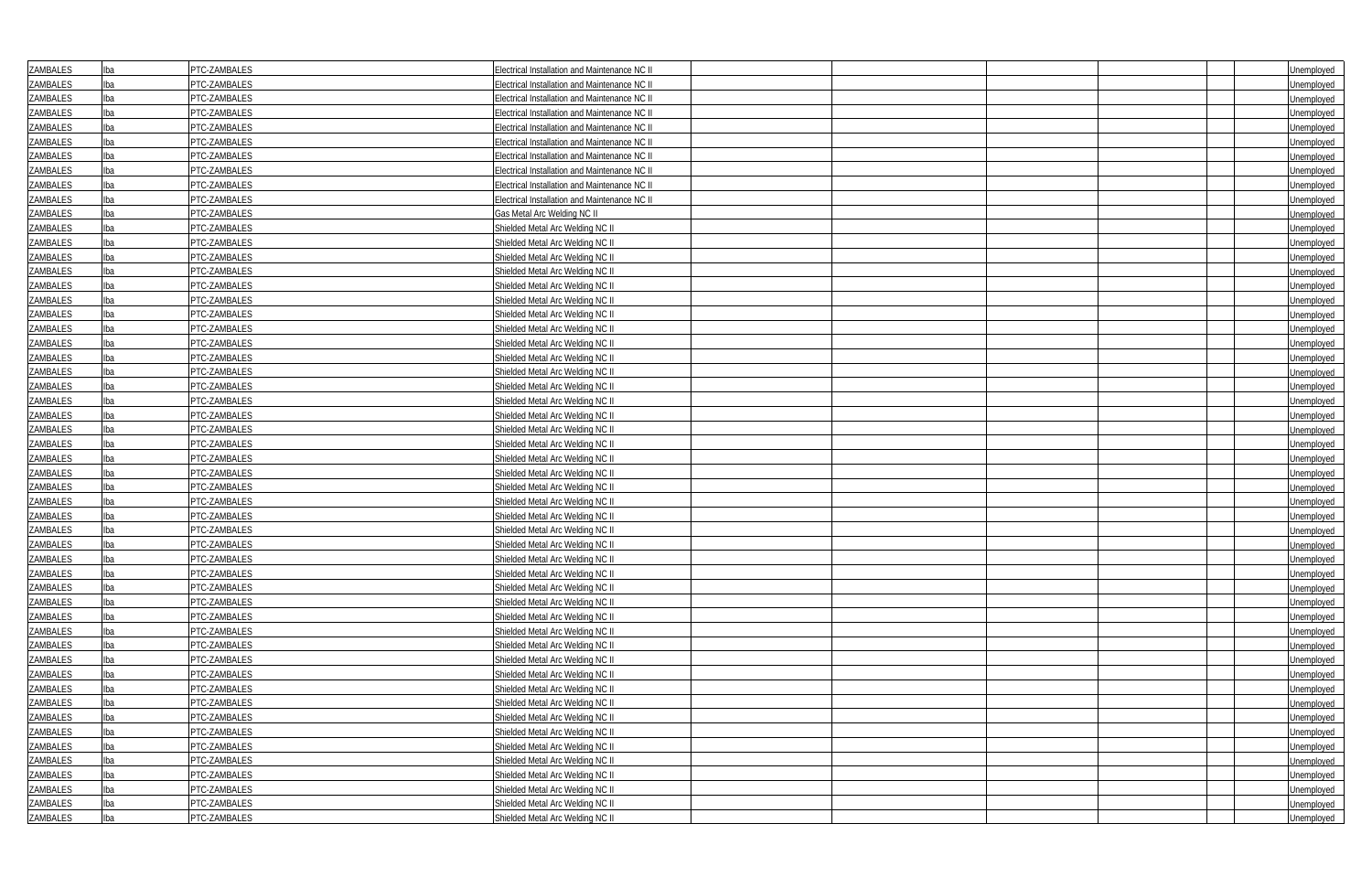| <b>ZAMBALES</b> | Iba | <b>PTC-ZAMBALES</b> | Shielded Metal Arc Welding NC II      |            |                        |              | <b>Unemployed</b> |
|-----------------|-----|---------------------|---------------------------------------|------------|------------------------|--------------|-------------------|
| <b>ZAMBALES</b> | Iba | PTC-ZAMBALES        | Shielded Metal Arc Welding NC II      |            |                        |              | <b>Unemployed</b> |
| <b>ZAMBALES</b> | lba | PTC-ZAMBALES        | Shielded Metal Arc Welding NC II      |            |                        |              | <b>Unemployed</b> |
| <b>ZAMBALES</b> | lba | PTC-ZAMBALES        | Shielded Metal Arc Welding NC II      |            |                        |              | <b>Jnemployed</b> |
| <b>ZAMBALES</b> | lba | <b>PTC-ZAMBALES</b> | Shielded Metal Arc Welding NC II      |            |                        |              | <b>Unemployed</b> |
| <b>ZAMBALES</b> | Iba | PTC-ZAMBALES        | Shielded Metal Arc Welding NC II      |            |                        |              | <b>Unemployed</b> |
| <b>ZAMBALES</b> | lba | PTC-ZAMBALES        | Shielded Metal Arc Welding NC II      |            |                        |              | <b>Unemployed</b> |
| <b>ZAMBALES</b> | lba | PTC-ZAMBALES        | Shielded Metal Arc Welding NC II      |            |                        |              | <b>Unemployed</b> |
| <b>ZAMBALES</b> | Iba | <b>PTC-ZAMBALES</b> | Shielded Metal Arc Welding NC II      |            |                        |              | <b>Jnemployed</b> |
| <b>ZAMBALES</b> | Iba | PTC-ZAMBALES        | Shielded Metal Arc Welding NC II      |            |                        |              | <b>Unemployed</b> |
| <b>ZAMBALES</b> | Iba | PTC-ZAMBALES        | Shielded Metal Arc Welding NC II      |            |                        |              | <b>Unemployed</b> |
| <b>ZAMBALES</b> | lba | <b>PTC-ZAMBALES</b> | Auto Servicing NC I                   | 0703071068 | Abel                   |              |                   |
| <b>ZAMBALES</b> | Iba | PTC-ZAMBALES        | <b>Auto Servicing NC I</b>            | 0703071068 | Marianito              |              |                   |
| <b>ZAMBALES</b> | Iba | PTC-ZAMBALES        | Auto Servicing NC I                   | 0703071068 | Louie                  |              |                   |
| <b>ZAMBALES</b> | Iba | <b>PTC-ZAMBALES</b> | Auto Servicing NC I                   | 0703071068 | Marlou                 | D            |                   |
| <b>ZAMBALES</b> | lba | <b>PTC-ZAMBALES</b> | <b>Auto Servicing NC I</b>            | 0703071068 | Joeboy                 |              |                   |
| <b>ZAMBALES</b> | lba | PTC-ZAMBALES        | <b>Auto Servicing NC I</b>            | 0703071068 | <b>James Benedict</b>  |              |                   |
| <b>ZAMBALES</b> | lba | PTC-ZAMBALES        | Auto Servicing NC I                   | 0703071068 | Marlon                 | G            |                   |
| <b>ZAMBALES</b> | Iba | PTC-ZAMBALES        | Auto Servicing NC I                   | 0703071068 | Glenn                  | C            |                   |
| <b>ZAMBALES</b> | Iba | PTC-ZAMBALES        | Auto Servicing NC I                   | 0703071068 | Ruben                  |              |                   |
| <b>ZAMBALES</b> | lba | <b>PTC-ZAMBALES</b> | Auto Servicing NC I                   | 0703071068 | <b>Christian Throy</b> |              |                   |
| <b>ZAMBALES</b> | Iba | <b>PTC-ZAMBALES</b> | Auto Servicing NC I                   | 0703071068 | Emil                   |              |                   |
| <b>ZAMBALES</b> | Iba | <b>PTC-ZAMBALES</b> | Auto Servicing NC I                   | 0703071068 | Christopher            |              |                   |
| <b>ZAMBALES</b> | lba | <b>PTC-ZAMBALES</b> | Auto Servicing NC I                   | 0703071068 | Edmer                  | M            |                   |
| <b>ZAMBALES</b> | lba | PTC-ZAMBALES        | Auto Servicing NC I                   | 0703071068 | Dejun                  |              |                   |
| <b>ZAMBALES</b> | Iba | PTC-ZAMBALES        | <b>Auto Servicing NC I</b>            | 0703071068 | Jafet                  |              |                   |
| <b>ZAMBALES</b> |     | PTC-ZAMBALES        | Auto Servicing NC I                   | 0703071068 | <b>Edward James</b>    |              |                   |
| <b>ZAMBALES</b> | Iba | PTC-ZAMBALES        | Auto Servicing NC I                   | 0703071068 | Rowelan                |              |                   |
| <b>ZAMBALES</b> | lba | <b>PTC-ZAMBALES</b> | Auto Servicing NC I                   | 0703071068 | Juniee                 | D            |                   |
| <b>ZAMBALES</b> | lba | <b>PTC-ZAMBALES</b> |                                       | 0703071068 |                        |              |                   |
|                 | lba | <b>PTC-ZAMBALES</b> | <b>Auto Servicing NC I</b>            |            | Denmark                |              |                   |
| <b>ZAMBALES</b> | Iba | PTC-ZAMBALES        | Auto Servicing NC I                   | 0703071068 | Ramon                  |              |                   |
| <b>ZAMBALES</b> | lba |                     | Auto Servicing NC I                   | 0703071068 | Leslie                 |              |                   |
| <b>ZAMBALES</b> | Iba | PTC-ZAMBALES        | Auto Servicing NC I                   | 0703071068 | Mermie                 | ID           |                   |
| <b>ZAMBALES</b> | lba | PTC-ZAMBALES        | <b>Auto Servicing NC I</b>            | 0703071068 | <b>Mark Anthony</b>    | D            |                   |
| <b>ZAMBALES</b> | Iba | <b>PTC-ZAMBALES</b> | Auto Servicing NC I                   | 0703071068 | Dante                  |              |                   |
| <b>ZAMBALES</b> | Iba | <b>PTC-ZAMBALES</b> | Auto Servicing NC I                   | 0703071068 | Jetro                  | M            |                   |
| <b>ZAMBALES</b> | lba | PTC-ZAMBALES        | Auto Servicing NC I                   | 0703071068 | Jerome                 | <sub>D</sub> |                   |
| <b>ZAMBALES</b> | Iba | <b>PTC-ZAMBALES</b> | <b>Auto Servicing NC I</b>            | 0703071068 | Michael                |              |                   |
| <b>ZAMBALES</b> | lba | PTC-ZAMBALES        | Auto Servicing NC I                   | 0703071068 | Romelito               |              |                   |
| <b>ZAMBALES</b> | Iba | PTC-ZAMBALES        | Auto Servicing NC I                   | 0703071068 | Joe Francis            | D            |                   |
| <b>ZAMBALES</b> | Iba | PTC-ZAMBALES        | Auto Servicing NC I                   | 0703071068 | Joel                   |              |                   |
| <b>ZAMBALES</b> | Iba | PTC-ZAMBALES        | <b>Auto Servicing NC I</b>            | 0703071068 | John Carig             |              |                   |
| <b>ZAMBALES</b> | Iba | <b>PTC-ZAMBALES</b> | Auto Servicing NC I                   | 0703071068 | Reynald                |              |                   |
| <b>ZAMBALES</b> | Iba | PTC-ZAMBALES        | Auto Servicing NC I                   | 0703071068 | Norman                 |              |                   |
| <b>ZAMBALES</b> | Iba | PTC-ZAMBALES        | Auto Servicing NC I                   | 0703071068 | Raj Pal                |              |                   |
| <b>ZAMBALES</b> | lba | PTC-ZAMBALES        | Auto Servicing NC I                   | 0703071068 | Allen                  |              |                   |
| <b>ZAMBALES</b> | Iba | PTC-ZAMBALES        | Auto Servicing NC I                   | 0703071068 | Jonh Albert            |              |                   |
| <b>ZAMBALES</b> | Iba | <b>PTC-ZAMBALES</b> | Consumer Electronoics Servicing NC II | 0703072124 | Kaiz lan               |              |                   |
| <b>ZAMBALES</b> | lba | <b>PTC-ZAMBALES</b> | Consumer Electronoics Servicing NC II | 0703072124 | Desiree                |              |                   |
| <b>ZAMBALES</b> |     | <b>PTC-ZAMBALES</b> | Consumer Electronoics Servicing NC II | 0703072124 | <b>Elgene Frits</b>    |              |                   |
| <b>ZAMBALES</b> | lba | PTC-ZAMBALES        | Consumer Electronoics Servicing NC II | 0703072124 | Khristina Sarah        | M            |                   |
| <b>ZAMBALES</b> | lba | PTC-ZAMBALES        | Consumer Electronoics Servicing NC II | 0703072124 | <b>James</b>           |              |                   |
| <b>ZAMBALES</b> | lba | PTC-ZAMBALES        | Consumer Electronoics Servicing NC II | 0703072124 | Danilo                 | G            |                   |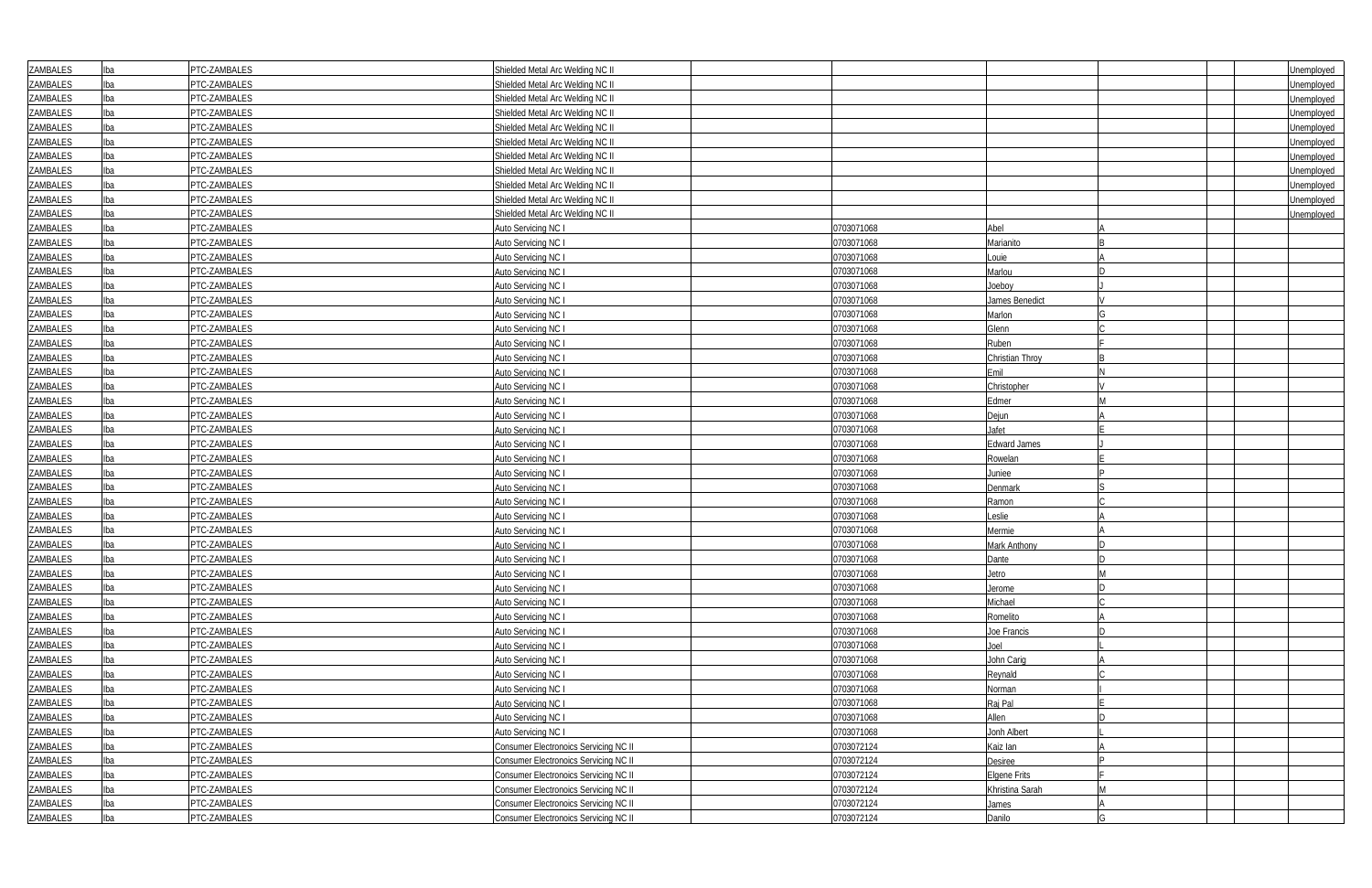| <b>ZAMBALES</b> | Iba             | <b>PTC-ZAMBALES</b>    | Consumer Electronoics Servicing NC II         | 0703072124 | Graceous           | M                |   |            |                       |
|-----------------|-----------------|------------------------|-----------------------------------------------|------------|--------------------|------------------|---|------------|-----------------------|
| <b>ZAMBALES</b> | Iba             | PTC-ZAMBALES           | Consumer Electronoics Servicing NC II         | 0703072124 | Raymond            |                  |   |            |                       |
| <b>ZAMBALES</b> | Iba             | PTC-ZAMBALES           | Consumer Electronoics Servicing NC II         | 0703072124 | <b>Jacklord</b>    |                  |   |            |                       |
| <b>ZAMBALES</b> | lba             | PTC-ZAMBALES           | Consumer Electronoics Servicing NC II         | 0703072124 | Louis Valerie      |                  |   |            |                       |
| <b>ZAMBALES</b> | lba             | <b>PTC-ZAMBALES</b>    | Consumer Electronoics Servicing NC II         | 0703072124 | Robert             |                  |   |            |                       |
| <b>ZAMBALES</b> | Iba             | PTC-ZAMBALES           | Consumer Electronoics Servicing NC II         | 0703072124 | Celso Jr           |                  |   |            |                       |
| <b>ZAMBALES</b> | Iba             | PTC-ZAMBALES           | Consumer Electronoics Servicing NC II         | 0703072124 | Ri                 |                  |   |            |                       |
| <b>ZAMBALES</b> | Iba             | PTC-ZAMBALES           | Consumer Electronoics Servicing NC II         | 0703072124 | <b>John Marck</b>  |                  |   |            |                       |
| <b>ZAMBALES</b> | lba             | <b>PTC-ZAMBALES</b>    | Consumer Electronoics Servicing NC II         | 0703072124 | Michael            |                  |   |            |                       |
| <b>ZAMBALES</b> | Iba             | PTC-ZAMBALES           | Consumer Electronoics Servicing NC II         | 0703072124 | Kemie Rose         |                  |   |            |                       |
| <b>ZAMBALES</b> | Iba             | PTC-ZAMBALES           | Consumer Electronoics Servicing NC II         | 0703072124 | Jan Kevin          |                  |   |            |                       |
| <b>ZAMBALES</b> | Iba             | PTC-ZAMBALES           | Consumer Electronoics Servicing NC II         | 0703072124 | <b>Alexis Carl</b> |                  |   |            |                       |
| <b>ZAMBALES</b> | Iba             | PTC-ZAMBALES           | Consumer Electronoics Servicing NC II         | 0703072124 | Joanne May         |                  |   |            |                       |
| <b>ZAMBALES</b> | Iba             | PTC-ZAMBALES           | Consumer Electronoics Servicing NC II         | 0703072124 | Aidrin             |                  |   |            |                       |
| <b>ZAMBALES</b> | Iba             | PTC-ZAMBALES           | Consumer Electronoics Servicing NC II         | 0703072124 | Nikki Angelie      |                  |   |            |                       |
| <b>ZAMBALES</b> | lba             | PTC-ZAMBALES           | Consumer Electronoics Servicing NC II         | 0703072124 | Marvin             |                  |   |            |                       |
| <b>ZAMBALES</b> | lba             | <b>PTC-ZAMBALES</b>    | <b>Consumer Electronoics Servicing NC II</b>  | 0703072124 | Michelle           |                  |   |            |                       |
| <b>Zambales</b> | Olongapo        | <b>CELTECH College</b> | Electrical Installation and Maintenance NC II |            | De Guzman          | IO<br>Jerome     |   | 06-30-12   | 10-19-12              |
|                 |                 |                        |                                               |            |                    |                  |   |            |                       |
| <b>Zambales</b> | <b>Olongapo</b> | <b>CELTECH College</b> | Electrical Installation and Maintenance NC II |            | Dela Cruz          | Michael John     |   | 06-30-12   | 10-19-12              |
| Zambales        | <b>Olongapo</b> | <b>CELTECH College</b> | Electrical Installation and Maintenance NC II |            | <b>Fuertez</b>     | Chito            |   | 06-30-12   | 10-19-12              |
|                 |                 | <b>CELTECH College</b> |                                               |            |                    |                  |   |            |                       |
| <b>Zambales</b> | <b>Olongapo</b> |                        | Electrical Installation and Maintenance NC II |            | Galano             | Dexter           |   | 06-30-12   | 10-19-12              |
| Zambales        | <b>Olongapo</b> | <b>CELTECH College</b> | Electrical Installation and Maintenance NC II |            | Madriaga           | Jonar            |   | 06-30-12   | 10-19-12              |
| Zambales        | <b>Olongapo</b> | <b>CELTECH College</b> | Electrical Installation and Maintenance NC II |            | Mistica            | Jan Eric<br>G    |   | 06-30-12   | 10-19-12              |
|                 |                 |                        |                                               |            |                    |                  |   |            |                       |
| Zambales        | Olongapo        | <b>CELTECH College</b> | Electrical Installation and Maintenance NC II |            | Nalica             | Essexkier        |   | 06-30-12   | 10-19-12              |
| Zambales        | Olongapo        | <b>CELTECH College</b> | Electrical Installation and Maintenance NC II |            | Navilla            | Clemencio Jr.    |   | 06-30-12   | 10-19-12              |
|                 |                 |                        |                                               |            |                    |                  |   |            |                       |
| Zambales        | <b>Olongapo</b> | <b>CELTECH College</b> | Electrical Installation and Maintenance NC II |            | Pera               | Oliver           |   | 06-30-12   | 10-19-12              |
| Zambales        | Olongapo        | <b>CELTECH College</b> | Electrical Installation and Maintenance NC II |            | Redolme            | Adrian<br>M      |   | 06-30-12   | 10-19-12              |
|                 |                 | <b>CELTECH College</b> | Electrical Installation and Maintenance NC II |            |                    | Gabriel          |   | 06-30-12   | 10-19-12              |
| <b>Zambales</b> | Olongapo        |                        |                                               |            | Regaspi            |                  |   |            |                       |
| <b>Zambales</b> | Olongapo        | <b>CELTECH College</b> | Electrical Installation and Maintenance NC II |            | Rivera             | <b>Mike Carl</b> |   | 06-30-12   | 10-19-12              |
| Zambales        | Olongapo        | CELTECH College        | Electrical Installation and Maintenance NC II |            | Villareal          | IR.<br>Jonathan  |   | 06-30-12   | 10-19-12              |
|                 |                 |                        |                                               |            |                    |                  |   |            |                       |
| Zambales        | <b>Olongapo</b> | CELTECH College        | Electrical Installation and Maintenance NC II |            | Yutuc              | <b>Brian Jay</b> |   | 06-30-12   | 10-19-12              |
| <b>Zambales</b> | Olongapo        | CELTECH College        | Computer Hardware Servicing NC II             |            | Alfaro             | Lauro Jr.<br>G   |   | 06-30-2012 | 10-19-2012            |
|                 |                 |                        |                                               |            |                    |                  |   |            |                       |
| <b>Zambales</b> | Olongapo        | <b>CELTECH College</b> | Computer Hardware Servicing NC II             |            | Alfonso            | Monic            |   | 06-30-2012 | 10-19-2012            |
| <b>Zambales</b> | Olongapo        | <b>CELTECH College</b> | Computer Hardware Servicing NC II             |            | Apilado            | Janareo<br>G     |   |            | 06-30-2012 10-19-2012 |
| Zambales        | Olongapo        | CELTECH College        | Computer Hardware Servicing NC II             |            | Arabe              | Rechelle<br>IB.  |   | 06-30-2012 | 10-19-2012            |
|                 |                 |                        |                                               |            |                    |                  |   |            |                       |
| Zambales        | <b>Olongapo</b> | <b>CELTECH College</b> | Computer Hardware Servicing NC II             |            | Austria            | Marlon<br>D      |   |            | 06-30-2012 10-19-2012 |
| Zambales        | <b>Olongapo</b> | CELTECH College        | Computer Hardware Servicing NC II             |            | Azuelo             | Angelo<br>R      |   |            | 06-30-2012 10-19-2012 |
|                 |                 |                        |                                               |            |                    |                  |   |            |                       |
| Zambales        | <b>Olongapo</b> | CELTECH College        | Computer Hardware Servicing NC II             |            | <b>Bueno</b>       | Donald           |   | 06-30-2012 | 10-19-2012            |
| Zambales        | Olongapo        | CELTECH College        | Computer Hardware Servicing NC II             |            | Cepra              | Barseliza        |   | 06-30-2012 | 10-19-2012            |
|                 |                 |                        |                                               |            |                    |                  |   |            |                       |
| Zambales        | <b>Olongapo</b> | CELTECH College        | <b>Computer Hardware Servicing NC II</b>      |            | Dabu               | Kimberly         |   | 06-30-2012 | 10-19-2012            |
| Zambales        | <b>Olongapo</b> | <b>CELTECH College</b> | Computer Hardware Servicing NC II             |            | Data               | Michael Aylmer   | M |            | 06-30-2012 10-19-2012 |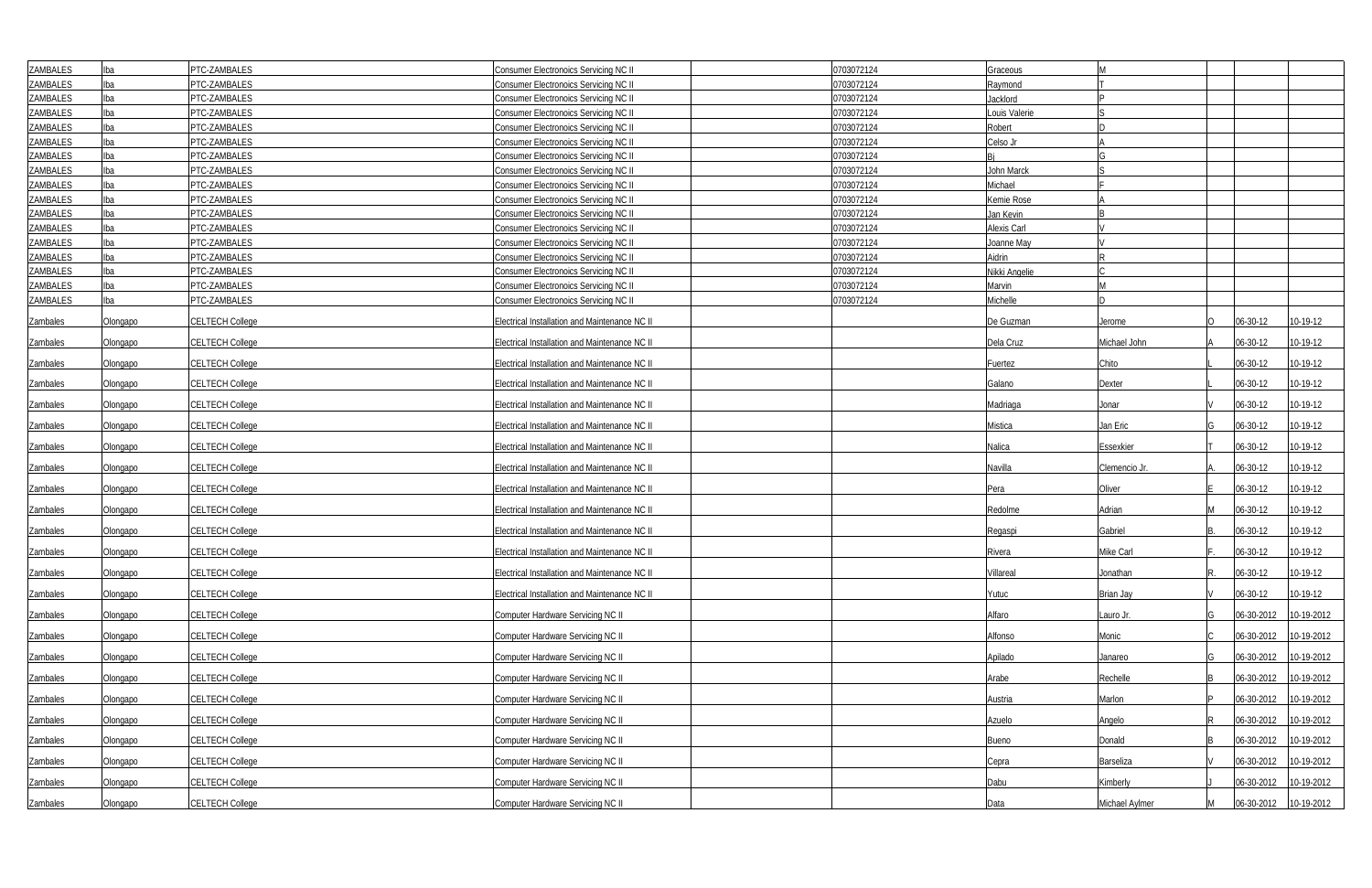| <b>Zambales</b> | <b>Olongapo</b> | <b>CELTECH College</b>      | Computer Hardware Servicing NC II        | Datu             | Lei Anne             | M   | 06-30-2012<br>10-19-2012       |
|-----------------|-----------------|-----------------------------|------------------------------------------|------------------|----------------------|-----|--------------------------------|
| <b>Zambales</b> | <b>Olongapo</b> | <b>CELTECH College</b>      | <b>Computer Hardware Servicing NC II</b> | David            | Catherine            | IS. | 06-30-2012<br>10-19-2012       |
| <b>Zambales</b> | <b>Olongapo</b> | <b>CELTECH College</b>      | <b>Computer Hardware Servicing NC II</b> | Fernandez        | Alfred               |     | 06-30-2012<br>10-19-2012       |
| <b>Zambales</b> | <b>Clongapo</b> | <b>CELTECH College</b>      | Computer Hardware Servicing NC II        | Galarpe          | Clifford John        |     | 06-30-2012<br>10-19-2012       |
| <b>Zambales</b> | <b>Olongapo</b> | <b>CELTECH College</b>      | Computer Hardware Servicing NC II        | Galinato         | Louieville           |     | 06-30-2012<br>10-19-2012       |
| Zambales        | <b>Olongapo</b> | <b>CELTECH College</b>      | Computer Hardware Servicing NC II        | Garcia           | Bombit               |     | De Gu 06-30-2012<br>10-19-2012 |
| Zambales        | Olongapo        | <b>CELTECH College</b>      | Computer Hardware Servicing NC II        | Jimenez          | Rolando Jr.          | M   | 06-30-2012<br>10-19-2012       |
| <b>Zambales</b> | Olongapo        | <b>CELTECH College</b>      | Computer Hardware Servicing NC II        | Kaamiño          | Godoalfredo          |     | 06-30-2012<br>10-19-2012       |
| <b>Zambales</b> | <b>Olongapo</b> | <b>CELTECH College</b>      | Computer Hardware Servicing NC II        | Lemon            | Mark Arlan           |     | 06-30-2012<br>10-19-2012       |
| <b>Zambales</b> | <b>Olongapo</b> | <b>CELTECH College</b>      | Computer Hardware Servicing NC II        | Nagma            | <b>Fitz Gershom</b>  |     | 06-30-2012<br>10-19-2012       |
| <b>Zambales</b> | <b>Olongapo</b> | <b>CELTECH College</b>      | Computer Hardware Servicing NC II        | Padua            | Marck Jerick         |     | 06-30-2012<br>10-19-2012       |
| <b>Zambales</b> | Olongapo        | <b>CELTECH College</b>      | Computer Hardware Servicing NC II        | Paras            | Janine               | IR. | 06-30-2012<br>10-19-2012       |
| <b>Zambales</b> | <b>Olongapo</b> | <b>CELTECH College</b>      | <b>Computer Hardware Servicing NC II</b> | Pascual          | Jesamine             | G   | 06-30-2012<br>10-19-2012       |
| <b>Zambales</b> | Olongapo        | <b>CELTECH College</b>      | Computer Hardware Servicing NC II        | Pasiculan        | Jerome               | M   | 06-30-2012<br>10-19-2012       |
| <b>Zambales</b> | Olongapo        | <b>CELTECH College</b>      | Computer Hardware Servicing NC II        | Pedriña          | Lucky                |     | 10-19-2012<br>06-30-2012       |
| <b>Zambales</b> | <b>Olongapo</b> | <b>CELTECH College</b>      | Computer Hardware Servicing NC II        | Ramirez          | Jayven               | M   | 06-30-2012<br>10-19-2012       |
| <b>Zambales</b> | Olongapo        | <b>CELTECH College</b>      | Computer Hardware Servicing NC II        | Republo          | <b>Mark Anthony</b>  | ID  | 06-30-2012<br>10-19-2012       |
| Zambales        | Olongapo        | <b>CELTECH College</b>      | Computer Hardware Servicing NC II        | Resumadero       | John Paul            |     | 06-30-2012<br>10-19-2012       |
| Zambales        | <b>Olongapo</b> | <b>CELTECH College</b>      | Computer Hardware Servicing NC II        | <b>Reyes</b>     | <b>O</b> brien       | IB. | 10-19-2012<br>06-30-2012       |
| Zambales        | <b>Olongapo</b> | <b>CELTECH College</b>      | Computer Hardware Servicing NC II        | Roa              | Jhonnel              | M   | 06-30-2012<br>10-19-2012       |
| <b>Zambales</b> | Olongapo        | <b>CELTECH College</b>      | Computer Hardware Servicing NC II        | Sacmar           | Pacifico             | N   | 06-30-2012<br>10-19-2012       |
| <b>Zambales</b> | <b>Olongapo</b> | <b>CELTECH College</b>      | <b>Computer Hardware Servicing NC II</b> | Simbulan         | Peter John           | IR. | 06-30-2012<br>10-19-2012       |
| <b>Zambales</b> | <b>Olongapo</b> | <b>CELTECH College</b>      | Computer Hardware Servicing NC II        | Sitjar           | <b>Honey Grace</b>   | M   | 06-30-2012<br>10-19-2012       |
| <b>Zambales</b> | Subic           | College of Subic Montessori | Food and Beverages Services NC II        | <b>ANDOHUYAN</b> | <b>JOHN LOUIE</b>    | C.  | JULY 7, 21012 10/25/2012       |
| Zambales        | Subic           | College of Subic Montessori | Food and Beverages Services NC II        | APOSTOL          | <b>GREGGY</b>        | lS  | JULY 7, 21012 10/25/2012       |
| <b>Zambales</b> | Subic           | College of Subic Montessori | Food and Beverages Services NC II        | <b>ARINGO</b>    | <b>AIRICSON</b>      | G   | JULY 7, 21012 10/25/2012       |
| <b>Zambales</b> | Subic           | College of Subic Montessori | Food and Beverages Services NC II        | <b>BOCALBOS</b>  | <b>EUGENE</b>        | D   | JULY 7, 21012 10/25/2012       |
| <b>Zambales</b> | Subic           | College of Subic Montessori | Food and Beverages Services NC II        | <b>BONILLA</b>   | <b>RICHARD</b>       | IR. | JULY 7, 21012 10/25/2012       |
| Zambales        | Subic           | College of Subic Montessori | Food and Beverages Services NC II        | <b>CASTRO</b>    | <b>KEYVIN</b>        |     | JULY 7, 21012 10/25/2012       |
| Zambales        | Subic           | College of Subic Montessori | Food and Beverages Services NC II        | <b>DE CUSAR</b>  | <b>ALBERT</b>        |     | JULY 7, 21012 10/25/2012       |
| Zambales        | Subic           | College of Subic Montessori | Food and Beverages Services NC II        | <b>ESNARDO</b>   | <b>AVELINO</b>       |     | JULY 7, 21012 10/25/2012       |
| Zambales        | Subic           | College of Subic Montessori | Food and Beverages Services NC II        | <b>FERRER</b>    | <b>PATRICK</b>       | R   | JULY 7, 21012 10/25/2012       |
| <b>Zambales</b> | Subic           | College of Subic Montessori | Food and Beverages Services NC II        | <b>HANSEN</b>    | <b>CLARENCE</b>      | W   | JULY 7, 21012 10/25/2012       |
| <b>Zambales</b> | Subic           | College of Subic Montessori | Food and Beverages Services NC II        | <b>MALONES</b>   | <b>DANDY</b>         |     | JULY 7, 21012 10/25/2012       |
| <b>Zambales</b> | Subic           | College of Subic Montessori | Food and Beverages Services NC II        | <b>MORA</b>      | <b>RONALD MARVIN</b> |     | JULY 7, 21012 10/25/2012       |
| Zambales        | Subic           | College of Subic Montessori | Food and Beverages Services NC II        | <b>ODVIAR</b>    | <b>MANUEL</b>        | ΙB  | JULY 7, 21012 10/25/2012       |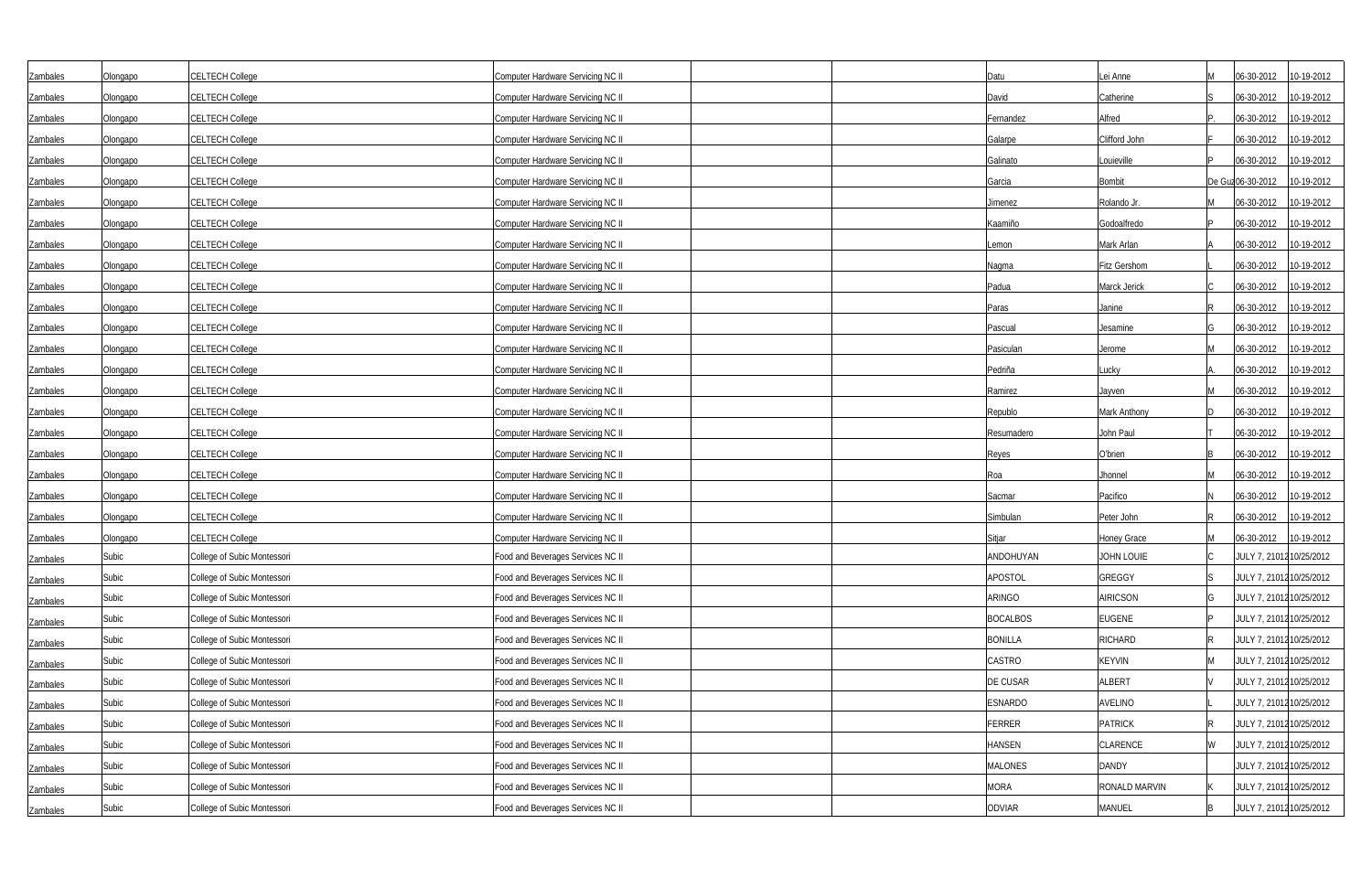| <b>Zambales</b> | Subic                | College of Subic Montessori                 | Food and Beverages Services NC II    | <b>RAMOS</b>   | <b>BILLY REY</b>      | C.  | JULY 7, 21012 10/25/2012 |           |
|-----------------|----------------------|---------------------------------------------|--------------------------------------|----------------|-----------------------|-----|--------------------------|-----------|
| <b>Zambales</b> | Subic                | College of Subic Montessori                 | Food and Beverages Services NC II    | <b>ROCABO</b>  | <b>RACHEL</b>         |     | JULY 7, 21012 10/25/2012 |           |
| Zambales        | Subic                | College of Subic Montessori                 | Food and Beverages Services NC II    | <b>ROSEL</b>   | <b>EDWARD</b>         |     | JULY 7, 21012 10/25/2012 |           |
| Zambales        | Subic                | College of Subic Montessori                 | Food and Beverages Services NC II    | SERDONCILLO    | <b>DINDO</b>          | G   | JULY 7, 21012 10/25/2012 |           |
| Zambales        | Subic                | College of Subic Montessori                 | Food and Beverages Services NC II    | <b>SHEARER</b> | <b>MONICA</b>         | R   | JULY 7, 21012 10/25/2012 |           |
| Zambales        | <b>Olongapo City</b> | <b>COMTEQ Computer and Business College</b> | Consumer Electronics Servicing NC II | Allvarez       | Marvin                |     | 25/Jun/12                | 28/Sep/12 |
| Zambales        | <b>Olongapo City</b> | <b>COMTEQ Computer and Business College</b> | Consumer Electronics Servicing NC II | Avecilla       | Maria Abigail Joy     | M   | 25/Jun/12                | 28/Sep/12 |
| Zambales        | <b>Olongapo City</b> | <b>COMTEQ Computer and Business College</b> | Consumer Electronics Servicing NC II | Bautista       | Eric                  |     | 25/Jun/12                | 28/Sep/12 |
| <b>Zambales</b> | <b>Olongapo City</b> | <b>COMTEQ Computer and Business College</b> | Consumer Electronics Servicing NC II | Domagas        | Romelo                |     | 25/Jun/12                | 28/Sep/12 |
| <b>Zambales</b> | <b>Olongapo City</b> | COMTEQ Computer and Business College        | Consumer Electronics Servicing NC II | Esteban        | Rewell                | M   | 25/Jun/12                | 28/Sep/12 |
| <b>Zambales</b> | <b>Olongapo City</b> | <b>COMTEQ Computer and Business College</b> | Consumer Electronics Servicing NC II | Gacad          | <b>Rhea Mae</b>       |     | 25/Jun/12                | 28/Sep/12 |
| Zambales        | <b>Olongapo City</b> | <b>COMTEQ Computer and Business College</b> | Consumer Electronics Servicing NC II | Galang         | <b>Adrian Tristan</b> | ΙE  | 25/Jun/12                | 28/Sep/12 |
| Zambales        | <b>Olongapo City</b> | <b>COMTEQ Computer and Business College</b> | Consumer Electronics Servicing NC II | Garcia         | Abegail               | ID  | 25/Jun/12                | 28/Sep/12 |
| Zambales        | <b>Olongapo City</b> | <b>COMTEQ Computer and Business College</b> | Consumer Electronics Servicing NC II | Ladiero        | Aaron Caesar          | IF  | 25/Jun/12                | 28/Sep/12 |
| <b>Zambales</b> | <b>Olongapo City</b> | <b>COMTEQ Computer and Business College</b> | Consumer Electronics Servicing NC II | Ramos          | Marvin                | B   | 25/Jun/12                | 28/Sep/12 |
| <b>Zambales</b> | Olongapo City        | <b>COMTEQ Computer and Business College</b> | Consumer Electronics Servicing NC II | Bautista       | <b>Jay Mark</b>       | ID  | 1/Jul/12                 | 31/Oct/12 |
| Zambales        | <b>Olongapo City</b> | <b>COMTEQ Computer and Business College</b> | Consumer Electronics Servicing NC II | Beduya         | Jonathan              |     | 1/Jul/12                 | 31/Oct/12 |
| <b>Zambales</b> | <b>Olongapo City</b> | COMTEQ Computer and Business College        | Consumer Electronics Servicing NC II | Godoy          | Jorge                 | M   | 1/Jul/12                 | 31/Oct/12 |
| Zambales        | <b>Olongapo City</b> | COMTEQ Computer and Business College        | Consumer Electronics Servicing NC II | Labrador       | Wilfred               |     | 1/Jul/12                 | 31/Oct/12 |
| Zambales        | <b>Olongapo City</b> | COMTEQ Computer and Business College        | Consumer Electronics Servicing NC II | Tadeo          | John Casper           | M   | 1/Jul/12                 | 31/Oct/12 |
| Zambales        | <b>Olongapo City</b> | <b>COMTEQ Computer and Business College</b> | Consumer Electronics Servicing NC II | Francisco      | RJ Gilbertson         |     | 1/Jul/12                 | 31/Oct/12 |
| Zambales        | <b>Olongapo City</b> | <b>COMTEQ Computer and Business College</b> | Consumer Electronics Servicing NC II | Ventura        | Gian Karlo            | ІС  | 1/Jul/12                 | 31/Oct/12 |
| <b>Zambales</b> | <b>Olongapo City</b> | <b>COMTEQ Computer and Business College</b> | Consumer Electronics Servicing NC II | Turinagan      | Marvin                | G   | 1/Jul/12                 | 31/Oct/12 |
| <b>Zambales</b> | <b>Olongapo City</b> | <b>COMTEQ Computer and Business College</b> | Consumer Electronics Servicing NC II | Marmito        | Marjie Myrtle         |     | /.Jul/12                 | 31/Oct/12 |
| Zambales        | <b>Olongapo City</b> | <b>COMTEQ Computer and Business College</b> | Consumer Electronics Servicing NC II | Abelan         | Jessie                | A   | 1/Jul/12                 | 31/Oct/12 |
| Zambales        | lba                  | Hopeful Beginnings Institute                | Massage Theraphy NC II               | Acayan         | Noreen                |     | 09/10/12                 | 12/14/12  |
| Zambales        | lba                  | Hopeful Beginnings Institute                | Massage Theraphy NC II               | Alonsabe       | Sandra                |     | 09/10/12                 | 12/14/12  |
| Zambales        | lba                  | Hopeful Beginnings Institute                | Massage Theraphy NC II               | Anaud          | Lorina                |     | 09/10/12                 | 12/14/12  |
| Zambales        | Iba                  | Hopeful Beginnings Institute                | Massage Theraphy NC II               | Arabejo        | Jenny                 | D.  | 09/10/12                 | 12/14/12  |
| <b>Zambales</b> | Iba                  | Hopeful Beginnings Institute                | Massage Theraphy NC II               | Bañez          | Reyman                | IB. | 09/10/12                 | 12/14/12  |
| <b>Zambales</b> | Iba                  | Hopeful Beginnings Institute                | Massage Theraphy NC II               | <b>Bilbao</b>  | Melanie               |     | 09/10/12                 | 12/14/12  |
| Zambales        | Iba                  | Hopeful Beginnings Institute                | Massage Theraphy NC II               | Bundang        | Lauren                | G.  | 09/10/12                 | 12/14/12  |
| Zambales        | Iba                  | Hopeful Beginnings Institute                | Massage Theraphy NC II               | Cabal          | Ma. Virginia          | N.  | 09/10/12                 | 12/14/12  |
| Zambales        | Iba                  | Hopeful Beginnings Institute                | Massage Theraphy NC II               | Camba          | Jomar                 | G.  | 09/10/12                 | 12/14/12  |
| Zambales        | lba                  | Hopeful Beginnings Institute                | Massage Theraphy NC II               | Deleña         | Aileen                | P   | 09/10/12                 | 12/14/12  |
| <b>Zambales</b> | lba                  | Hopeful Beginnings Institute                | Massage Theraphy NC II               | Diez           | Joimee Angela         | ID. | 09/10/12                 | 12/14/12  |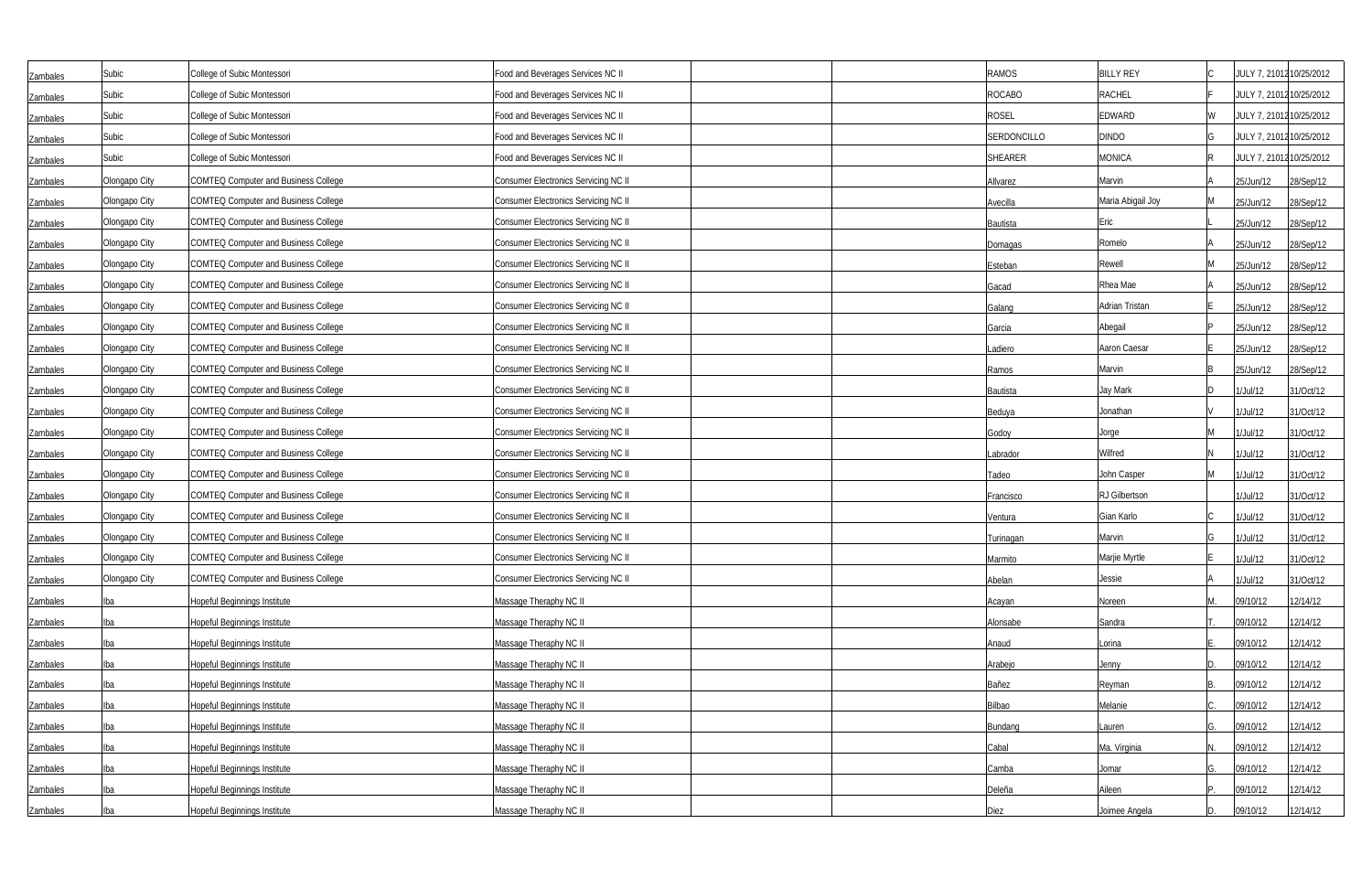| <b>Zambales</b> | lba                  | Hopeful Beginnings Institute                | Massage Theraphy NC II               | Gonzales      | Charlene            |    | 09/10/12   | 12/14/12                     |
|-----------------|----------------------|---------------------------------------------|--------------------------------------|---------------|---------------------|----|------------|------------------------------|
| Zambales        | lba                  | Hopeful Beginnings Institute                | Massage Theraphy NC II               | Gonzales      | Maira               |    | 09/10/12   | 12/14/12                     |
| <b>Zambales</b> | Iba                  | Hopeful Beginnings Institute                | Massage Theraphy NC II               | Navarro       | Reven               |    | 09/10/12   | 12/14/12                     |
| Zambales        | Iba                  | Hopeful Beginnings Institute                | Massage Theraphy NC II               | Pulido        | Raymond             |    | 09/10/12   | 12/14/12                     |
| <b>Zambales</b> | Iba                  | Hopeful Beginnings Institute                | Massage Theraphy NC II               | Ramos         | Rejoice             |    | 09/10/12   | 12/14/12                     |
| Zambales        | lba                  | Hopeful Beginnings Institute                | Massage Theraphy NC II               | Rayman        | Abnier              |    | 09/10/12   | 12/14/12                     |
| Zambales        | lba                  | Hopeful Beginnings Institute                | Massage Theraphy NC II               | Sarmiento     | Annabel             |    | 09/10/12   | 12/14/12                     |
| Zambales        | lba                  | Hopeful Beginnings Institute                | Massage Theraphy NC II               | <b>Torres</b> | Queenie             |    | 09/10/12   | 12/14/12                     |
| <b>Zambales</b> | lba                  | Hopeful Beginnings Institute                | Massage Theraphy NC II               | Yap           | Michael Vincent     | G. | 09/10/12   | 12/14/12                     |
| <b>Zambales</b> | <b>Olongapo City</b> | GP CORPORATE PERSONALITY ENHANCEMENT CENTER | <b>HOUSEKEEPING NC II</b>            | Buenaventura  | Madonna             |    |            | Sept. 3,2012 Nov. 12, 2012   |
| <b>Zambales</b> | <b>Olongapo City</b> | GP CORPORATE PERSONALITY ENHANCEMENT CENTER | <b>HOUSEKEEPING NC II</b>            | Cordero       | Pamela              |    |            | Sept. 3,2012 Nov. 12, 2012   |
| Zambales        | <b>Olongapo City</b> | GP CORPORATE PERSONALITY ENHANCEMENT CENTER | <b>HOUSEKEEPING NC II</b>            | Fernandez     | Kristine            |    |            | Sept. 3,2012 Nov. 12, 2012   |
| <b>Zambales</b> | <b>Olongapo City</b> | GP CORPORATE PERSONALITY ENHANCEMENT CENTER | <b>HOUSEKEEPING NC II</b>            | Santillano    | Pete Jr.            |    |            | Sept. 3,2012   Nov. 12, 2012 |
| <b>Zambales</b> | San Marcelino        | GIS Institute of Technology Phils., Inc.    | Contact Center Services NC II        | Alpay         | Louie               |    | 10/17/2012 | 12/30/2012                   |
| <b>Zambales</b> | San Marcelino        | GIS Institute of Technology Phils., Inc.    | Contact Center Services NC II        | Cahilig       | Allan               |    | 10/17/2012 | 12/30/2012                   |
| Zambales        | San Marcelino        | GIS Institute of Technology Phils., Inc.    | Contact Center Services NC II        | Crisostomo    | Jessica             |    | 10/17/2012 | 12/30/2012                   |
| <b>Zambales</b> | San Marcelino        | GIS Institute of Technology Phils., Inc.    | Contact Center Services NC II        | Dedicatoria   | Daryll              | R. | 10/17/2012 | 12/30/2012                   |
| Zambales        | San Marcelino        | GIS Institute of Technology Phils., Inc.    | Contact Center Services NC II        | Diao          | Edlyn               |    | 10/17/2012 | 12/30/2012                   |
| Zambales        | San Marcelino        | GIS Institute of Technology Phils., Inc.    | Contact Center Services NC II        | Galvan        | Joyce Madel         |    | 10/17/2012 | 12/30/2012                   |
| Zambales        | San Marcelino        | GIS Institute of Technology Phils., Inc.    | Contact Center Services NC II        | Garrido       | Cyril               |    | 10/17/2012 | 12/30/2012                   |
| Zambales        | San Marcelino        | GIS Institute of Technology Phils., Inc.    | Contact Center Services NC II        | Gonzales      | <b>Rhenz Daphne</b> | M. | 10/17/2012 | 12/30/2012                   |
| <b>Zambales</b> | San Marcelino        | GIS Institute of Technology Phils., Inc.    | Contact Center Services NC II        | Labios        | Precious            |    | 10/17/2012 | 12/30/2012                   |
| <b>Zambales</b> | San Marcelino        | GIS Institute of Technology Phils., Inc.    | <b>Contact Center Services NC II</b> | Loauillano    | Glady May           |    | 10/17/2012 | 12/30/2012                   |
| <b>Zambales</b> | San Marcelino        | GIS Institute of Technology Phils., Inc.    | Contact Center Services NC II        | Mamaril       | Jacqueline          |    | 10/17/2012 | 12/30/2012                   |
| <b>Zambales</b> | San Marcelino        | GIS Institute of Technology Phils., Inc.    | Contact Center Services NC II        | Mandawi       | Lyndon Paul         |    | 10/17/2012 | 12/30/2012                   |
| Zambales        | San Marcelino        | GIS Institute of Technology Phils., Inc.    | Contact Center Services NC II        | Miraña        | Erik                |    | 10/17/2012 | 12/30/2012                   |
| <b>Zambales</b> | San Marcelino        | GIS Institute of Technology Phils., Inc.    | Contact Center Services NC II        | Navarro       | Roda                |    | 10/17/2012 | 12/30/2012                   |
| <b>Zambales</b> | San Marcelino        | GIS Institute of Technology Phils., Inc.    | Contact Center Services NC II        | Paneda        | Melvin              |    | 10/17/2012 | 12/30/2012                   |
| <b>Zambales</b> | San Marcelino        | GIS Institute of Technology Phils., Inc.    | Contact Center Services NC II        | Reyman        | Divine Grace        |    | 10/17/2012 | 12/30/2012                   |
| Zambales        | San Marcelino        | GIS Institute of Technology Phils., Inc.    | Contact Center Services NC II        | Rodriguez     | Jamie               |    | 10/17/2012 | 12/30/2012                   |
| Zambales        | San Marcelino        | GIS Institute of Technology Phils., Inc.    | Contact Center Services NC II        | Velano        | Jannylyn            |    | 10/17/2012 | 12/30/2012                   |
| <b>Zambales</b> | San Marcelino        | GIS Institute of Technology Phils., Inc.    | Contact Center Services NC II        | Villanueva    | <b>Wilbert</b>      |    | 10/17/2012 | 12/30/2012                   |
| Zambales        | San Marcelino        | GIS Institute of Technology Phils., Inc.    | Contact Center Services NC II        | Viray         | Mara Joy Fenella    | M. | 10/17/2012 | 12/30/2012                   |
| Zambales        | Palauig              | St. Nicolas Systeq College, Inc.            | MASONRY NC II (258 HRS)              | <b>ALOG</b>   | <b>JAKE</b>         |    | 9/10/2012  | 11/10/2012                   |
| Zambales        | Palauig              | St. Nicolas Systeq College, Inc.            | MASONRY NC II (258 HRS)              | ALOG          | <b>JERWIN</b>       |    | 9/10/2012  | 11/10/2012                   |
| <b>Zambales</b> | Palauig              | St. Nicolas Systeq College, Inc.            | MASONRY NC II (258 HRS)              | <b>ALVES</b>  | <b>JEFFREY</b>      |    | 9/10/2012  | 11/10/2012                   |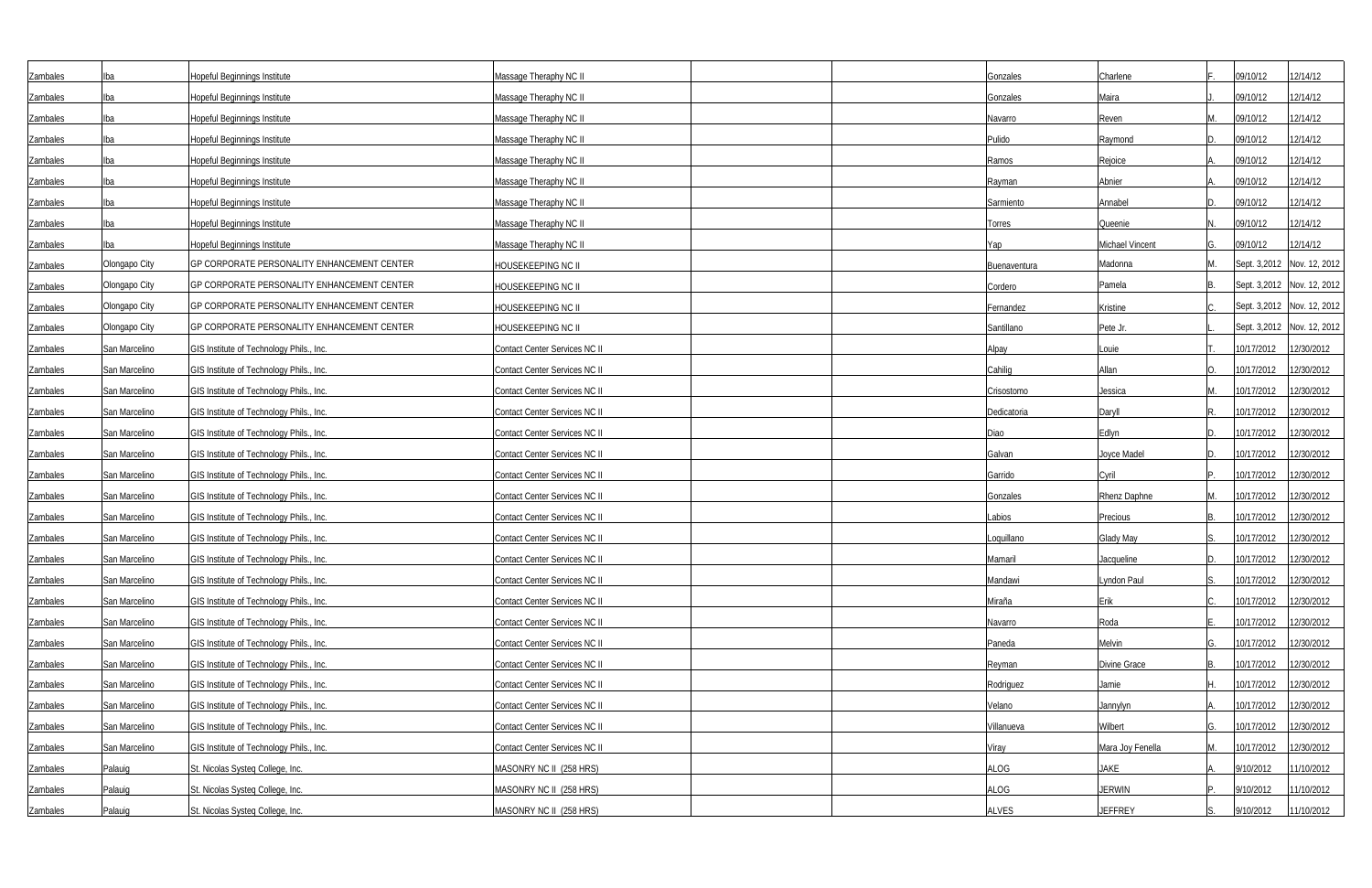| Zambales        | Palauig | St. Nicolas Systeq College, Inc. | MASONRY NC II (258 HRS)   | <b>ANITO</b>       | <b>ALEKSI</b>        | IB. | 9/10/2012 | 11/10/2012 |
|-----------------|---------|----------------------------------|---------------------------|--------------------|----------------------|-----|-----------|------------|
| <b>Zambales</b> | Palauig | St. Nicolas Systeq College, Inc. | MASONRY NC II (258 HRS)   | <b>ARAGON</b>      | <b>JESSTON</b>       | ID. | 9/10/2012 | 11/10/2012 |
| <b>Zambales</b> | Palauig | St. Nicolas Systeg College, Inc. | MASONRY NC II (258 HRS)   | <b>CAMBE</b>       | <b>RUBEN JAY</b>     | IS. | 9/10/2012 | 11/10/2012 |
| Zambales        | Palauig | St. Nicolas Systeq College, Inc. | MASONRY NC II (258 HRS)   | <b>CORPUZ</b>      | <b>SAMMY</b>         | IA. | 9/10/2012 | 11/10/2012 |
| Zambales        | Palauig | St. Nicolas Systeq College, Inc. | MASONRY NC II (258 HRS)   | <b>DE GUIA</b>     | <b>JOY CRIS</b>      | IS. | 9/10/2012 | 11/10/2012 |
| Zambales        | Palauig | St. Nicolas Systeq College, Inc. | MASONRY NC II (258 HRS)   | <b>DE LEON</b>     | <b>DEONEL</b>        |     | 9/10/2012 | 11/10/2012 |
| Zambales        | Palauig | St. Nicolas Systeq College, Inc. | MASONRY NC II (258 HRS)   | <b>DEL ROSARIO</b> | <b>ANTHONY</b>       | IA. | 9/10/2012 | 11/10/2012 |
| Zambales        | Palauig | St. Nicolas Systeq College, Inc. | MASONRY NC II (258 HRS)   | <b>DIZON</b>       | <b>KENNETH</b>       | IA. | 9/10/2012 | 11/10/2012 |
| Zambales        | Palauig | St. Nicolas Systeq College, Inc. | MASONRY NC II (258 HRS)   | <b>DUPITAS</b>     | <b>VERGEL</b>        |     | 9/10/2012 | 11/10/2012 |
| Zambales        | Palauig | St. Nicolas Systeq College, Inc. | MASONRY NC II (258 HRS)   | <b>FERIA</b>       | <b>MARK WILSON</b>   | M.  | 9/10/2012 | 11/10/2012 |
| <b>Zambales</b> | Palauig | St. Nicolas Systeq College, Inc. | MASONRY NC II (258 HRS)   | <b>HERNANDEZ</b>   | <b>JERRY</b>         | IS. | 9/10/2012 | 11/10/2012 |
| <b>Zambales</b> | Palauig | St. Nicolas Systeq College, Inc. | MASONRY NC II (258 HRS)   | LACORTE, JR.       | <b>ROGER</b>         |     | 9/10/2012 | 11/10/2012 |
| <b>Zambales</b> | Palauig | St. Nicolas Systeq College, Inc. | MASONRY NC II (258 HRS)   | <b>MACAM</b>       | <b>GIO-MAR</b>       |     | 9/10/2012 | 11/10/2012 |
| Zambales        | Palauig | St. Nicolas Systeq College, Inc. | MASONRY NC II (258 HRS)   | <b>MAGGAY</b>      | LOME JAY             | M.  | 9/10/2012 | 11/10/2012 |
| Zambales        | Palauig | St. Nicolas Systeq College, Inc. | MASONRY NC II (258 HRS)   | <b>MENDAROS</b>    | <b>MARK LAWRENCE</b> |     | 9/10/2012 | 11/10/2012 |
| Zambales        | Palauig | St. Nicolas Systeq College, Inc. | MASONRY NC II (258 HRS)   | <b>MIMAY</b>       | <b>GERRY BOY</b>     |     | 9/10/2012 | 11/10/2012 |
| Zambales        | Palauig | St. Nicolas Systeq College, Inc. | MASONRY NC II (258 HRS)   | <b>NACENO</b>      | <b>JESSIE</b>        | M.  | 9/10/2012 | 11/10/2012 |
| Zambales        | Palauig | St. Nicolas Systeq College, Inc. | MASONRY NC II (258 HRS)   | <b>REALINO</b>     | <b>MARVIN DAVE</b>   | IB. | 9/10/2012 | 11/10/2012 |
| Zambales        | Palauig | St. Nicolas Systeq College, Inc. | MASONRY NC II (258 HRS)   | <b>ROXAS</b>       | <b>JOLO</b>          | A.  | 9/10/2012 | 11/10/2012 |
| Zambales        | Palauig | St. Nicolas Systeq College, Inc. | MASONRY NC II (258 HRS)   | <b>VICENTE</b>     | <b>DEN JUSTIN</b>    | IA. | 9/10/2012 | 11/10/2012 |
| Zambales        | Palauig | St. Nicolas Systeq College, Inc. | MASONRY NC II (258 HRS)   | <b>EDEJER</b>      | <b>RHONEL</b>        | IR. | 9/10/2012 | 11/10/2012 |
| <b>Zambales</b> | Palauig | St. Nicolas Systeq College, Inc. | MASONRY NC II (258 HRS)   | <b>RIPOTOLA</b>    | <b>ROMEL</b>         | IB. | 9/10/2012 | 11/10/2012 |
| Zambales        | Palauig | St. Nicolas Systeq College, Inc. | CARPENTRY NC II (200 HRS) | <b>AGUERAN</b>     | <b>RUDY JR.</b>      |     | 9/10/2012 | 11/10/2012 |
| <b>Zambales</b> | Palauig | St. Nicolas Systeq College, Inc. | CARPENTRY NC II (200 HRS) | <b>ALVIENTO</b>    | <b>MARK ANTHONY</b>  |     | 9/10/2012 | 11/10/2012 |
| Zambales        | Palauig | St. Nicolas Systeq College, Inc. | CARPENTRY NC II (200 HRS) | <b>ALEDO</b>       | <b>MARVY</b>         | M.  | 9/10/2012 | 11/10/2012 |
| Zambales        | Palauig | St. Nicolas Systeq College, Inc. | CARPENTRY NC II (200 HRS) | <b>ALMERO</b>      | <b>RICHARD</b>       |     | 9/10/2012 | 11/10/2012 |
| <b>Zambales</b> | Palauig | St. Nicolas Systeq College, Inc. | CARPENTRY NC II (200 HRS) | <b>ALTARES</b>     | <b>RENO</b>          | A.  | 9/10/2012 | 11/10/2012 |
| <b>Zambales</b> | Palauig | St. Nicolas Systeq College, Inc. | CARPENTRY NC II (200 HRS) | <b>ALVEZ</b>       | <b>EDCEL</b>         | M.  | 9/10/2012 | 11/10/2012 |
| <b>Zambales</b> | Palauig | St. Nicolas Systeq College, Inc. | CARPENTRY NC II (200 HRS) | <b>AMAGNA</b>      | RUBEN JR.            |     | 9/10/2012 | 11/10/2012 |
| <b>Zambales</b> | Palauig | St. Nicolas Systeq College, Inc. | CARPENTRY NC II (200 HRS) | <b>APELO</b>       | <b>MARK JAY</b>      | M.  | 9/10/2012 | 11/10/2012 |
| Zambales        | Palauig | St. Nicolas Systeq College, Inc. | CARPENTRY NC II (200 HRS) | <b>ARAGON</b>      | <b>MICHAEL</b>       | Q   | 9/10/2012 | 11/10/2012 |
| <b>Zambales</b> | Palauig | St. Nicolas Systeq College, Inc. | CARPENTRY NC II (200 HRS) | <b>ARCA</b>        | <b>TEDD</b>          | IF. | 9/10/2012 | 11/10/2012 |
| Zambales        | Palauig | St. Nicolas Systeq College, Inc. | CARPENTRY NC II (200 HRS) | <b>ARIGO</b>       | <b>JOMER</b>         |     | 9/10/2012 | 11/10/2012 |
| <b>Zambales</b> | Palauig | St. Nicolas Systeq College, Inc. | CARPENTRY NC II (200 HRS) | <b>ARIGO</b>       | <b>RAYMOND</b>       |     | 9/10/2012 | 11/10/2012 |
| Zambales        | Palauig | St. Nicolas Systeq College, Inc. | CARPENTRY NC II (200 HRS) | <b>CABAL</b>       | <b>DON-DON</b>       |     | 9/10/2012 | 11/10/2012 |
| <b>Zambales</b> | Palauig | St. Nicolas Systeq College, Inc. | CARPENTRY NC II (200 HRS) | <b>CARO</b>        | <b>ARMAN</b>         |     | 9/10/2012 | 11/10/2012 |
|                 |         |                                  |                           |                    |                      |     |           |            |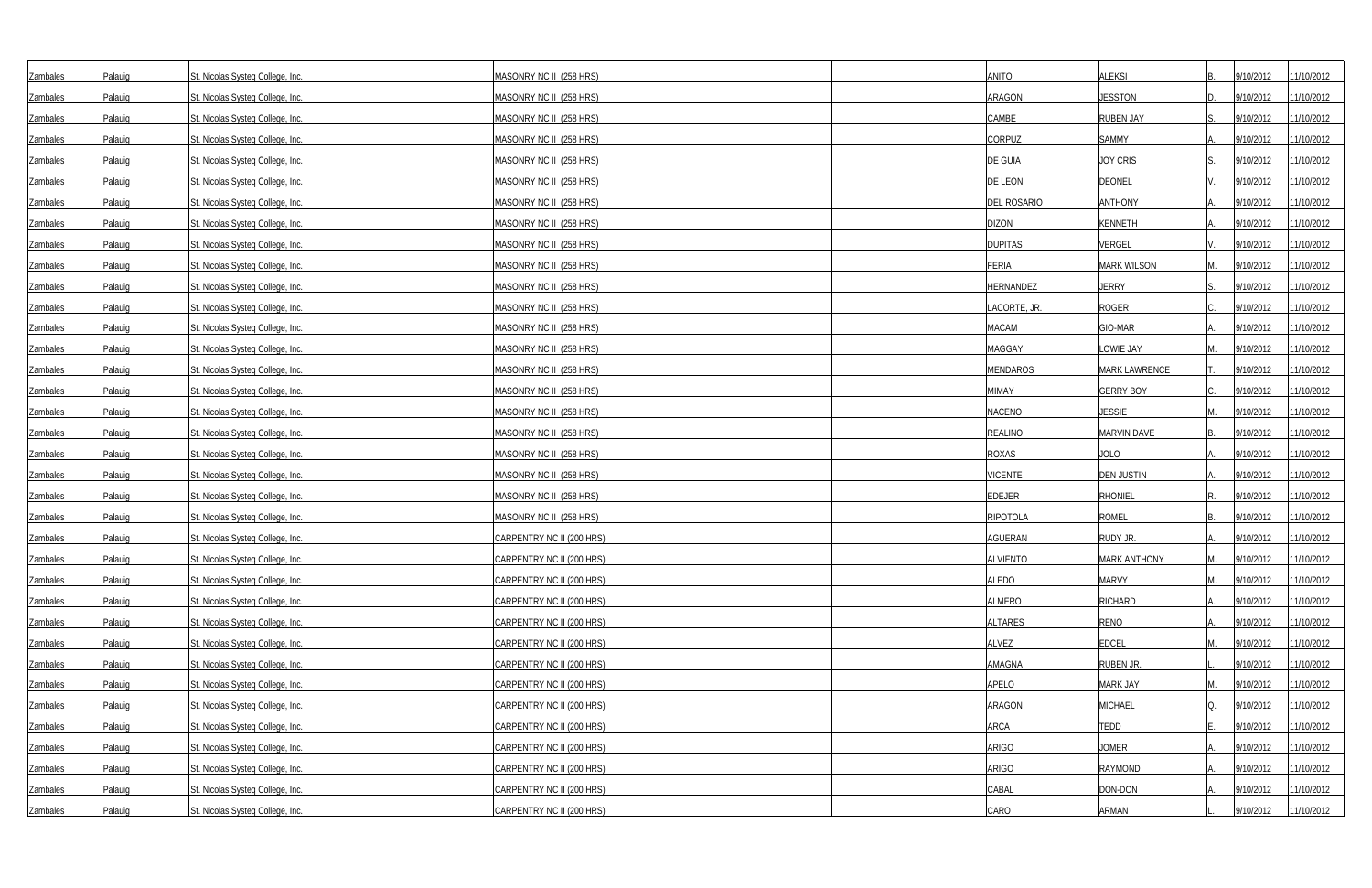| Zambales        | Palauig              | St. Nicolas Systeq College, Inc.                                    | CARPENTRY NC II (200 HRS)           | <b>DACULA</b>         | <b>BRYAN</b>      | IF.      | 9/10/2012 | 11/10/2012 |
|-----------------|----------------------|---------------------------------------------------------------------|-------------------------------------|-----------------------|-------------------|----------|-----------|------------|
| <b>Zambales</b> | Palauig              | St. Nicolas Systeq College, Inc.                                    | CARPENTRY NC II (200 HRS)           | <b>DANTIC</b>         | <b>MICHAEL</b>    | N.       | 9/10/2012 | 11/10/2012 |
| <b>Zambales</b> | Palauig              | St. Nicolas Systeq College, Inc.                                    | CARPENTRY NC II (200 HRS)           | <b>FERRER</b>         | <b>HAROLD</b>     | D.       | 9/10/2012 | 11/10/2012 |
| Zambales        | Palauig              | St. Nicolas Systeq College, Inc.                                    | CARPENTRY NC II (200 HRS)           | <b>MACEDA</b>         | <b>JAYMAR</b>     | IA.      | 9/10/2012 | 11/10/2012 |
| Zambales        | Palauig              | St. Nicolas Systeq College, Inc.                                    | CARPENTRY NC II (200 HRS)           | <b>MORA</b>           | <b>RACHEL</b>     | M.       | 9/10/2012 | 11/10/2012 |
| Zambales        | Palauig              | St. Nicolas Systeg College, Inc.                                    | CARPENTRY NC II (200 HRS)           | <b>OLAVERI</b>        | <b>REGEI</b>      | P.       | 9/10/2012 | 11/10/2012 |
| Zambales        | Palauig              | St. Nicolas Systeq College, Inc.                                    | CARPENTRY NC II (200 HRS)           | <b>PAMPUAN</b>        | MARK JOSEPH       | IS.      | 9/10/2012 | 11/10/2012 |
| Zambales        | Palauig              | St. Nicolas Systeq College, Inc.                                    | CARPENTRY NC II (200 HRS)           | PANZUELO              | <b>MARLON</b>     | P.       | 9/10/2012 | 11/10/2012 |
| Zambales        | Palauig              | St. Nicolas Systeq College, Inc.                                    | CARPENTRY NC II (200 HRS)           | <b>SANTOS</b>         | <b>CHEENEE</b>    | P.       | 9/10/2012 | 11/10/2012 |
| <b>Zambales</b> | Palauig              | St. Nicolas Systeq College, Inc.                                    | CARPENTRY NC II (200 HRS)           | <b>TRINIDAD</b>       | <b>DARYL</b>      | S.       | 9/10/2012 | 11/10/2012 |
| <b>Zambales</b> | Palauig              | St. Nicolas Systeq College, Inc.                                    | CARPENTRY NC II (200 HRS)           | <b>VILLANUEVA JR.</b> | <b>REY</b>        | N.       | 9/10/2012 | 11/10/2012 |
| <b>Zambales</b> | Olongapo City        | Olongapo-Zambales Association of Private Techvoc Institution        | <b>Trainers Methodology Level I</b> | Atun                  | Daniel            | D        | 09-17-12  | 10-05-12   |
| <b>Zambales</b> | Olongapo City        | Olongapo-Zambales Association of Private Techvoc Institution        | <b>Trainers Methodology Level I</b> | Bitancur              | Mauren            |          | 09-17-12  | 10-05-12   |
| <b>Zambales</b> | Olongapo City        | Olongapo-Zambales Association of Private Techvoc Institution        | Trainers Methodology Level I        | Camba                 | Novelia           |          | 09-17-12  | 10-05-12   |
| Zambales        | <b>Clongapo City</b> | Olongapo-Zambales Association of Private Techvoc Institution        | <b>Trainers Methodology Level I</b> | Dolojon               | Cristtristan      |          | 09-17-12  | 10-05-12   |
| Zambales        | Olongapo City        | Olongapo-Zambales Association of Private Techvoc Institution        | Trainers Methodology Level I        | Netto                 | Rosemarie         | lR.      | 09-17-12  | 10-05-12   |
| Zambales        | <b>Olongapo City</b> | Olongapo-Zambales Association of Private Techvoc Institution        | Trainers Methodology Level I        | Percoma               | Jonathan          |          | 09-17-12  | 10-05-12   |
| Zambales        | <b>Olongapo City</b> | Olongapo-Zambales Association of Private Techvoc Institution        | <b>Trainers Methodology Level I</b> | Gea                   | Teodoro           | G        | 09-17-12  | 10-05-12   |
| Zambales        | <b>Olongapo City</b> | Olongapo-Zambales Association of Private Techvoc Institution        | Trainers Methodology Level I        | Morete                | Rollie            |          | 09-17-12  | 10-05-12   |
| Zambales        | Olongapo City        | <b>Clongapo-Zambales Association of Private Techvoc Institution</b> | Trainers Methodology Level I        | Lacambra              | Rogelio Jr.       |          | 09-17-12  | 10-05-12   |
| Zambales        | Olongapo City        | <b>Olongapo-Zambales Association of Private Techvoc Institution</b> | <b>Trainers Methodology Level I</b> | <b>Jimenez</b>        | Ma. Theresa       | ls       | 09-17-12  | 10-05-12   |
| <b>Zambales</b> | Olongapo City        | Olongapo-Zambales Association of Private Techvoc Institution        | <b>Trainers Methodology Level I</b> | Sandoval              | Angelica          |          | 09-17-12  | 10-05-12   |
| <b>Zambales</b> | <b>Olongapo City</b> | Olongapo-Zambales Association of Private Techvoc Institution        | <b>Trainers Methodology Level I</b> | Guina                 | Abigail           | M        | 09-17-12  | 10-05-12   |
| <b>Zambales</b> | <b>Olongapo City</b> | Olongapo-Zambales Association of Private Techvoc Institution        | <b>Trainers Methodology Level I</b> | Fernandez             | Fernando Jr.      |          | 09-17-12  | 10-05-12   |
| Zambales        | <b>Clongapo City</b> | Olongapo-Zambales Association of Private Techvoc Institution        | <b>Trainers Methodology Level I</b> | Gulmatico             | Julie Ann         |          | 09-17-12  | 10-05-12   |
| <b>Zambales</b> | Olongapo City        | Olongapo-Zambales Association of Private Techvoc Institution        | <b>Trainers Methodology Level I</b> | Doropan               | Eva Rosal         | $\Omega$ | 09-17-12  | 10-05-12   |
| <b>Zambales</b> | <b>Olongapo City</b> | Olongapo-Zambales Association of Private Techvoc Institution        | Trainers Methodology Level I        | Globio                | Teresita          | M        | 09-17-12  | 10-05-12   |
| <b>Zambales</b> | <b>Olongapo City</b> | Olongapo-Zambales Association of Private Techvoc Institution        | <b>Trainers Methodology Level I</b> | Tolentino             | Roel              | Þ        | 09-17-12  | 10-05-12   |
| <b>Zambales</b> | <b>Clongapo City</b> | <b>Olongapo-Zambales Association of Private Techvoc Institution</b> | <b>Trainers Methodology Level I</b> | Mendoza               | Mark Khristoper   | ID.      | 09-17-12  | 10-05-12   |
| Zambales        | <b>Clongapo City</b> | Olongapo-Zambales Association of Private Techvoc Institution        | <b>Trainers Methodology Level I</b> | Fabrigas              | <b>Yves Clark</b> |          | 09-17-12  | 10-05-12   |
| Zambales        | Olongapo City        | Olongapo-Zambales Association of Private Techvoc Institution        | <b>Trainers Methodology Level I</b> | Caguineman            | Jeac              | ID       | 09-17-12  | 10-05-12   |
| Zambales        | <b>Clongapo City</b> | Olongapo-Zambales Association of Private Techvoc Institution        | <b>Trainers Methodology Level I</b> | Pura                  | Sharon            |          | 09-17-12  | 10-05-12   |
| Zambales        | <b>Olongapo City</b> | Olongapo-Zambales Association of Private Techvoc Institution        | Trainers Methodology Level I        | Torio                 | Ricardo Jr.       |          | 09-17-12  | 10-05-12   |
| Zambales        | <b>Olongapo City</b> | Olongapo-Zambales Association of Private Techvoc Institution        | Trainers Methodology Level I        | Quiroz                | Eduardo           |          | 09-17-12  | 10-05-12   |
| <b>Zambales</b> | Olongapo City        | Olongapo-Zambales Association of Private Techvoc Institution        | <b>Trainers Methodology Level I</b> | Cunanan               | Zara              |          | 09-17-12  | 10-05-12   |
| <b>Zambales</b> | <b>Olongapo City</b> | <b>Clongapo-Zambales Association of Private Techvoc Institution</b> | <b>Trainers Methodology Level I</b> | Remoto                | Sydney            |          | 09-17-12  | 10-05-12   |
|                 |                      |                                                                     |                                     |                       |                   |          |           |            |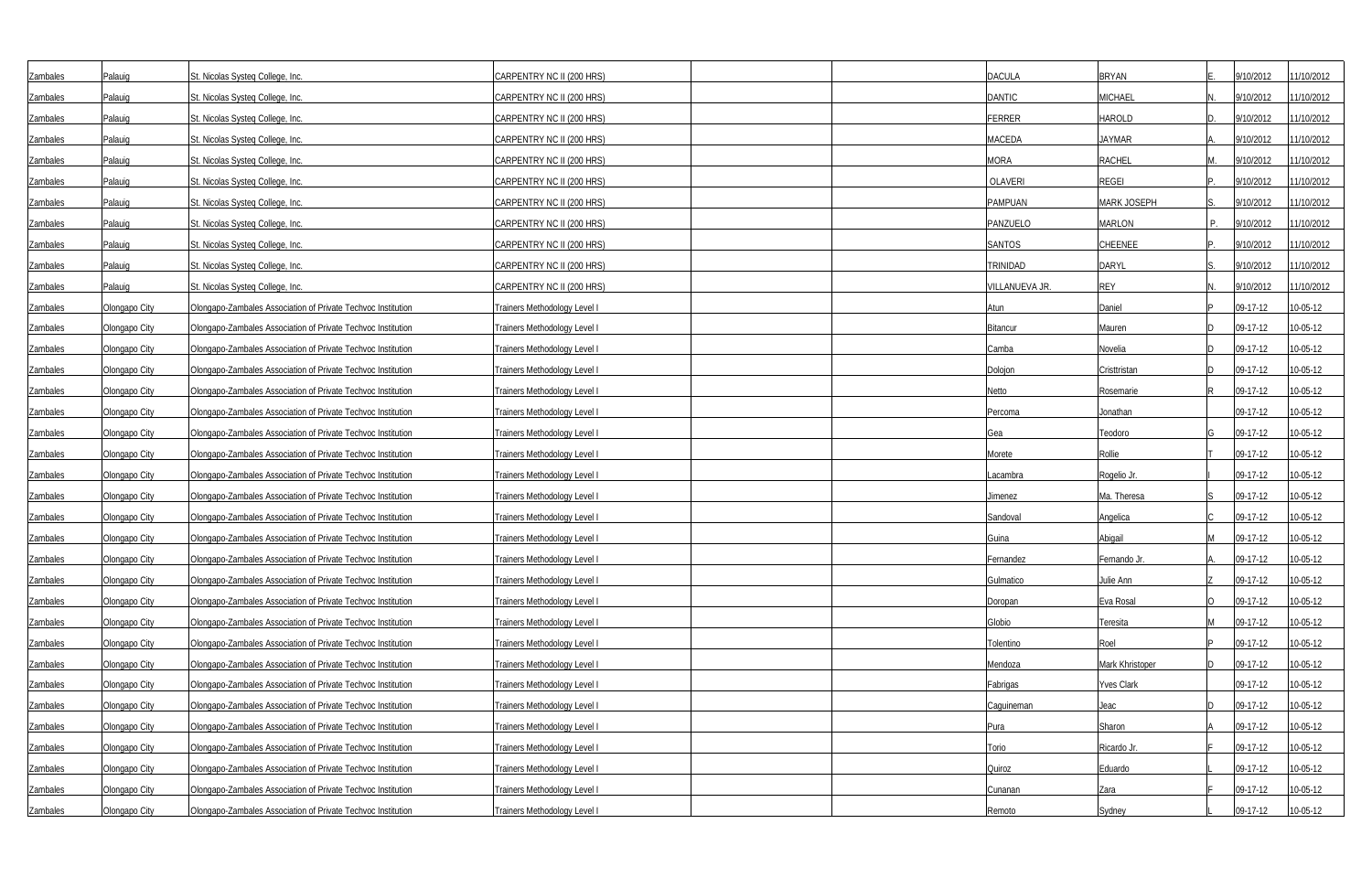| Zambales        | <b>Olongapo City</b> | Olongapo-Zambales Association of Private Techvoc Institution | Trainers Methodology Level I        | Capricho  | Darwin          |     | 09-17-12 | 10-05-12 |
|-----------------|----------------------|--------------------------------------------------------------|-------------------------------------|-----------|-----------------|-----|----------|----------|
| <b>Zambales</b> | <b>Olongapo City</b> | Olongapo-Zambales Association of Private Techvoc Institution | <b>Trainers Methodology Level I</b> | Felarca   | <b>Jov Mark</b> |     | 09-17-12 | 10-05-12 |
| <b>Zambales</b> | Olongapo City        | Olongapo-Zambales Association of Private Techvoc Institution | <b>Trainers Methodology Level I</b> | Vidal     | Chris           |     | 09-18-12 | 10-06-12 |
| <b>Zambales</b> | Olongapo City        | Olongapo-Zambales Association of Private Techvoc Institution | Trainers Methodology Level I        | Abinsay   | Michael Bryan   |     | 10-22-12 | 11-09-12 |
| Zambales        | <b>Olongapo City</b> | Olongapo-Zambales Association of Private Techvoc Institution | <b>Trainers Methodology Level I</b> | Alegado   | Joe Harvey      |     | 10-22-12 | 11-09-12 |
| Zambales        | Olongapo City        | Olongapo-Zambales Association of Private Techvoc Institution | Trainers Methodology Level I        | Alegre    | Jaime           |     | 10-22-12 | 11-09-12 |
| Zambales        | Olongapo City        | Olongapo-Zambales Association of Private Techvoc Institution | <b>Trainers Methodology Level I</b> | Alvior    | Jonathan        |     | 10-22-12 | 11-09-12 |
| Zambales        | Olongapo City        | Olongapo-Zambales Association of Private Techvoc Institution | Trainers Methodology Level I        | Cabal     | Teresa          |     | 10-22-12 | 11-09-12 |
| <b>Zambales</b> | Olongapo City        | Olongapo-Zambales Association of Private Techvoc Institution | Trainers Methodology Level I        | De Guzman | Jerald Bryan    |     | 10-22-12 | 11-09-12 |
| Zambales        | Olongapo City        | Olongapo-Zambales Association of Private Techvoc Institution | <b>Trainers Methodology Level I</b> | Ebuenga   | Michael         |     | 10-22-12 | 11-09-12 |
| Zambales        | Olongapo City        | Olongapo-Zambales Association of Private Techvoc Institution | Trainers Methodology Level I        | Mascariña | Jim Allan       |     | 10-22-12 | 11-09-12 |
| <b>Zambales</b> | Olongapo City        | Olongapo-Zambales Association of Private Techvoc Institution | Trainers Methodology Level I        | Moselina  | Beverly         |     | 10-22-12 | 11-09-12 |
| <b>Zambales</b> | Olongapo City        | Olongapo-Zambales Association of Private Techvoc Institution | Trainers Methodology Level I        | Navarro   | Norman          |     | 10-22-12 | 11-09-12 |
| Zambales        | Olongapo City        | Olongapo-Zambales Association of Private Techvoc Institution | <b>Trainers Methodology Level I</b> | Paclibar  | Julius          |     | 10-22-12 | 11-09-12 |
| <b>Zambales</b> | <b>Olongapo City</b> | Olongapo-Zambales Association of Private Techvoc Institution | <b>Trainers Methodology Level I</b> | Paje      | Gideon          |     | 10-22-12 | 11-09-12 |
| <b>Zambales</b> | <b>Olongapo City</b> | Olongapo-Zambales Association of Private Techvoc Institution | Trainers Methodology Level I        | Quilon    | John Leonard    |     | 10-22-12 | 11-09-12 |
| Zambales        | <b>Olongapo City</b> | Olongapo-Zambales Association of Private Techvoc Institution | <b>Trainers Methodology Level I</b> | Ragadio   | Romualdo        |     | 10-22-12 | 11-09-12 |
| <b>Zambales</b> | Olongapo City        | Olongapo-Zambales Association of Private Techvoc Institution | Trainers Methodology Level I        | Sambat    | Romeo           |     | 10-22-12 | 11-09-12 |
| Zambales        | Olongapo City        | Olongapo-Zambales Association of Private Techvoc Institution | <b>Trainers Methodology Level I</b> | Sison     | Rogelio         |     | 10-22-12 | 11-09-12 |
| <b>Zambales</b> | <b>Olongapo City</b> | Olongapo-Zambales Association of Private Techvoc Institution | Trainers Methodology Level I        | Valencia  | <b>Rolly</b>    |     | 10-22-12 | 11-09-12 |
| Zambales        | Olongapo City        | Olongapo-Zambales Association of Private Techvoc Institution | <b>Trainers Methodology Level I</b> | Asis      | Neil            |     | 10-22-12 | 11-09-12 |
| Zambales        | <b>Olongapo City</b> | Olongapo-Zambales Association of Private Techvoc Institution | Trainers Methodology Level I        | Cuesta    | Joanne          |     | 10-22-12 | 11-09-12 |
| <b>Zambales</b> | Olongapo City        | Olongapo-Zambales Association of Private Techvoc Institution | <b>Trainers Methodology Level I</b> | dela Cruz | Mary Ann        |     | 10-22-12 | 11-09-12 |
| <b>Zambales</b> | Olongano Citv        | Olongapo-Zambales Association of Private Techvoc Institution | Trainers Methodology Level I        | Dilaa     | Maria Fe        |     | 10-22-12 | 1-09-12  |
| Zambales        | <b>Olongapo City</b> | Olongapo-Zambales Association of Private Techvoc Institution | <b>Trainers Methodology Level I</b> | Edelo     | <b>Jerrold</b>  |     | 10-22-12 | 11-09-12 |
| <b>Zambales</b> | <b>Olongapo City</b> | Olongapo-Zambales Association of Private Techvoc Institution | <b>Trainers Methodology Level I</b> | Familunan | Melody          |     | 10-22-12 | 11-09-12 |
| <b>Zambales</b> | Olongapo City        | Olongapo-Zambales Association of Private Techvoc Institution | Trainers Methodology Level I        | Garcia    | Leticia         |     | 10-22-12 | 11-09-12 |
| <b>Zambales</b> | Olongapo City        | Olongapo-Zambales Association of Private Techvoc Institution | Trainers Methodology Level I        | Lacambra  | Rodolfo         |     | 10-22-12 | 11-09-12 |
| Zambales        | <b>Olongapo City</b> | Olongapo-Zambales Association of Private Techvoc Institution | <b>Trainers Methodology Level I</b> | De Leon   | Marlon          |     | 10-22-12 | 11-09-12 |
| Zambales        | <b>Olongapo City</b> | Olongapo-Zambales Association of Private Techvoc Institution | <b>Trainers Methodology Level I</b> | Manio     | Gerardo         | DM. | 10-22-12 | 11-09-12 |
| Zambales        | <b>Olongapo City</b> | Olongapo-Zambales Association of Private Techvoc Institution | <b>Trainers Methodology Level I</b> | Manzano   | Evelyn          |     | 10-22-12 | 11-09-12 |
| Zambales        | <b>Olongapo City</b> | Olongapo-Zambales Association of Private Techvoc Institution | <b>Trainers Methodology Level I</b> | Marcelo   | Gerlie          |     | 10-22-12 | 11-09-12 |
| Zambales        | Olongapo City        | Olongapo-Zambales Association of Private Techvoc Institution | <b>Trainers Methodology Level I</b> | Mayormita | Thea            |     | 10-22-12 | 11-09-12 |
| <b>Zambales</b> | <b>Olongapo City</b> | Olongapo-Zambales Association of Private Techvoc Institution | <b>Trainers Methodology Level I</b> | Menor     | Arnel           |     | 10-22-12 | 11-09-12 |
| Zambales        | Olongapo City        | Olongapo-Zambales Association of Private Techvoc Institution | Trainers Methodology Level I        | Nartatez  | Joel            |     | 10-22-12 | 11-09-12 |
| <b>Zambales</b> | Olongapo City        | Olongapo-Zambales Association of Private Techvoc Institution | Trainers Methodology Level I        | Palad     | Mhaan           |     | 10-22-12 | 11-09-12 |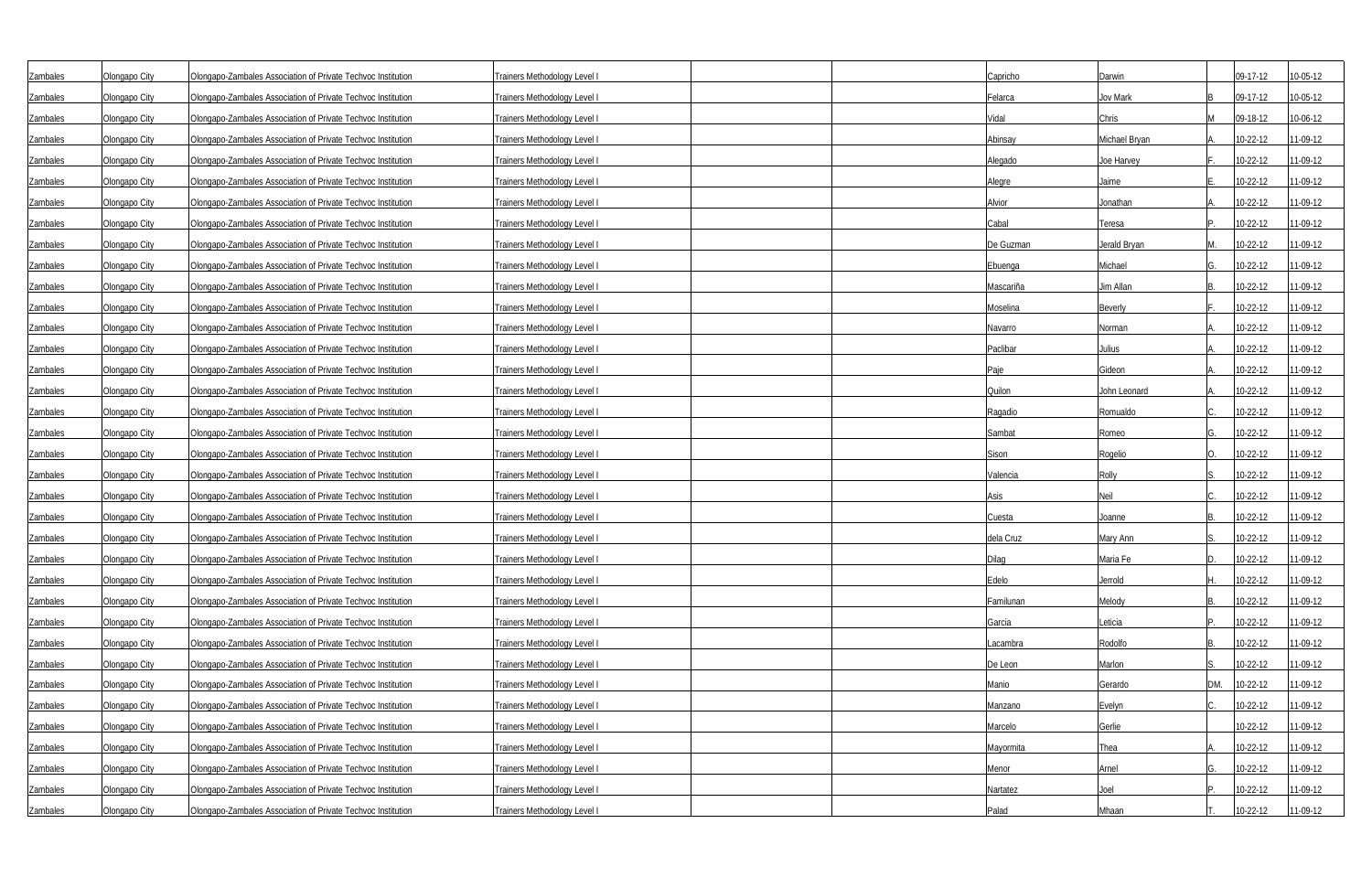| <b>Zambales</b> | Olongapo City        | Olongapo-Zambales Association of Private Techvoc Institution | <b>Trainers Methodology Level I</b>     |                        | Pineda         | Karen Tanny        |     | 10-22-12    | 11-09-12 |
|-----------------|----------------------|--------------------------------------------------------------|-----------------------------------------|------------------------|----------------|--------------------|-----|-------------|----------|
| Zambales        | Olongapo City        | Olongapo-Zambales Association of Private Techvoc Institution | Trainers Methodology Level I            |                        | Quiocho        | Vernon John        |     | 10-22-12    | 11-09-12 |
| <b>Zambales</b> | Olongapo City        | Olongapo-Zambales Association of Private Techvoc Institution | Trainers Methodology Level I            |                        | Ragadio        | <b>Marites</b>     | IM. | 10-22-12    | 11-09-12 |
| <b>Zambales</b> | Olongapo City        | Olongapo-Zambales Association of Private Techvoc Institution | Trainers Methodology Level I            |                        | Reydanas       | Adoracion          |     | 10-22-12    | 11-09-12 |
| <b>Zambales</b> | <b>Olongapo City</b> | Olongapo-Zambales Association of Private Techvoc Institution | <b>Trainers Methodology Level I</b>     |                        | Riano          | Elvin              |     | 10-22-12    | 11-09-12 |
| Zambales        | Olongapo City        | Olongapo-Zambales Association of Private Techvoc Institution | Trainers Methodology Level I            |                        | Smetham        | <b>Olivia Dawn</b> |     | 10-22-12    | 11-09-12 |
| <b>Zambales</b> | Olongapo City        | Olongapo-Zambales Association of Private Techvoc Institution | Trainers Methodology Level I            |                        | Taqulao        | Maribel            |     | 10-22-12    | 11-09-12 |
| <b>Zambales</b> | <b>Olongapo City</b> | Olongapo-Zambales Association of Private Techvoc Institution | Trainers Methodology Level I            |                        | Torio          | Erby               |     | 10-22-12    | 11-09-12 |
| <b>Zambales</b> | Olongapo City        | Olongapo-Zambales Association of Private Techvoc Institution | Trainers Methodology Level I            |                        | Vibar          | <b>Grace Kelly</b> |     | 10-22-12    | 11-09-12 |
| <b>Zambales</b> | Olongapo City        | Olongapo-Zambales Association of Private Techvoc Institution | Trainers Methodology Level I            |                        | Viray          | Adrian             |     | 10-22-12    | 11-09-12 |
| <b>ZAMBALES</b> | lba                  | Hopeful Beginnings Institute                                 | Food and Beverage Services NC II        | Plan And Prepare Foods | Angeles        | Gina               |     | 06-18-12    | 10-05-12 |
| <b>ZAMBALES</b> | lba                  | Hopeful Beginnings Institute                                 | Food and Beverage Services NC II        | Plan And Prepare Foods | Aranas         | Diana              |     | 06-18-12    | 10-05-12 |
| <b>ZAMBALES</b> | lba                  | Hopeful Beginnings Institute                                 | Food and Beverage Services NC II        | Plan And Prepare Foods | Arellano       | Maria Rowela       | IP. | 06-18-12    | 10-05-12 |
| <b>ZAMBALES</b> | lba                  | Hopeful Beginnings Institute                                 | Food and Beverage Services NC II        | Plan And Prepare Foods | Concordia      | Rosalyn            |     | 06-18-12    | 10-05-12 |
| <b>ZAMBALES</b> | lba                  | Hopeful Beginnings Institute                                 | Food and Beverage Services NC II        | Plan And Prepare Foods | dela Tonga     | Frederick          | D.  | 06-18-12    | 10-05-12 |
| <b>ZAMBALES</b> | lba                  | Hopeful Beginnings Institute                                 | Food and Beverage Services NC II        | Plan And Prepare Foods | Delfin         | Darrel             |     | 06-18-12    | 10-05-12 |
| <b>ZAMBALES</b> | lba                  | Hopeful Beginnings Institute                                 | <b>Food and Beverage Services NC II</b> | Plan And Prepare Foods | Diohen         | Eric               |     | 06-18-12    | 10-05-12 |
| <b>ZAMBALES</b> | lba                  | Hopeful Beginnings Institute                                 | Food and Beverage Services NC II        | Plan And Prepare Foods | <b>Ditapat</b> | Michelle           | R.  | 06-18-12    | 10-05-12 |
| <b>ZAMBALES</b> | lba                  | Hopeful Beginnings Institute                                 | Food and Beverage Services NC II        | Plan And Prepare Foods | Elan           | Mariz              |     | 06-18-12    | 10-05-12 |
| <b>ZAMBALES</b> | lba                  | Hopeful Beginnings Institute                                 | Food and Beverage Services NC II        | Plan And Prepare Foods | Elegue         | Ronald             |     | 06-18-12    | 10-05-12 |
| <b>ZAMBALES</b> | lba                  | Hopeful Beginnings Institute                                 | Food and Beverage Services NC II        | Plan And Prepare Foods | Ferariza       | Jeric              |     | 06-18-12    | 10-05-12 |
| <b>ZAMBALES</b> | lba                  | Hopeful Beginnings Institute                                 | Food and Beverage Services NC II        | Plan And Prepare Foods | Fisco          | Rogin              |     | 06-18-12    | 10-05-12 |
| <b>ZAMBALES</b> | Iba                  | Hopeful Beginnings Institute                                 | Food and Beverage Services NC II        | Plan And Prepare Foods | Huerta         | Haide              | R.  | 06-18-12    | 10-05-12 |
| <b>ZAMBALES</b> | lba                  | Hopeful Beginnings Institute                                 | Food and Beverage Services NC II        | Plan And Prepare Foods | Ignacio        | Daryl              | M.  | 06-18-12    | 10-05-12 |
| <b>ZAMBALES</b> | lba                  | <b>Hopeful Beginnings Institute</b>                          | Food and Beverage Services NC II        | Plan And Prepare Foods | Lara           | <b>Jay Rommel</b>  |     | 06-18-12    | 10-05-12 |
| <b>ZAMBALES</b> | Iba                  | Hopeful Beginnings Institute                                 | Food and Beverage Services NC II        | Plan And Prepare Foods | Mayo           | Philip Jshua       | ID. | 06-18-12    | 10-05-12 |
| <b>ZAMBALES</b> | lba                  | Hopeful Beginnings Institute                                 | Food and Beverage Services NC II        | Plan And Prepare Foods | Medina         | Vergelio           |     | 06-18-12    | 10-05-12 |
| <b>ZAMBALES</b> | lba                  | Hopeful Beginnings Institute                                 | Food and Beverage Services NC II        | Plan And Prepare Foods | Merindo        | <b>Jerome</b>      |     | 06-18-12    | 10-05-12 |
| <b>ZAMBALES</b> | lba                  | Hopeful Beginnings Institute                                 | Food and Beverage Services NC II        | Plan And Prepare Foods | Mora           | Fintan             |     | 06-18-12    | 10-05-12 |
| <b>ZAMBALES</b> | Iba                  | Hopeful Beginnings Institute                                 | Food and Beverage Services NC II        | Plan And Prepare Foods | Ramos          | Joshua             | G.  | 06-18-12    | 10-05-12 |
| <b>ZAMBALES</b> | lba                  | <b>Hopeful Beginnings Institute</b>                          | Food and Beverage Services NC II        | Plan And Prepare Foods | Santos         | Oliver             | IP. | 06-18-12    | 10-05-12 |
| <b>ZAMBALES</b> | lba                  | Hopeful Beginnings Institute                                 | Food and Beverage Services NC II        | Plan And Prepare Foods | Sevilla        | Maria Rowena       | IG. | 06-18-12    | 10-05-12 |
| <b>ZAMBALES</b> | lba                  | <b>Hopeful Beginnings Institute</b>                          | Food and Beverage Services NC II        | Plan And Prepare Foods | Tapado         | Shiela Ann         |     | ML 06-18-12 | 10-05-12 |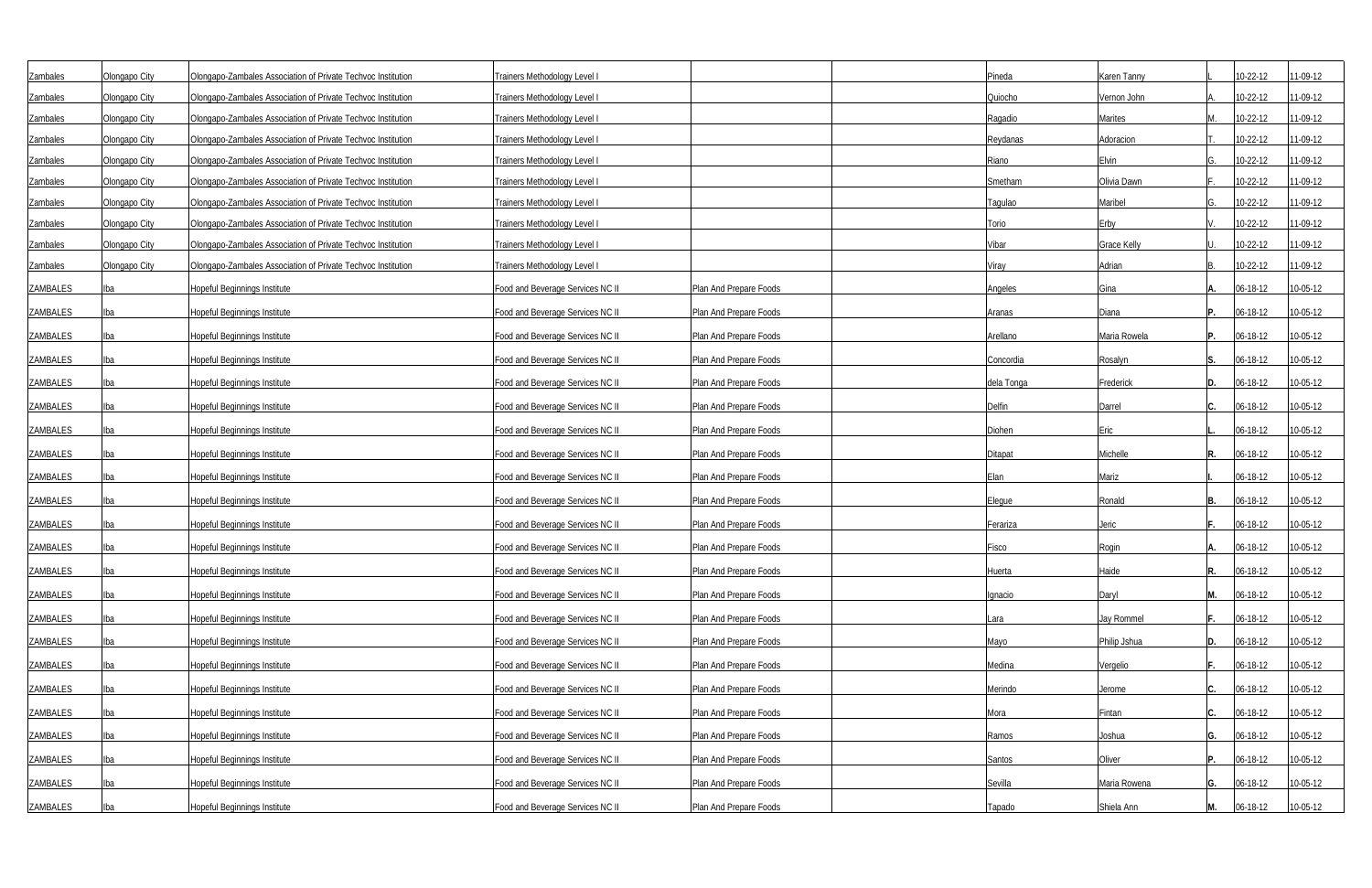| <b>ZAMBALES</b>             | lba                                          | Hopeful Beginnings Institute        | Food and Beverage Services NC II        | Plan And Prepare Foods | Toledo             | Jhay Butz            | 06-18-12<br>10-05-12<br><sup>o</sup>      |
|-----------------------------|----------------------------------------------|-------------------------------------|-----------------------------------------|------------------------|--------------------|----------------------|-------------------------------------------|
| <b>ZAMBALES</b>             | Iba                                          | Hopeful Beginnings Institute        | Food and Beverage Services NC II        | Plan And Prepare Foods | Toong              | Aldah                | D<br>06-18-12<br>10-05-12                 |
|                             |                                              |                                     |                                         |                        |                    |                      | M.                                        |
| <b>ZAMBALES</b>             | Iba                                          | Hopeful Beginnings Institute        | Food and Beverage Services NC II        | Plan And Prepare Foods | <b>Delos Reyes</b> | Gilbert              | 06-18-12<br>10-05-12                      |
| <b>ZAMBALES</b>             | lba                                          | Hopeful Beginnings Institute        | Food and Beverage Services NC II        | Plan And Prepare Foods | Villarosa          | Coleene              | 06-18-12<br>10-05-12                      |
| <b>ZAMBALES</b>             | Iba                                          | <b>Hopeful Beginnings Institute</b> | Food and Beverage Services NC II        | Plan And Prepare Foods | Dalin              | Jade                 | 06-18-12<br>10-05-12<br>Þ                 |
| <b>Zambales</b>             | <b>Olongapo City</b>                         | <b>Olongapo City-LGU</b>            | Shielded Metal Arc Welding (SMAW) NC II |                        | <b>ABADIA</b>      | <b>JASPER</b>        | DANS4 10-Sep-12<br>28-Sep-12              |
| Zambales                    | Olongapo City                                | <b>Olongapo City-LGU</b>            | Shielded Metal Arc Welding (SMAW) NC II |                        | <b>ABAQUITA</b>    | <b>RANDY RUFOS</b>   | ADAR 23-Jul-12<br>10-Aug-12               |
| Zambales                    | <b>Olongapo City</b>                         | <b>Olongapo City-LGU</b>            | Shielded Metal Arc Welding (SMAW) NC II |                        | <b>ABELLAR</b>     | <b>GLENN</b>         | BUND/27-Feb-12<br>16-Mar-12               |
| Zambales                    | <b>Olongapo City</b>                         | <b>Olongapo City-LGU</b>            | Shielded Metal Arc Welding (SMAW) NC II |                        | <b>ABUAN</b>       | <b>CRISANTO</b>      | AGLIB 30-Jul-12<br>17-Aug-12              |
| <b>Zambales</b>             | Olongapo City                                | <b>Olongapo City-LGU</b>            | Shielded Metal Arc Welding (SMAW) NC II |                        | <b>ABUDA</b>       | <b>NAOME</b>         | GACH 23-Jul-12<br>10-Aug-12               |
| <b>Zambales</b>             | <b>Olongapo City</b>                         | <b>Olongapo City-LGU</b>            | Shielded Metal Arc Welding (SMAW) NC II |                        | <b>ACEDERA</b>     | NCO                  | COLOR 16-Apr-12<br>4-May-12               |
| Zambales                    | <b>Olongapo City</b>                         | <b>Olongapo City-LGU</b>            | Shielded Metal Arc Welding (SMAW) NC II |                        | <b>ACERA</b>       | <b>ORLY</b>          | MARTI 21-May-12<br>8-Jun-12               |
| <b>Zambales</b>             | <b>Olongapo City</b>                         | <b>Olongapo City-LGU</b>            | Shielded Metal Arc Welding (SMAW) NC II |                        | <b>ADANTE</b>      | <b>JOHN BRYAN</b>    | GUIAO 18-Jun-12<br>6-Jul-12               |
| <b>Zambales</b>             | <b>Olongapo City</b>                         | <b>Olongapo City-LGU</b>            | Shielded Metal Arc Welding (SMAW) NC II |                        | <b>ADEDOYA</b>     | <b>UNHTAVIOL</b>     | SANTC <sub>2</sub> -Jul-12<br>20-Jul-12   |
| Zambales                    | <b>Olongapo City</b>                         | Olongapo City-LGU                   | Shielded Metal Arc Welding (SMAW) NC II |                        | <b>ADRID</b>       | <b>ERIC</b>          | ELLOR 21-May-12<br>8-Jun-12               |
| <b>Zambales</b>             | <b>Olongapo City</b>                         | Olongapo City-LGU                   | Shielded Metal Arc Welding (SMAW) NC II |                        | AGASOR JR.         | <b>ANTONIO</b>       | GESM 30-Jul-12<br>17-Aug-12               |
| <b>Zambales</b>             | <b>Olongapo City</b>                         | Olongapo City-LGU                   | Shielded Metal Arc Welding (SMAW) NC II |                        | <b>AGUIMATANG</b>  | <b>BENEDICT</b>      | BUTOR 30-Apr-12<br>18-May-12              |
| Zambales                    | <b>Olongapo City</b>                         | <b>Olongapo City-LGU</b>            | Shielded Metal Arc Welding (SMAW) NC II |                        | <b>ALAMILLO</b>    | <b>THERESA</b>       | IBALIC 18-Jun-12<br>6-Jul-12              |
| Zambales                    | <b>Olongapo City</b>                         | <b>Olongapo City-LGU</b>            | Shielded Metal Arc Welding (SMAW) NC II |                        | <b>ALBA</b>        | <b>ALVIN</b>         | PALAD <sub>27-Feb-12</sub><br>16-Mar-12   |
| Zambales                    | Olongapo City                                | <b>Olongapo City-LGU</b>            | Shielded Metal Arc Welding (SMAW) NC II |                        | <b>ALBA</b>        | <b>JOHN MICHAEL</b>  | <b>PALAD 12-Mar-12</b><br>30-Mar-12       |
| Zambales                    | <b>Olongapo City</b>                         | <b>Olongapo City-LGU</b>            | Shielded Metal Arc Welding (SMAW) NC II |                        | <b>ALFONSO</b>     | <b>WLSON</b>         | CHICC 30-Apr-12<br>18-May-12              |
| Zambales                    | <b>Olongapo City</b>                         | Olongapo City-LGU                   | Shielded Metal Arc Welding (SMAW) NC II |                        | <b>ALICANDO</b>    | KRISTOPHER           | VENTU <sub>24-Sep-12</sub><br>$12-Oct-12$ |
| <b>Zambales</b>             | <b>Olongapo City</b>                         | <b>Olongapo City-LGU</b>            | Shielded Metal Arc Welding (SMAW) NC II |                        | <b>ALIDON</b>      | <b>RAMEL</b>         | GUARI 2-Jul-12<br>20-Jul-12               |
| Zambales                    | Olongapo City                                | <b>Olongapo City-LGU</b>            | Shielded Metal Arc Welding (SMAW) NC II |                        | <b>ALINSOUT</b>    | <b>MERJHON</b>       | NAVAF 23-Jul-12<br>10-Aug-12              |
| <b>Zambales</b>             | <b>Olongapo City</b>                         | <b>Olongapo City-LGU</b>            | Shielded Metal Arc Welding (SMAW) NC II |                        | <b>ALIPIO</b>      | <b>BILLY EUGENIO</b> | LIBAY 22-Aug-12<br>14-Sep-12              |
| <b>Zambales</b>             | <b>Olongapo City</b>                         | Olongapo City-LGU                   | Shielded Metal Arc Welding (SMAW) NC II |                        | <b>ALIPIO</b>      | <b>RANDY</b>         | BAUTIS 13-Feb-12<br>2-Mar-12              |
| Zambales                    | <b>Olongapo City</b>                         | <b>Olongapo City-LGU</b>            | Shielded Metal Arc Welding (SMAW) NC II |                        | <b>ALIX</b>        | <b>JENENA</b>        | <b>GILLAM 18-Jun-12</b><br>6-Jul-12       |
| Zambales                    | Olongapo City                                | <b>Olongapo City-LGU</b>            | Shielded Metal Arc Welding (SMAW) NC II |                        | <b>ALMARAS</b>     | <b>ARIEL</b>         | MANS/30-Apr-12<br>18-May-12               |
| Zambales                    | <b>Olongapo City</b>                         | Olongapo City-LGU                   | Shielded Metal Arc Welding (SMAW) NC II |                        | <b>ALMONTE</b>     | <b>ARNEL</b>         | CAMIT 2-Jul-12<br>20-Jul-12               |
| Zambales                    | <b>Olongapo City</b>                         | Olongapo City-LGU                   | Shielded Metal Arc Welding (SMAW) NC II |                        | <b>ALVARADO</b>    | <b>ALVIN</b>         | <b>MARAI</b> 16-Apr-12<br>4-May-12        |
| <b>Zambales</b>             | <b>Olongapo City</b>                         | Olongapo City-LGU                   | Shielded Metal Arc Welding (SMAW) NC II |                        | <b>ALVAREZ</b>     | <b>ERNIE</b>         | MARQ 30-Jul-12<br>17-Aug-12               |
| <b>Zambales</b>             | <b>Olongapo City</b>                         | Olongapo City-LGU                   | Shielded Metal Arc Welding (SMAW) NC II |                        | <b>ALVAREZ III</b> | <b>JOSE</b>          | SEBAS4-Jun-12<br>22-Jun-12                |
| Zambales                    | <b>Olongapo City</b>                         | <b>Olongapo City-LGU</b>            | Shielded Metal Arc Welding (SMAW) NC II |                        | <b>AMBROCIO</b>    | <b>JAMALON</b>       | TATO 27-Feb-12<br>16-Mar-12               |
| Zambales                    | <b>Olongapo City</b>                         | <b>Olongapo City-LGU</b>            | Shielded Metal Arc Welding (SMAW) NC II |                        | <b>AMISTOSO</b>    | <b>JOSEPH KARL</b>   | CATAL 30-Apr-12<br>18-May-12              |
| <b>Zambales</b>             | <b>Olongapo City</b>                         | Olongapo City-LGU                   | Shielded Metal Arc Welding (SMAW) NC II |                        | <b>AMOIN</b>       | <b>BERNABE</b>       | SITOY 24-Sep-12<br>12-Oct-12              |
| Zambales                    | <b>Olongapo City</b>                         | <b>Olongapo City-LGU</b>            | Shielded Metal Arc Welding (SMAW) NC II |                        | <b>ANADILLA</b>    | <b>DANNY</b>         | CAPAL 27-Feb-12<br>16-Mar-12              |
| Zambales                    | <b>Olongapo City</b>                         | <b>Olongapo City-LGU</b>            | Shielded Metal Arc Welding (SMAW) NC II |                        | <b>AÑASCO</b>      | <b>ARNEL</b>         | <b>DIGM4 18-Jun-12</b><br>6-Jul-12        |
| Zambales                    | <b>Olongapo City</b>                         | Olongapo City-LGU                   | Shielded Metal Arc Welding (SMAW) NC II |                        | <b>ANDAYA</b>      | <b>SALVADOR</b>      | <b>BALAD</b> 2-Jul-12<br>20-Jul-12        |
| Zambales                    | Olongapo City                                | Olongapo City-LGU                   | Shielded Metal Arc Welding (SMAW) NC II |                        | <b>ANDRADE</b>     | <b>NIKKO</b>         | PAPAL 26-Mar-12<br>17-Apr-12              |
| <b>Zambales</b>             | <b>Olongapo City</b>                         | <b>Olongapo City-LGU</b>            | Shielded Metal Arc Welding (SMAW) NC II |                        | <b>APOSTOL</b>     | <b>JAN VINCENT</b>   | MELAN 24-Sep-12<br>12-Oct-12              |
| Zambales                    | <b>Olongapo City</b>                         | <b>Olongapo City-LGU</b>            | Shielded Metal Arc Welding (SMAW) NC II |                        | <b>AQUE</b>        | <b>BRYAN</b>         | DIOSA 21-May-12<br>8-Jun-12               |
| Zambales                    | <b>Olongapo City</b>                         | <b>Olongapo City-LGU</b>            | Shielded Metal Arc Welding (SMAW) NC II |                        | <b>AQUINO</b>      | <b>REGGIE</b>        | QUIJIC <sub>26-Mar-12</sub><br>17-Apr-12  |
| <b>Zambales</b>             | <b>Olongapo City</b>                         | <b>Olongapo City-LGU</b>            | Shielded Metal Arc Welding (SMAW) NC II |                        | AQUINO JR.         | <b>ALVIN</b>         | CORNI 22-Aug-12<br>14-Sep-12              |
| <b>Zambales</b>             | <b>Olongapo City</b>                         | <b>Olongapo City-LGU</b>            | Shielded Metal Arc Welding (SMAW) NC II |                        | <b>ARABEJO</b>     | <b>MARK GLENN</b>    | AMOG 22-Aug-12<br>14-Sep-12               |
| Zambales                    | <b>Olongapo City</b>                         | Olongapo City-LGU                   | Shielded Metal Arc Welding (SMAW) NC II |                        | <b>ARCEÑO</b>      | <b>GERALD</b>        | EDAÑ 18-Jun-12<br>6-Jul-12                |
| Zambales                    | <b>Olongapo City</b>                         | <b>Olongapo City-LGU</b>            | Shielded Metal Arc Welding (SMAW) NC II |                        | <b>ARPON</b>       | <b>MICHAEL</b>       | DABLC 30-Apr-12<br>18-May-12              |
|                             |                                              |                                     | Shielded Metal Arc Welding (SMAW) NC II |                        | <b>ASINAS</b>      | <b>ARNEL</b>         | ARTAC <sub>12-Mar-12</sub><br>30-Mar-12   |
| <b>Zambales</b><br>Zambales | <b>Clongapo City</b><br><b>Olongapo City</b> | <b>Olongapo City-LGU</b>            | Shielded Metal Arc Welding (SMAW) NC II |                        | <b>ASIS</b>        | <b>ALDRIN</b>        | SANG <sub>27-Feb-12</sub><br>16-Mar-12    |
|                             | Olongapo City                                | <b>Olongapo City-LGU</b>            | Shielded Metal Arc Welding (SMAW) NC II |                        | <b>ASIS</b>        | <b>CATHERINE</b>     | PREIT 16-Apr-12<br>4-May-12               |
| Zambales                    |                                              | <b>Olongapo City-LGU</b>            |                                         |                        |                    |                      |                                           |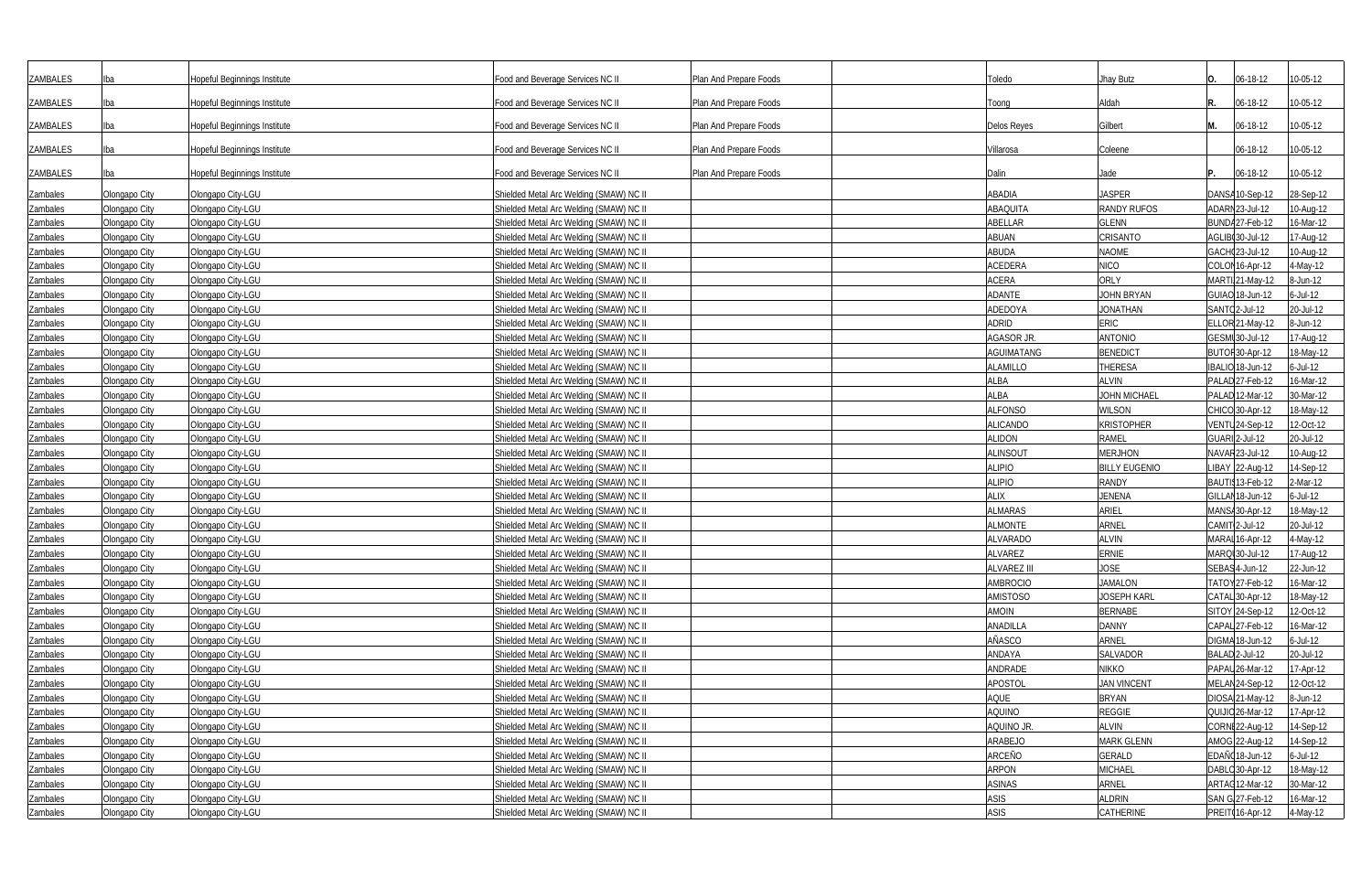| <b>Zambales</b> | <b>Olongapo City</b> | Olongapo City-LGU        | Shielded Metal Arc Welding (SMAW) NC II | <b>ASIS</b>        | THEODORE JOSEPH        | VILLAN <sub>4</sub> -Jun-12 | 22-Jun-12 |
|-----------------|----------------------|--------------------------|-----------------------------------------|--------------------|------------------------|-----------------------------|-----------|
| <b>Zambales</b> | Olongapo City        | Olongapo City-LGU        | Shielded Metal Arc Welding (SMAW) NC II | ASIS JR.           | <b>LEONARDO</b>        | PERIE 30-Jul-12             | 17-Aug-12 |
| <b>Zambales</b> | Olongapo City        | Olongapo City-LGU        | Shielded Metal Arc Welding (SMAW) NC II | <b>BACTOL</b>      | <b>BERNARD</b>         | SARM 24-Sep-12              | 12-Oct-12 |
| <b>Zambales</b> | <b>Olongapo City</b> | Olongapo City-LGU        | Shielded Metal Arc Welding (SMAW) NC II | <b>BAGUIO</b>      | <b>JIMBO</b>           | GAYLA 12-Mar-12             | 30-Mar-12 |
| Zambales        | <b>Olongapo City</b> | Olongapo City-LGU        | Shielded Metal Arc Welding (SMAW) NC II | <b>BAHIO</b>       | <b>ANGEL BERT</b>      | CAWT30-Jul-12               | 17-Aug-12 |
| <b>Zambales</b> | <b>Olongapo City</b> | Olongapo City-LGU        | Shielded Metal Arc Welding (SMAW) NC II | <b>BAJAR</b>       | LEONARDO               | <b>MANA 12-Mar-12</b>       | 30-Mar-12 |
| <b>Zambales</b> | <b>Olongapo City</b> | <b>Olongapo City-LGU</b> | Shielded Metal Arc Welding (SMAW) NC II | <b>BALAQUE</b>     | <b>RICHARD</b>         | TUAZC 12-Mar-12             | 30-Mar-12 |
| <b>Zambales</b> | Olongapo City        | Olongapo City-LGU        | Shielded Metal Arc Welding (SMAW) NC II | <b>BALATICO</b>    | <b>BOYLEE</b>          | PINED 22-Aug-12             | 14-Sep-12 |
| <b>Zambales</b> | Olongapo City        | Olongapo City-LGU        | Shielded Metal Arc Welding (SMAW) NC II | <b>BALBAGO</b>     | <b>JANRAE</b>          | PINGC 24-Sep-12             | 12-Oct-12 |
| Zambales        | <b>Olongapo City</b> | Olongapo City-LGU        | Shielded Metal Arc Welding (SMAW) NC II | <b>BALTAZAR</b>    | <b>DARWIN</b>          | <b>MANIA 18-Jun-12</b>      | 6-Jul-12  |
| <b>Zambales</b> | <b>Olongapo City</b> | Olongapo City-LGU        | Shielded Metal Arc Welding (SMAW) NC II | <b>BAMAN JR.</b>   | <b>EDGARDO</b>         | DAMIA 23-Jul-12             | 10-Aug-12 |
| Zambales        | <b>Olongapo City</b> | <b>Olongapo City-LGU</b> | Shielded Metal Arc Welding (SMAW) NC II | <b>BAÑARES</b>     | <b>MICHAEL</b>         | LISITI\30-Apr-12            | 18-May-12 |
| Zambales        | <b>Olongapo City</b> | <b>Olongapo City-LGU</b> | Shielded Metal Arc Welding (SMAW) NC II | <b>BANDEJAS</b>    | <b>REGGIE</b>          | <b>BATI</b> 21-May-12       | 8-Jun-12  |
| <b>Zambales</b> | <b>Olongapo City</b> | Olongapo City-LGU        | Shielded Metal Arc Welding (SMAW) NC II | <b>BARRANTES</b>   | <b>LIZACAR</b>         | IGNAC 18-Jun-12             | 6-Jul-12  |
| <b>Zambales</b> | <b>Olongapo City</b> | Olongapo City-LGU        | Shielded Metal Arc Welding (SMAW) NC II | <b>BAU</b>         | <b>JUDE MICHAEL</b>    | GIRAY 26-Mar-12             | 17-Apr-12 |
|                 | Olongapo City        | Olongapo City-LGU        | Shielded Metal Arc Welding (SMAW) NC II | <b>BAUTISTA</b>    | <b>JHOVEL</b>          | PAPA 16-Apr-12              | 4-May-12  |
| <b>Zambales</b> | Olongapo City        | Olongapo City-LGU        | Shielded Metal Arc Welding (SMAW) NC II | <b>BAUTISTA</b>    | <b>LEOMARK</b>         | SIOOC 30-Jan-12             | 17-Feb-12 |
| <b>Zambales</b> |                      |                          |                                         | <b>BAYAN</b>       | <b>DAVID</b>           | MONE: 13-Feb-12             |           |
| <b>Zambales</b> | <b>Olongapo City</b> | Olongapo City-LGU        | Shielded Metal Arc Welding (SMAW) NC II |                    |                        |                             | 2-Mar-12  |
| Zambales        | <b>Olongapo City</b> | Olongapo City-LGU        | Shielded Metal Arc Welding (SMAW) NC II | <b>BAYONA</b>      | <b>JULIUS</b>          | ROBEL 30-Jan-12             | 17-Feb-12 |
| Zambales        | <b>Olongapo City</b> | Olongapo City-LGU        | Shielded Metal Arc Welding (SMAW) NC II | <b>BELANDRES</b>   | LEO                    | CALLE 4-Jun-12              | 22-Jun-12 |
| <b>Zambales</b> | <b>Olongapo City</b> | Olongapo City-LGU        | Shielded Metal Arc Welding (SMAW) NC II | <b>BENITEZ</b>     | <b>LEONARDO</b>        | <b>TENOF 16-Apr-12</b>      | 4-May-12  |
| Zambales        | <b>Olongapo City</b> | Olongapo City-LGU        | Shielded Metal Arc Welding (SMAW) NC II | <b>BENITEZ</b>     | LEONARDO               | TENOF4-Jun-12               | 22-Jun-12 |
| Zambales        | <b>Olongapo City</b> | Olongapo City-LGU        | Shielded Metal Arc Welding (SMAW) NC II | <b>BENITEZ</b>     | LEONIDEZ               | TENOF 2-Jul-12              | 20-Jul-12 |
| <b>Zambales</b> | <b>Olongapo City</b> | Olongapo City-LGU        | Shielded Metal Arc Welding (SMAW) NC II | <b>BERMUDO</b>     | <b>JOREL LITO</b>      | MARTI 4-Jun-12              | 22-Jun-12 |
| Zambales        | Olongapo City        | Olongapo City-LGU        | Shielded Metal Arc Welding (SMAW) NC II | <b>BERNARDO</b>    | <b>BERNARDITA</b>      | IGNAC 13-Feb-12             | 2-Mar-12  |
| <b>Zambales</b> | <b>Olongapo City</b> | <b>Olongapo City-LGU</b> | Shielded Metal Arc Welding (SMAW) NC II | <b>BESTUDIO</b>    | <b>ROMMEL</b>          | $DE CO$ 24-Sep-12           | 12-Oct-12 |
| <b>Zambales</b> | <b>Olongapo City</b> | <b>Olongapo City-LGU</b> | Shielded Metal Arc Welding (SMAW) NC II | <b>BEZA</b>        | <b>FERNANDO</b>        | ALTAR 30-Apr-12             | 18-May-12 |
| <b>Zambales</b> | <b>Olongapo City</b> | Olongapo City-LGU        | Shielded Metal Arc Welding (SMAW) NC II | <b>BEZA JR.</b>    | <b>FERNANDO</b>        | MEND 24-Sep-12              | 12-Oct-12 |
| <b>Zambales</b> | Olongapo City        | Olongapo City-LGU        | Shielded Metal Arc Welding (SMAW) NC II | <b>BLANCO</b>      | <b>ROBERT</b>          | CABAN <sub>30</sub> -Jan-12 | 17-Feb-12 |
| <b>Zambales</b> | <b>Clongapo City</b> | Olongapo City-LGU        | Shielded Metal Arc Welding (SMAW) NC II | <b>BLOCKMOORE</b>  | <b>JOBERT</b>          | 10-Sep-12                   | 28-Sep-12 |
| Zambales        | Olongapo City        | <b>Olongapo City-LGU</b> | Shielded Metal Arc Welding (SMAW) NC II | <b>BOLANDO III</b> | <b>BERNARDO</b>        | DULON4-Jun-12               | 22-Jun-12 |
| <b>Zambales</b> | <b>Olongapo City</b> | Olongapo City-LGU        | Shielded Metal Arc Welding (SMAW) NC II | <b>BOLUNTATE</b>   | <b>JOSE</b>            | AGUST 10-Sep-12             | 28-Sep-12 |
| <b>Zambales</b> | <b>Olongapo City</b> | <b>Olongapo City-LGU</b> | Shielded Metal Arc Welding (SMAW) NC II | <b>BONCALES</b>    | <b>GIORDAN</b>         | JARDI 30-Jul-12             | 17-Aug-12 |
| <b>Zambales</b> | <b>Olongapo City</b> | <b>Olongapo City-LGU</b> | Shielded Metal Arc Welding (SMAW) NC II | <b>BONGON</b>      | <b>JOEY</b>            | PEREZ 18-Jun-12             | 6-Jul-12  |
| Zambales        | <b>Olongapo City</b> | <b>Olongapo City-LGU</b> | Shielded Metal Arc Welding (SMAW) NC II | <b>BORBON</b>      | <b>JOEMAR</b>          | SANCH <sub>23</sub> -Jul-12 | 10-Aug-12 |
| <b>Zambales</b> | Olongapo City        | Olongapo City-LGU        | Shielded Metal Arc Welding (SMAW) NC II | <b>BRONIL</b>      | <b>ALLAN</b>           | PLATC 30-Apr-12             | 18-May-12 |
| Zambales        | <b>Olongapo City</b> | Olongapo City-LGU        | Shielded Metal Arc Welding (SMAW) NC II | <b>BUCOG</b>       | LOURENZ                | 4-Jun-12                    | 22-Jun-12 |
| Zambales        | Olongapo City        | Olongapo City-LGU        | Shielded Metal Arc Welding (SMAW) NC II | <b>BUENCONSEJO</b> | SEINFELD               | HALLA 10-Sep-12             | 28-Sep-12 |
| Zambales        | <b>Olongapo City</b> | Olongapo City-LGU        | Shielded Metal Arc Welding (SMAW) NC II | <b>CABATO</b>      | GILBERT                | RIN 18-Jun-12               | 6-Jul-12  |
| Zambales        | <b>Olongapo City</b> | Olongapo City-LGU        | Shielded Metal Arc Welding (SMAW) NC II | <b>CAHIVAT</b>     | <b>JULIUS</b>          | SALAZ <sup>4</sup> -Jun-12  | 22-Jun-12 |
| <b>Zambales</b> | Olongapo City        | Olongapo City-LGU        | Shielded Metal Arc Welding (SMAW) NC II | <b>CALAPANO</b>    | <b>MICHAEL</b>         | SENTI 22-Aug-12             | 14-Sep-12 |
| Zambales        | <b>Olongapo City</b> | <b>Olongapo City-LGU</b> | Shielded Metal Arc Welding (SMAW) NC II | <b>CALAPARDO</b>   | <b>JOHN LERY</b>       | EGLAN <sub>27-Feb-12</sub>  | 16-Mar-12 |
| <b>Zambales</b> | <b>Olongapo City</b> | Olongapo City-LGU        | Shielded Metal Arc Welding (SMAW) NC II | <b>CALIPAY</b>     | <b>ELMO</b>            | SOLED 24-Sep-12             | 12-Oct-12 |
| <b>Zambales</b> | <b>Olongapo City</b> | Olongapo City-LGU        | Shielded Metal Arc Welding (SMAW) NC II | <b>CALIPAY</b>     | <b>ISAAC</b>           | SOLED <sub>24</sub> -Sep-12 | 12-Oct-12 |
| Zambales        | <b>Olongapo City</b> | <b>Olongapo City-LGU</b> | Shielded Metal Arc Welding (SMAW) NC II | <b>CALLO</b>       | <b>JENNY KATHERINE</b> | <b>FAMU</b> 30-Jan-12       | 17-Feb-12 |
| Zambales        | Olongapo City        | <b>Olongapo City-LGU</b> | Shielded Metal Arc Welding (SMAW) NC II | <b>CAÑETE</b>      | <b>ROBERT</b>          | GAYLA 13-Feb-12             | 2-Mar-12  |
| Zambales        | <b>Olongapo City</b> | Olongapo City-LGU        | Shielded Metal Arc Welding (SMAW) NC II | <b>CAPARAS</b>     | <b>MC NICOLE</b>       | JAVIER4-Jun-12              | 22-Jun-12 |
| <b>Zambales</b> | <b>Olongapo City</b> | <b>Olongapo City-LGU</b> | Shielded Metal Arc Welding (SMAW) NC II | <b>CARAIG</b>      | <b>NEIL</b>            | SALVA 4-Jun-12              | 22-Jun-12 |
| Zambales        | Olongapo City        | Olongapo City-LGU        | Shielded Metal Arc Welding (SMAW) NC II | <b>CARAVANA</b>    | <b>JOMARI</b>          | 22-Aug-12                   | 14-Sep-12 |
| <b>Zambales</b> | <b>Olongapo City</b> | Olongapo City-LGU        | Shielded Metal Arc Welding (SMAW) NC II | <b>CAROC</b>       | <b>MICHAEL</b>         | <b>LERUN 16-Apr-12</b>      | 4-May-12  |
| <b>Zambales</b> | Olongapo City        | Olongapo City-LGU        | Shielded Metal Arc Welding (SMAW) NC II | <b>CASABUENA</b>   | <b>SONNY</b>           | NINTE 21-May-12             | 8-Jun-12  |
| <b>Zambales</b> | <b>Olongapo City</b> | Olongapo City-LGU        | Shielded Metal Arc Welding (SMAW) NC II | <b>CASCASAN</b>    | <b>VENERIC</b>         | AGRI 12-Mar-12              | 30-Mar-12 |
| <b>Zambales</b> | Olongapo City        | Olongapo City-LGU        | Shielded Metal Arc Welding (SMAW) NC II | <b>CASILLANO</b>   | <b>MARK VINCENT</b>    | PARAS 2-Jul-12              | 20-Jul-12 |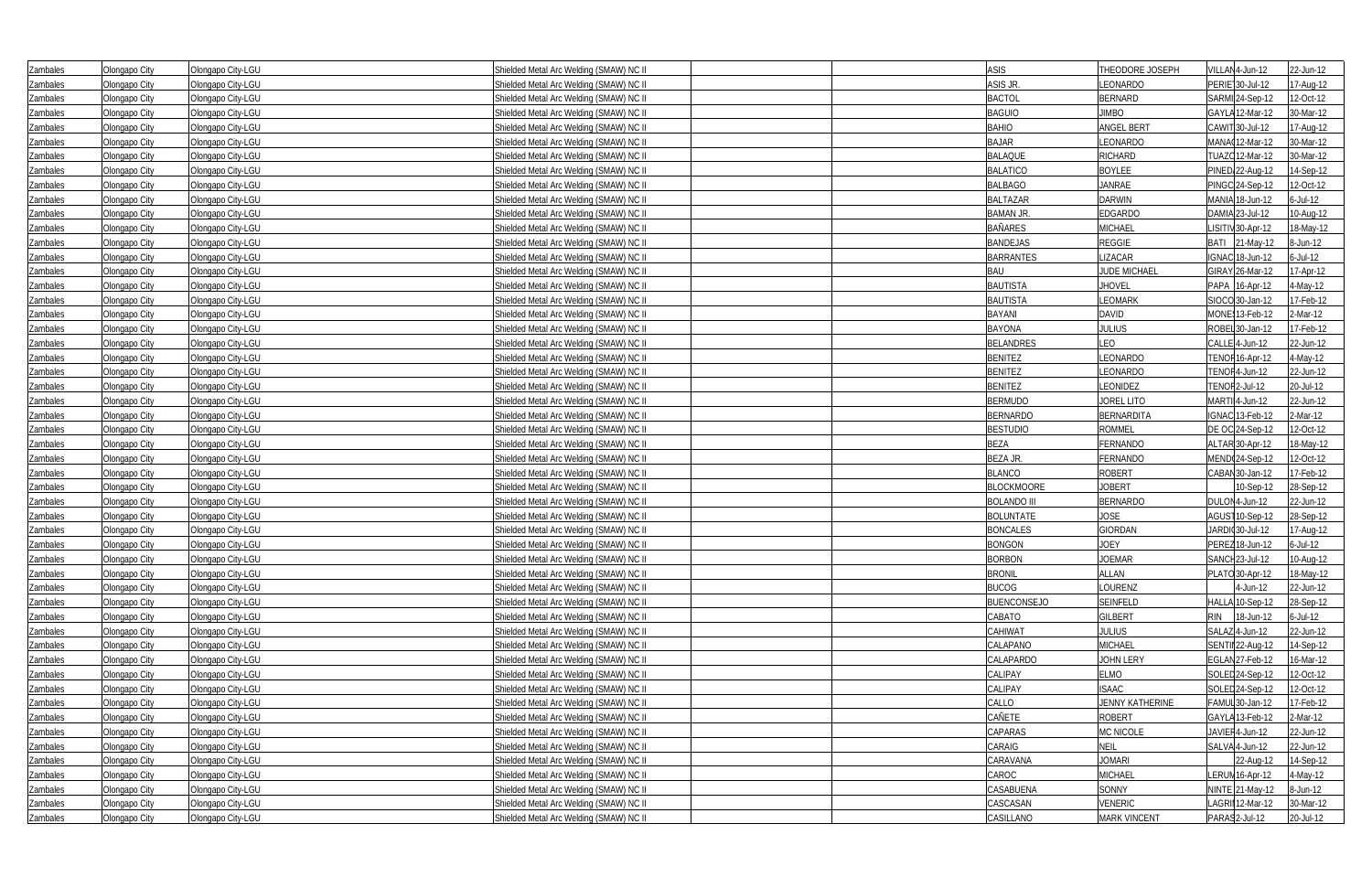| <b>Zambales</b> | <b>Clongapo City</b>                         | <b>Olongapo City-LGU</b> | Shielded Metal Arc Welding (SMAW) NC II | <b>CASTILLO</b>                  | <b>CARLO LEO</b>       | BERN421-May-12              | 8-Jun-12               |
|-----------------|----------------------------------------------|--------------------------|-----------------------------------------|----------------------------------|------------------------|-----------------------------|------------------------|
| <b>Zambales</b> | Olongapo City                                | Olongapo City-LGU        | Shielded Metal Arc Welding (SMAW) NC II | <b>CASTILLO</b>                  | <b>RIZZEL</b>          | ARELA 26-Mar-12             | 17-Apr-12              |
| <b>Zambales</b> | Olongapo City                                | Olongapo City-LGU        | Shielded Metal Arc Welding (SMAW) NC II | <b>CASTRENCE</b>                 | <b>ARIEL</b>           | GUIRA 10-Sep-12             | 28-Sep-12              |
| Zambales        | Olongapo City                                | Olongapo City-LGU        | Shielded Metal Arc Welding (SMAW) NC II | <b>CASTRO</b>                    | <b>DARYL</b>           | DELA (19-Dec-11             | $6$ -Jan-12            |
| Zambales        | <b>Olongapo City</b>                         | <b>Olongapo City-LGU</b> | Shielded Metal Arc Welding (SMAW) NC II | CATALOGO                         | <b>JUBETH</b>          | GADE 23-Jul-12              | 10-Aug-12              |
| <b>Zambales</b> | <b>Olongapo City</b>                         | Olongapo City-LGU        | Shielded Metal Arc Welding (SMAW) NC II | <b>CATALONIA</b>                 | <b>BRYAN</b>           | VILLA\ 12-Mar-12            | 30-Mar-12              |
| <b>Zambales</b> | <b>Olongapo City</b>                         | <b>Olongapo City-LGU</b> | Shielded Metal Arc Welding (SMAW) NC II | <b>CATALONIA</b>                 | LEO                    | VILLA\23-Jul-12             | 10-Aug-12              |
| Zambales        | Olongapo City                                | Olongapo City-LGU        | Shielded Metal Arc Welding (SMAW) NC II | <b>CATAYONG</b>                  | <b>MERVIN</b>          | CABIA 22-Aug-12             | 14-Sep-12              |
| <b>Zambales</b> | <b>Olongapo City</b>                         | Olongapo City-LGU        | Shielded Metal Arc Welding (SMAW) NC II | <b>CAYABYAB</b>                  | <b>FEVIC</b>           | MIRAD 24-Sep-12             | 12-Oct-12              |
| <b>Zambales</b> | <b>Olongapo City</b>                         | Olongapo City-LGU        | Shielded Metal Arc Welding (SMAW) NC II | <b>CAYABYAB</b>                  | <b>RYAN</b>            | DALID 10-Sep-12             | 28-Sep-12              |
| <b>Zambales</b> | <b>Olongapo City</b>                         | Olongapo City-LGU        | Shielded Metal Arc Welding (SMAW) NC II | CECOGO                           | <b>RAPHAEL</b>         | ABADI 30-Jan-12             | 17-Feb-12              |
| <b>Zambales</b> | <b>Olongapo City</b>                         | Olongapo City-LGU        | Shielded Metal Arc Welding (SMAW) NC II | <b>CELIS</b>                     | <b>LAURENCE</b>        | GASMI 22-Aug-12             | 14-Sep-12              |
| <b>Zambales</b> | <b>Olongapo City</b>                         | Olongapo City-LGU        | Shielded Metal Arc Welding (SMAW) NC II | <b>CENTINO</b>                   | <b>ADRIAN</b>          | PALAC <sub>4</sub> -Jun-12  | 22-Jun-12              |
| <b>Zambales</b> | <b>Olongapo City</b>                         | Olongapo City-LGU        | Shielded Metal Arc Welding (SMAW) NC II | <b>CHAO</b>                      | <b>ELFREN</b>          | GAVIO 30-Apr-12             | 18-May-12              |
| <b>Zambales</b> | <b>Olongapo City</b>                         | Olongapo City-LGU        | Shielded Metal Arc Welding (SMAW) NC II | <b>CHAVEZ</b>                    | <b>MARK</b>            | TEOLO 16-Apr-12             | 4-May-12               |
| Zambales        | <b>Olongapo City</b>                         | <b>Olongapo City-LGU</b> | Shielded Metal Arc Welding (SMAW) NC II | <b>CINCO</b>                     | <b>EDUARDO</b>         | GARC 23-Jul-12              | 10-Aug-12              |
| <b>Zambales</b> | Olongapo City                                | <b>Olongapo City-LGU</b> | Shielded Metal Arc Welding (SMAW) NC II | <b>CLEGG</b>                     | <b>GILBERT ANTHONY</b> | MACAI 18-Jun-12             | 6-Jul-12               |
| <b>Zambales</b> | <b>Olongapo City</b>                         | Olongapo City-LGU        | Shielded Metal Arc Welding (SMAW) NC II | <b>CONGE</b>                     | <b>REYNAN</b>          | CLEME 23-Jul-12             | 10-Aug-12              |
| <b>Zambales</b> | <b>Olongapo City</b>                         | Olongapo City-LGU        | Shielded Metal Arc Welding (SMAW) NC II | <b>CORDOVA</b>                   | <b>ARIEL</b>           | BERD 22-Aug-12              | 14-Sep-12              |
|                 |                                              |                          |                                         | <b>CORREA</b>                    | ARLAN                  | <b>UMEL 23-Jul-12</b>       |                        |
| <b>Zambales</b> | <b>Olongapo City</b><br><b>Olongapo City</b> | Olongapo City-LGU        | Shielded Metal Arc Welding (SMAW) NC II |                                  | <b>HINEL</b>           | PINO 30-Jul-12              | 10-Aug-12<br>17-Aug-12 |
| <b>Zambales</b> |                                              | Olongapo City-LGU        | Shielded Metal Arc Welding (SMAW) NC II | <b>CRISOSTOMO</b><br><b>CRUZ</b> |                        |                             |                        |
| <b>Zambales</b> | <b>Olongapo City</b>                         | Olongapo City-LGU        | Shielded Metal Arc Welding (SMAW) NC II |                                  | <b>FRANKIE NICK</b>    | DENG 24-Sep-12              | 12-Oct-12              |
| <b>Zambales</b> | <b>Olongapo City</b>                         | Olongapo City-LGU        | Shielded Metal Arc Welding (SMAW) NC II | <b>CRUZ</b>                      | ЛIИ                    | REYES 30-Apr-12             | 18-May-12              |
| Zambales        | <b>Olongapo City</b>                         | Olongapo City-LGU        | Shielded Metal Arc Welding (SMAW) NC II | <b>CUBE</b>                      | <b>JETRALDO</b>        | SUBID 10-Sep-12             | 28-Sep-12              |
| <b>Zambales</b> | Olongapo City                                | Olongapo City-LGU        | Shielded Metal Arc Welding (SMAW) NC II | <b>CUENCA</b>                    | <b>JESSE</b>           | DAOS 30-Jan-12              | 17-Feb-12              |
| Zambales        | <b>Olongapo City</b>                         | <b>Olongapo City-LGU</b> | Shielded Metal Arc Welding (SMAW) NC II | <b>CULTURA</b>                   | <b>RUSSELLO</b>        | PEREZ 16-Apr-12             | 4-May-12               |
| Zambales        | <b>Olongapo City</b>                         | Olongapo City-LGU        | Shielded Metal Arc Welding (SMAW) NC II | <b>DABALOS</b>                   | <b>BEMBO</b>           | $TLLO$ 4-Jun-12             | 22-Jun-12              |
| <b>Zambales</b> | <b>Olongapo City</b>                         | Olongapo City-LGU        | Shielded Metal Arc Welding (SMAW) NC II | <b>DALOFIN</b>                   | <b>MAO</b>             | CYLLE 30-Apr-12             | 18-May-12              |
| <b>Zambales</b> | <b>Olongapo City</b>                         | Olongapo City-LGU        | Shielded Metal Arc Welding (SMAW) NC II | <b>DAMASO</b>                    | <b>FREDERICK</b>       | MONTI 16-Apr-12             | 4-May-12               |
| <b>Zambales</b> | <b>Olongapo City</b>                         | Olongapo City-LGU        | Shielded Metal Arc Welding (SMAW) NC II | <b>DAMASO</b>                    | <b>JACKIE MARK</b>     | <b>MONTI 16-Apr-12</b>      | 4-May-12               |
| <b>Zambales</b> | Olongapo City                                | Olongapo City-LGU        | Shielded Metal Arc Welding (SMAW) NC II | <b>DANOOG</b>                    | <b>MICHELLE</b>        | AGEAS <sub>27-Feb-12</sub>  | 16-Mar-12              |
| <b>Zambales</b> | <b>Olongapo City</b>                         | Olongapo City-LGU        | Shielded Metal Arc Welding (SMAW) NC II | <b>DANUGA</b>                    | <b>RAYLAND</b>         | DEAR 23-Jul-12              | 10-Aug-12              |
| <b>Zambales</b> | <b>Olongapo City</b>                         | <b>Olongapo City-LGU</b> | Shielded Metal Arc Welding (SMAW) NC II | <b>DARAPIZA</b>                  | <b>RICHARD</b>         | <b>ESMOI 30-Jul-12</b>      | 17-Aug-12              |
| <b>Zambales</b> | <b>Olongapo City</b>                         | Olongapo City-LGU        | Shielded Metal Arc Welding (SMAW) NC II | <b>DATUIN</b>                    | <b>ARSENIO</b>         | VIORAI 30-Apr-12            | 18-May-12              |
| Zambales        | <b>Olongapo City</b>                         | <b>Olongapo City-LGU</b> | Shielded Metal Arc Welding (SMAW) NC II | DAZA                             | <b>RHEA</b>            | <b>ECHO</b> 26-Mar-12       | 17-Apr-12              |
| <b>Zambales</b> | Olongapo City                                | Olongapo City-LGU        | Shielded Metal Arc Welding (SMAW) NC II | DE GUZMAN                        | <b>JASON</b>           | MIJARI 10-Sep-12            | 28-Sep-12              |
| Zambales        | <b>Clongapo City</b>                         | Olongapo City-LGU        | Shielded Metal Arc Welding (SMAW) NC II | <b>DE GUZMAN</b>                 | <b>RUEL</b>            | <b>NIVER 12-Mar-12</b>      | 30-Mar-12              |
| Zambales        | Olongapo City                                | Olongapo City-LGU        | Shielded Metal Arc Welding (SMAW) NC II | <b>DE LEON</b>                   | <b>MARLON</b>          | MEND 10-Sep-12              | 28-Sep-12              |
| Zambales        | <b>Olongapo City</b>                         | Olongapo City-LGU        | Shielded Metal Arc Welding (SMAW) NC II | <b>DE SILVA</b>                  | <b>ALEXANDER</b>       | 30-Apr-12                   | 18-May-12              |
| <b>Zambales</b> | <b>Olongapo City</b>                         | Olongapo City-LGU        | Shielded Metal Arc Welding (SMAW) NC II | <b>DEGORIO</b>                   | <b>AJAY</b>            | ABREQ 10-Sep-12             | 28-Sep-12              |
| <b>Zambales</b> | <b>Olongapo City</b>                         | Olongapo City-LGU        | Shielded Metal Arc Welding (SMAW) NC II | <b>DEJANIO</b>                   | <b>ROBERT</b>          | DATUI 21-May-12             | 8-Jun-12               |
| <b>Zambales</b> | <b>Clongapo City</b>                         | Olongapo City-LGU        | Shielded Metal Arc Welding (SMAW) NC II | <b>DEL ROSARIO</b>               | <b>GIORDAN</b>         | ESTUD <sub>30</sub> -Jan-12 | 17-Feb-12              |
| Zambales        | <b>Olongapo City</b>                         | Olongapo City-LGU        | Shielded Metal Arc Welding (SMAW) NC II | <b>DEL ROSARIO III</b>           | <b>MARCELINO</b>       | TUCAY4-Jun-12               | 22-Jun-12              |
| Zambales        | <b>Olongapo City</b>                         | Olongapo City-LGU        | Shielded Metal Arc Welding (SMAW) NC II | <b>DELA CARSADA</b>              | <b>REUBEN JOHN</b>     | 30-Apr-12                   | 18-May-12              |
| Zambales        | <b>Olongapo City</b>                         | Olongapo City-LGU        | Shielded Metal Arc Welding (SMAW) NC II | <b>DELA CERNA</b>                | <b>RYAN</b>            | CANAL 22-Aug-12             | 14-Sep-12              |
| Zambales        | <b>Clongapo City</b>                         | Olongapo City-LGU        | Shielded Metal Arc Welding (SMAW) NC II | <b>DELA CRUZ</b>                 | <b>ISABEL ALEXIE</b>   | RODRI 16-Apr-12             | 4-May-12               |
| <b>Zambales</b> | <b>Olongapo City</b>                         | <b>Olongapo City-LGU</b> | Shielded Metal Arc Welding (SMAW) NC II | <b>DELA CRUZ</b>                 | <b>JEFFREY</b>         | <b>BATAL 26-Mar-12</b>      | 17-Apr-12              |
| <b>Zambales</b> | <b>Clongapo City</b>                         | <b>Olongapo City-LGU</b> | Shielded Metal Arc Welding (SMAW) NC II | <b>DELA CRUZ</b>                 | <b>MARLON</b>          | <b>BAUTI</b> 30-Jul-12      | 17-Aug-12              |
| Zambales        | Olongapo City                                | Olongapo City-LGU        | Shielded Metal Arc Welding (SMAW) NC II | <b>DELA ROSA</b>                 | <b>RECHIEL</b>         | PAMO: 16-Apr-12             | 4-May-12               |
| <b>Zambales</b> | <b>Olongapo City</b>                         | Olongapo City-LGU        | Shielded Metal Arc Welding (SMAW) NC II | <b>DELA TORRE</b>                | <b>PETER</b>           | OÑATE 18-Jun-12             | 6-Jul-12               |
| <b>Zambales</b> | <b>Olongapo City</b>                         | Olongapo City-LGU        | Shielded Metal Arc Welding (SMAW) NC II | <b>DELGADO</b>                   | <b>JEMBOUY</b>         | PION 16-Apr-12              | 4-May-12               |
| Zambales        | <b>Olongapo City</b>                         | Olongapo City-LGU        | Shielded Metal Arc Welding (SMAW) NC II | <b>DELOS REYES</b>               | <b>JAN-JAN</b>         | TALED 30-Jan-12             | 17-Feb-12              |
| Zambales        | Olongapo City                                | Olongapo City-LGU        | Shielded Metal Arc Welding (SMAW) NC II | <b>DIALDE JR.</b>                | <b>EDGARDO</b>         | <b>MANAI</b> 30-Jan-12      | 17-Feb-12              |
|                 |                                              |                          |                                         |                                  |                        |                             |                        |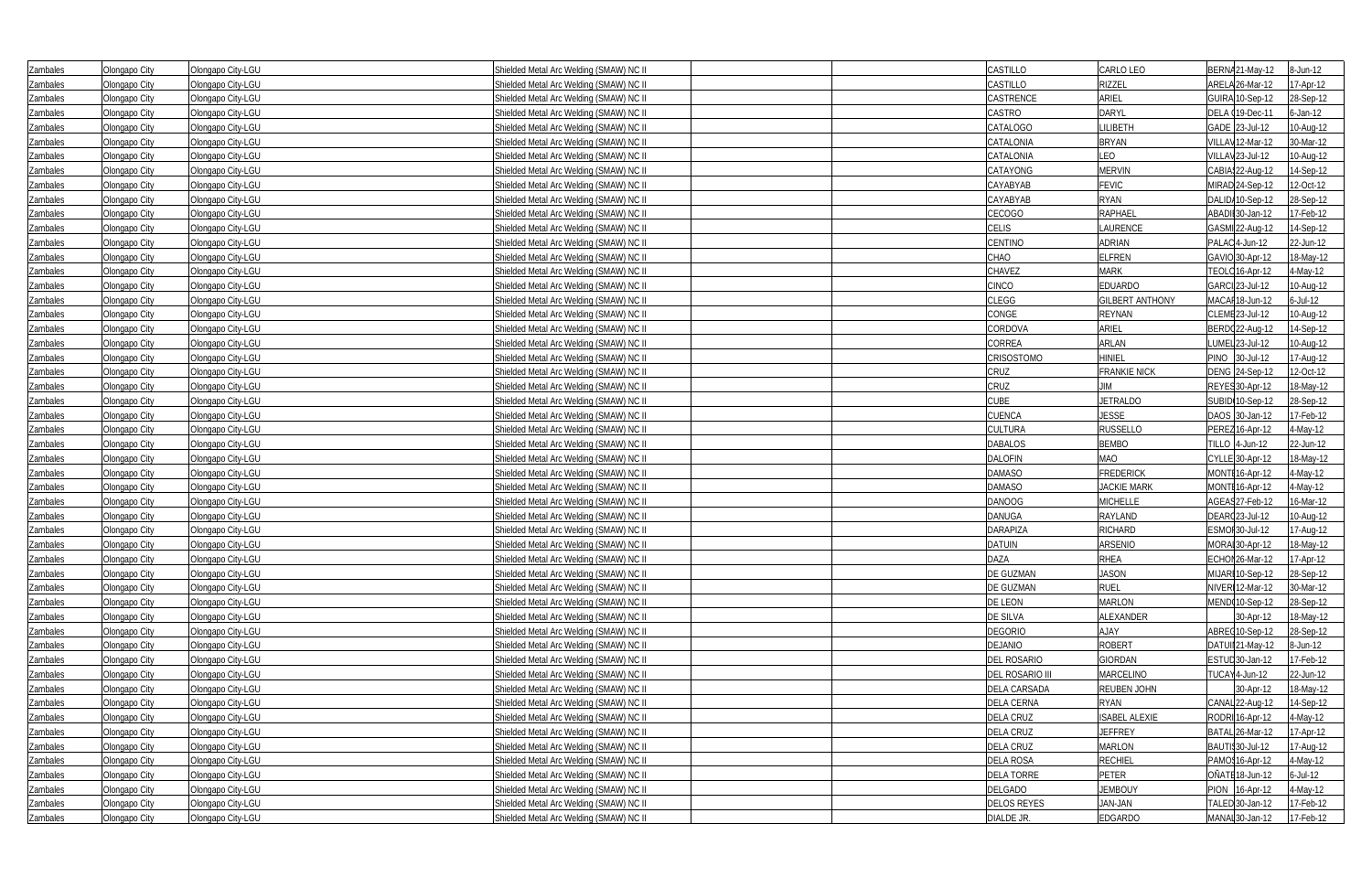| Zambales        | <b>Clongapo City</b> | <b>Olongapo City-LGU</b> | Shielded Metal Arc Welding (SMAW) NC II | <b>DICIEMBRE</b>    | <b>SAMMY</b>           | MANG 2-Jul-12               | 20-Jul-12   |
|-----------------|----------------------|--------------------------|-----------------------------------------|---------------------|------------------------|-----------------------------|-------------|
| Zambales        | <b>Olongapo City</b> | Olongapo City-LGU        | Shielded Metal Arc Welding (SMAW) NC II | <b>DILLAR</b>       | <b>DENNIS</b>          | <b>SUÑE(26-Mar-12</b>       | 17-Apr-12   |
| Zambales        | Olongapo City        | Olongapo City-LGU        | Shielded Metal Arc Welding (SMAW) NC II | <b>DIMALIBOT</b>    | <b>REXTER</b>          | MADAL 13-Feb-12             | 2-Mar-12    |
| <b>Zambales</b> | <b>Olongapo City</b> | <b>Olongapo City-LGU</b> | Shielded Metal Arc Welding (SMAW) NC II | <b>DIZON</b>        | <b>FLORANTE</b>        | MOISE 16-Apr-12             | 4-May-12    |
| <b>Zambales</b> | <b>Olongapo City</b> | Olongapo City-LGU        | Shielded Metal Arc Welding (SMAW) NC II | <b>DORADO</b>       | <b>BARRY</b>           | <b>BACUL</b> 23-Jul-12      | 10-Aug-12   |
| Zambales        | <b>Olongapo City</b> | Olongapo City-LGU        | Shielded Metal Arc Welding (SMAW) NC II | <b>DOROQUES</b>     | ALLAN                  | 30-Jan-12                   | 17-Feb-12   |
| Zambales        | <b>Olongapo City</b> | <b>Olongapo City-LGU</b> | Shielded Metal Arc Welding (SMAW) NC II | <b>DULLAS</b>       | DANILO                 | CARIÑ 22-Aug-12             | 14-Sep-12   |
| <b>Zambales</b> | <b>Olongapo City</b> | Olongapo City-LGU        | Shielded Metal Arc Welding (SMAW) NC II | <b>DURAN</b>        | <b>NORVIN</b>          | UBRII 18-Jun-12             | 6-Jul-12    |
| Zambales        | <b>Olongapo City</b> | <b>Olongapo City-LGU</b> | Shielded Metal Arc Welding (SMAW) NC II | <b>EBALOBO</b>      | <b>VICTORIO</b>        | <b>ESMOI 30-Jul-12</b>      | 17-Aug-12   |
| Zambales        | <b>Olongapo City</b> | <b>Olongapo City-LGU</b> | Shielded Metal Arc Welding (SMAW) NC II | <b>EBAYAN JR.</b>   | <b>NOEL</b>            | 16-Apr-12                   | 4-May-12    |
| Zambales        | <b>Olongapo City</b> | <b>Olongapo City-LGU</b> | Shielded Metal Arc Welding (SMAW) NC II | <b>ECOBISAG</b>     | <b>DEMIE</b>           | GABEL 24-Sep-12             | 12-Oct-12   |
| <b>Zambales</b> | <b>Olongapo City</b> | <b>Olongapo City-LGU</b> | Shielded Metal Arc Welding (SMAW) NC II | <b>EDORA</b>        | <b>JOEL</b>            | ATINT(18-Jun-12             | 6-Jul-12    |
| <b>Zambales</b> | <b>Olongapo City</b> | Olongapo City-LGU        | Shielded Metal Arc Welding (SMAW) NC II | EGLOSO              | <b>JUNBERT</b>         | GASPI 19-Dec-11             | $6$ -Jan-12 |
| Zambales        | <b>Olongapo City</b> | <b>Olongapo City-LGU</b> | Shielded Metal Arc Welding (SMAW) NC II | <b>EGMAO</b>        | <b>JULIUS</b>          | MALLO 10-Sep-12             | 28-Sep-12   |
| Zambales        | <b>Clongapo City</b> | <b>Olongapo City-LGU</b> | Shielded Metal Arc Welding (SMAW) NC II | <b>ELANGGA</b>      | RANDELL                | 27-Feb-12                   | 16-Mar-12   |
| <b>Zambales</b> | <b>Olongapo City</b> | <b>Olongapo City-LGU</b> | Shielded Metal Arc Welding (SMAW) NC II | <b>ELARION JR.</b>  | <b>BENITO</b>          | PARID 24-Sep-12             | 12-Oct-12   |
| Zambales        | <b>Olongapo City</b> | <b>Olongapo City-LGU</b> | Shielded Metal Arc Welding (SMAW) NC II | <b>ELLORIG</b>      | <b>RONNEL</b>          | MANIN 4-Jun-12              | 22-Jun-12   |
| Zambales        | <b>Olongapo City</b> | <b>Olongapo City-LGU</b> | Shielded Metal Arc Welding (SMAW) NC II | <b>ELUTIN</b>       | <b>RONNIE</b>          | FLAVIA 19-Dec-11            | $6$ -Jan-12 |
| Zambales        | <b>Olongapo City</b> | <b>Olongapo City-LGU</b> | Shielded Metal Arc Welding (SMAW) NC II | <b>ENDRADA</b>      | <b>DEXTER ALVIN</b>    | DIRILC 23-Jul-12            | 10-Aug-12   |
| <b>Zambales</b> | <b>Olongapo City</b> | <b>Olongapo City-LGU</b> | Shielded Metal Arc Welding (SMAW) NC II | <b>ENRIQUEZ</b>     | <b>ARJAY</b>           | ALVAR 16-Apr-12             | 4-May-12    |
| Zambales        | <b>Olongapo City</b> | <b>Olongapo City-LGU</b> | Shielded Metal Arc Welding (SMAW) NC II | <b>ENRIQUEZ JR.</b> | <b>ENRIQUE</b>         | <b>CUIZO 2-Jul-12</b>       | 20-Jul-12   |
| Zambales        | <b>Olongapo City</b> | <b>Olongapo City-LGU</b> | Shielded Metal Arc Welding (SMAW) NC II | <b>ENRIQUEZ JR.</b> | <b>ERROL</b>           | CEZAR <sub>2</sub> -Jul-12  | 20-Jul-12   |
| Zambales        | <b>Olongapo City</b> | Olongapo City-LGU        | Shielded Metal Arc Welding (SMAW) NC II | <b>ESCALANTE</b>    | <b>GILBERT</b>         | RAMO 30-Apr-12              | 18-May-12   |
| Zambales        | <b>Olongapo City</b> | Olongapo City-LGU        | Shielded Metal Arc Welding (SMAW) NC II | <b>ESPANO</b>       | <b>ARNOLD</b>          | <b>EDNAL</b> 16-Jan-12      | 3-Feb-12    |
| <b>Zambales</b> | <b>Olongapo City</b> | Olongapo City-LGU        | Shielded Metal Arc Welding (SMAW) NC II | <b>ESPANO</b>       | <b>JOVEN</b>           | PAGOI 16-Jan-12             | 3-Feb-12    |
| <b>Zambales</b> | <b>Olongapo City</b> | <b>Clongapo City-LGU</b> | Shielded Metal Arc Welding (SMAW) NC II | <b>ESPAÑOL</b>      | <b>ROILAN</b>          | HERN44-Jun-12               | 22-Jun-12   |
| Zambales        | <b>Olongapo City</b> | Olongapo City-LGU        | Shielded Metal Arc Welding (SMAW) NC II | <b>ESPAÑOLA</b>     | <b>RIC</b>             | NOFE413-Feb-12              | 2-Mar-12    |
| Zambales        | <b>Olongapo City</b> | Olongapo City-LGU        | Shielded Metal Arc Welding (SMAW) NC II | <b>ESPINOSA</b>     | <b>RIEMON</b>          | MATRE30-Apr-12              | 18-May-12   |
| Zambales        | Olongapo City        | <b>Olongapo City-LGU</b> | Shielded Metal Arc Welding (SMAW) NC II | <b>ESPIRITU</b>     | <b>RHODETH</b>         | BERN4 26-Mar-12             | 17-Apr-12   |
| Zambales        | <b>Olongapo City</b> | <b>Olongapo City-LGU</b> | Shielded Metal Arc Welding (SMAW) NC II | <b>ESQUIA</b>       | <b>TYRON</b>           | AÑON 4-Jun-12               | 22-Jun-12   |
| Zambales        | <b>Olongapo City</b> | <b>Olongapo City-LGU</b> | Shielded Metal Arc Welding (SMAW) NC II | <b>ESTANILLA</b>    | <b>JESUS CHRISANTO</b> | OLASC 21-May-12             | 8-Jun-12    |
| Zambales        | <b>Olongapo City</b> | Olongapo City-LGU        | Shielded Metal Arc Welding (SMAW) NC II | <b>ESTRELLA</b>     | <b>ROMMEL</b>          | GARCI 22-Aug-12             | 14-Sep-12   |
| <b>Zambales</b> | <b>Olongapo City</b> | <b>Olongapo City-LGU</b> | Shielded Metal Arc Welding (SMAW) NC II | <b>EVALLE</b>       | <b>JULIE ANN</b>       | RAZON <sub>13</sub> -Feb-12 | 2-Mar-12    |
| <b>Zambales</b> | <b>Olongapo City</b> | Olongapo City-LGU        | Shielded Metal Arc Welding (SMAW) NC II | FERNANDEZ JR.       | <b>EMMANUEL</b>        | SAHAC 16-Apr-12             | 4-May-12    |
| Zambales        | <b>Olongapo City</b> | <b>Olongapo City-LGU</b> | Shielded Metal Arc Welding (SMAW) NC II | <b>FIGURO</b>       | <b>RAYMUND</b>         | 23-Jul-12                   | 10-Aug-12   |
| Zambales        | <b>Olongapo City</b> | <b>Olongapo City-LGU</b> | Shielded Metal Arc Welding (SMAW) NC II | <b>FLORANO</b>      | <b>DANIEL</b>          | SANTQ <sub>2</sub> -Jul-12  | 20-Jul-12   |
| Zambales        | <b>Olongapo City</b> | Olongapo City-LGU        | Shielded Metal Arc Welding (SMAW) NC II | <b>FORMALES</b>     | <b>JANETH</b>          | NAQUI 12-Mar-12             | 30-Mar-12   |
| Zambales        | <b>Olongapo City</b> | Olongapo City-LGU        | Shielded Metal Arc Welding (SMAW) NC II | <b>FRANCISCO</b>    | AKLEAH                 | $\cap$<br>10-Sep-12         | 28-Sep-12   |
| Zambales        | <b>Olongapo City</b> | <b>Olongapo City-LGU</b> | Shielded Metal Arc Welding (SMAW) NC II | <b>FRANCISCO</b>    | <b>MA MAGDALENA</b>    | <b>SULAY 12-Mar-12</b>      | 30-Mar-12   |
| Zambales        | <b>Olongapo City</b> | <b>Olongapo City-LGU</b> | Shielded Metal Arc Welding (SMAW) NC II | <b>FRANCO</b>       | <b>NOLI</b>            | SABIN 18-Jun-12             | 6-Jul-12    |
| Zambales        | <b>Olongapo City</b> | <b>Olongapo City-LGU</b> | Shielded Metal Arc Welding (SMAW) NC II | <b>FUSTER</b>       | <b>ANTHONY CLINT</b>   | MART 24-Sep-12              | 12-Oct-12   |
| Zambales        | <b>Olongapo City</b> | <b>Olongapo City-LGU</b> | Shielded Metal Arc Welding (SMAW) NC II | <b>GABAZA</b>       | <b>NIKKO</b>           | ABAO 2-Jul-12               | 20-Jul-12   |
| Zambales        | <b>Olongapo City</b> | Olongapo City-LGU        | Shielded Metal Arc Welding (SMAW) NC II | <b>GABOT</b>        | <b>JOHN ANDREW</b>     | <b>PONSE 16-Jan-12</b>      | $3$ -Feb-12 |
| Zambales        | <b>Olongapo City</b> | Olongapo City-LGU        | Shielded Metal Arc Welding (SMAW) NC II | <b>GALLEGAR</b>     | <b>RONIE</b>           | VILLO 2-Jul-12              | 20-Jul-12   |
| Zambales        | <b>Olongapo City</b> | <b>Olongapo City-LGU</b> | Shielded Metal Arc Welding (SMAW) NC II | <b>GALVEZ</b>       | <b>JOHN VINCENT</b>    | LOPEZ 18-Jun-12             | 6-Jul-12    |
| Zambales        | <b>Olongapo City</b> | <b>Olongapo City-LGU</b> | Shielded Metal Arc Welding (SMAW) NC II | <b>GARCIA</b>       | <b>ALDY</b>            | MALLA <sub>2</sub> -Jul-12  | 20-Jul-12   |
| Zambales        | <b>Clongapo City</b> | <b>Olongapo City-LGU</b> | Shielded Metal Arc Welding (SMAW) NC II | <b>GARCIA</b>       | <b>GABBY</b>           | EDAÑ 10-Sep-12              | 28-Sep-12   |
| Zambales        | <b>Olongapo City</b> | Olongapo City-LGU        | Shielded Metal Arc Welding (SMAW) NC II | <b>GARCIA</b>       | <b>JESUS</b>           | ANTIO 24-Sep-12             | 12-Oct-12   |
| Zambales        | <b>Olongapo City</b> | <b>Olongapo City-LGU</b> | Shielded Metal Arc Welding (SMAW) NC II | <b>GARCIA</b>       | <b>OUOL</b>            | CURIA 13-Feb-12             | 2-Mar-12    |
| Zambales        | <b>Olongapo City</b> | <b>Olongapo City-LGU</b> | Shielded Metal Arc Welding (SMAW) NC II | <b>GARCIA</b>       | <b>JOSHUA</b>          | GUBAN 4-Jun-12              | 22-Jun-12   |
| Zambales        | <b>Olongapo City</b> | Olongapo City-LGU        | Shielded Metal Arc Welding (SMAW) NC II | <b>GASIS</b>        | <b>KENNETH</b>         | MEND 30-Apr-12              | 18-May-12   |
| Zambales        | <b>Olongapo City</b> | Olongapo City-LGU        | Shielded Metal Arc Welding (SMAW) NC II | <b>GASULAS</b>      | <b>JOMAR</b>           | BERB413-Feb-12              | 2-Mar-12    |
| <b>Zambales</b> | <b>Olongapo City</b> | <b>Olongapo City-LGU</b> | Shielded Metal Arc Welding (SMAW) NC II | <b>GAVANZO</b>      | <b>JEFFREY</b>         | <b>MANA 21-May-12</b>       | 8-Jun-12    |
|                 |                      |                          |                                         |                     |                        |                             |             |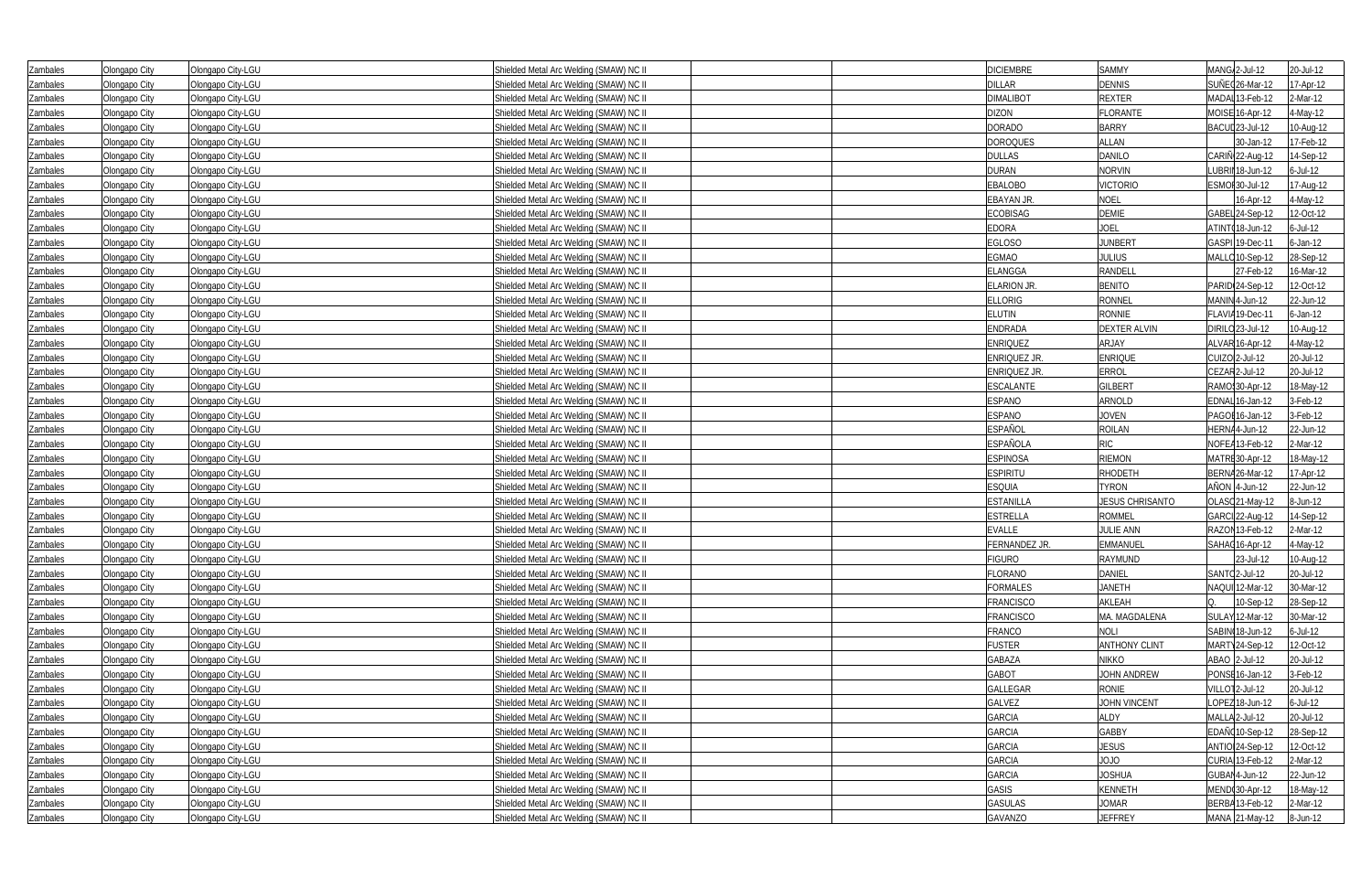| Zambales        | <b>Olongapo City</b> | <b>Clongapo City-LGU</b> | Shielded Metal Arc Welding (SMAW) NC II                                            | GAYDA JR.                          | <b>ASISCLO</b>        | $EDER$ 18-Jun-12                  | 6-Jul-12              |
|-----------------|----------------------|--------------------------|------------------------------------------------------------------------------------|------------------------------------|-----------------------|-----------------------------------|-----------------------|
| <b>Zambales</b> | <b>Olongapo City</b> | <b>Olongapo City-LGU</b> | Shielded Metal Arc Welding (SMAW) NC II                                            | <b>GENOBIAGON</b>                  | <b>BRENDALYN</b>      | CAHIY 16-Apr-12                   | 4-May-12              |
| Zambales        | <b>Olongapo City</b> | Olongapo City-LGU        | Shielded Metal Arc Welding (SMAW) NC II                                            | <b>GENOBIAGON</b>                  | <b>GABRIEL</b>        | CAHIY 16-Apr-12                   | 4-May-12              |
| Zambales        | <b>Olongapo City</b> | <b>Olongapo City-LGU</b> | Shielded Metal Arc Welding (SMAW) NC II                                            | <b>GENOBIAGON</b>                  | <b>JAMES</b>          | CAHIY 16-Apr-12                   | 4-May-12              |
| <b>Zambales</b> | <b>Olongapo City</b> | Olongapo City-LGU        | Shielded Metal Arc Welding (SMAW) NC II                                            | GO.                                | <b>MELINDA</b>        | CALZE 26-Mar-12                   | 17-Apr-12             |
| <b>Zambales</b> | <b>Olongapo City</b> | <b>Olongapo City-LGU</b> | Shielded Metal Arc Welding (SMAW) NC II                                            | <b>GOMEZ</b>                       | CHRISTIAN JER         | INOC 26-Mar-12                    | 17-Apr-12             |
| <b>Zambales</b> | Olongapo City        | Olongapo City-LGU        | Shielded Metal Arc Welding (SMAW) NC II                                            | <b>GONZAGA</b>                     | <b>BRYLL</b>          | GAHUI 30-Jul-12                   | 17-Aug-12             |
| Zambales        | Olongapo City        | Olongapo City-LGU        | Shielded Metal Arc Welding (SMAW) NC II                                            | <b>GRANADA</b>                     | <b>LEOHMEL</b>        | COROI 30-Apr-12                   | 18-May-12             |
| Zambales        | Olongapo City        | Olongapo City-LGU        | Shielded Metal Arc Welding (SMAW) NC II                                            | <b>GUERRERO</b>                    | <b>QUVER</b>          | PAGLI 4-Jun-12                    | 22-Jun-12             |
| <b>Zambales</b> | Olongapo City        | Olongapo City-LGU        | Shielded Metal Arc Welding (SMAW) NC II                                            | <b>GUILLEMER</b>                   | <b>JORDAN</b>         | GOMIL 18-Jun-12                   | 6-Jul-12              |
| Zambales        | <b>Olongapo City</b> | <b>Olongapo City-LGU</b> | Shielded Metal Arc Welding (SMAW) NC II                                            | <b>HAMAD</b>                       | <b>MARICRIS</b>       | CAPUL 12-Mar-12                   | 30-Mar-12             |
| <b>Zambales</b> | Olongapo City        | Olongapo City-LGU        | Shielded Metal Arc Welding (SMAW) NC II                                            | <b>HERNANDEZ</b>                   | <b>MARIE GRACE</b>    | MUND 13-Feb-12                    | 2-Mar-12              |
| <b>Zambales</b> | <b>Olongapo City</b> | <b>Olongapo City-LGU</b> | Shielded Metal Arc Welding (SMAW) NC II                                            | <b>IMPERIAL</b>                    | <b>IRENE</b>          | EBELT30-Jul-12                    | 17-Aug-12             |
| Zambales        | <b>Olongapo City</b> | <b>Olongapo City-LGU</b> | Shielded Metal Arc Welding (SMAW) NC II                                            | <b>IMPERIAL</b>                    | <b>RYAN</b>           | ACSC 4-Jun-12                     | 22-Jun-12             |
| Zambales        | Olongapo City        | <b>Clongapo City-LGU</b> | Shielded Metal Arc Welding (SMAW) NC II                                            | <b>INOC</b>                        | <b>JOEY</b>           | FRANO 12-Mar-12                   | 30-Mar-12             |
| <b>Zambales</b> | Olongapo City        | Olongapo City-LGU        | Shielded Metal Arc Welding (SMAW) NC II                                            | <b>INOC</b>                        | KIMBERLY ANN          | ASPC <sub>26</sub> -Mar-12        | 17-Apr-12             |
| Zambales        | Olongapo City        | Olongapo City-LGU        | Shielded Metal Arc Welding (SMAW) NC II                                            | INOC JR.                           | <b>ISAIAS</b>         | LASPC 12-Mar-12                   | 30-Mar-12             |
| Zambales        | <b>Olongapo City</b> | <b>Olongapo City-LGU</b> | Shielded Metal Arc Welding (SMAW) NC II                                            | <b>JALLORES</b>                    | <b>KENT</b>           | 30-Apr-12                         | 18-May-12             |
| Zambales        | <b>Olongapo City</b> | <b>Olongapo City-LGU</b> | Shielded Metal Arc Welding (SMAW) NC II                                            | <b>JAMINAL</b>                     | <b>CHRISTOPHER</b>    | REDOI 24-Sep-12                   | 12-Oct-12             |
| <b>Zambales</b> | Olongapo City        | Olongapo City-LGU        | Shielded Metal Arc Welding (SMAW) NC II                                            | <b>JAMITO</b>                      | <b>CHRISTOPHER</b>    | LIAPIT 30-Jul-12                  | 17-Aug-12             |
| Zambales        | Olongapo City        | Olongapo City-LGU        | Shielded Metal Arc Welding (SMAW) NC II                                            | <b>JANAPIN</b>                     | <b>ROGELIO</b>        | DAEL 2-Jul-12                     | 20-Jul-12             |
| Zambales        | Olongapo City        | <b>Olongapo City-LGU</b> | Shielded Metal Arc Welding (SMAW) NC II                                            | <b>JARDIN</b>                      | <b>HANNAH MAE</b>     | TOMAI 26-Mar-12                   | 17-Apr-12             |
| Zambales        | Olongapo City        | Olongapo City-LGU        | Shielded Metal Arc Welding (SMAW) NC II                                            | <b>JAMER</b>                       | <b>FIDEL</b>          | MEJIA 30-Jan-12                   | 17-Feb-12             |
| Zambales        | Olongapo City        | Olongapo City-LGU        | Shielded Metal Arc Welding (SMAW) NC II                                            | <b>JIMENEZ</b>                     | <b>JERAMEL</b>        | <b>BOCA14-Jun-12</b>              | 22-Jun-12             |
| <b>Zambales</b> | Olongapo City        | Olongapo City-LGU        | Shielded Metal Arc Welding (SMAW) NC II                                            | <b>JOAQUIN</b>                     | <b>GLENN</b>          | ANTON 23-Jul-12                   | 10-Aug-12             |
| <b>Zambales</b> | <b>Olongapo City</b> | <b>Olongapo City-LGU</b> | Shielded Metal Arc Welding (SMAW) NC II                                            | <b>JUEZAN</b>                      | <b>RUSTAN</b>         | GAYLA 12-Mar-12                   | 30-Mar-12             |
| <b>Zambales</b> | <b>Olongapo City</b> | <b>Olongapo City-LGU</b> | Shielded Metal Arc Welding (SMAW) NC II                                            | <b>JUMALON</b>                     | <b>ROBERT</b>         | EDNAL 24-Sep-12                   | 12-Oct-12             |
| <b>Zambales</b> | Olongapo City        | Olongapo City-LGU        | Shielded Metal Arc Welding (SMAW) NC II                                            | <b>LAAG</b>                        | <b>CLEMENTE</b>       | 13-Feb-12                         | 2-Mar-12              |
| <b>Zambales</b> | Olongapo City        | <b>Olongapo City-LGU</b> | Shielded Metal Arc Welding (SMAW) NC II                                            | LABASBAS JR.                       | <b>WILFREDO</b>       | RAGUE 18-Jun-12                   | 6-Jul-12              |
| Zambales        | Olongapo City        | <b>Olongapo City-LGU</b> | Shielded Metal Arc Welding (SMAW) NC II                                            | <b>LACAP</b>                       | <b>MICHAEL ANGELO</b> | AMBR 24-Sep-12                    | 12-Oct-12             |
| <b>Zambales</b> | <b>Olongapo City</b> | <b>Olongapo City-LGU</b> | Shielded Metal Arc Welding (SMAW) NC II                                            | <b>LADANAN</b>                     | ALEXANDER BRYAN       | CARPE 26-Mar-12                   | 17-Apr-12             |
| <b>Zambales</b> | <b>Olongapo City</b> | <b>Olongapo City-LGU</b> | Shielded Metal Arc Welding (SMAW) NC II                                            | <b>LADERA</b>                      | <b>RAFFY</b>          | LAMSII 10-Sep-12                  | 28-Sep-12             |
| Zambales        | <b>Olongapo City</b> | <b>Olongapo City-LGU</b> | Shielded Metal Arc Welding (SMAW) NC II                                            | <b>LANOY</b>                       | <b>ALDRIN PAUL</b>    | NACU 10-Sep-12                    | 28-Sep-12             |
| <b>Zambales</b> | <b>Olongapo City</b> | <b>Olongapo City-LGU</b> | Shielded Metal Arc Welding (SMAW) NC II                                            | <b>LAPID</b>                       | <b>VINCENT PAULO</b>  | MANG 2-Jul-12                     | 20-Jul-12             |
| Zambales        | <b>Olongapo City</b> | <b>Olongapo City-LGU</b> | Shielded Metal Arc Welding (SMAW) NC II                                            | <b>LAURETA</b>                     | <b>EDWARD</b>         | ACUAF30-Apr-12                    | 18-May-12             |
| Zambales        | Olongapo City        | <b>Olongapo City-LGU</b> | Shielded Metal Arc Welding (SMAW) NC II                                            | <b>LAVILLA</b>                     | <b>JELLILIEL</b>      | LAAG 13-Feb-12                    | 2-Mar-12              |
| Zambales        | Olongapo City        | Olongapo City-LGU        | Shielded Metal Arc Welding (SMAW) NC II                                            | LAXA                               | <b>EDMAR</b>          | TOLEN 13-Feb-12                   | 2-Mar-12              |
| Zambales        | Olongapo City        | Olongapo City-LGU        | Shielded Metal Arc Welding (SMAW) NC II                                            | LAXAMANA                           | <b>ALLAN</b>          | ROZAL 24-Sep-12                   | 12-Oct-12             |
|                 |                      |                          |                                                                                    |                                    | <b>NELSON</b>         | SAGAY 16-Jan-12                   |                       |
| Zambales        | Olongapo City        | Olongapo City-LGU        | Shielded Metal Arc Welding (SMAW) NC II<br>Shielded Metal Arc Welding (SMAW) NC II | <b>LAXAMANA</b><br><b>LAXAMANA</b> | <b>NOEL</b>           | CASTF 22-Aug-12                   | 3-Feb-12<br>14-Sep-12 |
| Zambales        | <b>Olongapo City</b> | <b>Clongapo City-LGU</b> |                                                                                    |                                    | <b>LENNARD JED</b>    |                                   |                       |
| <b>Zambales</b> | Olongapo City        | Olongapo City-LGU        | Shielded Metal Arc Welding (SMAW) NC II                                            | LAYO                               |                       | NUGUI 16-Apr-12<br>AÑASC 4-Jun-12 | 4-May-12              |
| <b>Zambales</b> | <b>Olongapo City</b> | Olongapo City-LGU        | Shielded Metal Arc Welding (SMAW) NC II                                            | <b>LAZARA</b>                      | <b>JOHNMARK</b>       |                                   | 22-Jun-12             |
| Zambales        | Olongapo City        | <b>Clongapo City-LGU</b> | Shielded Metal Arc Welding (SMAW) NC II                                            | LEBRIL                             | DANILO                | VIOLAI 18-Jun-12                  | 6-Jul-12              |
| Zambales        | <b>Olongapo City</b> | <b>Clongapo City-LGU</b> | Shielded Metal Arc Welding (SMAW) NC II                                            | <b>LEDESMA</b>                     | <b>SHIRLEY</b>        | LOREN <sub>24-Sep-12</sub>        | 12-Oct-12             |
| Zambales        | Olongapo City        | Olongapo City-LGU        | Shielded Metal Arc Welding (SMAW) NC II                                            | <b>LERMA</b>                       | <b>JOE-YETH</b>       | JULIAN 18-Jun-12                  | 6-Jul-12              |
| Zambales        | Olongapo City        | Olongapo City-LGU        | Shielded Metal Arc Welding (SMAW) NC II                                            | <b>LESNIO</b>                      | <b>ELMER</b>          | ALICO 23-Jul-12                   | 10-Aug-12             |
| Zambales        | <b>Olongapo City</b> | <b>Clongapo City-LGU</b> | Shielded Metal Arc Welding (SMAW) NC II                                            | LESNIO                             | <b>ERIC</b>           | CASTI 23-Jul-12                   | 10-Aug-12             |
| Zambales        | Olongapo City        | <b>Olongapo City-LGU</b> | Shielded Metal Arc Welding (SMAW) NC II                                            | <b>LIBUT</b>                       | <b>DAVE</b>           | <b>DEL M 30-Jul-12</b>            | 17-Aug-12             |
| Zambales        | Olongapo City        | <b>Olongapo City-LGU</b> | Shielded Metal Arc Welding (SMAW) NC II                                            | <b>LIGANAD</b>                     | <b>JOEL</b>           | AGUIL 22-Aug-12                   | 14-Sep-12             |
| Zambales        | Olongapo City        | <b>Olongapo City-LGU</b> | Shielded Metal Arc Welding (SMAW) NC II                                            | <b>LIM</b>                         | <b>RYAN CARLO</b>     | SANTI 26-Mar-12                   | 17-Apr-12             |
| Zambales        | Olongapo City        | Olongapo City-LGU        | Shielded Metal Arc Welding (SMAW) NC II                                            | <b>LIMA</b>                        | <b>GENARO</b>         | <b>SAMAN</b> 2-Jul-12             | 20-Jul-12             |
| Zambales        | Olongapo City        | <b>Clongapo City-LGU</b> | Shielded Metal Arc Welding (SMAW) NC II                                            | <b>LIMPIADA</b>                    | <b>MELVIN</b>         | SELDA 18-Jun-12                   | 6-Jul-12              |
| <b>Zambales</b> | Olongapo City        | Olongapo City-LGU        | Shielded Metal Arc Welding (SMAW) NC II                                            | <b>LINGAD</b>                      | <b>EMMAR</b>          | NACU 10-Sep-12                    | 28-Sep-12             |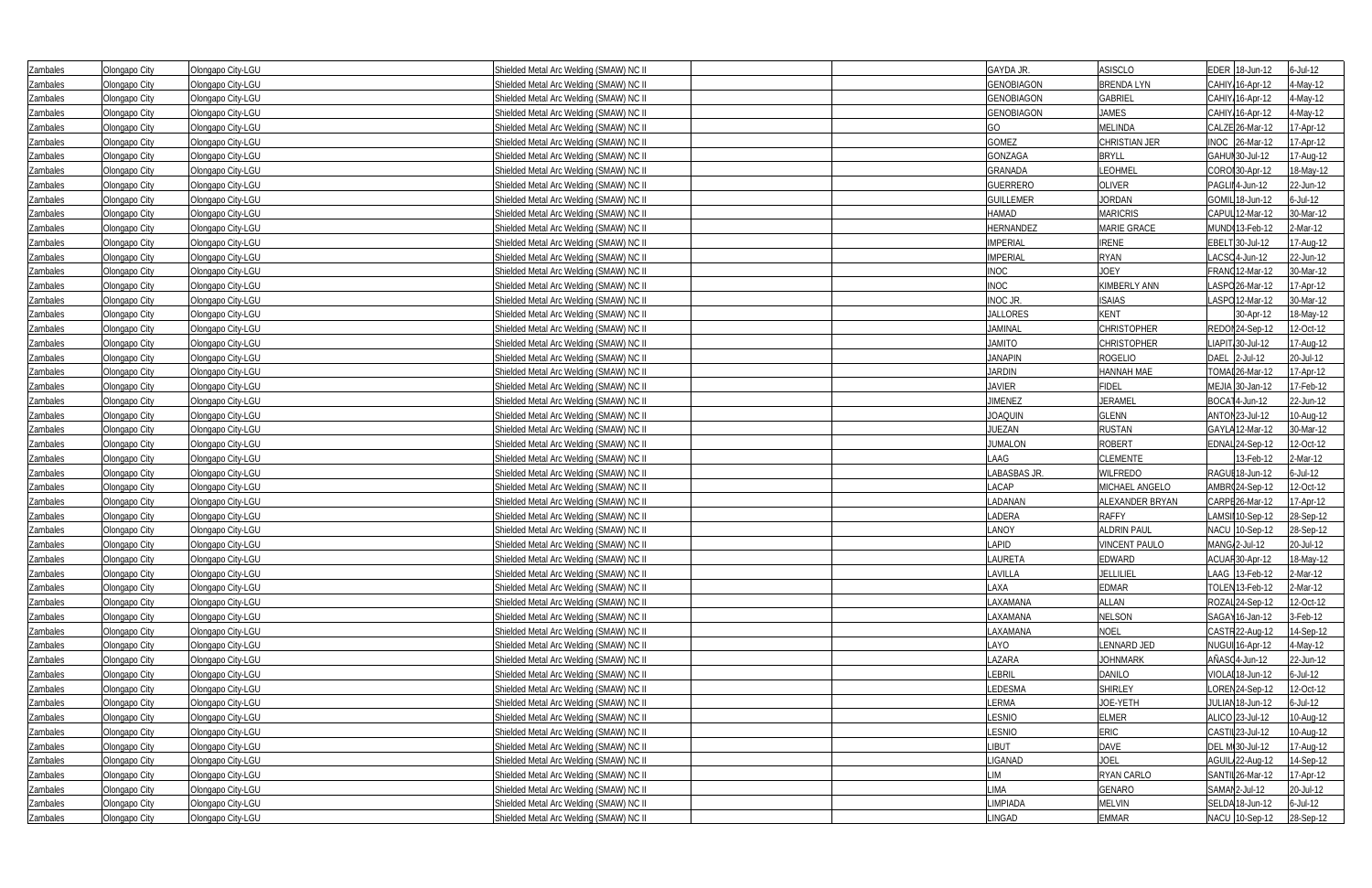| <b>Zambales</b> | Olongapo City        | Olongapo City-LGU        | Shielded Metal Arc Welding (SMAW) NC II | <b>LOPEZ</b>       | <b>JACOB</b>          | MARG 22-Aug-12              | 14-Sep-12   |
|-----------------|----------------------|--------------------------|-----------------------------------------|--------------------|-----------------------|-----------------------------|-------------|
| Zambales        | <b>Olongapo City</b> | Olongapo City-LGU        | Shielded Metal Arc Welding (SMAW) NC II | <b>LOPEZ</b>       | <b>JOHN DAVID</b>     | SANTO 18-Jun-12             | 6-Jul-12    |
| Zambales        | <b>Olongapo City</b> | Olongapo City-LGU        | Shielded Metal Arc Welding (SMAW) NC II | <b>LORETO</b>      | <b>ANJANETTE</b>      | OPEZ 30-Jul-12              | 17-Aug-12   |
| Zambales        | Olongapo City        | <b>Olongapo City-LGU</b> | Shielded Metal Arc Welding (SMAW) NC II | <b>LUATON</b>      | <b>RONNEL</b>         | NIER 23-Jul-12              | 10-Aug-12   |
| Zambales        | <b>Olongapo City</b> | <b>Olongapo City-LGU</b> | Shielded Metal Arc Welding (SMAW) NC II | <b>LUBONG</b>      | <b>CINDY</b>          | GALIT 12-Mar-12             | 30-Mar-12   |
| <b>Zambales</b> | <b>Olongapo City</b> | Olongapo City-LGU        | Shielded Metal Arc Welding (SMAW) NC II | <b>LUCAS</b>       | ALLAN                 | 30-Apr-12                   | 18-May-12   |
| <b>Zambales</b> | Olongapo City        | Olongapo City-LGU        | Shielded Metal Arc Welding (SMAW) NC II | LUZ                | <b>JESUS</b>          | CEMAI 24-Sep-12             | 12-Oct-12   |
| <b>Zambales</b> | <b>Olongapo City</b> | Olongapo City-LGU        | Shielded Metal Arc Welding (SMAW) NC II | <b>LUZON</b>       | <b>CHRISTOPHER</b>    | VILDO 2-Jul-12              | 20-Jul-12   |
| <b>Zambales</b> | <b>Olongapo City</b> | Olongapo City-LGU        | Shielded Metal Arc Welding (SMAW) NC II | <b>MAAGMA</b>      | <b>REODEEN OLIVER</b> | ORDOI 30-Apr-12             | 18-May-12   |
| <b>Zambales</b> | Olongapo City        | Olongapo City-LGU        | Shielded Metal Arc Welding (SMAW) NC II | <b>MABAO</b>       | <b>ALDRIN</b>         | VILLAN 24-Sep-12            | 12-Oct-12   |
| <b>Zambales</b> | <b>Olongapo City</b> | Olongapo City-LGU        | Shielded Metal Arc Welding (SMAW) NC II | <b>MACABALI</b>    | <b>JOEY</b>           | BECER 13-Feb-12             | 2-Mar-12    |
| Zambales        | <b>Olongapo City</b> | Olongapo City-LGU        | Shielded Metal Arc Welding (SMAW) NC II | <b>MADAYAG</b>     | <b>MARYJEN</b>        | ESPAÑ4-Jun-12               | 22-Jun-12   |
| <b>Zambales</b> | <b>Olongapo City</b> | Olongapo City-LGU        | Shielded Metal Arc Welding (SMAW) NC II | <b>MADILAR JR.</b> | <b>JAIME</b>          | <b>MORA</b> 30-Apr-12       | 18-May-12   |
| <b>Zambales</b> | <b>Olongapo City</b> | Olongapo City-LGU        | Shielded Metal Arc Welding (SMAW) NC II | <b>MADRIA</b>      | <b>JOHN MICHAEL</b>   | <b>TAVER 2-Jul-12</b>       | 20-Jul-12   |
| <b>Zambales</b> | Olongapo City        | Olongapo City-LGU        | Shielded Metal Arc Welding (SMAW) NC II | <b>MADRONIO</b>    | <b>GERARDO</b>        | DELA P22-Aug-12             | 14-Sep-12   |
| <b>Zambales</b> | <b>Olongapo City</b> | Olongapo City-LGU        | Shielded Metal Arc Welding (SMAW) NC II | <b>MAGALLANES</b>  | <b>EDILBERTO</b>      | DAYAN 21-May-12             | 8-Jun-12    |
| <b>Zambales</b> | Olongapo City        | Olongapo City-LGU        | Shielded Metal Arc Welding (SMAW) NC II | <b>MAGALLANES</b>  | <b>JEROME</b>         | ARANE 19-Dec-11             | $6$ -Jan-12 |
| <b>Zambales</b> | <b>Olongapo City</b> | Olongapo City-LGU        | Shielded Metal Arc Welding (SMAW) NC II | <b>MAGNO</b>       | <b>GERALDO</b>        | GOME 19-Dec-11              | $6$ -Jan-12 |
| <b>Zambales</b> | Olongapo City        | Olongapo City-LGU        | Shielded Metal Arc Welding (SMAW) NC II | <b>MAGOS</b>       | <b>HENRY</b>          | CUBAY 4-Jun-12              | 22-Jun-12   |
| <b>Zambales</b> | Olongapo City        | Olongapo City-LGU        | Shielded Metal Arc Welding (SMAW) NC II | <b>MAGPALE</b>     | <b>REXIE</b>          | <b>DIMAL 10-Sep-12</b>      | 28-Sep-12   |
| <b>Zambales</b> | Olongapo City        | Olongapo City-LGU        | Shielded Metal Arc Welding (SMAW) NC II | <b>MAHILUM</b>     | <b>ARIEL</b>          | ALBA 13-Feb-12              | 2-Mar-12    |
| <b>Zambales</b> | <b>Olongapo City</b> | Olongapo City-LGU        | Shielded Metal Arc Welding (SMAW) NC II | <b>MAHILUM</b>     | <b>CHRISTIAN</b>      | ALBA 30-Jan-12              | 17-Feb-12   |
| Zambales        | <b>Olongapo City</b> | Olongapo City-LGU        | Shielded Metal Arc Welding (SMAW) NC II | <b>MALIBIRAN</b>   | <b>ALDRICH</b>        | BATAL 30-Jul-12             | 17-Aug-12   |
| <b>Zambales</b> | Olongapo City        | Olongapo City-LGU        | Shielded Metal Arc Welding (SMAW) NC II | <b>MALLARI</b>     | <b>FERNAN</b>         | ABOG 22-Aug-12              | 14-Sep-12   |
| Zambales        | <b>Olongapo City</b> | <b>Olongapo City-LGU</b> | Shielded Metal Arc Welding (SMAW) NC II | <b>MALLARI</b>     | <b>JAIME</b>          | MENES4-Jun-12               | 22-Jun-12   |
| <b>Zambales</b> | <b>Olongapo City</b> | Olongapo City-LGU        | Shielded Metal Arc Welding (SMAW) NC II | <b>MALLARI</b>     | <b>JOSELYN</b>        | <b>ESTRE 30-Apr-12</b>      | 18-May-12   |
| <b>Zambales</b> | <b>Olongapo City</b> | Olongapo City-LGU        | Shielded Metal Arc Welding (SMAW) NC II | <b>MAMARIL</b>     | <b>UAHTA/IOL</b>      | RAMO 10-Sep-12              | 28-Sep-12   |
| <b>Zambales</b> | <b>Olongapo City</b> | Olongapo City-LGU        | Shielded Metal Arc Welding (SMAW) NC II | <b>MAÑALAC</b>     | <b>HAROLD</b>         | SIOSO 10-Sep-12             | 28-Sep-12   |
| <b>Zambales</b> | Olongapo City        | Olongapo City-LGU        | Shielded Metal Arc Welding (SMAW) NC II | MANALILI           | <b>MARIO</b>          | 23-Jul-12                   | 10-Aug-12   |
| <b>Zambales</b> | Olongapo City        | Olongapo City-LGU        | Shielded Metal Arc Welding (SMAW) NC II | <b>MANALO</b>      | <b>ALAN</b>           | MAGAI 30-Apr-12             | 18-May-12   |
| <b>Zambales</b> | Olongapo City        | Olongapo City-LGU        | Shielded Metal Arc Welding (SMAW) NC II | <b>MANGLICMOT</b>  | <b>CHRISJOHN</b>      | PIMEN 26-Mar-12             | 17-Apr-12   |
| Zambales        | <b>Olongapo City</b> | Olongapo City-LGU        | Shielded Metal Arc Welding (SMAW) NC II | <b>MANGLICMOT</b>  | <b>ROBIEN</b>         | AWTE 26-Mar-12              | 17-Apr-12   |
| <b>Zambales</b> | <b>Olongapo City</b> | <b>Olongapo City-LGU</b> | Shielded Metal Arc Welding (SMAW) NC II | <b>MANLABAO</b>    | <b>DENVER</b>         | MAGUI 16-Jan-12             | 3-Feb-12    |
| Zambales        | <b>Olongapo City</b> | <b>Olongapo City-LGU</b> | Shielded Metal Arc Welding (SMAW) NC II | <b>MANUEL</b>      | <b>ALVIN</b>          | <b>BUHA130-Jan-12</b>       | 17-Feb-12   |
| <b>Zambales</b> | Olongapo Citv        | <b>Olongapo City-LGU</b> | Shielded Metal Arc Welding (SMAW) NC II | <b>MANUEL</b>      | <b>NEPHI</b>          | BAYO 27-Feb-12              | 16-Mar-12   |
| <b>Zambales</b> | Olongapo City        | Olongapo City-LGU        | Shielded Metal Arc Welding (SMAW) NC II | MANUEL JR.         | <b>ALFREDO</b>        | BUHAT 13-Feb-12             | 2-Mar-12    |
| <b>Zambales</b> | <b>Olongapo City</b> | Olongapo City-LGU        | Shielded Metal Arc Welding (SMAW) NC II | <b>MARAVE</b>      | <b>ALBERT</b>         | GUAD 22-Aug-12              | 14-Sep-12   |
| <b>Zambales</b> | <b>Olongapo City</b> | Olongapo City-LGU        | Shielded Metal Arc Welding (SMAW) NC II | <b>MARQUEZ</b>     | <b>RICHARD</b>        | <b>BRION 30-Jul-12</b>      | 17-Aug-12   |
| <b>Zambales</b> | Olongapo City        | Olongapo City-LGU        | Shielded Metal Arc Welding (SMAW) NC II | MARTICIO JR.       | <b>HONOFRE</b>        | MOVIL 23-Jul-12             | 10-Aug-12   |
| <b>Zambales</b> | Olongapo City        | Olongapo City-LGU        | Shielded Metal Arc Welding (SMAW) NC II | <b>MARTINEZ</b>    | <b>JEPHRAIM</b>       | GARCI 27-Feb-12             | 16-Mar-12   |
| Zambales        | Olongapo City        | Olongapo City-LGU        | Shielded Metal Arc Welding (SMAW) NC II | <b>MARTINEZ</b>    | <b>ROWENA</b>         | <b>SOLIS 2-Jul-12</b>       | 20-Jul-12   |
| Zambales        | <b>Olongapo City</b> | Olongapo City-LGU        | Shielded Metal Arc Welding (SMAW) NC II | <b>MAS</b>         | <b>AVENEX</b>         | MOSE 12-Mar-12              | 30-Mar-12   |
| Zambales        | <b>Olongapo City</b> | Olongapo City-LGU        | Shielded Metal Arc Welding (SMAW) NC II | <b>MATTA</b>       | <b>JHEMER</b>         | EDOLN <sub>26</sub> -Mar-12 | 17-Apr-12   |
| Zambales        | <b>Olongapo City</b> | Olongapo City-LGU        | Shielded Metal Arc Welding (SMAW) NC II | <b>MAYO</b>        | <b>JEOMARI</b>        | ROME 24-Sep-12              | 12-Oct-12   |
| Zambales        | <b>Olongapo City</b> | Olongapo City-LGU        | Shielded Metal Arc Welding (SMAW) NC II | <b>MAYOLA</b>      | <b>ROLAND</b>         | ASIS 26-Mar-12              | 17-Apr-12   |
| <b>Zambales</b> | <b>Olongapo City</b> | Olongapo City-LGU        | Shielded Metal Arc Welding (SMAW) NC II | <b>MECLANO</b>     | <b>CHRESMUR</b>       | <b>RUBY</b> 26-Mar-12       | 17-Apr-12   |
| <b>Zambales</b> | <b>Olongapo City</b> | Olongapo City-LGU        | Shielded Metal Arc Welding (SMAW) NC II | <b>MEDES</b>       | <b>EDWARD</b>         | CABAT 12-Mar-12             | 30-Mar-12   |
| <b>Zambales</b> | <b>Olongapo City</b> | Olongapo City-LGU        | Shielded Metal Arc Welding (SMAW) NC II | <b>MEDES</b>       | <b>UNHTAVIOL</b>      | MEDUI 16-Apr-12             | 4-May-12    |
| <b>Zambales</b> | Olongapo City        | Olongapo City-LGU        | Shielded Metal Arc Welding (SMAW) NC II | <b>MEDES</b>       | <b>MELVIN</b>         | <b>MEDUI 16-Apr-12</b>      | 4-May-12    |
| <b>Zambales</b> | <b>Olongapo City</b> | Olongapo City-LGU        | Shielded Metal Arc Welding (SMAW) NC II | <b>MELU</b>        | <b>DAVID</b>          | DELOS 30-Jul-12             | 17-Aug-12   |
| Zambales        | <b>Olongapo City</b> | Olongapo City-LGU        | Shielded Metal Arc Welding (SMAW) NC II | <b>MELU</b>        | <b>JUANITO</b>        | REYES 30-Jul-12             | 17-Aug-12   |
| Zambales        | <b>Olongapo City</b> | <b>Olongapo City-LGU</b> | Shielded Metal Arc Welding (SMAW) NC II | <b>MENDOZA</b>     | <b>ALICIA</b>         | COSTU 10-Sep-12             | 28-Sep-12   |
| <b>Zambales</b> | <b>Olongapo City</b> | <b>Olongapo City-LGU</b> | Shielded Metal Arc Welding (SMAW) NC II | <b>MENOR</b>       | <b>BRYAN</b>          | <b>MINIM 16-Jan-12</b>      | 3-Feb-12    |
|                 |                      |                          |                                         |                    |                       |                             |             |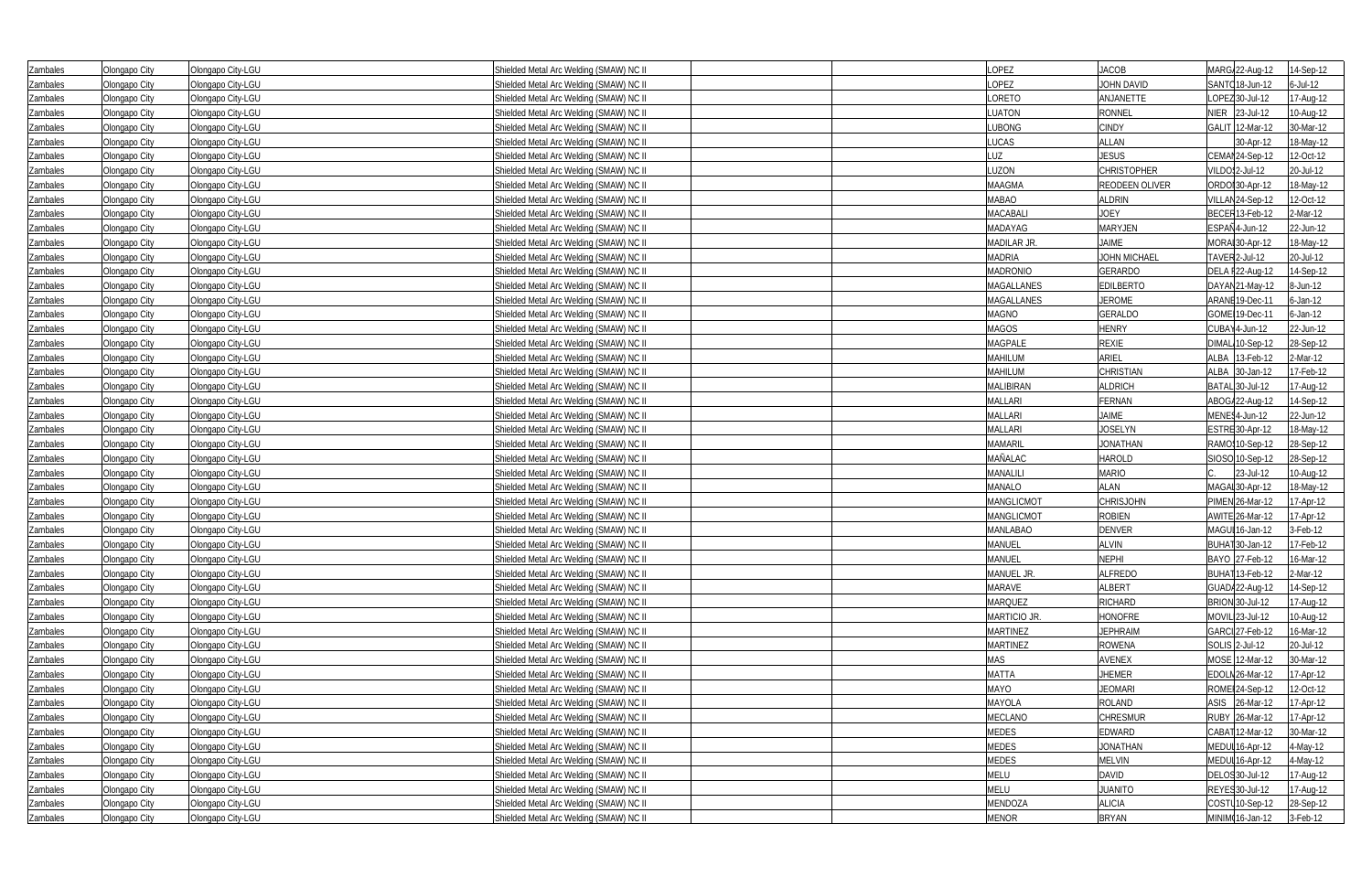| Zambales        | <b>Olongapo City</b> | <b>Olongapo City-LGU</b> | Shielded Metal Arc Welding (SMAW) NC II | <b>MERCADO</b>      | <b>IAHTANOL</b>   | JAVIER30-Jan-12              | 17-Feb-12         |
|-----------------|----------------------|--------------------------|-----------------------------------------|---------------------|-------------------|------------------------------|-------------------|
| Zambales        | Olongapo City        | Olongapo City-LGU        | Shielded Metal Arc Welding (SMAW) NC II | <b>MERCURIO</b>     | <b>ROLDAN</b>     | SOLON 16-Jan-12              | $3$ -Feb-12       |
| Zambales        | Olongapo City        | Olongapo City-LGU        | Shielded Metal Arc Welding (SMAW) NC II | <b>MERIN</b>        | <b>JINKEN</b>     | MANUL21-May-12               | $B\text{-Jun-12}$ |
| Zambales        | Olongapo City        | Olongapo City-LGU        | Shielded Metal Arc Welding (SMAW) NC II | <b>MIGLAGROSA</b>   | <b>ERWN</b>       | MANA 16-Jan-12               | $3$ -Feb-12       |
| <b>Zambales</b> | Olongapo City        | Olongapo City-LGU        | Shielded Metal Arc Welding (SMAW) NC II | <b>MILAGROSA</b>    | ROBERT SHERWEEN   | JORN4 30-Jul-12              | 17-Aug-12         |
| Zambales        | Olongapo City        | <b>Clongapo City-LGU</b> | Shielded Metal Arc Welding (SMAW) NC II | <b>MINAS</b>        | <b>ANNE MARIE</b> | GUEV/27-Feb-12               | 16-Mar-12         |
| Zambales        | <b>Olongapo City</b> | Olongapo City-LGU        | Shielded Metal Arc Welding (SMAW) NC II | <b>MINAS</b>        | LYCA              | <b>BANQ</b> 2-Jul-12         | 20-Jul-12         |
| <b>Zambales</b> | Olongapo City        | Olongapo City-LGU        | Shielded Metal Arc Welding (SMAW) NC II | <b>MINAS</b>        | <b>PATRICK</b>    | ALIÑO 16-Apr-12              | 4-May-12          |
| Zambales        | Olongapo City        | <b>Olongapo City-LGU</b> | Shielded Metal Arc Welding (SMAW) NC II | <b>MON</b>          | <b>KENNETH</b>    | MEDIN 21-May-12              | 8-Jun-12          |
| Zambales        | <b>Olongapo City</b> | Olongapo City-LGU        | Shielded Metal Arc Welding (SMAW) NC II | <b>MONSANTO</b>     | <b>ARNEL</b>      | RIMOR <sub>13</sub> -Feb-12  | 2-Mar-12          |
| Zambales        | <b>Olongapo City</b> | <b>Olongapo City-LGU</b> | Shielded Metal Arc Welding (SMAW) NC II | <b>MONTEHERMOSO</b> | <b>DARREL</b>     | CAMP/4-Jun-12                | 22-Jun-12         |
| <b>Zambales</b> | <b>Olongapo City</b> | Olongapo City-LGU        | Shielded Metal Arc Welding (SMAW) NC II | <b>MONTERDE</b>     | <b>KENNY</b>      | MENG 30-Jan-12               | 17-Feb-12         |
| Zambales        | <b>Olongapo City</b> | <b>Olongapo City-LGU</b> | Shielded Metal Arc Welding (SMAW) NC II | <b>MORA</b>         | <b>ROWELL</b>     | DE PA 21-May-12              | 8-Jun-12          |
| Zambales        | <b>Olongapo City</b> | <b>Olongapo City-LGU</b> | Shielded Metal Arc Welding (SMAW) NC II | <b>MORGADO</b>      | <b>JENNY MAY</b>  | MART 4-Jun-12                | 22-Jun-12         |
| <b>Zambales</b> | <b>Olongapo City</b> | Olongapo City-LGU        | Shielded Metal Arc Welding (SMAW) NC II | <b>MUYANO</b>       | <b>RAMEL</b>      | DELA 30-Apr-12               | 18-May-12         |
| Zambales        | Olongapo City        | Olongapo City-LGU        | Shielded Metal Arc Welding (SMAW) NC II | <b>NAPALAN</b>      | <b>JAMES</b>      | CATEC 30-Apr-12              | 18-May-12         |
| Zambales        | Olongapo City        | Olongapo City-LGU        | Shielded Metal Arc Welding (SMAW) NC II | <b>NARANDAN</b>     | <b>GERALD</b>     | PARIL 30-Jul-12              | 17-Aug-12         |
| <b>Zambales</b> | Olongapo City        | Olongapo City-LGU        | Shielded Metal Arc Welding (SMAW) NC II | <b>NELNIDA</b>      | <b>ROGENE</b>     | <b>CRIST 12-Mar-12</b>       | 30-Mar-12         |
| Zambales        | <b>Olongapo City</b> | <b>Olongapo City-LGU</b> | Shielded Metal Arc Welding (SMAW) NC II | <b>NEPOMUCENO</b>   | <b>MICHAEL</b>    | 10-Sep-12                    | 28-Sep-12         |
| <b>Zambales</b> | Olongapo City        | Olongapo City-LGU        | Shielded Metal Arc Welding (SMAW) NC II | <b>NETO</b>         | <b>RICHARD</b>    | <b>BORJE</b> 23-Jul-12       | 10-Aug-12         |
| <b>Zambales</b> | Olongapo City        | Olongapo City-LGU        | Shielded Metal Arc Welding (SMAW) NC II | <b>NOCHE</b>        | <b>ISRAEL</b>     | JULIAN30-Jan-12              | 17-Feb-12         |
| Zambales        | Olongapo City        | <b>Clongapo City-LGU</b> | Shielded Metal Arc Welding (SMAW) NC II | <b>NORRIS</b>       | <b>EDWARD REY</b> | ASADC 23-Jul-12              | 10-Aug-12         |
| Zambales        | <b>Olongapo City</b> | <b>Olongapo City-LGU</b> | Shielded Metal Arc Welding (SMAW) NC II | NOVIDO              | <b>ANDREW</b>     | DANTE 23-Jul-12              | 10-Aug-12         |
| Zambales        | Olongapo City        | Olongapo City-LGU        | Shielded Metal Arc Welding (SMAW) NC II | <b>OARGA</b>        | <b>JOEL</b>       | CACO 12-Mar-12               | 30-Mar-12         |
| Zambales        | Olongapo City        | Olongapo City-LGU        | Shielded Metal Arc Welding (SMAW) NC II | <b>CCA</b>          | <b>ALBERT</b>     | CEREN 2-Jul-12               | 20-Jul-12         |
| Zambales        | <b>Olongapo City</b> | <b>Olongapo City-LGU</b> | Shielded Metal Arc Welding (SMAW) NC II | <b>OFRACIO</b>      | <b>JOE PAULO</b>  | JAVIEF <sub>21</sub> -May-12 | 8-Jun-12          |
| <b>Zambales</b> | <b>Olongapo City</b> | <b>Olongapo City-LGU</b> | Shielded Metal Arc Welding (SMAW) NC II | <b>ONDA</b>         | <b>MYRA</b>       | MONTI 12-Mar-12              | 30-Mar-12         |
| Zambales        | Olongapo City        | Olongapo City-LGU        | Shielded Metal Arc Welding (SMAW) NC II | <b>OPINION</b>      | CHRISTOPHER ROE   | SIMSU 16-Apr-12              | 4-May-12          |
| <b>Zambales</b> | Olongapo City        | Olongapo City-LGU        | Shielded Metal Arc Welding (SMAW) NC II | <b>ORIBIANA</b>     | <b>JEONE</b>      | MAMA 30-Jan-12               | 17-Feb-12         |
| Zambales        | Olongapo City        | Olongapo City-LGU        | Shielded Metal Arc Welding (SMAW) NC II | PABLICO             | <b>DOWWY</b>      | LIBO-C30-Jul-12              | 17-Aug-12         |
| Zambales        | Olongapo City        | Olongapo City-LGU        | Shielded Metal Arc Welding (SMAW) NC II | PADIL               | <b>JOHNSON</b>    | <b>FILEPE 12-Mar-12</b>      | 30-Mar-12         |
| Zambales        | <b>Olongapo City</b> | Olongapo City-LGU        | Shielded Metal Arc Welding (SMAW) NC II | <b>PADILLA</b>      | <b>EDGAR</b>      | ROSAI 18-Jun-12              | 6-Jul-12          |
| <b>Zambales</b> | Olongapo City        | Olongapo City-LGU        | Shielded Metal Arc Welding (SMAW) NC II | <b>PADILLA</b>      | KІM               | <b>BUNDA</b> 16-Apr-12       | 4-May-12          |
| Zambales        | <b>Olongapo City</b> | Olongapo City-LGU        | Shielded Metal Arc Welding (SMAW) NC II | PAHIMNAYAN          | <b>JOSEPH</b>     | 10-Sep-12                    | 28-Sep-12         |
| Zambales        | <b>Olongapo City</b> | <b>Olongapo City-LGU</b> | Shielded Metal Arc Welding (SMAW) NC II | <b>PALOMA</b>       | <b>FERMIN</b>     | BELLO <sub>26</sub> -Mar-12  | 17-Apr-12         |
| Zambales        | Olongapo City        | <b>Olongapo City-LGU</b> | Shielded Metal Arc Welding (SMAW) NC II | <b>PAMANIL</b>      | <b>LOREND</b>     | 30-Jul-12                    | 17-Aug-12         |
| Zambales        | Olongapo City        | Olongapo City-LGU        | Shielded Metal Arc Welding (SMAW) NC II | <b>PANALIGAN</b>    | ARVIN CHRISTIAN   | TEOD 30-Apr-12               | 18-May-12         |
| Zambales        | Olongapo City        | Olongapo City-LGU        | Shielded Metal Arc Welding (SMAW) NC II | <b>PAÑARES</b>      | <b>JAMESON</b>    | 30-Apr-12                    | 18-May-12         |
| Zambales        | Olongapo City        | Olongapo City-LGU        | Shielded Metal Arc Welding (SMAW) NC II | <b>PANCIL</b>       | RALPH JOHN PAUL   | CALUE 18-Jun-12              | 6-Jul-12          |
| Zambales        | <b>Olongapo City</b> | <b>Olongapo City-LGU</b> | Shielded Metal Arc Welding (SMAW) NC II | <b>PANGAN</b>       | <b>JHAYVEE</b>    | BRAZA 22-Aug-12              | 14-Sep-12         |
| Zambales        | <b>Olongapo City</b> | Olongapo City-LGU        | Shielded Metal Arc Welding (SMAW) NC II | <b>PANGILINAN</b>   | <b>ERWIN</b>      | 27-Feb-12                    | 16-Mar-12         |
| Zambales        | Olongapo City        | Olongapo City-LGU        | Shielded Metal Arc Welding (SMAW) NC II | <b>PANGILINAN</b>   | <b>JEFFERSON</b>  | TAYAG 23-Jul-12              | 10-Aug-12         |
| Zambales        | Olongapo City        | <b>Olongapo City-LGU</b> | Shielded Metal Arc Welding (SMAW) NC II | <b>PANGILINAN</b>   | <b>JEROME</b>     | TAYAC 23-Jul-12              | 10-Aug-12         |
| Zambales        | Olongapo City        | <b>Olongapo City-LGU</b> | Shielded Metal Arc Welding (SMAW) NC II | PANIS               | <b>JON CARLO</b>  | GUEV/4-Jun-12                | 22-Jun-12         |
| Zambales        | <b>Olongapo City</b> | Olongapo City-LGU        | Shielded Metal Arc Welding (SMAW) NC II | <b>PAPAURAN</b>     | <b>JASON</b>      | CRUZ 30-Apr-12               | 18-May-12         |
| Zambales        | <b>Olongapo City</b> | Olongapo City-LGU        | Shielded Metal Arc Welding (SMAW) NC II | <b>PAQUIS</b>       | <b>CECIL</b>      | <b>ANSIG 2-Jul-12</b>        | 20-Jul-12         |
| Zambales        | Olongapo City        | <b>Olongapo City-LGU</b> | Shielded Metal Arc Welding (SMAW) NC II | PARDO               | <b>JERYL</b>      | PAMA 22-Aug-12               | 14-Sep-12         |
| Zambales        | <b>Olongapo City</b> | <b>Olongapo City-LGU</b> | Shielded Metal Arc Welding (SMAW) NC II | <b>PARIAN</b>       | <b>ARJAY</b>      | GONZ 30-Jul-12               | 17-Aug-12         |
| Zambales        | Olongapo City        | Olongapo City-LGU        | Shielded Metal Arc Welding (SMAW) NC II | <b>PAYARES</b>      | <b>BRYAN</b>      | TAMA\12-Mar-12               | 30-Mar-12         |
| Zambales        | Olongapo City        | Olongapo City-LGU        | Shielded Metal Arc Welding (SMAW) NC II | <b>PAYUAN</b>       | <b>JOMMEL</b>     | MANDI 19-Dec-11              | 6-Jan-12          |
| Zambales        | Olongapo City        | <b>Olongapo City-LGU</b> | Shielded Metal Arc Welding (SMAW) NC II | <b>PELAGIO</b>      | <b>JOSELITO</b>   | CABAF 22-Aug-12              | 14-Sep-12         |
| Zambales        | <b>Olongapo City</b> | Olongapo City-LGU        | Shielded Metal Arc Welding (SMAW) NC II | PEREZ               | <b>HAROLD</b>     | MISOL 13-Feb-12              | 2-Mar-12          |
| Zambales        | Olongapo City        | <b>Olongapo City-LGU</b> | Shielded Metal Arc Welding (SMAW) NC II | PEREZ               | <b>RICARDO</b>    | MORTI 22-Aug-12              | 14-Sep-12         |
|                 |                      |                          |                                         |                     |                   |                              |                   |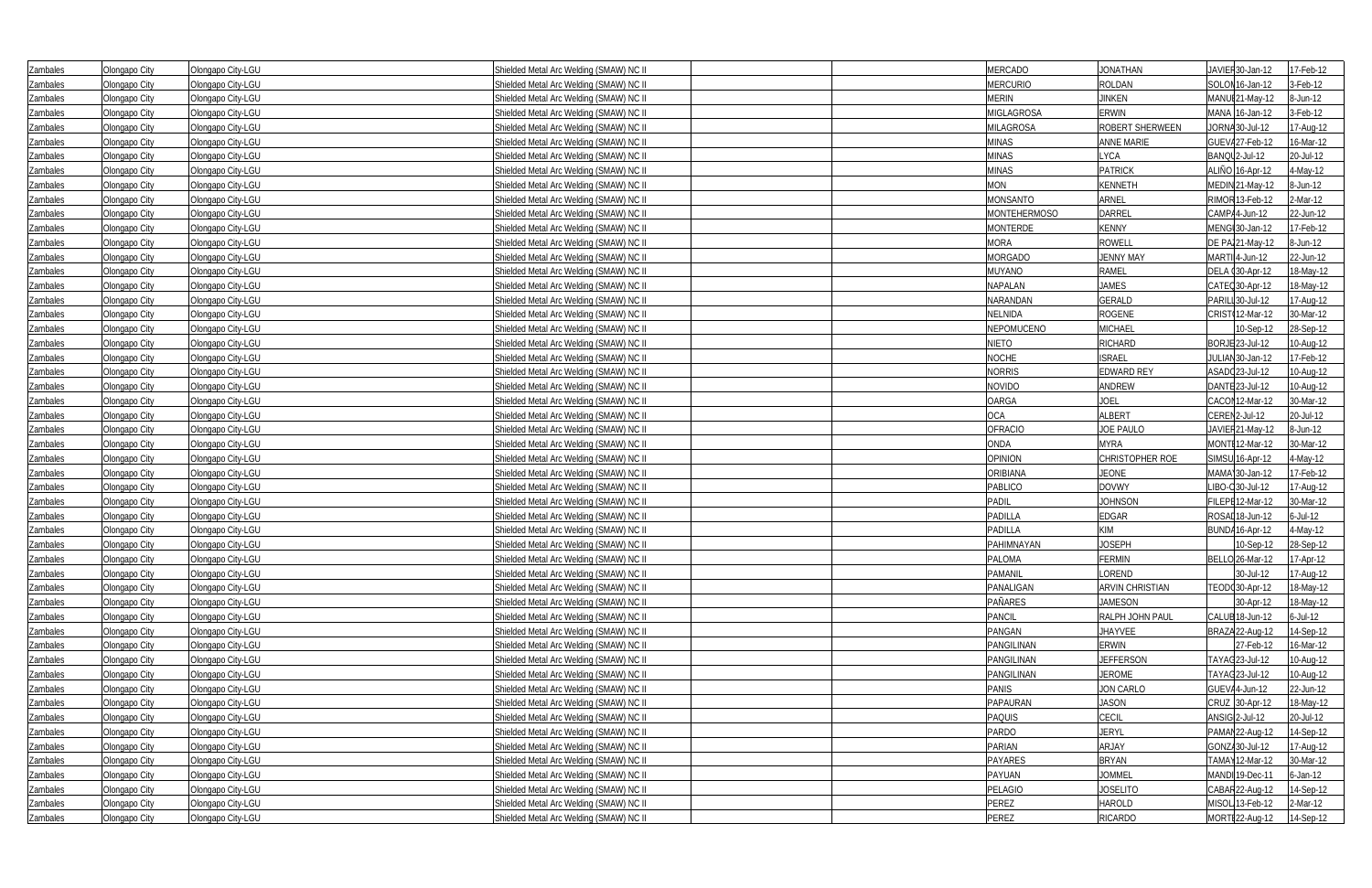| <b>Zambales</b> | <b>Clongapo City</b> | Olongapo City-LGU        | Shielded Metal Arc Welding (SMAW) NC II | <b>POBLEO</b>    | <b>JAIME</b>         | 30-Apr-12                   | 18-May-12             |
|-----------------|----------------------|--------------------------|-----------------------------------------|------------------|----------------------|-----------------------------|-----------------------|
| <b>Zambales</b> | <b>Olongapo City</b> | Olongapo City-LGU        | Shielded Metal Arc Welding (SMAW) NC II | <b>POBLEO</b>    | <b>JEROME</b>        | 30-Apr-12                   | 18-May-12             |
| Zambales        | <b>Olongapo City</b> | Olongapo City-LGU        | Shielded Metal Arc Welding (SMAW) NC II | <b>POMBO</b>     | <b>ARLYN</b>         | TUPAS 2-Jul-12              | 20-Jul-12             |
| Zambales        | <b>Olongapo City</b> | Olongapo City-LGU        | Shielded Metal Arc Welding (SMAW) NC II | <b>PUNGOS</b>    | <b>JEFFREY</b>       | CANO 10-Sep-12              | 28-Sep-12             |
| <b>Zambales</b> | <b>Olongapo City</b> | Olongapo City-LGU        | Shielded Metal Arc Welding (SMAW) NC II | <b>QUILANA</b>   | <b>FRANCIS</b>       | OPEZ 19-Dec-11              | $6$ -Jan-12           |
| <b>Zambales</b> | <b>Olongapo City</b> | Olongapo City-LGU        | Shielded Metal Arc Welding (SMAW) NC II | <b>QUILLOSA</b>  | <b>CEDRIC EARL</b>   | <b>BORD</b> (23-Jul-12      | 10-Aug-12             |
| <b>Zambales</b> | <b>Olongapo City</b> | Olongapo City-LGU        | Shielded Metal Arc Welding (SMAW) NC II | <b>QUINALE</b>   | <b>BERNARD</b>       | GUARI 19-Dec-11             | 6-Jan-12              |
| <b>Zambales</b> | <b>Olongapo City</b> | Olongapo City-LGU        | Shielded Metal Arc Welding (SMAW) NC II | <b>QUINTANA</b>  | <b>JEFFREY</b>       | SUARE 10-Sep-12             | 28-Sep-12             |
| <b>Zambales</b> | <b>Olongapo City</b> | Olongapo City-LGU        | Shielded Metal Arc Welding (SMAW) NC II | <b>RABACA</b>    | <b>BEN</b>           | MONT 30-Jul-12              | 17-Aug-12             |
| <b>Zambales</b> | <b>Olongapo City</b> | <b>Olongapo City-LGU</b> | Shielded Metal Arc Welding (SMAW) NC II | <b>RAGADIO</b>   | <b>KENNETH</b>       | BADAF <sub>13</sub> -Feb-12 | $2$ -Mar-12           |
| <b>Zambales</b> | <b>Olongapo City</b> | <b>Olongapo City-LGU</b> | Shielded Metal Arc Welding (SMAW) NC II | <b>RAMIREZ</b>   | <b>MARLON</b>        | SOECL <sub>13</sub> -Feb-12 | 2-Mar-12              |
| <b>Zambales</b> | <b>Olongapo City</b> | Olongapo City-LGU        | Shielded Metal Arc Welding (SMAW) NC II | <b>RAMOS</b>     | <b>FRANCIS</b>       | BERN430-Jul-12              | 17-Aug-12             |
| <b>Zambales</b> | <b>Olongapo City</b> | Olongapo City-LGU        | Shielded Metal Arc Welding (SMAW) NC II | <b>RAMOS</b>     | <b>ODIN</b>          | PANTA 30-Jul-12             | 17-Aug-12             |
| <b>Zambales</b> | <b>Olongapo City</b> | Olongapo City-LGU        | Shielded Metal Arc Welding (SMAW) NC II | <b>RAZON</b>     | <b>JOHN</b>          | <b>FANG 10-Sep-12</b>       | 28-Sep-12             |
| Zambales        | <b>Olongapo City</b> | Olongapo City-LGU        | Shielded Metal Arc Welding (SMAW) NC II | <b>REAL</b>      | <b>MAR CHRISTIAN</b> | DATUI 30-Apr-12             | 18-May-12             |
| <b>Zambales</b> | <b>Olongapo City</b> | Olongapo City-LGU        | Shielded Metal Arc Welding (SMAW) NC II | <b>REALINGO</b>  | <b>RYAN</b>          | DELA (30-Jul-12             | 17-Aug-12             |
| <b>Zambales</b> | <b>Olongapo City</b> | <b>Olongapo City-LGU</b> | Shielded Metal Arc Welding (SMAW) NC II | <b>RECITIS</b>   | PHILIP ANGEL         | DE GU 16-Apr-12             | 4-May-12              |
| Zambales        | <b>Olongapo City</b> | Olongapo City-LGU        | Shielded Metal Arc Welding (SMAW) NC II | <b>RECOTE</b>    | <b>GERRY</b>         | GAPAN 12-Mar-12             | 30-Mar-12             |
| <b>Zambales</b> | <b>Olongapo City</b> | Olongapo City-LGU        | Shielded Metal Arc Welding (SMAW) NC II | <b>RENOMERON</b> | <b>JULIUS GENE</b>   | AQUIN 30-Jul-12             | 17-Aug-12             |
|                 | <b>Olongapo City</b> | Olongapo City-LGU        |                                         | <b>RENOMERON</b> | <b>ROLAN PATRICK</b> | AQUIN 30-Jul-12             | 17-Aug-12             |
| <b>Zambales</b> | Olongapo City        | Olongapo City-LGU        | Shielded Metal Arc Welding (SMAW) NC II | <b>REYEL JR.</b> | <b>NICANOR</b>       | <b>BAMB</b> 23-Jul-12       | 10-Aug-12             |
| <b>Zambales</b> |                      |                          | Shielded Metal Arc Welding (SMAW) NC II | <b>REYES</b>     | <b>ANGELO NIKO</b>   | CONC 23-Jul-12              |                       |
| <b>Zambales</b> | <b>Olongapo City</b> | Olongapo City-LGU        | Shielded Metal Arc Welding (SMAW) NC II |                  | <b>JERIC</b>         | MERAI 13-Feb-12             | 10-Aug-12             |
| Zambales        | <b>Olongapo City</b> | <b>Olongapo City-LGU</b> | Shielded Metal Arc Welding (SMAW) NC II | <b>REYES</b>     |                      |                             | $2$ -Mar-12           |
| <b>Zambales</b> | <b>Olongapo City</b> | Olongapo City-LGU        | Shielded Metal Arc Welding (SMAW) NC II | <b>REYES</b>     | <b>RYAN</b>          | NERPI <sup>27-Feb-12</sup>  | 16-Mar-12             |
| <b>Zambales</b> | <b>Olongapo City</b> | Olongapo City-LGU        | Shielded Metal Arc Welding (SMAW) NC II | <b>REYES</b>     | <b>RYAN</b>          | NERPI <sup>16-Apr-12</sup>  | 4-May-12              |
| Zambales        | <b>Olongapo City</b> | <b>Olongapo City-LGU</b> | Shielded Metal Arc Welding (SMAW) NC II | <b>RIBADA</b>    | NOEL                 | $E L B O$ 30-Jul-12         | 17-Aug-12             |
| <b>Zambales</b> | <b>Olongapo City</b> | Olongapo City-LGU        | Shielded Metal Arc Welding (SMAW) NC II | <b>RIBON</b>     | ROSE ANN             | USAC/27-Feb-12              | 16-Mar-12             |
| Zambales        | <b>Clongapo City</b> | <b>Olongapo City-LGU</b> | Shielded Metal Arc Welding (SMAW) NC II | <b>RIPDOS</b>    | <b>GEROME</b>        | INOC 30-Apr-12              | 18-May-12             |
| <b>Zambales</b> | Olongapo City        | <b>Olongapo City-LGU</b> | Shielded Metal Arc Welding (SMAW) NC II | <b>RIPDOS</b>    | <b>JOFERSON</b>      | INOC 27-Feb-12              | 16-Mar-12             |
| <b>Zambales</b> | Olongapo City        | Olongapo City-LGU        | Shielded Metal Arc Welding (SMAW) NC II | <b>RIPDOS</b>    | <b>JOVEN</b>         | INOC 27-Feb-12              | 16-Mar-12             |
| <b>Zambales</b> | <b>Olongapo City</b> | <b>Olongapo City-LGU</b> | Shielded Metal Arc Welding (SMAW) NC II | <b>RIVERA</b>    | GONDINO              | ONIO 21-May-12              | $8\text{-}$ Jun $-12$ |
| Zambales        | <b>Olongapo City</b> | Olongapo City-LGU        | Shielded Metal Arc Welding (SMAW) NC II | <b>RIVERA</b>    | RADILLO              | FERN4 23-Jul-12             | 10-Aug-12             |
| <b>Zambales</b> | <b>Olongapo City</b> | Olongapo City-LGU        | Shielded Metal Arc Welding (SMAW) NC II | <b>ROBLES</b>    | <b>KATRINA</b>       | CAIND 27-Feb-12             | 16-Mar-12             |
| <b>Zambales</b> | <b>Olongapo City</b> | Olongapo City-LGU        | Shielded Metal Arc Welding (SMAW) NC II | <b>ROBLES</b>    | <b>ROGELIO</b>       | CAIND 24-Sep-12             | 12-Oct-12             |
| Zambales        | <b>Olongapo City</b> | Olongapo City-LGU        | Shielded Metal Arc Welding (SMAW) NC II | <b>RODILLAS</b>  | <b>DANIEL</b>        | MAYO 30-Apr-12              | 18-Mav-12             |
| <b>Zambales</b> | Olongapo City        | Olongapo City-LGU        | Shielded Metal Arc Welding (SMAW) NC II | <b>ROLDAN</b>    | <b>RHODORA</b>       | VARG 30-Jan-12              | 17-Feb-12             |
| Zambales        | Olongapo City        | Olongapo City-LGU        | Shielded Metal Arc Welding (SMAW) NC II | <b>ROMUALDO</b>  | ANGELITO             | <b>PANIL/12-Mar-12</b>      | 30-Mar-12             |
| <b>Zambales</b> | <b>Olongapo City</b> | Olongapo City-LGU        | Shielded Metal Arc Welding (SMAW) NC II | <b>ROMUALDO</b>  | <b>RONELL</b>        | CALIX 2-Jul-12              | 20-Jul-12             |
| Zambales        | <b>Clongapo City</b> | <b>Olongapo City-LGU</b> | Shielded Metal Arc Welding (SMAW) NC II | RONES JR.        | PABLITO              | <b>BATING 30-Jul-12</b>     | 17-Aug-12             |
| <b>Zambales</b> | <b>Olongapo City</b> | <b>Olongapo City-LGU</b> | Shielded Metal Arc Welding (SMAW) NC II | <b>ROSALES</b>   | <b>ROBERT JAY</b>    | JUEZA 12-Mar-12             | 30-Mar-12             |
| Zambales        | Olongapo City        | Olongapo City-LGU        | Shielded Metal Arc Welding (SMAW) NC II | <b>ROTAS</b>     | <b>JOSEPH</b>        | CLARI 24-Sep-12             | 12-Oct-12             |
| <b>Zambales</b> | <b>Olongapo City</b> | Olongapo City-LGU        | Shielded Metal Arc Welding (SMAW) NC II | <b>RUANO</b>     | <b>ADAMS</b>         | $FALOU$ 4-Jun-12            | 22-Jun-12             |
| Zambales        | <b>Olongapo City</b> | Olongapo City-LGU        | Shielded Metal Arc Welding (SMAW) NC II | <b>RUFO</b>      | APRIL JANE           | AÑASC30-Jul-12              | 17-Aug-12             |
| Zambales        | <b>Olongapo City</b> | Olongapo City-LGU        | Shielded Metal Arc Welding (SMAW) NC II | <b>RULL</b>      | <b>JERICKSON</b>     | BULAV <sub>22</sub> -Aug-12 | 14-Sep-12             |
| Zambales        | <b>Olongapo City</b> | Olongapo City-LGU        | Shielded Metal Arc Welding (SMAW) NC II | <b>SABATER</b>   | <b>DINDO</b>         | NERI 23-Jul-12              | 10-Aug-12             |
| <b>Zambales</b> | <b>Olongapo City</b> | Olongapo City-LGU        | Shielded Metal Arc Welding (SMAW) NC II | <b>SABENIANO</b> | <b>ARNOLD</b>        | VILLAF30-Jul-12             | 17-Aug-12             |
| Zambales        | <b>Olongapo City</b> | <b>Olongapo City-LGU</b> | Shielded Metal Arc Welding (SMAW) NC II | <b>SABIDO</b>    | <b>LEVI ESMAEL</b>   | 24-Sep-12                   | $12-Oct-12$           |
| Zambales        | <b>Olongapo City</b> | <b>Olongapo City-LGU</b> | Shielded Metal Arc Welding (SMAW) NC II | <b>SABLAS</b>    | <b>MARLITO</b>       | TAMP(13-Feb-12              | 2-Mar-12              |
| <b>Zambales</b> | Olongapo City        | Olongapo City-LGU        | Shielded Metal Arc Welding (SMAW) NC II | <b>SACLAD</b>    | <b>MICHAEL</b>       | BALOT 10-Sep-12             | 28-Sep-12             |
| <b>Zambales</b> | <b>Olongapo City</b> | Olongapo City-LGU        | Shielded Metal Arc Welding (SMAW) NC II | <b>SACMAR</b>    | PACIFICO             | NICOL 21-May-12             | 8-Jun-12              |
| <b>Zambales</b> | <b>Olongapo City</b> | Olongapo City-LGU        | Shielded Metal Arc Welding (SMAW) NC II | <b>SAGARANG</b>  | <b>REYNALDO IVAN</b> | LANUF23-Jul-12              | 10-Aug-12             |
| Zambales        | <b>Olongapo City</b> | Olongapo City-LGU        | Shielded Metal Arc Welding (SMAW) NC II | <b>SAGUN</b>     | <b>ARVIN</b>         | DAGO 12-Mar-12              | 30-Mar-12             |
| <b>Zambales</b> | <b>Clongapo City</b> | <b>Olongapo City-LGU</b> | Shielded Metal Arc Welding (SMAW) NC II | <b>SAHAGUN</b>   | <b>JOSE</b>          | BACTA 30-Jul-12             | 17-Aug-12             |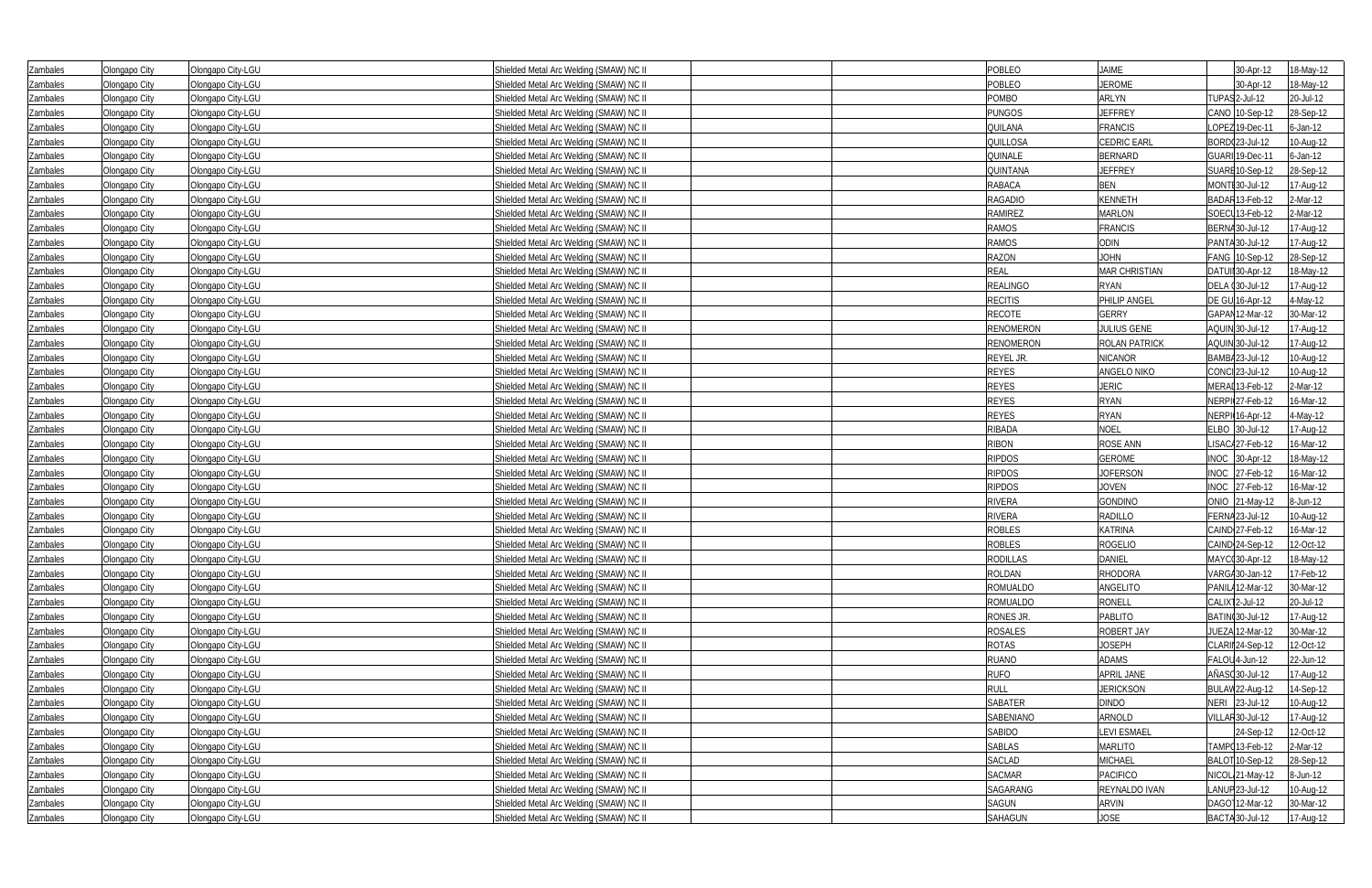| Zambales        | <b>Olongapo City</b> | <b>Olongapo City-LGU</b> | Shielded Metal Arc Welding (SMAW) NC II | <b>SALANGSANG</b> | <b>JONAS</b>        | AMANI 4-Jun-12             | 22-Jun-12             |
|-----------------|----------------------|--------------------------|-----------------------------------------|-------------------|---------------------|----------------------------|-----------------------|
| Zambales        | Olongapo City        | Olongapo City-LGU        | Shielded Metal Arc Welding (SMAW) NC II | <b>SALAS</b>      | LEA                 | CASIS 4-Jun-12             | 22-Jun-12             |
| Zambales        | Olongapo City        | Olongapo City-LGU        | Shielded Metal Arc Welding (SMAW) NC II | <b>SALEM</b>      | <b>JOHN FELIX</b>   | <b>MINIM 12-Mar-12</b>     | 30-Mar-12             |
| Zambales        | Olongapo City        | Olongapo City-LGU        | Shielded Metal Arc Welding (SMAW) NC II | <b>SALENGA</b>    | <b>ROMEL</b>        | YABUT 24-Sep-12            | 12-Oct-12             |
| <b>Zambales</b> | Olongapo City        | Olongapo City-LGU        | Shielded Metal Arc Welding (SMAW) NC II | <b>SALMORIN</b>   | <b>MARGIE</b>       | GADOI 30-Jan-12            | 17-Feb-12             |
| Zambales        | Olongapo City        | <b>Clongapo City-LGU</b> | Shielded Metal Arc Welding (SMAW) NC II | <b>SALUMAG</b>    | <b>JHOMAR</b>       | KIZAD 30-Jan-12            | 17-Feb-12             |
| Zambales        | <b>Olongapo City</b> | Olongapo City-LGU        | Shielded Metal Arc Welding (SMAW) NC II | <b>SALVADOR</b>   | <b>ALVIN</b>        | ALTAR4-Jun-12              | 22-Jun-12             |
| <b>Zambales</b> | Olongapo City        | Olongapo City-LGU        | Shielded Metal Arc Welding (SMAW) NC II | <b>SALVADOR</b>   | CARL JOHN           | 24-Sep-12                  | 12-Oct-12             |
| Zambales        | Olongapo City        | <b>Olongapo City-LGU</b> | Shielded Metal Arc Welding (SMAW) NC II | <b>SAMSON</b>     | <b>JAY RAYMUND</b>  | 13-Feb-12                  | 2-Mar-12              |
| Zambales        | <b>Olongapo City</b> | Olongapo City-LGU        | Shielded Metal Arc Welding (SMAW) NC II | SAMSON JR.        | <b>RODRIGO</b>      | RAMO 24-Sep-12             | 12-Oct-12             |
| Zambales        | <b>Olongapo City</b> | <b>Olongapo City-LGU</b> | Shielded Metal Arc Welding (SMAW) NC II | SAN DIEGO         | <b>CHRISTIAN</b>    | SALO 27-Feb-12             | 16-Mar-12             |
| <b>Zambales</b> | <b>Olongapo City</b> | <b>Olongapo City-LGU</b> | Shielded Metal Arc Welding (SMAW) NC II | <b>SANTOS</b>     | <b>JOSELITO</b>     | ORAYE 27-Feb-12            | 16-Mar-12             |
| Zambales        | <b>Olongapo City</b> | <b>Olongapo City-LGU</b> | Shielded Metal Arc Welding (SMAW) NC II | <b>SANTOS</b>     | <b>JULIO CEAZAR</b> | CASUN <sub>27-Feb-12</sub> | 16-Mar-12             |
| Zambales        | <b>Olongapo City</b> | <b>Olongapo City-LGU</b> | Shielded Metal Arc Welding (SMAW) NC II | <b>SANTOS</b>     | <b>MARY GRACE</b>   | CASEÑ 30-Apr-12            | 18-May-12             |
| <b>Zambales</b> | <b>Olongapo City</b> | Olongapo City-LGU        | Shielded Metal Arc Welding (SMAW) NC II | <b>SEBALLOS</b>   | <b>EDMUND</b>       | <b>PORTI 2-Jul-12</b>      | 20-Jul-12             |
| Zambales        | Olongapo City        | Olongapo City-LGU        | Shielded Metal Arc Welding (SMAW) NC II | <b>SERRANO</b>    | <b>RAFAELITO</b>    | DIMAC 22-Aug-12            | 14-Sep-12             |
| Zambales        | Olongapo City        | Olongapo City-LGU        | Shielded Metal Arc Welding (SMAW) NC II | <b>SILVA</b>      | <b>JAY-R</b>        | RAYAL 10-Sep-12            | 28-Sep-12             |
| <b>Zambales</b> | Olongapo City        | Olongapo City-LGU        | Shielded Metal Arc Welding (SMAW) NC II | <b>SIMON</b>      | MAC JASON           | ENRIQ 19-Dec-11            | 6-Jan-12              |
| Zambales        | <b>Olongapo City</b> | <b>Olongapo City-LGU</b> | Shielded Metal Arc Welding (SMAW) NC II | <b>SINDAYEN</b>   | <b>GILBERT</b>      | AREN430-Apr-12             | 18-May-12             |
|                 |                      |                          |                                         | <b>SITANO</b>     | <b>TILOL</b>        | TANEC <sub>27-Feb-12</sub> | 16-Mar-12             |
| <b>Zambales</b> | Olongapo City        | Olongapo City-LGU        | Shielded Metal Arc Welding (SMAW) NC II | <b>SOLARES</b>    | <b>JOSEPH</b>       | <b>DEL G 23-Jul-12</b>     |                       |
| <b>Zambales</b> | Olongapo City        | Olongapo City-LGU        | Shielded Metal Arc Welding (SMAW) NC II |                   |                     |                            | 10-Aug-12             |
| Zambales        | Olongapo City        | <b>Olongapo City-LGU</b> | Shielded Metal Arc Welding (SMAW) NC II | SOLIS             | <b>JOMAR</b>        | $2$ -Jul-12                | 20-Jul-12             |
| Zambales        | <b>Olongapo City</b> | <b>Olongapo City-LGU</b> | Shielded Metal Arc Welding (SMAW) NC II | SOLIS             | <b>JUNA MAY</b>     | TOMP 18-Jun-12             | 6-Jul-12              |
| Zambales        | Olongapo City        | Olongapo City-LGU        | Shielded Metal Arc Welding (SMAW) NC II | SUELA             | <b>RHAP RIGOR</b>   | LACHI 12-Mar-12            | 30-Mar-12             |
| Zambales        | Olongapo City        | Olongapo City-LGU        | Shielded Metal Arc Welding (SMAW) NC II | <b>SUMALINOG</b>  | <b>ARVIN</b>        | ABAR 23-Jul-12             | 10-Aug-12             |
| Zambales        | <b>Olongapo City</b> | <b>Olongapo City-LGU</b> | Shielded Metal Arc Welding (SMAW) NC II | <b>SUYAT</b>      | <b>UNHTAVIOL</b>    | <b>TANDC 30-Apr-12</b>     | 18-May-12             |
| <b>Zambales</b> | <b>Olongapo City</b> | <b>Olongapo City-LGU</b> | Shielded Metal Arc Welding (SMAW) NC II | SUYAT JR.         | <b>LUIS</b>         | TANDC 30-Apr-12            | 18-May-12             |
| Zambales        | Olongapo City        | Olongapo City-LGU        | Shielded Metal Arc Welding (SMAW) NC II | <b>TAGULAO</b>    | JAY                 | <b>BALLA</b> 2-Jul-12      | 20-Jul-12             |
| <b>Zambales</b> | Olongapo City        | Olongapo City-LGU        | Shielded Metal Arc Welding (SMAW) NC II | <b>TALA</b>       | <b>ROSEL</b>        | DEL R 30-Apr-12            | 18-May-12             |
| Zambales        | Olongapo City        | Olongapo City-LGU        | Shielded Metal Arc Welding (SMAW) NC II | <b>TAMORIA</b>    | <b>OGIE</b>         | ARTAT 30-Jul-12            | 17-Aug-12             |
| Zambales        | Olongapo City        | <b>Olongapo City-LGU</b> | Shielded Metal Arc Welding (SMAW) NC II | TANEO JR.         | FLORENCIO           | DOBLA 12-Mar-12            | 30-Mar-12             |
| Zambales        | <b>Olongapo City</b> | Olongapo City-LGU        | Shielded Metal Arc Welding (SMAW) NC II | <b>TARUMA</b>     | <b>JOHN-JOHN</b>    | SERVI 21-May-12            | $8\text{-}$ Jun $-12$ |
| <b>Zambales</b> | Olongapo City        | <b>Olongapo City-LGU</b> | Shielded Metal Arc Welding (SMAW) NC II | <b>TAYLOR</b>     | <b>JOVENCE</b>      | DEL RI30-Jan-12            | 17-Feb-12             |
| Zambales        | <b>Olongapo City</b> | Olongapo City-LGU        | Shielded Metal Arc Welding (SMAW) NC II | TAYLOR JR.        | <b>WILLIE</b>       | POBLE 30-Apr-12            | 18-May-12             |
| Zambales        | <b>Olongapo City</b> | <b>Olongapo City-LGU</b> | Shielded Metal Arc Welding (SMAW) NC II | <b>TEJADA</b>     | <b>DINDO</b>        | BARTO 4-Jun-12             | 22-Jun-12             |
| Zambales        | Olongapo City        | <b>Olongapo City-LGU</b> | Shielded Metal Arc Welding (SMAW) NC II | <b>TELEGRAFO</b>  | <b>NORIEL</b>       | NOBLA 30-Jan-12            | 17-Feb-12             |
| Zambales        | Olongapo City        | Olongapo City-LGU        | Shielded Metal Arc Welding (SMAW) NC II | <b>TESORERO</b>   | <b>MARK ANDREW</b>  | TATAD 2-Jul-12             | 20-Jul-12             |
| Zambales        | Olongapo City        | Olongapo City-LGU        | Shielded Metal Arc Welding (SMAW) NC II | <b>TIBUNSAY</b>   | ORLANDO             | <b>ESTAN 30-Jul-12</b>     | 17-Aug-12             |
| Zambales        | Olongapo City        | Olongapo City-LGU        | Shielded Metal Arc Welding (SMAW) NC II | <b>TIOVER</b>     | <b>JAYSON</b>       | FORTE 16-Jan-12            | 3-Feb-12              |
| Zambales        | <b>Olongapo City</b> | <b>Olongapo City-LGU</b> | Shielded Metal Arc Welding (SMAW) NC II | <b>TOLENTINO</b>  | <b>BELEN</b>        | ROSCO 16-Apr-12            | 4-May-12              |
| Zambales        | <b>Olongapo City</b> | Olongapo City-LGU        | Shielded Metal Arc Welding (SMAW) NC II | <b>TOLENTINO</b>  | <b>GERALD</b>       | DELA (23-Jul-12            | 10-Aug-12             |
| Zambales        | Olongapo City        | Olongapo City-LGU        | Shielded Metal Arc Welding (SMAW) NC II | <b>TOLENTINO</b>  | <b>MARVIN</b>       | <b>SUBA</b> 13-Feb-12      | 2-Mar-12              |
| Zambales        | Olongapo City        | <b>Olongapo City-LGU</b> | Shielded Metal Arc Welding (SMAW) NC II | TOLENTINO JR.     | <b>FLORENTINO</b>   | <b>SERR4 26-Mar-12</b>     | 17-Apr-12             |
| Zambales        | Olongapo City        | <b>Olongapo City-LGU</b> | Shielded Metal Arc Welding (SMAW) NC II | <b>TONIDO</b>     | <b>MARK KEVIN</b>   | $MORE$ 2-Jul-12            | 20-Jul-12             |
| Zambales        | <b>Olongapo City</b> | Olongapo City-LGU        | Shielded Metal Arc Welding (SMAW) NC II | <b>TORDIL</b>     | <b>RONALDO</b>      | ALEGA 12-Mar-12            | 30-Mar-12             |
| Zambales        | <b>Olongapo City</b> | Olongapo City-LGU        | Shielded Metal Arc Welding (SMAW) NC II | <b>TREYES</b>     | <b>RICARDO</b>      | SANTO 16-Jan-12            | $3$ -Feb-12           |
| Zambales        | Olongapo City        | <b>Olongapo City-LGU</b> | Shielded Metal Arc Welding (SMAW) NC II | <b>TRINDAD</b>    | <b>LEW ADRIAN</b>   | LANSA 21-May-12            | 8-Jun-12              |
| Zambales        | <b>Olongapo City</b> | <b>Olongapo City-LGU</b> | Shielded Metal Arc Welding (SMAW) NC II | <b>TUGADE</b>     | <b>MARVIN</b>       | <b>PORTE 18-Jun-12</b>     | 6-Jul-12              |
| Zambales        | Olongapo City        | Olongapo City-LGU        | Shielded Metal Arc Welding (SMAW) NC II | <b>UDAN</b>       | <b>MARK REINNO</b>  | CELAD 22-Aug-12            | 14-Sep-12             |
| <b>Zambales</b> | Olongapo City        | Olongapo City-LGU        | Shielded Metal Arc Welding (SMAW) NC II | <b>VALENCIA</b>   | <b>JOSEPH</b>       | MARTI 19-Dec-11            | 6-Jan-12              |
| Zambales        | Olongapo City        | <b>Olongapo City-LGU</b> | Shielded Metal Arc Welding (SMAW) NC II | <b>VALENCIA</b>   | <b>VICTOR</b>       | NUELA 30-Apr-12            | 18-May-12             |
| Zambales        | <b>Olongapo City</b> | Olongapo City-LGU        | Shielded Metal Arc Welding (SMAW) NC II | <b>VALERA</b>     | <b>RAINIER</b>      | DE JES 23-Jul-12           | 10-Aug-12             |
| Zambales        | Olongapo City        | <b>Olongapo City-LGU</b> | Shielded Metal Arc Welding (SMAW) NC II | <b>VELASCO</b>    | <b>JOSEPH</b>       | MARIV 18-Jun-12            | 6-Jul-12              |
|                 |                      |                          |                                         |                   |                     |                            |                       |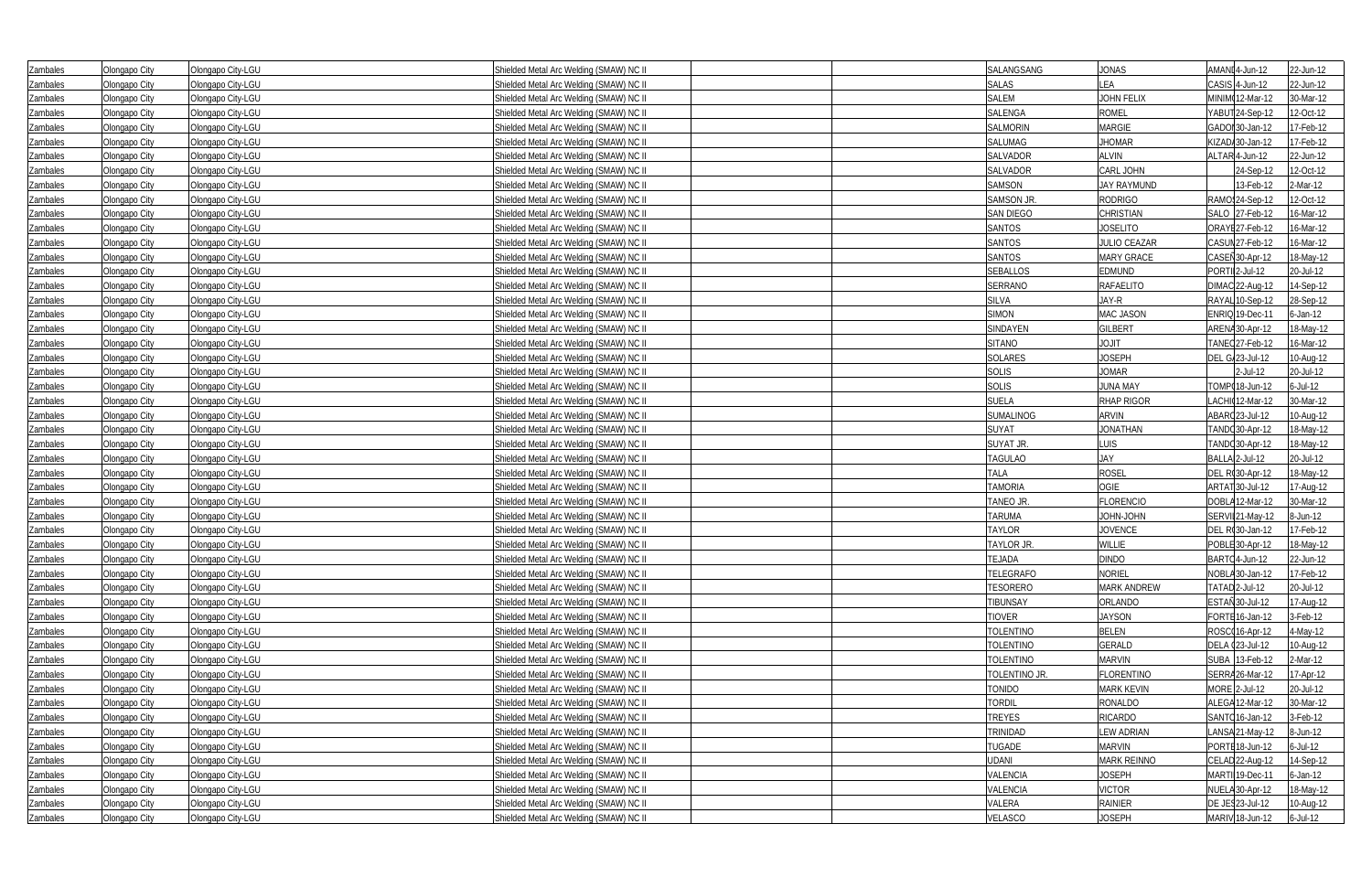| Zambales        | <b>Olongapo City</b> | Olongapo City-LGU        | Shielded Metal Arc Welding (SMAW) NC II | <b>VERGARA</b>    | <b>JENOS</b>   | SANTI 10-Sep-12        | 28-Sep-12       |
|-----------------|----------------------|--------------------------|-----------------------------------------|-------------------|----------------|------------------------|-----------------|
| Zambales        | <b>Olongapo City</b> | <b>Olongapo City-LGU</b> | Shielded Metal Arc Welding (SMAW) NC II | <b>VICTORIANO</b> | <b>BERNNIE</b> | NATIVI26-Mar-12        | 17-Apr-12       |
| Zambales        | <b>Olongapo City</b> | Olongapo City-LGU        | Shielded Metal Arc Welding (SMAW) NC II | <b>VILLAMOR</b>   | <b>GILBERT</b> | MEDR 18-Jun-12         | <b>6-Jul-12</b> |
| Zambales        | <b>Olongapo City</b> | Olongapo City-LGU        | Shielded Metal Arc Welding (SMAW) NC II | <b>VILLARUZ</b>   | <b>CRISLY</b>  | BASAL 4-Jun-12         | 22-Jun-12       |
| <b>Zambales</b> | Olongapo City        | <b>Olongapo City-LGU</b> | Shielded Metal Arc Welding (SMAW) NC II | <b>VILLEGAS</b>   | <b>IM</b>      | ANULA 16-Apr-12        | 4-May-12        |
| <b>Zambales</b> | <b>Olongapo City</b> | <b>Olongapo City-LGU</b> | Shielded Metal Arc Welding (SMAW) NC II | <b>VILLEGAS</b>   | <b>JAMESON</b> | MAHIN 26-Mar-12        | 17-Apr-12       |
| Zambales        | <b>Olongapo City</b> | <b>Olongapo City-LGU</b> | Shielded Metal Arc Welding (SMAW) NC II | <b>VILLEGAS</b>   | <b>WNDEY</b>   | QUINT 10-Sep-12        | 28-Sep-12       |
| Zambales        | <b>Olongapo City</b> | <b>Olongapo City-LGU</b> | Shielded Metal Arc Welding (SMAW) NC II | <b>VILLON</b>     | <b>MCLORD</b>  | CONDI 19-Dec-11        | 6-Jan-12        |
| Zambales        | <b>Olongapo City</b> | <b>Olongapo City-LGU</b> | Shielded Metal Arc Welding (SMAW) NC II | <b>VISTA</b>      | <b>RUNNEE</b>  | ENRIQ 22-Aug-12        | 14-Sep-12       |
| Zambales        | <b>Olongapo City</b> | <b>Olongapo City-LGU</b> | Shielded Metal Arc Welding (SMAW) NC II | WARD JR.          | <b>STEPHEN</b> | <b>BILBAC23-Jul-12</b> | 10-Aug-12       |
| Zambales        | <b>Olongapo City</b> | <b>Olongapo City-LGU</b> | Shielded Metal Arc Welding (SMAW) NC II | <b>YANTO</b>      | <b>RANDY</b>   | BAYLC 24-Sep-12        | $12-cot-12$     |
| <b>Zambales</b> | <b>Olongapo City</b> | <b>Olongapo City-LGU</b> | Shielded Metal Arc Welding (SMAW) NC II | <b>YURO</b>       | <b>BALDO</b>   | BACN418-Jun-12         | 6-Jul-12        |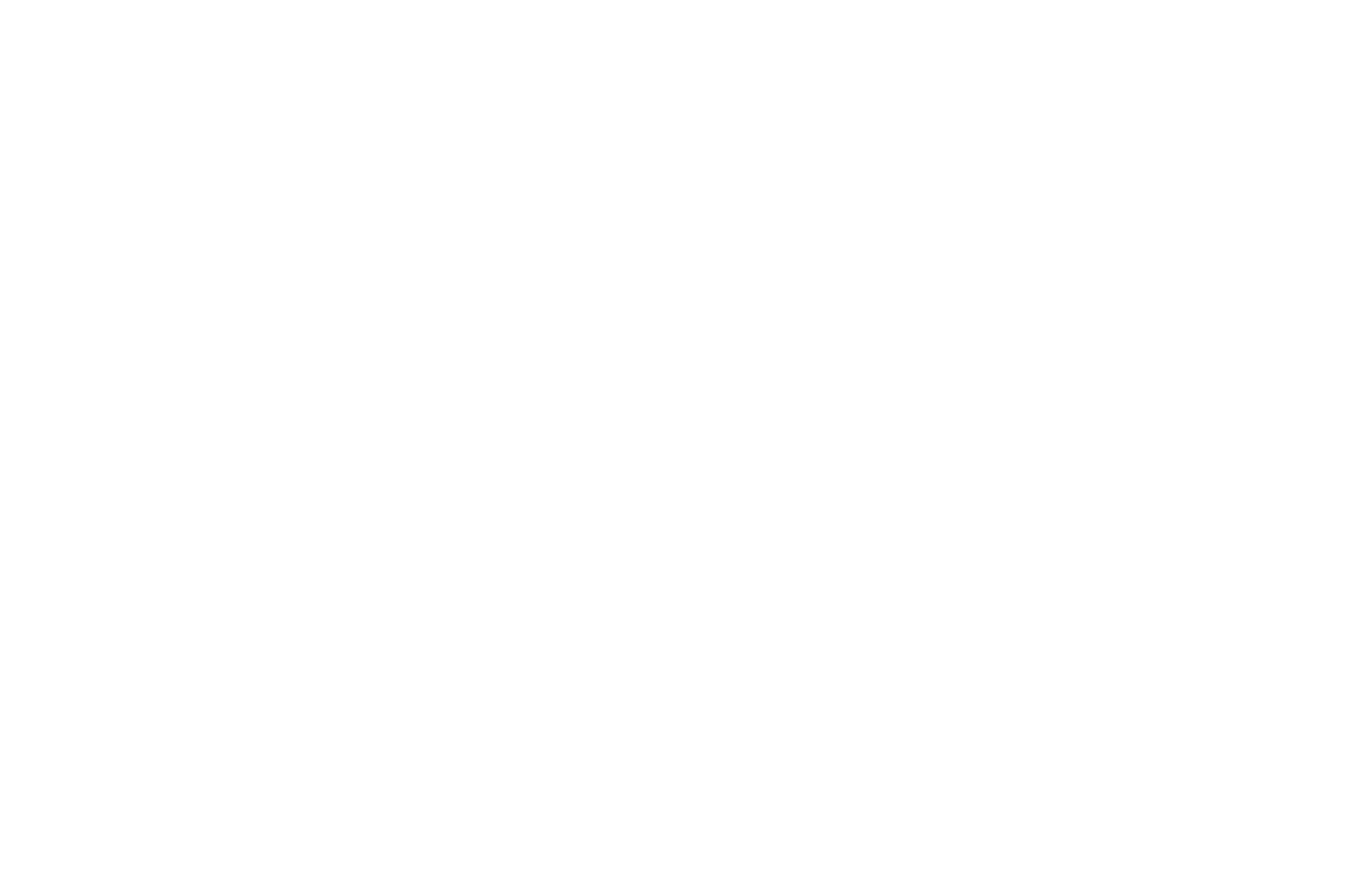|                                                                                 |  |  |  |  |  |  |  | $\blacksquare$ . The contract of the contract of the contract of the contract of the contract of the contract of the contract of the contract of the contract of the contract of the contract of the contract of the contract of the |  |  |                                                                                                                     |  |
|---------------------------------------------------------------------------------|--|--|--|--|--|--|--|--------------------------------------------------------------------------------------------------------------------------------------------------------------------------------------------------------------------------------------|--|--|---------------------------------------------------------------------------------------------------------------------|--|
| the contract of the contract of the contract of the contract of the contract of |  |  |  |  |  |  |  |                                                                                                                                                                                                                                      |  |  |                                                                                                                     |  |
| ┠╼╼╾╾╾╾╾╅╾╾╾╾╾╾                                                                 |  |  |  |  |  |  |  |                                                                                                                                                                                                                                      |  |  | and the contract of the contract of the contract of the contract of the contract of the contract of the contract of |  |
|                                                                                 |  |  |  |  |  |  |  |                                                                                                                                                                                                                                      |  |  |                                                                                                                     |  |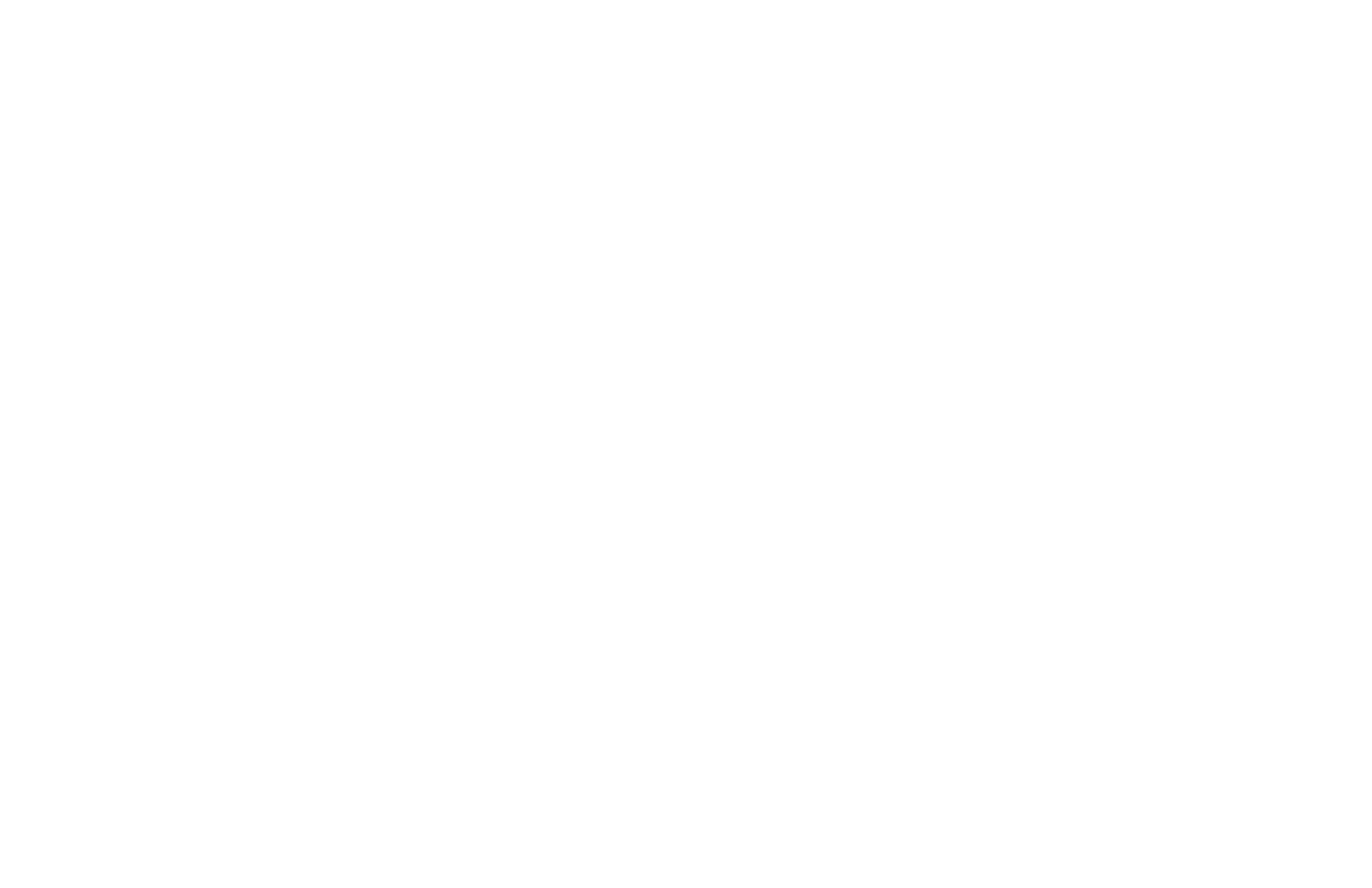|  |  |  |  |  |  | <u> 1989 - Johann Stone, Amerikaansk politiker (* 1958)</u> |  |  |  |
|--|--|--|--|--|--|-------------------------------------------------------------|--|--|--|
|  |  |  |  |  |  |                                                             |  |  |  |
|  |  |  |  |  |  |                                                             |  |  |  |
|  |  |  |  |  |  |                                                             |  |  |  |
|  |  |  |  |  |  |                                                             |  |  |  |
|  |  |  |  |  |  |                                                             |  |  |  |
|  |  |  |  |  |  |                                                             |  |  |  |
|  |  |  |  |  |  |                                                             |  |  |  |
|  |  |  |  |  |  |                                                             |  |  |  |
|  |  |  |  |  |  |                                                             |  |  |  |
|  |  |  |  |  |  |                                                             |  |  |  |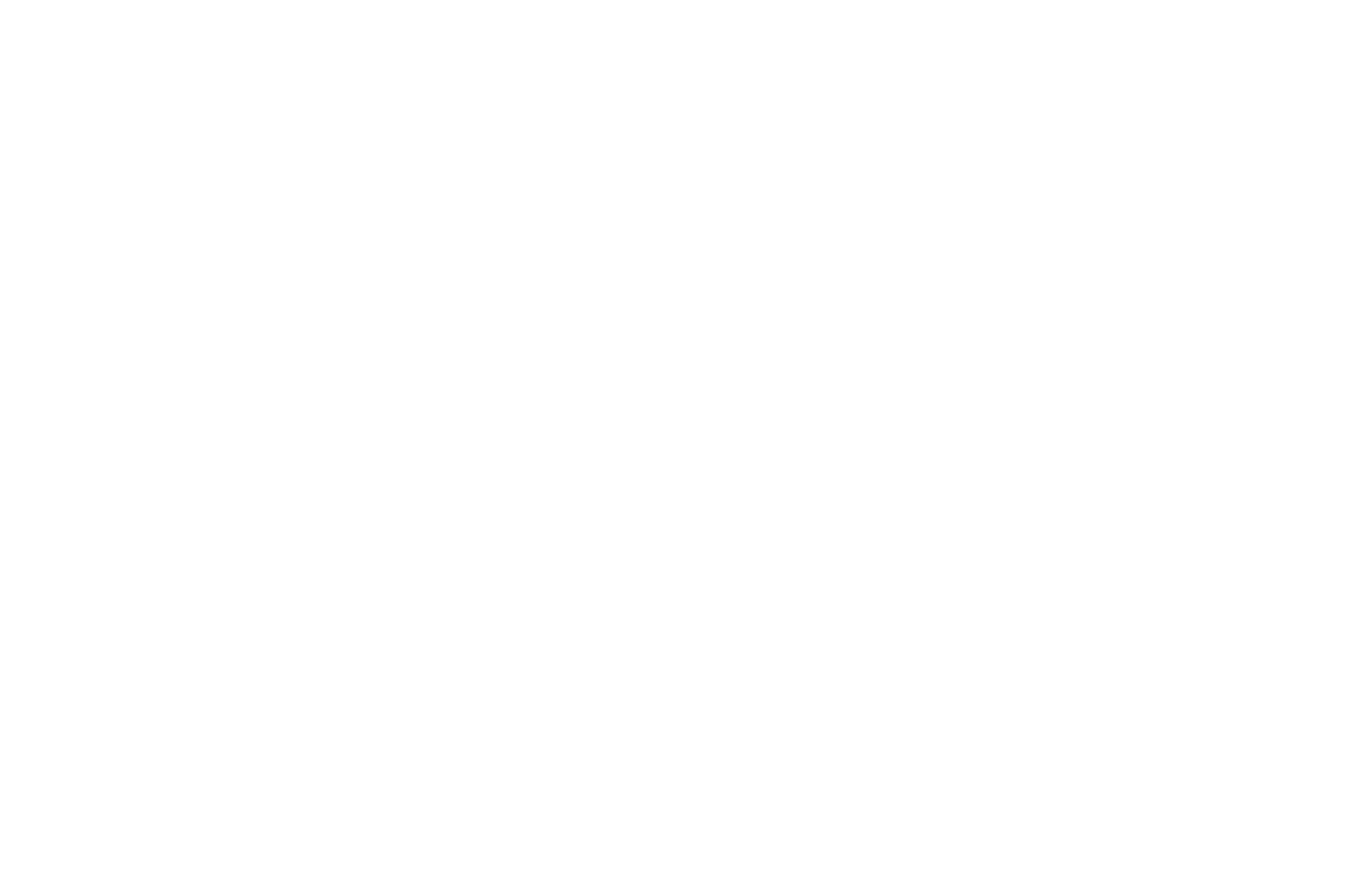| the contract of the contract of the contract of the contract of the contract of the contract of the contract of | and the contract of the contract of the contract of the contract of the contract of the contract of the contract of the contract of the contract of the contract of the contract of the contract of the contract of the contra | the contract of the contract of the contract of the contract of the contract of the contract of the contract of |  | the contract of the contract of the contract of the contract of the contract of the contract of the contract of | the contract of the contract of the contract of the contract of the contract of the contract of the contract of | the contract of the contract of the contract of the contract of the contract of the contract of the contract of |  |  |  |  |  |
|-----------------------------------------------------------------------------------------------------------------|--------------------------------------------------------------------------------------------------------------------------------------------------------------------------------------------------------------------------------|-----------------------------------------------------------------------------------------------------------------|--|-----------------------------------------------------------------------------------------------------------------|-----------------------------------------------------------------------------------------------------------------|-----------------------------------------------------------------------------------------------------------------|--|--|--|--|--|
|                                                                                                                 |                                                                                                                                                                                                                                |                                                                                                                 |  |                                                                                                                 |                                                                                                                 |                                                                                                                 |  |  |  |  |  |
|                                                                                                                 |                                                                                                                                                                                                                                |                                                                                                                 |  |                                                                                                                 |                                                                                                                 |                                                                                                                 |  |  |  |  |  |
|                                                                                                                 |                                                                                                                                                                                                                                |                                                                                                                 |  |                                                                                                                 |                                                                                                                 |                                                                                                                 |  |  |  |  |  |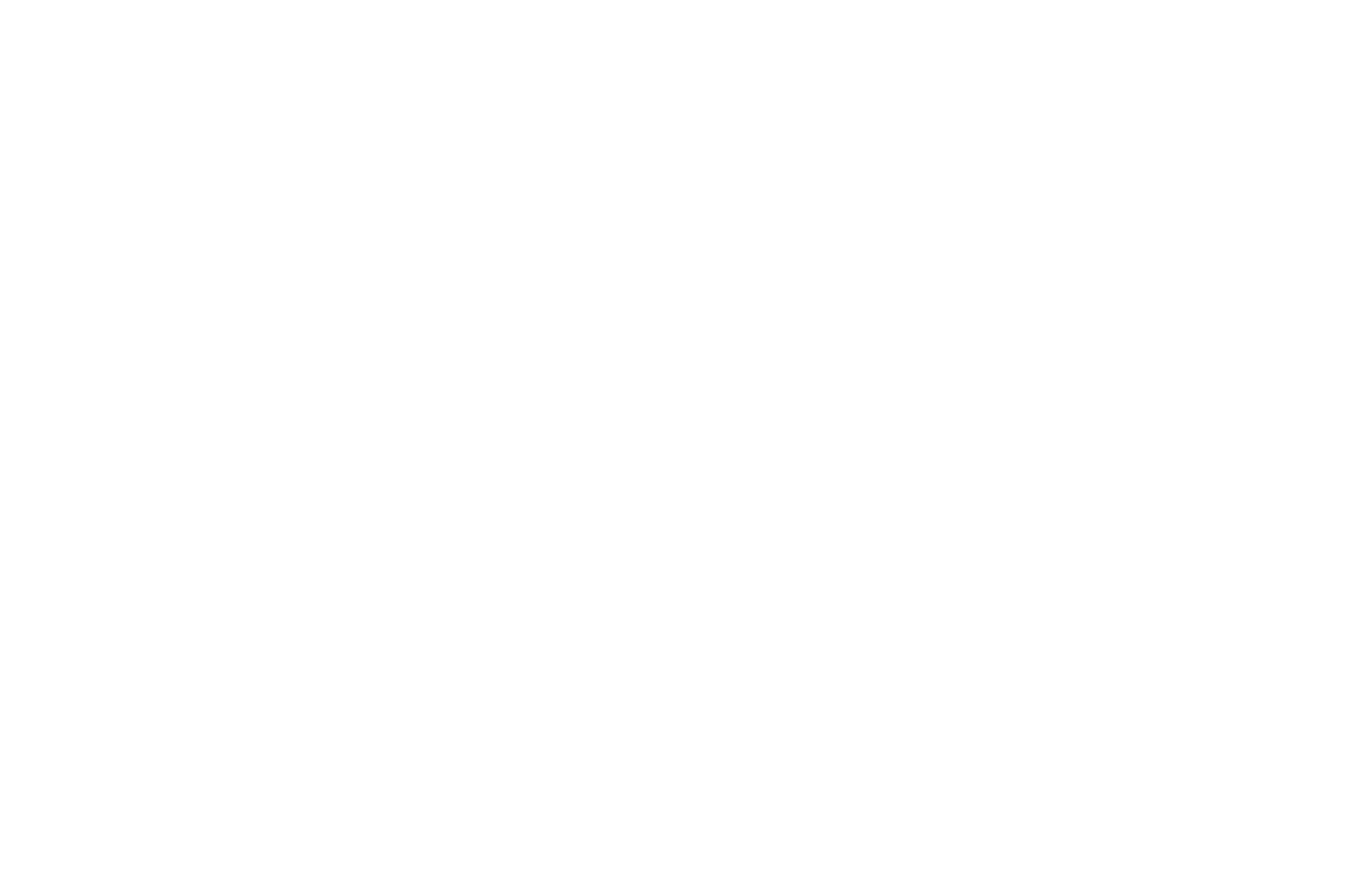| the contract of the contract of the contract of the contract of the contract of the contract of the contract of |  |  |  |  |  |  |  |  |  |  |                                                                                                                 |                                                                                                                 |
|-----------------------------------------------------------------------------------------------------------------|--|--|--|--|--|--|--|--|--|--|-----------------------------------------------------------------------------------------------------------------|-----------------------------------------------------------------------------------------------------------------|
|                                                                                                                 |  |  |  |  |  |  |  |  |  |  |                                                                                                                 |                                                                                                                 |
|                                                                                                                 |  |  |  |  |  |  |  |  |  |  |                                                                                                                 | the contract of the contract of the contract of the contract of the contract of the contract of the contract of |
|                                                                                                                 |  |  |  |  |  |  |  |  |  |  | the contract of the contract of the contract of the contract of the contract of the contract of the contract of |                                                                                                                 |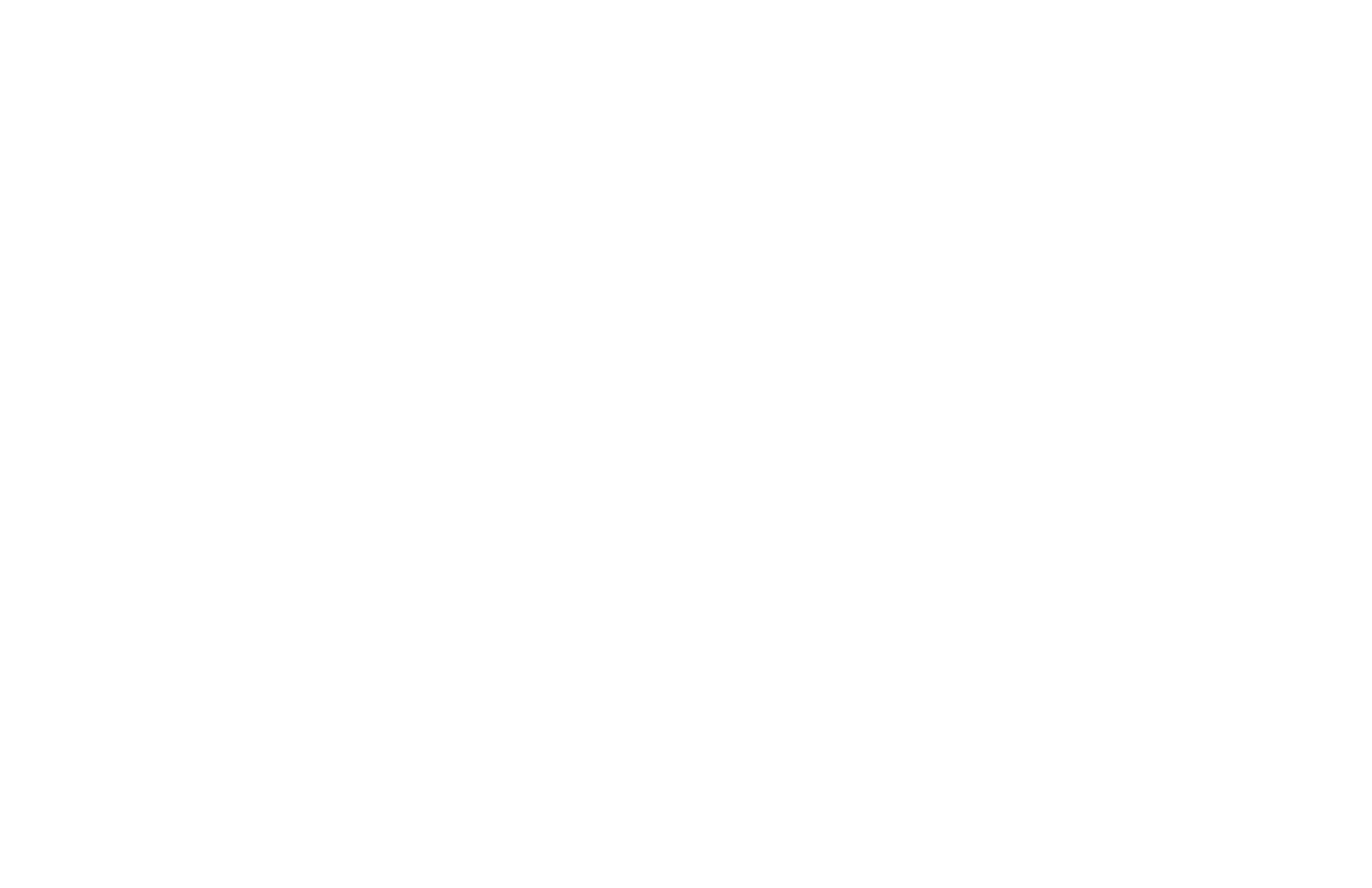|  |  |  |  |  |  | <u> 1989 - Johann Stone, Amerikaansk politiker (* 1958)</u> |  |  |  |
|--|--|--|--|--|--|-------------------------------------------------------------|--|--|--|
|  |  |  |  |  |  |                                                             |  |  |  |
|  |  |  |  |  |  |                                                             |  |  |  |
|  |  |  |  |  |  |                                                             |  |  |  |
|  |  |  |  |  |  |                                                             |  |  |  |
|  |  |  |  |  |  |                                                             |  |  |  |
|  |  |  |  |  |  |                                                             |  |  |  |
|  |  |  |  |  |  |                                                             |  |  |  |
|  |  |  |  |  |  |                                                             |  |  |  |
|  |  |  |  |  |  |                                                             |  |  |  |
|  |  |  |  |  |  |                                                             |  |  |  |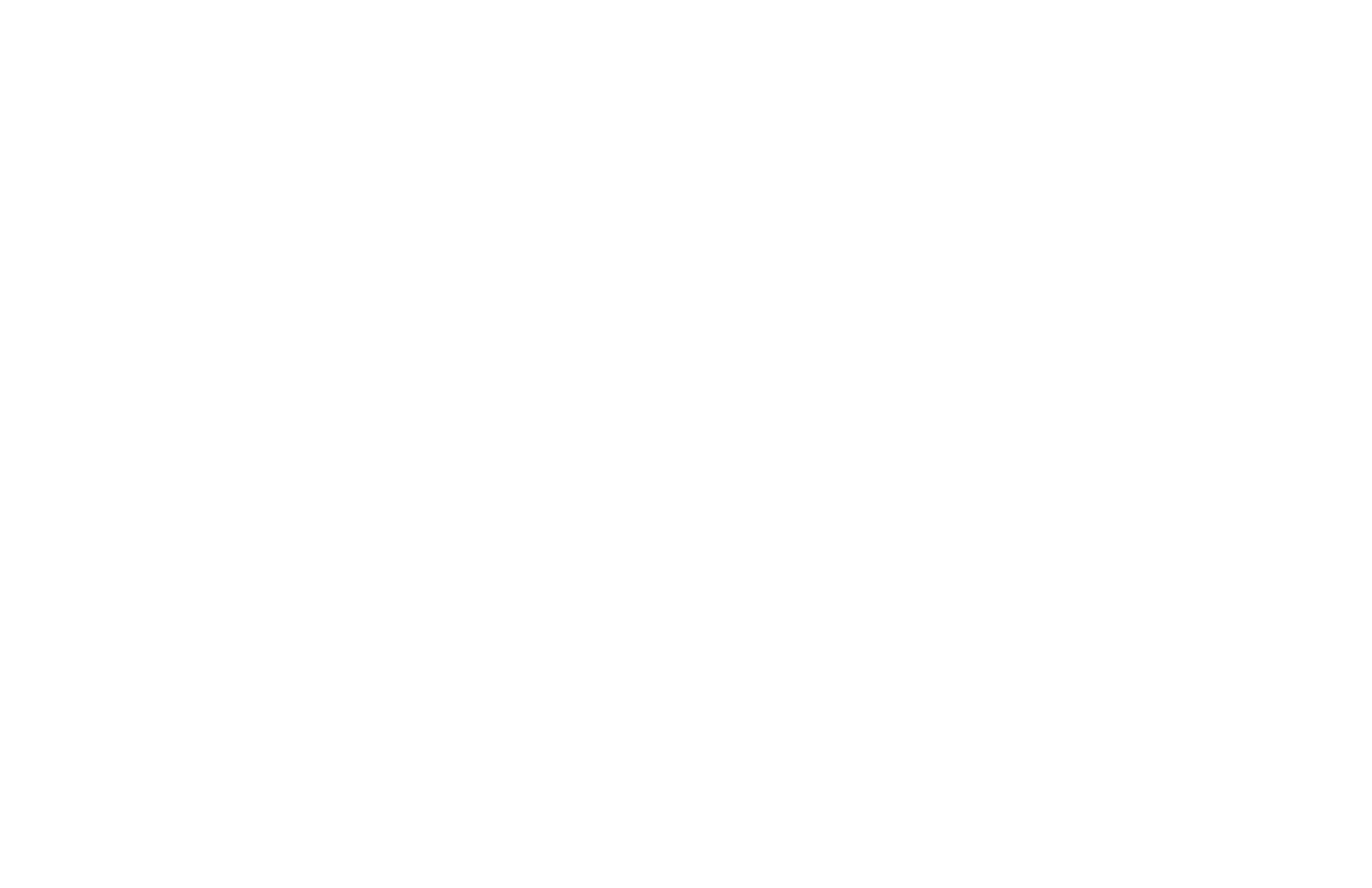|  |  |  |  |  |  | the contract of the contract of the |  |  |  |  |
|--|--|--|--|--|--|-------------------------------------|--|--|--|--|
|  |  |  |  |  |  |                                     |  |  |  |  |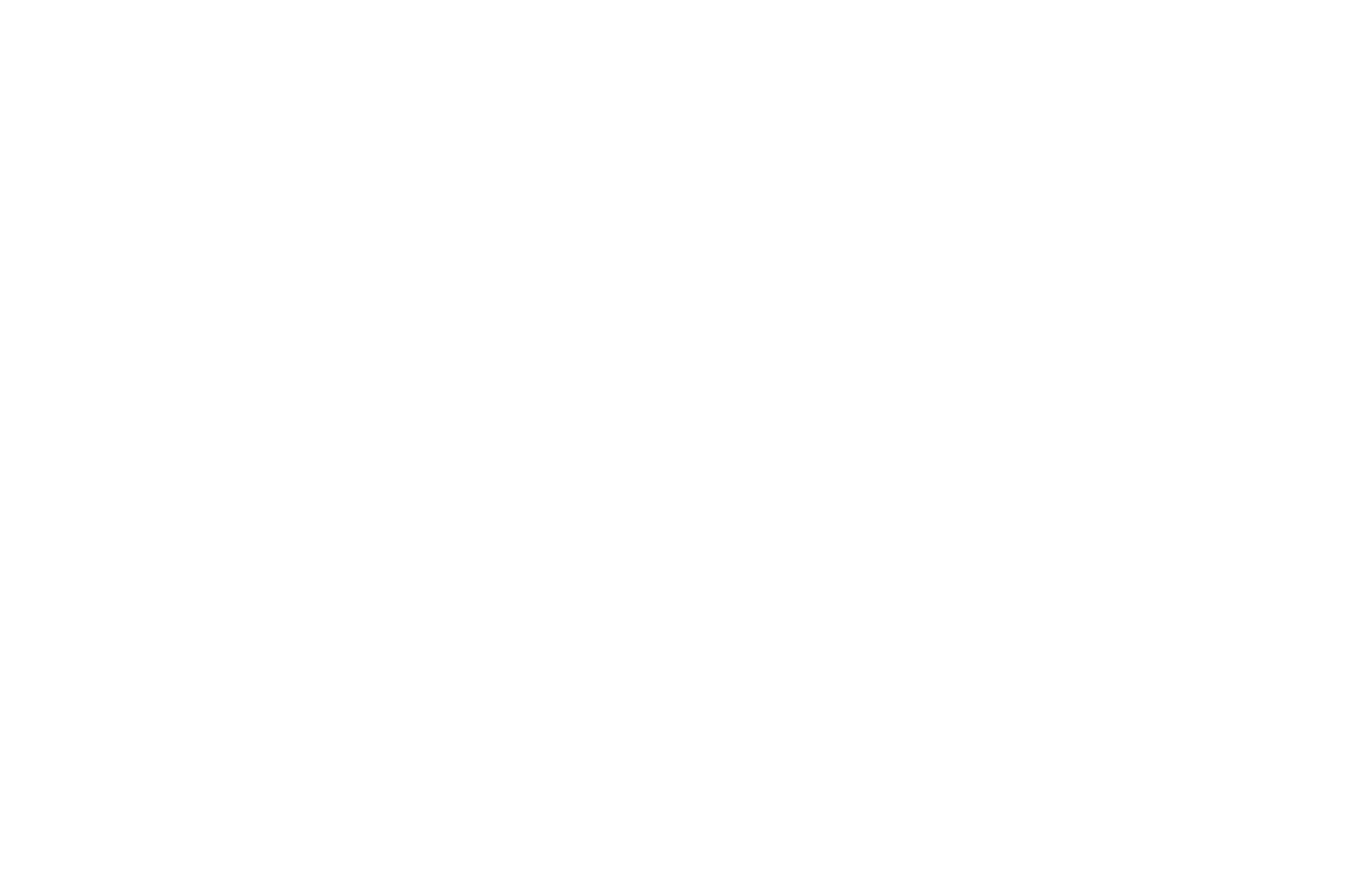| the contract of the contract of the contract of the contract of the contract of the contract of the contract of |  |  |  |  |  |  |  |  |  |  |                                                                                                                 |                                                                                                                 |
|-----------------------------------------------------------------------------------------------------------------|--|--|--|--|--|--|--|--|--|--|-----------------------------------------------------------------------------------------------------------------|-----------------------------------------------------------------------------------------------------------------|
|                                                                                                                 |  |  |  |  |  |  |  |  |  |  |                                                                                                                 |                                                                                                                 |
|                                                                                                                 |  |  |  |  |  |  |  |  |  |  |                                                                                                                 | the contract of the contract of the contract of the contract of the contract of the contract of the contract of |
|                                                                                                                 |  |  |  |  |  |  |  |  |  |  | the contract of the contract of the contract of the contract of the contract of the contract of the contract of |                                                                                                                 |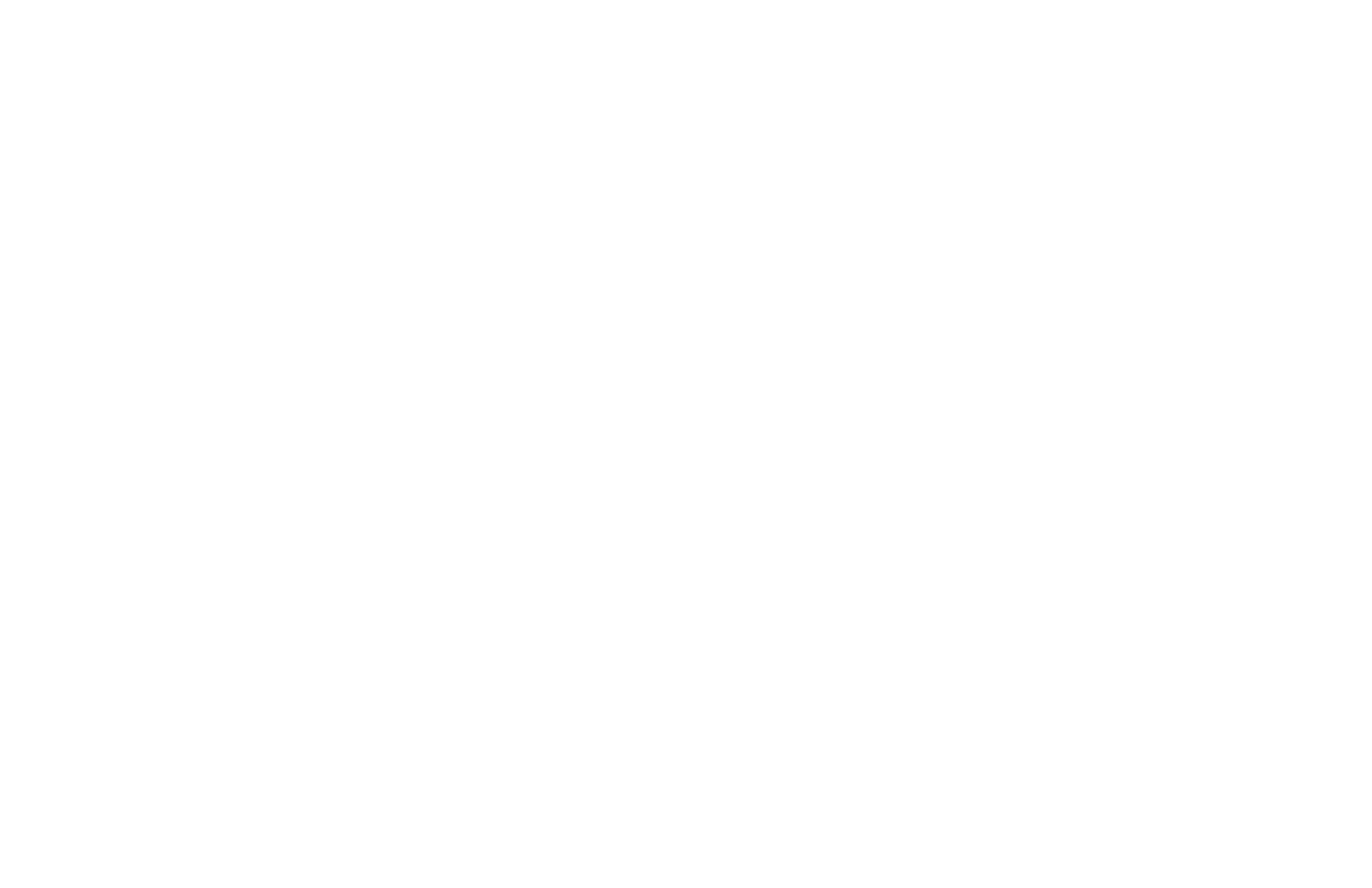|  |  |  |  |  |  | <u> 1989 - Johann Stone, Amerikaansk politiker (* 1958)</u> |  |  |  |
|--|--|--|--|--|--|-------------------------------------------------------------|--|--|--|
|  |  |  |  |  |  |                                                             |  |  |  |
|  |  |  |  |  |  |                                                             |  |  |  |
|  |  |  |  |  |  |                                                             |  |  |  |
|  |  |  |  |  |  |                                                             |  |  |  |
|  |  |  |  |  |  |                                                             |  |  |  |
|  |  |  |  |  |  |                                                             |  |  |  |
|  |  |  |  |  |  |                                                             |  |  |  |
|  |  |  |  |  |  |                                                             |  |  |  |
|  |  |  |  |  |  |                                                             |  |  |  |
|  |  |  |  |  |  |                                                             |  |  |  |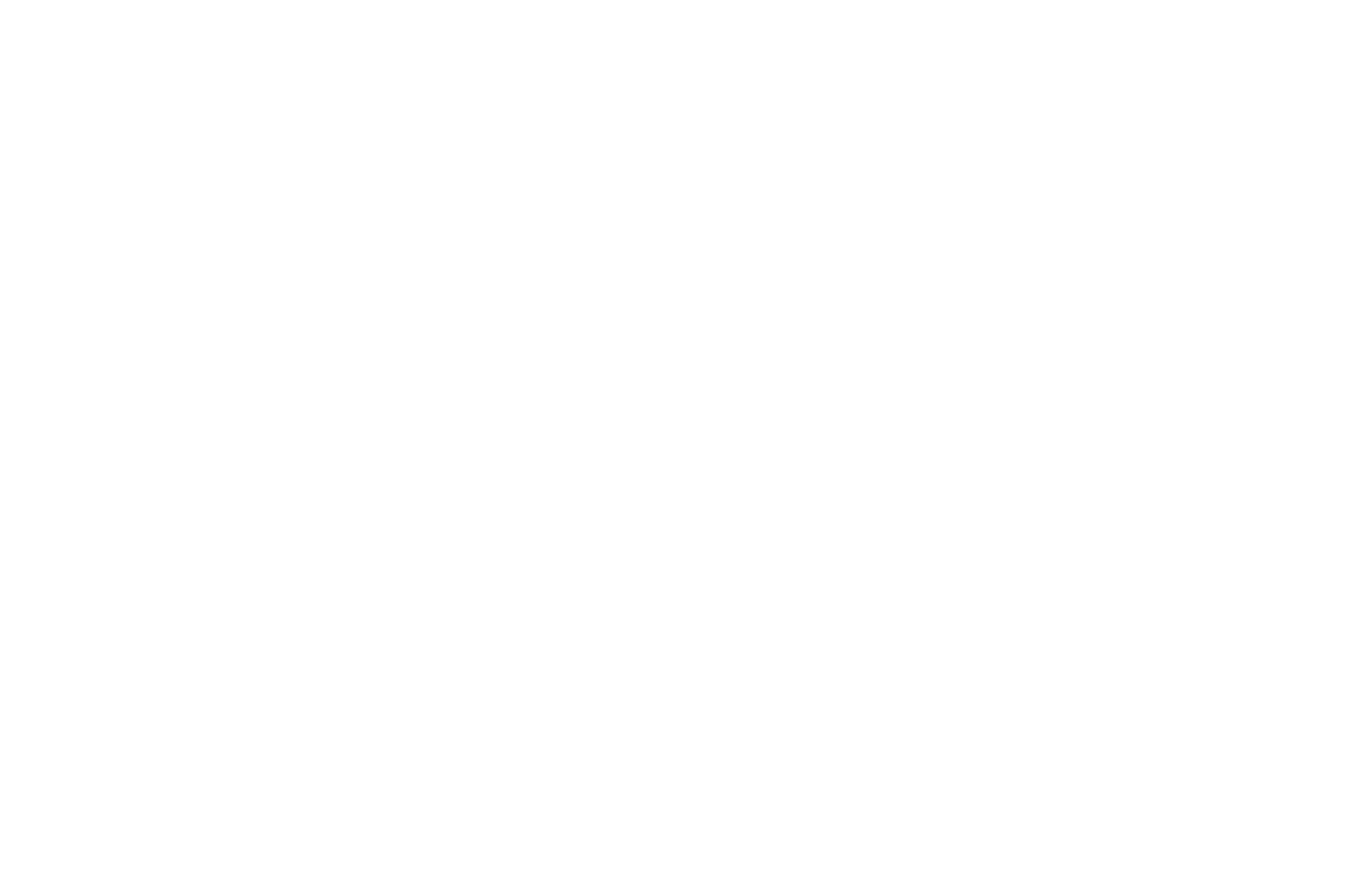|  |  |  |  |  |  | the contract of the contract of the |  |  |  |  |
|--|--|--|--|--|--|-------------------------------------|--|--|--|--|
|  |  |  |  |  |  |                                     |  |  |  |  |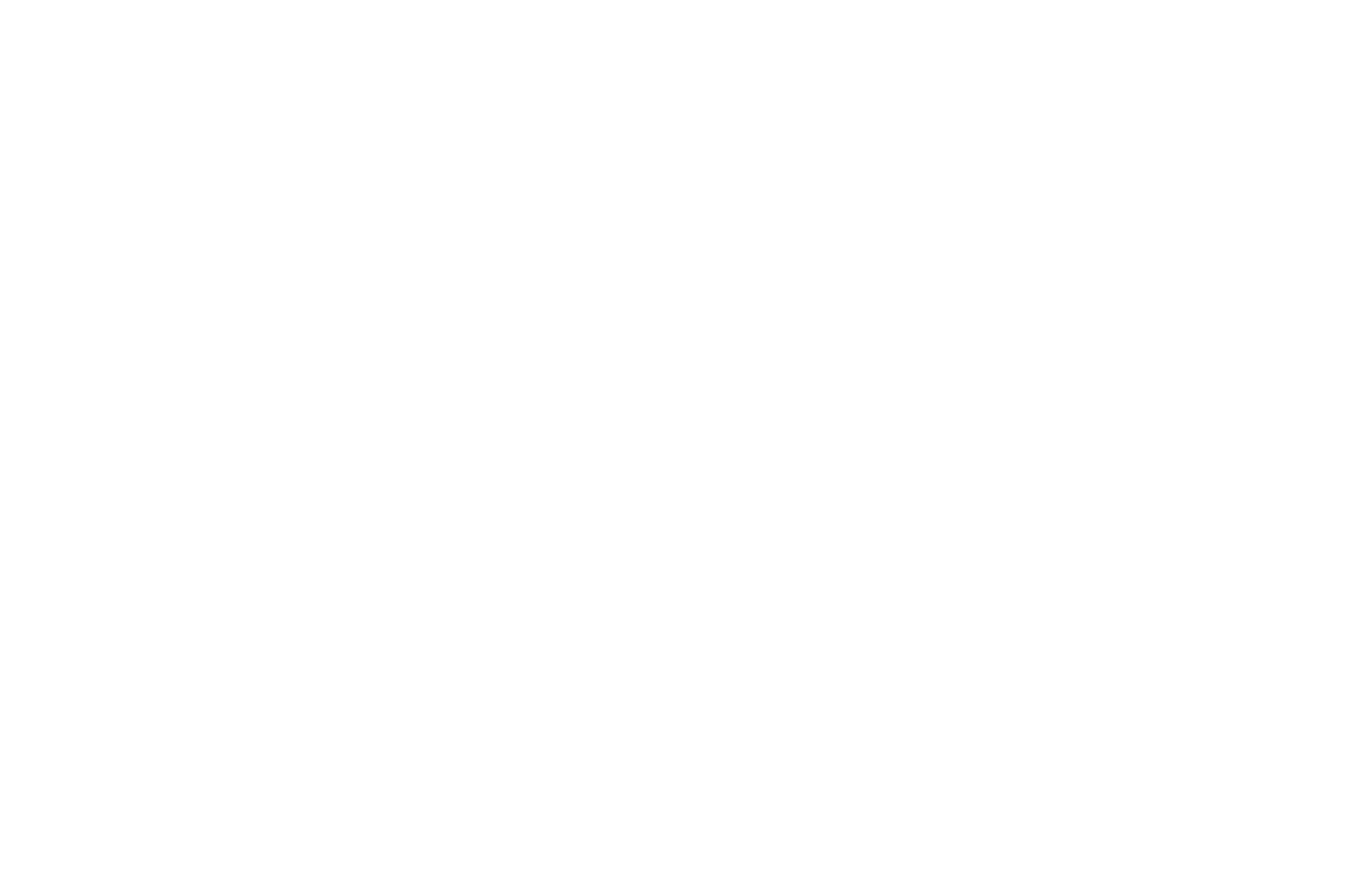| the contract of the contract of the contract of the contract of the contract of the contract of the contract of |  |  |  |  |  |  |  |  |  |  |                                                                                                                 |                                                                                                                 |
|-----------------------------------------------------------------------------------------------------------------|--|--|--|--|--|--|--|--|--|--|-----------------------------------------------------------------------------------------------------------------|-----------------------------------------------------------------------------------------------------------------|
|                                                                                                                 |  |  |  |  |  |  |  |  |  |  |                                                                                                                 |                                                                                                                 |
|                                                                                                                 |  |  |  |  |  |  |  |  |  |  |                                                                                                                 | the contract of the contract of the contract of the contract of the contract of the contract of the contract of |
|                                                                                                                 |  |  |  |  |  |  |  |  |  |  | the contract of the contract of the contract of the contract of the contract of the contract of the contract of |                                                                                                                 |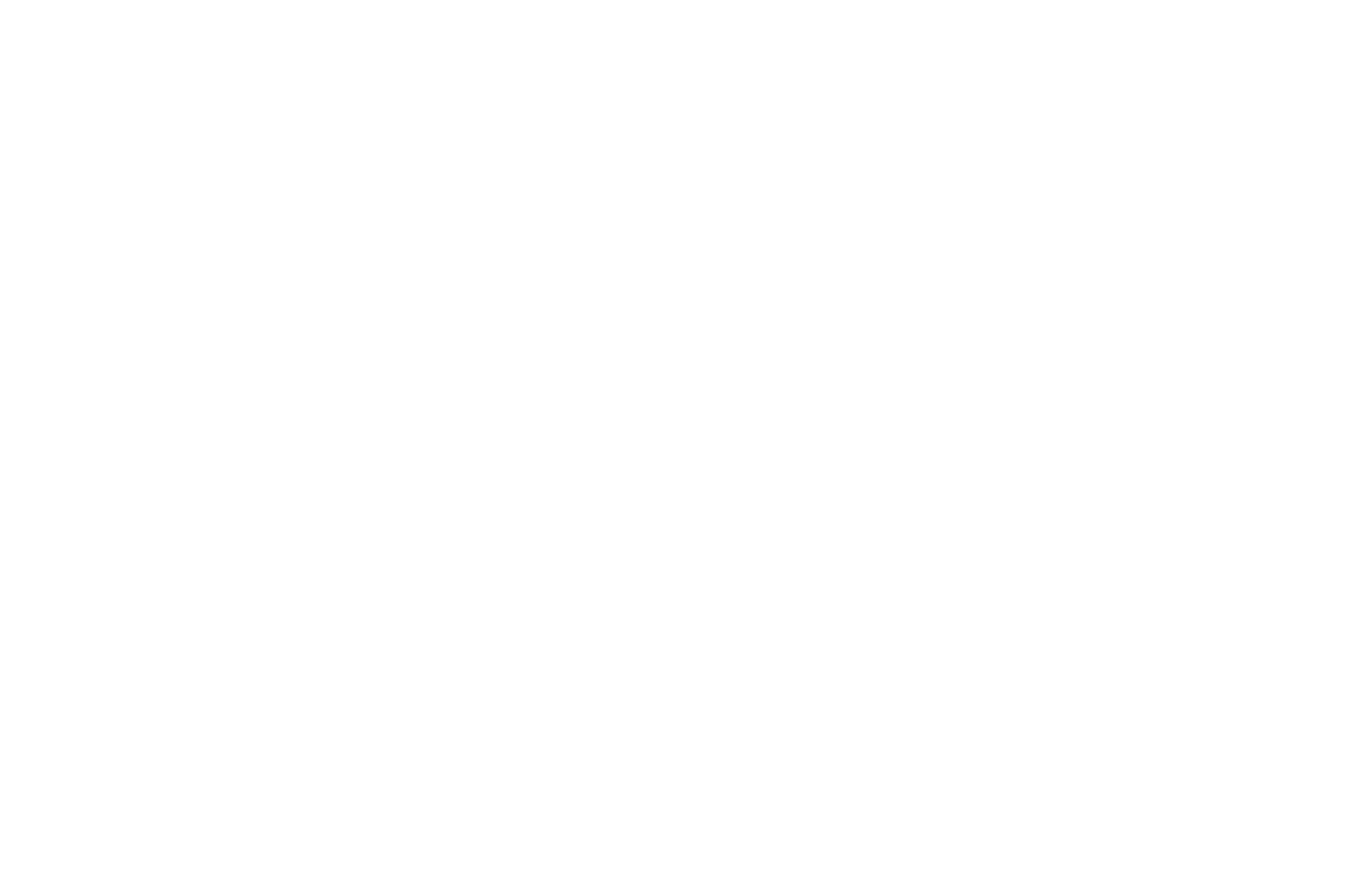|  |  |  |  |  |  | <u> 1989 - Johann Stone, Amerikaansk politiker (* 1958)</u> |  |  |  |
|--|--|--|--|--|--|-------------------------------------------------------------|--|--|--|
|  |  |  |  |  |  |                                                             |  |  |  |
|  |  |  |  |  |  |                                                             |  |  |  |
|  |  |  |  |  |  |                                                             |  |  |  |
|  |  |  |  |  |  |                                                             |  |  |  |
|  |  |  |  |  |  |                                                             |  |  |  |
|  |  |  |  |  |  |                                                             |  |  |  |
|  |  |  |  |  |  |                                                             |  |  |  |
|  |  |  |  |  |  |                                                             |  |  |  |
|  |  |  |  |  |  |                                                             |  |  |  |
|  |  |  |  |  |  |                                                             |  |  |  |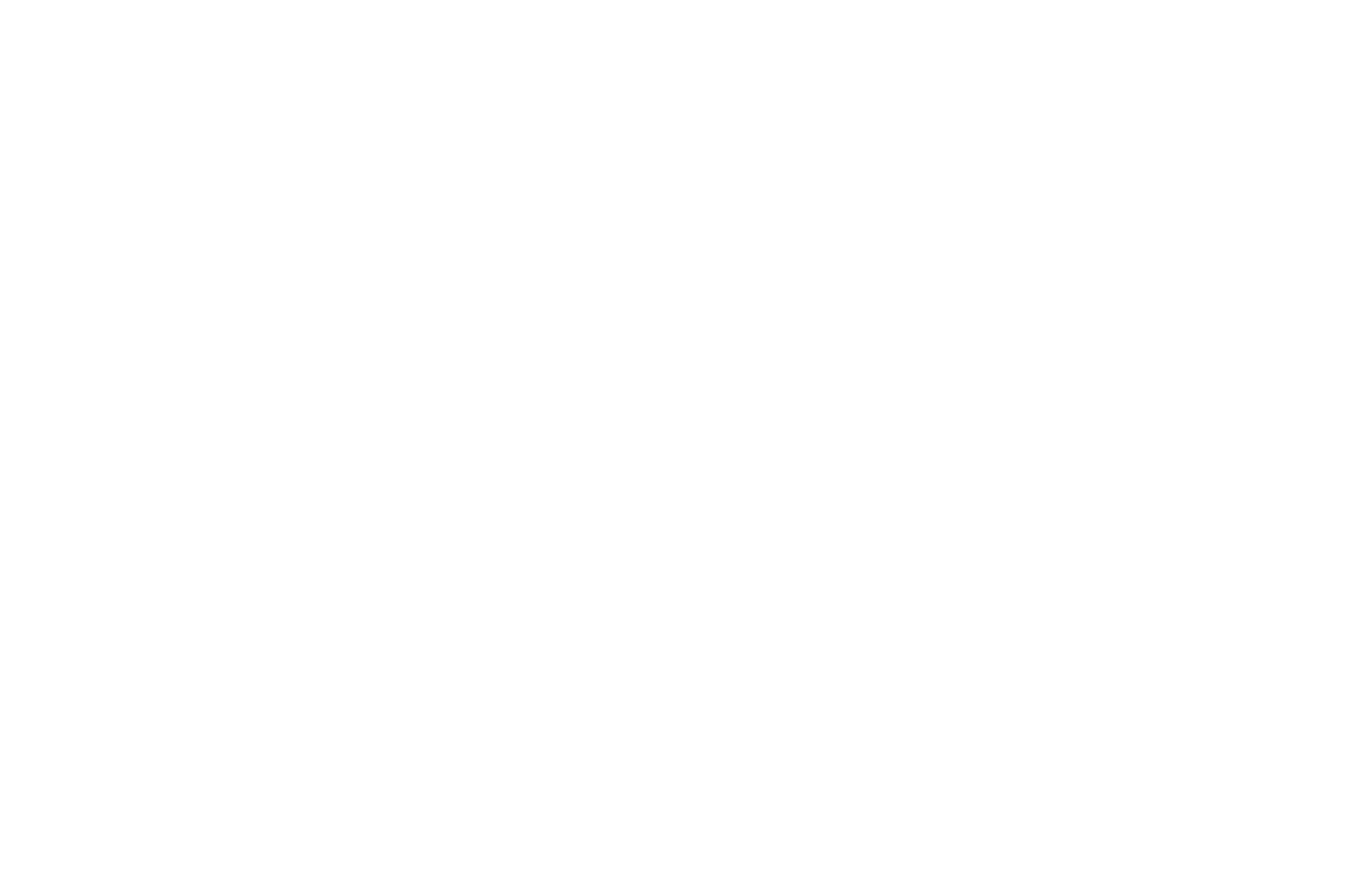|  |  |  |  |  |  | the company's company's company's |  |  |  |  |
|--|--|--|--|--|--|-----------------------------------|--|--|--|--|
|  |  |  |  |  |  |                                   |  |  |  |  |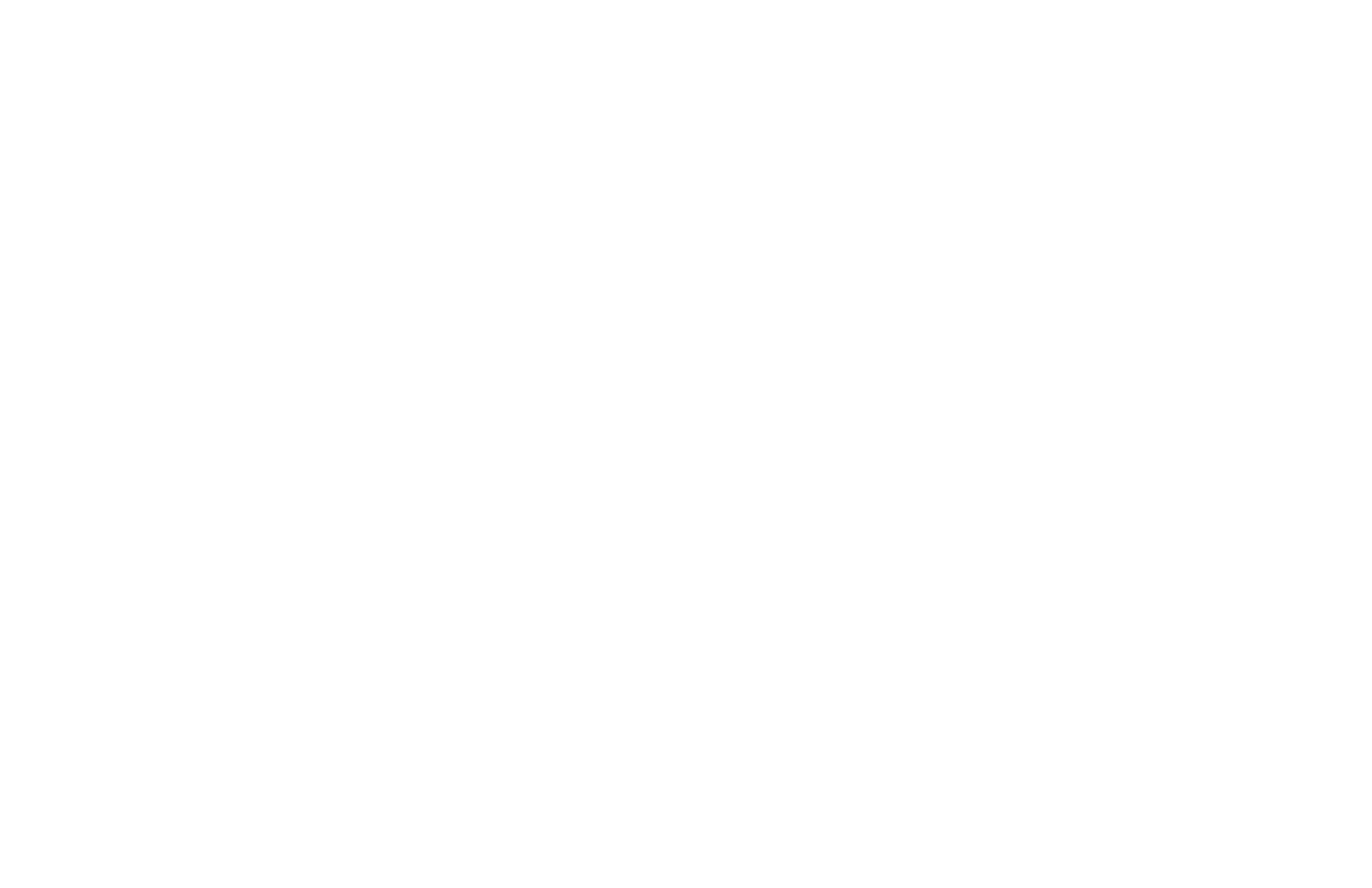| the contract of the contract of the contract of the contract of the contract of the contract of the contract of |  |  |  |  |  |  |  |  |  |  |                                                                                                                 |                                                                                                                 |
|-----------------------------------------------------------------------------------------------------------------|--|--|--|--|--|--|--|--|--|--|-----------------------------------------------------------------------------------------------------------------|-----------------------------------------------------------------------------------------------------------------|
|                                                                                                                 |  |  |  |  |  |  |  |  |  |  |                                                                                                                 |                                                                                                                 |
|                                                                                                                 |  |  |  |  |  |  |  |  |  |  |                                                                                                                 | the contract of the contract of the contract of the contract of the contract of the contract of the contract of |
|                                                                                                                 |  |  |  |  |  |  |  |  |  |  | the contract of the contract of the contract of the contract of the contract of the contract of the contract of |                                                                                                                 |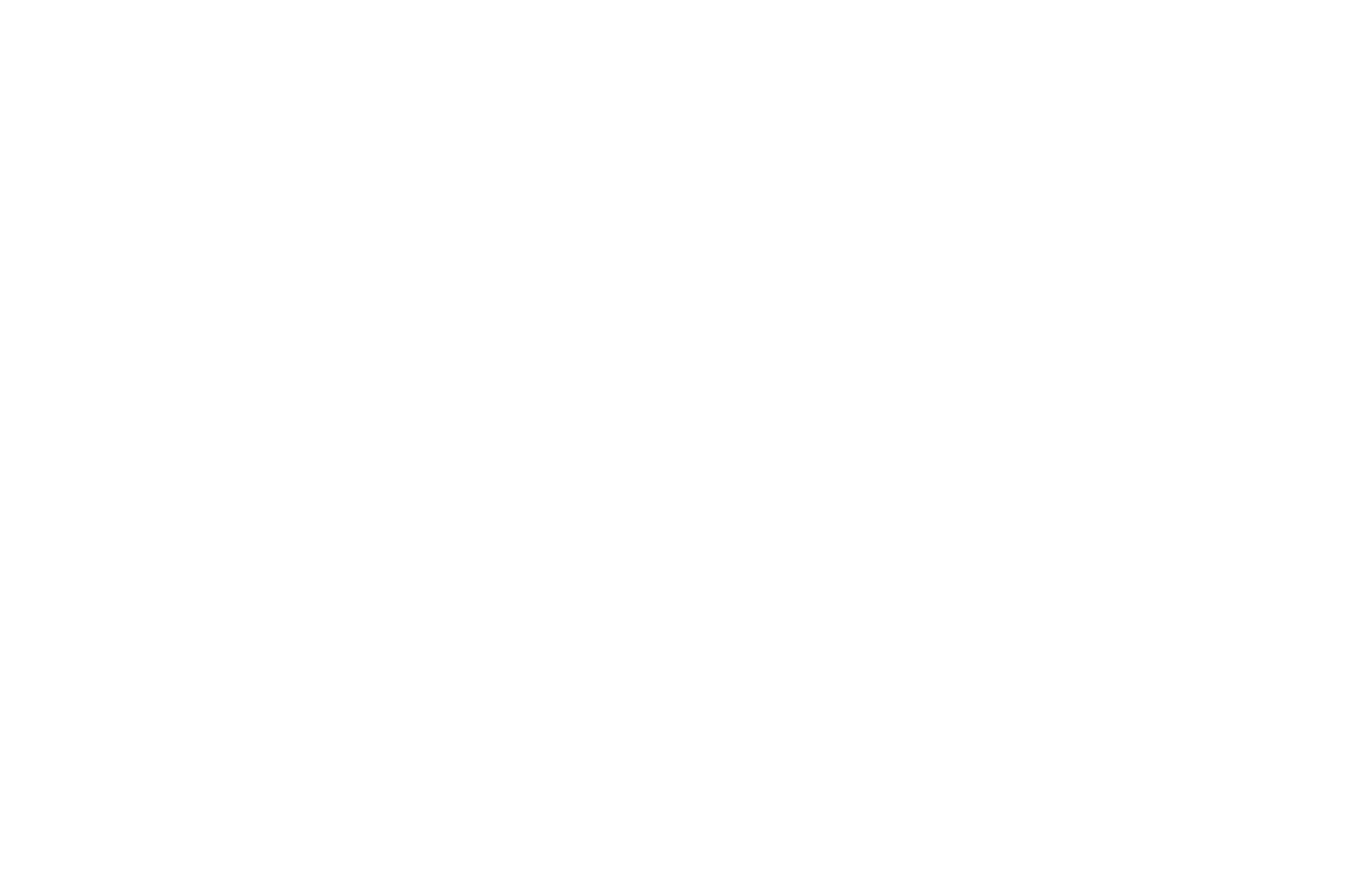|  |  |  |  |  |  | <u> 1989 - Johann Stone, Amerikaansk politiker (* 1958)</u> |  |  |  |
|--|--|--|--|--|--|-------------------------------------------------------------|--|--|--|
|  |  |  |  |  |  |                                                             |  |  |  |
|  |  |  |  |  |  |                                                             |  |  |  |
|  |  |  |  |  |  |                                                             |  |  |  |
|  |  |  |  |  |  |                                                             |  |  |  |
|  |  |  |  |  |  |                                                             |  |  |  |
|  |  |  |  |  |  |                                                             |  |  |  |
|  |  |  |  |  |  |                                                             |  |  |  |
|  |  |  |  |  |  |                                                             |  |  |  |
|  |  |  |  |  |  |                                                             |  |  |  |
|  |  |  |  |  |  |                                                             |  |  |  |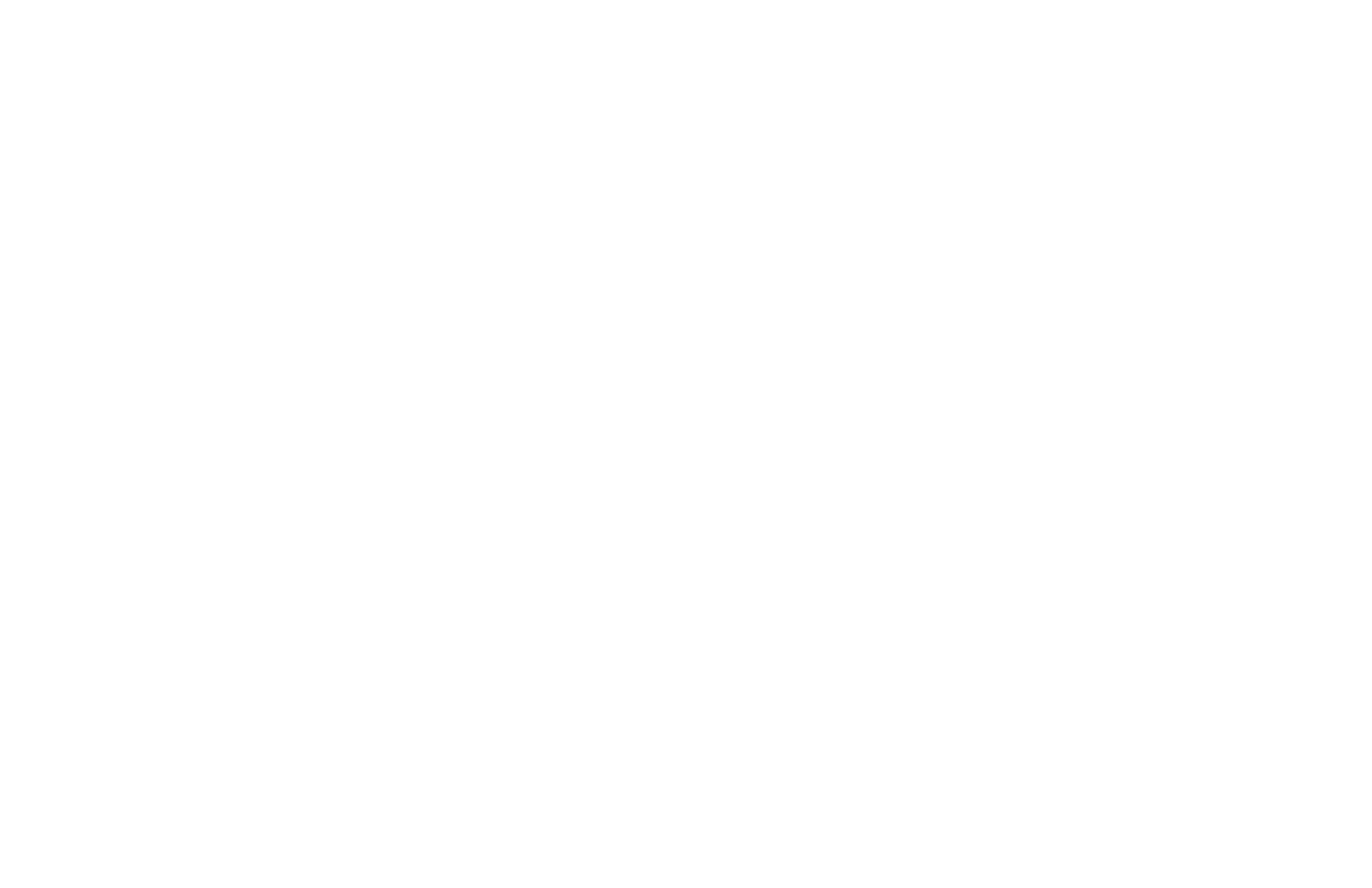|  |  |  |  |  |  | the contract of the contract of the |  |  |  |  |
|--|--|--|--|--|--|-------------------------------------|--|--|--|--|
|  |  |  |  |  |  |                                     |  |  |  |  |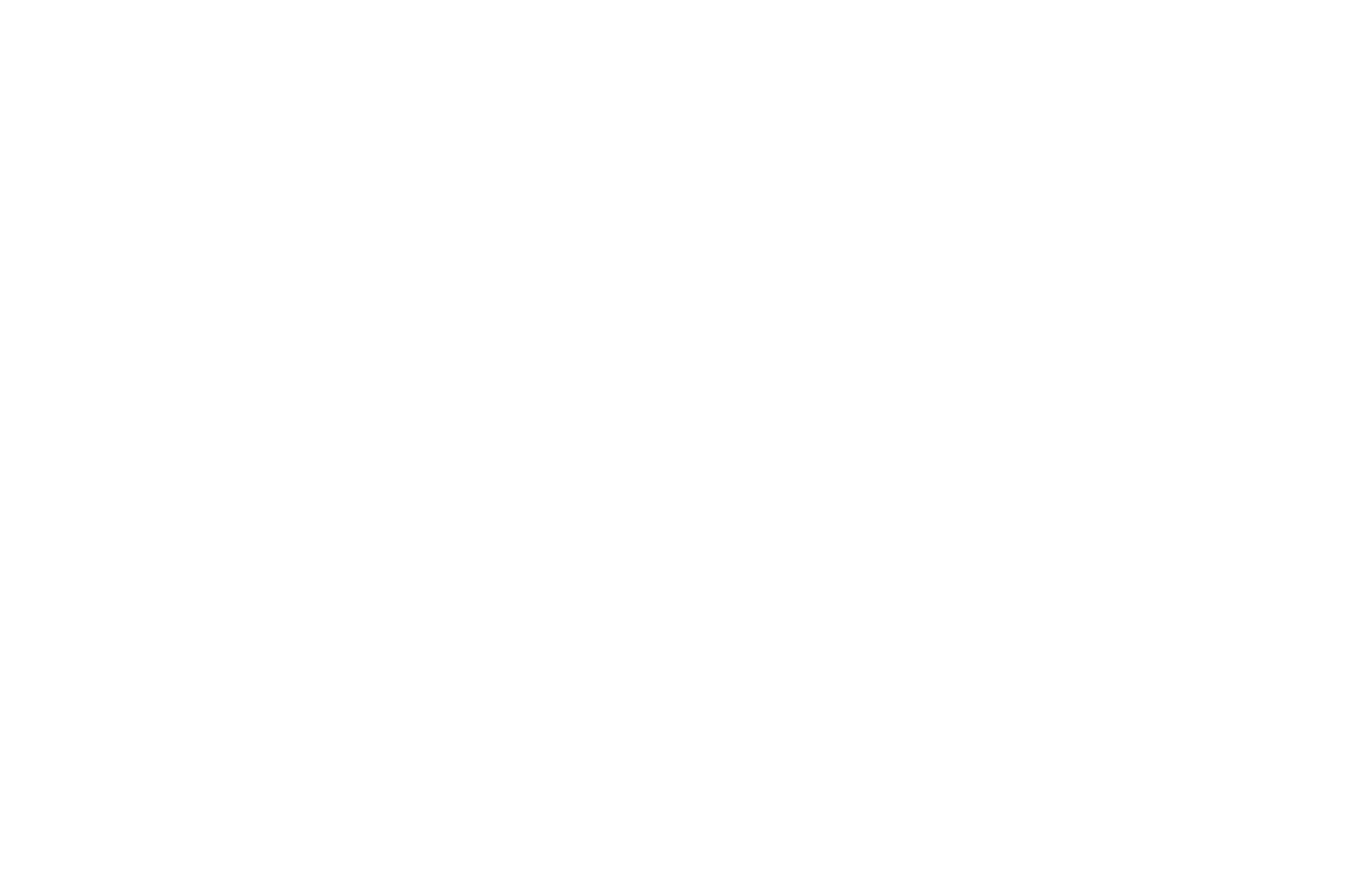| the contract of the contract of the contract of the contract of the contract of the contract of the contract of |  |  |  |  |  |  |  |  |  |  |                                                                                                                 |                                                                                                                 |
|-----------------------------------------------------------------------------------------------------------------|--|--|--|--|--|--|--|--|--|--|-----------------------------------------------------------------------------------------------------------------|-----------------------------------------------------------------------------------------------------------------|
|                                                                                                                 |  |  |  |  |  |  |  |  |  |  |                                                                                                                 |                                                                                                                 |
|                                                                                                                 |  |  |  |  |  |  |  |  |  |  |                                                                                                                 | the contract of the contract of the contract of the contract of the contract of the contract of the contract of |
|                                                                                                                 |  |  |  |  |  |  |  |  |  |  | the contract of the contract of the contract of the contract of the contract of the contract of the contract of |                                                                                                                 |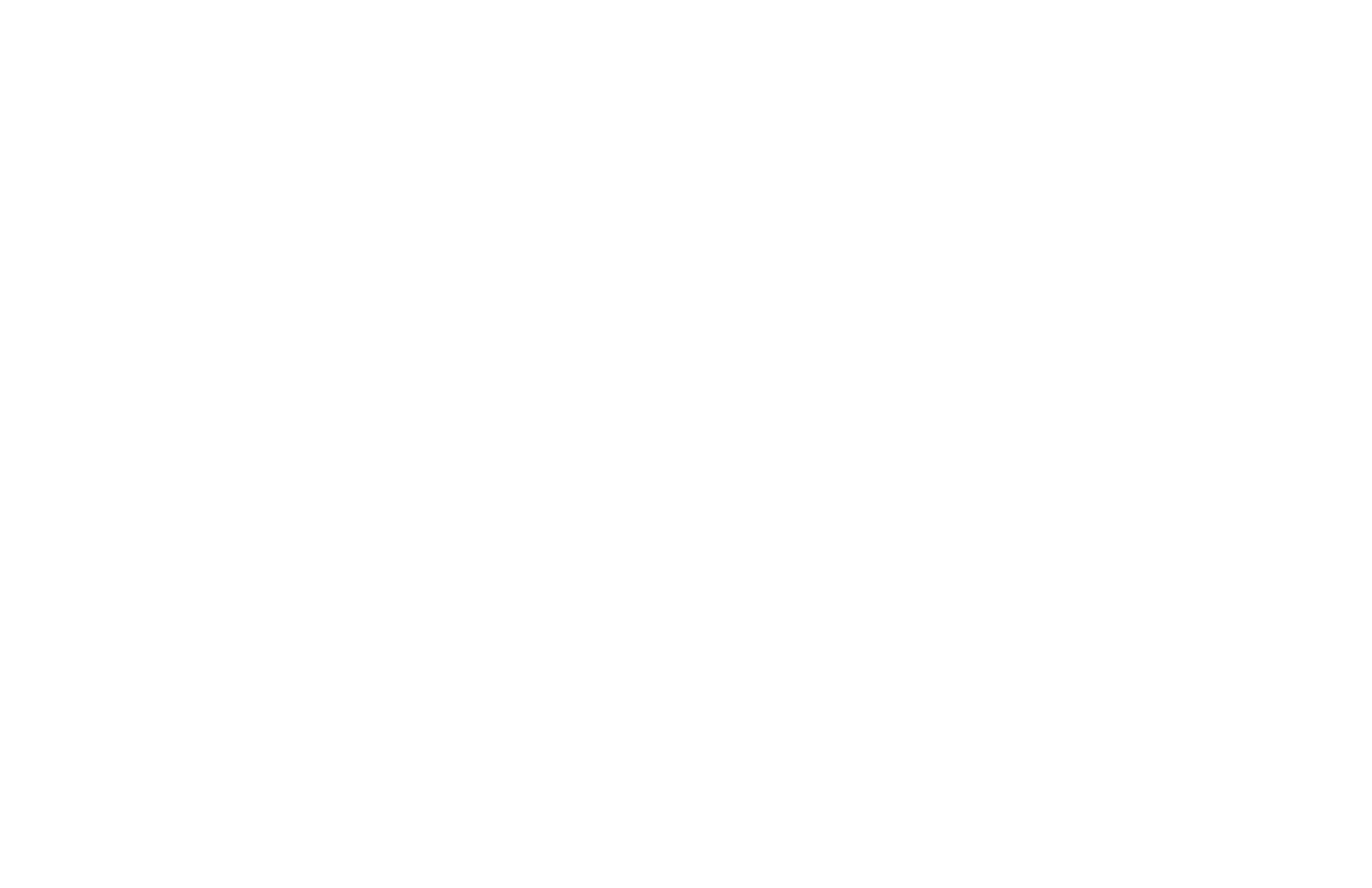|  |  |  |  |  |  | <u> 1989 - Johann Stone, Amerikaansk politiker (* 1958)</u> |  |  |  |
|--|--|--|--|--|--|-------------------------------------------------------------|--|--|--|
|  |  |  |  |  |  |                                                             |  |  |  |
|  |  |  |  |  |  |                                                             |  |  |  |
|  |  |  |  |  |  |                                                             |  |  |  |
|  |  |  |  |  |  |                                                             |  |  |  |
|  |  |  |  |  |  |                                                             |  |  |  |
|  |  |  |  |  |  |                                                             |  |  |  |
|  |  |  |  |  |  |                                                             |  |  |  |
|  |  |  |  |  |  |                                                             |  |  |  |
|  |  |  |  |  |  |                                                             |  |  |  |
|  |  |  |  |  |  |                                                             |  |  |  |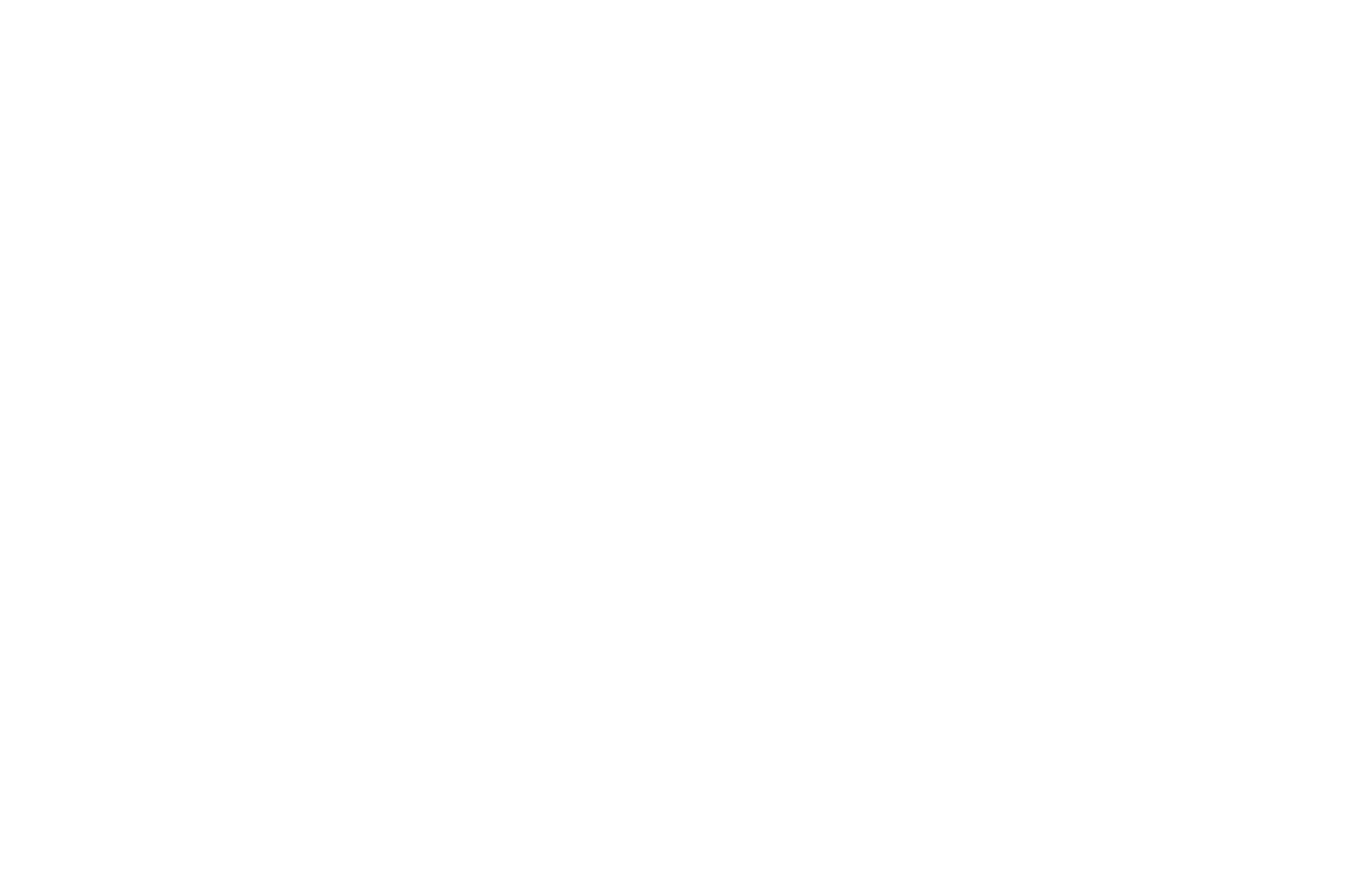|  |  |  |  |  |  | the contract of the contract of the |  |  |  |  |
|--|--|--|--|--|--|-------------------------------------|--|--|--|--|
|  |  |  |  |  |  |                                     |  |  |  |  |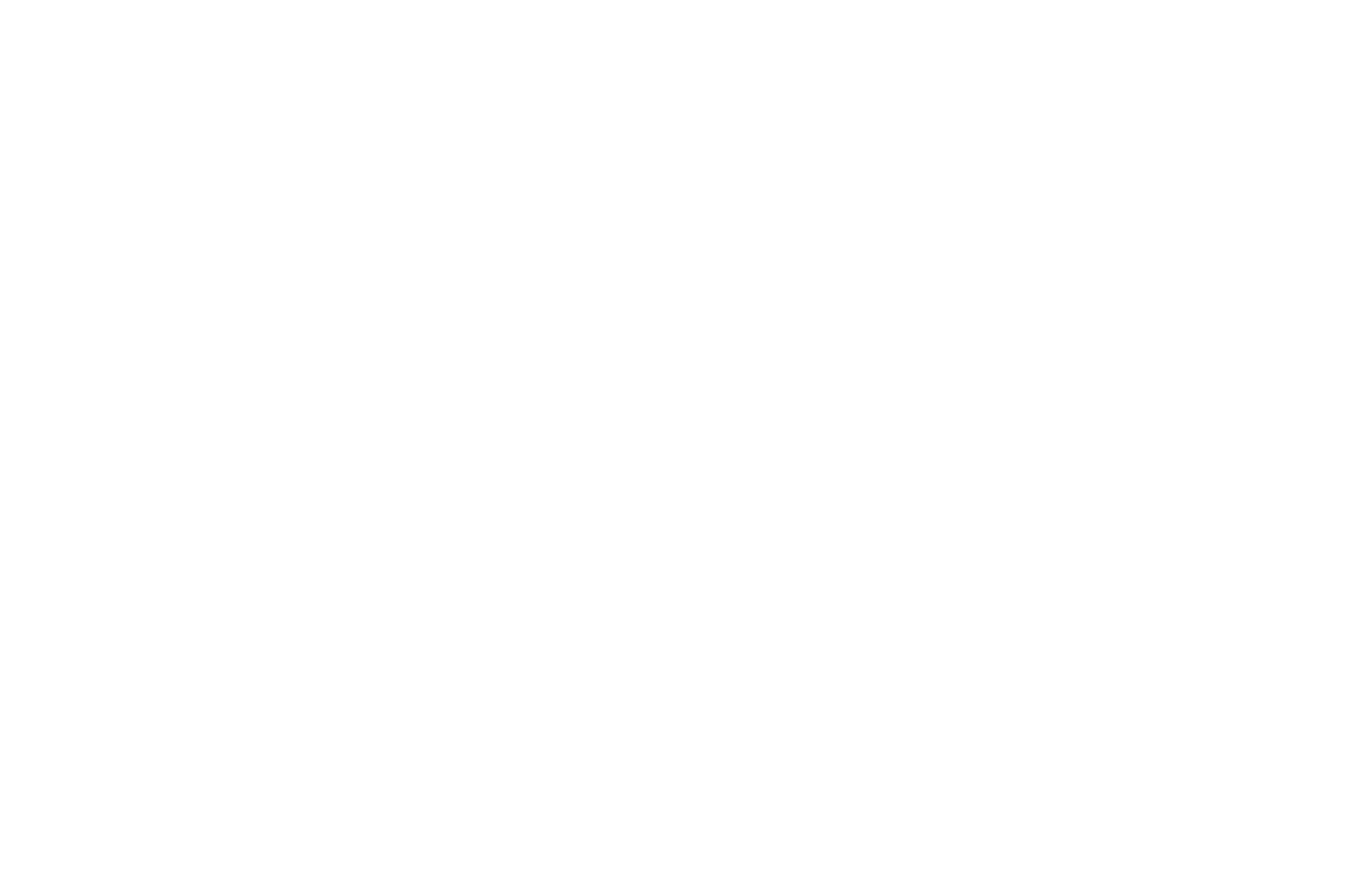| the contract of the contract of the contract of the contract of the contract of the contract of the contract of |  |  |  |  |  |  |  |  |  |  |                                                                                                                 |                                                                                                                 |
|-----------------------------------------------------------------------------------------------------------------|--|--|--|--|--|--|--|--|--|--|-----------------------------------------------------------------------------------------------------------------|-----------------------------------------------------------------------------------------------------------------|
|                                                                                                                 |  |  |  |  |  |  |  |  |  |  |                                                                                                                 |                                                                                                                 |
|                                                                                                                 |  |  |  |  |  |  |  |  |  |  |                                                                                                                 | the contract of the contract of the contract of the contract of the contract of the contract of the contract of |
|                                                                                                                 |  |  |  |  |  |  |  |  |  |  | the contract of the contract of the contract of the contract of the contract of the contract of the contract of |                                                                                                                 |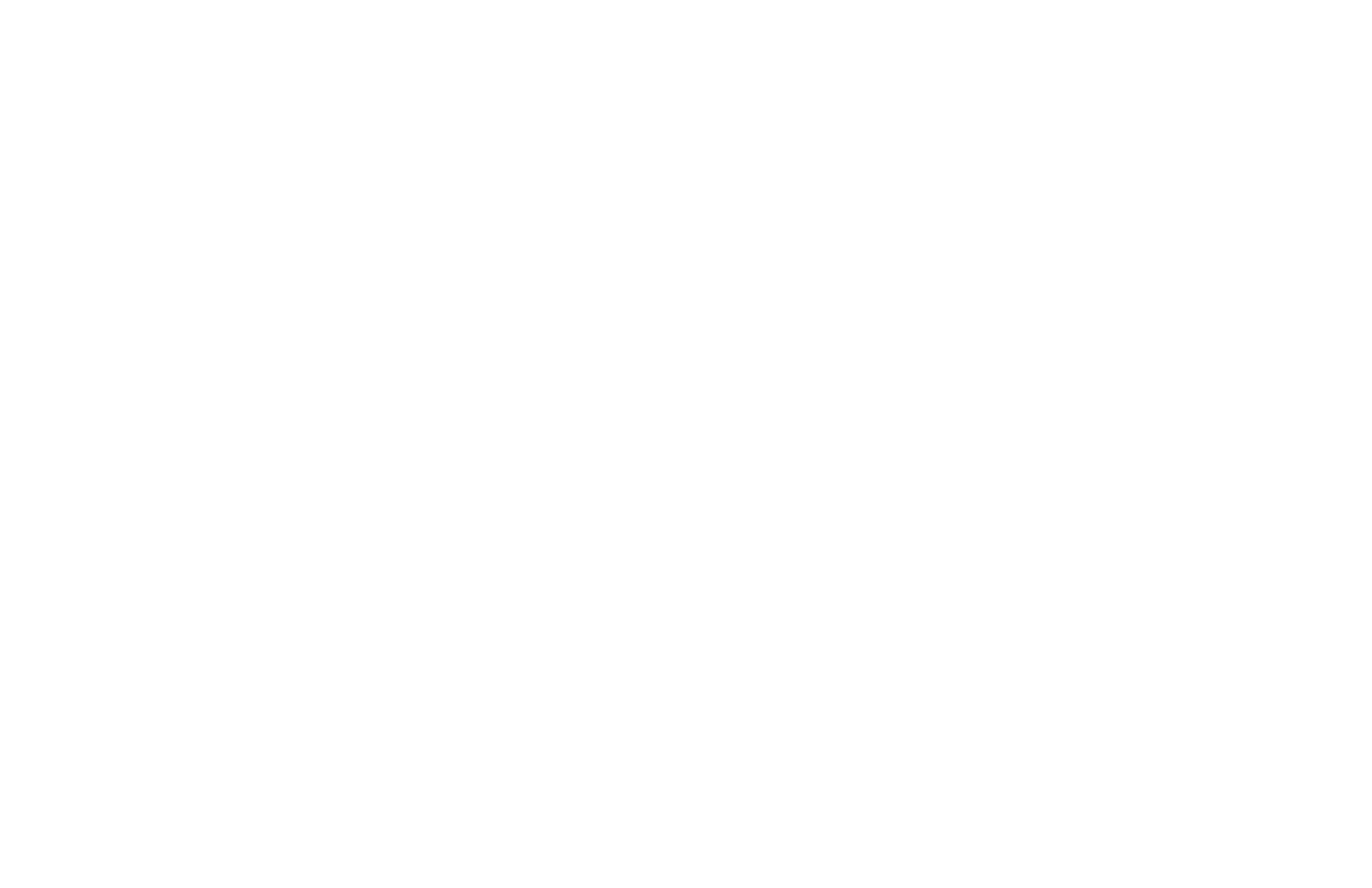|  |  |  |  |  |  | <u> 1989 - Johann Stone, Amerikaansk politiker (* 1958)</u> |  |  |  |
|--|--|--|--|--|--|-------------------------------------------------------------|--|--|--|
|  |  |  |  |  |  |                                                             |  |  |  |
|  |  |  |  |  |  |                                                             |  |  |  |
|  |  |  |  |  |  |                                                             |  |  |  |
|  |  |  |  |  |  |                                                             |  |  |  |
|  |  |  |  |  |  |                                                             |  |  |  |
|  |  |  |  |  |  |                                                             |  |  |  |
|  |  |  |  |  |  |                                                             |  |  |  |
|  |  |  |  |  |  |                                                             |  |  |  |
|  |  |  |  |  |  |                                                             |  |  |  |
|  |  |  |  |  |  |                                                             |  |  |  |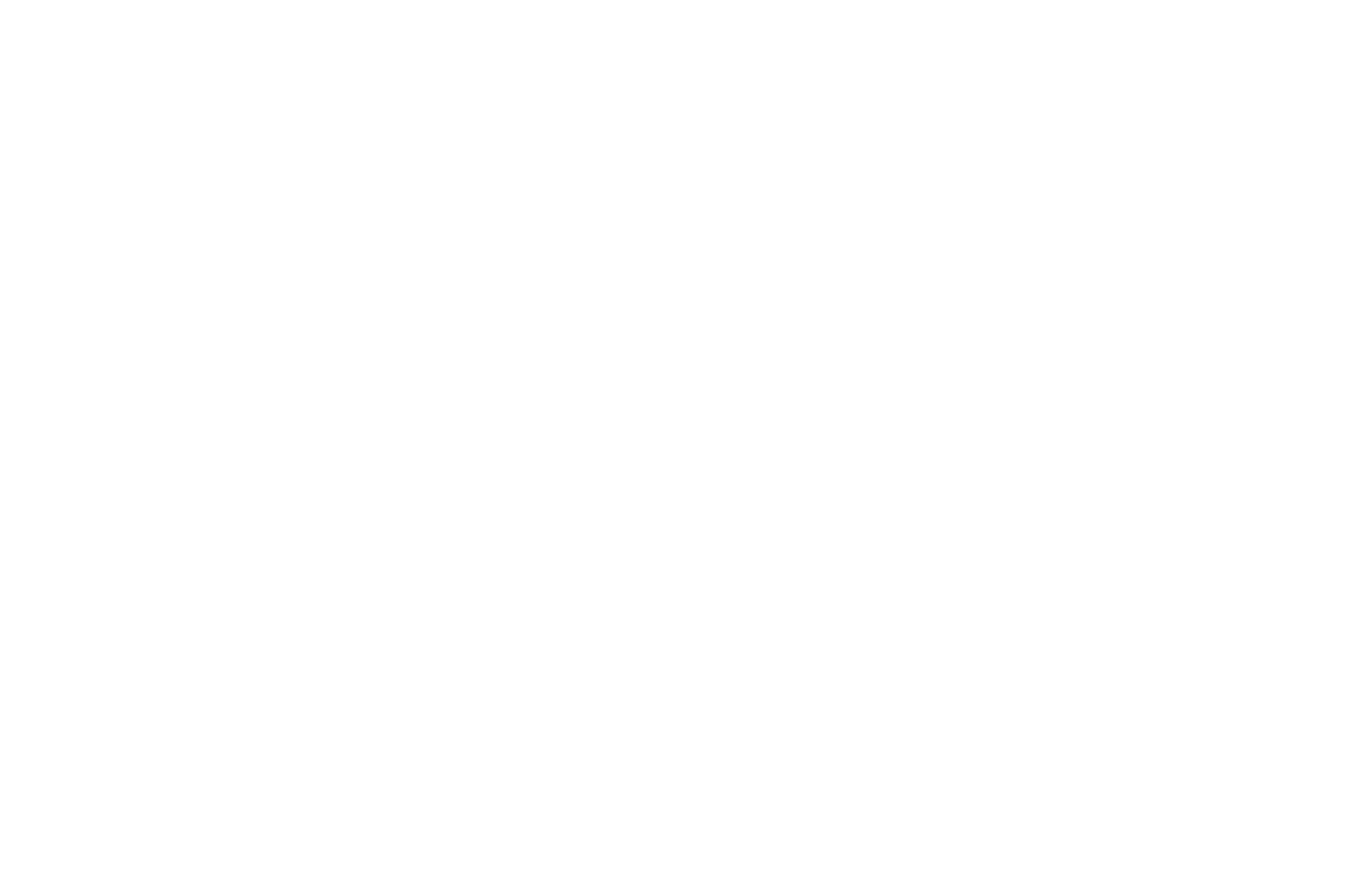|  |  |  |  |  |  |  |  | <u> 1999 - Johann Stoff, die staat van die Stoff van die Stoff van die Stoff van die Stoff van die Stoff van die S</u> |  |  |
|--|--|--|--|--|--|--|--|------------------------------------------------------------------------------------------------------------------------|--|--|
|  |  |  |  |  |  |  |  |                                                                                                                        |  |  |
|  |  |  |  |  |  |  |  |                                                                                                                        |  |  |
|  |  |  |  |  |  |  |  |                                                                                                                        |  |  |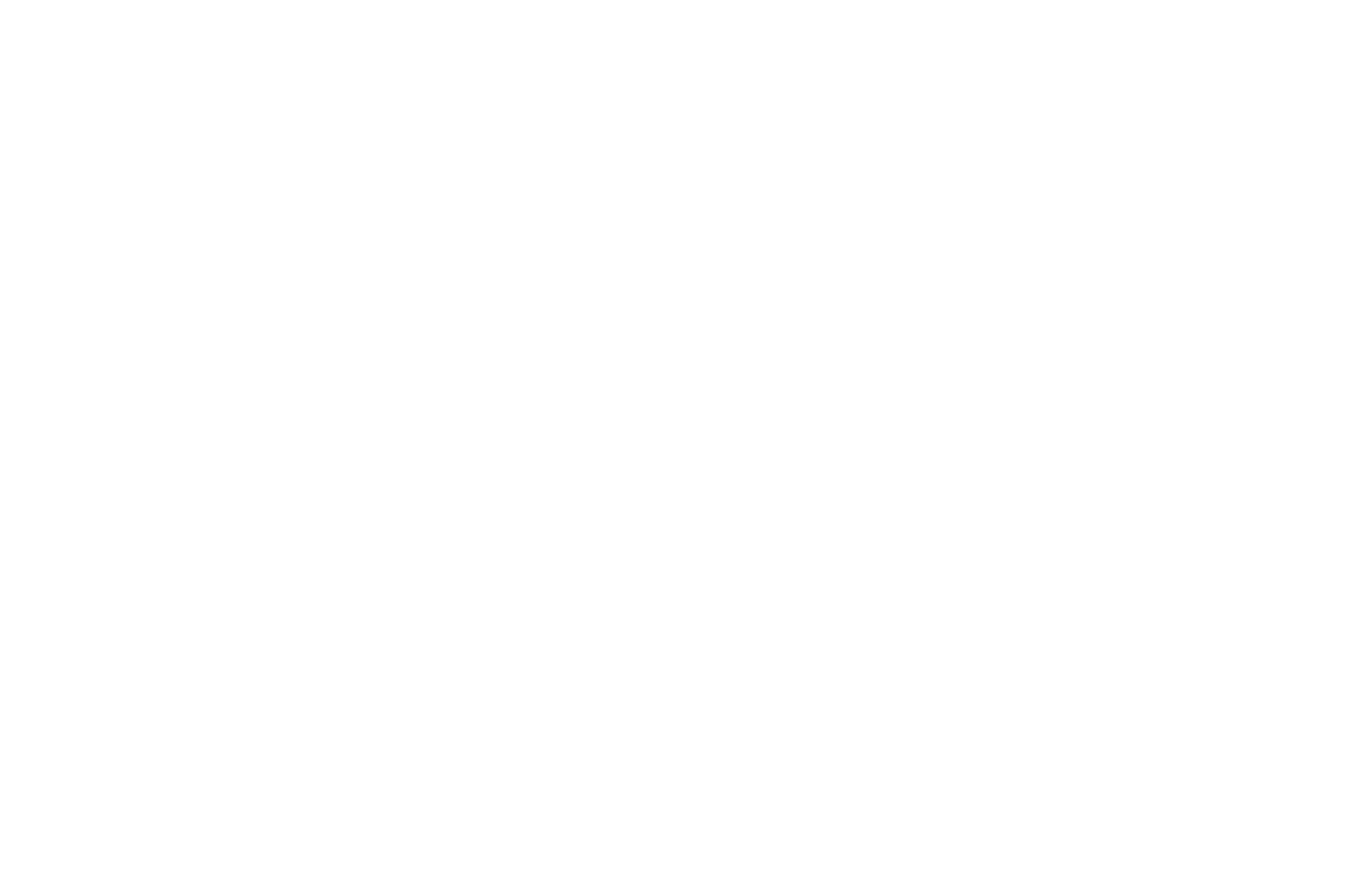| the contract of the contract of the contract of the contract of the contract of the contract of the contract of |  |  |  |  |  |  |  |  |  |  |                                                                                                                 |                                                                                                                 |
|-----------------------------------------------------------------------------------------------------------------|--|--|--|--|--|--|--|--|--|--|-----------------------------------------------------------------------------------------------------------------|-----------------------------------------------------------------------------------------------------------------|
|                                                                                                                 |  |  |  |  |  |  |  |  |  |  |                                                                                                                 |                                                                                                                 |
|                                                                                                                 |  |  |  |  |  |  |  |  |  |  |                                                                                                                 | the contract of the contract of the contract of the contract of the contract of the contract of the contract of |
|                                                                                                                 |  |  |  |  |  |  |  |  |  |  | the contract of the contract of the contract of the contract of the contract of the contract of the contract of |                                                                                                                 |